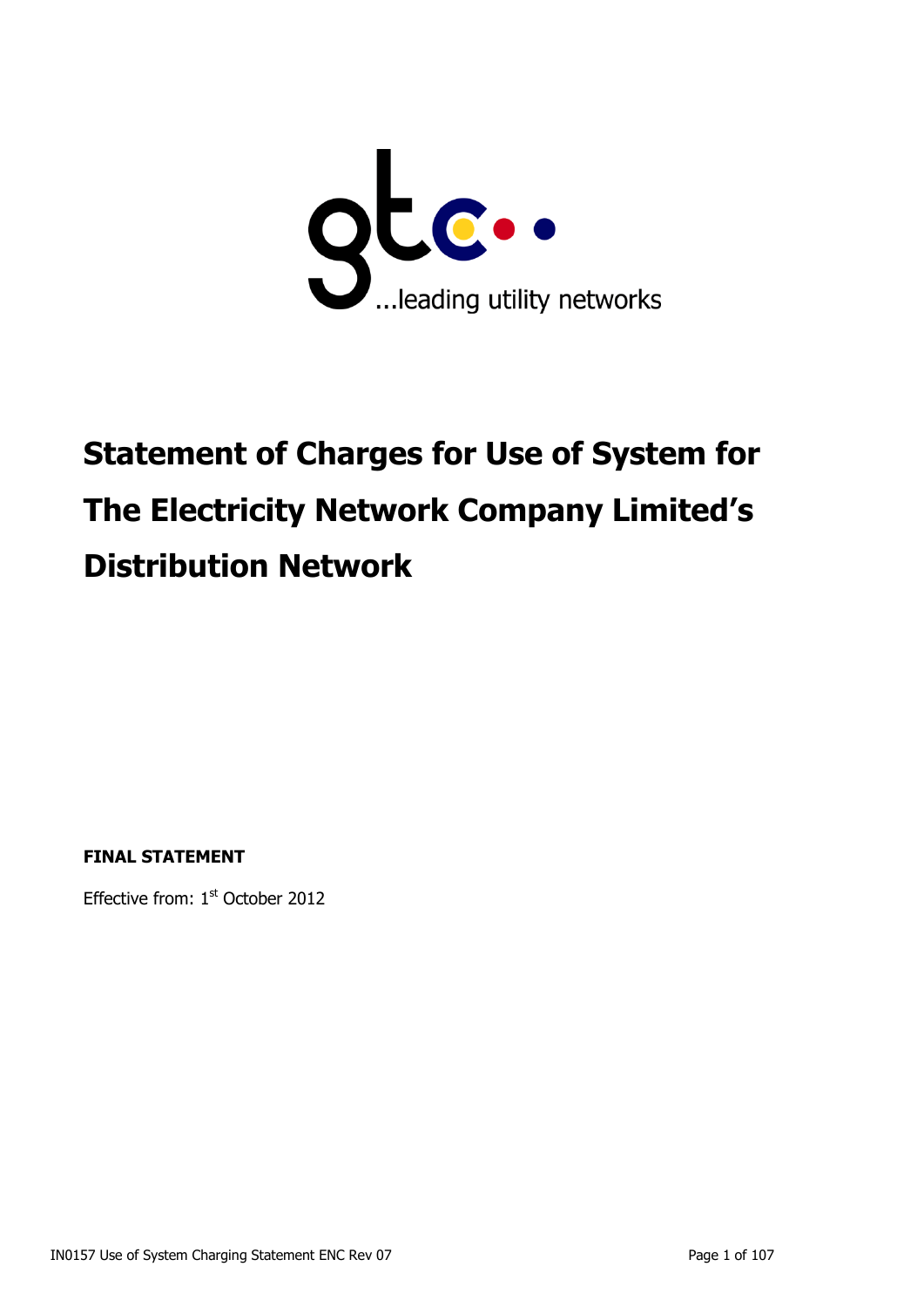# **Table of Contents**

| 2. |                                                                                                |
|----|------------------------------------------------------------------------------------------------|
|    |                                                                                                |
|    |                                                                                                |
|    |                                                                                                |
|    |                                                                                                |
|    |                                                                                                |
|    |                                                                                                |
|    |                                                                                                |
|    |                                                                                                |
|    |                                                                                                |
|    |                                                                                                |
|    |                                                                                                |
|    |                                                                                                |
|    |                                                                                                |
|    |                                                                                                |
|    |                                                                                                |
|    |                                                                                                |
|    |                                                                                                |
|    |                                                                                                |
|    |                                                                                                |
|    |                                                                                                |
|    |                                                                                                |
| 4. | SCHEDULE OF LINE LOSS FACTORS ROLE OF LINE LOSS FACTORS IN THE SUPPLY OF<br><b>ELECTRICITY</b> |
|    |                                                                                                |
|    |                                                                                                |
|    |                                                                                                |
| 5. | NOTES FOR DESIGNATED EHV PROPERTIES EDCM [NODAK/NETWORK GROUP] COSTS13                         |
| 6. |                                                                                                |
| 7. |                                                                                                |
| 8. | CHARGES FOR ELECTRICAL PLANT PROVIDED ANCILLARY TO THE GRANT OF USE OF SYSTEM13                |
| 9. |                                                                                                |
|    | Annex 1 - Schedule of Charges for use of the Distribution System by LV and HV Designated       |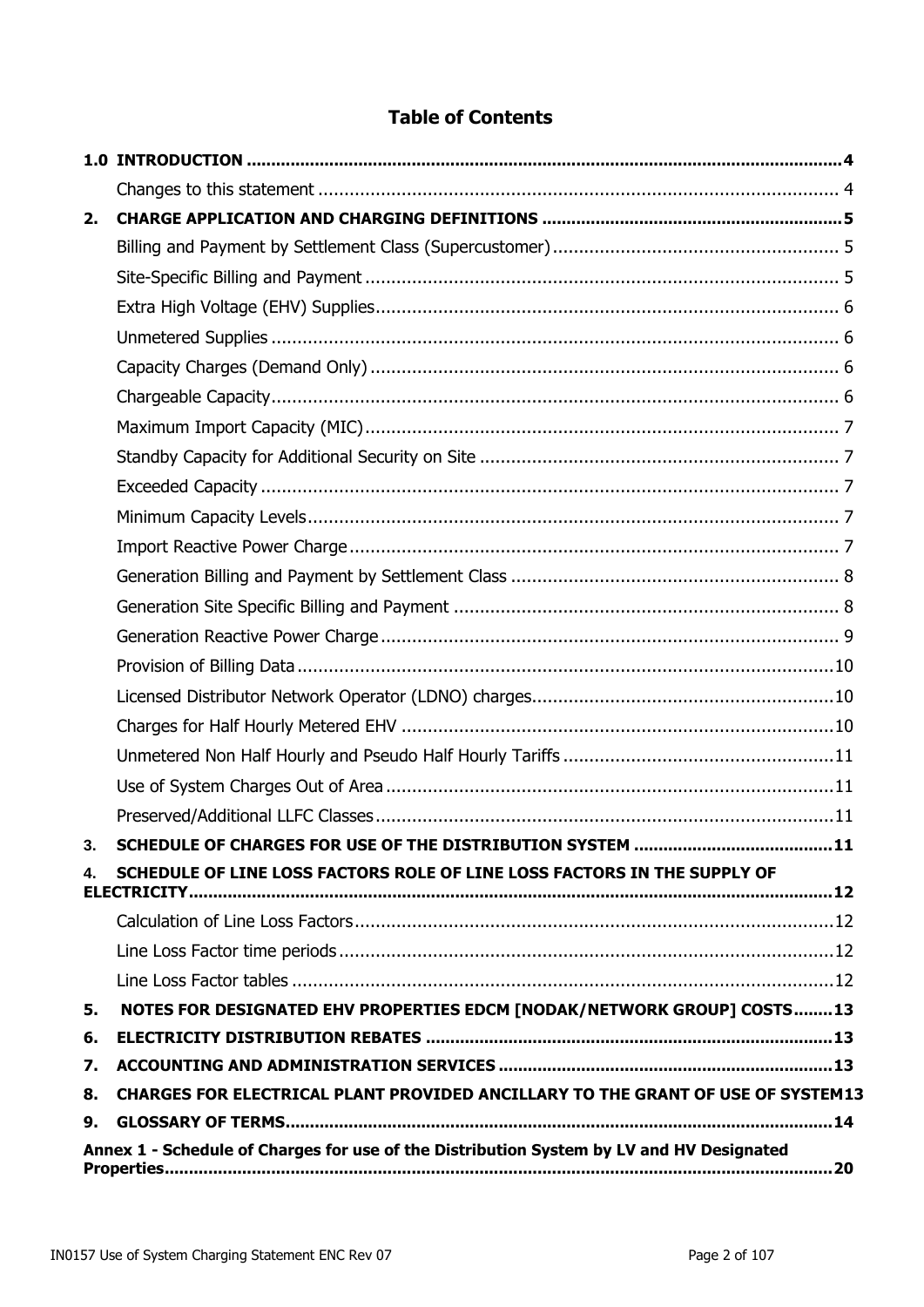| Annex 2 - Schedule of Charges for use of the Distribution System by Designated EHV Properties |  |
|-----------------------------------------------------------------------------------------------|--|
| Annex 3 - Schedule of Charges for use of the Distribution System to Preserved/Additional LLFC |  |
|                                                                                               |  |
|                                                                                               |  |
|                                                                                               |  |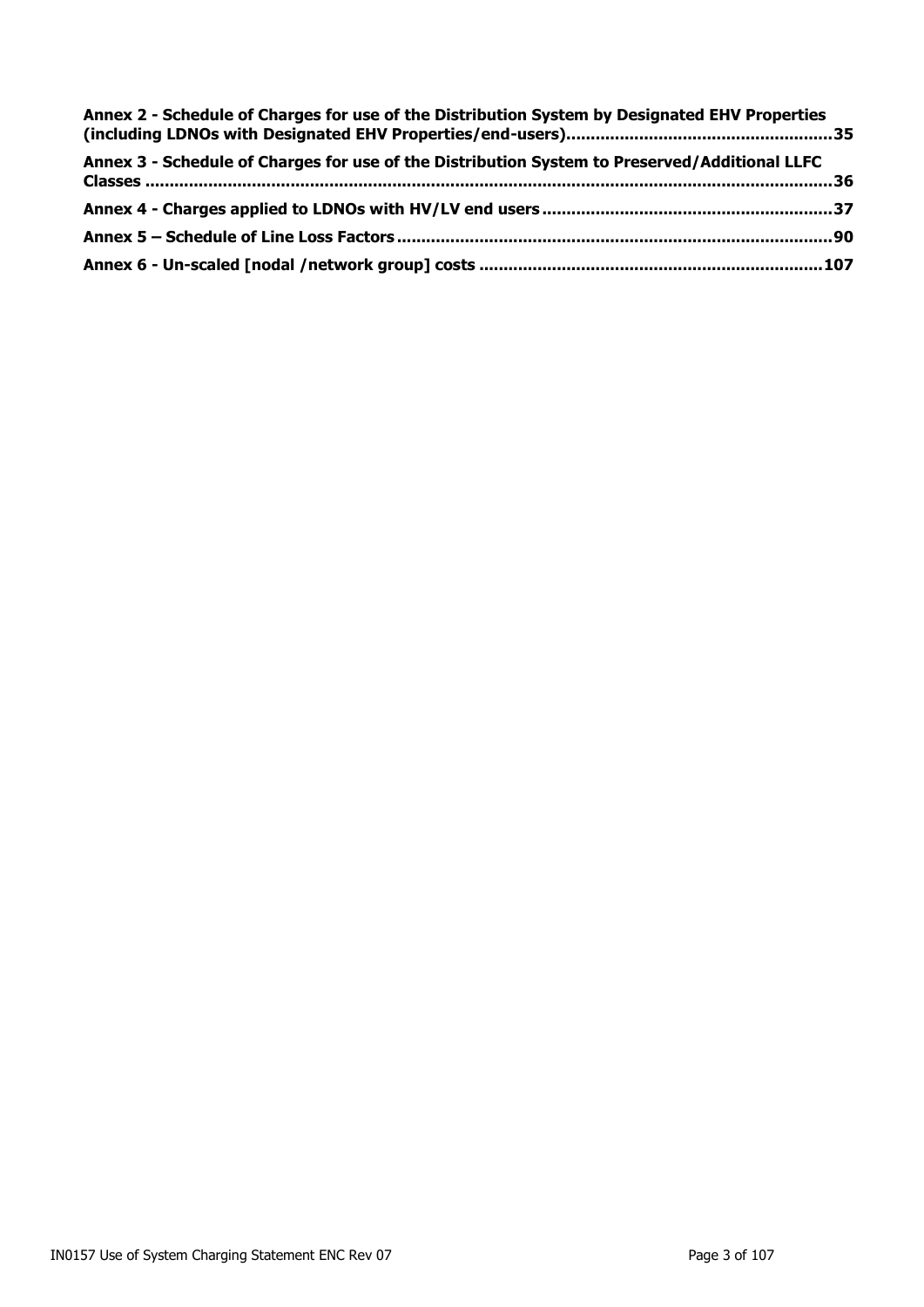# <span id="page-3-0"></span>**1.0 INTRODUCTION**

This notice has been prepared in order to discharge the obligation of The Electricity Network Company Limited (ENC), hereafter referred to as "ENC", under Standard Licence Condition 14 of our Distribution Licence. It contains information on our charges for Demand Use of System (DUoS), Generation Use of System and Embedded Networks. It also contains information on charging principles and our Loss Adjustment Factors.

If you have any questions about this notice please contact us at the address shown below:

> Customer Services GTC Energy House Woolpit Business Park Woolpit, Bury St Edmunds **Suffolk** IP30 9UP

Telephone 01359 240363 E-mail: encadmin@gtc-uk.co.uk

#### <span id="page-3-1"></span>**Changes to this statement**

Charges shown are current at the time of publication. The licence requires that the terms and charges contained in Annex 1 are reviewed at least once each year. Changes to these charges will be subject to the provisions of the relevant agreement for use of system. The Company shall give 30 days notice of any changes to the charges in Annex 1.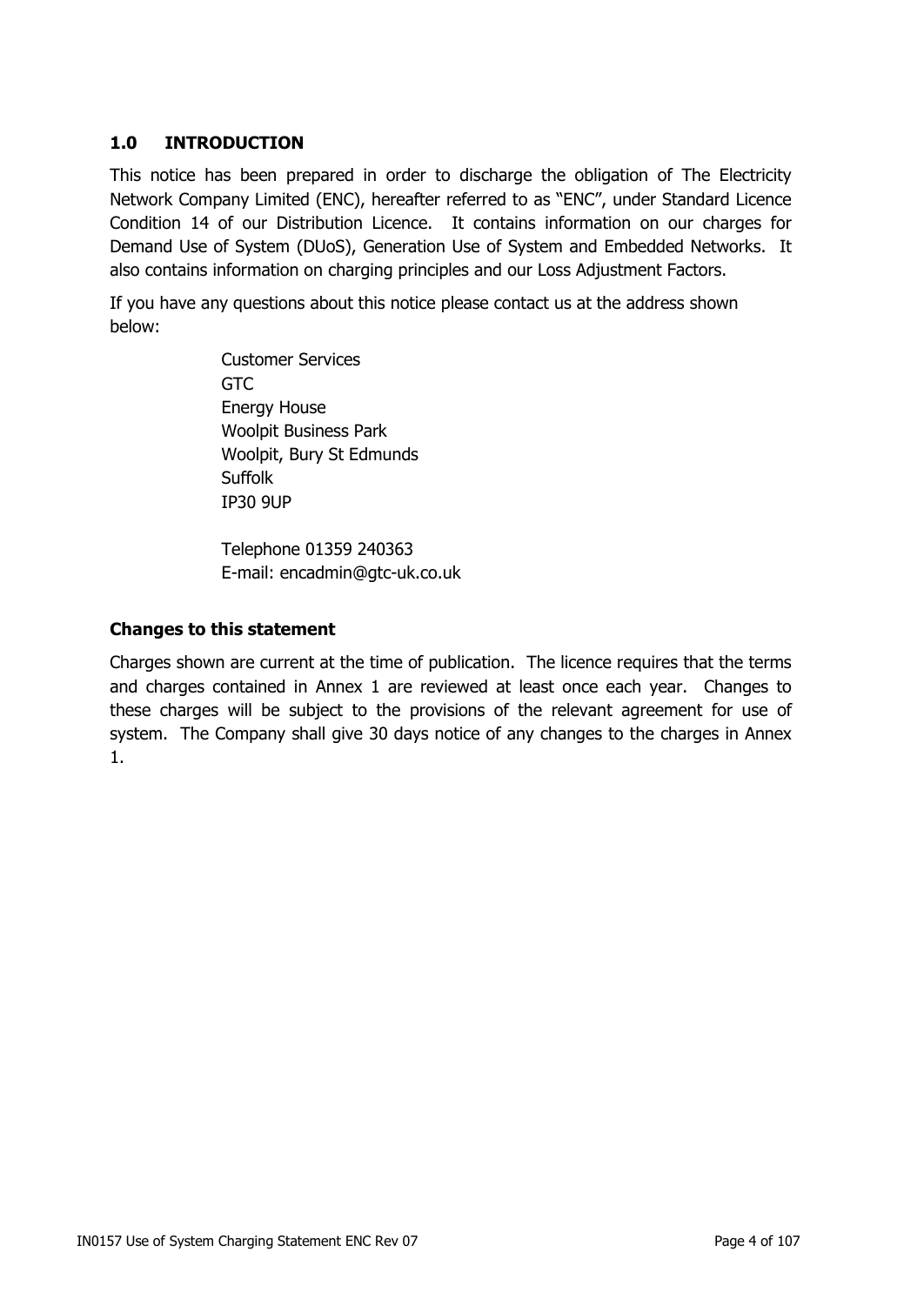# <span id="page-4-0"></span>**2. CHARGE APPLICATION AND CHARGING DEFINITIONS**

## <span id="page-4-1"></span>**Billing and Payment by Settlement Class (Supercustomer)**

- 2.1. The Supercustomer approach to Non-Half Hourly (NHH) Use of System (DUoS) billing makes use of the way that Suppliers' energy settlements are calculated. Supercustomer charges are generally billed through two main charging components: fixed charges and unit charges. The fixed charge is applied to each Metering Point Administration Number (MPAN) registered to a Supplier.
- 2.2 The charges are based on the following charge components:
	- A fixed charge in pence(p)/MPAN/day; and
	- Unit charges in p/kilowatt hour (kWh) based on the active import registers as provided by the metering system on site. More than one kWh charge will be applied to those charges that are classed as multi-rate.
- 2.3 Invoices are calculated on a periodic basis and sent to each supplier, for whom ENC is conveying supplies of electricity through its distribution system. The charges applied are determined by the combination of the Line Loss Factor Class (LLFC), Profile Class (PC) and Standard Settlement Configuration (SSC) registered to the MPAN, and the units consumed within the time periods specified in this notice. All charges are assigned at the sole discretion of ENC. The charges in this document are shown exclusive of VAT. Invoices take account of previous reconciliation runs and include VAT.
- 2.4. Reconciliation is the process that ensures the cash positions of suppliers and ENC are continually corrected to reflect later and more accurate consumption figures.
- 2.5. Tables relating to NHH Supercustomer billed charges are shown for each GSP Group in Annex 1 of this statement.
- 2.6. Unless otherwise stated, where an MPAN has an invalid settlement combination, the 'Domestic Unrestricted' charge for the relevant GSP Group will be applied as default until the invalid combination is corrected.

#### <span id="page-4-2"></span>**Site-Specific Billing and Payment**

- 2.7. These charges apply to exit points where Half Hourly (HH) metering is installed. Invoices for HH metered sites may include the following elements:
	- A fixed charge in p/MPAN/day;
	- A capacity charge in p/kVA/day, for agreed Maximum Import Capacity (MIC);
	- An Excess Capacity Charge, if a site exceeds its MIC;
	- Unit charges in p/kWh for conveying electricity over the system; and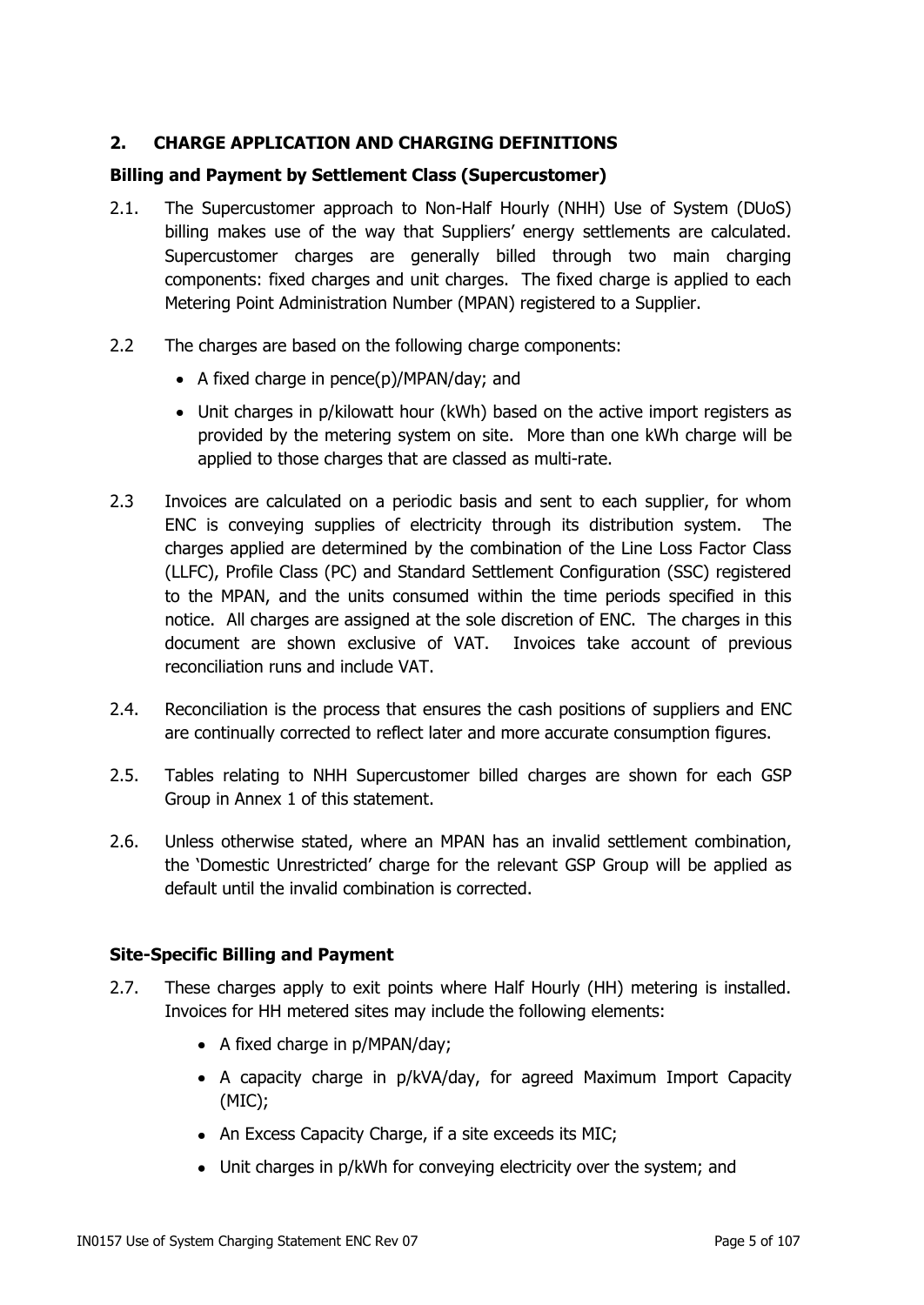- An excess reactive power charge.
- 2.8. Tables that relate to site-specific charges are shown for each GSP Group in Annex 1 of this statement.

# <span id="page-5-0"></span>**Extra High Voltage (EHV) Supplies**

- 2.9 EHV Connections are allocated site specific DUoS Charges. These are defined as any of the following:
	- 2.9.1. Distribution Systems connected to assets on the Licensee's Distribution System at a voltage level of 22 kilovolts or more;
	- 2.9.2. Premises connected to assets on the Licensee's Distribution System at a voltage level of 22 kilovolts or more.

#### <span id="page-5-1"></span>**Unmetered Supplies**

- 2.10. These charges are available in respect of supplies of electricity to premises or unlicensed distribution systems which ENC has agreed, subject to conditions, to dispense with metering. In line with The Electricity (Unmetered Supply) Regulations (SI 2001 No.3263), we may only consider providing an unmetered supply where:
	- 2.10.1. there is a known, predictable load which is either continuous or controlled in a manner approved by ENC, and
	- 2.10.2. the electrical load is less than 500W or it is otherwise financially or technically impractical to install meters or carry out meter reading.
- 2.11. Supplies where consumption is dependent on other factors, temperature for example, or where the load could be easily increased without the knowledge of ENC, will not normally be allowed to be connected without a meter.
- 2.12. The privilege of being connected without a meter is conditional on the customer providing and maintaining an accurate, detailed and auditable inventory in a form agreed with ENC.

# <span id="page-5-2"></span>**Capacity Charges (Demand Only)**

#### <span id="page-5-3"></span>**Chargeable Capacity**

- 2.13. The standard charge will be a site's Maximum Import Capacity (MIC) multiplied by a p/kVA/day rate.
- 2.14. For each billing period the chargeable capacity is the highest of either the MIC or the actual capacity taken.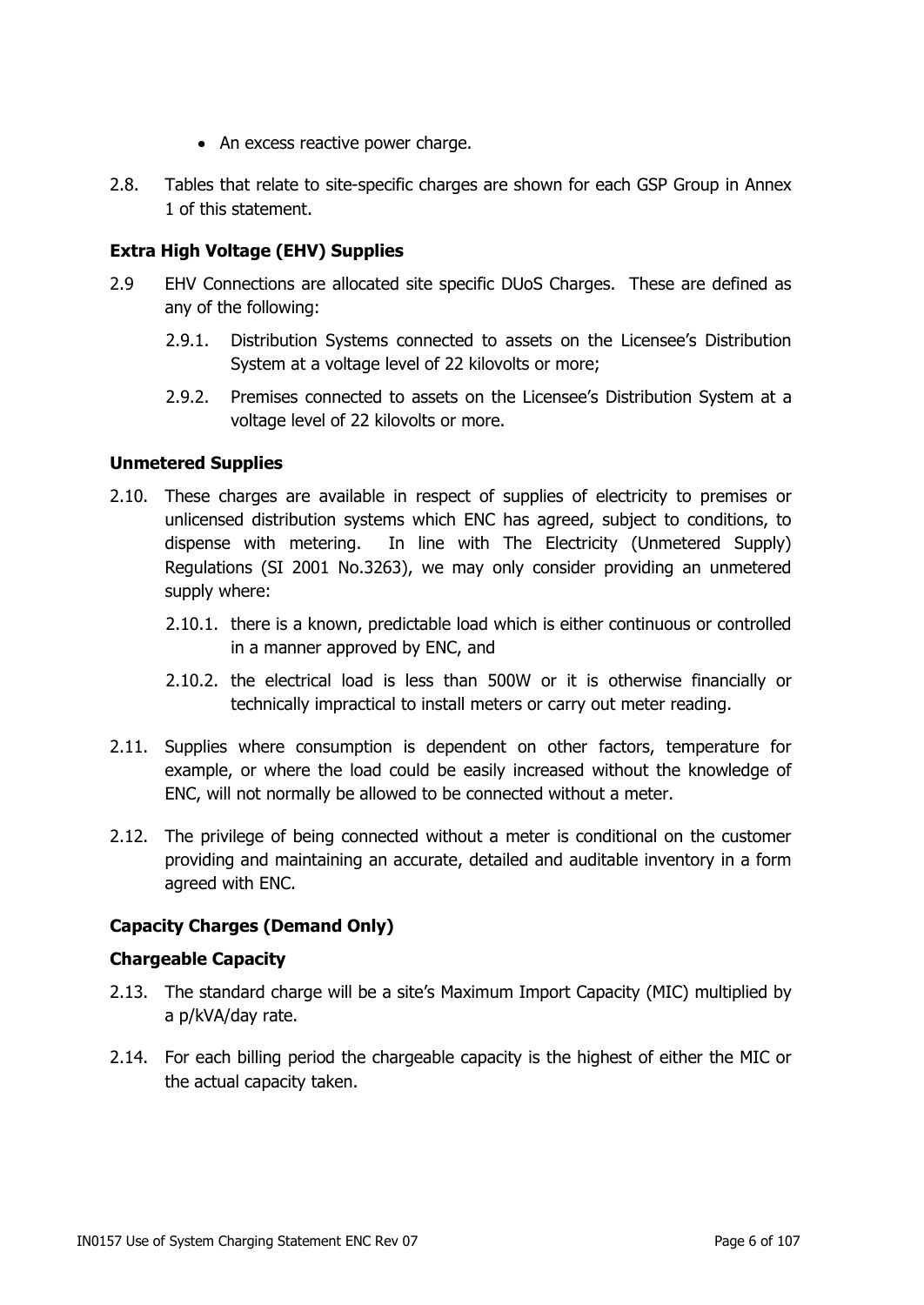# <span id="page-6-0"></span>**Maximum Import Capacity (MIC)**

- 2.15. The MIC will be charged in p/kVA/day on a site basis.
- 2.16. The level of MIC will be agreed at the time of connection or when an increase has been approved. Following such an agreement (be it at the time of connection or an increase) no reduction in MIC will be allowed for a period of one year.
- 2.17. Reductions to the MIC may only be permitted once in a 12 month period and no retrospective changes will be allowed. Where MIC is reduced the new lower level will be agreed with reference to the level of the customers' maximum demand. It should be noted that where a new lower level is agreed, the original capacity may not be available in the future without the need for network reinforcement and associated cost.
- 2.18. For embedded networks, if capacity ramping has been agreed with ENC, the phasing profile will apply instead of the above rules. Where a phasing of capacity is agreed this will be captured in the bilateral connection agreement with ENC.

#### <span id="page-6-1"></span>**Standby Capacity for Additional Security on Site**

2.19. Where standby capacity charges are applied, the charge will be set at the same rate as that applied to the normal MIC.

#### <span id="page-6-2"></span>**Exceeded Capacity**

2.20. Where a customer takes additional capacity over and above the MIC without authorisation, the excess will be classed as exceeded capacity. The exceeded portion of the capacity will be charged at the same p/kVA/day rate, based on the difference between the MIC and the actual capacity. This will be charged for the duration of the month in which the breach occurs.

#### <span id="page-6-3"></span>**Minimum Capacity Levels**

2.21. There is no Minimum Capacity threshold.

# <span id="page-6-4"></span>**Import Reactive Power Charge**

2.22. The Excess Reactive Power charge applies when a site's reactive power (measured in kVArh) exceeds 33% of total active power (measured in kWh) in any half-hourly period. This threshold is equivalent to an average power factor of 0.95 during the period. Any reactive units in excess of the 33% threshold are charged at the rate appropriate to the particular charge.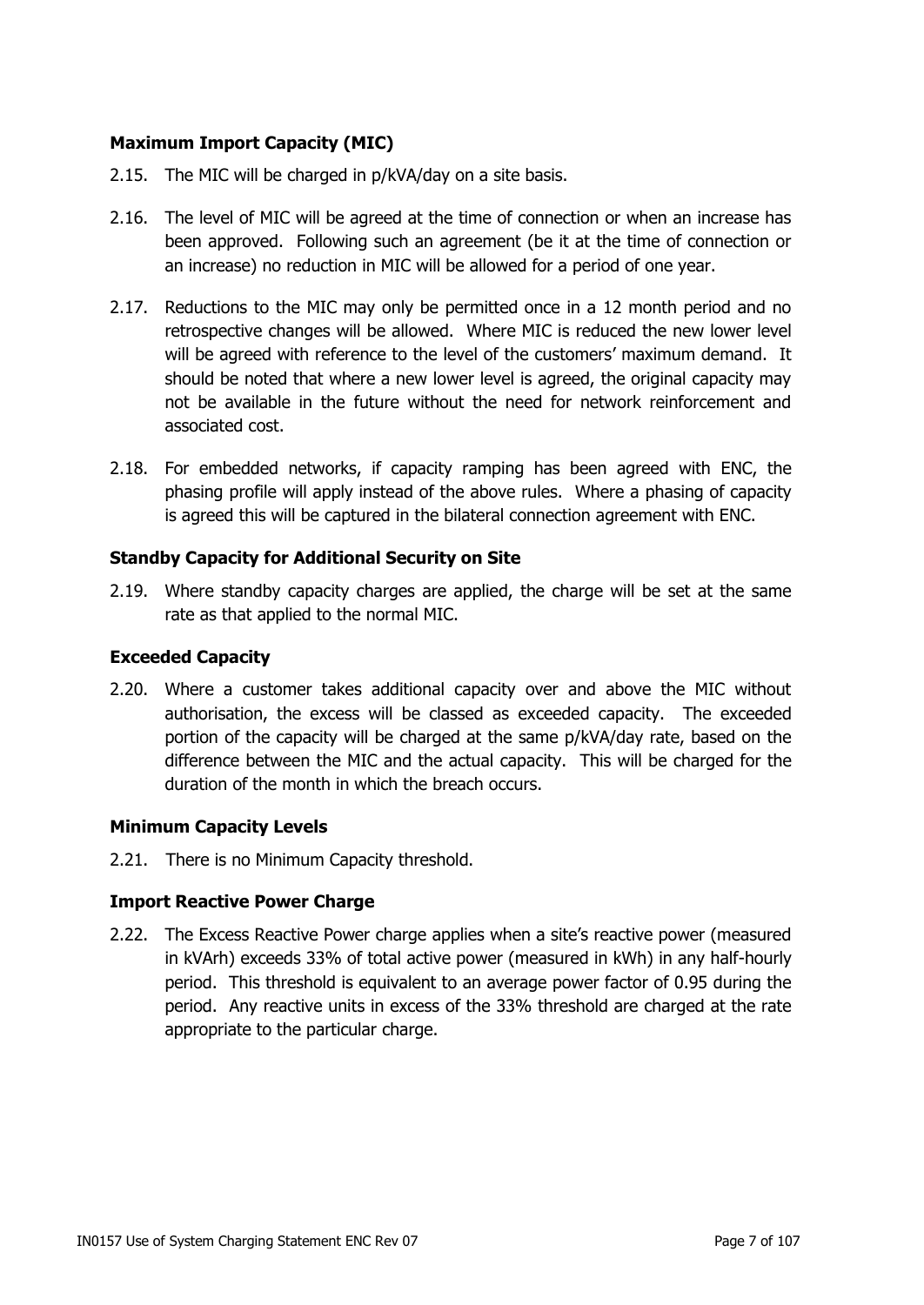2.23. Power Factor is calculated as follows:



2.24. The chargeable Reactive Power is calculated as follows:

2.25 Where:

 $AI =$  Active Import in kWh RI = Reactive Import in kVArh

- RE = Reactive Export in kVArh
- 2.26. This calculation is completed for every half hour and the values summated over the billing period.
- 2.27. Only kVArh Import and kVArh Export values occurring at times of kWh Import are used.
- 2.28. The square root calculation will be to two decimal places.

#### <span id="page-7-0"></span>**Generation Billing and Payment by Settlement Class**

- 2.29. UoS charges for NHH Low Voltage (LV) generation Charges will be billed via Supercustomer.
- 2.30. The structure of NHH generation charges will be as follows:
	- A fixed charge in p/MPAN/day; and
	- Unit charges in p/kWh for transport of electricity over the system.
- 2.31. Details of our charges for NHH Generation can be found in Annex 1 by GSP Group.

#### <span id="page-7-1"></span>**Generation Site Specific Billing and Payment**

- 2.32. Use of System (UoS) charges for HH Low Voltage (LV) and High Voltage (HV) generation charges will be billed via the HH billing systems.
- 2.33. The structure of HH generation charges will be as follows:
	- A fixed charge in p/MPAN/day;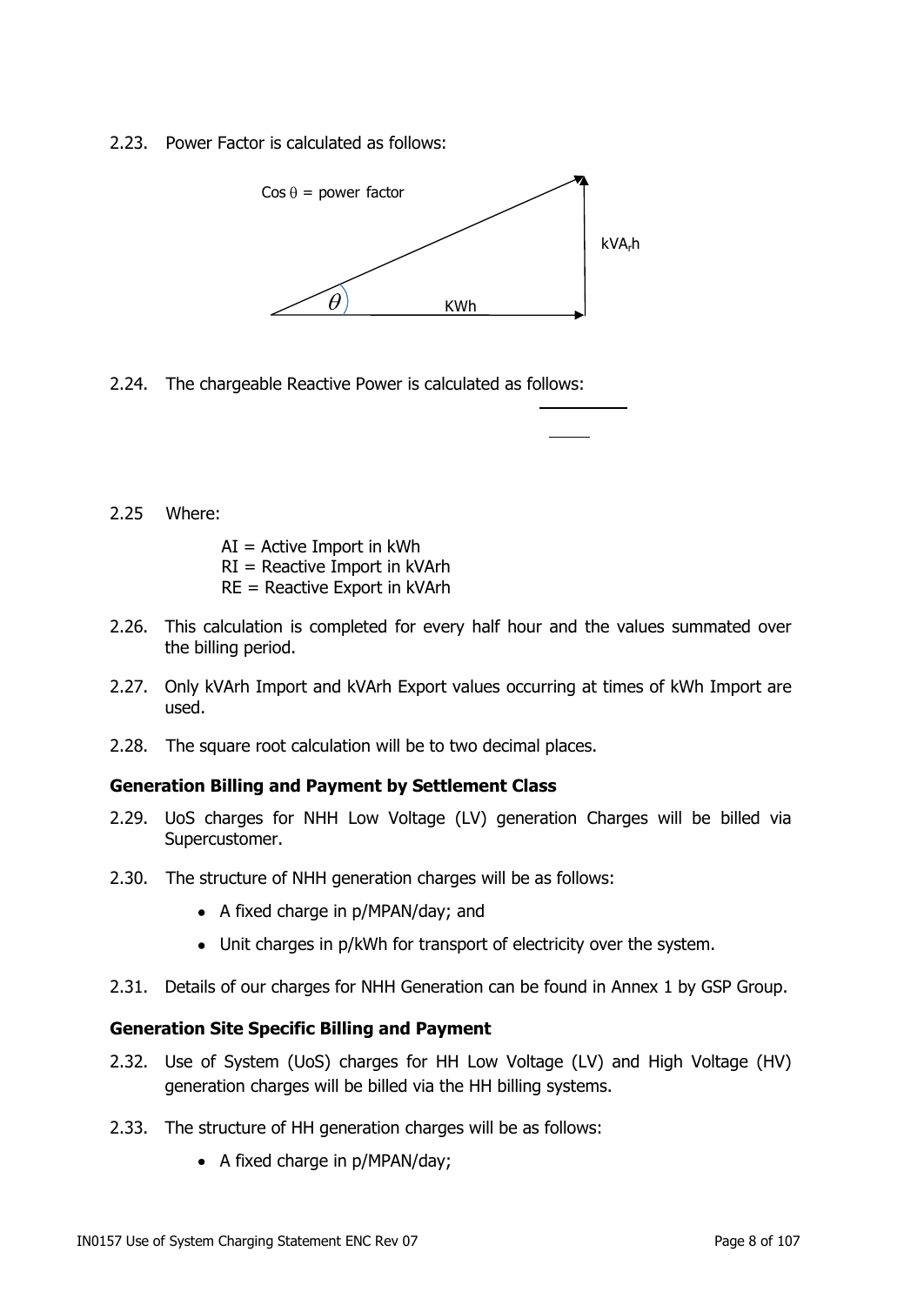- Unit charges in p/kWh for transport of electricity over the system; and
- An excess reactive power charge.
- 2.34. Details of our charges for HH Generation can be found in Annex 1 under each GSP Group.

#### <span id="page-8-0"></span>**Generation Reactive Power Charge**

- 2.35. The Excess Reactive Power Charge applies when a site's reactive power (measured in kVArh) exceeds 33% of total active power (measured in kWh) in any half-hourly period. This threshold is equivalent to an average power factor of 0.95 during the period. Any reactive units in excess of the 33% threshold are charged for at the rate appropriate to the particular Charge.
- 2.36. Power Factor is calculated as follows:



2.37. The chargeable reactive power is calculated as follows:

#### 2.38. Where:

- AE = Active Export in kWh RI = Reactive Import in kVArh RE = Reactive Export in kVArh
- 2.39. This calculation is completed for every half hour and the values summated over the billing period.
- 2.40. Only kVArh Import and kVArh Export values occurring at times of kWh Export are used.
- 2.41. The square root calculation will be to two decimal places.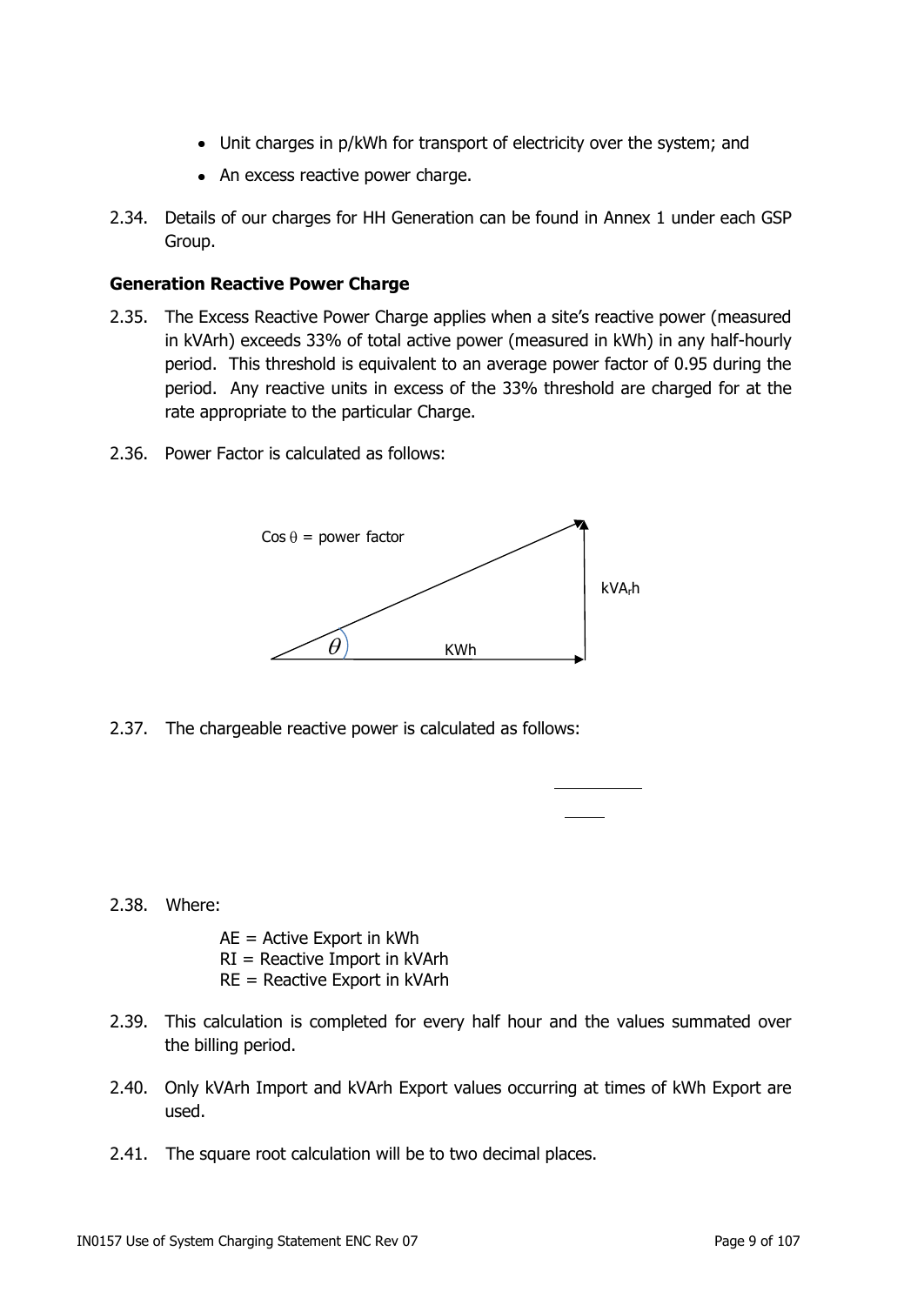## <span id="page-9-0"></span>**Provision of Billing Data**

- 2.42. Where HH metering data is required for Use of System charging and this is not provided through settlements processes, such metering data shall be provided by the user of the system to ENC in respect of each calendar month and within five working days of the end of that calendar month. The metering data shall identify the amount consumed in each half hour of each day in the charging period and shall separately identify active and reactive import and export. Metering data provided to the company shall be consistent with that received through the metering equipment installed. Metering data shall be provided in an electronic format specified by ENC from time to time and in the absence of such specification, metering data shall be provided in a comma separated text file in the format of D0036 MRA data flow (and as agreed with ENC). This can be e-mailed to [encadmin@gtc-uk.co.uk](mailto:encadmin@gtc-uk.co.uk)
- 2.43. ENC requires reactive consumption or production to be provided for all Measurement Class C (mandatory half hourly metered) sites. ENC reserves the right to levy a charge on suppliers who fail to provide such reactive data after a reasonable period of notice. In order to estimate missing reactive consumption, a Power Factor of 0.9 lag will be applied to the active consumption in any half hour.

#### <span id="page-9-1"></span>**Licensed Distributor Network Operator (LDNO) charges**

- 2.44. LDNO charges are applied to LDNOs who operate Embedded Networks within The ENC's area.
- 2.45. The charge structure for LV and HV Designated Properties end users embedded in Networks operated by LDNOs will mirror the structure of the 'all-the-way' charge and is dependent upon the voltage of connection of each Embedded Network to the Host DNO's network. The same charge elements will apply as those that match the LDNO's end Customer charges.
- 2.46. The charge structure for Designated EHV Properties end-users embedded in Networks operated by LDNOs will be calculated individually using the EDCM.
- 2.47. For Nested Networks the Host DNO charges (or pays) the Nested LDNO on the basis of discounted charges for the voltage of connection of the Intermediate LDNO to the Host DNO, irrespective of the connection of the Nested LDNO to the Intermediate LDNO. Additional arrangements might exist between the Nested LDNO and the Intermediate LDNO; these arrangements are not covered in this statement.

#### <span id="page-9-2"></span>**Charges for Half Hourly Metered EHV**

2.48. Sites connected at EHV will incur Site Specific Charges. As of 01 October 2012, ENC has no MPANs connected at EHV.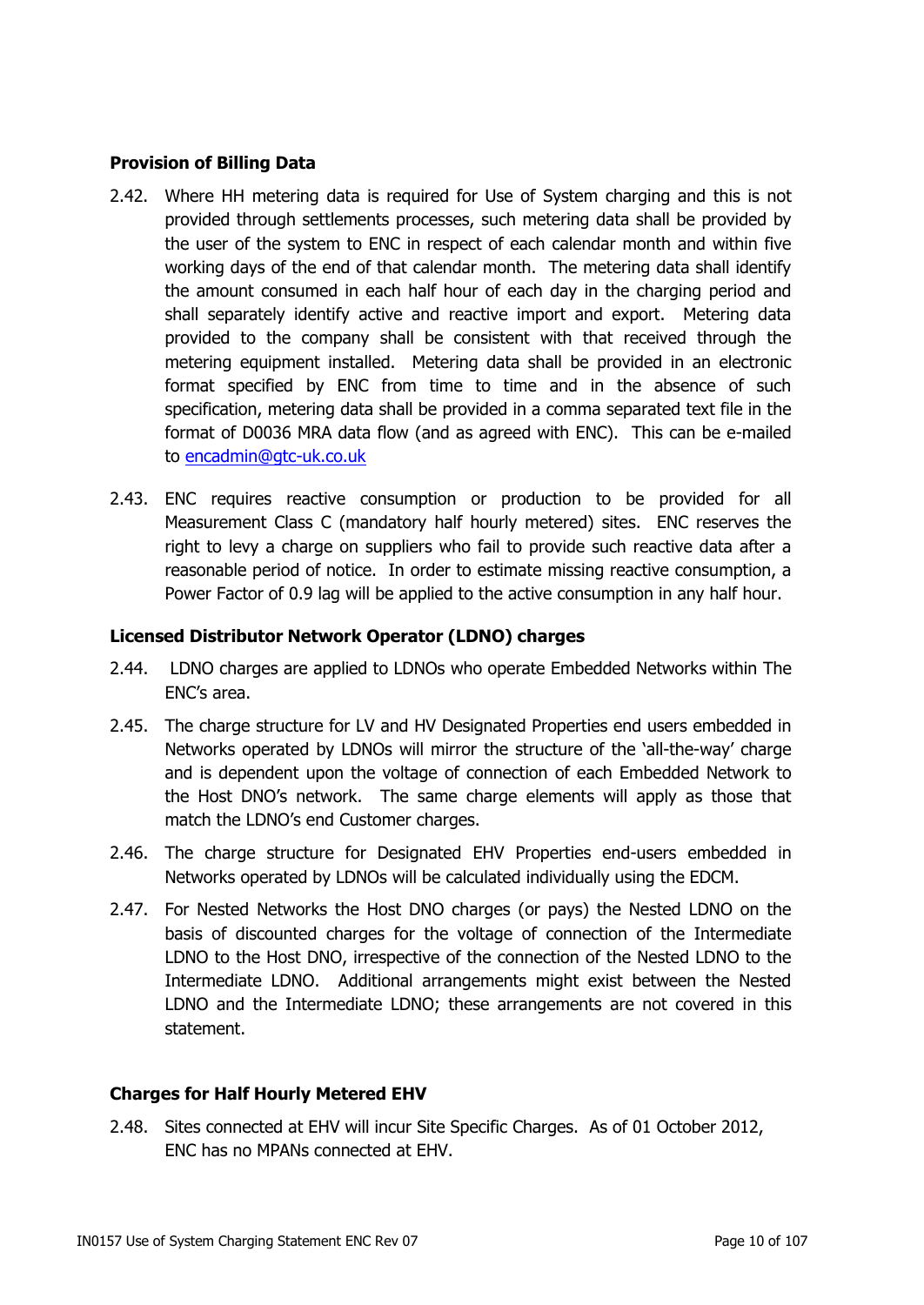# <span id="page-10-0"></span>**Unmetered Non Half Hourly and Pseudo Half Hourly Tariffs**

2.49. Suppliers who wish to supply electricity to customers where a non Half Hourly unmetered (Measurement Class B) or pseudo Half Hourly (Measurement Class D) supply is provided may adopt one of the charging structures in Annex 1 for the relevant GSP Group.

## <span id="page-10-1"></span>**Use of System Charges Out of Area**

2.50. ENC does not have a distribution service area.

#### <span id="page-10-2"></span>**Preserved/Additional LLFC Classes**

2.51. ENC has no preserved LLFCs at 1 October 2012.

#### <span id="page-10-3"></span>**3. SCHEDULE OF CHARGES FOR USE OF THE DISTRIBUTION SYSTEM**

- 3.1. Tables listing the charges for the distribution of electricity under use of system are published in annexes of this document.
- 3.2. These charges are also listed in a spreadsheet which is published with this statement and can be downloaded from [our website.](http://www.gtc-uk.co.uk/about-us/our-regulated-businesses)
- 3.3. Annex 1 contains charges to LV and HV Designated Properties.
- 3.4. Annex 2 contains the charges to Designated EHV Properties and charges applied to LDNOs with Designated EHV Properties/end-users embedded in Networks. ENC does not currently levy such charges.
- 3.5. Annex 3 contains details of any preserved and additional charges that are valid at this time. Preserved charges are mapped to an appropriate charge and are closed to new Customers. ENC currently has no such charges.
- 3.6 Annex 4 contains the charges applied to LDNOs with LV and HV Designated Properties end users embedded in Networks within ENC's area.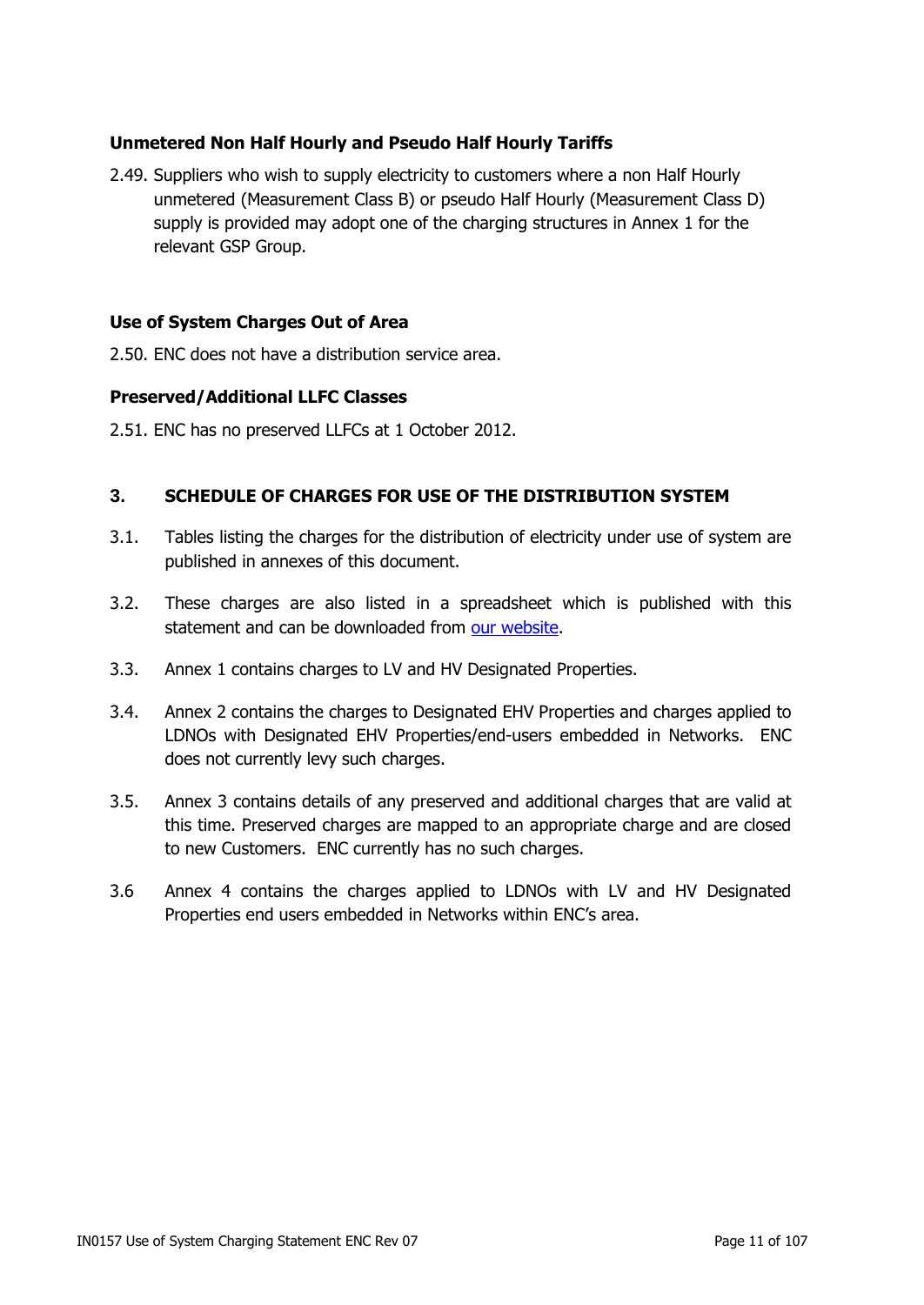## <span id="page-11-0"></span>**4. SCHEDULE OF LINE LOSS FACTORS ROLE OF LINE LOSS FACTORS IN THE SUPPLY OF ELECTRICITY**

- 4.1 Electricity entering or exiting the DNOs' networks is adjusted to take account of energy which is lost $^1$  as it is distributed through the network.
- 4.2. This adjustment is made to ensure that energy bought or sold by a User, from/to a Customer, accounts for energy lost as part of distributing energy to and from the Customer's premises.
- 4.3. DNOs are responsible for calculating the Line Loss Factors (LLFs) and providing these factors to Elexon. Elexon manage the Balancing and Settlement Code. The code covers the governance and rules for the balancing and settlement arrangements.
- 4.4. Annex 5 provides the LLFs which must be used to adjust the Metering System volumes to take account of losses on the Distribution Network.

#### <span id="page-11-1"></span>**Calculation of Line Loss Factors**

- 4.5 LLFs are calculated in accordance with BSC Procedure (BSCP) 128. BSCP 128 determines the principles which DNOs must comply with when calculating LLFs.
- 4.6 LLFs are either calculated using a generic method or a site specific method. The generic method is used for sites connected at LV or HV and the site specific method is used for sites connected at EHV or where a request for site specific LLFs has been agreed. Generic LLFs will be applied to all new EHV sites until sufficient data is available for a site specific calculation.
- 4.7 The Elexon website [\(http://www.elexon.co.uk/pages/losses.aspx\)](http://www.elexon.co.uk/pages/losses.aspx) contains more information on LLFs. This page also has links to BSCP 128 and to our LLF methodology.

#### <span id="page-11-2"></span>**Line Loss Factor time periods**

4.8 LLFs are calculated for a set number of time periods during the year. These time periods are detailed in Annex 5.

#### <span id="page-11-3"></span>**Line Loss Factor tables**

4.9 When using the LLF tables in Annex 5 reference should be made to the LLFC allocated to the MPAN to find the appropriate LLF.

 $1$  Energy can be lost for technical and non-technical reasons and losses normally occur by heat dissipation through power flowing in conductors and transformers. Losses can also reduce if a customer's action reduces power flowing in the distribution network. This might happen when a customer generates electricity and the produced energy is consumed locally.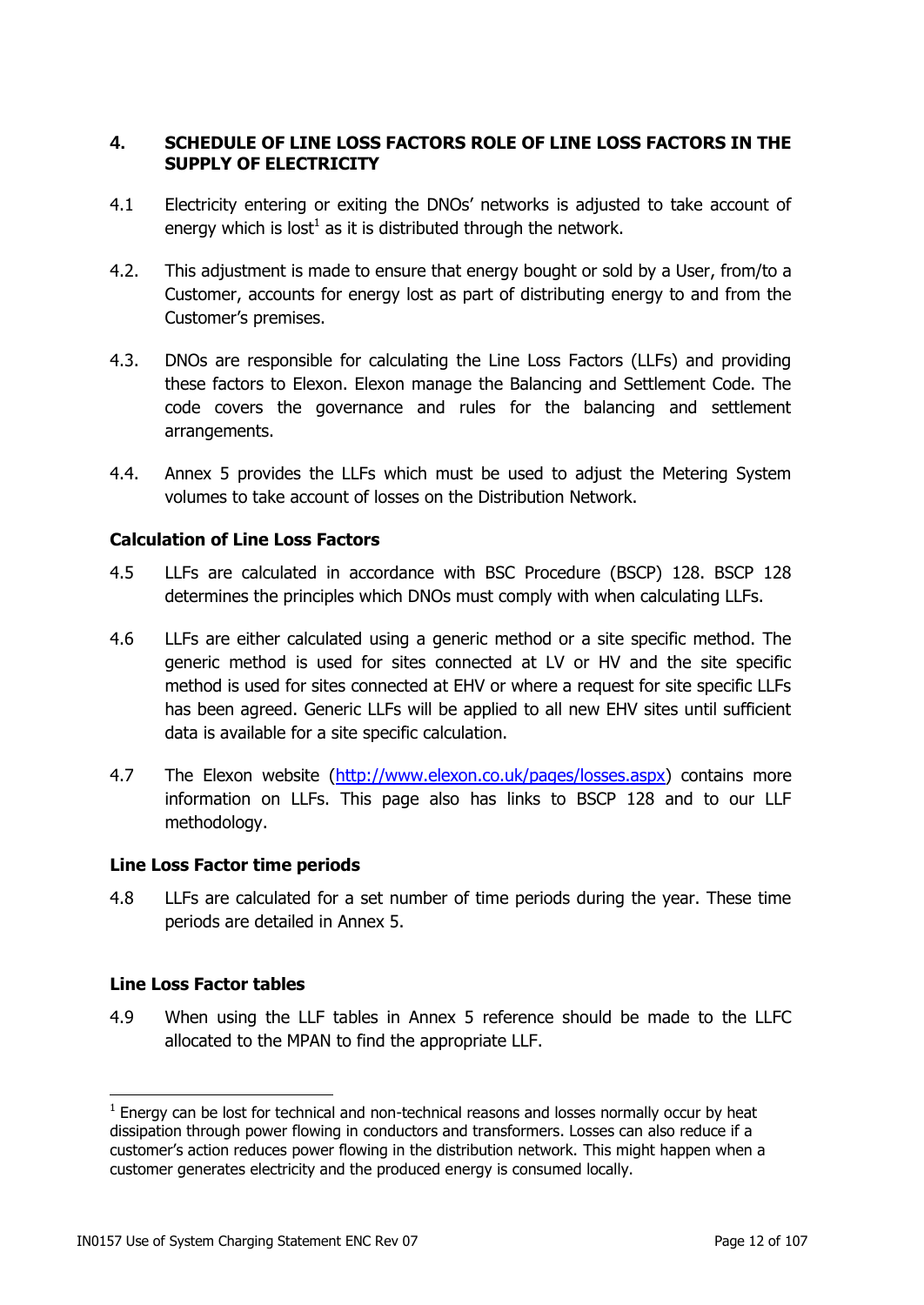4.10. The Elexon Portal website, [https://www.bsccentralservices.com/,](https://www.bsccentralservices.com/) contains the LLFs in standard industry data format (D0265). A user guide with details on registering and using the portal can be downloaded from [https://www.bsccentralservices.com/index.php/userguide/download.](https://www.bsccentralservices.com/index.php/userguide/download)

## <span id="page-12-0"></span>**5. NOTES FOR DESIGNATED EHV PROPERTIES EDCM [NODAK/NETWORK GROUP] COSTS**

- 5.1. The table in Annex 6 shows the un-scaled [nodal /network group] costs used to calculate the current EDCM charges.
- 5.2. These are illustrative of the modelled costs at the time that this statement was published. A new connection will result in changes to current network utilisations which will then form the basis of future prices, i.e. the charge determined in this statement will not necessarily be the charge in subsequent years because of the interaction between new and existing network connections. ENC does not currently calculate these costs or make use of this Annex.

# <span id="page-12-1"></span>**6. ELECTRICITY DISTRIBUTION REBATES**

6.1 ENC has neither given nor announced any distribution system rebates to authorised electricity operators in the 12 months preceding the date of publication of this revision of the statement.

## <span id="page-12-2"></span>**7. ACCOUNTING AND ADMINISTRATION SERVICES**

- 7.1. Currently, ENC makes no administration charges to cover the associated credit control, administration, invoicing and collection costs incurred where a User has failed to settle a DUoS invoice or notify ENC of a bona fide dispute.
- 7.2. Interest charges for late payment will be made in accordance with clause 23.3 or 46.3 (as appropriate) of the Distribution Connection and Use of System Agreement (DCUSA).

# <span id="page-12-3"></span>**8. CHARGES FOR ELECTRICAL PLANT PROVIDED ANCILLARY TO THE GRANT OF USE OF SYSTEM**

<span id="page-12-4"></span>8.1. Currently ENC offers no services under this category.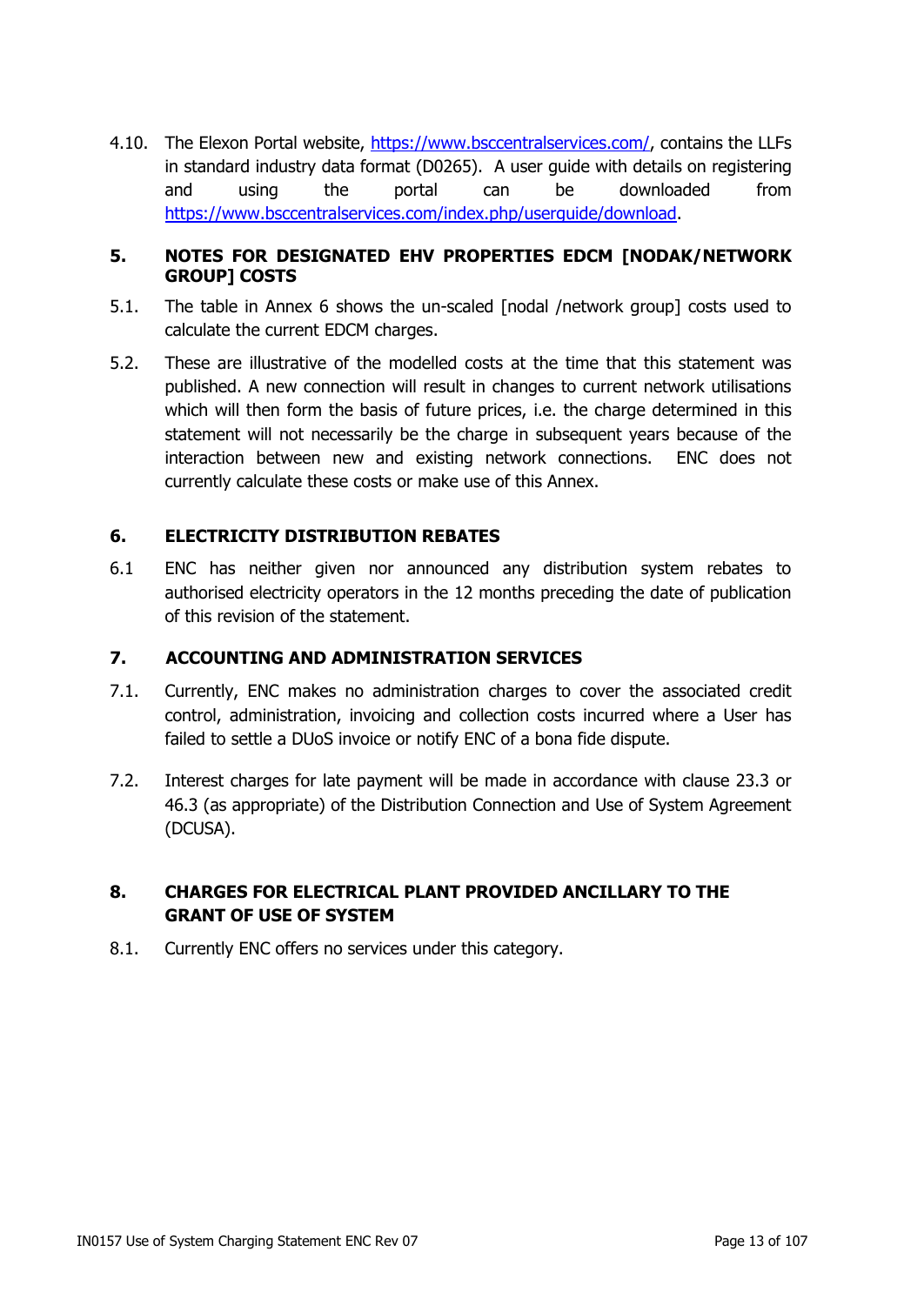# **9. GLOSSARY OF TERMS**

9.1. The following definitions are included to aid understanding:

| <b>Term</b>                                                             | <b>Definition</b>                                                                                                                                                                                                                                                                                                                                                                                                                                                                                                                                                               |
|-------------------------------------------------------------------------|---------------------------------------------------------------------------------------------------------------------------------------------------------------------------------------------------------------------------------------------------------------------------------------------------------------------------------------------------------------------------------------------------------------------------------------------------------------------------------------------------------------------------------------------------------------------------------|
| Balancing and<br>Settlement<br>Code (BSC)                               | The Balancing and Settlement Code contains the governance<br>arrangements for electricity balancing and settlement in Great Britain.<br>An over view document is available from<br>"http://www.elexon.co.uk/ELEXON%20Documents/electricity_trading_a<br>rrangements a beginners quide.pdf".                                                                                                                                                                                                                                                                                     |
| <b>CDCM</b>                                                             | The Common Distribution Charging Methodology used for calculating<br>charges to Designated Properties as required by standard licence<br>condition 13A of the Electricity Distribution Licence.                                                                                                                                                                                                                                                                                                                                                                                 |
| Customer                                                                | A person to whom a User proposers to supply, or for the time being<br>supplies, electricity through an Exit Point, or from who, a User or any<br>relevant exempt Supplier, is entitled to recover charges, compensation<br>or an account of profits in respect of electricity supplied though an Exit<br>Point.<br><b>Or</b><br>A person from whom a User purchases, or proposes to purchase, electricity, at<br>an Entry Point (who may from time to time be supplied with electricity as a<br>Customer of that User (or another electricity supplier) through an Exit Point). |
| <b>CVA</b>                                                              | Central volume allocation in accordance with the BSC.                                                                                                                                                                                                                                                                                                                                                                                                                                                                                                                           |
| Designated EHV<br>Properties                                            | As defined in standard condition 13B of the Electricity Distribution<br>Licence.                                                                                                                                                                                                                                                                                                                                                                                                                                                                                                |
| Designated<br>Properties                                                | As defined in standard condition 13A of the Electricity Distribution<br>Licence.                                                                                                                                                                                                                                                                                                                                                                                                                                                                                                |
| <b>Distributed</b><br>Generator                                         | A generator directly connected or embedded within the Distribution<br>System.                                                                                                                                                                                                                                                                                                                                                                                                                                                                                                   |
| Distribution<br>Connection and<br>Use of System<br>Agreement<br>(DCUSA) | The Distribution Connection and Use of System Agreement (DCUSA) is<br>a multi-party contract between the licensed electricity distributors,<br>suppliers and generators of Great Britain.<br>It is a requirement that all licensed electricity distributors and suppliers<br>become parties to the DCUSA.                                                                                                                                                                                                                                                                       |
| Electricity<br>Distribution<br>Licence                                  | The Electricity Distribution Licence granted or treated as granted<br>pursuant to section 6(1) of the Electricity Act 1989.                                                                                                                                                                                                                                                                                                                                                                                                                                                     |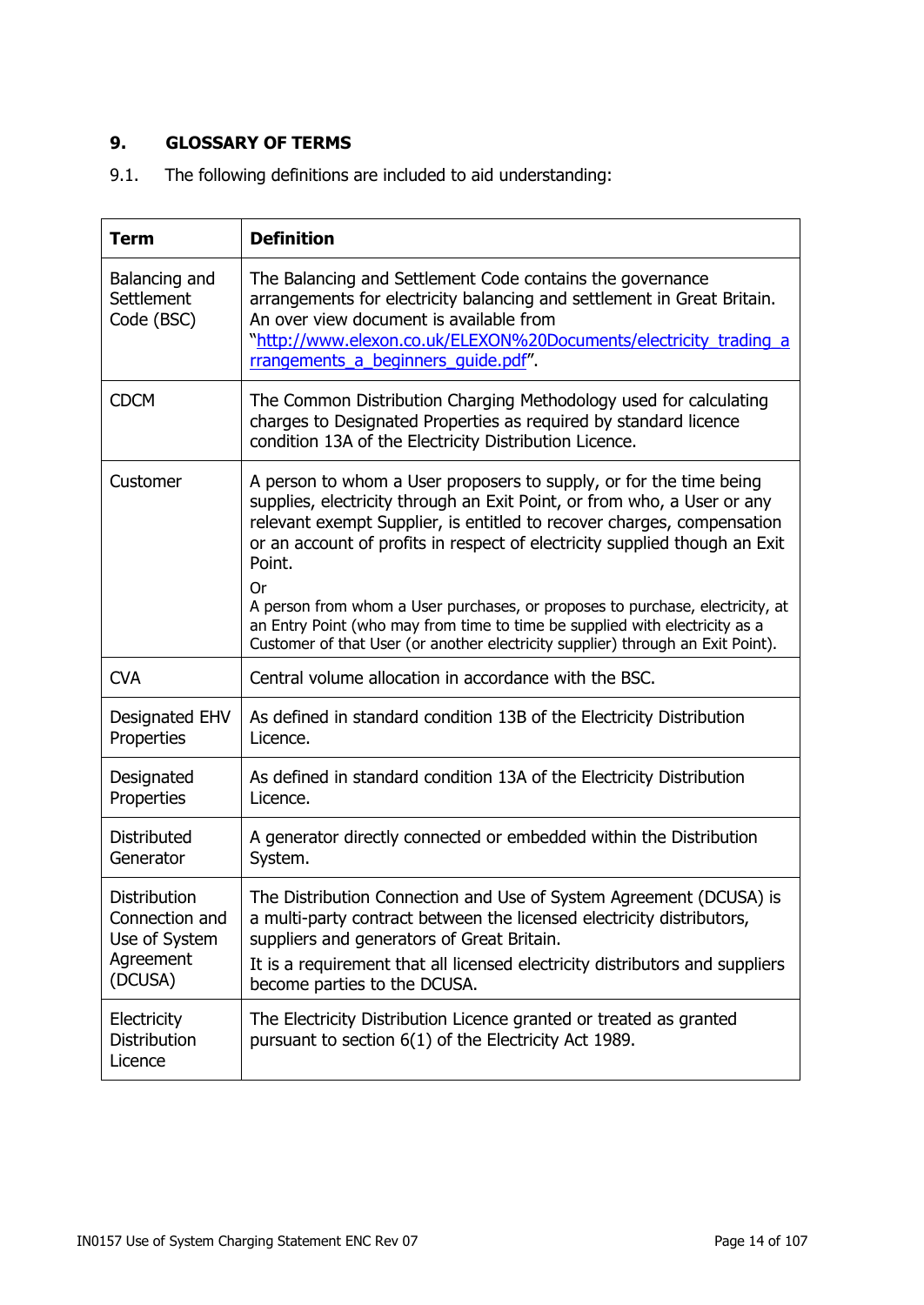| <b>Term</b>                                        | <b>Definition</b>                                                                                                                                                                                                                                                                                                                                                                                                                                                                                                                                                                                                                                                                                                                                                                                                                         |
|----------------------------------------------------|-------------------------------------------------------------------------------------------------------------------------------------------------------------------------------------------------------------------------------------------------------------------------------------------------------------------------------------------------------------------------------------------------------------------------------------------------------------------------------------------------------------------------------------------------------------------------------------------------------------------------------------------------------------------------------------------------------------------------------------------------------------------------------------------------------------------------------------------|
| Distribution<br><b>Network</b><br>Operator (DNO)   | An Electricity Distributor who operates one of the fourteen Distribution<br>Services Areas and in whose Electricity Distribution Licence the<br>requirements of Section B of the standard conditions of that licence<br>have effect.                                                                                                                                                                                                                                                                                                                                                                                                                                                                                                                                                                                                      |
| <b>Distribution</b><br>Services Area               | The area specified by the Authority that a DNO as Distribution Services<br>Provider will operate.                                                                                                                                                                                                                                                                                                                                                                                                                                                                                                                                                                                                                                                                                                                                         |
| <b>Distribution</b><br><b>Services</b><br>Provider | An Electricity Distributor in whose Electricity Distribution Licence the<br>requirements of Section B of the standard conditions of that licence<br>have effect.                                                                                                                                                                                                                                                                                                                                                                                                                                                                                                                                                                                                                                                                          |
| Distribution<br>System                             | The system consisting (wholly or mainly) of:<br>electric lines owned or operated by an authorised distributor<br>that is used for the distribution of electricity from grid supply<br>points or generation sets or other Entry Points to the points of<br>delivery to Customers or Users; or<br>any transmission licensee in its capacity as operator of that<br>٠<br>licensee's transmission system or the GB transmission system;<br>and includes any remote transmission assets (owned by a<br>$\bullet$<br>transmission licensee within England and Wales) that are<br>operated by that authorised distributor and any electrical plant,<br>electricity meters, and Metering Equipment owned or operated<br>by it in connection with the distribution of electricity, but does<br>not include any part of the GB transmission system. |
| <b>EDCM</b>                                        | The EHV Distribution Charging Methodology used for calculating<br>charges to Designated EHV Properties as required by standard licence<br>condition 13B of the Electricity Distribution Licence                                                                                                                                                                                                                                                                                                                                                                                                                                                                                                                                                                                                                                           |
| Electricity<br>Distributor                         | Any person who is authorised by an Electricity Distribution Licence to<br>distribute electricity.                                                                                                                                                                                                                                                                                                                                                                                                                                                                                                                                                                                                                                                                                                                                         |
| Embedded<br><b>LDNO</b>                            | This refers to an LDNO operating a distribution network which is<br>embedded within another distribution network.                                                                                                                                                                                                                                                                                                                                                                                                                                                                                                                                                                                                                                                                                                                         |
| Embedded<br><b>Network</b>                         | An electricity Distribution System operated by an LDNO and embedded<br>within another distribution network.                                                                                                                                                                                                                                                                                                                                                                                                                                                                                                                                                                                                                                                                                                                               |
| <b>Entry Point</b>                                 | A boundary point at which electricity is exported onto a Distribution<br>System to a connected installation or to another Distribution System,<br>not forming part of the total system (boundary point and total system<br>having the meaning given to those terms in the BSC)                                                                                                                                                                                                                                                                                                                                                                                                                                                                                                                                                            |
| <b>Exit Point</b>                                  | A point of connection at which a supply of electricity may flow from the<br>Distribution System to the Customer's Installation or User's Installation<br>or the Distribution System of another person.                                                                                                                                                                                                                                                                                                                                                                                                                                                                                                                                                                                                                                    |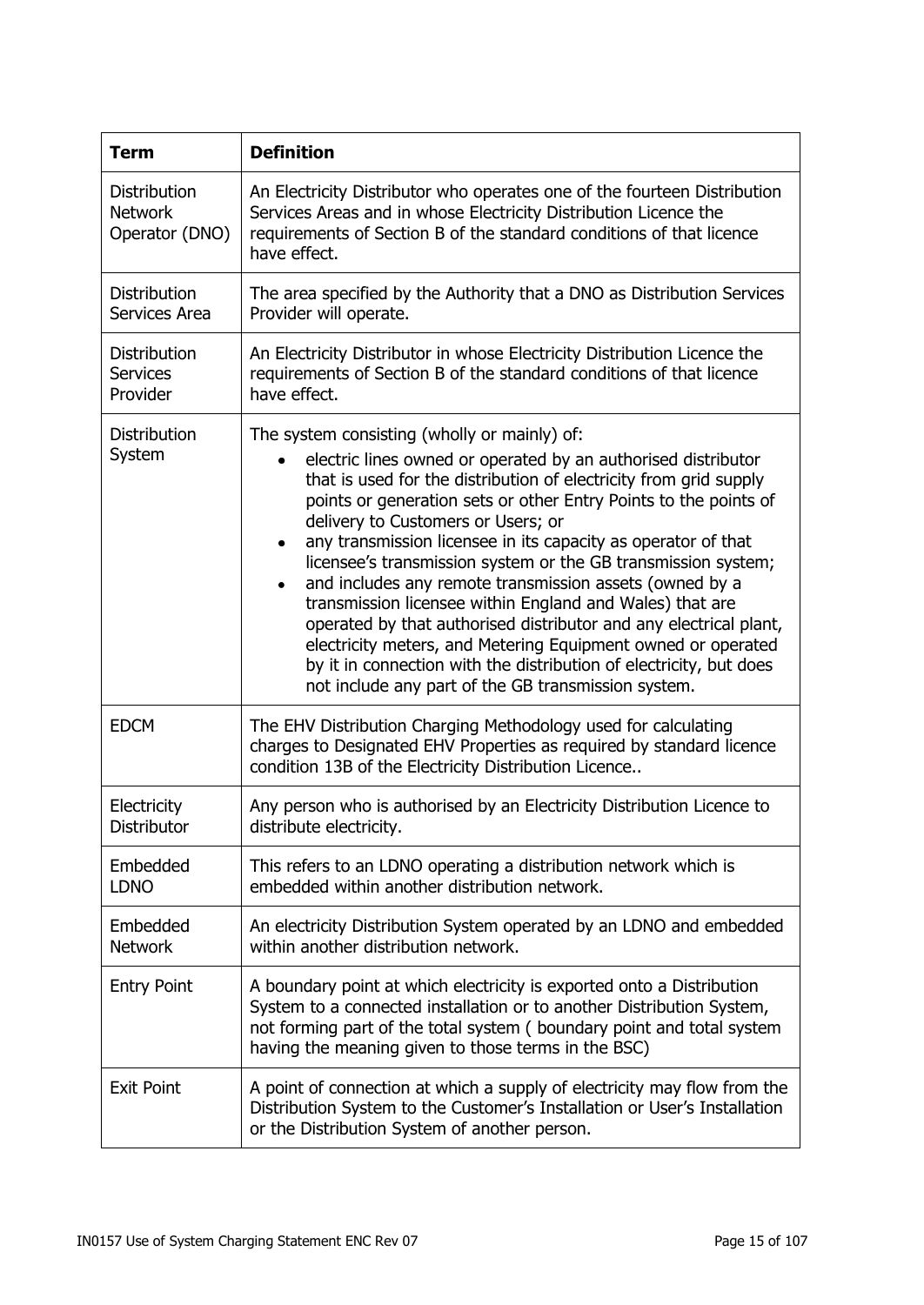| <b>Term</b>                                                                        | <b>Definition</b>                                                                                                                                                                                                                                                                                                                                                                                                                                                                      |
|------------------------------------------------------------------------------------|----------------------------------------------------------------------------------------------------------------------------------------------------------------------------------------------------------------------------------------------------------------------------------------------------------------------------------------------------------------------------------------------------------------------------------------------------------------------------------------|
| Extra High<br>Voltage (EHV)                                                        | Nominal voltages of 22kV and above.                                                                                                                                                                                                                                                                                                                                                                                                                                                    |
| Gas and<br>Electricity<br><b>Markets</b><br>Authority<br>(GEMA) (the<br>Authority) | As established by the Utilities Act.                                                                                                                                                                                                                                                                                                                                                                                                                                                   |
| <b>Grid Supply</b><br>Point                                                        | A metered connection between the National Grid Electricity<br>Transmission (NGET) system and The licensee's Distribution System at<br>which electricity flows to or from the Distribution System.                                                                                                                                                                                                                                                                                      |
| <b>GSP Group</b>                                                                   | Grid Supply Point Group; a distinct electrical system, that is supplied<br>from one or more Grid Supply Points for which total supply into the<br>GSP Group can be determined for each half-hour.                                                                                                                                                                                                                                                                                      |
| High Voltage<br>(HV)                                                               | Nominal voltages of at least 1kV and less than 22kV                                                                                                                                                                                                                                                                                                                                                                                                                                    |
| High Voltage<br>Sub Station                                                        | HV Sub applies to customers connected to the licensee's distribution<br>system at a voltage of at least 1kV and less than 22kV at a substation<br>with a primary voltage (the highest operating voltage present at the<br>substation) of at least 22kV and less than 66kV, where the current<br>transformer used for the customer's settlement metering or for<br>metering used in the calculation of the customer's use of system<br>charges or credits is located at the substation. |
| Host DNO                                                                           | A distribution network operator that is responsible for a Distribution<br>Services Area as defined in Standard conditions of the Electricity<br><b>Distribution Licence</b>                                                                                                                                                                                                                                                                                                            |
| Intermediate<br><b>LDNO</b>                                                        | An embedded licensed distribution network operator that is responsible<br>for a Distribution System between a Host DNO and another Embedded<br>Distribution System.                                                                                                                                                                                                                                                                                                                    |
| Invalid<br>Settlement<br>Combination                                               | A Settlement combination that is not recognised as a valid combination<br>in Market Domain Data. http://mddonline.elexon.co.uk/default.aspx                                                                                                                                                                                                                                                                                                                                            |
| <b>kVA</b>                                                                         | Kilovolt amperes                                                                                                                                                                                                                                                                                                                                                                                                                                                                       |
| kVArh                                                                              | Kilovolt ampere reactive hour                                                                                                                                                                                                                                                                                                                                                                                                                                                          |
| kW                                                                                 | Kilowatt                                                                                                                                                                                                                                                                                                                                                                                                                                                                               |
| kWh                                                                                | Kilowatt hour (equivalent to one "unit" of electricity)                                                                                                                                                                                                                                                                                                                                                                                                                                |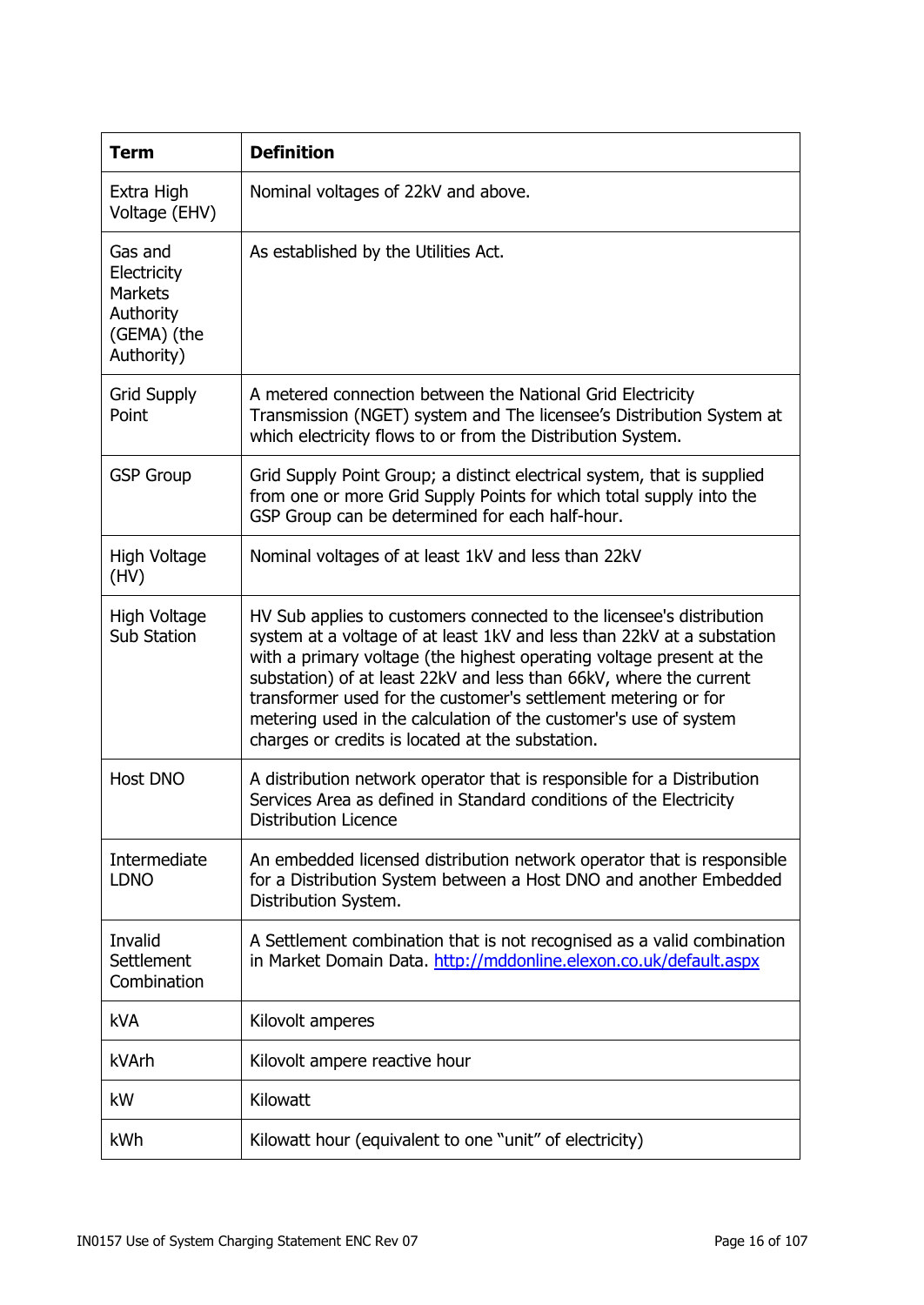| <b>Term</b>                                           | <b>Definition</b>                                                                                                                                                                                                                                                                                                                                                                                                                                                                                                                            |
|-------------------------------------------------------|----------------------------------------------------------------------------------------------------------------------------------------------------------------------------------------------------------------------------------------------------------------------------------------------------------------------------------------------------------------------------------------------------------------------------------------------------------------------------------------------------------------------------------------------|
| <b>LDNO</b>                                           | Licensed Distribution Network Operator.                                                                                                                                                                                                                                                                                                                                                                                                                                                                                                      |
| Line Loss Factor<br>Class (LLFC)                      | An identifier assigned to an SVA Metering System which is used to<br>assign the LLF and Use of System Charges.                                                                                                                                                                                                                                                                                                                                                                                                                               |
| Line Loss Factor<br>(LLF)                             | The factor which is used in Settlement to adjust the Metering System<br>volumes to take account of losses on the Distribution System.                                                                                                                                                                                                                                                                                                                                                                                                        |
| Low Voltage<br>(LV)                                   | Nominal voltages below 1kV                                                                                                                                                                                                                                                                                                                                                                                                                                                                                                                   |
| Low Voltage<br>Sub-Station                            | LV Sub applies to customers connected to the licensee's distribution<br>system at a voltage of less than 1kV at a substation with a primary<br>voltage (the highest operating voltage present at the substation) of at<br>least 1kV and less than 22kV, where the current transformer used for<br>the customer's settlement metering is located at the substation.                                                                                                                                                                           |
| Licensed<br>Distributor<br><b>Network</b><br>Operator | Licensed distribution network operator. This refers to an independent<br>distribution network operator (IDNO) or to a distribution network<br>operator (DNO) operating embedded distribution network outside its<br>distribution service area                                                                                                                                                                                                                                                                                                |
| Market Domain<br>Data (MDD)                           | Market Domain Data is a central repository of reference data used by<br>all Users involved in Settlement. It is essential to the operation of<br>Supplier Volume Allocation (SVA) Trading Arrangements.                                                                                                                                                                                                                                                                                                                                      |
| Maximum<br><b>Export Capacity</b><br>(MEC)            | The Maximum Export Capacity of apparent power expressed in kVA<br>that has been agreed can flow through the Entry Point to the<br>Distribution System from the Customer's installation as specified in the<br>connection agreement.                                                                                                                                                                                                                                                                                                          |
| Maximum<br><b>Import Capacity</b><br>(MIC)            | The Maximum Import Capacity of apparent power expressed in kVA<br>that has been agreed can flow through the Exit Point from the<br>Distribution System to the Customer's installation as specified in the<br>connection agreement.                                                                                                                                                                                                                                                                                                           |
| Measurement<br>Class                                  | A classification of Metering Systems which indicates how Consumption<br>is measured <i>i.e.</i><br>Non Half Hourly Metering Equipment (equivalent to Measurement Class<br>"A")<br>Non Half Hourly Unmetered Supplies (equivalent to Measurement Class<br>"B")<br>Half Hourly Metering Equipment at above 100kW Premises (equivalent<br>to Measurement Class "C")<br>Half Hourly Unmetered Supplies (equivalent to Measurement Class "D")<br>Half Hourly Metering Equipment at below 100kW Premises (equivalent<br>to Measurement Class "E"). |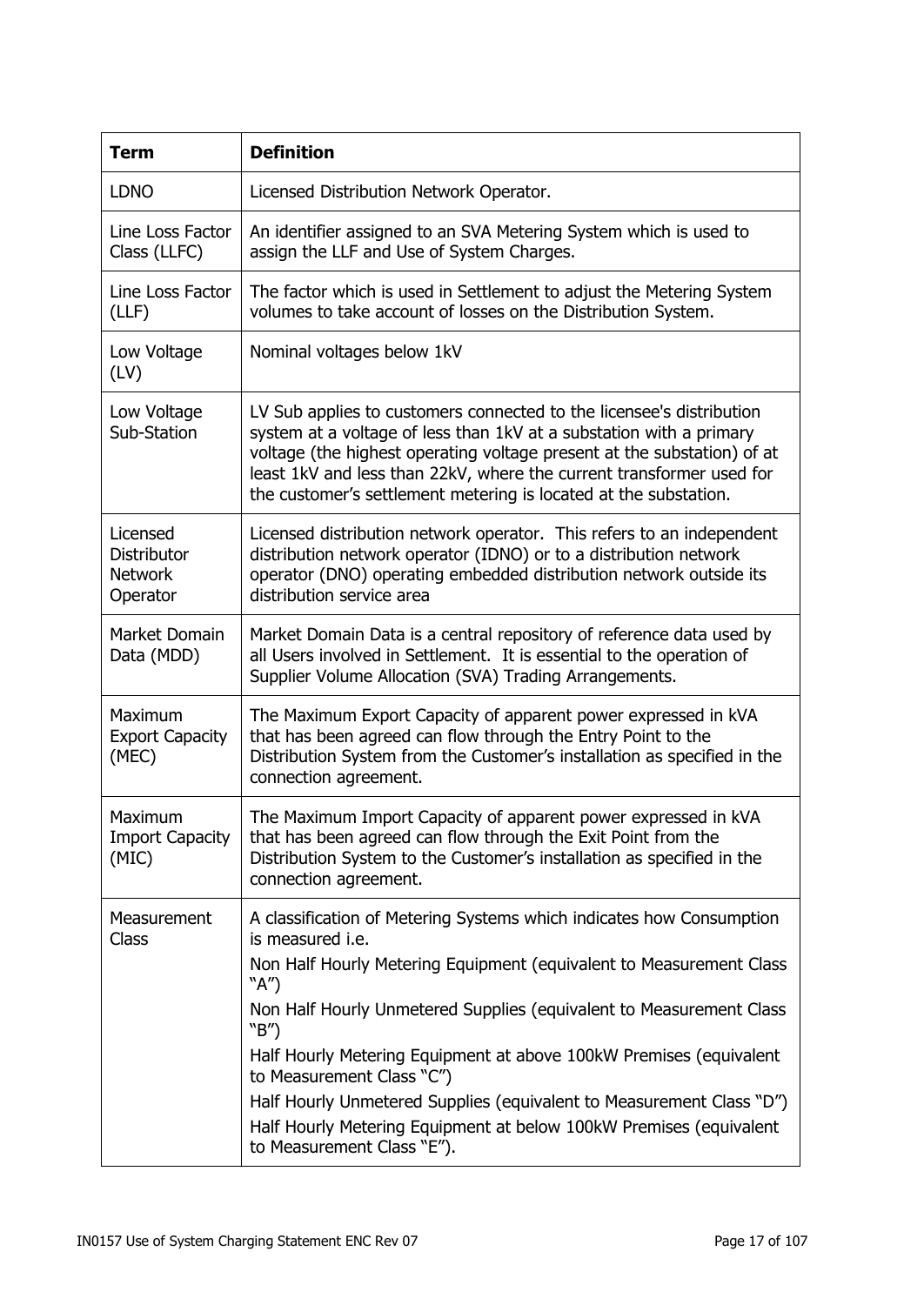| <b>Term</b>                                      | <b>Definition</b>                                                                                                                                                                                                                                                                                                                   |
|--------------------------------------------------|-------------------------------------------------------------------------------------------------------------------------------------------------------------------------------------------------------------------------------------------------------------------------------------------------------------------------------------|
| Metering Point                                   | The point at which electricity is exported to or imported from the<br>licensee's Distribution System is measured, is deemed to be measured,<br>or is intended to be measured and which is registered pursuant to the<br>provisions of the MRA. (For the purposes of this statement Grid Supply<br>Points are not 'Metering Points') |
| Metering<br>System                               | Particular commissioned metering equipment installed for the purposes<br>of measuring the quantities of Exports and Imports at the Boundary<br>Point.                                                                                                                                                                               |
| <b>MPAN</b>                                      | Metering Point Administration Number. A number relating to a<br>Metering Point under the MRA.                                                                                                                                                                                                                                       |
| <b>MRA</b>                                       | The Master Registration Agreement.                                                                                                                                                                                                                                                                                                  |
| <b>MTC</b>                                       | Meter Timeswitch Codes (MTCs) are three digit codes allowing<br>Suppliers to identify the metering installed in Customers' premises.<br>They indicate whether the meter is single or multi rate, pre-payment or<br>credit, or whether it is 'related' to another meter.                                                             |
| <b>Nested LDNO</b>                               | A distribution system operator that is responsible for a Nested Network.                                                                                                                                                                                                                                                            |
| <b>Nested</b><br><b>Networks</b>                 | This refers to a situation where there is more than one level of<br>Embedded Network and therefore nested distribution systems between<br>LDNOs (e.g. Host DNO→intermediate LDNO→nested<br>LDNO→Customer).                                                                                                                          |
| Ofgem                                            | Office of Gas and Electricity Markets - Ofgem is governed by GEMA and<br>is responsible for the regulation of the distribution companies.                                                                                                                                                                                           |
| <b>Profile Class</b><br>(PC)                     | A categorisation applied to NHH MPANs and used in Settlement to<br>group customers with similar consumption patterns to enable the<br>calculation of consumption profiles.                                                                                                                                                          |
| Settlement                                       | The determination and settlement of amounts payable in respect of<br>charges (including reconciling charges) in accordance with the<br>Balancing and Settlement Code                                                                                                                                                                |
| Settlement<br>Class (SC)                         | The combination of Profile Class, Line Loss Factor Class, Time Pattern<br>Regime and Standard Settlement Configuration, by Supplier within GSP<br>Group and used for Settlement.                                                                                                                                                    |
| Standard<br>Settlement<br>Configuration<br>(SSC) | A standard metering configuration relating to a specific combination of<br>TPRs.                                                                                                                                                                                                                                                    |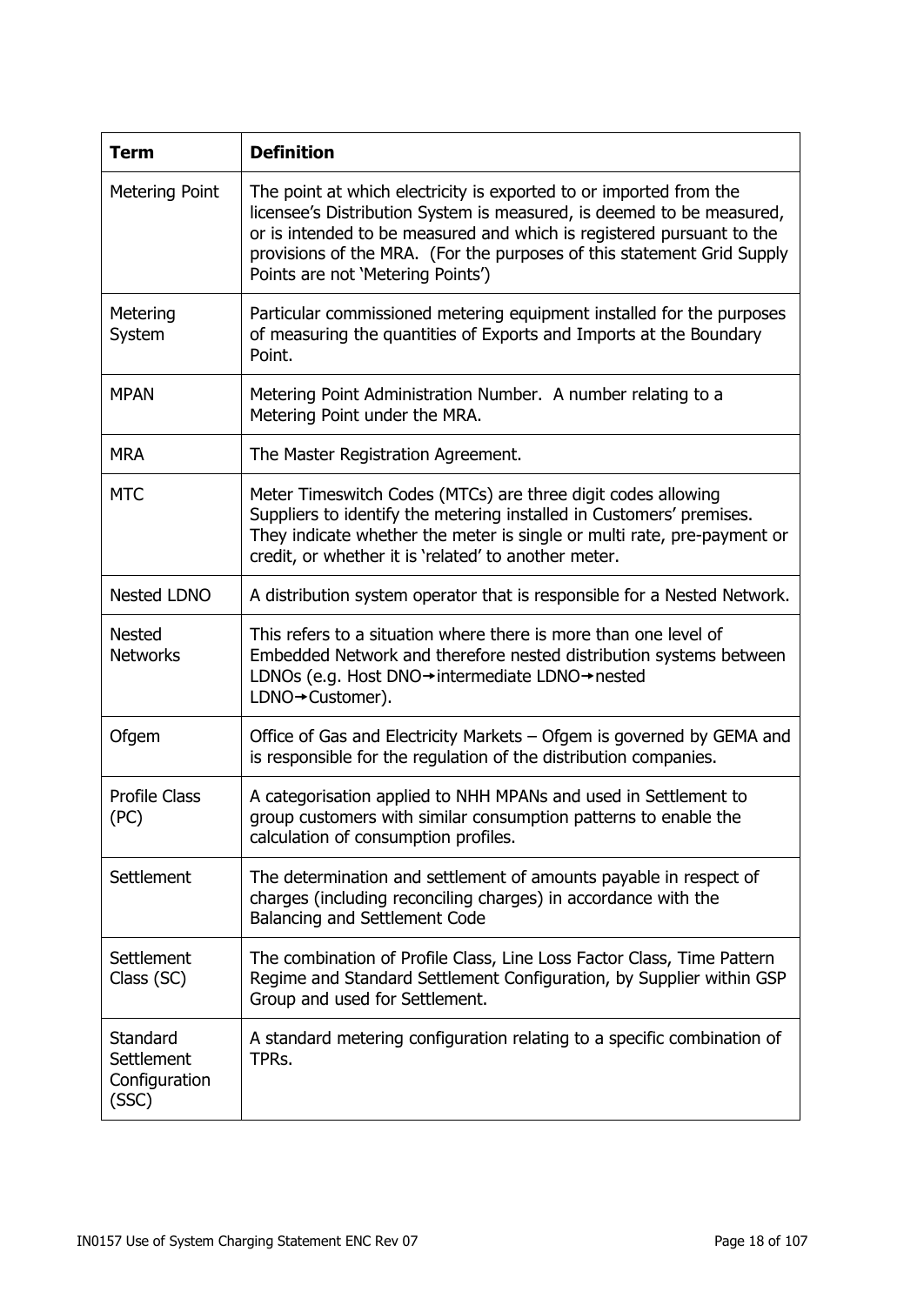| Term                                                 | <b>Definition</b>                                                                                                                                                                                                                                                                       |
|------------------------------------------------------|-----------------------------------------------------------------------------------------------------------------------------------------------------------------------------------------------------------------------------------------------------------------------------------------|
| Supercustomer                                        | The method of billing Users for Use of System on an aggregated basis,<br>grouping consumption and standing charges for all similar NHH<br>metered Customers together.                                                                                                                   |
| Supercustomer<br><b>DUoS Report</b>                  | A report of profiled data by Settlement Class providing counts of<br>MPANs and units consumed.                                                                                                                                                                                          |
| Supplier                                             | An organisation with a Supply License which can register itself as<br>supplying electricity to a Metering Point.                                                                                                                                                                        |
| Supplier Volume<br>Allocation (SVA)                  | As defined in the Balancing and Settlement Code.                                                                                                                                                                                                                                        |
| Supplier Volume<br><b>Allocation Agent</b><br>(SVAA) | The agency which uses aggregated consumption data from the Data<br>Aggregator to calculate Supplier purchases by Settlement Class for<br>each Settlement day, and then passes this information to the relevant<br>distributors and Suppliers across the national data transfer network. |
| Time Pattern<br>Regime (TPR)                         | The pattern of switching behaviour though time that one or more<br>meter registers follow.                                                                                                                                                                                              |
| Use of System<br>Charges                             | Charges for demand and generation Customers which are connected to<br>and utilising the distribution network.                                                                                                                                                                           |
| User/s                                               | Someone who has a use of system agreement with the DNO e.g. A<br>Supplier, Generator or LDNO.                                                                                                                                                                                           |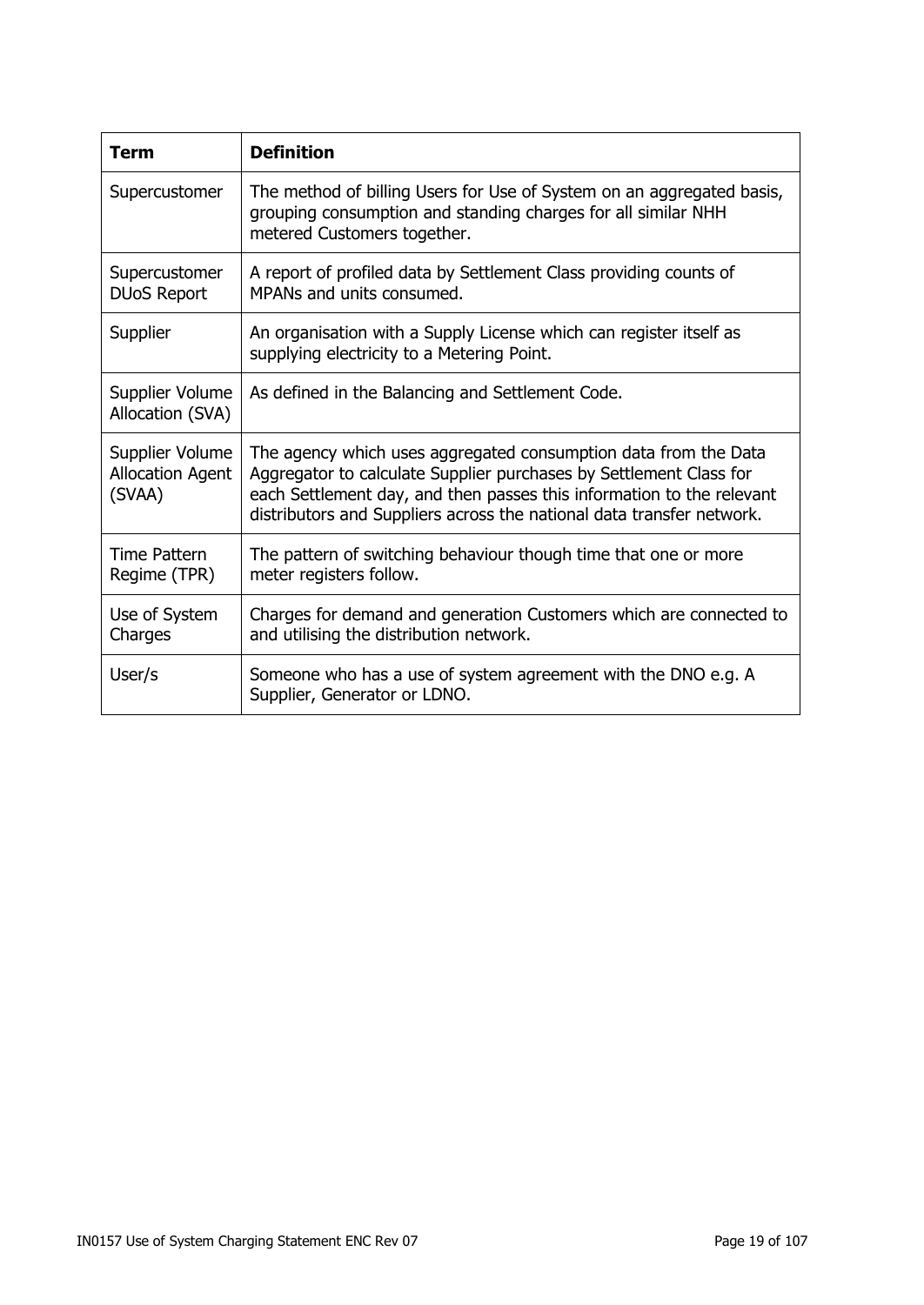# **Annex 1 - Schedule of Charges for use of the Distribution System by LV and HV Designated Properties**

<span id="page-19-0"></span>Any charges surrounded by brackets should be treated as a negative value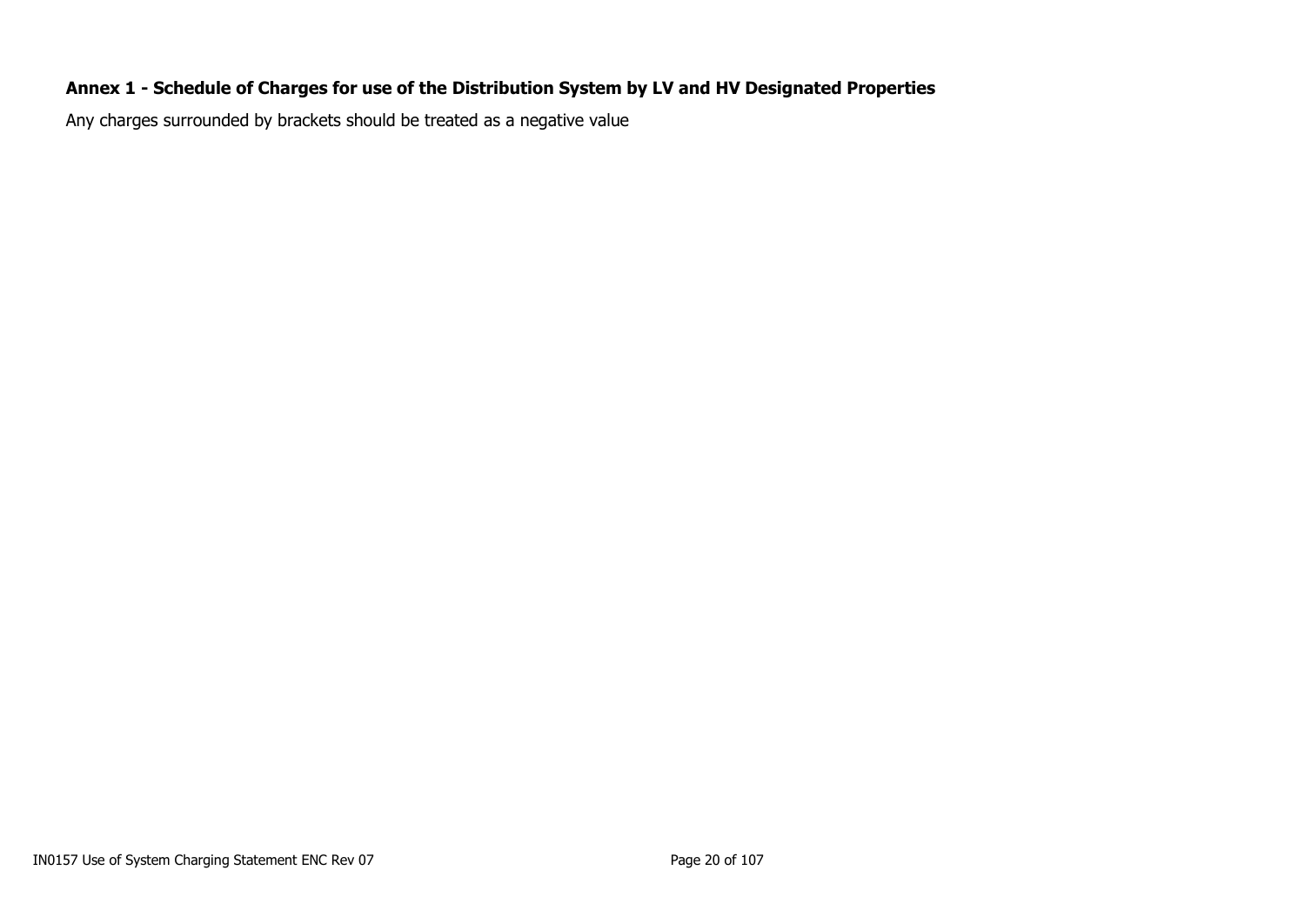# GSP A

| The Electricity Network Company - Effective from October 2012 - FINAL LV/HV Charges |                                                          |                |                   |                      |                   |                                   |                                     |                                         |                                             |                     |                           |  |
|-------------------------------------------------------------------------------------|----------------------------------------------------------|----------------|-------------------|----------------------|-------------------|-----------------------------------|-------------------------------------|-----------------------------------------|---------------------------------------------|---------------------|---------------------------|--|
|                                                                                     | <b>Open LLFCs</b>                                        | PCs            | Unit rate 1 p/kWh | Unit rate 2<br>p/kWh | Unit rate 3 p/kWh | <b>Fixed charge</b><br>p/MPAN/day | <b>Capacity charge</b><br>p/kVA/day | <b>Reactive power</b><br>charge p/kVArh | <b>Excess Capacity</b><br>charge<br>(p/kVA) | <b>Closed LLFCs</b> | <b>ENC Billing Code</b>   |  |
| <b>Domestic Unrestricted</b>                                                        | 100, 102, 105,<br>400,900, 101,<br>103, 106, 401,<br>901 | $\overline{1}$ | 1.684             |                      |                   | 4.29                              |                                     |                                         |                                             |                     | A100, A101, A106          |  |
| <b>Domestic Two Rate</b>                                                            | 100, 102, 105,<br>400,900, 101,<br>103, 106, 401,<br>901 | $\overline{2}$ | 2.141             | 0.200                |                   | 4.29                              |                                     |                                         |                                             |                     | A102, A103, A104,<br>A105 |  |
| <b>Domestic Off Peak (related MPAN)</b>                                             |                                                          |                |                   |                      |                   |                                   |                                     |                                         |                                             |                     |                           |  |
| <b>Small Non Domestic Unrestricted</b>                                              | 100, 102, 105,<br>400,900, 101,<br>103, 106, 401,<br>901 | $3, 5-8$       | 1.453             |                      |                   | 4.58                              |                                     |                                         |                                             |                     | A200, A201                |  |
| <b>Small Non Domestic Two Rate</b>                                                  | 100, 102, 105,<br>400,900, 101,<br>103, 106, 401,<br>901 | $4, 5-8$       | 1.630             | 0.177                |                   | 4.58                              |                                     |                                         |                                             |                     | A202, A203                |  |
| <b>Small Non Domestic Off Peak (related MPAN)</b>                                   |                                                          |                |                   |                      |                   |                                   |                                     |                                         |                                             |                     |                           |  |
| <b>LV Medium Non-Domestic</b>                                                       | 100, 102, 105,<br>400,900, 101,<br>103, 106, 401,<br>901 | $5-8$          | 1.443             | 0.175                |                   | 35.23                             |                                     |                                         |                                             |                     | A212, A213                |  |
| LV Sub Medium Non-Domestic                                                          | 540, 541                                                 | $5-8$          |                   |                      |                   |                                   |                                     |                                         |                                             |                     | A216                      |  |
| <b>HV Medium Non-Domestic</b>                                                       |                                                          |                |                   |                      |                   |                                   |                                     |                                         |                                             |                     |                           |  |
| <b>LV HH Metered</b>                                                                | 100, 102, 105,<br>400,900, 101,<br>103, 106, 401,<br>901 | $\mathbf{O}$   | 7.744             | 0.216                | 0.109             | 11.95                             | 2.58                                | 0.259                                   | 2.58                                        |                     | A300                      |  |
| LV Sub HH Metered                                                                   | 540, 541                                                 | $\mathbf{o}$   | 6.881             | 0.172                | 0.070             | 8.19                              | 3.75                                | 0.209                                   | 3.75                                        |                     | A302                      |  |
| <b>HV HH Metered</b>                                                                | 104, 107, 108,<br>402, 403, 903                          | $\mathbf{o}$   | 4.665             | 0.112                | 0.038             | 82.40                             | 3.54                                | 0.139                                   | 3.54                                        |                     | A301                      |  |
| <b>HV Sub HH Metered</b>                                                            | 542                                                      | $\mathbf{O}$   |                   |                      |                   |                                   |                                     |                                         |                                             |                     | A303                      |  |
| <b>NHH UMS</b>                                                                      | 405,406, 407,<br>408, 902                                | 1&8            | 1.759             |                      |                   |                                   |                                     |                                         |                                             |                     | A400, A401, A402,<br>A403 |  |
| LV UMS (Pseudo HH Metered)                                                          | 405,406, 407,<br>408, 902                                | $\mathbf{o}$   | 15.545            | 0.884                | 0.692             |                                   |                                     |                                         |                                             |                     | A404                      |  |
| <b>LV Generation NHH</b>                                                            | 700, 701, 703,<br>706                                    | 8              | $-0.800$          |                      |                   |                                   |                                     |                                         |                                             |                     | A500                      |  |
| <b>LV Sub Generation NHH</b>                                                        | 545, 546                                                 | 8              |                   |                      |                   |                                   |                                     |                                         |                                             |                     | A505                      |  |
| <b>LV Generation Intermittent</b>                                                   | 700, 701, 703,<br>706                                    | $\mathbf{O}$   | $-0.800$          |                      |                   |                                   |                                     | 0.257                                   |                                             |                     | A501                      |  |
| <b>LV Generation Non-Intermittent</b>                                               | 700, 701, 703,<br>706                                    | $\mathbf{o}$   | $-7.361$          | $-0.215$             | $-0.118$          |                                   |                                     | 0.257                                   |                                             |                     | A502                      |  |
| <b>LV Sub Generation Intermittent</b>                                               | 545, 546                                                 | $\mathbf{O}$   | $-0.734$          |                      |                   |                                   |                                     | 0.236                                   |                                             |                     | A506                      |  |
| <b>LV Sub Generation Non-Intermittent</b>                                           | 545, 546                                                 | $\mathbf{o}$   | $-6.813$          | $-0.193$             | $-0.100$          |                                   |                                     | 0.236                                   |                                             |                     | A507                      |  |
| <b>HV Generation Intermittent</b>                                                   | 702, 704, 705,<br>707, 708                               | $\mathbf{O}$   | $-0.551$          |                      |                   | 39.34                             |                                     | 0.198                                   |                                             |                     | A503                      |  |
| <b>HV Generation Non-Intermittent</b>                                               | 702, 704, 705,<br>707, 708                               | $\mathbf{O}$   | $-5.318$          | $-0.132$             | $-0.051$          | 39.34                             |                                     | 0.198                                   |                                             |                     | A504                      |  |
| <b>HV Sub Generation Non-Intermittent</b>                                           | 547                                                      | $\mathbf{O}$   | $-5.204$          | $-0.125$             | $-0.045$          | 39.34                             |                                     | 0.157                                   |                                             |                     | A509                      |  |
| <b>HV Sub Generation Intermittent</b>                                               | 547                                                      | $\mathbf 0$    | $-0.535$          |                      |                   | 39.34                             |                                     | 0.157                                   |                                             |                     | A508                      |  |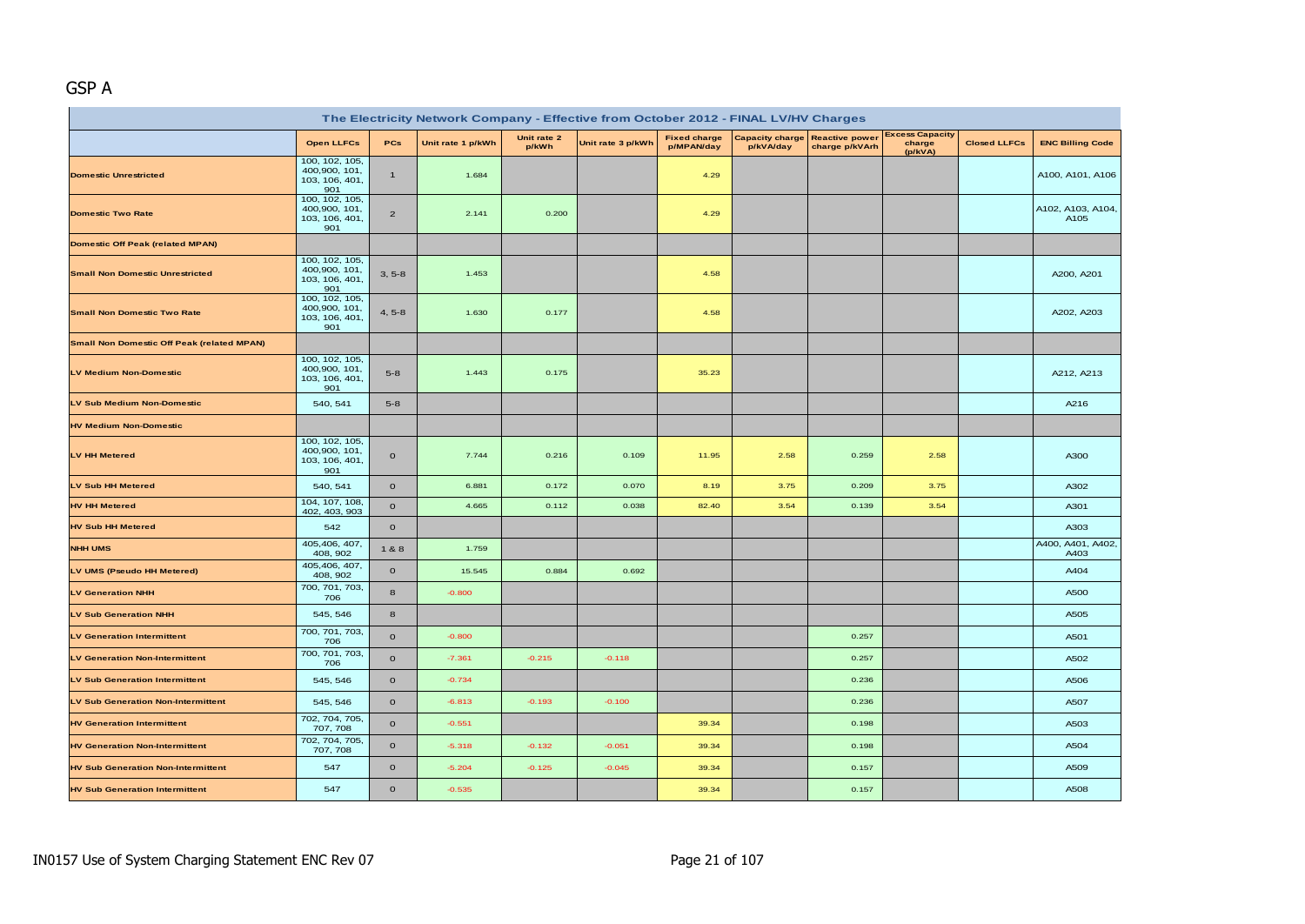#### GSP B

| The Electricity Network Company - Effective from OCTOBER 2012 - FINAL LV/HV Charges |                                                           |                |                   |                      |                   |                                   |           |                                                         |                                             |                     |                                  |  |
|-------------------------------------------------------------------------------------|-----------------------------------------------------------|----------------|-------------------|----------------------|-------------------|-----------------------------------|-----------|---------------------------------------------------------|---------------------------------------------|---------------------|----------------------------------|--|
|                                                                                     | <b>Open LLFCs</b>                                         | PCs            | Unit rate 1 p/kWh | Unit rate 2<br>p/kWh | Unit rate 3 p/kWh | <b>Fixed charge</b><br>p/MPAN/day | p/kVA/day | <b>Capacity charge Reactive power</b><br>charge p/kVArh | <b>Excess Capacity</b><br>charge<br>(p/kVA) | <b>Closed LLFCs</b> | <b>ENC Billing Code</b>          |  |
| <b>Domestic Unrestricted</b>                                                        | 110, 112, 115,<br>410, 910, 111,<br>113, 116, 411,<br>911 | $\mathbf{1}$   | 1.931             |                      |                   | 3.72                              |           |                                                         |                                             |                     | B100, B101, B106                 |  |
| <b>Domestic Two Rate</b>                                                            | 110, 112, 115,<br>410, 910, 111,<br>113, 116, 411,<br>911 | $\overline{2}$ | 2.413             | 0.057                |                   | 3.72                              |           |                                                         |                                             |                     | B102, B103, B104,<br><b>B105</b> |  |
| <b>Domestic Off Peak (related MPAN)</b>                                             |                                                           |                |                   |                      |                   |                                   |           |                                                         |                                             |                     |                                  |  |
| <b>Small Non Domestic Unrestricted</b>                                              | 110, 112, 115,<br>410, 910, 111,<br>113, 116, 411,<br>911 | $3, 5-8$       | 1.695             |                      |                   | 5.00                              |           |                                                         |                                             |                     | B200, B201                       |  |
| <b>Small Non Domestic Two Rate</b>                                                  | 110, 112, 115,<br>410, 910, 111,<br>113, 116, 411,<br>911 | $4, 5-8$       | 1.861             | 0.049                |                   | 5.00                              |           |                                                         |                                             |                     | B202, B203                       |  |
| <b>Small Non Domestic Off Peak (related MPAN)</b>                                   |                                                           |                |                   |                      |                   |                                   |           |                                                         |                                             |                     |                                  |  |
| <b>LV Medium Non-Domestic</b>                                                       | 110, 112, 115,<br>410, 910, 111,<br>113, 116, 411,<br>911 | $5 - 8$        | 1.763             | 0.043                |                   | 31.18                             |           |                                                         |                                             |                     | B212, B213                       |  |
| LV Sub Medium Non-Domestic                                                          | 550, 551                                                  | $5 - 8$        | 1.242             | 0.029                |                   | 9.31                              |           |                                                         |                                             |                     | <b>B216</b>                      |  |
| <b>HV Medium Non-Domestic</b>                                                       |                                                           |                |                   |                      |                   |                                   |           |                                                         |                                             |                     |                                  |  |
| LV HH Metered                                                                       | 110, 112, 115,<br>410, 910, 111,<br>113, 116, 411,<br>911 | $\mathbf{o}$   | 8.255             | 0.569                | 0.033             | 9.31                              | 2.21      | 0.314                                                   | 2.21                                        |                     | <b>B300</b>                      |  |
| <b>LV Sub HH Metered</b>                                                            | 550, 551                                                  | $\mathbf{o}$   | 6.683             | 0.409                | 0.022             | 9.31                              | 3.00      | 0.256                                                   | 3.00                                        |                     | <b>B302</b>                      |  |
| <b>HV HH Metered</b>                                                                | 114, 117, 118, 41<br>2,413, 913                           | $\mathbf{o}$   | 4.934             | 0.231                | 0.010             | 93.62                             | 3.86      | 0.159                                                   | 3.86                                        |                     | <b>B301</b>                      |  |
| <b>HV Sub HH Metered</b>                                                            | 552                                                       | $\mathbf{o}$   |                   |                      |                   |                                   |           |                                                         |                                             |                     | <b>B303</b>                      |  |
| <b>NHH UMS</b>                                                                      | 415,416, 417,<br>418, 912                                 | 1&8            | 2.481             |                      |                   |                                   |           |                                                         |                                             |                     | B400, B401, B402,<br><b>B403</b> |  |
| LV UMS (Pseudo HH Metered)                                                          | 415,416, 417,<br>418, 912                                 | $\mathbf{o}$   | 25.432            | 2.479                | 0.686             |                                   |           |                                                         |                                             |                     | <b>B404</b>                      |  |
| <b>LV Generation NHH</b>                                                            | 710, 711, 713,<br>716                                     | 8              | $-0.771$          |                      |                   |                                   |           |                                                         |                                             |                     | <b>B500</b>                      |  |
| <b>LV Sub Generation NHH</b>                                                        | 555, 556                                                  | 8              | $-0.664$          |                      |                   |                                   |           |                                                         |                                             |                     | <b>B505</b>                      |  |
| <b>LV Generation Intermittent</b>                                                   | 710, 711, 713,<br>716                                     | $\mathbf{o}$   | $-0.771$          |                      |                   |                                   |           | 0.272                                                   |                                             |                     | <b>B501</b>                      |  |
| <b>LV Generation Non-Intermittent</b>                                               | 710, 711, 713,<br>716                                     | $\mathbf{o}$   | $-6.353$          | $-0.592$             | $-0.035$          |                                   |           | 0.272                                                   |                                             |                     | <b>B502</b>                      |  |
| <b>LV Sub Generation Intermittent</b>                                               | 555, 556                                                  | $\mathbf{O}$   | $-0.664$          |                      |                   |                                   |           | 0.246                                                   |                                             |                     | <b>B506</b>                      |  |
| <b>LV Sub Generation Non-Intermittent</b>                                           | 555, 556                                                  | $\mathbf{o}$   | $-5.522$          | $-0.497$             | $-0.029$          |                                   |           | 0.246                                                   |                                             |                     | <b>B507</b>                      |  |
| <b>HV Generation Intermittent</b>                                                   | 712, 714, 715,<br>717, 718                                | $\mathbf{o}$   | $-0.482$          |                      |                   | 16.07                             |           | 0.195                                                   |                                             |                     | <b>B503</b>                      |  |
| <b>HV Generation Non-Intermittent</b>                                               | 712, 714, 715,<br>717, 718                                | $\mathbf{O}$   | $-4.153$          | $-0.328$             | $-0.017$          | 16.07                             |           | 0.195                                                   |                                             |                     | <b>B504</b>                      |  |
| <b>HV Sub Generation Non-Intermittent</b>                                           | 557                                                       | $\mathbf{o}$   |                   |                      |                   |                                   |           |                                                         |                                             |                     | <b>B509</b>                      |  |
| <b>HV Sub Generation Intermittent</b>                                               | 557                                                       | $\mathbf{O}$   |                   |                      |                   |                                   |           |                                                         |                                             |                     | <b>B508</b>                      |  |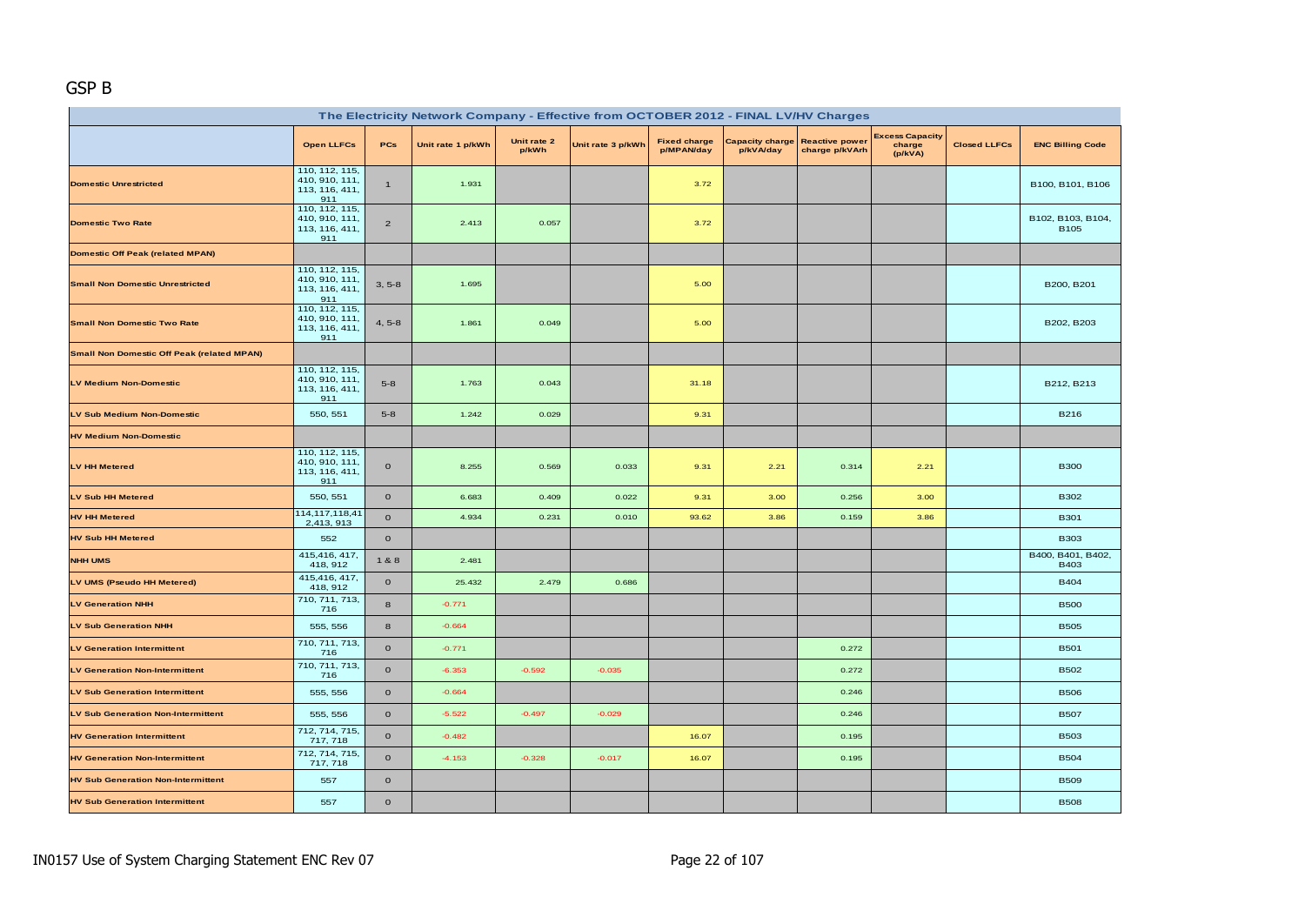# GSP C

| The Electricity Network Company - Effective from October 2012 - FINAL LV/HV Charges |                                                           |                |                   |                      |                   |                                   |                                     |                                         |                                             |                     |                            |  |
|-------------------------------------------------------------------------------------|-----------------------------------------------------------|----------------|-------------------|----------------------|-------------------|-----------------------------------|-------------------------------------|-----------------------------------------|---------------------------------------------|---------------------|----------------------------|--|
|                                                                                     | <b>Open LLFCs</b>                                         | PCs            | Unit rate 1 p/kWh | Unit rate 2<br>p/kWh | Unit rate 3 p/kWh | <b>Fixed charge</b><br>p/MPAN/day | <b>Capacity charge</b><br>p/kVA/day | <b>Reactive power</b><br>charge p/kVArh | <b>Excess Capacity</b><br>charge<br>(p/kVA) | <b>Closed LLFCs</b> | <b>ENC Billing</b><br>Code |  |
| <b>Domestic Unrestricted</b>                                                        | 120, 122, 125,<br>420, 920, 121,<br>123, 126, 421,<br>921 | $\overline{1}$ | 1.834             |                      |                   | 3.24                              |                                     |                                         |                                             |                     | C100, C101,<br>C106        |  |
| <b>Domestic Two Rate</b>                                                            | 120, 122, 125,<br>420, 920, 121,<br>123, 126, 421,<br>921 | $\overline{2}$ | 2.376             | 0.211                |                   | 3.24                              |                                     |                                         |                                             |                     | C102, C103,<br>C104, C105  |  |
| <b>Domestic Off Peak (related MPAN)</b>                                             |                                                           |                |                   |                      |                   |                                   |                                     |                                         |                                             |                     |                            |  |
| <b>Small Non Domestic Unrestricted</b>                                              | 120, 122, 125,<br>420, 920, 121,<br>123, 126, 421,<br>921 | $3, 5-8$       | 1.218             |                      |                   | 3.45                              |                                     |                                         |                                             |                     | C200, C201                 |  |
| <b>Small Non Domestic Two Rate</b>                                                  | 120, 122, 125,<br>420, 920, 121,<br>123, 126, 421,<br>921 | $4, 5-8$       | 1.394             | 0.100                |                   | 3.45                              |                                     |                                         |                                             |                     | C202, C203                 |  |
| <b>Small Non Domestic Off Peak (related MPAN)</b>                                   |                                                           |                |                   |                      |                   |                                   |                                     |                                         |                                             |                     |                            |  |
| <b>LV Medium Non-Domestic</b>                                                       | 120, 122, 125,<br>420, 920, 121,<br>123, 126, 421,<br>921 | $5 - 8$        | 1.522             | 0.156                |                   | 29.97                             |                                     |                                         |                                             |                     | C212, C213                 |  |
| LV Sub Medium Non-Domestic                                                          | 560, 561                                                  | $5 - 8$        |                   |                      |                   |                                   |                                     |                                         |                                             |                     | C216                       |  |
| <b>HV Medium Non-Domestic</b>                                                       |                                                           |                |                   |                      |                   |                                   |                                     |                                         |                                             |                     |                            |  |
| <b>LV HH Metered</b>                                                                | 120, 122, 125,<br>420, 920, 121,<br>123, 126, 421,<br>921 | $\mathbf{o}$   | 3.535             | 0.386                | 0.068             | 8.73                              | 2.70                                | 0.277                                   | 2.70                                        |                     | C300                       |  |
| LV Sub HH Metered                                                                   | 560, 561                                                  | $\mathbf{o}$   | 2.200             | 0.188                | 0.023             | 5.98                              | 5.15                                | 0.198                                   | 5.15                                        |                     | C302                       |  |
| <b>HV HH Metered</b>                                                                | 124, 127, 128,<br>422, 423, 913                           | $\circ$        | 1.771             | 0.137                | 0.013             | 64.11                             | 5.44                                | 0.119                                   | 5.44                                        |                     | C301                       |  |
| <b>HV Sub HH Metered</b>                                                            | 562                                                       | $\mathbf{o}$   |                   |                      |                   |                                   |                                     |                                         |                                             |                     | C303                       |  |
| <b>NHH UMS</b>                                                                      | 425, 426, 427,<br>428.922                                 | 1&8            | 1.690             |                      |                   |                                   |                                     |                                         |                                             |                     | C400, C401.<br>C402, C403  |  |
| LV UMS (Pseudo HH Metered)                                                          | 425, 426, 427,<br>428.922                                 | $\mathbf{o}$   | 13.541            | 1.930                | 0.633             |                                   |                                     |                                         |                                             |                     | C404                       |  |
| <b>LV Generation NHH</b>                                                            | 720, 721, 723,<br>726                                     | $\bf{8}$       | $-0.925$          |                      |                   |                                   |                                     |                                         |                                             |                     | C500                       |  |
| <b>LV Sub Generation NHH</b>                                                        | 565, 566                                                  | 8              |                   |                      |                   |                                   |                                     |                                         |                                             |                     | C505                       |  |
| <b>LV Generation Intermittent</b>                                                   | 720, 721, 723,<br>726                                     | $\circ$        | $-0.925$          |                      |                   |                                   |                                     | 0.309                                   |                                             |                     | C501                       |  |
| <b>LV Generation Non-Intermittent</b>                                               | 720, 721, 723,<br>726                                     | $\circ$        | $-4.154$          | $-0.471$             | $-0.086$          |                                   |                                     | 0.309                                   |                                             |                     | C502                       |  |
| <b>LV Sub Generation Intermittent</b>                                               | 565, 566                                                  | $\mathbf{o}$   | $-0.842$          |                      |                   |                                   |                                     | 0.285                                   |                                             |                     | C506                       |  |
| <b>LV Sub Generation Non-Intermittent</b>                                           | 565, 566                                                  | $\circ$        | $-3.820$          | $-0.416$             | $-0.073$          |                                   |                                     | 0.285                                   |                                             |                     | C507                       |  |
| <b>HV Generation Intermittent</b>                                                   | 722, 724, 725,<br>727, 728                                | $\circ$        | $-0.581$          |                      |                   | 30.61                             |                                     | 0.245                                   |                                             |                     | C503                       |  |
| <b>HV Generation Non-Intermittent</b>                                               | 722, 724, 725,<br>727, 728                                | $\mathbf{o}$   | $-2.800$          | $-0.232$             | $-0.025$          | 30.61                             |                                     | 0.245                                   |                                             |                     | C504                       |  |
| <b>HV Sub Generation Non-Intermittent</b>                                           | 567                                                       | $\circ$        | $-3.013$          | $-0.239$             | $-0.025$          | 30.61                             |                                     | 0.186                                   |                                             |                     | C509                       |  |
| <b>HV Sub Generation Intermittent</b>                                               | 567                                                       | $\circ$        | $-0.621$          |                      |                   | 30.61                             |                                     | 0.186                                   |                                             |                     | C508                       |  |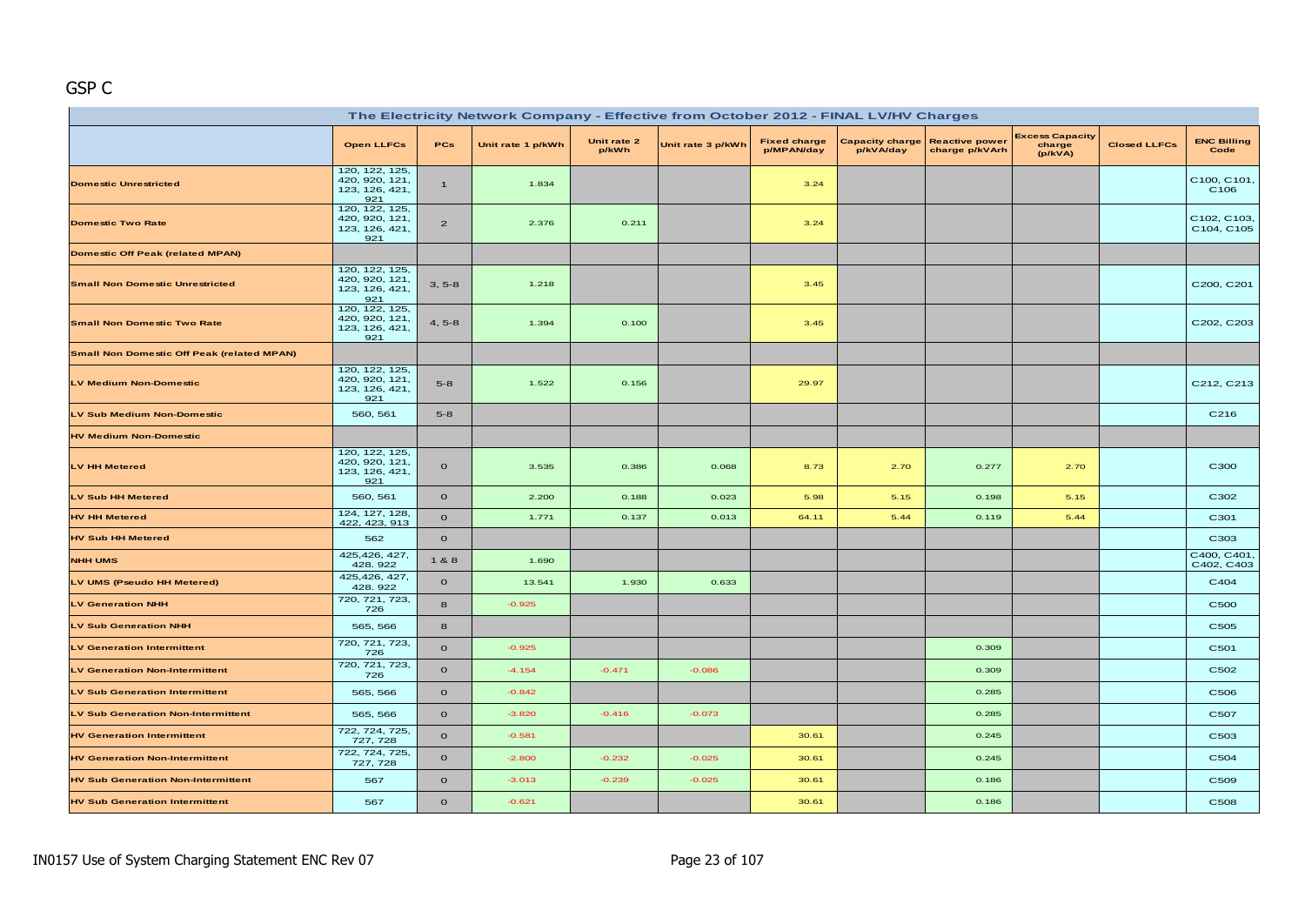#### GSP D

| The Electricity Network Company - Effective from October 2012 - FINAL LV/HV Charges |                                                           |                |                   |                      |                   |                                   |           |                                                  |                                             |  |                                 |  |
|-------------------------------------------------------------------------------------|-----------------------------------------------------------|----------------|-------------------|----------------------|-------------------|-----------------------------------|-----------|--------------------------------------------------|---------------------------------------------|--|---------------------------------|--|
|                                                                                     | <b>Open LLFCs</b>                                         | <b>PCs</b>     | Unit rate 1 p/kWh | Unit rate 2<br>p/kWh | Unit rate 3 p/kWh | <b>Fixed charge</b><br>p/MPAN/day | p/kVA/day | Capacity charge Reactive power<br>charge p/kVArh | <b>Excess Capacity</b><br>charge<br>(p/kVA) |  | Closed LLFCs ENC Billing Code   |  |
| <b>Domestic Unrestricted</b>                                                        | 130, 132, 135,<br>430. 930, 131,<br>133, 136, 431,<br>931 | $\mathbf{1}$   | 3.030             |                      |                   | 3.55                              |           |                                                  |                                             |  | D100, D101,<br>D <sub>106</sub> |  |
| <b>Domestic Two Rate</b>                                                            | 130, 132, 135,<br>430. 930, 131,<br>133, 136, 431,<br>931 | $\overline{2}$ | 3.786             | 0.363                |                   | 3.55                              |           |                                                  |                                             |  | D102, D103,<br>D104, D105       |  |
| <b>Domestic Off Peak (related MPAN)</b>                                             |                                                           |                |                   |                      |                   |                                   |           |                                                  |                                             |  |                                 |  |
| <b>Small Non Domestic Unrestricted</b>                                              | 130, 132, 135,<br>430. 930, 131,<br>133, 136, 431,<br>931 | $3, 5-8$       | 2.722             |                      |                   | 4.51                              |           |                                                  |                                             |  | D200, D201                      |  |
| <b>Small Non Domestic Two Rate</b>                                                  | 130, 132, 135,<br>430. 930, 131,<br>133, 136, 431,<br>931 | $4, 5-8$       | 2.923             | 0.214                |                   | 4.51                              |           |                                                  |                                             |  | D202, D203                      |  |
| <b>Small Non Domestic Off Peak (related MPAN)</b>                                   |                                                           |                |                   |                      |                   |                                   |           |                                                  |                                             |  |                                 |  |
| <b>LV Medium Non-Domestic</b>                                                       | 130, 132, 135,<br>430. 930, 131,<br>133, 136, 431,<br>931 | $5 - 8$        | 3.099             | 0.206                |                   | 22.20                             |           |                                                  |                                             |  | D212, D213                      |  |
| LV Sub Medium Non-Domestic                                                          | 570, 571                                                  | $5-8$          | 2.736             | 0.179                |                   | 28.53                             |           |                                                  |                                             |  | D216                            |  |
| <b>HV Medium Non-Domestic</b>                                                       |                                                           |                |                   |                      |                   |                                   |           |                                                  |                                             |  |                                 |  |
| <b>LV HH Metered</b>                                                                | 130, 132, 135,<br>430. 930, 131,<br>133, 136, 431,<br>931 | $\mathbf{o}$   | 12.403            | 0.908                | 0.155             | 17.35                             | 2.34      | 0.666                                            | 2.34                                        |  | D300                            |  |
| LV Sub HH Metered                                                                   | 570, 571                                                  | $\mathbf{o}$   | 10.531            | 0.592                | 0.117             | 6.12                              | 4.86      | 0.505                                            | 4.86                                        |  | D302                            |  |
| <b>HV HH Metered</b>                                                                | 134, 137, 138,<br>432, 433, 933                           | $\mathbf{o}$   | 8.097             | 0.363                | 0.082             | 92.72                             | 3.72      | 0.353                                            | 3.72                                        |  | D301                            |  |
| <b>HV Sub HH Metered</b>                                                            | 572                                                       | $\mathbf{o}$   |                   |                      |                   |                                   |           |                                                  |                                             |  | D303                            |  |
| <b>NHH UMS</b>                                                                      | 435,436, 437,<br>438, 932                                 | 1&8            | 2.373             |                      |                   |                                   |           |                                                  |                                             |  | D400, D401,<br>D402, D403       |  |
| LV UMS (Pseudo HH Metered)                                                          | 435,436, 437,<br>438, 932                                 | $\mathbf{o}$   | 15.658            | 1.588                | 0.524             |                                   |           |                                                  |                                             |  | D404                            |  |
| <b>LV Generation NHH</b>                                                            | 730, 731, 733,<br>736                                     | 8              | $-1.154$          |                      |                   |                                   |           |                                                  |                                             |  | <b>D500</b>                     |  |
| <b>LV Sub Generation NHH</b>                                                        | 575, 576                                                  | 8              | $-1.030$          |                      |                   |                                   |           |                                                  |                                             |  | D505                            |  |
| <b>LV Generation Intermittent</b>                                                   | 730, 731, 733,<br>736                                     | $\mathbf{o}$   | $-1.154$          |                      |                   |                                   |           | 0.434                                            |                                             |  | D501                            |  |
| <b>LV Generation Non-Intermittent</b>                                               | 730, 731, 733,<br>736                                     | $\Omega$       | $-8.537$          | $-0.844$             | $-0.125$          |                                   |           | 0.434                                            |                                             |  | D502                            |  |
| <b>LV Sub Generation Intermittent</b>                                               | 575, 576                                                  | $\mathbf{o}$   | $-1.030$          |                      |                   |                                   |           | 0.404                                            |                                             |  | D506                            |  |
| <b>LV Sub Generation Non-Intermittent</b>                                           | 575, 576                                                  | $\mathbf{o}$   | $-7.737$          | $-0.729$             | $-0.110$          |                                   |           | 0.404                                            |                                             |  | D507                            |  |
| <b>HV Generation Intermittent</b>                                                   | 732,734, 735,<br>737, 738                                 | $\Omega$       | $-0.664$          |                      |                   | 67.71                             |           | 0.307                                            |                                             |  | D <sub>503</sub>                |  |
| <b>HV Generation Non-Intermittent</b>                                               | 732,734, 735,<br>737, 738                                 | $\mathbf{o}$   | $-5.522$          | $-0.356$             | $-0.065$          | 67.71                             |           | 0.307                                            |                                             |  | D504                            |  |
| <b>HV Sub Generation Non-Intermittent</b>                                           | 577                                                       | $\mathbf{o}$   | $-5.224$          | $-0.310$             | $-0.060$          | 67.71                             |           | 0.226                                            |                                             |  | D509                            |  |
| <b>HV Sub Generation Intermittent</b>                                               | 577                                                       | $\mathbf{o}$   | $-0.617$          |                      |                   | 67.71                             |           | 0.226                                            |                                             |  | <b>D508</b>                     |  |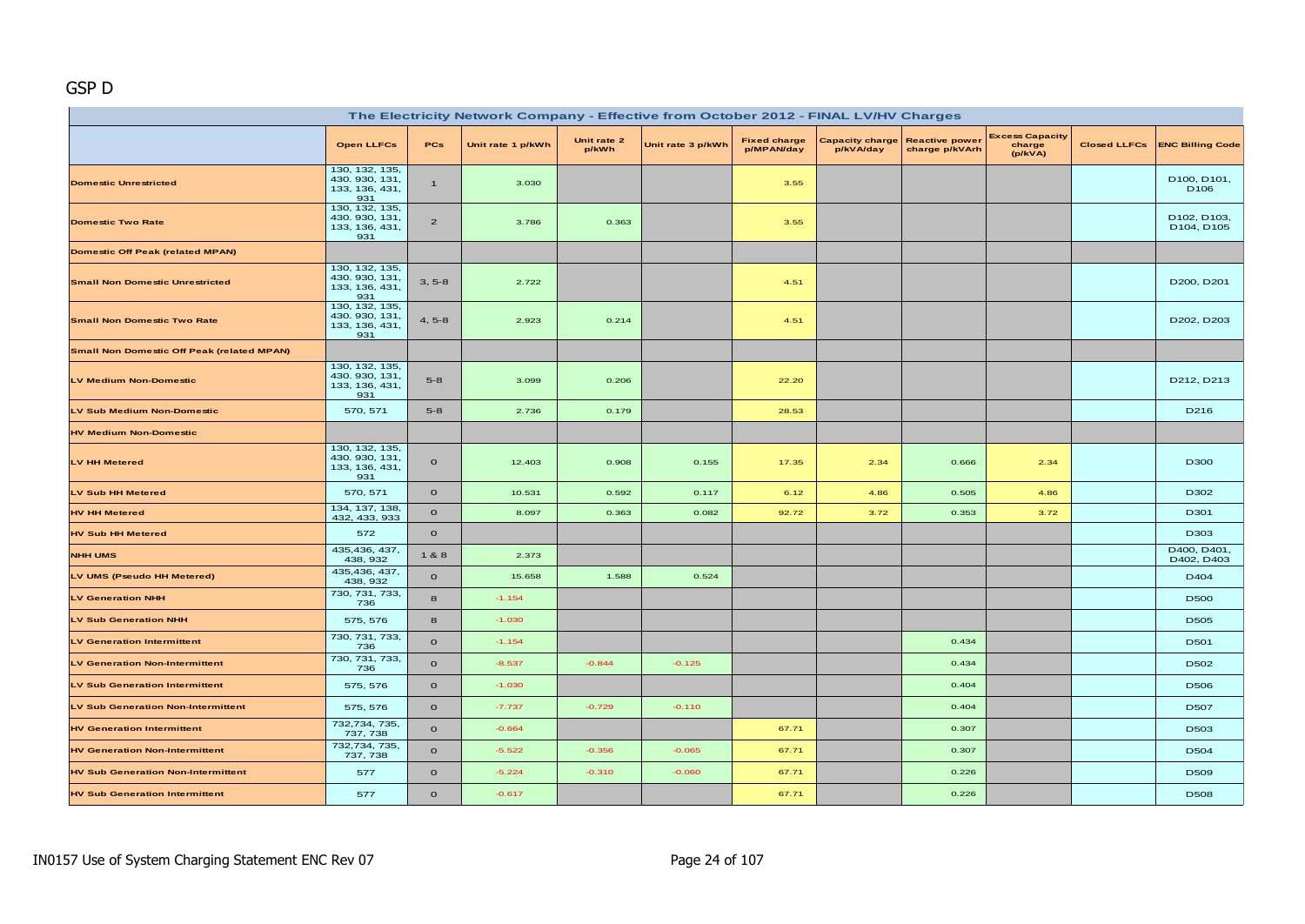# GSP E

| The Electricity Network Company - Effective from October 2012 - FINAL LV/HV Charges |                                                           |                |                   |                      |                   |                                   |                                     |                                         |                                             |                     |                           |
|-------------------------------------------------------------------------------------|-----------------------------------------------------------|----------------|-------------------|----------------------|-------------------|-----------------------------------|-------------------------------------|-----------------------------------------|---------------------------------------------|---------------------|---------------------------|
|                                                                                     | <b>Open LLFCs</b>                                         | PCs            | Unit rate 1 p/kWh | Unit rate 2<br>p/kWh | Unit rate 3 p/kWh | <b>Fixed charge</b><br>p/MPAN/day | <b>Capacity charge</b><br>p/kVA/day | <b>Reactive power</b><br>charge p/kVArh | <b>Excess Capacity</b><br>charge<br>(p/kVA) | <b>Closed LLFCs</b> | <b>ENC Billing Code</b>   |
| <b>Domestic Unrestricted</b>                                                        | 140, 142, 145,<br>440, 940, 141,<br>143, 146, 441,<br>941 | $\mathbf{1}$   | 1.920             |                      |                   | 4.76                              |                                     |                                         |                                             |                     | E100, E101,<br>E106       |
| <b>Domestic Two Rate</b>                                                            | 140, 142, 145,<br>440, 940, 141,<br>143, 146, 441,<br>941 | $\overline{a}$ | 2.349             | 0.095                |                   | 4.76                              |                                     |                                         |                                             |                     | E102, E103,<br>E104, E105 |
| <b>Domestic Off Peak (related MPAN)</b>                                             |                                                           |                |                   |                      |                   |                                   |                                     |                                         |                                             |                     |                           |
| <b>Small Non Domestic Unrestricted</b>                                              | 140, 142, 145,<br>440, 940, 141,<br>143, 146, 441,<br>941 | $3, 5-8$       | 1.729             |                      |                   | 6.15                              |                                     |                                         |                                             |                     | E200, E201                |
| <b>Small Non Domestic Two Rate</b>                                                  | 140, 142, 145,<br>440, 940, 141,<br>143, 146, 441,<br>941 | $4, 5-8$       | 2.007             | 0.084                |                   | 6.15                              |                                     |                                         |                                             |                     | E202, E203                |
| <b>Small Non Domestic Off Peak (related MPAN)</b>                                   |                                                           |                |                   |                      |                   |                                   |                                     |                                         |                                             |                     |                           |
| LV Medium Non-Domestic                                                              | 140, 142, 145,<br>440, 940, 141,<br>143, 146, 441,<br>941 | $5 - 8$        | 1.783             | 0.073                |                   | 35.86                             |                                     |                                         |                                             |                     | E212, E213                |
| LV Sub Medium Non-Domestic                                                          | 580, 581                                                  | $5 - 8$        | 1.221             | 0.044                |                   | 10.13                             |                                     |                                         |                                             |                     | E216                      |
| <b>HV Medium Non-Domestic</b>                                                       |                                                           |                |                   |                      |                   |                                   |                                     |                                         |                                             |                     |                           |
| <b>LV HH Metered</b>                                                                | 140, 142, 145,<br>440, 940, 141,<br>143, 146, 441,<br>941 | $\mathbf{o}$   | 7.706             | 0.604                | 0.048             | 10.13                             | 3.16                                | 0.298                                   | 3.16                                        |                     | E300                      |
| <b>LV Sub HH Metered</b>                                                            | 580, 581                                                  | $\mathbf{o}$   | 7.110             | 0.497                | 0.029             | 10.13                             | 4.16                                | 0.234                                   | 4.16                                        |                     | E302                      |
| <b>HV HH Metered</b>                                                                | 144, 147, 148,<br>442, 443, 943                           | $\mathbf{o}$   | 4.438             | 0.260                | 0.012             | 101.91                            | 4.90                                | 0.143                                   | 4.90                                        |                     | E301                      |
| <b>HV Sub HH Metered</b>                                                            | 582                                                       | $\mathbf{o}$   |                   |                      |                   |                                   |                                     |                                         |                                             |                     | E303                      |
| <b>NHH UMS</b>                                                                      | 445,446, 447,<br>448, 942                                 | 1&8            | 2.500             |                      |                   |                                   |                                     |                                         |                                             |                     | E400, E401,<br>E402, E403 |
| LV UMS (Pseudo HH Metered)                                                          | 445,446, 447,<br>448, 942                                 | $\mathbf{o}$   | 24.404            | 2.679                | 0.820             |                                   |                                     |                                         |                                             |                     | E404                      |
| <b>LV Generation NHH</b>                                                            | 740, 741, 743,<br>746                                     | 8              | $-0.692$          |                      |                   |                                   |                                     |                                         |                                             |                     | E500                      |
| <b>LV Sub Generation NHH</b>                                                        | 585, 586                                                  | 8              | $-0.583$          |                      |                   |                                   |                                     |                                         |                                             |                     | E505                      |
| <b>LV Generation Intermittent</b>                                                   | 740, 741, 743,<br>746                                     | $\Omega$       | $-0.692$          |                      |                   |                                   |                                     | 0.275                                   |                                             |                     | E501                      |
| <b>LV Generation Non-Intermittent</b>                                               | 740, 741, 743,<br>746                                     | $\mathbf{o}$   | $-5.339$          | $-0.584$             | $-0.057$          |                                   |                                     | 0.275                                   |                                             |                     | E502                      |
| <b>LV Sub Generation Intermittent</b>                                               | 585, 586                                                  | $\mathbf{o}$   | $-0.583$          |                      |                   |                                   |                                     | 0.248                                   |                                             |                     | E506                      |
| <b>LV Sub Generation Non-Intermittent</b>                                           | 585, 586                                                  | $\mathbf{o}$   | $-4.540$          | $-0.489$             | $-0.044$          |                                   |                                     | 0.248                                   |                                             |                     | E507                      |
| <b>HV Generation Intermittent</b>                                                   | 742, 744, 745,<br>747, 748                                | $\mathbf{o}$   | $-0.379$          |                      |                   | 17.50                             |                                     | 0.203                                   |                                             |                     | E503                      |
| <b>HV Generation Non-Intermittent</b>                                               | 742, 744, 745,<br>747, 748                                | $\mathbf{o}$   | $-3.046$          | $-0.309$             | $-0.020$          | 17.50                             |                                     | 0.203                                   |                                             |                     | E504                      |
| <b>HV Sub Generation Non-Intermittent</b>                                           | 587                                                       | $\mathbf{o}$   |                   |                      |                   |                                   |                                     |                                         |                                             |                     | E509                      |
| <b>HV Sub Generation Intermittent</b>                                               | 587                                                       | $\mathbf{o}$   |                   |                      |                   |                                   |                                     |                                         |                                             |                     | E508                      |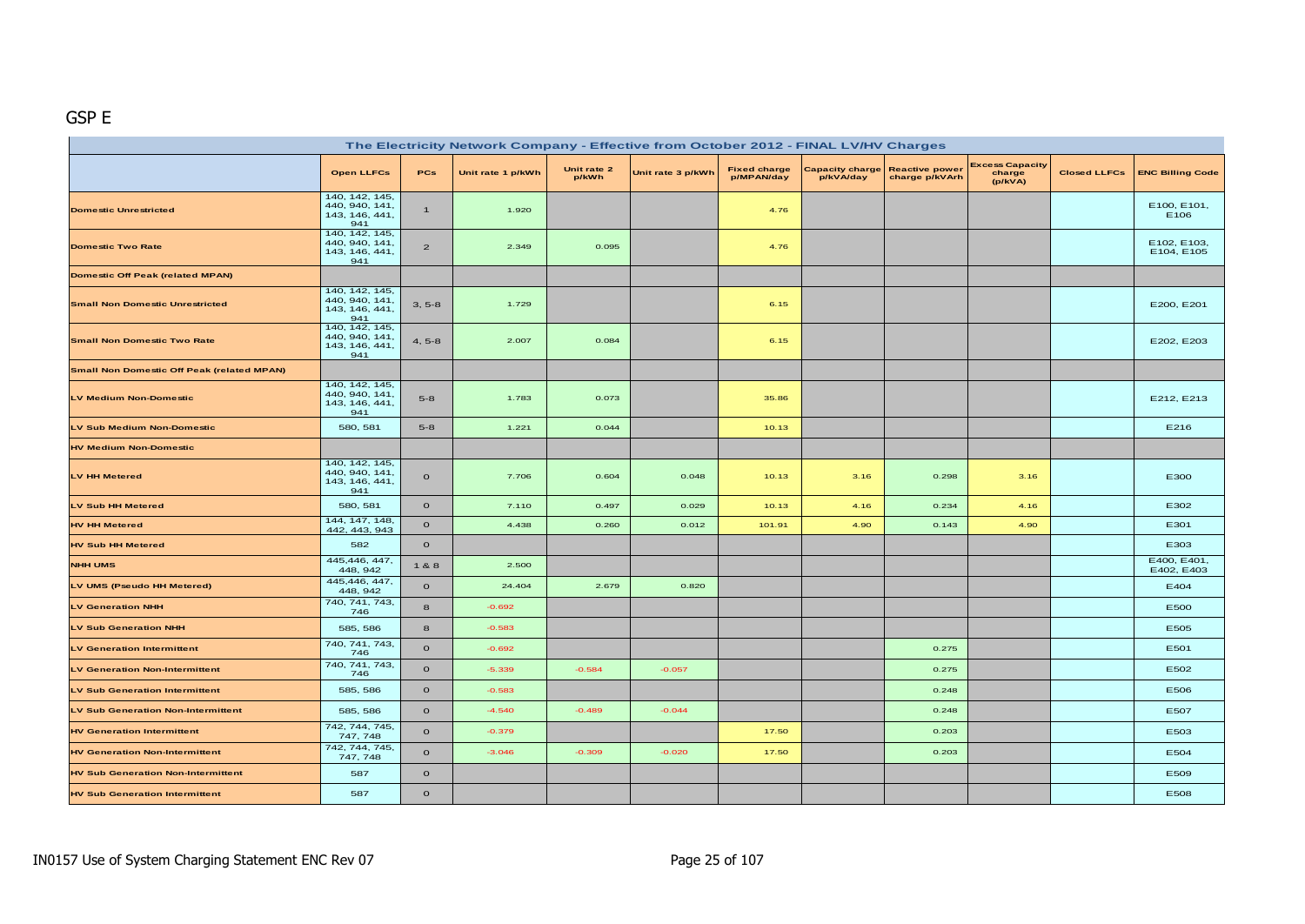#### GSP F

| The Electricity Network Company - Effective from October 2012 - FINAL LV/HV Charges |                                                           |                |                   |                      |                   |                                   |                                     |                                         |                                             |                     |                           |  |
|-------------------------------------------------------------------------------------|-----------------------------------------------------------|----------------|-------------------|----------------------|-------------------|-----------------------------------|-------------------------------------|-----------------------------------------|---------------------------------------------|---------------------|---------------------------|--|
|                                                                                     | <b>Open LLFCs</b>                                         | <b>PCs</b>     | Unit rate 1 p/kWh | Unit rate 2<br>p/kWh | Unit rate 3 p/kWh | <b>Fixed charge</b><br>p/MPAN/day | <b>Capacity charge</b><br>p/kVA/day | <b>Reactive power</b><br>charge p/kVArh | <b>Excess Capacity</b><br>charge<br>(p/kVA) | <b>Closed LLFCs</b> | <b>ENC Billing Code</b>   |  |
| <b>Domestic Unrestricted</b>                                                        | 150, 152, 155,<br>450, 950, 151,<br>153, 156, 451,<br>951 | $\mathbf{1}$   | 2.218             |                      |                   | 4.16                              |                                     |                                         |                                             |                     | F100, F101, F106          |  |
| <b>Domestic Two Rate</b>                                                            | 150, 152, 155,<br>450, 950, 151,<br>153, 156, 451,<br>951 | $\overline{2}$ | 2.644             | 0.167                |                   | 4.16                              |                                     |                                         |                                             |                     | F102, F103,<br>F104, F105 |  |
| <b>Domestic Off Peak (related MPAN)</b>                                             |                                                           |                |                   |                      |                   |                                   |                                     |                                         |                                             |                     |                           |  |
| <b>Small Non Domestic Unrestricted</b>                                              | 150, 152, 155,<br>450, 950, 151,<br>153, 156, 451,<br>951 | $3, 5-8$       | 2.137             |                      |                   | 3.83                              |                                     |                                         |                                             |                     | F200, F201                |  |
| <b>Small Non Domestic Two Rate</b>                                                  | 150, 152, 155,<br>450, 950, 151,<br>153, 156, 451,<br>951 | $4, 5-8$       | 2.646             | 0.292                |                   | 3.83                              |                                     |                                         |                                             |                     | F202, F203                |  |
| <b>Small Non Domestic Off Peak (related MPAN)</b>                                   |                                                           |                |                   |                      |                   | $\mathbf O$                       |                                     |                                         |                                             |                     |                           |  |
| <b>LV Medium Non-Domestic</b>                                                       | 150, 152, 155,<br>450, 950, 151,<br>153, 156, 451,<br>951 | $5 - 8$        | 1.996             | 0.157                |                   | 21.97                             |                                     |                                         |                                             |                     | F212, F213                |  |
| LV Sub Medium Non-Domestic                                                          | 590, 591                                                  | $5 - 8$        | 1.729             | 0.152                |                   | 54.05                             |                                     |                                         |                                             |                     | F216                      |  |
| <b>HV Medium Non-Domestic</b>                                                       |                                                           |                |                   |                      |                   |                                   |                                     |                                         |                                             |                     |                           |  |
| LV HH Metered                                                                       | 150, 152, 155,<br>450, 950, 151,<br>153, 156, 451,<br>951 | $\mathbf{o}$   | 7.747             | 1.057                | 0.107             | 11.54                             | 1.34                                | 0.282                                   | 1.34                                        |                     | F300                      |  |
| <b>LV Sub HH Metered</b>                                                            | 590, 591                                                  | $\mathbf{o}$   | 7.038             | 0.838                | 0.074             | 38.57                             | 1.97                                | 0.232                                   | 1.97                                        |                     | F302                      |  |
| <b>HV HH Metered</b>                                                                | 154, 157, 158,<br>452, 453, 953                           | $\mathbf{o}$   | 5.720             | 0.598                | 0.045             | 98.08                             | 1.76                                | 0.173                                   | 1.76                                        |                     | F301                      |  |
| <b>HV Sub HH Metered</b>                                                            | 592                                                       | $\mathbf{o}$   |                   |                      |                   |                                   |                                     |                                         |                                             |                     | F303                      |  |
| <b>NHH UMS</b>                                                                      | 455, 456, 457,<br>458, 952                                | 1&8            | 2.088             |                      |                   |                                   |                                     |                                         |                                             |                     | F400, F401,<br>F402, F403 |  |
| LV UMS (Pseudo HH Metered)                                                          | 455,456, 457,<br>458, 952                                 | $\mathbf{o}$   | 18.430            | 2.749                | 0.300             |                                   |                                     |                                         |                                             |                     | F404                      |  |
| <b>LV Generation NHH</b>                                                            | 750, 751, 753,<br>756                                     | 8              | $-0.617$          |                      |                   |                                   |                                     |                                         |                                             |                     | F500                      |  |
| <b>LV Sub Generation NHH</b>                                                        | 595, 596                                                  | 8              | $-0.540$          |                      |                   |                                   |                                     |                                         |                                             |                     | F505                      |  |
| <b>LV Generation Intermittent</b>                                                   | 750, 751, 753,<br>756                                     | $\Omega$       | $-0.617$          |                      |                   |                                   |                                     | 0.131                                   |                                             |                     | F501                      |  |
| <b>LV Generation Non-Intermittent</b>                                               | 750, 751, 753,<br>756                                     | $\mathbf{o}$   | $-2.655$          | $-0.893$             | $-0.107$          |                                   |                                     | 0.131                                   |                                             |                     | F502                      |  |
| <b>LV Sub Generation Intermittent</b>                                               | 595, 596                                                  | $\mathbf{o}$   | $-0.540$          |                      |                   |                                   |                                     | 0.124                                   |                                             |                     | F506                      |  |
| <b>LV Sub Generation Non-Intermittent</b>                                           | 595, 596                                                  | $\mathbf{o}$   | $-2.320$          | $-0.785$             | $-0.092$          |                                   |                                     | 0.124                                   |                                             |                     | F507                      |  |
| <b>HV Generation Intermittent</b>                                                   | 752, 754, 755,<br>757, 758                                | $\mathbf{o}$   | $-0.355$          |                      |                   | 103.68                            |                                     | 0.092                                   |                                             |                     | F503                      |  |
| <b>HV Generation Non-Intermittent</b>                                               | 752, 754, 755,<br>757, 758                                | $\mathbf{o}$   | $-1.509$          | $-0.533$             | $-0.055$          | 103.68                            |                                     | 0.092                                   |                                             |                     | F504                      |  |
| <b>HV Sub Generation Non-Intermittent</b>                                           | 597                                                       | $\mathbf{o}$   | $-1.338$          | $-0.479$             | $-0.047$          | 103.68                            |                                     | 0.063                                   |                                             |                     | F509                      |  |
| <b>HV Sub Generation Intermittent</b>                                               | 597                                                       | $\mathbf{o}$   | $-0.316$          |                      |                   | 103.68                            |                                     | 0.063                                   |                                             |                     | F508                      |  |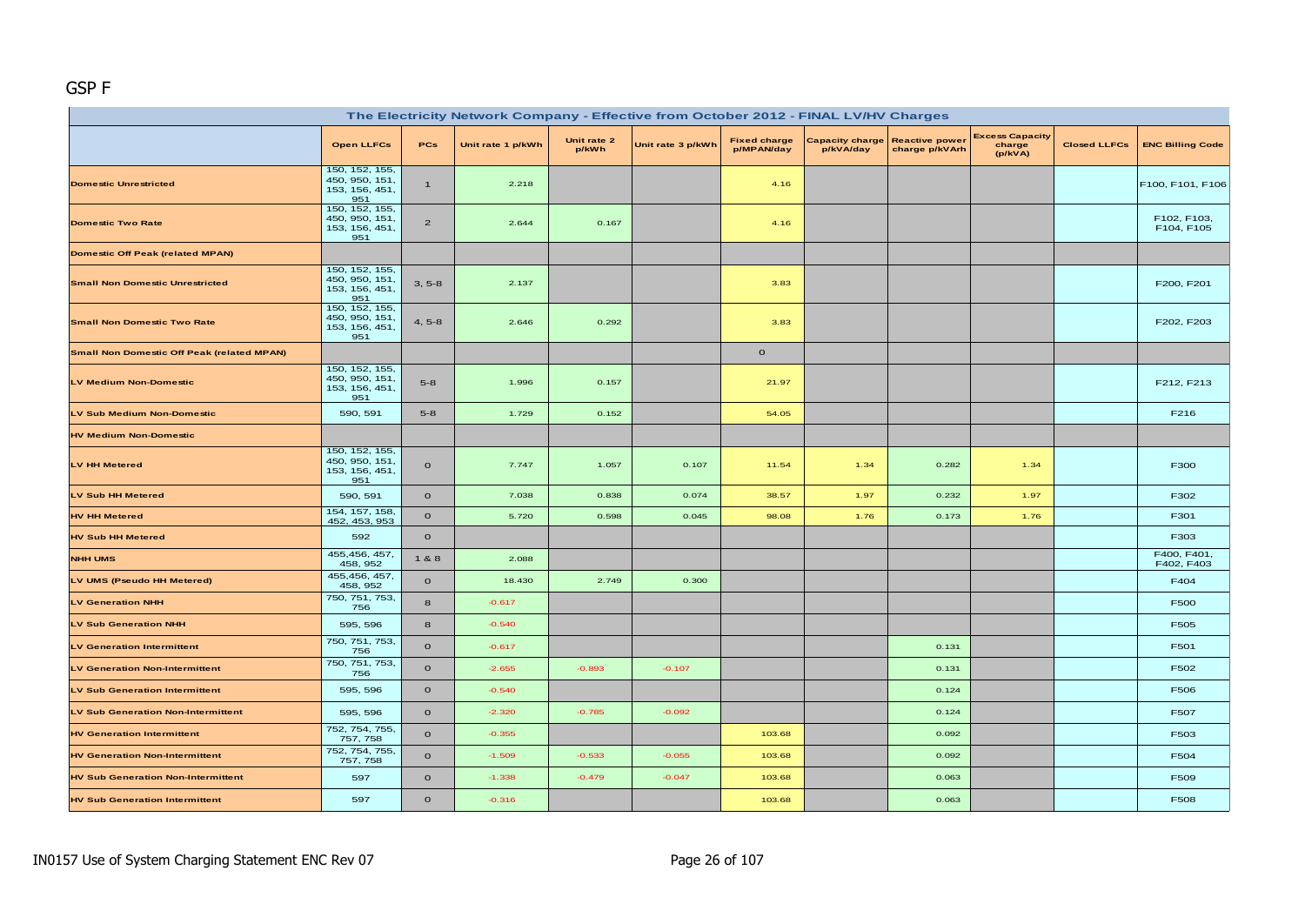## GSP G

| The Electricity Network Company - Effective from October 2012 - FINAL LV/HV Charges |                                                           |                |                   |                      |                   |                                   |                                     |                                         |                                             |                     |                           |  |  |
|-------------------------------------------------------------------------------------|-----------------------------------------------------------|----------------|-------------------|----------------------|-------------------|-----------------------------------|-------------------------------------|-----------------------------------------|---------------------------------------------|---------------------|---------------------------|--|--|
|                                                                                     | <b>Open LLFCs</b>                                         | PCs            | Unit rate 1 p/kWh | Unit rate 2<br>p/kWh | Unit rate 3 p/kWh | <b>Fixed charge</b><br>p/MPAN/day | <b>Capacity charge</b><br>p/kVA/day | <b>Reactive power</b><br>charge p/kVArh | <b>Excess Capacity</b><br>charge<br>(p/kVA) | <b>Closed LLFCs</b> | <b>ENC Billing Code</b>   |  |  |
| <b>Domestic Unrestricted</b>                                                        | 160, 162, 165,<br>460, 960, 161,<br>163, 166, 461,<br>961 | $\mathbf{1}$   | 2.540             |                      |                   | 3.32                              |                                     |                                         |                                             |                     | G100, G101,<br>G106       |  |  |
| <b>Domestic Two Rate</b>                                                            | 160, 162, 165,<br>460, 960, 161,<br>163, 166, 461,<br>961 | $\overline{2}$ | 2.875             | 0.258                |                   | 3.32                              |                                     |                                         |                                             |                     | G102, G103,<br>G104, G105 |  |  |
| <b>Domestic Off Peak (related MPAN)</b>                                             |                                                           |                |                   |                      |                   |                                   |                                     |                                         |                                             |                     |                           |  |  |
| <b>Small Non Domestic Unrestricted</b>                                              | 160, 162, 165,<br>460, 960, 161,<br>163, 166, 461,<br>961 | $3, 5-8$       | 2.056             |                      |                   | 3.32                              |                                     |                                         |                                             |                     | G200, G201                |  |  |
| <b>Small Non Domestic Two Rate</b>                                                  | 160, 162, 165,<br>460, 960, 161,<br>163, 166, 461,<br>961 | $4, 5-8$       | 2.282             | 0.211                |                   | 3.32                              |                                     |                                         |                                             |                     | G202, G203                |  |  |
| <b>Small Non Domestic Off Peak (related MPAN)</b>                                   |                                                           |                |                   |                      |                   |                                   |                                     |                                         |                                             |                     |                           |  |  |
| <b>LV Medium Non-Domestic</b>                                                       | 160, 162, 165,<br>460, 960, 161,<br>163, 166, 461,<br>961 | $5-8$          | 1.972             | 0.170                |                   | 25.03                             |                                     |                                         |                                             |                     | G212, G213                |  |  |
| LV Sub Medium Non-Domestic                                                          | 600, 601                                                  | $5-8$          | 1.633             | 0.134                |                   | 59.25                             |                                     |                                         |                                             |                     | G216                      |  |  |
| <b>HV Medium Non-Domestic</b>                                                       |                                                           |                |                   |                      |                   |                                   |                                     |                                         |                                             |                     |                           |  |  |
| <b>LV HH Metered</b>                                                                | 160, 162, 165,<br>460, 960, 161,<br>163, 166, 461,<br>961 | $\mathbf{o}$   | 8.918             | 0.622                | 0.095             | 11.50                             | 3.38                                | 0.242                                   | 3.38                                        |                     | G300                      |  |  |
| <b>LV Sub HH Metered</b>                                                            | 600, 601                                                  | $\mathbf{o}$   | 9.693             | 0.612                | 0.094             | 33.69                             | 3.29                                | 0.245                                   | 3.29                                        |                     | G302                      |  |  |
| <b>HV HH Metered</b>                                                                | 164, 167, 168,<br>462, 463, 963                           | $\circ$        | 7.442             | 0.378                | 0.060             | 98.93                             | 3.14                                | 0.169                                   | 3.14                                        |                     | G301                      |  |  |
| <b>HV Sub HH Metered</b>                                                            | 602                                                       | $\mathbf{o}$   |                   |                      |                   |                                   |                                     |                                         |                                             |                     | G303                      |  |  |
| <b>NHH UMS</b>                                                                      | 465,466, 467,<br>468, 962                                 | 1 & 8          | 3.059             |                      |                   |                                   |                                     |                                         |                                             |                     | G400, G401,<br>G402, G403 |  |  |
| LV UMS (Pseudo HH Metered)                                                          | 465,466, 467,<br>468, 962                                 | $\mathbf{o}$   | 27.498            | 3.570                | 1.878             |                                   |                                     |                                         |                                             |                     | G404                      |  |  |
| <b>LV Generation NHH</b>                                                            | 760, 761, 763,<br>766                                     | 8              | $-0.903$          |                      |                   |                                   |                                     |                                         |                                             |                     | G500                      |  |  |
| <b>LV Sub Generation NHH</b>                                                        | 605, 606                                                  | 8              | $-0.698$          |                      |                   |                                   |                                     |                                         |                                             |                     | G505                      |  |  |
| <b>LV Generation Intermittent</b>                                                   | 760, 761, 763,<br>766                                     | $\mathbf{o}$   | $-0.903$          |                      |                   |                                   |                                     | 0.231                                   |                                             |                     | G501                      |  |  |
| <b>LV Generation Non-Intermittent</b>                                               | 760, 761, 763,<br>766                                     | $\mathbf O$    | $-9.263$          | $-0.881$             | $-0.132$          |                                   |                                     | 0.231                                   |                                             |                     | G502                      |  |  |
| <b>LV Sub Generation Intermittent</b>                                               | 605, 606                                                  | $\circ$        | $-0.698$          |                      |                   |                                   |                                     | 0.185                                   |                                             |                     | G506                      |  |  |
| <b>LV Sub Generation Non-Intermittent</b>                                           | 605, 606                                                  | $\mathbf O$    | $-7.246$          | $-0.666$             | $-0.100$          |                                   |                                     | 0.185                                   |                                             |                     | G507                      |  |  |
| <b>HV Generation Intermittent</b>                                                   | 762, 764, 765,<br>767, 768                                | $\mathbf{o}$   | $-0.440$          |                      |                   | 6.13                              |                                     | 0.125                                   |                                             |                     | G503                      |  |  |
| <b>HV Generation Non-Intermittent</b>                                               | 762, 764, 765,<br>767, 768                                | $\circ$        | $-4.750$          | $-0.392$             | $-0.060$          | 6.13                              |                                     | 0.125                                   |                                             |                     | G504                      |  |  |
| <b>HV Sub Generation Non-Intermittent</b>                                           | 607                                                       | $\mathbf O$    | $-3.293$          | $-0.233$             | $-0.037$          | 6.13                              |                                     | 0.071                                   |                                             |                     | G509                      |  |  |
| <b>HV Sub Generation Intermittent</b>                                               | 607                                                       | $\mathbf{o}$   | $-0.290$          |                      |                   | 6.13                              |                                     | 0.071                                   |                                             |                     | G508                      |  |  |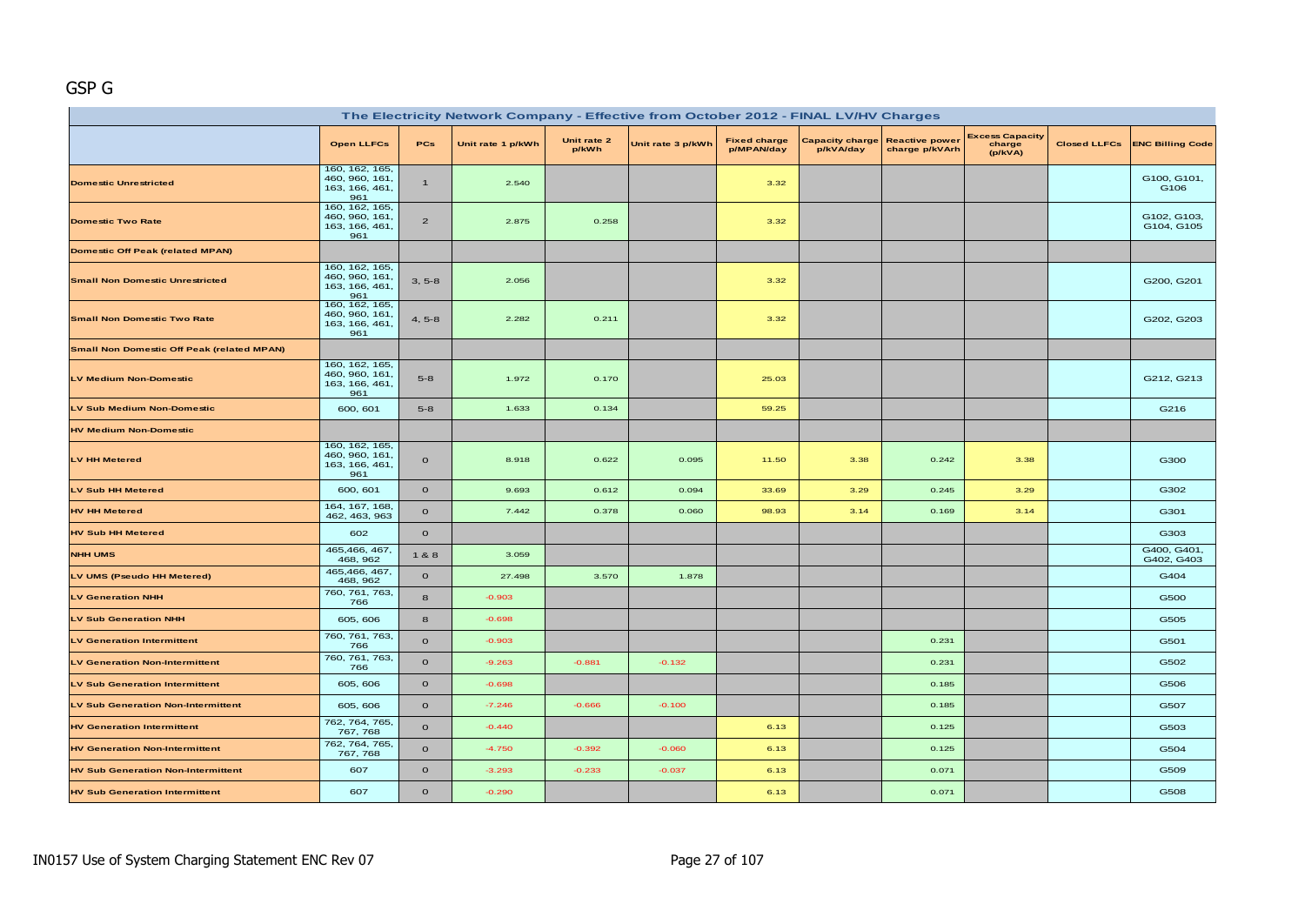# GSP H

| The Electricity Network Company - Effective from October 2012 - FINAL LV/HV Charges |                                                           |                |                   |                      |                   |                                   |                                     |                                         |                                             |                     |                            |  |  |
|-------------------------------------------------------------------------------------|-----------------------------------------------------------|----------------|-------------------|----------------------|-------------------|-----------------------------------|-------------------------------------|-----------------------------------------|---------------------------------------------|---------------------|----------------------------|--|--|
|                                                                                     | <b>Open LLFCs</b>                                         | PCs            | Unit rate 1 p/kWh | Unit rate 2<br>p/kWh | Unit rate 3 p/kWh | <b>Fixed charge</b><br>p/MPAN/day | <b>Capacity charge</b><br>p/kVA/day | <b>Reactive power</b><br>charge p/kVArh | <b>Excess Capacity</b><br>charge<br>(p/kVA) | <b>Closed LLFCs</b> | <b>ENC Billing</b><br>Code |  |  |
| <b>Domestic Unrestricted</b>                                                        | 200, 202, 205,<br>500, 860, 201,<br>203, 206, 501,<br>861 | $\mathbf{1}$   | 2.319             |                      |                   | 2.55                              |                                     |                                         |                                             |                     | H100, H101,<br>H106        |  |  |
| <b>Domestic Two Rate</b>                                                            | 200, 202, 205,<br>500, 860, 201,<br>203, 206, 501,<br>861 | $\overline{2}$ | 2.503             | 0.117                |                   | 2.55                              |                                     |                                         |                                             |                     | H102, H103,<br>H104, H105  |  |  |
| <b>Domestic Off Peak (related MPAN)</b>                                             |                                                           |                |                   |                      |                   |                                   |                                     |                                         |                                             |                     |                            |  |  |
| <b>Small Non Domestic Unrestricted</b>                                              | 200, 202, 205,<br>500, 860, 201,<br>203, 206, 501,<br>861 | $3, 5-8$       | 1.817             |                      |                   | 4.02                              |                                     |                                         |                                             |                     | H200, H201                 |  |  |
| <b>Small Non Domestic Two Rate</b>                                                  | 200, 202, 205,<br>500, 860, 201,<br>203, 206, 501,<br>861 | $4, 5-8$       | 2.491             | 0.120                |                   | 4.02                              |                                     |                                         |                                             |                     | H202, H203                 |  |  |
| <b>Small Non Domestic Off Peak (related MPAN)</b>                                   |                                                           |                |                   |                      |                   |                                   |                                     |                                         |                                             |                     |                            |  |  |
| <b>LV Medium Non-Domestic</b>                                                       | 200, 202, 205,<br>500, 860, 201<br>203, 206, 501,<br>861  | $5 - 8$        | 1.744             | 0.092                |                   | 21.57                             |                                     |                                         |                                             |                     | H212, H213                 |  |  |
| LV Sub Medium Non-Domestic                                                          | 640, 641                                                  | $5 - 8$        | 1.245             | 0.059                |                   | 3.29                              |                                     |                                         |                                             |                     | H <sub>216</sub>           |  |  |
| <b>HV Medium Non-Domestic</b>                                                       |                                                           |                |                   |                      |                   |                                   |                                     |                                         |                                             |                     |                            |  |  |
| <b>LV HH Metered</b>                                                                | 200, 202, 205,<br>500, 860, 201,<br>203, 206, 501,<br>861 | $\mathbf{o}$   | 9.729             | 1.078                | 0.061             | 8.34                              | 2.38                                | 0.309                                   | 2.38                                        |                     | <b>H300</b>                |  |  |
| <b>LV Sub HH Metered</b>                                                            | 640, 641                                                  | $\mathbf{o}$   | 8.357             | 0.606                | 0.027             | 3.29                              | 4.55                                | 0.243                                   | 4.55                                        |                     | H302                       |  |  |
| <b>HV HH Metered</b>                                                                | 204, 207, 208,<br>502, 503, 863                           | $\circ$        | 6.871             | 0.431                | 0.017             | 80.04                             | 5.09                                | 0.177                                   | 5.09                                        |                     | H301                       |  |  |
| <b>HV Sub HH Metered</b>                                                            | 642                                                       | $\mathbf{o}$   |                   |                      |                   |                                   |                                     |                                         |                                             |                     | H303                       |  |  |
| <b>NHH UMS</b>                                                                      | 505, 506, 507,<br>508, 862                                | 1&8            | 2.478             |                      |                   |                                   |                                     |                                         |                                             |                     | H400, H401,<br>H402, H403  |  |  |
| LV UMS (Pseudo HH Metered)                                                          | 505, 506, 507,<br>508, 862                                | $\circ$        | 21.613            | 3.296                | 0.527             |                                   |                                     |                                         |                                             |                     | H404                       |  |  |
| <b>LV Generation NHH</b>                                                            | 800, 801, 803,<br>806                                     | $\bf{8}$       | $-0.676$          |                      |                   |                                   |                                     |                                         |                                             |                     | <b>H500</b>                |  |  |
| LV Sub Generation NHH                                                               | 645, 646                                                  | 8              | $-0.590$          |                      |                   |                                   |                                     |                                         |                                             |                     | <b>H505</b>                |  |  |
| LV Generation Intermittent                                                          | 800, 801, 803,<br>806                                     | $\mathbf{o}$   | $-0.676$          |                      |                   |                                   |                                     | 0.186                                   |                                             |                     | H501                       |  |  |
| <b>LV Generation Non-Intermittent</b>                                               | 800, 801, 803,<br>806                                     | $\mathbf{o}$   | $-4.946$          | $-0.987$             | $-0.068$          |                                   |                                     | 0.186                                   |                                             |                     | H502                       |  |  |
| <b>LV Sub Generation Intermittent</b>                                               | 645, 646                                                  | $\mathbf{o}$   | $-0.590$          |                      |                   |                                   |                                     | 0.173                                   |                                             |                     | <b>H506</b>                |  |  |
| <b>LV Sub Generation Non-Intermittent</b>                                           | 645, 646                                                  | $\circ$        | $-4.526$          | $-0.813$             | $-0.056$          |                                   |                                     | 0.173                                   |                                             |                     | <b>H507</b>                |  |  |
| <b>HV Generation Intermittent</b>                                                   | 802, 804, 805,<br>807, 808                                | $\circ$        | $-0.354$          |                      |                   | 99.13                             |                                     | 0.147                                   |                                             |                     | H <sub>503</sub>           |  |  |
| <b>HV Generation Non-Intermittent</b>                                               | 802, 804, 805,<br>807, 808                                | $\mathbf{o}$   | $-3.408$          | $-0.330$             | $-0.020$          | 99.13                             |                                     | 0.147                                   |                                             |                     | H504                       |  |  |
| <b>HV Sub Generation Non-Intermittent</b>                                           | 647                                                       | $\mathbf{o}$   | $-2.761$          | $-0.232$             | $-0.014$          | 99.13                             |                                     | 0.072                                   |                                             |                     | H509                       |  |  |
| <b>HV Sub Generation Intermittent</b>                                               | 647                                                       | $\circ$        | $-0.276$          |                      |                   | 99.13                             |                                     | 0.072                                   |                                             |                     | <b>H508</b>                |  |  |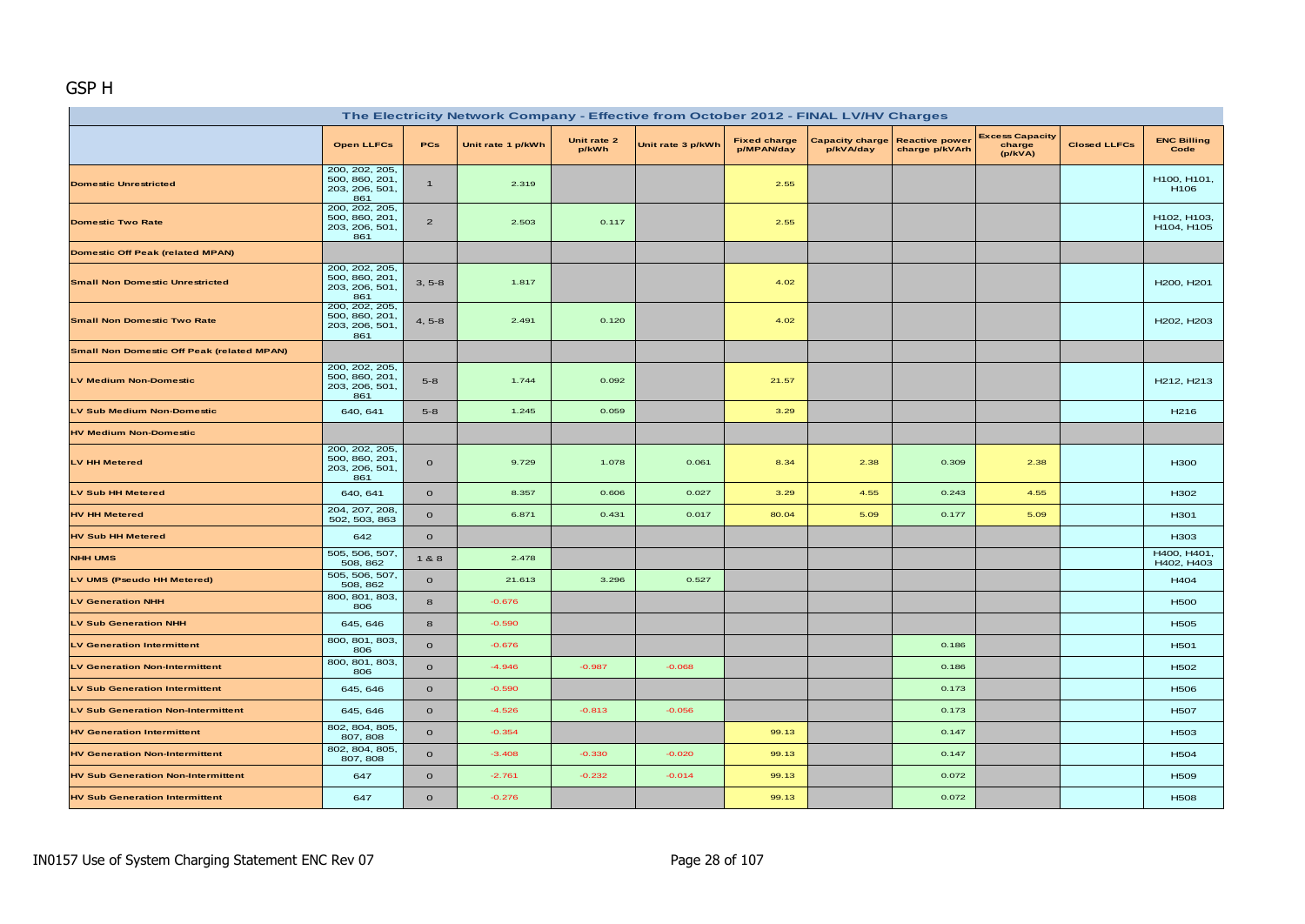#### GSP J

| The Electricity Network Company - Effective from October 2012 - FINAL LV/HV Charges |                                                           |                |                   |                      |                   |                                   |                                     |                                         |                                             |                     |                           |  |  |
|-------------------------------------------------------------------------------------|-----------------------------------------------------------|----------------|-------------------|----------------------|-------------------|-----------------------------------|-------------------------------------|-----------------------------------------|---------------------------------------------|---------------------|---------------------------|--|--|
|                                                                                     | <b>Open LLFCs</b>                                         | PCs            | Unit rate 1 p/kWh | Unit rate 2<br>p/kWh | Unit rate 3 p/kWh | <b>Fixed charge</b><br>p/MPAN/day | <b>Capacity charge</b><br>p/kVA/day | <b>Reactive power</b><br>charge p/kVArh | <b>Excess Capacity</b><br>charge<br>(p/kVA) | <b>Closed LLFCs</b> | <b>ENC Billing Code</b>   |  |  |
| <b>Domestic Unrestricted</b>                                                        | 190, 192, 195,<br>490, 990, 191,<br>193, 196, 491,<br>991 | $\mathbf{1}$   | 1.962             |                      |                   | 4.03                              |                                     |                                         |                                             |                     | J100, J101, J106          |  |  |
| <b>Domestic Two Rate</b>                                                            | 190, 192, 195,<br>490, 990, 191.<br>193, 196, 491,<br>991 | $\overline{2}$ | 2.487             | 0.129                |                   | 4.03                              |                                     |                                         |                                             |                     | J102, J103,<br>J104, J105 |  |  |
| <b>Domestic Off Peak (related MPAN)</b>                                             |                                                           |                |                   |                      |                   |                                   |                                     |                                         |                                             |                     |                           |  |  |
| <b>Small Non Domestic Unrestricted</b>                                              | 190, 192, 195,<br>490, 990, 191,<br>193, 196, 491,<br>991 | $3, 5-8$       | 1.510             |                      |                   | 4.33                              |                                     |                                         |                                             |                     | J200, J201                |  |  |
| <b>Small Non Domestic Two Rate</b>                                                  | 190, 192, 195,<br>490, 990, 191,<br>193, 196, 491,<br>991 | $4, 5-8$       | 1.572             | 0.091                |                   | 4.33                              |                                     |                                         |                                             |                     | J202, J203                |  |  |
| <b>Small Non Domestic Off Peak (related MPAN)</b>                                   |                                                           |                |                   |                      |                   |                                   |                                     |                                         |                                             |                     |                           |  |  |
| <b>LV Medium Non-Domestic</b>                                                       | 190, 192, 195,<br>490, 990, 191,<br>193, 196, 491,<br>991 | $5 - 8$        | 1.501             | 0.080                |                   | 30.43                             |                                     |                                         |                                             |                     | J212, J213                |  |  |
| LV Sub Medium Non-Domestic                                                          | 630, 631                                                  | $5 - 8$        |                   |                      |                   |                                   |                                     |                                         |                                             |                     | J216                      |  |  |
| <b>HV Medium Non-Domestic</b>                                                       |                                                           |                |                   |                      |                   |                                   |                                     |                                         |                                             |                     |                           |  |  |
| LV HH Metered                                                                       | 190, 192, 195,<br>490, 990, 191,<br>193, 196, 491,<br>991 | $\mathbf{o}$   | 8.858             | 0.295                | 0.055             | 12.64                             | 2.38                                | 0.276                                   | 2.38                                        |                     | <b>J300</b>               |  |  |
| <b>LV Sub HH Metered</b>                                                            | 630, 631                                                  | $\mathbf{o}$   | 8.798             | 0.235                | 0.041             | 8.67                              | 3.64                                | 0.241                                   | 3.64                                        |                     | J302                      |  |  |
| <b>HV HH Metered</b>                                                                | 194, 197, 198,<br>492, 493, 993                           | $\mathbf{o}$   | 6.442             | 0.151                | 0.025             | 67.95                             | 3.09                                | 0.185                                   | 3.09                                        |                     | J301                      |  |  |
| <b>HV Sub HH Metered</b>                                                            | 632                                                       | $\circ$        |                   |                      |                   |                                   |                                     |                                         |                                             |                     | J303                      |  |  |
| <b>NHH UMS</b>                                                                      | 495,496, 497,<br>498, 992                                 | 1&8            | 2.032             |                      |                   |                                   |                                     |                                         |                                             |                     | J400, J401,<br>J402, J403 |  |  |
| LV UMS (Pseudo HH Metered)                                                          | 495,496, 497,<br>498, 992                                 | $\mathbf{o}$   | 18.576            | 1.174                | 0.592             |                                   |                                     |                                         |                                             |                     | J404                      |  |  |
| <b>LV Generation NHH</b>                                                            | 790, 791, 793,<br>796                                     | 8              | $-0.696$          |                      |                   |                                   |                                     |                                         |                                             |                     | <b>J500</b>               |  |  |
| <b>LV Sub Generation NHH</b>                                                        | 635, 636                                                  | 8              |                   |                      |                   |                                   |                                     |                                         |                                             |                     | <b>J505</b>               |  |  |
| <b>LV Generation Intermittent</b>                                                   | 790, 791, 793,<br>796                                     | $\circ$        | $-0.696$          |                      |                   |                                   |                                     | 0.204                                   |                                             |                     | J501                      |  |  |
| <b>LV Generation Non-Intermittent</b>                                               | 790, 791, 793,<br>796                                     | $\circ$        | $-6.270$          | $-0.282$             | $-0.056$          |                                   |                                     | 0.204                                   |                                             |                     | J502                      |  |  |
| <b>LV Sub Generation Intermittent</b>                                               | 635, 636                                                  | $\mathbf{o}$   | $-0.632$          |                      |                   |                                   |                                     | 0.189                                   |                                             |                     | <b>J506</b>               |  |  |
| <b>LV Sub Generation Non-Intermittent</b>                                           | 635, 636                                                  | $\mathbf{o}$   | $-5.774$          | $-0.241$             | $-0.047$          |                                   |                                     | 0.189                                   |                                             |                     | <b>J507</b>               |  |  |
| <b>HV Generation Intermittent</b>                                                   | 792, 794, 795,<br>797, 798                                | $\mathbf{o}$   | $-0.473$          |                      |                   | 32.44                             |                                     | 0.161                                   |                                             |                     | <b>J503</b>               |  |  |
| <b>HV Generation Non-Intermittent</b>                                               | 792, 794, 795,<br>797, 798                                | $\mathbf{o}$   | $-4.560$          | $-0.139$             | $-0.025$          | 32.44                             |                                     | 0.161                                   |                                             |                     | J504                      |  |  |
| <b>HV Sub Generation Non-Intermittent</b>                                           | 637                                                       | $\circ$        | $-4.442$          | $-0.126$             | $-0.022$          | 32.44                             |                                     | 0.133                                   |                                             |                     | <b>J509</b>               |  |  |
| <b>HV Sub Generation Intermittent</b>                                               | 637                                                       | $\mathbf{o}$   | $-0.456$          |                      |                   | 32.44                             |                                     | 0.133                                   |                                             |                     | <b>J508</b>               |  |  |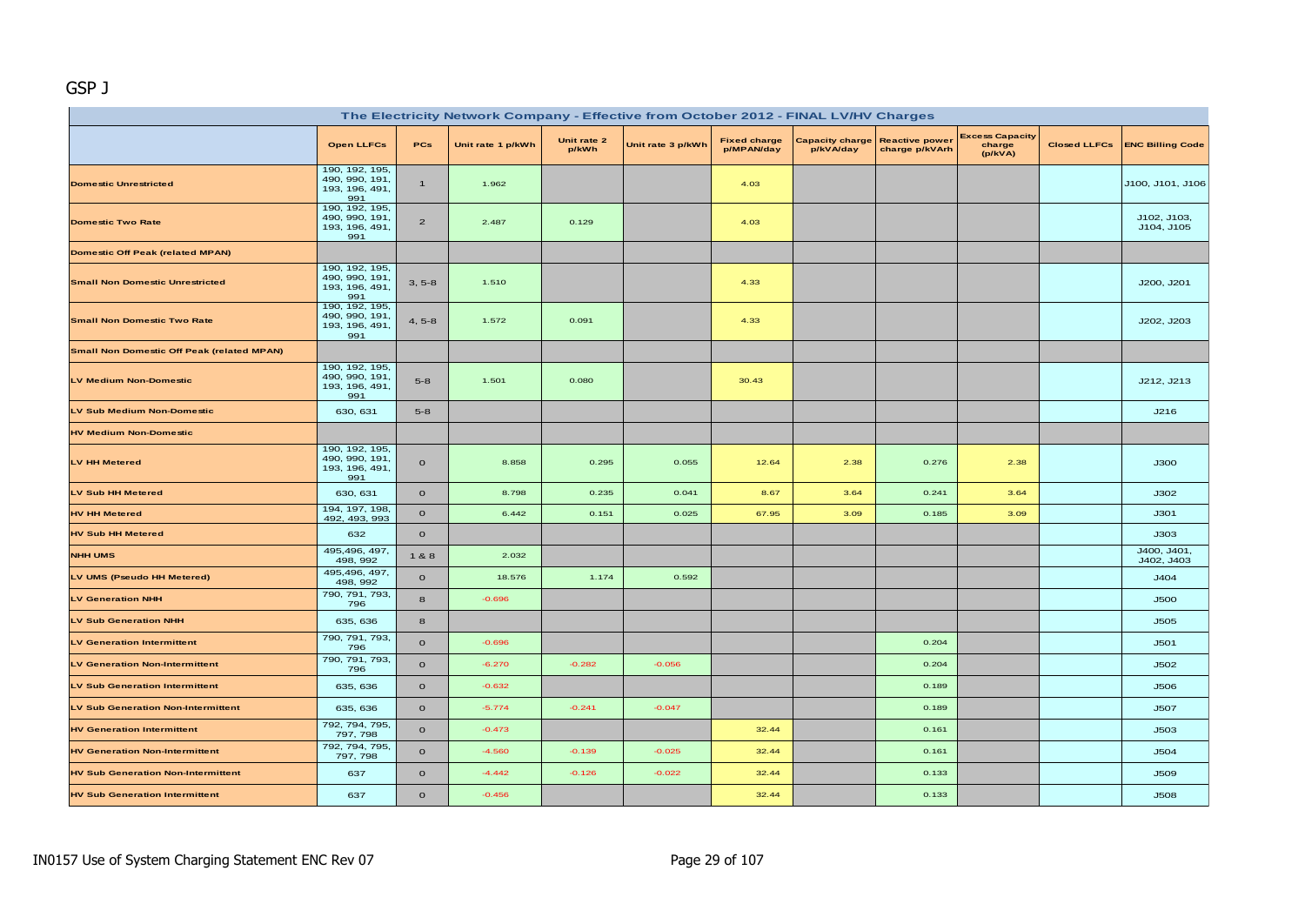#### GSP K

| The Electricity Network Company - Effective from October 2012 - FINAL LV/HV Charges |                                                           |                |                   |                      |                   |                                   |           |                                                  |                                             |                     |                           |  |
|-------------------------------------------------------------------------------------|-----------------------------------------------------------|----------------|-------------------|----------------------|-------------------|-----------------------------------|-----------|--------------------------------------------------|---------------------------------------------|---------------------|---------------------------|--|
|                                                                                     | <b>Open LLFCs</b>                                         | PCs            | Unit rate 1 p/kWh | Unit rate 2<br>p/kWh | Unit rate 3 p/kWh | <b>Fixed charge</b><br>p/MPAN/day | p/kVA/day | Capacity charge Reactive power<br>charge p/kVArh | <b>Excess Capacity</b><br>charge<br>(p/kVA) | <b>Closed LLFCs</b> | <b>ENC Billing Code</b>   |  |
| <b>Domestic Unrestricted</b>                                                        | 210, 212, 215,<br>510, 870, 211,<br>213, 216, 511,<br>871 | $\mathbf{1}$   | 2.770             |                      |                   | 3.72                              |           |                                                  |                                             |                     | K100, K101,<br>K106       |  |
| <b>Domestic Two Rate</b>                                                            | 210, 212, 215,<br>510, 870, 211,<br>213, 216, 511,<br>871 | $\overline{2}$ | 3.111             | 0.227                |                   | 3.72                              |           |                                                  |                                             |                     | K102, K103,<br>K104, K105 |  |
| <b>Domestic Off Peak (related MPAN)</b>                                             |                                                           |                |                   |                      |                   |                                   |           |                                                  |                                             |                     |                           |  |
| <b>Small Non Domestic Unrestricted</b>                                              | 210, 212, 215,<br>510, 870, 211,<br>213, 216, 511,<br>871 | $3, 5-8$       | 2.226             |                      |                   | 6.17                              |           |                                                  |                                             |                     | K200, K201                |  |
| <b>Small Non Domestic Two Rate</b>                                                  | 210, 212, 215,<br>510, 870, 211,<br>213, 216, 511,<br>871 | $4, 5-8$       | 2.839             | 0.264                |                   | 6.17                              |           |                                                  |                                             |                     | K202, K203                |  |
| <b>Small Non Domestic Off Peak (related MPAN)</b>                                   |                                                           |                |                   |                      |                   |                                   |           |                                                  |                                             |                     |                           |  |
| <b>LV Medium Non-Domestic</b>                                                       | 210, 212, 215,<br>510, 870, 211,<br>213, 216, 511,<br>871 | $5-8$          | 2.604             | 0.184                |                   | 44.69                             |           |                                                  |                                             |                     | K212, K213                |  |
| <b>LV Sub Medium Non-Domestic</b>                                                   | 650, 651                                                  | $5 - 8$        | 1.758             | 0.124                |                   | 3.65                              |           |                                                  |                                             |                     | K216                      |  |
| <b>HV Medium Non-Domestic</b>                                                       |                                                           |                |                   |                      |                   |                                   |           |                                                  |                                             |                     |                           |  |
| <b>LV HH Metered</b>                                                                | 210, 212, 215,<br>510, 870, 211,<br>213, 216, 511,<br>871 | $\mathbf{o}$   | 13.796            | 0.972                | 0.144             | 9.41                              | 2.45      | 0.443                                            | 2.45                                        |                     | K300                      |  |
| <b>LV Sub HH Metered</b>                                                            | 650, 651                                                  | $\circ$        | 13.778            | 0.934                | 0.141             | 6.80                              | 2.93      | 0.386                                            | 2.93                                        |                     | K302                      |  |
| <b>HV HH Metered</b>                                                                | 214, 217, 218,<br>512, 513, 873                           | $\mathbf{o}$   | 10.169            | 0.662                | 0.098             | 75.82                             | 2.95      | 0.299                                            | 2.95                                        |                     | K301                      |  |
| <b>HV Sub HH Metered</b>                                                            | 652                                                       | $\circ$        |                   |                      |                   |                                   |           |                                                  |                                             |                     | K303                      |  |
| <b>NHH UMS</b>                                                                      | 515, 516, 517,<br>518, 872                                | 1&8            | 3.561             |                      |                   |                                   |           |                                                  |                                             |                     | K400, K401,<br>K402, K403 |  |
| LV UMS (Pseudo HH Metered)                                                          | 515, 516, 517,<br>518, 872                                | $\mathbf{o}$   | 30.903            | 2.914                | 1.028             |                                   |           |                                                  |                                             |                     | K404                      |  |
| <b>LV Generation NHH</b>                                                            | 810, 811, 813,<br>816                                     | 8              | $-0.700$          |                      |                   |                                   |           |                                                  |                                             |                     | <b>K500</b>               |  |
| <b>LV Sub Generation NHH</b>                                                        | 655, 656                                                  | 8              | $-0.643$          |                      |                   |                                   |           |                                                  |                                             |                     | K505                      |  |
| <b>LV Generation Intermittent</b>                                                   | 810, 811, 813,<br>816                                     | $\mathbf 0$    | $-0.700$          |                      |                   |                                   |           | 0.231                                            |                                             |                     | K501                      |  |
| <b>LV Generation Non-Intermittent</b>                                               | 810, 811, 813,<br>816                                     | $\mathbf{o}$   | $-5.570$          | $-0.550$             | $-0.103$          |                                   |           | 0.231                                            |                                             |                     | K502                      |  |
| <b>LV Sub Generation Intermittent</b>                                               | 655, 656                                                  | $\circ$        | $-0.643$          |                      |                   |                                   |           | 0.202                                            |                                             |                     | <b>K506</b>               |  |
| <b>LV Sub Generation Non-Intermittent</b>                                           | 655, 656                                                  | $\mathbf{o}$   | $-5.099$          | $-0.505$             | $-0.097$          |                                   |           | 0.202                                            |                                             |                     | <b>K507</b>               |  |
| <b>HV Generation Intermittent</b>                                                   | 812, 814, 815,<br>817, 818                                | $\mathbf 0$    | $-0.425$          |                      |                   | 32.59                             |           | 0.162                                            |                                             |                     | K503                      |  |
| <b>HV Generation Non-Intermittent</b>                                               | 812, 814, 815,<br>817, 818                                | $\mathbf{o}$   | $-3.304$          | $-0.334$             | $-0.073$          | 32.59                             |           | 0.162                                            |                                             |                     | K504                      |  |
| <b>HV Sub Generation Non-Intermittent</b>                                           | 657                                                       | $\mathbf O$    |                   |                      |                   |                                   |           |                                                  |                                             |                     | K509                      |  |
| <b>HV Sub Generation Intermittent</b>                                               | 657                                                       | $\mathbf{o}$   |                   |                      |                   |                                   |           |                                                  |                                             |                     | <b>K508</b>               |  |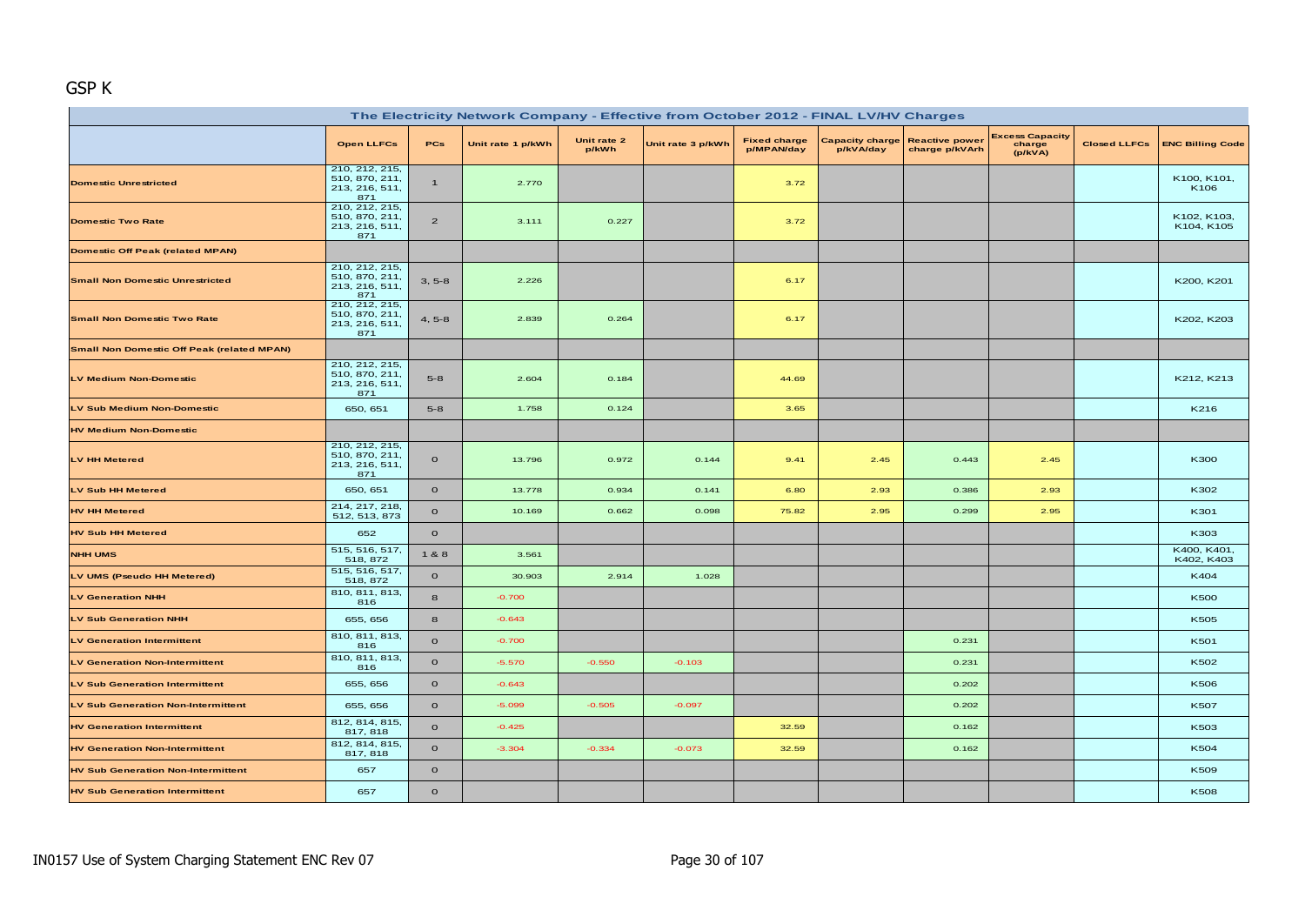| The Electricity Network Company - Effective from October 2012 - FINAL LV/HV Charges |                                                           |                |                   |                      |                   |                                   |                                     |                                         |                                             |                     |                                 |  |  |
|-------------------------------------------------------------------------------------|-----------------------------------------------------------|----------------|-------------------|----------------------|-------------------|-----------------------------------|-------------------------------------|-----------------------------------------|---------------------------------------------|---------------------|---------------------------------|--|--|
|                                                                                     | <b>Open LLFCs</b>                                         | PCs            | Unit rate 1 p/kWh | Unit rate 2<br>p/kWh | Unit rate 3 p/kWh | <b>Fixed charge</b><br>p/MPAN/day | <b>Capacity charge</b><br>p/kVA/day | <b>Reactive power</b><br>charge p/kVArh | <b>Excess Capacity</b><br>charge<br>(p/kVA) | <b>Closed LLFCs</b> | <b>ENC Billing</b><br>Code      |  |  |
| <b>Domestic Unrestricted</b>                                                        | 220, 222, 225,<br>520, 880, 221,<br>223, 226, 521,<br>881 | $\mathbf{1}$   | 2.754             |                      |                   | 4.07                              |                                     |                                         |                                             |                     | L100, L101,<br>L <sub>106</sub> |  |  |
| <b>Domestic Two Rate</b>                                                            | 220, 222, 225,<br>520, 880, 221,<br>223, 226, 521,<br>881 | $\overline{a}$ | 3.417             | 0.247                |                   | 4.07                              |                                     |                                         |                                             |                     | L102, L103,<br>L104, L105       |  |  |
| <b>Domestic Off Peak (related MPAN)</b>                                             |                                                           |                |                   |                      |                   |                                   |                                     |                                         |                                             |                     |                                 |  |  |
| <b>Small Non Domestic Unrestricted</b>                                              | 220, 222, 225,<br>520, 880, 221,<br>223, 226, 521,<br>881 | $3, 5-8$       | 2.512             |                      |                   | 6.26                              |                                     |                                         |                                             |                     | L200, L201                      |  |  |
| <b>Small Non Domestic Two Rate</b>                                                  | 220, 222, 225,<br>520, 880, 221,<br>223, 226, 521,<br>881 | $4, 5-8$       | 2.606             | 0.246                |                   | 6.26                              |                                     |                                         |                                             |                     | L202, L203                      |  |  |
| <b>Small Non Domestic Off Peak (related MPAN)</b>                                   |                                                           |                |                   |                      |                   |                                   |                                     |                                         |                                             |                     |                                 |  |  |
| <b>LV Medium Non-Domestic</b>                                                       | 220, 222, 225,<br>520, 880, 221,<br>223, 226, 521,<br>881 | $5 - 8$        | 2.273             | 0.236                |                   | 34.02                             |                                     |                                         |                                             |                     | L212, L213                      |  |  |
| <b>LV Sub Medium Non-Domestic</b>                                                   | 660, 661                                                  | $5-8$          | 2.136             | 0.211                |                   | 22.12                             |                                     |                                         |                                             |                     | L216                            |  |  |
| <b>HV Medium Non-Domestic</b>                                                       |                                                           |                |                   |                      |                   |                                   |                                     |                                         |                                             |                     |                                 |  |  |
| <b>LV HH Metered</b>                                                                | 220, 222, 225,<br>520, 880, 221,<br>223, 226, 521,<br>881 | $\mathbf{o}$   | 20.727            | 0.251                | 0.161             | 8.43                              | 2.43                                | 0.329                                   | 2.43                                        |                     | L300                            |  |  |
| <b>LV Sub HH Metered</b>                                                            | 660, 661                                                  | $\mathbf{o}$   | 18.692            | 0.149                | 0.114             | 6.09                              | 2.73                                | 0.269                                   | 2.73                                        |                     | L302                            |  |  |
| <b>HV HH Metered</b>                                                                | 224, 227, 228,<br>522, 523, 883                           | $\mathbf{o}$   | 15.398            | 0.063                | 0.068             | 67.97                             | 2.08                                | 0.208                                   | 2.08                                        |                     | L301                            |  |  |
| <b>HV Sub HH Metered</b>                                                            | 662                                                       | $\mathbf{o}$   |                   |                      |                   |                                   |                                     |                                         |                                             |                     | L303                            |  |  |
| <b>NHH UMS</b>                                                                      | 525,526, 527,<br>528, 882                                 | 1 & 8          | 3.214             |                      |                   |                                   |                                     |                                         |                                             |                     | L400, L401,<br>L402, L403       |  |  |
| LV UMS (Pseudo HH Metered)                                                          | 525,526, 527,<br>528, 882                                 | $\mathbf{o}$   | 46.218            | 1.446                | 1.104             |                                   |                                     |                                         |                                             |                     | L404                            |  |  |
| <b>LV Generation NHH</b>                                                            | 820, 821, 823,<br>826                                     | 8              | $-0.625$          |                      |                   |                                   |                                     |                                         |                                             |                     | <b>L500</b>                     |  |  |
| <b>LV Sub Generation NHH</b>                                                        | 665, 666                                                  | 8              | $-0.577$          |                      |                   |                                   |                                     |                                         |                                             |                     | L505                            |  |  |
| <b>LV Generation Intermittent</b>                                                   | 820, 821, 823,<br>826                                     | $\Omega$       | $-0.625$          |                      |                   |                                   |                                     | 0.141                                   |                                             |                     | L501                            |  |  |
| <b>LV Generation Non-Intermittent</b>                                               | 820, 821, 823,<br>826                                     | $\mathbf{o}$   | $-7.363$          | $-0.260$             | $-0.156$          |                                   |                                     | 0.141                                   |                                             |                     | L502                            |  |  |
| <b>LV Sub Generation Intermittent</b>                                               | 665, 666                                                  | $\mathbf{o}$   | $-0.577$          |                      |                   |                                   |                                     | 0.121                                   |                                             |                     | L506                            |  |  |
| <b>LV Sub Generation Non-Intermittent</b>                                           | 665, 666                                                  | $\circ$        | $-6.902$          | $-0.228$             | $-0.142$          |                                   |                                     | 0.121                                   |                                             |                     | <b>L507</b>                     |  |  |
| <b>HV Generation Intermittent</b>                                                   | 822, 824, 825,<br>827, 828                                | $\mathbf O$    | $-0.354$          |                      |                   | 29.21                             |                                     | 0.088                                   |                                             |                     | L503                            |  |  |
| <b>HV Generation Non-Intermittent</b>                                               | 822, 824, 825,<br>827, 828                                | $\mathbf{o}$   | $-4.708$          | $-0.083$             | $-0.076$          | 29.21                             |                                     | 0.088                                   |                                             |                     | L504                            |  |  |
| <b>HV Sub Generation Non-Intermittent</b>                                           | 667                                                       | $\mathbf{o}$   |                   |                      |                   |                                   |                                     |                                         |                                             |                     | L509                            |  |  |
| <b>HV Sub Generation Intermittent</b>                                               | 667                                                       | $\mathbf{o}$   |                   |                      |                   |                                   |                                     |                                         |                                             |                     | <b>L508</b>                     |  |  |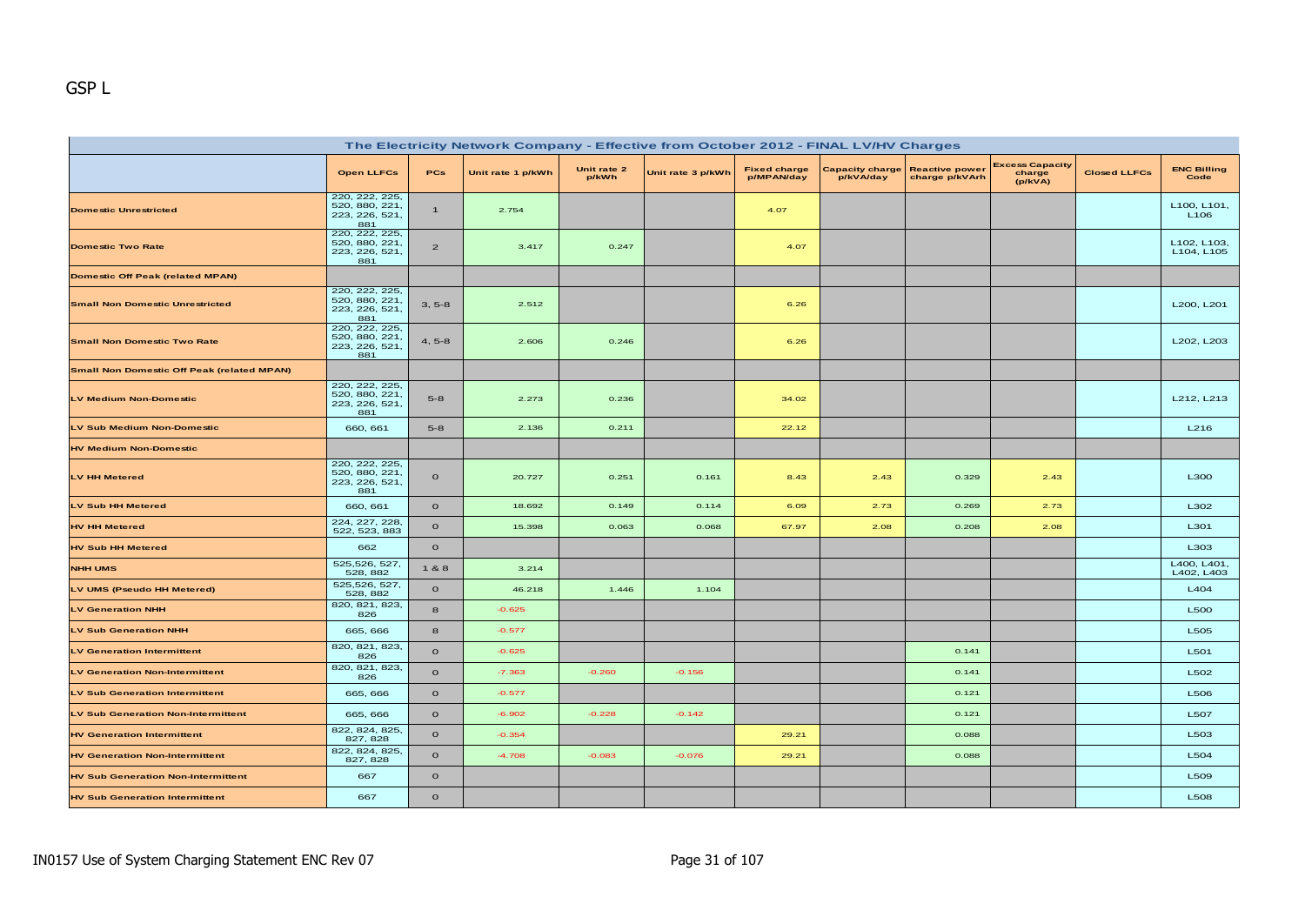# GSP M

| The Electricity Network Company - Effective from October 2012 - FINAL LV/HV Charges |                                                           |                |                   |                      |                   |                                   |                                     |                                         |                                             |                     |                            |  |  |
|-------------------------------------------------------------------------------------|-----------------------------------------------------------|----------------|-------------------|----------------------|-------------------|-----------------------------------|-------------------------------------|-----------------------------------------|---------------------------------------------|---------------------|----------------------------|--|--|
|                                                                                     | <b>Open LLFCs</b>                                         | PCs            | Unit rate 1 p/kWh | Unit rate 2<br>p/kWh | Unit rate 3 p/kWh | <b>Fixed charge</b><br>p/MPAN/day | <b>Capacity charge</b><br>p/kVA/day | <b>Reactive power</b><br>charge p/kVArh | <b>Excess Capacity</b><br>charge<br>(p/kVA) | <b>Closed LLFCs</b> | <b>ENC Billing</b><br>Code |  |  |
| <b>Domestic Unrestricted</b>                                                        | 230, 232, 235,<br>530, 890, 231,<br>233, 236, 531,<br>891 | $\mathbf{1}$   | 1.840             |                      |                   | 4.34                              |                                     |                                         |                                             |                     | M100, M101.<br>M106        |  |  |
| <b>Domestic Two Rate</b>                                                            | 230, 232, 235,<br>530, 890, 231<br>233, 236, 531,<br>891  | $\overline{2}$ | 2.324             | 0.081                |                   | 4.34                              |                                     |                                         |                                             |                     | M102, M103,<br>M104, M105  |  |  |
| <b>Domestic Off Peak (related MPAN)</b>                                             |                                                           |                |                   |                      |                   |                                   |                                     |                                         |                                             |                     |                            |  |  |
| <b>Small Non Domestic Unrestricted</b>                                              | 230, 232, 235,<br>530, 890, 231,<br>233, 236, 531,<br>891 | $3, 5-8$       | 1.890             |                      |                   | 3.99                              |                                     |                                         |                                             |                     | M200, M201                 |  |  |
| <b>Small Non Domestic Two Rate</b>                                                  | 230, 232, 235,<br>530, 890, 231<br>233, 236, 531,<br>891  | $4, 5-8$       | 2.378             | 0.270                |                   | 3.99                              |                                     |                                         |                                             |                     | M202, M203                 |  |  |
| <b>Small Non Domestic Off Peak (related MPAN)</b>                                   |                                                           |                |                   |                      |                   |                                   |                                     |                                         |                                             |                     |                            |  |  |
| <b>LV Medium Non-Domestic</b>                                                       | 230, 232, 235,<br>530, 890, 231<br>233, 236, 531,<br>891  | $5 - 8$        | 1.824             | 0.060                |                   | 27.93                             |                                     |                                         |                                             |                     | M212, M213                 |  |  |
| LV Sub Medium Non-Domestic                                                          | 670, 671                                                  | $5 - 8$        | 1.190             | 0.038                |                   | 39.82                             |                                     |                                         |                                             |                     | M216                       |  |  |
| <b>HV Medium Non-Domestic</b>                                                       |                                                           |                |                   |                      |                   |                                   |                                     |                                         |                                             |                     |                            |  |  |
| <b>LV HH Metered</b>                                                                | 230, 232, 235,<br>530, 890, 231,<br>233, 236, 531,<br>891 | $\mathbf{o}$   | 7.216             | 0.734                | 0.044             | 11.91                             | 1.29                                | 0.284                                   | 1.29                                        |                     | <b>M300</b>                |  |  |
| <b>LV Sub HH Metered</b>                                                            | 670, 671                                                  | $\mathbf{o}$   | 6.036             | 0.566                | 0.031             | 39.82                             | 1.72                                | 0.218                                   | 1.72                                        |                     | M302                       |  |  |
| <b>HV HH Metered</b>                                                                | 234, 237, 238,<br>532, 533, 893                           | $\mathbf{o}$   | 4.954             | 0.426                | 0.021             | 101.26                            | 1.61                                | 0.169                                   | 1.61                                        |                     | M301                       |  |  |
| <b>HV Sub HH Metered</b>                                                            | 672                                                       | $\mathbf{o}$   |                   |                      |                   |                                   |                                     |                                         |                                             |                     | M303                       |  |  |
| <b>NHH UMS</b>                                                                      | 535,536, 537,<br>538, 892                                 | 1 & 8          | 1.861             |                      |                   |                                   |                                     |                                         |                                             |                     | M400, M401.<br>M402, M403  |  |  |
| LV UMS (Pseudo HH Metered)                                                          | 535,536, 537,<br>538, 892                                 | $\mathbf{o}$   | 19.104            | 2.071                | 0.133             |                                   |                                     |                                         |                                             |                     | M404                       |  |  |
| <b>LV Generation NHH</b>                                                            | 830, 831, 833,<br>836                                     | 8              | $-0.554$          |                      |                   |                                   |                                     |                                         |                                             |                     | <b>M500</b>                |  |  |
| <b>LV Sub Generation NHH</b>                                                        | 675, 676                                                  | 8              | $-0.490$          |                      |                   |                                   |                                     |                                         |                                             |                     | M505                       |  |  |
| <b>LV Generation Intermittent</b>                                                   | 830, 831, 833,<br>836                                     | $\mathbf{o}$   | $-0.554$          |                      |                   |                                   |                                     | 0.141                                   |                                             |                     | M501                       |  |  |
| <b>LV Generation Non-Intermittent</b>                                               | 830, 831, 833,<br>836                                     | $\mathbf{o}$   | $-3.511$          | $-0.533$             | $-0.039$          |                                   |                                     | 0.141                                   |                                             |                     | M502                       |  |  |
| <b>LV Sub Generation Intermittent</b>                                               | 675, 676                                                  | $\mathbf{o}$   | $-0.490$          |                      |                   |                                   |                                     | 0.135                                   |                                             |                     | M506                       |  |  |
| <b>LV Sub Generation Non-Intermittent</b>                                           | 675, 676                                                  | $\mathbf{o}$   | $-3.121$          | $-0.469$             | $-0.034$          |                                   |                                     | 0.135                                   |                                             |                     | <b>M507</b>                |  |  |
| <b>HV Generation Intermittent</b>                                                   | 832, 834, 835,<br>837, 838                                | $\mathbf{o}$   | $-0.349$          |                      |                   | 107.04                            |                                     | 0.105                                   |                                             |                     | M503                       |  |  |
| <b>HV Generation Non-Intermittent</b>                                               | 832, 834, 835,<br>837, 838                                | $\mathbf{o}$   | $-2.267$          | $-0.323$             | $-0.021$          | 107.04                            |                                     | 0.105                                   |                                             |                     | M504                       |  |  |
| <b>HV Sub Generation Non-Intermittent</b>                                           | 677                                                       | $\mathbf{o}$   | $-2.057$          | $-0.287$             | $-0.018$          | 107.04                            |                                     | 0.078                                   |                                             |                     | M509                       |  |  |
| <b>HV Sub Generation Intermittent</b>                                               | 677                                                       | $\mathbf{o}$   | $-0.314$          |                      |                   | 107.04                            |                                     | 0.078                                   |                                             |                     | <b>M508</b>                |  |  |
|                                                                                     |                                                           |                |                   |                      |                   |                                   |                                     |                                         |                                             |                     |                            |  |  |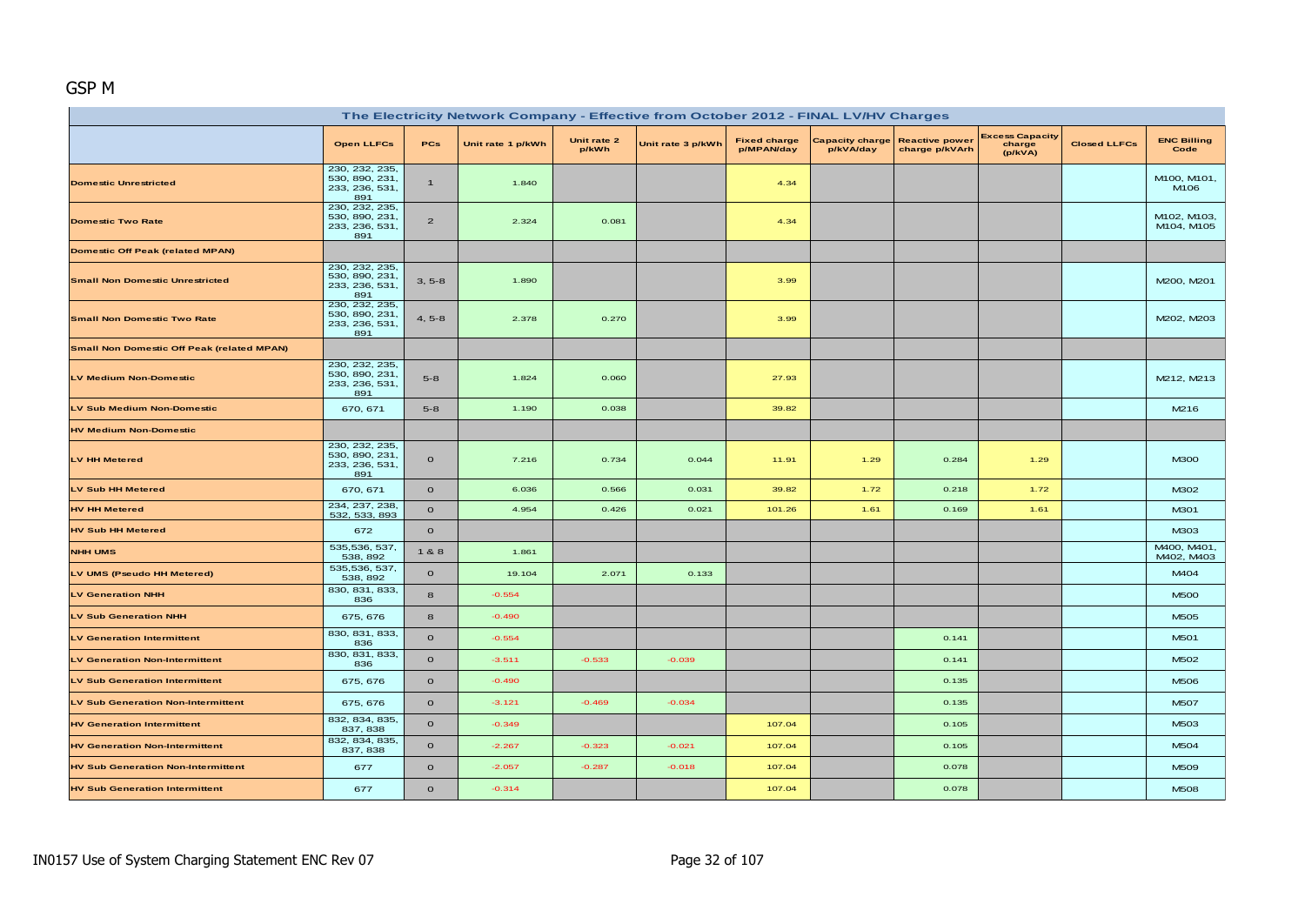## GSP N

| The Electricity Network Company - Effective from October 2012 - FINAL LV/HV Charges |                                                           |                |                   |                      |                   |                                   |                                     |                                         |                                             |                     |                                 |  |  |
|-------------------------------------------------------------------------------------|-----------------------------------------------------------|----------------|-------------------|----------------------|-------------------|-----------------------------------|-------------------------------------|-----------------------------------------|---------------------------------------------|---------------------|---------------------------------|--|--|
|                                                                                     | <b>Open LLFCs</b>                                         | PCs            | Unit rate 1 p/kWh | Unit rate 2<br>p/kWh | Unit rate 3 p/kWh | <b>Fixed charge</b><br>p/MPAN/day | <b>Capacity charge</b><br>p/kVA/day | <b>Reactive power</b><br>charge p/kVArh | <b>Excess Capacity</b><br>charge<br>(p/kVA) | <b>Closed LLFCs</b> | <b>ENC Billing</b><br>Code      |  |  |
| <b>Domestic Unrestricted</b>                                                        | 180, 182, 185,<br>480, 980, 181,<br>183, 186, 481,<br>981 | $\mathbf{1}$   | 2.282             |                      |                   | 4.21                              |                                     |                                         |                                             |                     | N100, N101.<br>N <sub>106</sub> |  |  |
| <b>Domestic Two Rate</b>                                                            | 180, 182, 185,<br>480, 980, 181,<br>183, 186, 481,<br>981 | $\overline{a}$ | 2.963             | 0.342                |                   | 4.21                              |                                     |                                         |                                             |                     | N102, N103,<br>N104, N105       |  |  |
| <b>Domestic Off Peak (related MPAN)</b>                                             | 180, 182, 185,<br>480, 980, 181,<br>183, 186, 481,<br>981 | $\overline{a}$ | 0.230             |                      |                   | ÷.                                |                                     |                                         |                                             |                     | <b>N107</b>                     |  |  |
| <b>Small Non Domestic Unrestricted</b>                                              | 180, 182, 185,<br>480, 980, 181,<br>183, 186, 481,<br>981 | $3, 5-8$       | 2.052             |                      |                   | 5.35                              |                                     |                                         |                                             |                     | N200, N201                      |  |  |
| <b>Small Non Domestic Two Rate</b>                                                  | 180, 182, 185,<br>480, 980, 181,<br>183, 186, 481,<br>981 | $4, 5-8$       | 2.719             | 0.393                |                   | 5.35                              |                                     |                                         |                                             |                     | N202, N203                      |  |  |
| <b>Small Non Domestic Off Peak (related MPAN)</b>                                   |                                                           |                |                   |                      |                   |                                   |                                     |                                         |                                             |                     |                                 |  |  |
| <b>LV Medium Non-Domestic</b>                                                       | 180, 182, 185,<br>480, 980, 181,<br>183, 186, 481,<br>981 | $5 - 8$        | 1.508             | 0.218                |                   | 27.62                             |                                     |                                         |                                             |                     | N212, N213                      |  |  |
| LV Sub Medium Non-Domestic                                                          | 620, 621                                                  | $5-8$          | 1.349             | 0.182                |                   |                                   |                                     |                                         |                                             |                     | N <sub>216</sub>                |  |  |
| <b>HV Medium Non-Domestic</b>                                                       |                                                           |                |                   |                      |                   |                                   |                                     |                                         |                                             |                     |                                 |  |  |
| <b>LV HH Metered</b>                                                                | 180, 182, 185,<br>480, 980, 181,<br>183, 186, 481,<br>981 | $\mathbf{o}$   | 8.438             | 0.772                | 0.153             | 20.54                             | 2.17                                | 0.244                                   | 2.17                                        |                     | <b>N300</b>                     |  |  |
| <b>LV Sub HH Metered</b>                                                            | 620, 621                                                  | $\mathbf{o}$   | 5.683             | 0.413                | 0.055             | 7.25                              | 4.08                                | 0.188                                   | 4.08                                        |                     | N302                            |  |  |
| <b>HV HH Metered</b>                                                                | 184, 187, 188,<br>482, 483, 983                           | $\mathbf{o}$   | 5.500             | 0.400                | 0.053             | 109.76                            | 4.43                                | 0.138                                   | 4.43                                        |                     | N301                            |  |  |
| <b>HV Sub HH Metered</b>                                                            | 622                                                       | $\mathbf{o}$   |                   |                      |                   |                                   |                                     |                                         |                                             |                     | N303                            |  |  |
| <b>NHH UMS</b>                                                                      | 485,486, 487,<br>488, 982                                 | 1&8            | 1.947             |                      |                   |                                   |                                     |                                         |                                             |                     | N400, N401,<br>N402, N403       |  |  |
| LV UMS (Pseudo HH Metered)                                                          | 485,486, 487,<br>488, 982                                 | $\mathbf{o}$   | 14.680            | 1.858                | 0.715             |                                   |                                     |                                         |                                             |                     | N404                            |  |  |
| <b>LV Generation NHH</b>                                                            | 780, 781, 783,<br>786                                     | 8              | $-0.655$          |                      |                   |                                   |                                     |                                         |                                             |                     | <b>N500</b>                     |  |  |
| <b>LV Sub Generation NHH</b>                                                        | 625, 626                                                  | 8              | $-0.574$          |                      |                   |                                   |                                     |                                         |                                             |                     | <b>N505</b>                     |  |  |
| <b>LV Generation Intermittent</b>                                                   | 780, 781, 783,<br>786                                     | $\mathbf{o}$   | $-0.655$          |                      |                   |                                   |                                     | 0.134                                   |                                             |                     | <b>N501</b>                     |  |  |
| <b>LV Generation Non-Intermittent</b>                                               | 780, 781, 783,<br>786                                     | $\mathbf O$    | $-4.273$          | $-0.523$             | $-0.136$          |                                   |                                     | 0.134                                   |                                             |                     | <b>N502</b>                     |  |  |
| <b>LV Sub Generation Intermittent</b>                                               | 625, 626                                                  | $\mathbf{o}$   | $-0.574$          |                      |                   |                                   |                                     | 0.121                                   |                                             |                     | <b>N506</b>                     |  |  |
| LV Sub Generation Non-Intermittent                                                  | 625, 626                                                  | $\mathbf{o}$   | $-3.855$          | $-0.444$             | $-0.111$          |                                   |                                     | 0.121                                   |                                             |                     | <b>N507</b>                     |  |  |
| <b>HV Generation Intermittent</b>                                                   | 782, 784, 785,<br>787, 788                                | $\mathbf{o}$   | $-0.330$          |                      |                   | 80.15                             |                                     | 0.098                                   |                                             |                     | <b>N503</b>                     |  |  |
| <b>HV Generation Non-Intermittent</b>                                               | 782, 784, 785,<br>787, 788                                | $\mathbf{o}$   | $-2.694$          | $-0.196$             | $-0.026$          | 80.15                             |                                     | 0.098                                   |                                             |                     | <b>N504</b>                     |  |  |
| <b>HV Sub Generation Non-Intermittent</b>                                           | 627                                                       | $\mathbf{o}$   | $-2.218$          | $-0.161$             | $-0.022$          | 80.15                             |                                     | 0.052                                   |                                             |                     | <b>N509</b>                     |  |  |
| <b>HV Sub Generation Intermittent</b>                                               | 627                                                       | $\mathbf{o}$   | $-0.271$          |                      |                   | 80.15                             |                                     | 0.052                                   |                                             |                     | <b>N508</b>                     |  |  |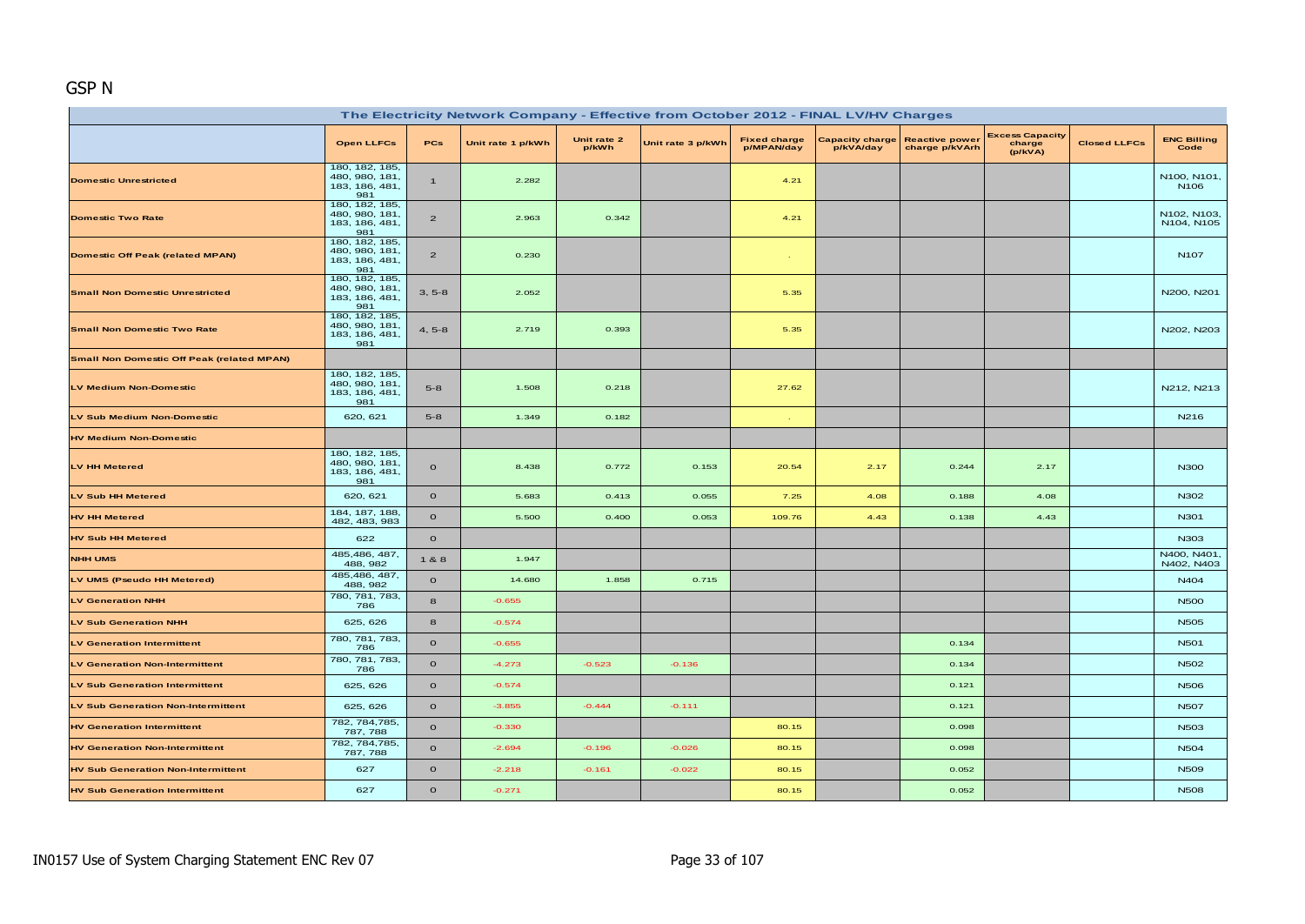#### GSP P

| The Electricity Network Company - Effective from October 2012 - FINAL LV/HV Charges |                                                           |                |                   |                      |                   |                                   |                              |                                         |                                             |                     |                                 |  |  |
|-------------------------------------------------------------------------------------|-----------------------------------------------------------|----------------|-------------------|----------------------|-------------------|-----------------------------------|------------------------------|-----------------------------------------|---------------------------------------------|---------------------|---------------------------------|--|--|
|                                                                                     | <b>Open LLFCs</b>                                         | <b>PCs</b>     | Unit rate 1 p/kWh | Unit rate 2<br>p/kWh | Unit rate 3 p/kWh | <b>Fixed charge</b><br>p/MPAN/day | Capacity charge<br>p/kVA/day | <b>Reactive power</b><br>charge p/kVArh | <b>Excess Capacity</b><br>charge<br>(p/kVA) | <b>Closed LLFCs</b> | <b>ENC Billing</b><br>Code      |  |  |
| <b>Domestic Unrestricted</b>                                                        | 170, 172, 175,<br>470, 970, 171,<br>173, 176, 471,<br>971 | $\mathbf{1}$   | 3.560             |                      |                   | 6.25                              |                              |                                         |                                             |                     | P100, P101,<br>P <sub>106</sub> |  |  |
| <b>Domestic Two Rate</b>                                                            | 170, 172, 175,<br>470, 970, 171,<br>173, 176, 471,<br>971 | $\overline{a}$ | 4.120             | 2.139                |                   | 6.25                              |                              |                                         |                                             |                     | P102, P103,<br>P104, P105       |  |  |
| <b>Domestic Off Peak (related MPAN)</b>                                             |                                                           |                |                   |                      |                   |                                   |                              |                                         |                                             |                     |                                 |  |  |
| <b>Small Non Domestic Unrestricted</b>                                              | 170, 172, 175,<br>470, 970, 171,<br>173, 176, 471,<br>971 | $3, 5-8$       | 2.972             |                      |                   | 9.72                              |                              |                                         |                                             |                     | P200, P201                      |  |  |
| <b>Small Non Domestic Two Rate</b>                                                  | 170, 172, 175,<br>470, 970, 171,<br>173, 176, 471,<br>971 | $4, 5-8$       | 4.150             | 1.034                |                   | 9.72                              |                              |                                         |                                             |                     | P202, P203                      |  |  |
| <b>Small Non Domestic Off Peak (related MPAN)</b>                                   |                                                           |                |                   |                      |                   |                                   |                              |                                         |                                             |                     |                                 |  |  |
| <b>LV Medium Non-Domestic</b>                                                       | 170, 172, 175,<br>470, 970, 171,<br>173, 176, 471,<br>971 | $5 - 8$        | 3.407             | 1.118                |                   | 60.60                             |                              |                                         |                                             |                     | P212, P213                      |  |  |
| LV Sub Medium Non-Domestic                                                          | 610, 611                                                  | $5-8$          | 2.041             | 0.675                |                   | 7.62                              |                              |                                         |                                             |                     | P216                            |  |  |
| <b>HV Medium Non-Domestic</b>                                                       |                                                           |                |                   |                      |                   |                                   |                              |                                         |                                             |                     |                                 |  |  |
| <b>LV HH Metered</b>                                                                | 170, 172, 175,<br>470, 970, 171,<br>173, 176, 471,<br>971 | $\circ$        | 6.387             | 1.865                | 0.535             | 19.34                             | 3.48                         | 0.412                                   | 3.48                                        |                     | P300                            |  |  |
| LV Sub HH Metered                                                                   | 610, 611                                                  | $\circ$        | 5.237             | 1.554                | 0.483             | 7.62                              | 6.31                         | 0.326                                   | 6.31                                        |                     | P302                            |  |  |
| <b>HV HH Metered</b>                                                                | 174, 177, 178,<br>472, 473, 973                           | $\circ$        | 3.695             | 1.115                | 0.372             | 185.62                            | 9.22                         | 0.233                                   | 9.22                                        |                     | P301                            |  |  |
| <b>HV Sub HH Metered</b>                                                            | 612                                                       | $\circ$        |                   |                      |                   |                                   |                              |                                         |                                             |                     | P303                            |  |  |
| <b>NHH UMS</b>                                                                      | 475, 476, 477,<br>478, 972                                | 1 & 8          | 4.335             |                      |                   |                                   |                              |                                         |                                             |                     | P400, P401,<br>P402, P403       |  |  |
| LV UMS (Pseudo HH Metered)                                                          | 475,476, 477,<br>478, 972                                 | $\circ$        | 17.176            | 5.478                | 2.020             |                                   |                              |                                         |                                             |                     | P404                            |  |  |
| <b>LV Generation NHH</b>                                                            | 770, 771, 773,<br>776                                     | 8              | $-0.916$          |                      |                   |                                   |                              |                                         |                                             |                     | <b>P500</b>                     |  |  |
| <b>LV Sub Generation NHH</b>                                                        | 615, 616                                                  | 8              | $-0.816$          |                      |                   |                                   |                              |                                         |                                             |                     | <b>P505</b>                     |  |  |
| <b>LV Generation Intermittent</b>                                                   | 770, 771, 773,<br>776                                     | $\circ$        | $-0.916$          |                      |                   |                                   |                              | 0.195                                   |                                             |                     | P501                            |  |  |
| <b>LV Generation Non-Intermittent</b>                                               | 770, 771, 773,<br>776                                     | $\circ$        | $-3.065$          | $-0.845$             | $-0.171$          |                                   |                              | 0.195                                   |                                             |                     | P502                            |  |  |
| <b>LV Sub Generation Intermittent</b>                                               | 615, 616                                                  | $\circ$        | $-0.816$          |                      |                   |                                   |                              | 0.170                                   |                                             |                     | <b>P506</b>                     |  |  |
| <b>LV Sub Generation Non-Intermittent</b>                                           | 615, 616                                                  | $\circ$        | $-2.728$          | $-0.753$             | $-0.154$          |                                   |                              | 0.170                                   |                                             |                     | <b>P507</b>                     |  |  |
| <b>HV Generation Intermittent</b>                                                   | 772, 774, 775,<br>777, 778                                | $\circ$        | $-0.422$          | <b>Card</b>          |                   | 229.88                            |                              | 0.154                                   |                                             |                     | P503                            |  |  |
| <b>HV Generation Non-Intermittent</b>                                               | 772, 774, 775,<br>777, 778                                | $\circ$        | $-1.393$          | $-0.389$             | $-0.086$          | 229.88                            |                              | 0.154                                   |                                             |                     | P504                            |  |  |
| <b>HV Sub Generation Non-Intermittent</b>                                           | 617                                                       | $\circ$        | $-0.797$          | $-0.227$             | $-0.056$          | 229.88                            |                              | 0.047                                   |                                             |                     | <b>P509</b>                     |  |  |
| <b>HV Sub Generation Intermittent</b>                                               | 617                                                       | $\circ$        | $-0.246$          |                      |                   | 229.88                            |                              | 0.047                                   |                                             |                     | <b>P508</b>                     |  |  |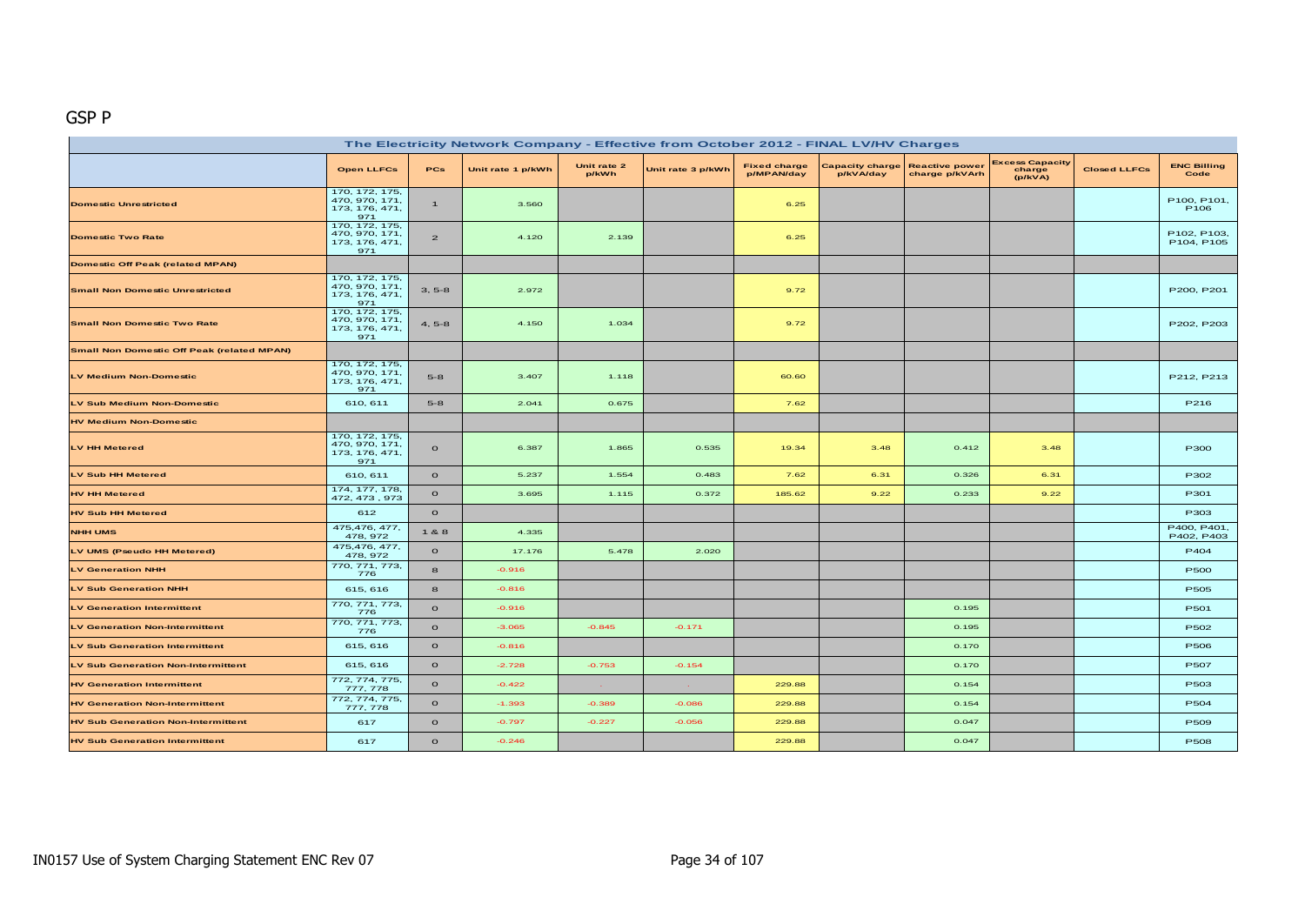# **Annex 2 - Schedule of Charges for use of the Distribution System by Designated EHV Properties (including LDNOs with Designated EHV Properties/end-users).**

<span id="page-34-0"></span>ENC does not have any customers connected at EHV at this time.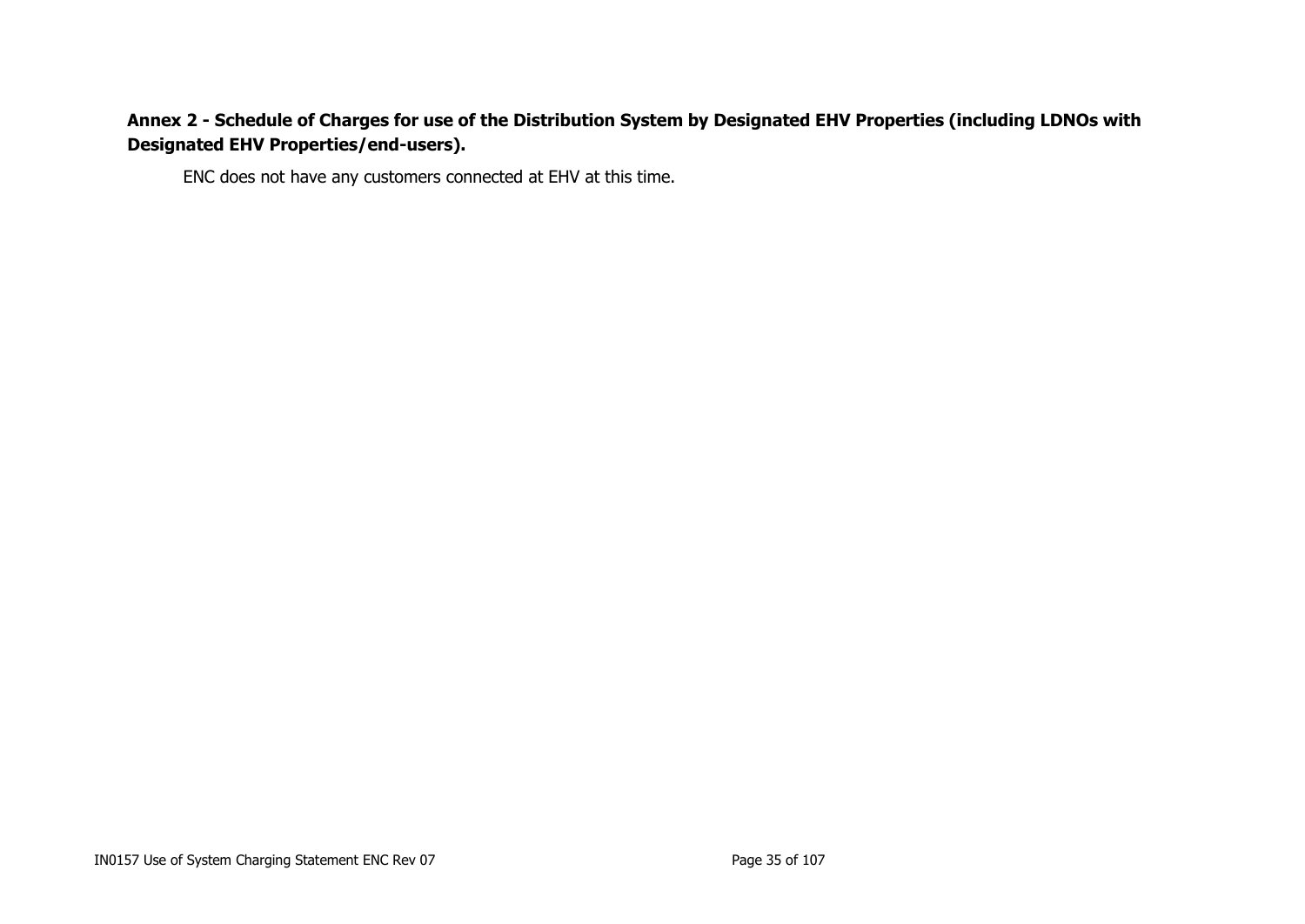# **Annex 3 - Schedule of Charges for use of the Distribution System to Preserved/Additional LLFC Classes**

<span id="page-35-0"></span>ENC does not have any customers on preserved tariffs.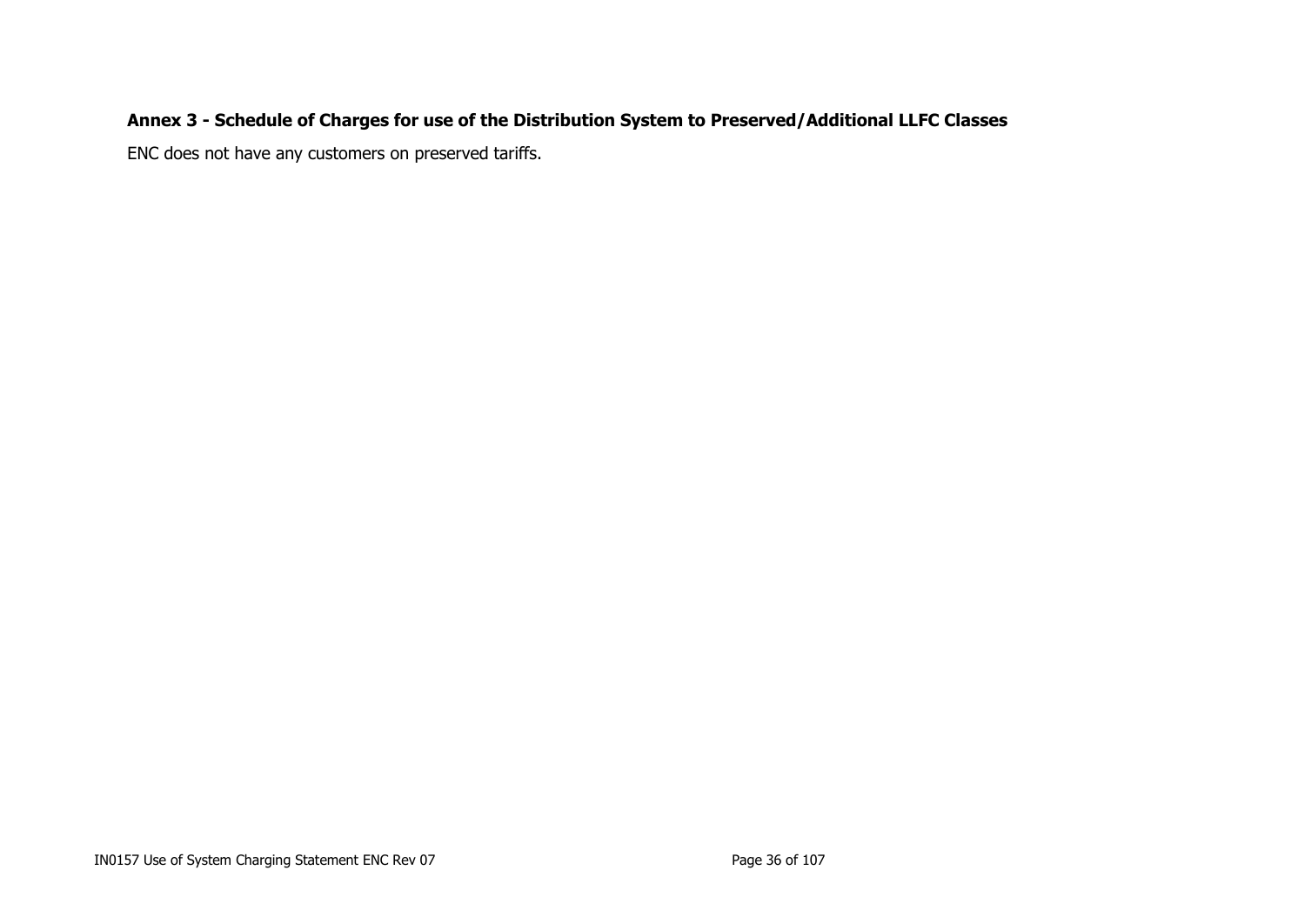# **Annex 4 - Charges applied to LDNOs with HV/LV end users**

Any charges surrounded by brackets should be treated as a negative value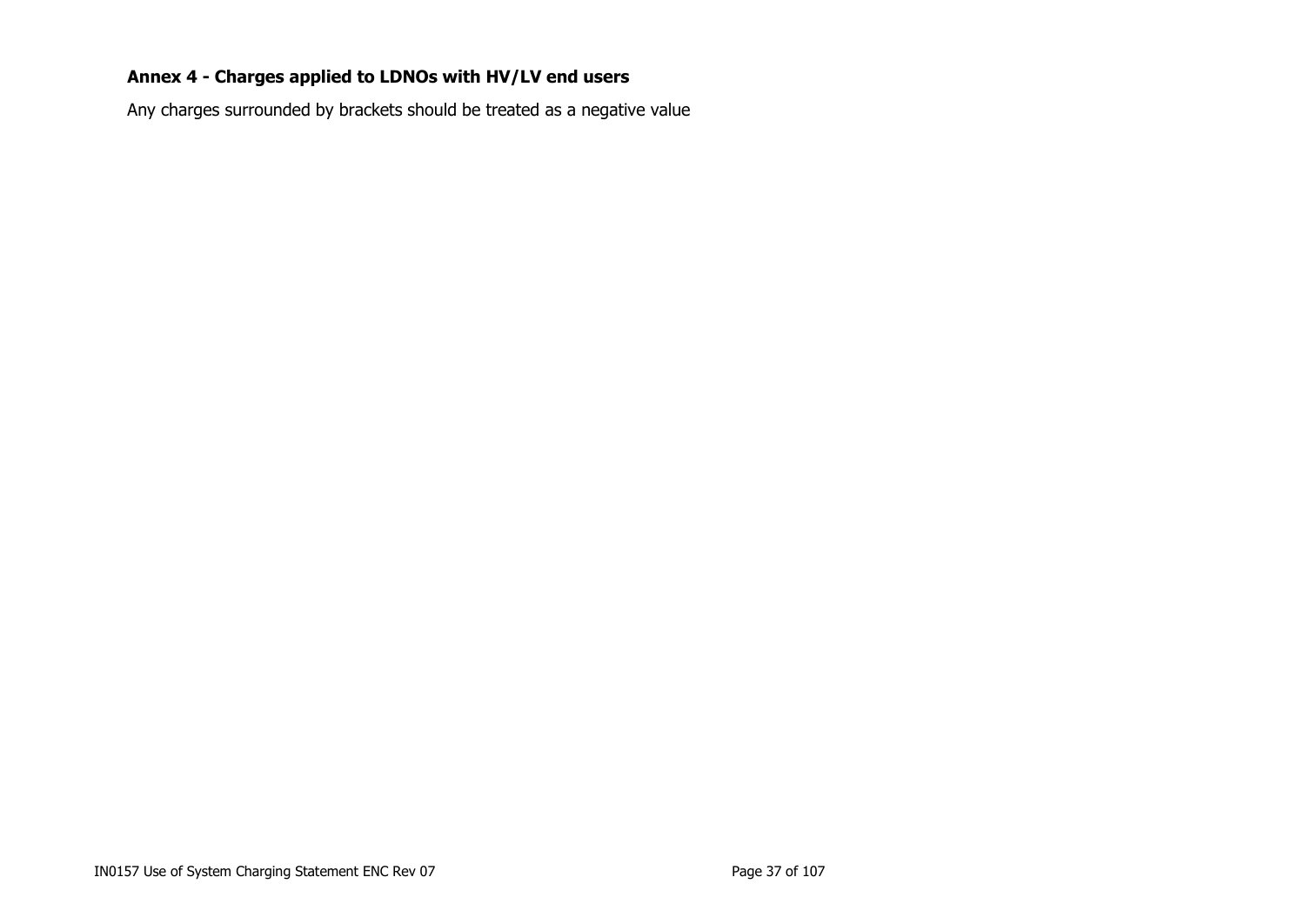#### GSP A sheet 1 of 4

| The Electricity Network Company - Effective from October 2012 - FINAL LDNO Tariffs |                         |                      |                      |                      |                                   |                                     |                                         |                                             |  |  |  |
|------------------------------------------------------------------------------------|-------------------------|----------------------|----------------------|----------------------|-----------------------------------|-------------------------------------|-----------------------------------------|---------------------------------------------|--|--|--|
|                                                                                    | <b>PCs</b>              | Unit rate 1<br>p/kWh | Unit rate 2<br>p/kWh | Unit rate 3<br>p/kWh | <b>Fixed charge</b><br>p/MPAN/day | <b>Capacity charge</b><br>p/kVA/day | <b>Reactive power</b><br>charge p/kVArh | <b>Excess Capacity</b><br>charge<br>(p/kVA) |  |  |  |
| <b>LDNO LV: Domestic Unrestricted</b>                                              | $\mathbf{1}$            | 1.193                |                      |                      | 3.04                              |                                     |                                         |                                             |  |  |  |
| <b>LDNO LV: Domestic Two Rate</b>                                                  | $\mathbf{z}$            | 1.517                | 0.142                |                      | 3.04                              |                                     |                                         |                                             |  |  |  |
| <b>LDNO LV: Domestic Off Peak (related MPAN)</b>                                   | $\mathbf{z}$            | 0.104                |                      |                      |                                   |                                     |                                         |                                             |  |  |  |
| <b>LDNO LV: Small Non Domestic Unrestricted</b>                                    | з                       | 1.029                |                      |                      | 3.24                              |                                     |                                         |                                             |  |  |  |
| <b>LDNO LV: Small Non Domestic Two Rate</b>                                        | $\overline{\mathbf{4}}$ | 1.155                | 0.125                |                      | 3.24                              |                                     |                                         |                                             |  |  |  |
| <b>LDNO LV: Small Non Domestic Off Peak (related MPAN)</b>                         | $\overline{\mathbf{4}}$ | 0.125                |                      |                      |                                   |                                     |                                         |                                             |  |  |  |
| <b>LDNO LV: LV Medium Non-Domestic</b>                                             | $5 - 8$                 | 1.022                | 0.124                |                      | 24.96                             |                                     |                                         |                                             |  |  |  |
| <b>LDNO LV: LV HH Metered</b>                                                      | $\circ$                 | 5.486                | 0.153                | 0.077                | 8.47                              | 1.83                                | 0.183                                   | 1.83                                        |  |  |  |
| <b>LDNO LV: NHH UMS</b>                                                            | 1&8                     | 1.246                |                      |                      |                                   |                                     |                                         |                                             |  |  |  |
| LDNO LV: LV UMS (Pseudo HH Metered)                                                | $\circ$                 | 11.013               | 0.626                | 0.490                |                                   |                                     |                                         |                                             |  |  |  |
| <b>LDNO LV: LV Generation NHH</b>                                                  | 8                       | $-0.800$             |                      |                      |                                   |                                     |                                         |                                             |  |  |  |
| <b>LDNO LV: LV Generation Intermittent</b>                                         | $\mathbf{o}$            | $-0.800$             |                      |                      |                                   |                                     | 0.257                                   |                                             |  |  |  |
| <b>LDNO LV: LV Generation Non-Intermittent</b>                                     | $\circ$                 | $-7.361$             | $-0.215$             | $-0.118$             |                                   |                                     | 0.257                                   |                                             |  |  |  |
| <b>LDNO HV: Domestic Unrestricted</b>                                              | $\mathbf{1}$            | 0.851                |                      |                      | 2.17                              |                                     |                                         |                                             |  |  |  |
| <b>LDNO HV: Domestic Two Rate</b>                                                  | $\mathbf{z}$            | 1.081                | 0.101                |                      | 2.17                              |                                     |                                         |                                             |  |  |  |
| <b>LDNO HV: Domestic Off Peak (related MPAN)</b>                                   | $\mathbf{z}$            | 0.074                |                      |                      |                                   |                                     |                                         |                                             |  |  |  |
| <b>LDNO HV: Small Non Domestic Unrestricted</b>                                    | з                       | 0.734                |                      |                      | 2.31                              |                                     |                                         |                                             |  |  |  |
| <b>LDNO HV: Small Non Domestic Two Rate</b>                                        | $\overline{a}$          | 0.823                | 0.089                |                      | 2.31                              |                                     |                                         |                                             |  |  |  |
| <b>LDNO HV: Small Non Domestic Off Peak (related MPAN)</b>                         | $\overline{a}$          | 0.089                |                      |                      |                                   |                                     |                                         |                                             |  |  |  |
| <b>LDNO HV: LV Medium Non-Domestic</b>                                             | $5 - 8$                 | 0.729                | 0.088                |                      | 17.79                             |                                     |                                         |                                             |  |  |  |
| LDNO HV: LV HH Metered                                                             | $\mathbf{o}$            | 3.911                | 0.109                | 0.055                | 6.04                              | 1.30                                | 0.131                                   | 1.30                                        |  |  |  |
| <b>LDNO HV: LV Sub HH Metered</b>                                                  | $\circ$                 | 5.067                | 0.127                | 0.052                | 6.03                              | 2.76                                | 0.154                                   | 2.76                                        |  |  |  |
| <b>LDNO HV: HV HH Metered</b>                                                      | $\circ$                 | 3.823                | 0.092                | 0.031                | 67.53                             | 2.90                                | 0.114                                   | 2.90                                        |  |  |  |
| LDNO HV: NHH UMS                                                                   | 1&8                     | 0.888                |                      |                      |                                   |                                     |                                         |                                             |  |  |  |
| LDNO HV: LV UMS (Pseudo HH Metered)                                                | $\circ$                 | 7.852                | 0.446                | 0.350                |                                   |                                     |                                         |                                             |  |  |  |
| <b>LDNO HV: LV Generation NHH</b>                                                  | 8                       | $-0.800$             |                      |                      |                                   |                                     |                                         |                                             |  |  |  |
| <b>LDNO HV: LV Sub Generation NHH</b>                                              | 8                       | $-0.734$             |                      |                      |                                   |                                     |                                         |                                             |  |  |  |
| <b>LDNO HV: LV Generation Intermittent</b>                                         | $\circ$                 | $-0.800$             |                      |                      |                                   |                                     | 0.257                                   |                                             |  |  |  |
| <b>LDNO HV: LV Generation Non-Intermittent</b>                                     | $\circ$                 | $-7.361$             | $-0.215$             | $-0.118$             |                                   |                                     | 0.257                                   |                                             |  |  |  |
| <b>LDNO HV: LV Sub Generation Intermittent</b>                                     | $\mathbf{o}$            | $-0.734$             |                      |                      |                                   |                                     | 0.236                                   |                                             |  |  |  |
| <b>LDNO HV: LV Sub Generation Non-Intermittent</b>                                 | $\circ$                 | $-6.813$             | $-0.193$             | $-0.100$             |                                   |                                     | 0.236                                   |                                             |  |  |  |
| <b>LDNO HV: HV Generation Intermittent</b>                                         | $\circ$                 | $-0.551$             |                      |                      |                                   |                                     | 0.198                                   |                                             |  |  |  |
| <b>LDNO HV: HV Generation Non-Intermittent</b>                                     | $\circ$                 | $-5.318$             | $-0.132$             | $-0.051$             |                                   |                                     | 0.198                                   |                                             |  |  |  |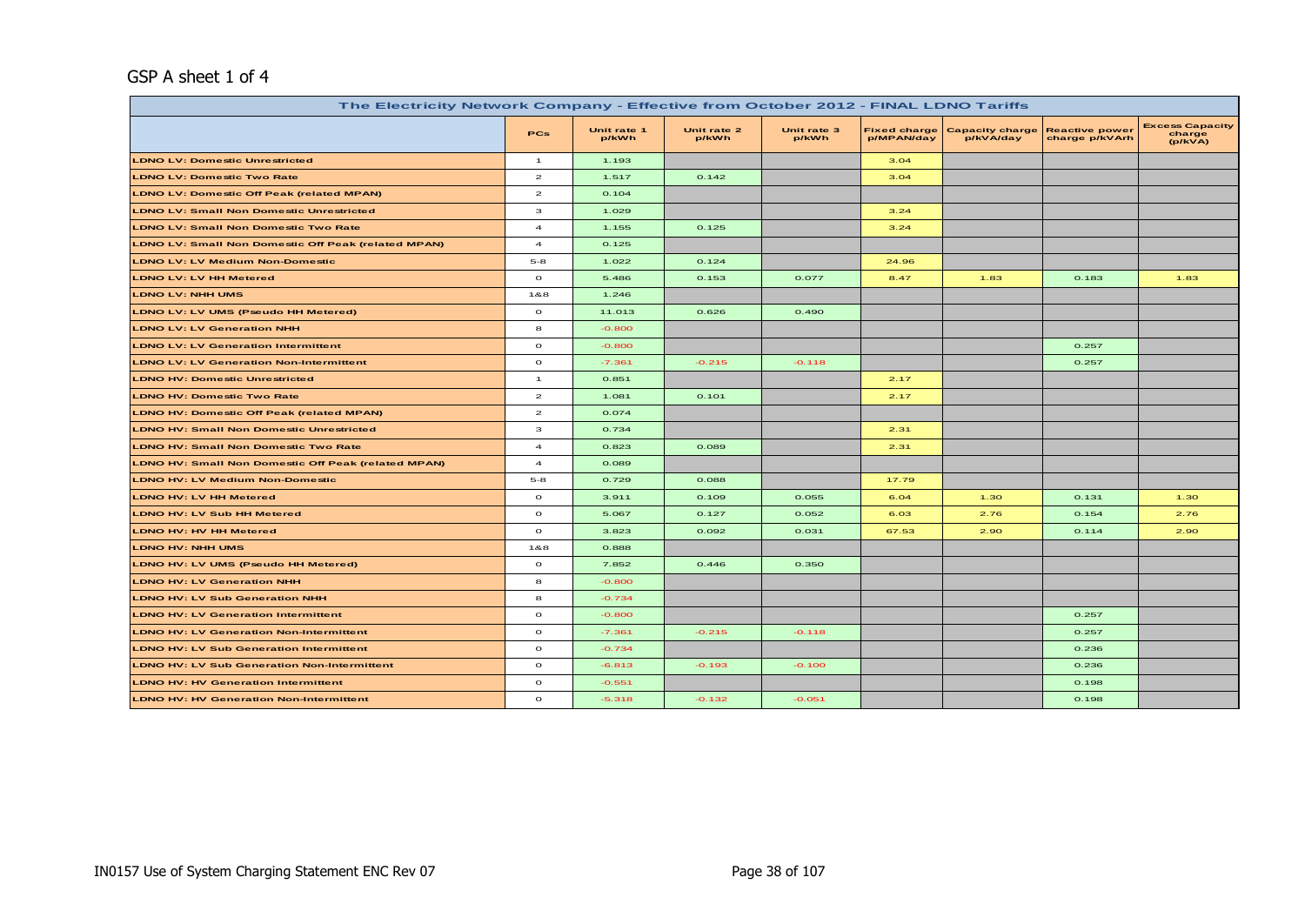### GSP A sheet 2 of 4

| The Electricity Network Company - Effective from October 2012 - FINAL LDNO Tariffs |                         |                      |                      |                      |                                   |                                     |                                         |                                             |  |  |  |
|------------------------------------------------------------------------------------|-------------------------|----------------------|----------------------|----------------------|-----------------------------------|-------------------------------------|-----------------------------------------|---------------------------------------------|--|--|--|
|                                                                                    | <b>PCs</b>              | Unit rate 1<br>p/kWh | Unit rate 2<br>p/kWh | Unit rate 3<br>p/kWh | <b>Fixed charge</b><br>p/MPAN/day | <b>Capacity charge</b><br>p/kVA/day | <b>Reactive power</b><br>charge p/kVArh | <b>Excess Capacity</b><br>charge<br>(p/kVA) |  |  |  |
| <b>LDNO HVplus: Domestic Unrestricted</b>                                          | $\mathbf{1}$            | 0.757                |                      |                      | 1.93                              |                                     |                                         |                                             |  |  |  |
| <b>LDNO HVplus: Domestic Two Rate</b>                                              | $\mathbf{z}$            | 0.962                | 0.090                |                      | 1.93                              |                                     |                                         |                                             |  |  |  |
| <b>LDNO HVplus: Domestic Off Peak (related MPAN)</b>                               | $\mathbf{z}$            | 0.066                |                      |                      |                                   |                                     |                                         |                                             |  |  |  |
| <b>LDNO HVplus: Small Non Domestic Unrestricted</b>                                | з                       | 0.653                |                      |                      | 2.06                              |                                     |                                         |                                             |  |  |  |
| <b>LDNO HVplus: Small Non Domestic Two Rate</b>                                    | $\overline{\mathbf{4}}$ | 0.733                | 0.080                |                      | 2.06                              |                                     |                                         |                                             |  |  |  |
| <b>LDNO HVplus: Small Non Domestic Off Peak (related MPAN)</b>                     | $\overline{\mathbf{4}}$ | 0.080                |                      |                      |                                   |                                     |                                         |                                             |  |  |  |
| <b>LDNO HVplus: LV Medium Non-Domestic</b>                                         | $5 - 8$                 | 0.649                | 0.079                |                      | 15.83                             |                                     |                                         |                                             |  |  |  |
| <b>LDNO HVplus: LV Sub Medium Non-Domestic</b>                                     |                         |                      |                      |                      |                                   |                                     |                                         |                                             |  |  |  |
| <b>LDNO HVplus: HV Medium Non-Domestic</b>                                         |                         |                      |                      |                      |                                   |                                     |                                         |                                             |  |  |  |
| <b>LDNO HVplus: LV HH Metered</b>                                                  | $\circ$                 | 3.481                | 0.097                | 0.049                | 5.37                              | 1.16                                | 0.116                                   | 1.16                                        |  |  |  |
| <b>LDNO HVplus: LV Sub HH Metered</b>                                              | $\circ$                 | 4.509                | 0.113                | 0.046                | 5.36                              | 2.46                                | 0.137                                   | 2.46                                        |  |  |  |
| <b>LDNO HVplus: HV HH Metered</b>                                                  | $\circ$                 | 3.403                | 0.082                | 0.028                | 60.06                             | 2.58                                | 0.101                                   | 2.58                                        |  |  |  |
| <b>LDNO HVplus: NHH UMS</b>                                                        | 1&8                     | 0.791                |                      |                      |                                   |                                     |                                         |                                             |  |  |  |
| <b>LDNO HVplus: LV UMS (Pseudo HH Metered)</b>                                     | $\circ$                 | 6.987                | 0.398                | 0.311                |                                   |                                     |                                         |                                             |  |  |  |
| <b>LDNO HVplus: LV Generation NHH</b>                                              | 8                       | $-0.524$             |                      |                      |                                   |                                     |                                         |                                             |  |  |  |
| <b>LDNO HVplus: LV Sub Generation NHH</b>                                          | 8                       | $-0.535$             |                      |                      |                                   |                                     |                                         |                                             |  |  |  |
| <b>LDNO HVplus: LV Generation Intermittent</b>                                     | $\mathbf{o}$            | $-0.524$             |                      |                      |                                   |                                     | 0.168                                   |                                             |  |  |  |
| <b>LDNO HVplus: LV Generation Non-Intermittent</b>                                 | $\circ$                 | $-4.821$             | $-0.141$             | $-0.077$             |                                   |                                     | 0.168                                   |                                             |  |  |  |
| <b>LDNO HVplus: LV Sub Generation Intermittent</b>                                 | $\mathbf{o}$            | $-0.535$             |                      |                      |                                   |                                     | 0.172                                   |                                             |  |  |  |
| <b>LDNO HVplus: LV Sub Generation Non-Intermittent</b>                             | $\circ$                 | $-4.966$             | $-0.141$             | $-0.073$             |                                   |                                     | 0.172                                   |                                             |  |  |  |
| <b>LDNO HVplus: HV Generation Intermittent</b>                                     | $\circ$                 | $-0.551$             |                      |                      | 39.34                             |                                     | 0.198                                   |                                             |  |  |  |
| <b>LDNO HVplus: HV Generation Non-Intermittent</b>                                 | $\circ$                 | $-5.318$             | $-0.132$             | $-0.051$             | 39.34                             |                                     | 0.198                                   |                                             |  |  |  |
| <b>LDNO EHV: Domestic Unrestricted</b>                                             | $\mathbf{1}$            | 0.579                |                      |                      | 1.47                              |                                     |                                         |                                             |  |  |  |
| <b>LDNO EHV: Domestic Two Rate</b>                                                 | $\overline{z}$          | 0.736                | 0.069                |                      | 1.47                              |                                     |                                         |                                             |  |  |  |
| <b>LDNO EHV: Domestic Off Peak (related MPAN)</b>                                  | $\mathbf{z}$            | 0.050                |                      |                      |                                   |                                     |                                         |                                             |  |  |  |
| <b>LDNO EHV: Small Non Domestic Unrestricted</b>                                   | з                       | 0.499                |                      |                      | 1.57                              |                                     |                                         |                                             |  |  |  |
| <b>LDNO EHV: Small Non Domestic Two Rate</b>                                       | $\overline{\mathbf{4}}$ | 0.560                | 0.061                |                      | 1.57                              |                                     |                                         |                                             |  |  |  |
| <b>LDNO EHV: Small Non Domestic Off Peak (related MPAN)</b>                        | $\overline{\mathbf{4}}$ | 0.061                |                      |                      |                                   |                                     |                                         |                                             |  |  |  |
| <b>LDNO EHV: LV Medium Non-Domestic</b>                                            | $5 - 8$                 | 0.496                | 0.060                |                      | 12.10                             |                                     |                                         |                                             |  |  |  |
| <b>LDNO EHV: LV Sub Medium Non-Domestic</b>                                        |                         |                      |                      |                      |                                   |                                     |                                         |                                             |  |  |  |
| LDNO EHV: HV Medium Non-Domestic                                                   |                         |                      |                      |                      |                                   |                                     |                                         |                                             |  |  |  |
| LDNO EHV: LV HH Metered                                                            | $\circ$                 | 2.662                | 0.074                | 0.037                | 4.10                              | 0.89                                | 0.089                                   | 0.89                                        |  |  |  |
| <b>LDNO EHV: LV Sub HH Metered</b>                                                 | $\circ$                 | 3.448                | 0.086                | 0.035                | 4.10                              | 1.88                                | 0.105                                   | 1.88                                        |  |  |  |
| <b>LDNO EHV: HV HH Metered</b>                                                     | $\circ$                 | 2.602                | 0.062                | 0.021                | 45.93                             | 1.97                                | 0.077                                   | 1.97                                        |  |  |  |
| <b>LDNO EHV: NHH UMS</b>                                                           | 188                     | 0.605                |                      |                      |                                   |                                     |                                         |                                             |  |  |  |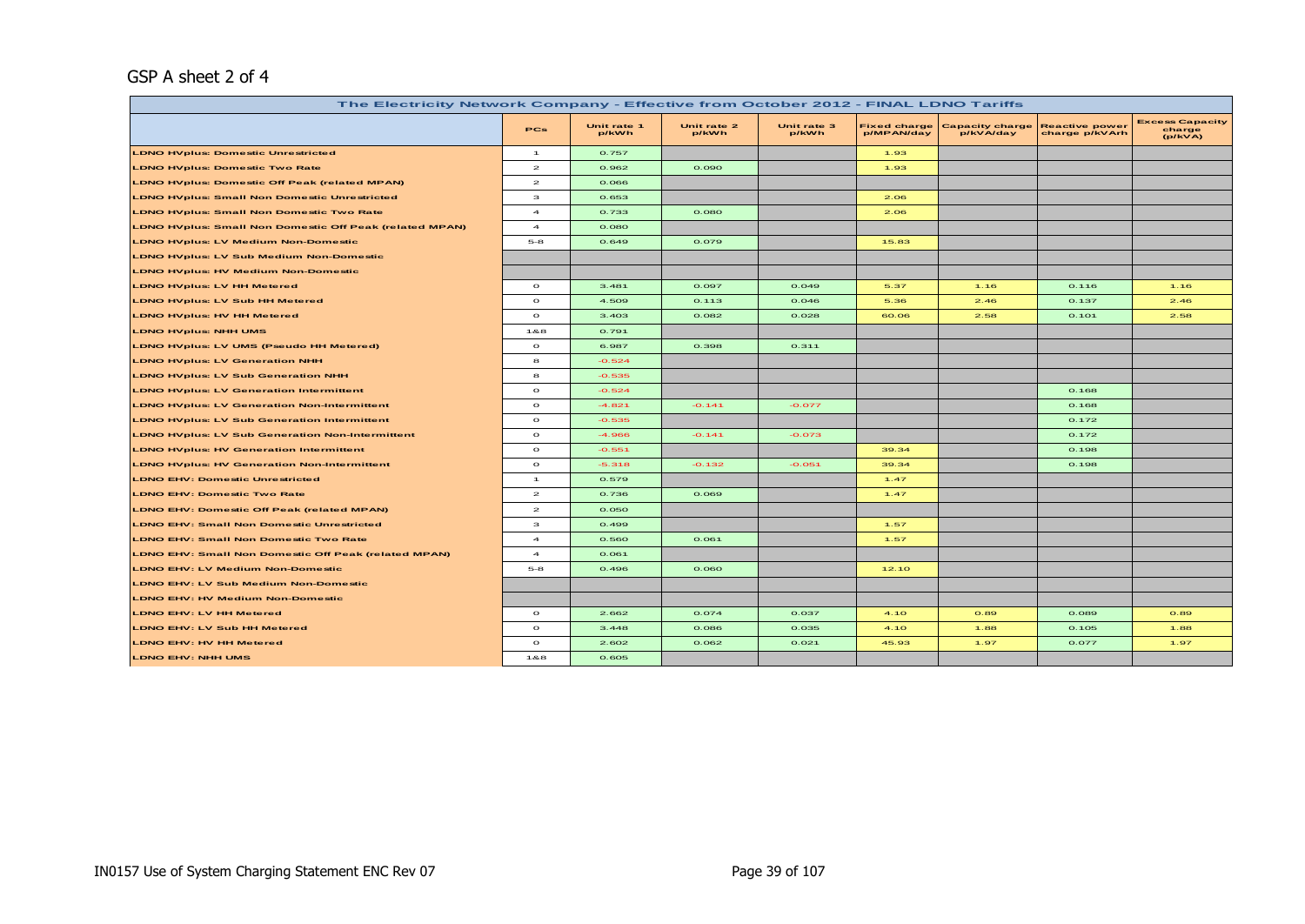#### GSP A sheet 3 of 4

|                                                            | The Electricity Network Company - Effective from October 2012 - FINAL LDNO Tariffs |                      |                      |                      |                                   |                                     |                                         |                                             |  |  |  |
|------------------------------------------------------------|------------------------------------------------------------------------------------|----------------------|----------------------|----------------------|-----------------------------------|-------------------------------------|-----------------------------------------|---------------------------------------------|--|--|--|
|                                                            | PCs                                                                                | Unit rate 1<br>p/kWh | Unit rate 2<br>p/kWh | Unit rate 3<br>p/kWh | <b>Fixed charge</b><br>p/MPAN/day | <b>Capacity charge</b><br>p/kVA/day | <b>Reactive power</b><br>charge p/kVArh | <b>Excess Capacity</b><br>charge<br>(p/kVA) |  |  |  |
| LDNO EHV: LV UMS (Pseudo HH Metered)                       | $\circ$                                                                            | 5.343                | 0.304                | 0.238                |                                   |                                     |                                         |                                             |  |  |  |
| <b>LDNO EHV: LV Generation NHH</b>                         | 8                                                                                  | $-0.401$             |                      |                      |                                   |                                     |                                         |                                             |  |  |  |
| <b>LDNO EHV: LV Sub Generation NHH</b>                     | 8                                                                                  | $-0.409$             |                      |                      |                                   |                                     |                                         |                                             |  |  |  |
| <b>LDNO EHV: LV Generation Intermittent</b>                | $\circ$                                                                            | $-0.401$             |                      |                      |                                   |                                     | 0.129                                   |                                             |  |  |  |
| <b>LDNO EHV: LV Generation Non-Intermittent</b>            | $\circ$                                                                            | $-3.686$             | $-0.108$             | $-0.059$             |                                   |                                     | 0.129                                   |                                             |  |  |  |
| <b>LDNO EHV: LV Sub Generation Intermittent</b>            | $\circ$                                                                            | $-0.409$             |                      |                      |                                   |                                     | 0.132                                   |                                             |  |  |  |
| <b>LDNO EHV: LV Sub Generation Non-Intermittent</b>        | $\circ$                                                                            | $-3.797$             | $-0.108$             | $-0.056$             |                                   |                                     | 0.132                                   |                                             |  |  |  |
| <b>LDNO EHV: HV Generation Intermittent</b>                | $\mathbf{o}$                                                                       | $-0.421$             |                      |                      | 30.08                             |                                     | 0.151                                   |                                             |  |  |  |
| <b>LDNO EHV: HV Generation Non-Intermittent</b>            | $\circ$                                                                            | $-4.066$             | $-0.101$             | $-0.039$             | 30.08                             |                                     | 0.151                                   |                                             |  |  |  |
| LDNO 132kV/EHV: Domestic Unrestricted                      | $\mathbf{1}$                                                                       | 0.429                |                      |                      | 1.09                              |                                     |                                         |                                             |  |  |  |
| LDNO 132kV/EHV: Domestic Two Rate                          | $\overline{\mathbf{z}}$                                                            | 0.545                | 0.051                |                      | 1.09                              |                                     |                                         |                                             |  |  |  |
| LDNO 132kV/EHV: Domestic Off Peak (related MPAN)           | $\mathbf{z}$                                                                       | 0.037                |                      |                      |                                   |                                     |                                         |                                             |  |  |  |
| LDNO 132kV/EHV: Small Non Domestic Unrestricted            | з                                                                                  | 0.370                |                      |                      | 1.17                              |                                     |                                         |                                             |  |  |  |
| LDNO 132kV/EHV: Small Non Domestic Two Rate                | $\overline{\mathbf{4}}$                                                            | 0.415                | 0.045                |                      | 1.17                              |                                     |                                         |                                             |  |  |  |
| LDNO 132kV/EHV: Small Non Domestic Off Peak (related MPAN) | $\overline{4}$                                                                     | 0.045                |                      |                      |                                   |                                     |                                         |                                             |  |  |  |
| LDNO 132kV/EHV: LV Medium Non-Domestic                     | $5 - 8$                                                                            | 0.368                | 0.045                |                      | 8.97                              |                                     |                                         |                                             |  |  |  |
| LDNO 132kV/EHV: LV Sub Medium Non-Domestic                 |                                                                                    |                      |                      |                      |                                   |                                     |                                         |                                             |  |  |  |
| LDNO 132kV/EHV: HV Medium Non-Domestic                     |                                                                                    |                      |                      |                      |                                   |                                     |                                         |                                             |  |  |  |
| LDNO 132kV/EHV: LV HH Metered                              | $\mathbf{o}$                                                                       | 1.973                | 0.055                | 0.028                | 3.04                              | 0.66                                | 0.066                                   | 0.66                                        |  |  |  |
| LDNO 132kV/EHV: LV Sub HH Metered                          | $\circ$                                                                            | 2.555                | 0.064                | 0.026                | 3.04                              | 1.39                                | 0.078                                   | 1.39                                        |  |  |  |
| LDNO 132kV/EHV: HV HH Metered                              | $\circ$                                                                            | 1.928                | 0.046                | 0.016                | 34.03                             | 1.46                                | 0.057                                   | 1.46                                        |  |  |  |
| LDNO 132kV/EHV: NHH UMS                                    | 1&8                                                                                | 0.448                |                      |                      |                                   |                                     |                                         |                                             |  |  |  |
| LDNO 132kV/EHV: LV UMS (Pseudo HH Metered)                 | $\circ$                                                                            | 3.959                | 0.225                | 0.176                |                                   |                                     |                                         |                                             |  |  |  |
| LDNO 132kV/EHV: LV Generation NHH                          | 8                                                                                  | $-0.297$             |                      |                      |                                   |                                     |                                         |                                             |  |  |  |
| <b>LDNO 132kV/EHV: LV Sub Generation NHH</b>               | 8                                                                                  | $-0.303$             |                      |                      |                                   |                                     |                                         |                                             |  |  |  |
| <b>LDNO 132kV/EHV: LV Generation Intermittent</b>          | $\circ$                                                                            | $-0.297$             |                      |                      |                                   |                                     | 0.095                                   |                                             |  |  |  |
| LDNO 132kV/EHV: LV Generation Non-Intermittent             | $\circ$                                                                            | $-2.732$             | $-0.080$             | $-0.044$             |                                   |                                     | 0.095                                   |                                             |  |  |  |
| <b>LDNO 132kV/EHV: LV Sub Generation Intermittent</b>      | $\mathbf{o}$                                                                       | $-0.303$             |                      |                      |                                   |                                     | 0.097                                   |                                             |  |  |  |
| LDNO 132kV/EHV: LV Sub Generation Non-Intermittent         | $\circ$                                                                            | $-2.814$             | $-0.080$             | $-0.041$             |                                   |                                     | 0.097                                   |                                             |  |  |  |
| LDNO 132kV/EHV: HV Generation Intermittent                 | $\circ$                                                                            | $-0.312$             |                      |                      | 22.29                             |                                     | 0.112                                   |                                             |  |  |  |
| <b>LDNO 132kV/EHV: HV Generation Non-Intermittent</b>      | $\circ$                                                                            | $-3.013$             | $-0.075$             | $-0.029$             | 22.29                             |                                     | 0.112                                   |                                             |  |  |  |
| LDNO 132kV: Domestic Unrestricted                          | $\mathbf{1}$                                                                       | 0.290                |                      |                      | 0.74                              |                                     |                                         |                                             |  |  |  |
| LDNO 132kV: Domestic Two Rate                              | $\mathbf{z}$                                                                       | 0.369                | 0.034                |                      | 0.74                              |                                     |                                         |                                             |  |  |  |
| LDNO 132kV: Domestic Off Peak (related MPAN)               | $\mathbf{z}$                                                                       | 0.025                |                      |                      |                                   |                                     |                                         |                                             |  |  |  |
| LDNO 132kV: Small Non Domestic Unrestricted                | з                                                                                  | 0.250                |                      |                      | 0.79                              |                                     |                                         |                                             |  |  |  |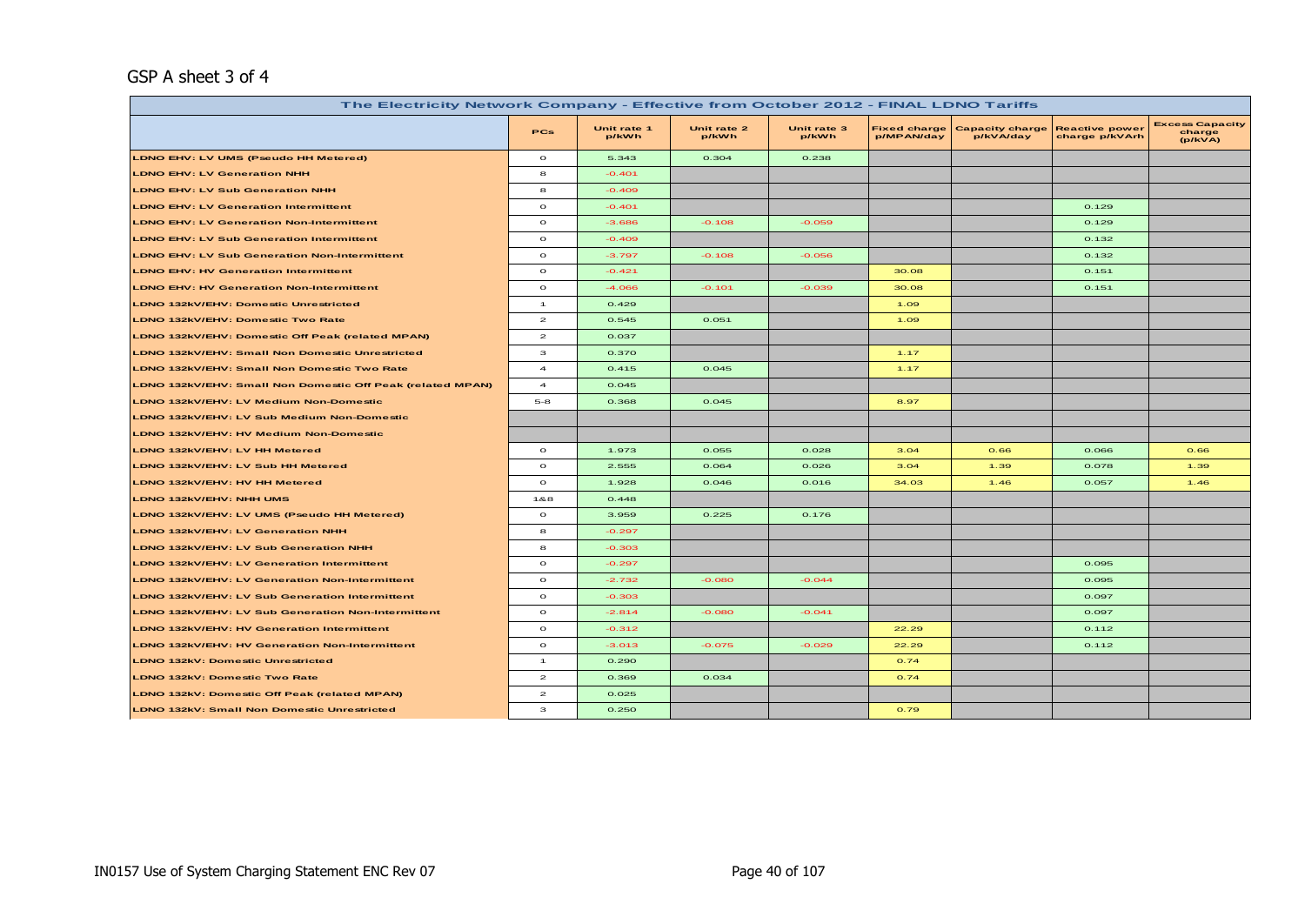#### GSP A sheet 4 of 4

|                                                              | The Electricity Network Company - Effective from October 2012 - FINAL LDNO Tariffs |                      |                      |                      |                                   |                                     |                                         |                                             |  |  |  |
|--------------------------------------------------------------|------------------------------------------------------------------------------------|----------------------|----------------------|----------------------|-----------------------------------|-------------------------------------|-----------------------------------------|---------------------------------------------|--|--|--|
|                                                              | <b>PCs</b>                                                                         | Unit rate 1<br>p/kWh | Unit rate 2<br>p/kWh | Unit rate 3<br>p/kWh | <b>Fixed charge</b><br>p/MPAN/day | <b>Capacity charge</b><br>p/kVA/day | <b>Reactive power</b><br>charge p/kVArh | <b>Excess Capacity</b><br>charge<br>(p/kVA) |  |  |  |
| LDNO 132kV: Small Non Domestic Two Rate                      | $\overline{\mathbf{4}}$                                                            | 0.281                | 0.030                |                      | 0.79                              |                                     |                                         |                                             |  |  |  |
| LDNO 132kV: Small Non Domestic Off Peak (related MPAN)       | $\overline{\mathbf{4}}$                                                            | 0.030                |                      |                      |                                   |                                     |                                         |                                             |  |  |  |
| LDNO 132kV: LV Medium Non-Domestic                           | $5-8$                                                                              | 0.249                | 0.030                |                      | 6.06                              |                                     |                                         |                                             |  |  |  |
| LDNO 132kV: LV Sub Medium Non-Domestic                       |                                                                                    |                      |                      |                      |                                   |                                     |                                         |                                             |  |  |  |
| LDNO 132kV: HV Medium Non-Domestic                           |                                                                                    |                      |                      |                      |                                   |                                     |                                         |                                             |  |  |  |
| LDNO 132kV: LV HH Metered                                    | $\circ$                                                                            | 1.334                | 0.037                | 0.019                | 2.06                              | O.44                                | 0.045                                   | O.44                                        |  |  |  |
| LDNO 132kV: LV Sub HH Metered                                | $\mathbf{o}$                                                                       | 1.728                | 0.043                | 0.018                | 2.06                              | O.94                                | 0.052                                   | 0.94                                        |  |  |  |
| LDNO 132kV: HV HH Metered                                    | $\mathbf{o}$                                                                       | 1.304                | 0.031                | 0.011                | 23.02                             | O.99                                | 0.039                                   | 0.99                                        |  |  |  |
| <b>LDNO 132kV: NHH UMS</b>                                   | 1&8                                                                                | 0.303                |                      |                      |                                   |                                     |                                         |                                             |  |  |  |
| LDNO 132kV: LV UMS (Pseudo HH Metered)                       | $\circ$                                                                            | 2.677                | 0.152                | 0.119                |                                   |                                     |                                         |                                             |  |  |  |
| <b>LDNO 132kV: LV Generation NHH</b>                         | $\bf{s}$                                                                           | $-0.201$             |                      |                      |                                   |                                     |                                         |                                             |  |  |  |
| <b>LDNO 132kV: LV Sub Generation NHH</b>                     | $\bf{s}$                                                                           | $-0.205$             |                      |                      |                                   |                                     |                                         |                                             |  |  |  |
| <b>LDNO 132kV: LV Generation Intermittent</b>                | $\mathbf{o}$                                                                       | $-0.201$             |                      |                      |                                   |                                     | 0.064                                   |                                             |  |  |  |
| <b>LDNO 132kV: LV Generation Non-Intermittent</b>            | $\mathbf{o}$                                                                       | $-1.847$             | $-0.054$             | $-0.030$             |                                   |                                     | 0.064                                   |                                             |  |  |  |
| LDNO 132kV: LV Sub Generation Intermittent                   | $\mathbf{o}$                                                                       | $-0.205$             |                      |                      |                                   |                                     | 0.066                                   |                                             |  |  |  |
| LDNO 132kV: LV Sub Generation Non-Intermittent               | $\mathbf{o}$                                                                       | $-1.903$             | $-0.054$             | $-0.028$             |                                   |                                     | 0.066                                   |                                             |  |  |  |
| <b>LDNO 132kV: HV Generation Intermittent</b>                | $\mathbf{o}$                                                                       | $-0.211$             |                      |                      | 15.07                             |                                     | 0.076                                   |                                             |  |  |  |
| <b>LDNO 132kV: HV Generation Non-Intermittent</b>            | $\circ$                                                                            | $-2.038$             | $-0.051$             | $-0.020$             | 15.07                             |                                     | 0.076                                   |                                             |  |  |  |
| <b>LDNO 0000: Domestic Unrestricted</b>                      | $\overline{1}$                                                                     | 0.057                |                      |                      | O.14                              |                                     |                                         |                                             |  |  |  |
| <b>LDNO 0000: Domestic Two Rate</b>                          | $\overline{a}$                                                                     | 0.072                | 0.007                |                      | 0.14                              |                                     |                                         |                                             |  |  |  |
| <b>LDNO 0000: Domestic Off Peak (related MPAN)</b>           | $\mathbf{z}$                                                                       | 0.005                |                      |                      |                                   |                                     |                                         |                                             |  |  |  |
| <b>LDNO 0000: Small Non Domestic Unrestricted</b>            | $\mathbf{a}$                                                                       | 0.049                |                      |                      | O.15                              |                                     |                                         |                                             |  |  |  |
| <b>LDNO 0000: Small Non Domestic Two Rate</b>                | $\overline{\mathbf{4}}$                                                            | 0.055                | 0.006                |                      | O.15                              |                                     |                                         |                                             |  |  |  |
| <b>LDNO 0000: Small Non Domestic Off Peak (related MPAN)</b> | $\overline{\mathbf{4}}$                                                            | 0.006                |                      |                      |                                   |                                     |                                         |                                             |  |  |  |
| LDNO 0000: LV Medium Non-Domestic                            | $5 - 8$                                                                            | 0.049                | 0.006                |                      | 1.18                              |                                     |                                         |                                             |  |  |  |
| <b>LDNO 0000: LV Sub Medium Non-Domestic</b>                 |                                                                                    |                      |                      |                      |                                   |                                     |                                         |                                             |  |  |  |
| LDNO 0000: HV Medium Non-Domestic                            |                                                                                    |                      |                      |                      |                                   |                                     |                                         |                                             |  |  |  |
| LDNO 0000: LV HH Metered                                     | $\,$ O                                                                             | 0.260                | 0.007                | 0.004                | O.4O                              | 0.09                                | 0.009                                   | O.09                                        |  |  |  |
| LDNO 0000: LV Sub HH Metered                                 | $\mathbf{o}$                                                                       | 0.337                | 0.008                | 0.003                | O.4O                              | O.18                                | 0.010                                   | O.18                                        |  |  |  |
| LDNO 0000: HV HH Metered                                     | $\mathbf{o}$                                                                       | 0.255                | 0.006                | 0.002                | 4.49                              | O.19                                | 0.008                                   | O.19                                        |  |  |  |
| LDNO 0000: NHH UMS                                           | 1&8                                                                                | 0.059                |                      |                      |                                   |                                     |                                         |                                             |  |  |  |
| LDNO 0000: LV UMS (Pseudo HH Metered)                        | $\circ$                                                                            | 0.523                | 0.030                | 0.023                |                                   |                                     |                                         |                                             |  |  |  |
| <b>LDNO 0000: LV Generation NHH</b>                          | $\bf{s}$                                                                           | $-0.039$             |                      |                      |                                   |                                     |                                         |                                             |  |  |  |
| <b>LDNO 0000: LV Sub Generation NHH</b>                      | $\bf{s}$                                                                           | $-0.040$             |                      |                      |                                   |                                     |                                         |                                             |  |  |  |
| <b>LDNO 0000: LV Generation Intermittent</b>                 | $\mathbf{o}$                                                                       | $-0.039$             |                      |                      |                                   |                                     | 0.013                                   |                                             |  |  |  |
| <b>LDNO 0000: LV Generation Non-Intermittent</b>             | $\circ$                                                                            | $-0.361$             | $-0.011$             | $-0.006$             |                                   |                                     | 0.013                                   |                                             |  |  |  |
| <b>LDNO 0000: LV Sub Generation Intermittent</b>             | $\mathbf{o}$                                                                       | $-0.040$             |                      |                      |                                   |                                     | 0.013                                   |                                             |  |  |  |
| LDNO 0000: LV Sub Generation Non-Intermittent                | $\circ$                                                                            | $-0.371$             | $-0.011$             | $-0.005$             |                                   |                                     | 0.013                                   |                                             |  |  |  |
| LDNO 0000: HV Generation Intermittent                        | $\circ$                                                                            | $-0.041$             |                      |                      | 2.94                              |                                     | 0.015                                   |                                             |  |  |  |
| <b>LDNO 0000: HV Generation Non-Intermittent</b>             | $\circ$                                                                            | $-0.398$             | $-0.010$             | $-0.004$             | 2.94                              |                                     | 0.015                                   |                                             |  |  |  |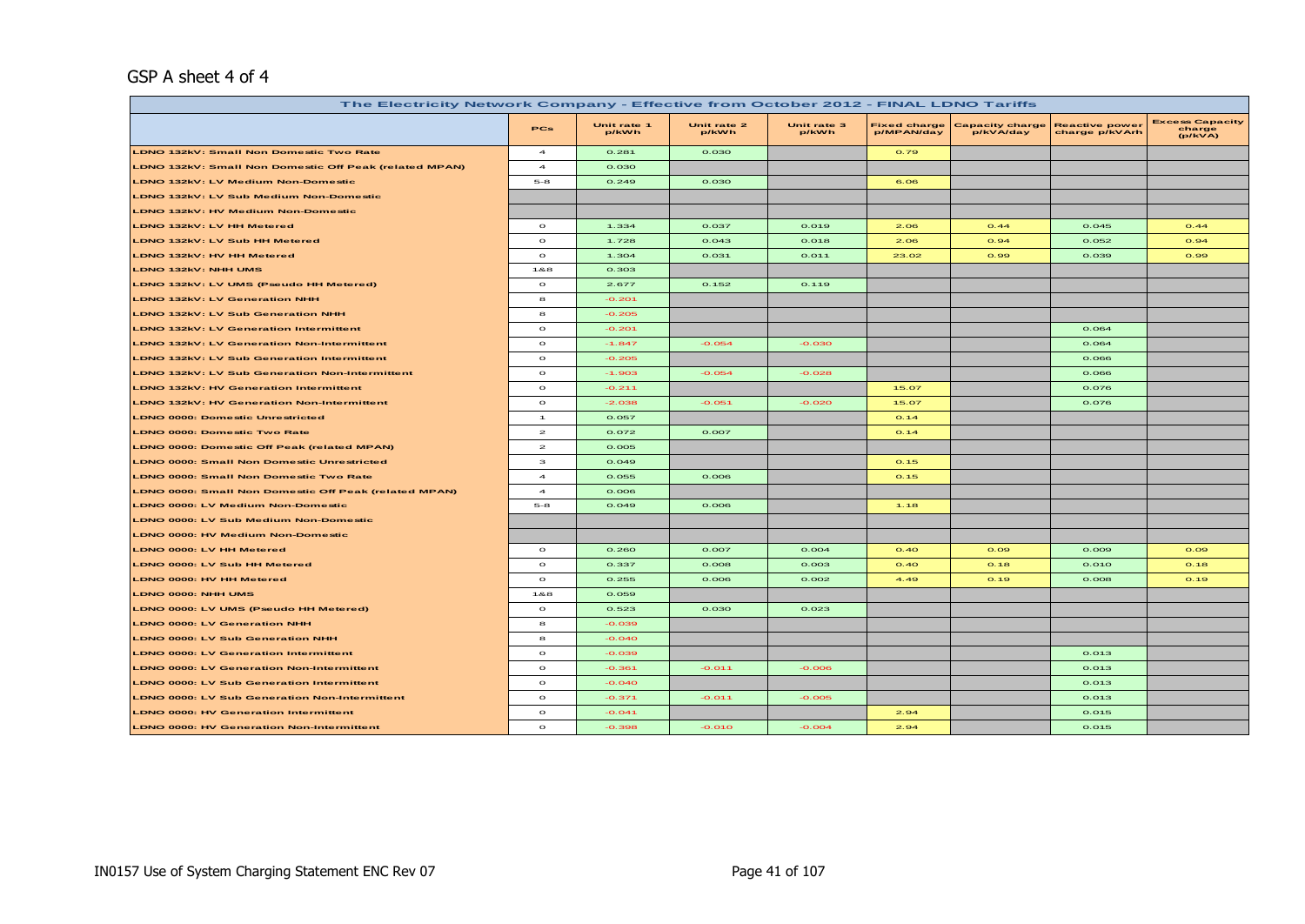#### GSP B sheet 1 of 4

| The Electricity Network Company - Effective from OCTOBER 2012 - FINAL LDNO Tariffs |                         |                      |                      |                      |                                   |                                 |                                    |                                     |  |  |  |  |
|------------------------------------------------------------------------------------|-------------------------|----------------------|----------------------|----------------------|-----------------------------------|---------------------------------|------------------------------------|-------------------------------------|--|--|--|--|
|                                                                                    | <b>PCs</b>              | Unit rate 1<br>p/kWh | Unit rate 2<br>p/kWh | Unit rate 3<br>p/kWh | <b>Fixed charge</b><br>p/MPAN/day | Capacity<br>charge<br>p/kVA/day | <b>Reactive</b><br>power<br>charge | <b>Excess</b><br>Capacity<br>charge |  |  |  |  |
| <b>LDNO LV: Domestic Unrestricted</b>                                              | $\mathbf{1}$            | 1.382                |                      |                      | 2.66                              |                                 |                                    |                                     |  |  |  |  |
| <b>LDNO LV: Domestic Two Rate</b>                                                  | $\mathbf{z}$            | 1.727                | 0.041                |                      | 2.66                              |                                 |                                    |                                     |  |  |  |  |
| <b>LDNO LV: Domestic Off Peak (related MPAN)</b>                                   | $\mathbf{z}$            | 0.299                |                      |                      |                                   |                                 |                                    |                                     |  |  |  |  |
| <b>LDNO LV: Small Non Domestic Unrestricted</b>                                    | з                       | 1.213                |                      |                      | 3.58                              |                                 |                                    |                                     |  |  |  |  |
| <b>LDNO LV: Small Non Domestic Two Rate</b>                                        | $\overline{4}$          | 1.332                | 0.035                |                      | 3.58                              |                                 |                                    |                                     |  |  |  |  |
| <b>LDNO LV: Small Non Domestic Off Peak (related</b><br><b>MPAN)</b>               | $\overline{a}$          | 0.198                |                      |                      |                                   |                                 |                                    |                                     |  |  |  |  |
| <b>LDNO LV: LV Medium Non-Domestic</b>                                             | $5 - 8$                 | 1.262                | 0.031                |                      | 22.32                             |                                 |                                    |                                     |  |  |  |  |
| <b>LDNO LV: LV HH Metered</b>                                                      | $\circ$                 | 5.909                | 0.407                | 0.024                | 6.66                              | 1.58                            | 0.225                              | 1.58                                |  |  |  |  |
| <b>LDNO LV: NHH UMS</b>                                                            | 1&8                     | 1.776                |                      |                      |                                   |                                 |                                    |                                     |  |  |  |  |
| <b>LDNO LV: LV UMS (Pseudo HH Metered)</b>                                         | $\circ$                 | 18.203               | 1.774                | 0.491                |                                   |                                 |                                    |                                     |  |  |  |  |
| <b>LDNO LV: LV Generation NHH</b>                                                  | 8                       | $-0.771$             |                      |                      |                                   |                                 |                                    |                                     |  |  |  |  |
| <b>LDNO LV: LV Generation Intermittent</b>                                         | $\circ$                 | $-0.771$             |                      |                      |                                   |                                 | 0.272                              |                                     |  |  |  |  |
| <b>LDNO LV: LV Generation Non-Intermittent</b>                                     | $\circ$                 | $-6.353$             | $-0.592$             | $-0.035$             |                                   |                                 | 0.272                              |                                     |  |  |  |  |
| <b>LDNO HV: Domestic Unrestricted</b>                                              | $\mathbf{1}$            | 0.997                |                      |                      | 1.92                              |                                 |                                    |                                     |  |  |  |  |
| <b>LDNO HV: Domestic Two Rate</b>                                                  | $\mathbf{z}$            | 1.246                | 0.029                |                      | 1.92                              |                                 |                                    |                                     |  |  |  |  |
| <b>LDNO HV: Domestic Off Peak (related MPAN)</b>                                   | $\mathbf{z}$            | 0.216                |                      |                      |                                   |                                 |                                    |                                     |  |  |  |  |
| <b>LDNO HV: Small Non Domestic Unrestricted</b>                                    | з                       | 0.875                |                      |                      | 2.58                              |                                 |                                    |                                     |  |  |  |  |
| <b>LDNO HV: Small Non Domestic Two Rate</b>                                        | $\overline{\mathbf{4}}$ | 0.961                | 0.025                |                      | 2.58                              |                                 |                                    |                                     |  |  |  |  |
| <b>LDNO HV: Small Non Domestic Off Peak (related</b><br><b>MPAN)</b>               | $\overline{\mathbf{4}}$ | 0.143                |                      |                      |                                   |                                 |                                    |                                     |  |  |  |  |
| <b>LDNO HV: LV Medium Non-Domestic</b>                                             | $5 - 8$                 | 0.910                | 0.022                |                      | 16.09                             |                                 |                                    |                                     |  |  |  |  |
| <b>LDNO HV: LV HH Metered</b>                                                      | $\circ$                 | 4.261                | 0.294                | 0.017                | 4.81                              | 1.14                            | 0.162                              | 1.14                                |  |  |  |  |
| <b>LDNO HV: LV Sub HH Metered</b>                                                  | $\circ$                 | 4.883                | 0.299                | 0.016                | 6.80                              | 2.19                            | 0.187                              | 2.19                                |  |  |  |  |
| <b>LDNO HV: HV HH Metered</b>                                                      | $\circ$                 | 4.054                | 0.190                | 0.008                | 76.91                             | 3.17                            | 0.131                              | 3.17                                |  |  |  |  |
| <b>LDNO HV: NHH UMS</b>                                                            | 1&8                     | 1.281                |                      |                      |                                   |                                 |                                    |                                     |  |  |  |  |
| LDNO HV: LV UMS (Pseudo HH Metered)                                                | $\circ$                 | 13.127               | 1.280                | 0.354                |                                   |                                 |                                    |                                     |  |  |  |  |
| <b>LDNO HV: LV Generation NHH</b>                                                  | 8                       | $-0.771$             |                      |                      |                                   |                                 |                                    |                                     |  |  |  |  |
| <b>LDNO HV: LV Sub Generation NHH</b>                                              | 8                       | $-0.664$             |                      |                      |                                   |                                 |                                    |                                     |  |  |  |  |
| <b>LDNO HV: LV Generation Intermittent</b>                                         | $\circ$                 | $-0.771$             |                      |                      |                                   |                                 | 0.272                              |                                     |  |  |  |  |
| <b>LDNO HV: LV Generation Non-Intermittent</b>                                     | $\circ$                 | $-6.353$             | $-0.592$             | $-0.035$             |                                   |                                 | 0.272                              |                                     |  |  |  |  |
| <b>LDNO HV: LV Sub Generation Intermittent</b>                                     | $\circ$                 | $-0.664$             |                      |                      |                                   |                                 | 0.246                              |                                     |  |  |  |  |
| <b>LDNO HV: LV Sub Generation Non-Intermittent</b>                                 | $\circ$                 | $-5.522$             | $-0.497$             | $-0.029$             |                                   |                                 | 0.246                              |                                     |  |  |  |  |
| <b>LDNO HV: HV Generation Intermittent</b>                                         | $\circ$                 | $-0.482$             |                      |                      |                                   |                                 | 0.195                              |                                     |  |  |  |  |
| <b>LDNO HV: HV Generation Non-Intermittent</b>                                     | $\circ$                 | $-4.153$             | $-0.328$             | $-0.017$             |                                   |                                 | 0.195                              |                                     |  |  |  |  |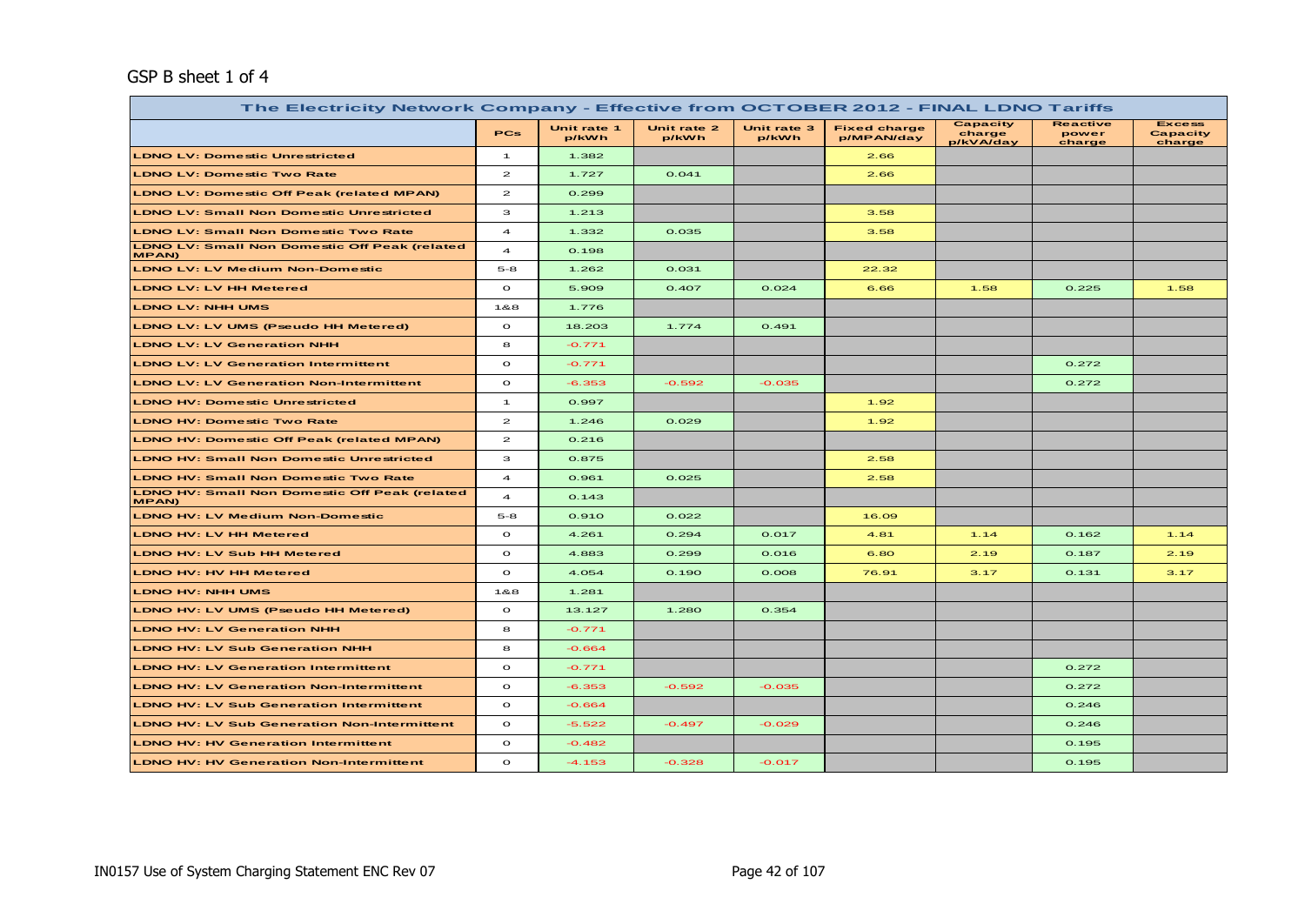## GSP B sheet 2 of 4

| The Electricity Network Company - Effective from OCTOBER 2012 - FINAL LDNO Tariffs |                         |                      |                      |                      |                                   |                                        |                                    |                                     |
|------------------------------------------------------------------------------------|-------------------------|----------------------|----------------------|----------------------|-----------------------------------|----------------------------------------|------------------------------------|-------------------------------------|
|                                                                                    | PCs                     | Unit rate 1<br>p/kWh | Unit rate 2<br>p/kWh | Unit rate 3<br>p/kWh | <b>Fixed charge</b><br>p/MPAN/day | <b>Capacity</b><br>charge<br>p/kVA/day | <b>Reactive</b><br>power<br>charge | <b>Excess</b><br>Capacity<br>charge |
| <b>LDNO HVplus: Domestic Unrestricted</b>                                          | $\mathbf{1}$            | 0.838                |                      |                      | 1.62                              |                                        | O.OOO                              |                                     |
| <b>LDNO HVplus: Domestic Two Rate</b>                                              | $\mathbf{z}$            | 1.048                | 0.025                |                      | 1.62                              |                                        |                                    |                                     |
| <b>LDNO HVplus: Domestic Off Peak (related MPAN)</b>                               | $\mathbf{z}$            | 0.181                |                      |                      |                                   |                                        |                                    |                                     |
| LDNO HVplus: Small Non Domestic Unrestricted                                       | з                       | 0.736                |                      |                      | 2.17                              |                                        |                                    |                                     |
| <b>LDNO HVplus: Small Non Domestic Two Rate</b>                                    | $\overline{4}$          | 0.808                | O.021                |                      | 2.17                              |                                        |                                    |                                     |
| <b>LDNO HVplus: Small Non Domestic Off Peak (related</b><br>MPAN)                  | $\overline{\mathbf{4}}$ | O.12O                |                      |                      |                                   |                                        |                                    |                                     |
| <b>LDNO HVplus: LV Medium Non-Domestic</b>                                         | $5 - 8$                 | 0.765                | 0.019                |                      | 13.54                             |                                        |                                    |                                     |
| <b>LDNO HVplus: LV Sub Medium Non-Domestic</b>                                     |                         |                      |                      |                      |                                   |                                        |                                    |                                     |
| <b>LDNO HVplus: HV Medium Non-Domestic</b>                                         |                         |                      |                      |                      |                                   |                                        |                                    |                                     |
| <b>LDNO HVplus: LV HH Metered</b>                                                  | $\circ$                 | 3.584                | 0.247                | 0.014                | 4.04                              | 0.96                                   | 0.136                              | 0.96                                |
| <b>LDNO HVplus: LV Sub HH Metered</b>                                              | $\circ$                 | 4.108                | 0.251                | O.014                | 5.72                              | 1.84                                   | 0.157                              | 1.84                                |
| <b>LDNO HVplus: HV HH Metered</b>                                                  | $\circ$                 | 3.410                | 0.160                | 0.007                | 64.70                             | 2.67                                   | 0.110                              | 2.67                                |
| <b>LDNO HVplus: NHH UMS</b>                                                        | 18.8                    | 1.077                |                      |                      |                                   |                                        |                                    |                                     |
| LDNO HVplus: LV UMS (Pseudo HH Metered)                                            | $\circ$                 | 11.042               | 1.076                | 0.298                |                                   |                                        |                                    |                                     |
| <b>LDNO HVplus: LV Generation NHH</b>                                              | 8                       | $-0.474$             |                      |                      |                                   |                                        |                                    |                                     |
| <b>LDNO HVplus: LV Sub Generation NHH</b>                                          | 8                       | $-0.459$             |                      |                      |                                   |                                        |                                    |                                     |
| <b>LDNO HVplus: LV Generation Intermittent</b>                                     | $\circ$                 | $-0.474$             |                      |                      |                                   |                                        | 0.167                              |                                     |
| <b>LDNO HVplus: LV Generation Non-Intermittent</b>                                 | $\circ$                 | $-3.905$             | $-0.364$             | $-0.022$             |                                   |                                        | 0.167                              |                                     |
| <b>LDNO HVplus: LV Sub Generation Intermittent</b>                                 | $\circ$                 | $-0.459$             |                      |                      |                                   |                                        | 0.170                              |                                     |
| <b>LDNO HVplus: LV Sub Generation Non-Intermittent</b>                             | $\circ$                 | $-3.816$             | $-0.343$             | $-0.020$             |                                   |                                        | 0.170                              |                                     |
| <b>LDNO HVplus: HV Generation Intermittent</b>                                     | $\circ$                 | $-0.482$             |                      |                      | 16.07                             |                                        | 0.195                              |                                     |
| <b>LDNO HVplus: HV Generation Non-Intermittent</b>                                 | $\circ$                 | $-4.153$             | $-0.328$             | $-0.017$             | 16.07                             |                                        | 0.195                              |                                     |
| <b>LDNO EHV: Domestic Unrestricted</b>                                             | $\mathbf{1}$            | 0.728                |                      |                      | 1.40                              |                                        |                                    |                                     |
| <b>LDNO EHV: Domestic Two Rate</b>                                                 | $\mathbf{z}$            | 0.910                | O.021                |                      | 1.40                              |                                        |                                    |                                     |
| <b>LDNO EHV: Domestic Off Peak (related MPAN)</b>                                  | $\mathbf{z}$            | 0.158                |                      |                      |                                   |                                        |                                    |                                     |
| <b>LDNO EHV: Small Non Domestic Unrestricted</b>                                   | з                       | 0.639                |                      |                      | 1.88                              |                                        |                                    |                                     |
| <b>LDNO EHV: Small Non Domestic Two Rate</b>                                       | $\overline{\mathbf{A}}$ | 0.702                | 0.018                |                      | 1.88                              |                                        |                                    |                                     |
| <b>LDNO EHV: Small Non Domestic Off Peak (related</b><br>MPAN)                     | $\overline{4}$          | O.104                |                      |                      |                                   |                                        |                                    |                                     |
| <b>LDNO EHV: LV Medium Non-Domestic</b>                                            | $5 - 8$                 | 0.665                | 0.016                |                      | 11.75                             |                                        |                                    |                                     |
| <b>LDNO EHV: LV Sub Medium Non-Domestic</b>                                        |                         |                      |                      |                      |                                   |                                        |                                    |                                     |
| <b>LDNO EHV: HV Medium Non-Domestic</b>                                            |                         |                      |                      |                      |                                   |                                        |                                    |                                     |
| LDNO EHV: LV HH Metered                                                            | $\circ$                 | 3.112                | 0.215                | 0.012                | 3.51                              | 0.83                                   | 0.118                              | 0.83                                |
| LDNO EHV: LV Sub HH Metered                                                        | $\circ$                 | 3.566                | 0.218                | 0.012                | 4.97                              | 1.60                                   | 0.137                              | 1.60                                |
| LDNO EHV: HV HH Metered                                                            | $\bullet$               | 2.961                | 0.139                | 0.006                | 56.17                             | 2.32                                   | 0.095                              | 2.32                                |
| LDNO EHV: NHH UMS                                                                  | 1&8                     | 0.935                |                      |                      |                                   |                                        |                                    |                                     |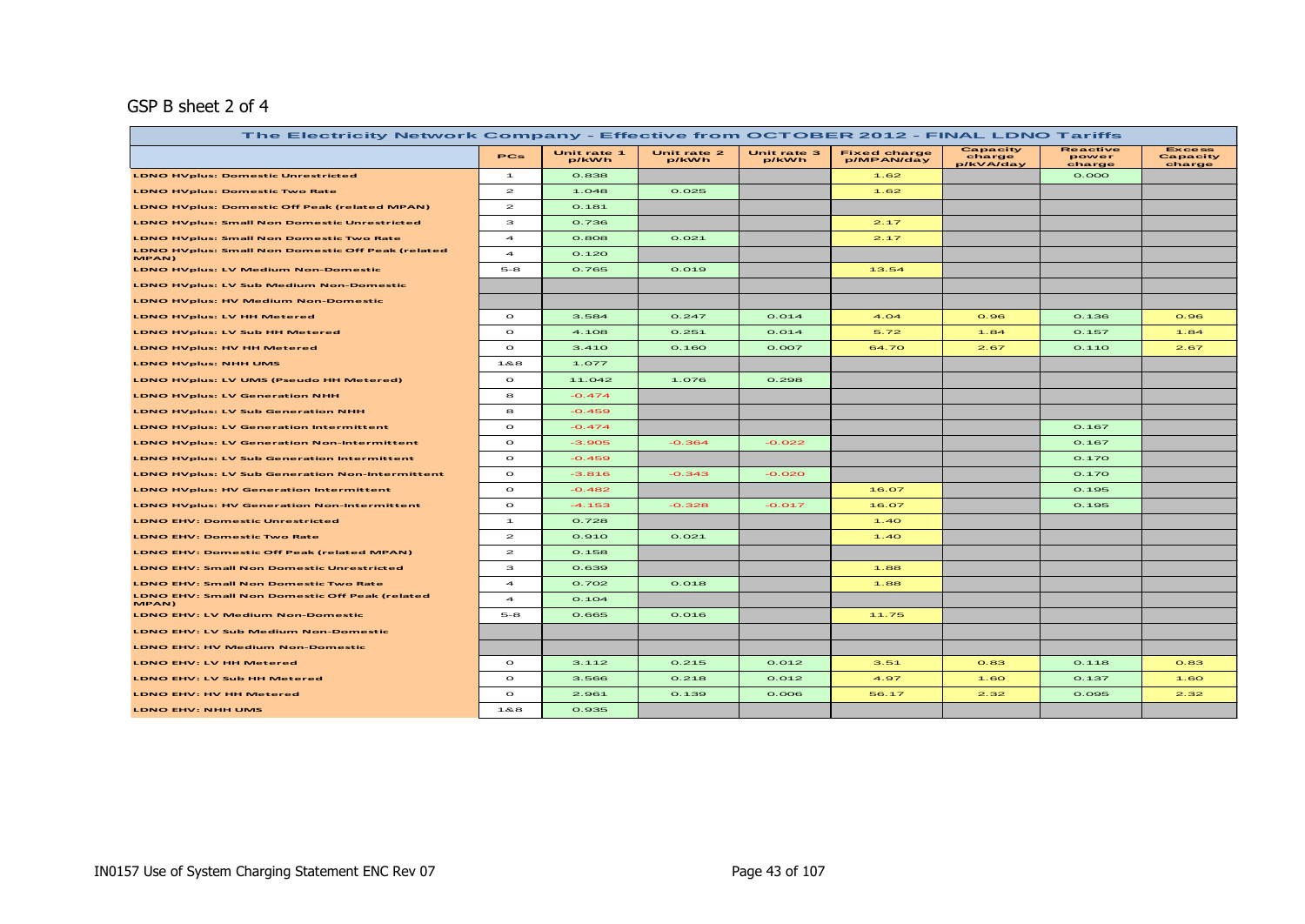#### GSP B sheet 3 of 4

| The Electricity Network Company - Effective from OCTOBER 2012 - FINAL LDNO Tariffs |                         |                      |                      |                      |                                   |                                 |                                    |                                     |
|------------------------------------------------------------------------------------|-------------------------|----------------------|----------------------|----------------------|-----------------------------------|---------------------------------|------------------------------------|-------------------------------------|
|                                                                                    | PCs                     | Unit rate 1<br>p/kWh | Unit rate 2<br>p/kWh | Unit rate 3<br>p/kWh | <b>Fixed charge</b><br>p/MPAN/day | Capacity<br>charge<br>p/kVA/day | <b>Reactive</b><br>power<br>charge | <b>Excess</b><br>Capacity<br>charge |
| LDNO EHV: LV UMS (Pseudo HH Metered)                                               | $\bullet$               | 9.587                | 0.935                | 0.259                |                                   |                                 |                                    |                                     |
| <b>LDNO EHV: LV Generation NHH</b>                                                 | 8                       | $-0.411$             |                      |                      |                                   |                                 |                                    |                                     |
| <b>LDNO EHV: LV Sub Generation NHH</b>                                             | 8                       | $-0.398$             |                      |                      |                                   |                                 |                                    |                                     |
| <b>LDNO EHV: LV Generation Intermittent</b>                                        | $\circ$                 | $-0.411$             |                      |                      |                                   |                                 | 0.145                              |                                     |
| <b>LDNO EHV: LV Generation Non-Intermittent</b>                                    | $\circ$                 | $-3.390$             | $-0.316$             | $-0.019$             |                                   |                                 | 0.145                              |                                     |
| <b>LDNO EHV: LV Sub Generation Intermittent</b>                                    | $\circ$                 | $-0.398$             |                      |                      |                                   |                                 | O.148                              |                                     |
| <b>LDNO EHV: LV Sub Generation Non-Intermittent</b>                                | $\circ$                 | $-3.313$             | $-0.298$             | $-0.017$             |                                   |                                 | O.148                              |                                     |
| <b>LDNO EHV: HV Generation Intermittent</b>                                        | $\circ$                 | $-0.418$             |                      |                      | 13.95                             |                                 | 0.169                              |                                     |
| <b>LDNO EHV: HV Generation Non-Intermittent</b>                                    | $\circ$                 | $-3.606$             | $-0.285$             | $-0.015$             | 13.95                             |                                 | 0.169                              |                                     |
| LDNO 132kV/EHV: Domestic Unrestricted                                              | $\mathbf{1}$            | 0.680                |                      |                      | 1.31                              |                                 |                                    |                                     |
| LDNO 132kV/EHV: Domestic Two Rate                                                  | $\mathbf{z}$            | 0.849                | O.02O                |                      | 1.31                              |                                 |                                    |                                     |
| LDNO 132kV/EHV: Domestic Off Peak (related MPAN)                                   | $\mathbf{z}$            | 0.147                |                      |                      |                                   |                                 |                                    |                                     |
| LDNO 132kV/EHV: Small Non Domestic Unrestricted                                    | з                       | 0.597                |                      |                      | 1.76                              |                                 |                                    |                                     |
| LDNO 132kV/EHV: Small Non Domestic Two Rate                                        | $\overline{\mathbf{4}}$ | 0.655                | 0.017                |                      | 1.76                              |                                 |                                    |                                     |
| LDNO 132kV/EHV: Small Non Domestic Off Peak (related<br>MPAN)                      | $\overline{\mathbf{A}}$ | 0.098                |                      |                      |                                   |                                 |                                    |                                     |
| LDNO 132kV/EHV: LV Medium Non-Domestic                                             | $5-8$                   | 0.621                | 0.015                |                      | 10.98                             |                                 |                                    |                                     |
| LDNO 132kV/EHV: LV Sub Medium Non-Domestic                                         |                         |                      |                      |                      |                                   |                                 |                                    |                                     |
| LDNO 132kV/EHV: HV Medium Non-Domestic                                             |                         |                      |                      |                      |                                   |                                 |                                    |                                     |
| LDNO 132kV/EHV: LV HH Metered                                                      | $\circ$                 | 2.906                | 0.200                | O.012                | 3.28                              | 0.78                            | 0.111                              | 0.78                                |
| LDNO 132kV/EHV: LV Sub HH Metered                                                  | $\circ$                 | 3.330                | O.2O4                | O. O11               | 4.64                              | 1.50                            | 0.128                              | 1.50                                |
| LDNO 132kV/EHV: HV HH Metered                                                      | $\circ$                 | 2.765                | 0.129                | 0.006                | 52.46                             | 2.16                            | 0.089                              | 2.16                                |
| LDNO 132kV/EHV: NHH UMS                                                            | 1&8                     | 0.873                |                      |                      |                                   |                                 |                                    |                                     |
| LDNO 132kV/EHV: LV UMS (Pseudo HH Metered)                                         | $\circ$                 | 8.953                | 0.873                | O.241                |                                   |                                 |                                    |                                     |
| LDNO 132kV/EHV: LV Generation NHH                                                  | 8                       | $-0.384$             |                      |                      |                                   |                                 |                                    |                                     |
| LDNO 132kV/EHV: LV Sub Generation NHH                                              | 8                       | $-0.372$             |                      |                      |                                   |                                 |                                    |                                     |
| LDNO 132kV/EHV: LV Generation Intermittent                                         | $\circ$                 | $-0.384$             |                      |                      |                                   |                                 | 0.136                              |                                     |
| LDNO 132kV/EHV: LV Generation Non-Intermittent                                     | $\circ$                 | $-3.166$             | $-0.295$             | $-0.017$             |                                   |                                 | 0.136                              |                                     |
| LDNO 132kV/EHV: LV Sub Generation Intermittent                                     | $\circ$                 | $-0.372$             |                      |                      |                                   |                                 | 0.138                              |                                     |
| LDNO 132kV/EHV: LV Sub Generation Non-Intermittent                                 | $\circ$                 | $-3.094$             | $-0.278$             | $-0.016$             |                                   |                                 | 0.138                              |                                     |
| LDNO 132kV/EHV: HV Generation Intermittent                                         | $\circ$                 | $-0.391$             |                      |                      | 13.03                             |                                 | 0.158                              |                                     |
| LDNO 132kV/EHV: HV Generation Non-Intermittent                                     | $\Omega$                | $-3.367$             | $-0.266$             | $-0.014$             | 13.03                             |                                 | 0.158                              |                                     |
| <b>LDNO 132kV: Domestic Unrestricted</b>                                           | $\mathbf{1}$            | 0.507                |                      |                      | O.98                              |                                 |                                    |                                     |
| LDNO 132kV: Domestic Two Rate                                                      | $\mathbf{z}$            | 0.634                | 0.015                |                      | O.98                              |                                 |                                    |                                     |
| LDNO 132kV: Domestic Off Peak (related MPAN)                                       | $\mathbf{z}$            | 0.110                |                      |                      |                                   |                                 |                                    |                                     |
| <b>LDNO 132kV: Small Non Domestic Unrestricted</b>                                 | з                       | 0.445                |                      |                      | 1.31                              |                                 |                                    |                                     |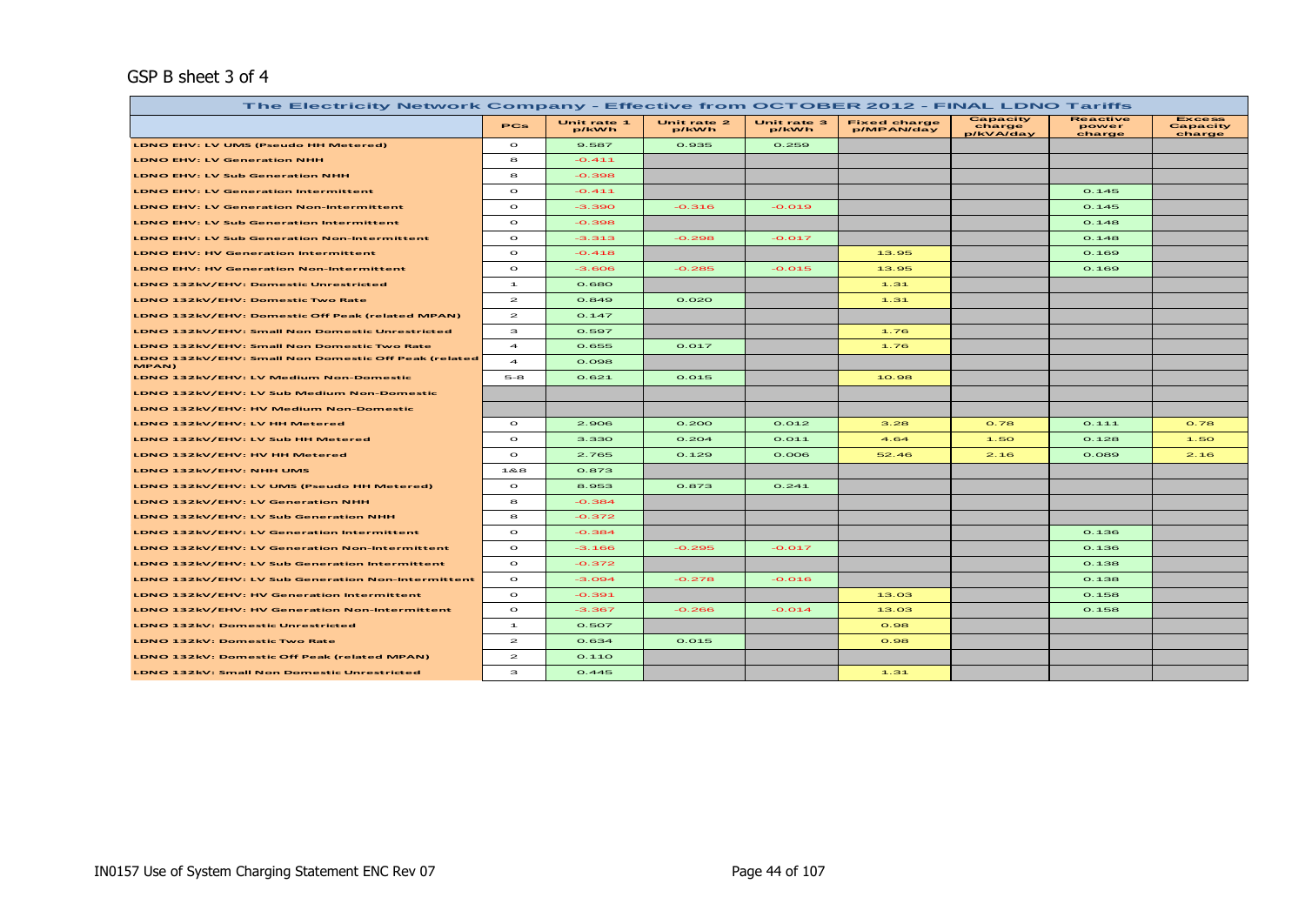### GSP B sheet 4 of 4

| The Electricity Network Company - Effective from OCTOBER 2012 - FINAL LDNO Tariffs |                |                      |                      |                      |                                   |                                 |                                    |                                     |
|------------------------------------------------------------------------------------|----------------|----------------------|----------------------|----------------------|-----------------------------------|---------------------------------|------------------------------------|-------------------------------------|
|                                                                                    | PCs            | Unit rate 1<br>p/kWh | Unit rate 2<br>p/kWh | Unit rate 3<br>p/kWh | <b>Fixed charge</b><br>p/MPAN/day | Capacity<br>charge<br>o/kVA/day | <b>Reactive</b><br>power<br>charge | <b>Excess</b><br>Capacity<br>charge |
| LDNO 132kV: Small Non Domestic Two Rate                                            | $\overline{a}$ | 0.489                | 0.013                |                      | 1.31                              |                                 |                                    |                                     |
| LDNO 132kV: Small Non Domestic Off Peak (related<br>MPAN)                          | $\overline{a}$ | 0.073                |                      |                      |                                   |                                 |                                    |                                     |
| LDNO 132kV: LV Medium Non-Domestic                                                 | $5-8$          | 0.463                | 0.011                |                      | 8.19                              |                                 |                                    |                                     |
| LDNO 132kV: LV Sub Medium Non-Domestic                                             |                |                      |                      |                      |                                   |                                 |                                    |                                     |
| LDNO 132kV: HV Medium Non-Domestic                                                 |                |                      |                      |                      |                                   |                                 |                                    |                                     |
| LDNO 132kV: LV HH Metered                                                          | $\circ$        | 2.168                | O.149                | O.009                | 2.44                              | 0.58                            | 0.082                              | 0.58                                |
| LDNO 132kV: LV Sub HH Metered                                                      | $\circ$        | 2.484                | 0.152                | 0.008                | 3.46                              | 1.12                            | 0.095                              | 1.12                                |
| LDNO 132kV: HV HH Metered                                                          | $\circ$        | 2.062                | 0.097                | 0.004                | 39.13                             | 1.61                            | 0.066                              | 1.61                                |
| LDNO 132kV: NHH UMS                                                                | 1&8            | 0.651                |                      |                      |                                   |                                 |                                    |                                     |
| LDNO 132kV: LV UMS (Pseudo HH Metered)                                             | $\circ$        | 6.678                | 0.651                | O.18O                |                                   |                                 |                                    |                                     |
| LDNO 132kV: LV Generation NHH                                                      | 8              | $-0.287$             |                      |                      |                                   |                                 |                                    |                                     |
| LDNO 132kV: LV Sub Generation NHH                                                  | 8              | $-0.278$             |                      |                      |                                   |                                 |                                    |                                     |
| <b>LDNO 132kV: LV Generation Intermittent</b>                                      | $\circ$        | $-0.287$             |                      |                      |                                   |                                 | 0.101                              |                                     |
| LDNO 132kV: LV Generation Non-Intermittent                                         | $\,$           | $-2.361$             | $-0.220$             | $-0.013$             |                                   |                                 | 0.101                              |                                     |
| LDNO 132kV: LV Sub Generation Intermittent                                         | $\,$ $\,$      | $-0.278$             |                      |                      |                                   |                                 | 0.103                              |                                     |
| LDNO 132kV: LV Sub Generation Non-Intermittent                                     | $\circ$        | -2.308               | $-0.208$             | $-0.012$             |                                   |                                 | 0.103                              |                                     |
| LDNO 132kV: HV Generation Intermittent                                             | $\circ$        | $-0.291$             |                      |                      | 9.72                              |                                 | 0.118                              |                                     |
| LDNO 132kV: HV Generation Non-Intermittent                                         | $\circ$        | $-2.511$             | $-0.198$             | $-0.010$             | 9.72                              |                                 | 0.118                              |                                     |
| <b>LDNO 0000: Domestic Unrestricted</b>                                            | $\mathbf{I}$   | 0.176                |                      |                      | O.34                              |                                 |                                    |                                     |
| <b>LDNO 0000: Domestic Two Rate</b>                                                | $\mathbf{z}$   | O.22O                | 0.005                |                      | O.34                              |                                 |                                    |                                     |
| LDNO 0000: Domestic Off Peak (related MPAN)                                        | $\mathbf{z}$   | 0.038                |                      |                      |                                   |                                 |                                    |                                     |
| LDNO 0000: Small Non Domestic Unrestricted                                         | з              | 0.155                |                      |                      | O.46                              |                                 |                                    |                                     |
| LDNO 0000: Small Non Domestic Two Rate                                             | $\overline{a}$ | 0.170                | 0.004                |                      | O.46                              |                                 |                                    |                                     |
| LDNO 0000: Small Non Domestic Off Peak (related<br>MPAN)                           | $\overline{a}$ | 0.025                |                      |                      |                                   |                                 |                                    |                                     |
| <b>LDNO 0000: LV Medium Non-Domestic</b>                                           | $5 - 8$        | O.161                | 0.004                |                      | 2.84                              |                                 |                                    |                                     |
| LDNO 0000: LV Sub Medium Non-Domestic                                              |                |                      |                      |                      |                                   |                                 |                                    |                                     |
| LDNO 0000: HV Medium Non-Domestic                                                  |                |                      |                      |                      |                                   |                                 |                                    |                                     |
| LDNO 0000: LV HH Metered                                                           | $\circ$        | 0.753                | 0.052                | 0.003                | 0.85                              | O.2O                            | 0.029                              | O.2O                                |
| LDNO 0000: LV Sub HH Metered                                                       | $\circ$        | 0.863                | 0.053                | 0.003                | 1.20                              | 0.39                            | 0.033                              | 0.39                                |
| LDNO 0000: HV HH Metered                                                           | $\circ$        | 0.717                | 0.034                | O.OO1                | 13.60                             | 0.56                            | 0.023                              | 0.56                                |
| LDNO 0000: NHH UMS                                                                 | 1&8            | 0.226                |                      |                      |                                   |                                 |                                    |                                     |
| LDNO 0000: LV UMS (Pseudo HH Metered)                                              | $\circ$        | 2.320                | 0.226                | 0.063                |                                   |                                 |                                    |                                     |
| LDNO 0000: LV Generation NHH                                                       | 8              | $-0.100$             |                      |                      |                                   |                                 |                                    |                                     |
| LDNO 0000: LV Sub Generation NHH                                                   | 8              | 880.0-               |                      |                      |                                   |                                 |                                    |                                     |
| <b>LDNO 0000: LV Generation Intermittent</b>                                       | $\circ$        | $-0.100$             |                      |                      |                                   |                                 | 0.035                              |                                     |
| <b>LDNO 0000: LV Generation Non-Intermittent</b>                                   | $\circ$        | $-0.821$             | $-0.076$             | $-0.005$             |                                   |                                 | 0.035                              |                                     |
| LDNO 0000: LV Sub Generation Intermittent                                          | $\circ$        | $-0.096$             |                      |                      |                                   |                                 | 0.036                              |                                     |
| LDNO 0000: LV Sub Generation Non-Intermittent                                      | $\circ$        | $-0.802$             | $-0.072$             | $-0.004$             |                                   |                                 | 0.036                              |                                     |
| <b>LDNO 0000: HV Generation Intermittent</b>                                       | $\circ$        | $-0.101$             |                      |                      | 3.38                              |                                 | O.041                              |                                     |
| LDNO 0000: HV Generation Non-Intermittent                                          | $\circ$        | $-0.873$             | $-0.069$             | $-0.004$             | 3.38                              |                                 | O.041                              |                                     |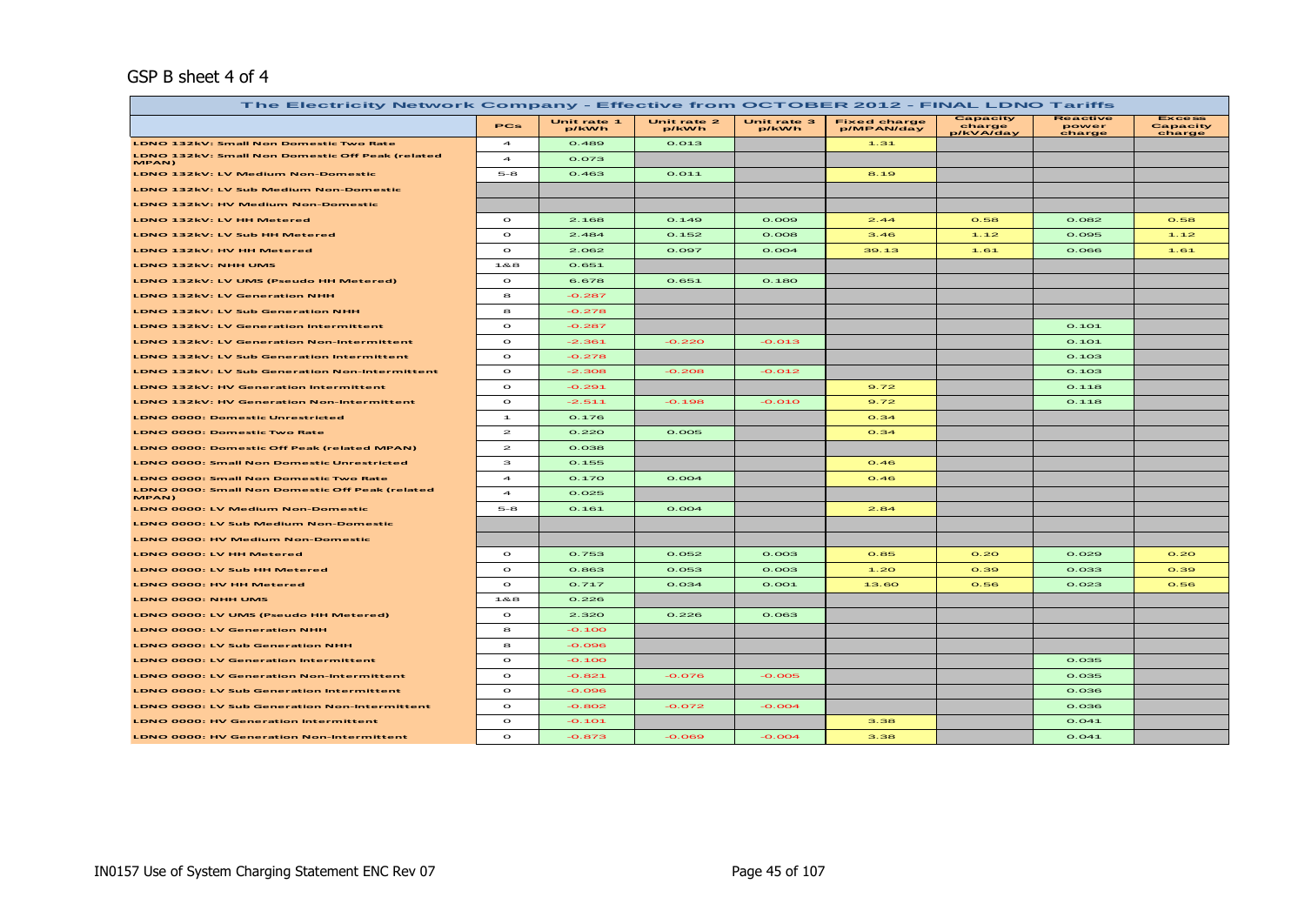## GSP C sheet 1 of 4

| The Electricity Network Company - Effective from October 2012 - FINAL LDNO Tariffs |                         |                      |                      |                      |                                   |                                     |                                         |                                             |
|------------------------------------------------------------------------------------|-------------------------|----------------------|----------------------|----------------------|-----------------------------------|-------------------------------------|-----------------------------------------|---------------------------------------------|
|                                                                                    | <b>PCs</b>              | Unit rate 1<br>p/kWh | Unit rate 2<br>p/kWh | Unit rate 3<br>p/kWh | <b>Fixed charge</b><br>p/MPAN/day | <b>Capacity charge</b><br>p/kVA/day | <b>Reactive power</b><br>charge p/kVArh | <b>Excess Capacity</b><br>charge<br>(p/kVA) |
| <b>LDNO LV: Domestic Unrestricted</b>                                              | $\mathbf{1}$            | 1.406                |                      |                      | 2.48                              |                                     |                                         |                                             |
| <b>LDNO LV: Domestic Two Rate</b>                                                  | $\mathbf{z}$            | 1.821                | 0.162                |                      | 2.48                              |                                     |                                         |                                             |
| <b>LDNO LV: Domestic Off Peak (related MPAN)</b>                                   | $\mathbf{z}$            | 0.156                |                      |                      |                                   |                                     |                                         |                                             |
| <b>LDNO LV: Small Non Domestic Unrestricted</b>                                    | з                       | 0.934                |                      |                      | 2.64                              |                                     |                                         |                                             |
| <b>LDNO LV: Small Non Domestic Two Rate</b>                                        | $\overline{\mathbf{4}}$ | 1.069                | 0.077                |                      | 2.64                              |                                     |                                         |                                             |
| <b>LDNO LV: Small Non Domestic Off Peak (related MPAN)</b>                         | $\overline{4}$          | 0.230                |                      |                      |                                   |                                     |                                         |                                             |
| <b>LDNO LV: LV Medium Non-Domestic</b>                                             | $5 - 8$                 | 1.167                | 0.120                |                      | 22.97                             |                                     |                                         |                                             |
| <b>LDNO LV: LV HH Metered</b>                                                      | $\circ$                 | 2.710                | 0.296                | 0.052                | 6.69                              | 2.07                                | 0.212                                   | 2.07                                        |
| LDNO LV: NHH UMS                                                                   | 188                     | 1.295                |                      |                      |                                   |                                     |                                         |                                             |
| <b>LDNO LV: LV UMS (Pseudo HH Metered)</b>                                         | $\circ$                 | 10.380               | 1.479                | 0.485                |                                   |                                     |                                         |                                             |
| <b>LDNO LV: LV Generation NHH</b>                                                  | 8                       | $-0.925$             |                      |                      |                                   |                                     |                                         |                                             |
| <b>LDNO LV: LV Generation Intermittent</b>                                         | $\circ$                 | $-0.925$             |                      |                      |                                   |                                     | 0.309                                   |                                             |
| <b>LDNO LV: LV Generation Non-Intermittent</b>                                     | $\circ$                 | $-4.154$             | $-0.471$             | $-0.086$             |                                   |                                     | 0.309                                   |                                             |
| <b>LDNO HV: Domestic Unrestricted</b>                                              | $\mathbf{1}$            | 1.004                |                      |                      | 1.77                              |                                     |                                         |                                             |
| <b>LDNO HV: Domestic Two Rate</b>                                                  | $\mathbf{z}$            | 1.301                | 0.116                |                      | 1.77                              |                                     |                                         |                                             |
| <b>LDNO HV: Domestic Off Peak (related MPAN)</b>                                   | $\mathbf{z}$            | 0.112                |                      |                      |                                   |                                     |                                         |                                             |
| <b>LDNO HV: Small Non Domestic Unrestricted</b>                                    | з                       | 0.667                |                      |                      | 1.89                              |                                     |                                         |                                             |
| <b>LDNO HV: Small Non Domestic Two Rate</b>                                        | $\overline{\mathbf{4}}$ | 0.763                | 0.055                |                      | 1.89                              |                                     |                                         |                                             |
| LDNO HV: Small Non Domestic Off Peak (related MPAN)                                | $\overline{4}$          | 0.164                |                      |                      |                                   |                                     |                                         |                                             |
| <b>LDNO HV: LV Medium Non-Domestic</b>                                             | $5 - 8$                 | 0.834                | 0.085                |                      | 16.41                             |                                     |                                         |                                             |
| <b>LDNO HV: LV HH Metered</b>                                                      | $\circ$                 | 1.936                | 0.211                | 0.037                | 4.78                              | 1.48                                | 0.152                                   | 1.48                                        |
| LDNO HV: LV Sub HH Metered                                                         | $\circ$                 | 1.642                | O.14O                | 0.017                | 4.46                              | 3.84                                | 0.148                                   | 3.84                                        |
| <b>LDNO HV: HV HH Metered</b>                                                      | $\circ$                 | 1.475                | 0.114                | 0.011                | 53.39                             | 4.53                                | 0.099                                   | 4.53                                        |
| <b>LDNO HV: NHH UMS</b>                                                            | 1&8                     | 0.926                |                      |                      |                                   |                                     |                                         |                                             |
| <b>LDNO HV: LV UMS (Pseudo HH Metered)</b>                                         | $\circ$                 | 7.416                | 1.057                | 0.347                |                                   |                                     |                                         |                                             |
| <b>LDNO HV: LV Generation NHH</b>                                                  | 8                       | $-0.925$             |                      |                      |                                   |                                     |                                         |                                             |
| <b>LDNO HV: LV Sub Generation NHH</b>                                              | 8                       | $-0.842$             |                      |                      |                                   |                                     |                                         |                                             |
| <b>LDNO HV: LV Generation Intermittent</b>                                         | $\circ$                 | $-0.925$             |                      |                      |                                   |                                     | 0.309                                   |                                             |
| <b>LDNO HV: LV Generation Non-Intermittent</b>                                     | $\circ$                 | $-4.154$             | $-0.471$             | $-0.086$             |                                   |                                     | 0.309                                   |                                             |
| <b>LDNO HV: LV Sub Generation Intermittent</b>                                     | $\circ$                 | $-0.842$             |                      |                      |                                   |                                     | 0.285                                   |                                             |
| <b>LDNO HV: LV Sub Generation Non-Intermittent</b>                                 | $\circ$                 | $-3.820$             | $-0.416$             | $-0.073$             |                                   |                                     | 0.285                                   |                                             |
| <b>LDNO HV: HV Generation Intermittent</b>                                         | $\circ$                 | $-0.581$             |                      |                      |                                   |                                     | 0.245                                   |                                             |
| <b>LDNO HV: HV Generation Non-Intermittent</b>                                     | $\circ$                 | $-2.800$             | $-0.232$             | $-0.025$             |                                   |                                     | 0.245                                   |                                             |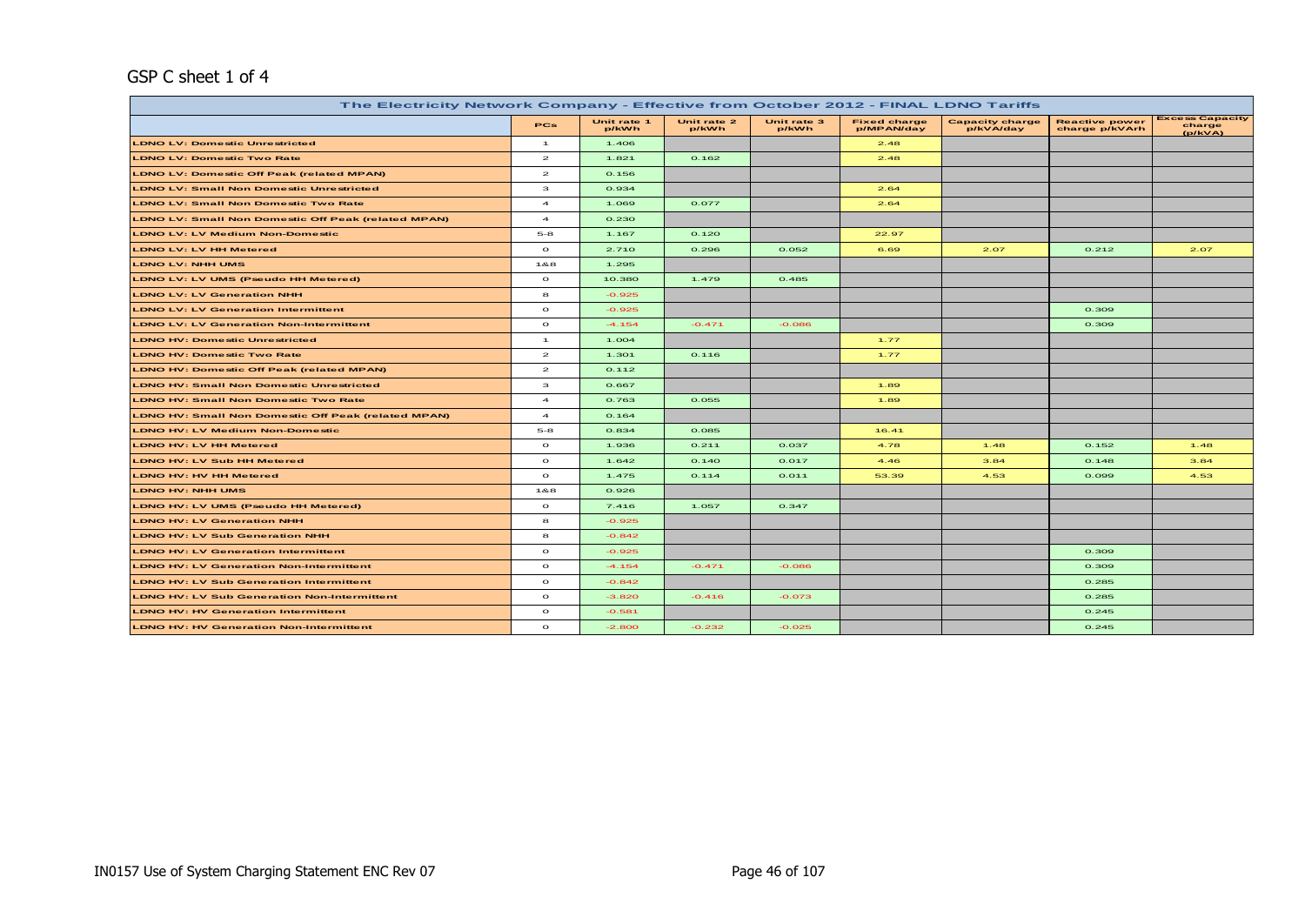## GSP C sheet 2 of 4

| The Electricity Network Company - Effective from October 2012 - FINAL LDNO Tariffs |                |                      |                      |                      |                                   |                                     |                                         |                                             |  |  |
|------------------------------------------------------------------------------------|----------------|----------------------|----------------------|----------------------|-----------------------------------|-------------------------------------|-----------------------------------------|---------------------------------------------|--|--|
|                                                                                    | <b>PCs</b>     | Unit rate 1<br>p/kWh | Unit rate 2<br>p/kWh | Unit rate 3<br>p/kWh | <b>Fixed charge</b><br>p/MPAN/day | <b>Capacity charge</b><br>p/kVA/day | <b>Reactive power</b><br>charge p/kVArh | <b>Excess Capacity</b><br>charge<br>(p/kVA) |  |  |
| <b>LDNO HVplus: Domestic Unrestricted</b>                                          | $\mathbf{1}$   | 0.917                |                      |                      | 1.62                              |                                     |                                         |                                             |  |  |
| <b>LDNO HVplus: Domestic Two Rate</b>                                              | $\mathbf{z}$   | 1.188                | 0.105                |                      | 1.62                              |                                     |                                         |                                             |  |  |
| <b>LDNO HVplus: Domestic Off Peak (related MPAN)</b>                               | $\mathbf{z}$   | 0.102                |                      |                      |                                   |                                     |                                         |                                             |  |  |
| <b>LDNO HVplus: Small Non Domestic Unrestricted</b>                                | $\mathbf{3}$   | 0.609                |                      |                      | 1.72                              |                                     |                                         |                                             |  |  |
| <b>LDNO HVplus: Small Non Domestic Two Rate</b>                                    | $\overline{a}$ | 0.697                | 0.050                |                      | 1.72                              |                                     |                                         |                                             |  |  |
| <b>LDNO HVplus: Small Non Domestic Off Peak (related MPAN)</b>                     | $\overline{4}$ | 0.150                |                      |                      |                                   |                                     |                                         |                                             |  |  |
| <b>LDNO HVplus: LV Medium Non-Domestic</b>                                         | $5 - 8$        | 0.761                | 0.078                |                      | 14.99                             |                                     |                                         |                                             |  |  |
| <b>LDNO HVplus: LV Sub Medium Non-Domestic</b>                                     |                |                      |                      |                      |                                   |                                     |                                         |                                             |  |  |
| <b>LDNO HVplus: HV Medium Non-Domestic</b>                                         |                |                      |                      |                      |                                   |                                     |                                         |                                             |  |  |
| <b>LDNO HVplus: LV HH Metered</b>                                                  | $\circ$        | 1.768                | 0.193                | 0.034                | 4.36                              | 1.35                                | 0.139                                   | 1.35                                        |  |  |
| <b>LDNO HVplus: LV Sub HH Metered</b>                                              | $\circ$        | 1.500                | 0.128                | 0.016                | 4.07                              | 3.51                                | 0.135                                   | 3.51                                        |  |  |
| <b>LDNO HVplus: HV HH Metered</b>                                                  | $\circ$        | 1.347                | 0.104                | 0.010                | 48.76                             | 4.14                                | 0.090                                   | 4.14                                        |  |  |
| <b>LDNO HVplus: NHH UMS</b>                                                        | 1&8            | 0.845                |                      |                      |                                   |                                     |                                         |                                             |  |  |
| <b>LDNO HVplus: LV UMS (Pseudo HH Metered)</b>                                     | $\circ$        | 6.773                | 0.965                | 0.316                |                                   |                                     |                                         |                                             |  |  |
| <b>LDNO HVplus: LV Generation NHH</b>                                              | 8              | $-0.630$             |                      |                      |                                   |                                     |                                         |                                             |  |  |
| <b>LDNO HVplus: LV Sub Generation NHH</b>                                          | 8              | $-0.640$             |                      |                      |                                   |                                     |                                         |                                             |  |  |
| <b>LDNO HVplus: LV Generation Intermittent</b>                                     | $\circ$        | $-0.630$             |                      |                      |                                   |                                     | 0.211                                   |                                             |  |  |
| <b>LDNO HVplus: LV Generation Non-Intermittent</b>                                 | $\circ$        | $-2.830$             | $-0.321$             | $-0.059$             |                                   |                                     | 0.211                                   |                                             |  |  |
| <b>LDNO HVplus: LV Sub Generation Intermittent</b>                                 | $\circ$        | $-0.640$             |                      |                      |                                   |                                     | 0.217                                   |                                             |  |  |
| <b>LDNO HVplus: LV Sub Generation Non-Intermittent</b>                             | $\circ$        | $-2.905$             | $-0.316$             | $-0.056$             |                                   |                                     | 0.217                                   |                                             |  |  |
| <b>LDNO HVplus: HV Generation Intermittent</b>                                     | $\circ$        | $-0.581$             |                      |                      | 30.61                             |                                     | 0.245                                   |                                             |  |  |
| <b>LDNO HVplus: HV Generation Non-Intermittent</b>                                 | $\circ$        | $-2.800$             | $-0.232$             | $-0.025$             | 30.61                             |                                     | 0.245                                   |                                             |  |  |
| <b>LDNO EHV: Domestic Unrestricted</b>                                             | $\mathbf{1}$   | 0.712                |                      |                      | 1.26                              |                                     |                                         |                                             |  |  |
| <b>LDNO EHV: Domestic Two Rate</b>                                                 | $\mathbf{z}$   | 0.922                | 0.082                |                      | 1.26                              |                                     |                                         |                                             |  |  |
| <b>LDNO EHV: Domestic Off Peak (related MPAN)</b>                                  | $\mathbf{z}$   | 0.079                |                      |                      |                                   |                                     |                                         |                                             |  |  |
| <b>LDNO EHV: Small Non Domestic Unrestricted</b>                                   | з              | 0.473                |                      |                      | 1.34                              |                                     |                                         |                                             |  |  |
| <b>LDNO EHV: Small Non Domestic Two Rate</b>                                       | $\overline{a}$ | 0.541                | 0.039                |                      | 1.34                              |                                     |                                         |                                             |  |  |
| <b>LDNO EHV: Small Non Domestic Off Peak (related MPAN)</b>                        | $\overline{a}$ | 0.117                |                      |                      |                                   |                                     |                                         |                                             |  |  |
| <b>LDNO EHV: LV Medium Non-Domestic</b>                                            | $5 - 8$        | 0.591                | 0.061                |                      | 11.63                             |                                     |                                         |                                             |  |  |
| <b>LDNO EHV: LV Sub Medium Non-Domestic</b>                                        |                |                      |                      |                      |                                   |                                     |                                         |                                             |  |  |
| <b>LDNO EHV: HV Medium Non-Domestic</b>                                            |                |                      |                      |                      |                                   |                                     |                                         |                                             |  |  |
| <b>LDNO EHV: LV HH Metered</b>                                                     | $\circ$        | 1.373                | 0.150                | 0.026                | 3.39                              | 1.05                                | 0.108                                   | 1.05                                        |  |  |
| <b>LDNO EHV: LV Sub HH Metered</b>                                                 | $\circ$        | 1.164                | 0.099                | 0.012                | 3.16                              | 2.72                                | 0.105                                   | 2.72                                        |  |  |
| <b>LDNO EHV: HV HH Metered</b>                                                     | $\circ$        | 1.046                | 0.081                | 0.008                | 37.84                             | 3.21                                | 0.070                                   | 3.21                                        |  |  |
| <b>LDNO EHV: NHH UMS</b>                                                           | 1&8            | 0.656                |                      |                      |                                   |                                     |                                         |                                             |  |  |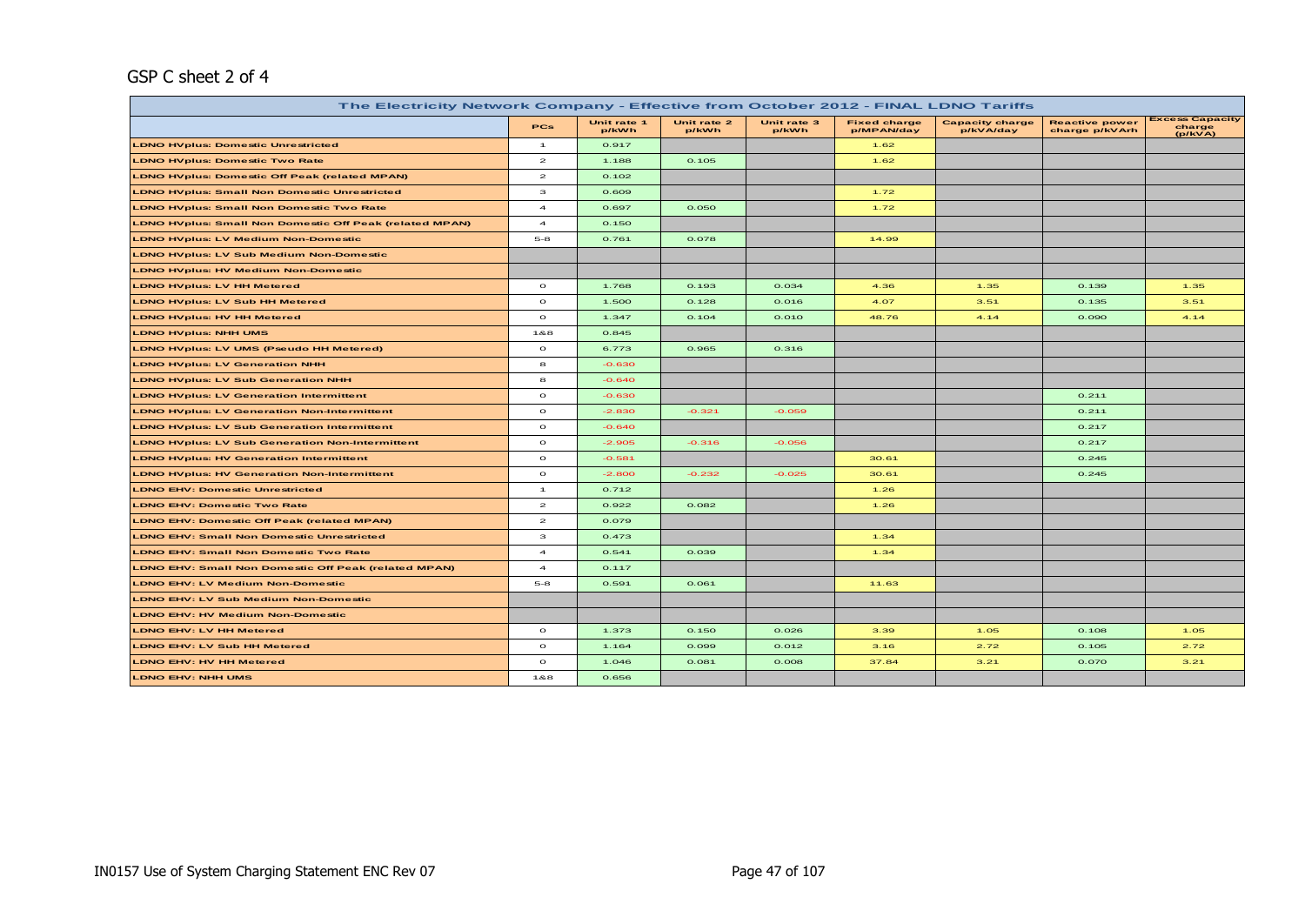## GSP C sheet 3 of 4

| The Electricity Network Company - Effective from October 2012 - FINAL LDNO Tariffs |                         |                      |                      |                      |                                   |                                     |                                         |                                             |
|------------------------------------------------------------------------------------|-------------------------|----------------------|----------------------|----------------------|-----------------------------------|-------------------------------------|-----------------------------------------|---------------------------------------------|
|                                                                                    | <b>PCs</b>              | Unit rate 1<br>p/kWh | Unit rate 2<br>p/kWh | Unit rate 3<br>p/kWh | <b>Fixed charge</b><br>p/MPAN/day | <b>Capacity charge</b><br>p/kVA/day | <b>Reactive power</b><br>charge p/kVArh | <b>Excess Capacity</b><br>charge<br>(p/kVA) |
| LDNO EHV: LV UMS (Pseudo HH Metered)                                               | $\circ$                 | 5.257                | 0.749                | 0.246                |                                   |                                     |                                         |                                             |
| <b>LDNO EHV: LV Generation NHH</b>                                                 | 8                       | $-0.489$             |                      |                      |                                   |                                     |                                         |                                             |
| <b>LDNO EHV: LV Sub Generation NHH</b>                                             | 8                       | $-0.497$             |                      |                      |                                   |                                     |                                         |                                             |
| <b>LDNO EHV: LV Generation Intermittent</b>                                        | $\circ$                 | $-0.489$             |                      |                      |                                   |                                     | 0.163                                   |                                             |
| <b>LDNO EHV: LV Generation Non-Intermittent</b>                                    | $\circ$                 | $-2.196$             | $-0.249$             | $-0.045$             |                                   |                                     | 0.163                                   |                                             |
| <b>LDNO EHV: LV Sub Generation Intermittent</b>                                    | $\circ$                 | $-0.497$             |                      |                      |                                   |                                     | 0.168                                   |                                             |
| <b>LDNO EHV: LV Sub Generation Non-Intermittent</b>                                | $\circ$                 | $-2.254$             | $-0.246$             | $-0.043$             |                                   |                                     | 0.168                                   |                                             |
| <b>LDNO EHV: HV Generation Intermittent</b>                                        | $\circ$                 | $-0.451$             |                      |                      | 23.76                             |                                     | 0.190                                   |                                             |
| <b>LDNO EHV: HV Generation Non-Intermittent</b>                                    | $\circ$                 | $-2.173$             | $-0.180$             | $-0.019$             | 23.76                             |                                     | 0.190                                   |                                             |
| LDNO 132kV/EHV: Domestic Unrestricted                                              | $\overline{1}$          | 0.418                |                      |                      | 0.74                              |                                     |                                         |                                             |
| LDNO 132kV/EHV: Domestic Two Rate                                                  | $\overline{a}$          | 0.542                | 0.048                |                      | 0.74                              |                                     |                                         |                                             |
| LDNO 132kV/EHV: Domestic Off Peak (related MPAN)                                   | $\overline{a}$          | 0.046                |                      |                      |                                   |                                     |                                         |                                             |
| LDNO 132kV/EHV: Small Non Domestic Unrestricted                                    | з                       | 0.278                |                      |                      | 0.79                              |                                     |                                         |                                             |
| LDNO 132kV/EHV: Small Non Domestic Two Rate                                        | $\overline{4}$          | 0.318                | 0.023                |                      | 0.79                              |                                     |                                         |                                             |
| LDNO 132kV/EHV: Small Non Domestic Off Peak (related MPAN)                         | $\overline{\mathbf{4}}$ | 0.069                |                      |                      |                                   |                                     |                                         |                                             |
| LDNO 132kV/EHV: LV Medium Non-Domestic                                             | $5 - 8$                 | 0.347                | 0.036                |                      | 6.83                              |                                     |                                         |                                             |
| LDNO 132kV/EHV: LV Sub Medium Non-Domestic                                         |                         |                      |                      |                      |                                   |                                     |                                         |                                             |
| LDNO 132kV/EHV: HV Medium Non-Domestic                                             |                         |                      |                      |                      |                                   |                                     |                                         |                                             |
| LDNO 132kV/EHV: LV HH Metered                                                      | $\circ$                 | 0.806                | 0.088                | 0.015                | 1.99                              | 0.62                                | 0.063                                   | 0.62                                        |
| LDNO 132kV/EHV: LV Sub HH Metered                                                  | $\circ$                 | 0.684                | 0.058                | 0.007                | 1.86                              | 1.60                                | 0.061                                   | 1.60                                        |
| LDNO 132kV/EHV: HV HH Metered                                                      | $\circ$                 | 0.614                | 0.047                | 0.005                | 22.22                             | 1.89                                | 0.041                                   | 1.89                                        |
| LDNO 132kV/EHV: NHH UMS                                                            | 1&8                     | 0.385                |                      |                      |                                   |                                     |                                         |                                             |
| LDNO 132kV/EHV: LV UMS (Pseudo HH Metered)                                         | $\circ$                 | 3.088                | 0.440                | 0.144                |                                   |                                     |                                         |                                             |
| LDNO 132kV/EHV: LV Generation NHH                                                  | 8                       | $-0.287$             |                      |                      |                                   |                                     |                                         |                                             |
| LDNO 132kV/EHV: LV Sub Generation NHH                                              | 8                       | $-0.292$             |                      |                      |                                   |                                     |                                         |                                             |
| LDNO 132kV/EHV: LV Generation Intermittent                                         | $\circ$                 | $-0.287$             |                      |                      |                                   |                                     | 0.096                                   |                                             |
| <b>LDNO 132kV/EHV: LV Generation Non-Intermittent</b>                              | $\circ$                 | $-1.290$             | $-0.146$             | $-0.027$             |                                   |                                     | 0.096                                   |                                             |
| LDNO 132kV/EHV: LV Sub Generation Intermittent                                     | $\circ$                 | $-0.292$             |                      |                      |                                   |                                     | 0.099                                   |                                             |
| LDNO 132kV/EHV: LV Sub Generation Non-Intermittent                                 | $\circ$                 | $-1.324$             | $-0.144$             | $-0.025$             |                                   |                                     | 0.099                                   |                                             |
| <b>LDNO 132kV/EHV: HV Generation Intermittent</b>                                  | $\circ$                 | $-0.265$             |                      |                      | 13.95                             |                                     | 0.112                                   |                                             |
| <b>LDNO 132kV/EHV: HV Generation Non-Intermittent</b>                              | $\circ$                 | $-1.276$             | $-0.106$             | $-0.011$             | 13.95                             |                                     | 0.112                                   |                                             |
| LDNO 132kV: Domestic Unrestricted                                                  | $\overline{1}$          | 0.295                |                      |                      | 0.52                              |                                     |                                         |                                             |
| LDNO 132kV: Domestic Two Rate                                                      | $\overline{a}$          | 0.382                | 0.034                |                      | 0.52                              |                                     |                                         |                                             |
| LDNO 132kV: Domestic Off Peak (related MPAN)                                       | $\overline{2}$          | 0.033                |                      |                      |                                   |                                     |                                         |                                             |
| LDNO 132kV: Small Non Domestic Unrestricted                                        | з                       | 0.196                |                      |                      | 0.55                              |                                     |                                         |                                             |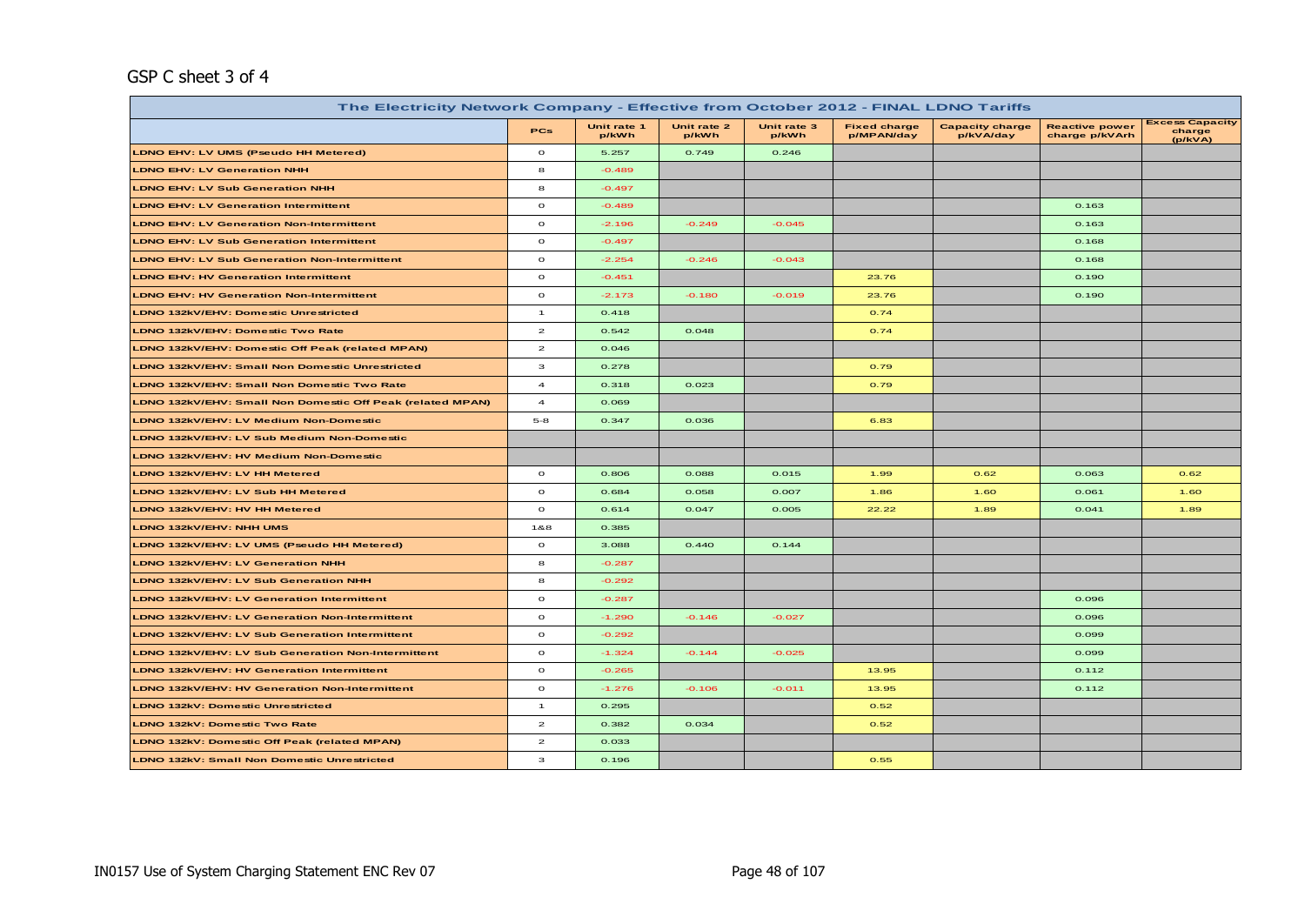# GSP C sheet 4 of 4

| The Electricity Network Company - Effective from October 2012 - FINAL LDNO Tariffs |                         |                      |                      |                      |                                   |                                     |                                         |                                             |
|------------------------------------------------------------------------------------|-------------------------|----------------------|----------------------|----------------------|-----------------------------------|-------------------------------------|-----------------------------------------|---------------------------------------------|
|                                                                                    | PCs                     | Unit rate 1<br>p/kWh | Unit rate 2<br>p/kWh | Unit rate 3<br>p/kWh | <b>Fixed charge</b><br>p/MPAN/day | <b>Capacity charge</b><br>p/kVA/day | <b>Reactive power</b><br>charge p/kVArh | <b>Excess Capacity</b><br>charge<br>(p/kVA) |
| <b>LDNO 132kV: Small Non Domestic Two Rate</b>                                     | $\overline{a}$          | 0.224                | 0.016                |                      | 0.55                              |                                     |                                         |                                             |
| LDNO 132kV: Small Non Domestic Off Peak (related MPAN)                             | $\overline{a}$          | 0.048                |                      |                      |                                   |                                     |                                         |                                             |
| LDNO 132kV: LV Medium Non-Domestic                                                 | $5 - 8$                 | 0.245                | 0.025                |                      | 4.82                              |                                     |                                         |                                             |
| LDNO 132kV: LV Sub Medium Non-Domestic                                             |                         |                      |                      |                      |                                   |                                     |                                         |                                             |
| LDNO 132kV: HV Medium Non-Domestic                                                 |                         |                      |                      |                      |                                   |                                     |                                         |                                             |
| LDNO 132kV: LV HH Metered                                                          | $\circ$                 | 0.568                | 0.062                | 0.011                | 1.40                              | O.43                                | 0.045                                   | O.43                                        |
| LDNO 132kV: LV Sub HH Metered                                                      | $\circ$                 | 0.482                | 0.041                | 0.005                | 1.31                              | 1.13                                | 0.043                                   | 1.13                                        |
| LDNO 132kV: HV HH Metered                                                          | $\circ$                 | 0.433                | 0.033                | 0.003                | 15.67                             | 1.33                                | 0.029                                   | 1.33                                        |
| <b>LDNO 132kV: NHH UMS</b>                                                         | 188                     | 0.272                |                      |                      |                                   |                                     |                                         |                                             |
| LDNO 132kV: LV UMS (Pseudo HH Metered)                                             | $\circ$                 | 2.177                | 0.310                | 0.102                |                                   |                                     |                                         |                                             |
| <b>LDNO 132kV: LV Generation NHH</b>                                               | 8                       | $-0.202$             |                      |                      |                                   |                                     |                                         |                                             |
| LDNO 132kV: LV Sub Generation NHH                                                  | 8                       | $-0.206$             |                      |                      |                                   |                                     |                                         |                                             |
| <b>LDNO 132kV: LV Generation Intermittent</b>                                      | $\circ$                 | $-0.202$             |                      |                      |                                   |                                     | 0.068                                   |                                             |
| <b>LDNO 132kV: LV Generation Non-Intermittent</b>                                  | $\circ$                 | $-0.909$             | $-0.103$             | $-0.019$             |                                   |                                     | 0.068                                   |                                             |
| LDNO 132kV: LV Sub Generation Intermittent                                         | $\circ$                 | $-0.206$             |                      |                      |                                   |                                     | 0.070                                   |                                             |
| LDNO 132kV: LV Sub Generation Non-Intermittent                                     | $\circ$                 | $-0.933$             | $-0.102$             | $-0.018$             |                                   |                                     | 0.070                                   |                                             |
| <b>LDNO 132kV: HV Generation Intermittent</b>                                      | $\circ$                 | $-0.187$             |                      |                      | 9.84                              |                                     | 0.079                                   |                                             |
| <b>LDNO 132kV: HV Generation Non-Intermittent</b>                                  | $\circ$                 | $-0.900$             | $-0.075$             | $-0.008$             | 9.84                              |                                     | 0.079                                   |                                             |
| <b>LDNO 0000: Domestic Unrestricted</b>                                            | $\mathbf{1}$            | 0.097                |                      |                      | O.17                              |                                     |                                         |                                             |
| <b>LDNO 0000: Domestic Two Rate</b>                                                | $\mathbf{z}$            | 0.125                | 0.011                |                      | 0.17                              |                                     |                                         |                                             |
| <b>LDNO 0000: Domestic Off Peak (related MPAN)</b>                                 | $\mathbf{z}$            | 0.011                |                      |                      |                                   |                                     |                                         |                                             |
| <b>LDNO 0000: Small Non Domestic Unrestricted</b>                                  | з                       | 0.064                |                      |                      | O.18                              |                                     |                                         |                                             |
| LDNO 0000: Small Non Domestic Two Rate                                             | $\overline{a}$          | 0.073                | 0.005                |                      | O.18                              |                                     |                                         |                                             |
| <b>LDNO 0000: Small Non Domestic Off Peak (related MPAN)</b>                       | $\overline{\mathbf{A}}$ | 0.016                |                      |                      |                                   |                                     |                                         |                                             |
| LDNO 0000: LV Medium Non-Domestic                                                  | $5 - 8$                 | O.08O                | O.OOB                |                      | 1.58                              |                                     |                                         |                                             |
| LDNO 0000: LV Sub Medium Non-Domestic                                              |                         |                      |                      |                      |                                   |                                     |                                         |                                             |
| LDNO 0000: HV Medium Non-Domestic                                                  |                         |                      |                      |                      |                                   |                                     |                                         |                                             |
| LDNO 0000: LV HH Metered                                                           | $\circ$                 | 0.186                | 0.020                | 0.004                | O.46                              | O.14                                | 0.015                                   | O.14                                        |
| LDNO 0000: LV Sub HH Metered                                                       | $\circ$                 | 0.158                | 0.013                | 0.002                | O.43                              | O.37                                | 0.014                                   | 0.37                                        |
| LDNO 0000: HV HH Metered                                                           | $\circ$                 | 0.142                | 0.011                | O. OO1               | 5.13                              | O.44                                | O. O1O                                  | O.44                                        |
| LDNO 0000: NHH UMS                                                                 | 188                     | 0.089                |                      |                      |                                   |                                     |                                         |                                             |
| LDNO 0000: LV UMS (Pseudo HH Metered)                                              | $\circ$                 | 0.712                | 0.102                | 0.033                |                                   |                                     |                                         |                                             |
| <b>LDNO 0000: LV Generation NHH</b>                                                | 8                       | $-0.066$             |                      |                      |                                   |                                     |                                         |                                             |
| <b>LDNO 0000: LV Sub Generation NHH</b>                                            | 8                       | $-0.067$             |                      |                      |                                   |                                     |                                         |                                             |
| <b>LDNO 0000: LV Generation Intermittent</b>                                       | $\circ$                 | $-0.066$             |                      |                      |                                   |                                     | 0.022                                   |                                             |
| LDNO 0000: LV Generation Non-Intermittent                                          | $\circ$                 | $-0.298$             | $-0.034$             | $-0.006$             |                                   |                                     | 0.022                                   |                                             |
| LDNO 0000: LV Sub Generation Intermittent                                          | $\circ$                 | $-0.067$             |                      |                      |                                   |                                     | 0.023                                   |                                             |
| <b>LDNO 0000: LV Sub Generation Non-Intermittent</b>                               | $\circ$                 | $-0.306$             | $-0.033$             | $-0.006$             |                                   |                                     | 0.023                                   |                                             |
| <b>LDNO 0000: HV Generation Intermittent</b>                                       | $\circ$                 | $-0.061$             |                      |                      | 3.22                              |                                     | 0.026                                   |                                             |
| <b>LDNO 0000: HV Generation Non-Intermittent</b>                                   | $\circ$                 | $-0.295$             | $-0.024$             | $-0.003$             | 3.22                              |                                     | 0.026                                   |                                             |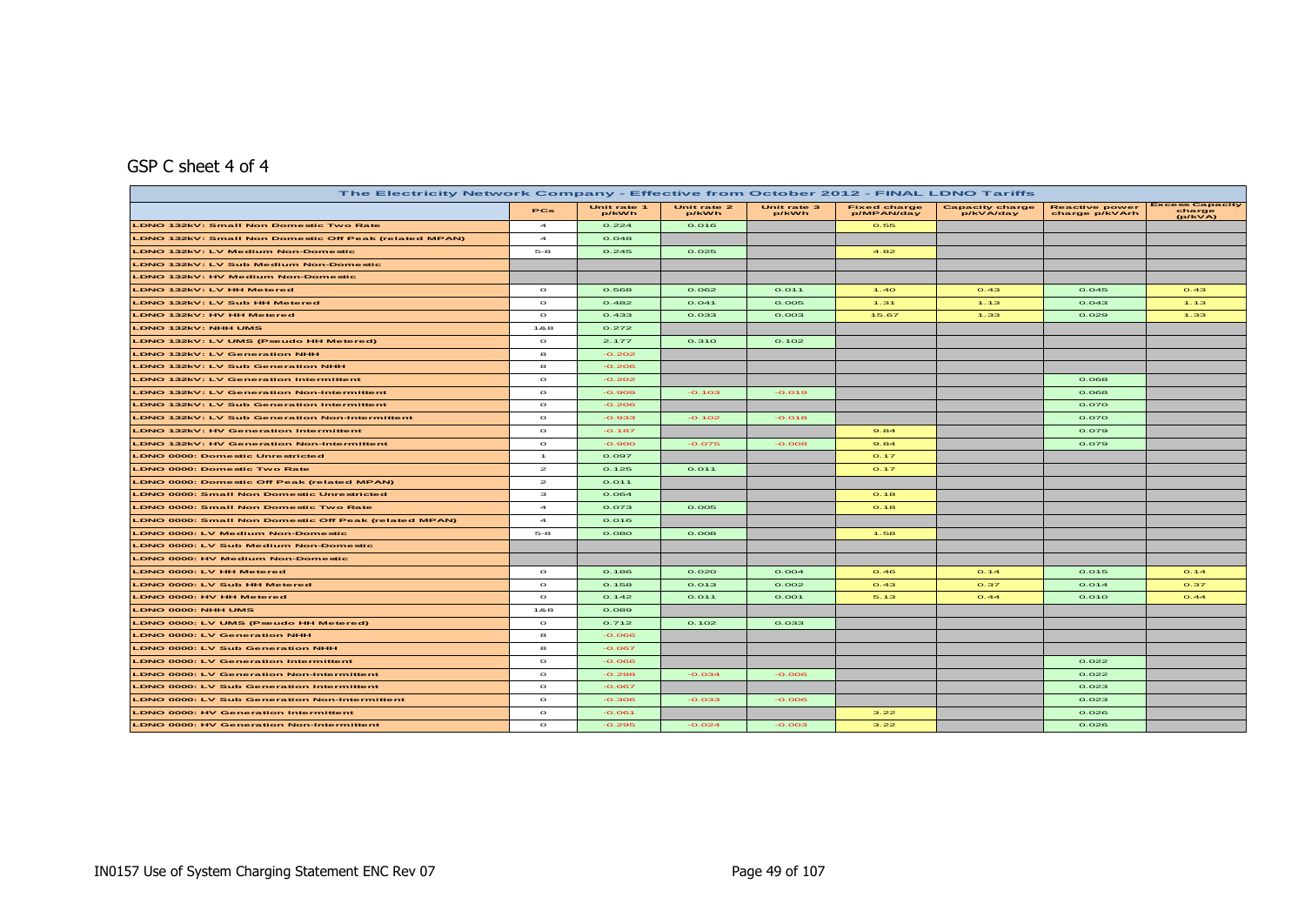## GSP D sheet 1 of 4

| The Electricity Network Company - Effective from October 2012 - FINAL LDNO Tariffs |                |                   |                   |                   |                                   |                                     |                                         |                                             |  |  |
|------------------------------------------------------------------------------------|----------------|-------------------|-------------------|-------------------|-----------------------------------|-------------------------------------|-----------------------------------------|---------------------------------------------|--|--|
|                                                                                    | PCs            | Unit rate 1 p/kWh | Unit rate 2 p/kWh | Unit rate 3 p/kWh | <b>Fixed charge</b><br>p/MPAN/day | <b>Capacity charge</b><br>p/kVA/day | <b>Reactive power</b><br>charge p/kVArh | <b>Excess Capacity</b><br>charge<br>(p/kVA) |  |  |
| <b>LDNO LV: Domestic Unrestricted</b>                                              | $\overline{1}$ | 2.062             |                   |                   | 2.42                              |                                     |                                         |                                             |  |  |
| <b>LDNO LV: Domestic Two Rate</b>                                                  | $\overline{a}$ | 2.577             | 0.247             |                   | 2.42                              |                                     |                                         |                                             |  |  |
| <b>LDNO LV: Domestic Off Peak (related MPAN)</b>                                   | $\overline{a}$ | 0.223             |                   |                   |                                   |                                     |                                         |                                             |  |  |
| <b>LDNO LV: Small Non Domestic Unrestricted</b>                                    | 3              | 1.853             |                   |                   | 3.07                              |                                     |                                         |                                             |  |  |
| <b>LDNO LV: Small Non Domestic Two Rate</b>                                        | $\overline{4}$ | 1.990             | 0.146             |                   | 3.07                              |                                     |                                         |                                             |  |  |
| <b>LDNO LV: Small Non Domestic Off Peak (related MPAN)</b>                         | $\overline{4}$ | 0.168             |                   |                   |                                   |                                     |                                         |                                             |  |  |
| <b>LDNO LV: LV Medium Non-Domestic</b>                                             | $5 - 8$        | 2.109             | 0.140             |                   | 15.11                             |                                     |                                         |                                             |  |  |
| <b>LDNO LV: LV HH Metered</b>                                                      | $\circ$        | 8.442             | 0.618             | 0.106             | 11.81                             | 1.59                                | 0.453                                   | 1.59                                        |  |  |
| <b>LDNO LV: NHH UMS</b>                                                            | 1&8            | 1.615             |                   |                   |                                   |                                     |                                         |                                             |  |  |
| LDNO LV: LV UMS (Pseudo HH Metered)                                                | $\circ$        | 10.658            | 1.081             | 0.357             |                                   |                                     |                                         |                                             |  |  |
| <b>LDNO LV: LV Generation NHH</b>                                                  | 8              | $-1.154$          |                   |                   |                                   |                                     |                                         |                                             |  |  |
| <b>LDNO LV: LV Generation Intermittent</b>                                         | $\circ$        | $-1.154$          |                   |                   |                                   |                                     | 0.434                                   |                                             |  |  |
| <b>LDNO LV: LV Generation Non-Intermittent</b>                                     | $\circ$        | $-8.537$          | $-0.844$          | $-0.125$          |                                   |                                     | 0.434                                   |                                             |  |  |
| <b>LDNO HV: Domestic Unrestricted</b>                                              | $\mathbf{1}$   | 1.231             |                   |                   | 1.44                              |                                     |                                         |                                             |  |  |
| <b>LDNO HV: Domestic Two Rate</b>                                                  | $\overline{a}$ | 1.538             | 0.147             |                   | 1.44                              |                                     |                                         |                                             |  |  |
| <b>LDNO HV: Domestic Off Peak (related MPAN)</b>                                   | $\overline{a}$ | 0.133             |                   |                   |                                   |                                     |                                         |                                             |  |  |
| <b>LDNO HV: Small Non Domestic Unrestricted</b>                                    | 3              | 1.106             |                   |                   | 1.83                              |                                     |                                         |                                             |  |  |
| <b>LDNO HV: Small Non Domestic Two Rate</b>                                        | $\overline{a}$ | 1.187             | 0.087             |                   | 1.83                              |                                     |                                         |                                             |  |  |
| <b>LDNO HV: Small Non Domestic Off Peak (related MPAN)</b>                         | $\overline{a}$ | 0.100             |                   |                   |                                   |                                     |                                         |                                             |  |  |
| <b>LDNO HV: LV Medium Non-Domestic</b>                                             | $5 - 8$        | 1.259             | 0.084             |                   | 9.02                              |                                     |                                         |                                             |  |  |
| LDNO HV: LV HH Metered                                                             | $\circ$        | 5.038             | 0.369             | 0.063             | 7.05                              | 0.95                                | 0.271                                   | 0.95                                        |  |  |
| <b>LDNO HV: LV Sub HH Metered</b>                                                  | $\circ$        | 6.618             | 0.372             | 0.074             | 3.85                              | 3.05                                | 0.317                                   | 3.05                                        |  |  |
| <b>LDNO HV: HV HH Metered</b>                                                      | $\circ$        | 5.679             | 0.255             | 0.058             | 65.04                             | 2.61                                | 0.248                                   | 2.61                                        |  |  |
| LDNO HV: NHH UMS                                                                   | 1&8            | 0.964             |                   |                   |                                   |                                     |                                         |                                             |  |  |
| LDNO HV: LV UMS (Pseudo HH Metered)                                                | $\circ$        | 6.361             | 0.645             | 0.213             |                                   |                                     |                                         |                                             |  |  |
| <b>LDNO HV: LV Generation NHH</b>                                                  | 8              | $-1.154$          |                   |                   |                                   |                                     |                                         |                                             |  |  |
| <b>LDNO HV: LV Sub Generation NHH</b>                                              | 8              | $-1.030$          |                   |                   |                                   |                                     |                                         |                                             |  |  |
| <b>LDNO HV: LV Generation Intermittent</b>                                         | $\circ$        | $-1.154$          |                   |                   |                                   |                                     | 0.434                                   |                                             |  |  |
| <b>LDNO HV: LV Generation Non-Intermittent</b>                                     | $\circ$        | $-8.537$          | $-0.844$          | $-0.125$          |                                   |                                     | 0.434                                   |                                             |  |  |
| <b>LDNO HV: LV Sub Generation Intermittent</b>                                     | $\circ$        | $-1.030$          |                   |                   |                                   |                                     | 0.404                                   |                                             |  |  |
| <b>LDNO HV: LV Sub Generation Non-Intermittent</b>                                 | $\circ$        | $-7.737$          | $-0.729$          | $-0.110$          |                                   |                                     | 0.404                                   |                                             |  |  |
| <b>LDNO HV: HV Generation Intermittent</b>                                         | $\circ$        | $-0.664$          |                   |                   |                                   |                                     | 0.307                                   |                                             |  |  |
| <b>LDNO HV: HV Generation Non-Intermittent</b>                                     | $\circ$        | $-5.522$          | $-0.356$          | $-0.065$          |                                   |                                     | 0.307                                   |                                             |  |  |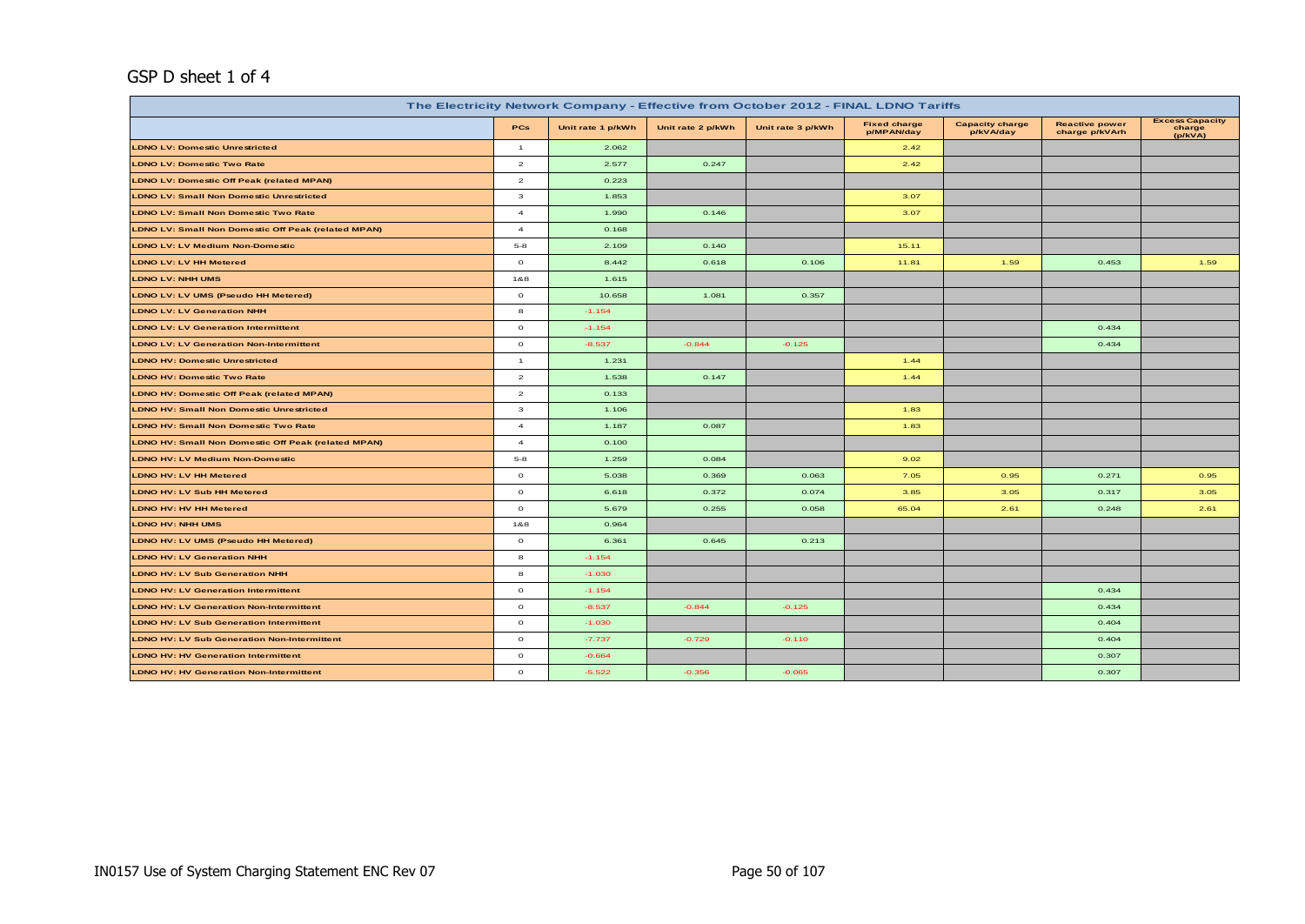## GSP D sheet 2 of 4

| The Electricity Network Company - Effective from October 2012 - FINAL LDNO Tariffs |                |                   |                   |                   |                                   |                                     |                                         |                                             |  |  |
|------------------------------------------------------------------------------------|----------------|-------------------|-------------------|-------------------|-----------------------------------|-------------------------------------|-----------------------------------------|---------------------------------------------|--|--|
|                                                                                    | PCs            | Unit rate 1 p/kWh | Unit rate 2 p/kWh | Unit rate 3 p/kWh | <b>Fixed charge</b><br>p/MPAN/day | <b>Capacity charge</b><br>p/kVA/day | <b>Reactive power</b><br>charge p/kVArh | <b>Excess Capacity</b><br>charge<br>(p/kVA) |  |  |
| <b>LDNO HVplus: Domestic Unrestricted</b>                                          | $\mathbf{1}$   | 0.958             |                   |                   | 1.12                              |                                     |                                         |                                             |  |  |
| <b>LDNO HVplus: Domestic Two Rate</b>                                              | $\overline{a}$ | 1.197             | 0.115             |                   | 1.12                              |                                     |                                         |                                             |  |  |
| <b>LDNO HVplus: Domestic Off Peak (related MPAN)</b>                               | $\overline{a}$ | 0.103             |                   |                   |                                   |                                     |                                         |                                             |  |  |
| <b>LDNO HVplus: Small Non Domestic Unrestricted</b>                                | 3              | 0.861             |                   |                   | 1.43                              |                                     |                                         |                                             |  |  |
| <b>LDNO HVplus: Small Non Domestic Two Rate</b>                                    | $\overline{4}$ | 0.924             | 0.068             |                   | 1.43                              |                                     |                                         |                                             |  |  |
| LDNO HVplus: Small Non Domestic Off Peak (related MPAN)                            | $\overline{4}$ | 0.078             |                   |                   |                                   |                                     |                                         |                                             |  |  |
| <b>LDNO HVplus: LV Medium Non-Domestic</b>                                         | $5 - 8$        | 0.980             | 0.065             |                   | 7.02                              |                                     |                                         |                                             |  |  |
| LDNO HVplus: LV Sub Medium Non-Domestic                                            |                |                   |                   |                   |                                   |                                     |                                         |                                             |  |  |
| <b>LDNO HVplus: HV Medium Non-Domestic</b>                                         |                |                   |                   |                   |                                   |                                     |                                         |                                             |  |  |
| <b>LDNO HVplus: LV HH Metered</b>                                                  | $\circ$        | 3.922             | 0.287             | 0.049             | 5.49                              | 0.74                                | 0.211                                   | 0.74                                        |  |  |
| <b>LDNO HVplus: LV Sub HH Metered</b>                                              | $\circ$        | 5.151             | 0.290             | 0.057             | 2.99                              | 2.38                                | 0.247                                   | 2.38                                        |  |  |
| <b>LDNO HVplus: HV HH Metered</b>                                                  | $\circ$        | 4.421             | 0.198             | 0.045             | 50.62                             | 2.03                                | 0.193                                   | 2.03                                        |  |  |
| <b>LDNO HVplus: NHH UMS</b>                                                        | 1&8            | 0.750             |                   |                   |                                   |                                     |                                         |                                             |  |  |
| LDNO HVplus: LV UMS (Pseudo HH Metered)                                            | $\circ$        | 4.951             | 0.502             | 0.166             |                                   |                                     |                                         |                                             |  |  |
| <b>LDNO HVplus: LV Generation NHH</b>                                              | 8              | $-0.565$          |                   |                   | $\sim$                            |                                     |                                         |                                             |  |  |
| <b>LDNO HVplus: LV Sub Generation NHH</b>                                          | 8              | $-0.562$          |                   |                   | $\sim$                            |                                     |                                         |                                             |  |  |
| <b>LDNO HVplus: LV Generation Intermittent</b>                                     | $\circ$        | $-0.565$          |                   |                   | <b>Section</b>                    |                                     | 0.212                                   |                                             |  |  |
| <b>LDNO HVplus: LV Generation Non-Intermittent</b>                                 | $\circ$        | $-4.176$          | $-0.413$          | $-0.061$          | $\sim$                            |                                     | 0.212                                   |                                             |  |  |
| <b>LDNO HVplus: LV Sub Generation Intermittent</b>                                 | $\circ$        | $-0.562$          |                   |                   | $\sim$                            |                                     | 0.221                                   |                                             |  |  |
| <b>LDNO HVplus: LV Sub Generation Non-Intermittent</b>                             | $\circ$        | $-4.224$          | $-0.398$          | $-0.060$          | $\sim 10^{-1}$                    |                                     | 0.221                                   |                                             |  |  |
| <b>LDNO HVplus: HV Generation Intermittent</b>                                     | $\circ$        | $-0.664$          |                   |                   | 67.71                             |                                     | 0.307                                   |                                             |  |  |
| <b>LDNO HVplus: HV Generation Non-Intermittent</b>                                 | $\circ$        | $-5.522$          | $-0.356$          | $-0.065$          | 67.71                             |                                     | 0.307                                   |                                             |  |  |
| <b>LDNO EHV: Domestic Unrestricted</b>                                             | $\mathbf{1}$   | 0.692             |                   |                   | 0.81                              |                                     |                                         |                                             |  |  |
| <b>LDNO EHV: Domestic Two Rate</b>                                                 | $\overline{a}$ | 0.865             | 0.083             |                   | 0.81                              |                                     |                                         |                                             |  |  |
| LDNO EHV: Domestic Off Peak (related MPAN)                                         | $\overline{a}$ | 0.075             |                   |                   |                                   |                                     |                                         |                                             |  |  |
| LDNO EHV: Small Non Domestic Unrestricted                                          | 3              | 0.622             |                   |                   | 1.03                              |                                     |                                         |                                             |  |  |
| <b>LDNO EHV: Small Non Domestic Two Rate</b>                                       | $\overline{4}$ | 0.668             | 0.049             |                   | 1.03                              |                                     |                                         |                                             |  |  |
| LDNO EHV: Small Non Domestic Off Peak (related MPAN)                               | $\overline{4}$ | 0.056             |                   |                   |                                   |                                     |                                         |                                             |  |  |
| <b>LDNO EHV: LV Medium Non-Domestic</b>                                            | $5 - 8$        | 0.708             | 0.047             |                   | 5.07                              |                                     |                                         |                                             |  |  |
| LDNO EHV: LV Sub Medium Non-Domestic                                               |                |                   |                   |                   |                                   |                                     |                                         |                                             |  |  |
| LDNO EHV: HV Medium Non-Domestic                                                   |                |                   |                   |                   |                                   |                                     |                                         |                                             |  |  |
| LDNO EHV: LV HH Metered                                                            | $\circ$        | 2.833             | 0.207             | 0.035             | 3.96                              | 0.53                                | 0.152                                   | 0.53                                        |  |  |
| LDNO EHV: LV Sub HH Metered                                                        | $\circ$        | 3.721             | 0.209             | 0.041             | 2.16                              | 1.72                                | 0.178                                   | 1.72                                        |  |  |
| LDNO EHV: HV HH Metered                                                            | $\circ$        | 3.193             | 0.143             | 0.032             | 36.57                             | 1.47                                | 0.139                                   | 1.47                                        |  |  |
| <b>LDNO EHV: NHH UMS</b>                                                           | 1&8            | 0.542             |                   |                   |                                   |                                     |                                         |                                             |  |  |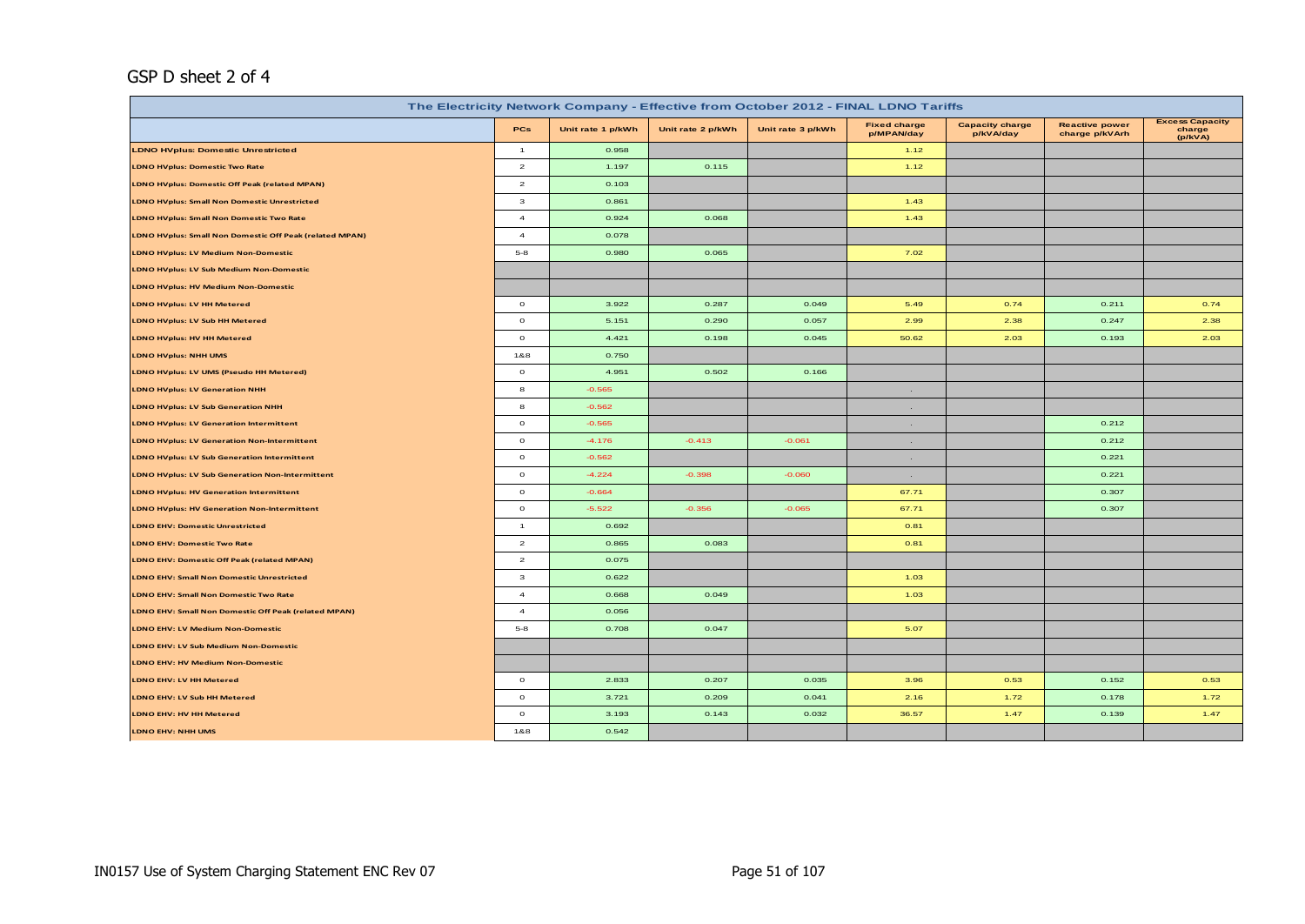### GSP D sheet 3 of 4

| The Electricity Network Company - Effective from October 2012 - FINAL LDNO Tariffs |                |                   |                   |                   |                                   |                                     |                                         |                                             |  |  |
|------------------------------------------------------------------------------------|----------------|-------------------|-------------------|-------------------|-----------------------------------|-------------------------------------|-----------------------------------------|---------------------------------------------|--|--|
|                                                                                    | PCs            | Unit rate 1 p/kWh | Unit rate 2 p/kWh | Unit rate 3 p/kWh | <b>Fixed charge</b><br>p/MPAN/day | <b>Capacity charge</b><br>p/kVA/day | <b>Reactive power</b><br>charge p/kVArh | <b>Excess Capacity</b><br>charge<br>(p/kVA) |  |  |
| LDNO EHV: LV UMS (Pseudo HH Metered)                                               | $\circ$        | 3.577             | 0.363             | 0.120             |                                   |                                     |                                         |                                             |  |  |
| <b>LDNO EHV: LV Generation NHH</b>                                                 | 8              | $-0.408$          |                   |                   | $\sim$                            |                                     |                                         |                                             |  |  |
| <b>LDNO EHV: LV Sub Generation NHH</b>                                             | 8              | $-0.406$          |                   |                   | $\sim$                            |                                     |                                         |                                             |  |  |
| <b>LDNO EHV: LV Generation Intermittent</b>                                        | $\circ$        | $-0.408$          |                   |                   | $\sim$                            |                                     | 0.153                                   |                                             |  |  |
| <b>LDNO EHV: LV Generation Non-Intermittent</b>                                    | $\circ$        | $-3.017$          | $-0.298$          | $-0.044$          | $\sim$                            |                                     | 0.153                                   |                                             |  |  |
| <b>LDNO EHV: LV Sub Generation Intermittent</b>                                    | $\circ$        | $-0.406$          |                   |                   | $\sim$                            |                                     | 0.159                                   |                                             |  |  |
| <b>LDNO EHV: LV Sub Generation Non-Intermittent</b>                                | $\circ$        | $-3.051$          | $-0.288$          | $-0.043$          | $\sim$                            |                                     | 0.159                                   |                                             |  |  |
| <b>LDNO EHV: HV Generation Intermittent</b>                                        | $\circ$        | $-0.480$          |                   |                   | 48.91                             |                                     | 0.222                                   |                                             |  |  |
| <b>LDNO EHV: HV Generation Non-Intermittent</b>                                    | $\circ$        | $-3.989$          | $-0.257$          | $-0.047$          | 48.91                             |                                     | 0.222                                   |                                             |  |  |
| LDNO 132kV/EHV: Domestic Unrestricted                                              | $\overline{1}$ | 0.510             |                   |                   | 0.60                              |                                     |                                         |                                             |  |  |
| LDNO 132kV/EHV: Domestic Two Rate                                                  | $\overline{a}$ | 0.637             | 0.061             |                   | 0.60                              |                                     |                                         |                                             |  |  |
| LDNO 132kV/EHV: Domestic Off Peak (related MPAN)                                   | $\overline{a}$ | 0.055             |                   |                   |                                   |                                     |                                         |                                             |  |  |
| LDNO 132kV/EHV: Small Non Domestic Unrestricted                                    | $\mathbf{3}$   | 0.458             |                   |                   | 0.76                              |                                     |                                         |                                             |  |  |
| LDNO 132kV/EHV: Small Non Domestic Two Rate                                        | $\overline{a}$ | 0.492             | 0.036             |                   | 0.76                              |                                     |                                         |                                             |  |  |
| LDNO 132kV/EHV: Small Non Domestic Off Peak (related MPAN)                         | $\overline{4}$ | 0.042             |                   |                   |                                   |                                     |                                         |                                             |  |  |
| LDNO 132kV/EHV: LV Medium Non-Domestic                                             | $5 - 8$        | 0.521             | 0.035             |                   | 3.73                              |                                     |                                         |                                             |  |  |
| LDNO 132kV/EHV: LV Sub Medium Non-Domestic                                         |                |                   |                   |                   |                                   |                                     |                                         |                                             |  |  |
| LDNO 132kV/EHV: HV Medium Non-Domestic                                             |                |                   |                   |                   |                                   |                                     |                                         |                                             |  |  |
| LDNO 132kV/EHV: LV HH Metered                                                      | $\circ$        | 2.086             | 0.153             | 0.026             | 2.92                              | 0.39                                | 0.112                                   | 0.39                                        |  |  |
| LDNO 132kV/EHV: LV Sub HH Metered                                                  | $\circ$        | 2.740             | 0.154             | 0.030             | 1.59                              | 1.26                                | 0.131                                   | 1.26                                        |  |  |
| LDNO 132kV/EHV: HV HH Metered                                                      | $\circ$        | 2.351             | 0.105             | 0.024             | 26.93                             | 1.08                                | 0.103                                   | 1.08                                        |  |  |
| LDNO 132kV/EHV: NHH UMS                                                            | 1&8            | 0.399             |                   |                   |                                   |                                     |                                         |                                             |  |  |
| LDNO 132kV/EHV: LV UMS (Pseudo HH Metered)                                         | $\circ$        | 2.634             | 0.267             | 0.088             |                                   |                                     |                                         |                                             |  |  |
| LDNO 132kV/EHV: LV Generation NHH                                                  | 8              | $-0.300$          |                   |                   | $\sim$                            |                                     |                                         |                                             |  |  |
| LDNO 132kV/EHV: LV Sub Generation NHH                                              | 8              | $-0.299$          |                   |                   | $\sim$                            |                                     |                                         |                                             |  |  |
| LDNO 132kV/EHV: LV Generation Intermittent                                         | $\circ$        | $-0.300$          |                   |                   | $\sim$                            |                                     | 0.113                                   |                                             |  |  |
| LDNO 132kV/EHV: LV Generation Non-Intermittent                                     | $\circ$        | $-2.221$          | $-0.220$          | $-0.033$          | $\sim$                            |                                     | 0.113                                   |                                             |  |  |
| LDNO 132kV/EHV: LV Sub Generation Intermittent                                     | $\circ$        | $-0.299$          |                   |                   | $\sim$                            |                                     | 0.117                                   |                                             |  |  |
| LDNO 132kV/EHV: LV Sub Generation Non-Intermittent                                 | $\circ$        | $-2.247$          | $-0.212$          | $-0.032$          | $\sim 10^{-1}$                    |                                     | 0.117                                   |                                             |  |  |
| LDNO 132kV/EHV: HV Generation Intermittent                                         | $\circ$        | $-0.353$          |                   |                   | 36.01                             |                                     | 0.163                                   |                                             |  |  |
| LDNO 132kV/EHV: HV Generation Non-Intermittent                                     | $\circ$        | $-2.937$          | $-0.189$          | $-0.035$          | 36.01                             |                                     | 0.163                                   |                                             |  |  |
| <b>LDNO 132kV: Domestic Unrestricted</b>                                           | $\mathbf{1}$   | 0.233             |                   |                   | 0.27                              |                                     |                                         |                                             |  |  |
| <b>LDNO 132kV: Domestic Two Rate</b>                                               | $\overline{a}$ | 0.291             | 0.028             |                   | 0.27                              |                                     |                                         |                                             |  |  |
| LDNO 132kV: Domestic Off Peak (related MPAN)                                       | $\overline{a}$ | 0.025             |                   |                   |                                   |                                     |                                         |                                             |  |  |
| <b>LDNO 132kV: Small Non Domestic Unrestricted</b>                                 | $\mathbf{3}$   | 0.209             |                   |                   | 0.35                              |                                     |                                         |                                             |  |  |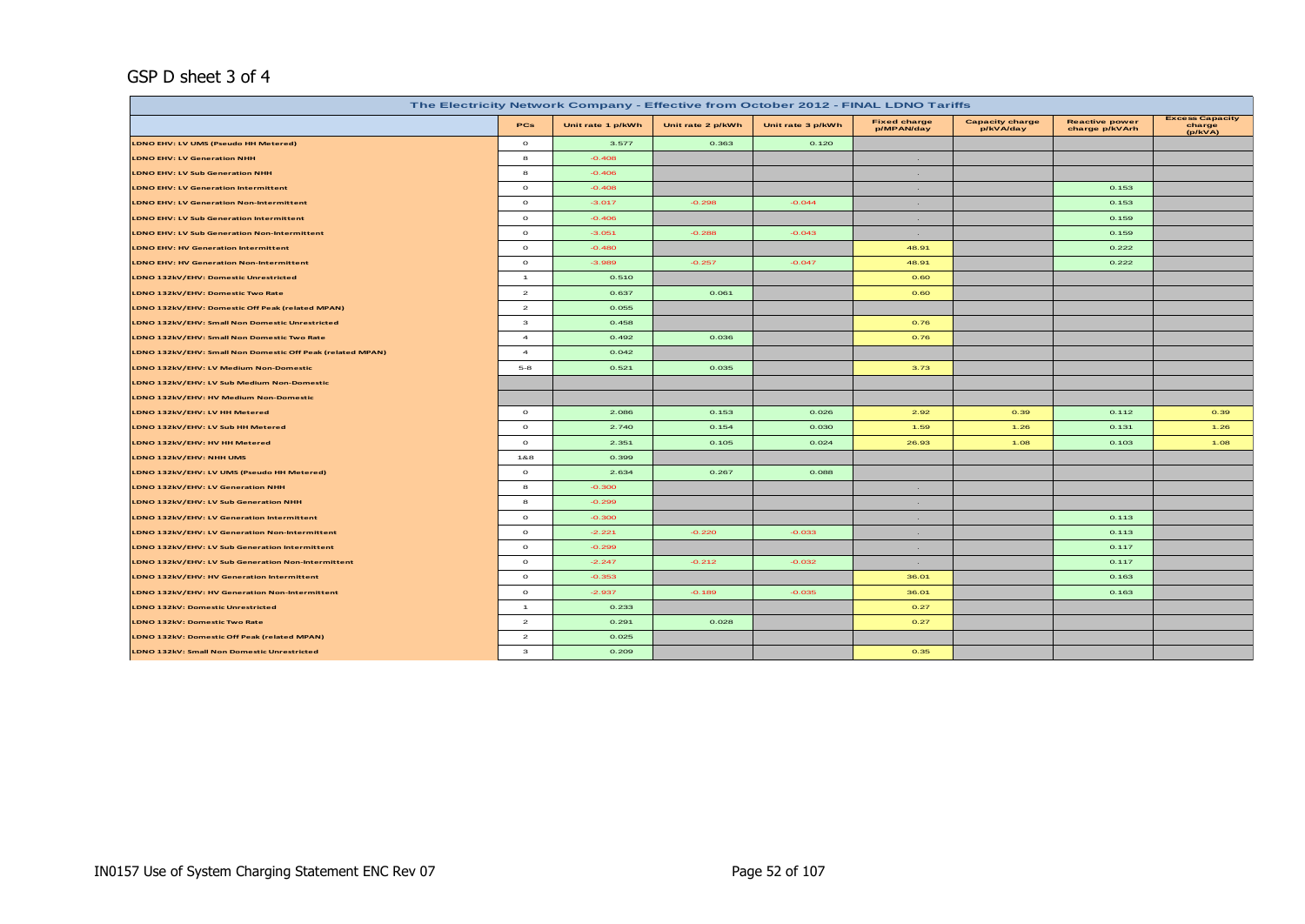#### GSP D sheet 4 of 4

| The Electricity Network Company - Effective from October 2012 - FINAL LDNO Tariffs |                |                   |                   |                   |                                   |                                     |                                         |                                             |  |  |
|------------------------------------------------------------------------------------|----------------|-------------------|-------------------|-------------------|-----------------------------------|-------------------------------------|-----------------------------------------|---------------------------------------------|--|--|
|                                                                                    | <b>PCs</b>     | Unit rate 1 p/kWh | Unit rate 2 p/kWh | Unit rate 3 p/kWh | <b>Fixed charge</b><br>p/MPAN/day | <b>Capacity charge</b><br>p/kVA/day | <b>Reactive power</b><br>charge p/kVArh | <b>Excess Capacity</b><br>charge<br>(p/kVA) |  |  |
| LDNO 132kV: Small Non Domestic Two Rate                                            | $\overline{4}$ | 0.224             | 0.016             |                   | 0.35                              |                                     |                                         |                                             |  |  |
| LDNO 132kV: Small Non Domestic Off Peak (related MPAN)                             | $\overline{a}$ | 0.019             |                   |                   |                                   |                                     |                                         |                                             |  |  |
| LDNO 132kV: LV Medium Non-Domestic                                                 | $5 - 8$        | 0.238             | 0.016             |                   | 1.70                              |                                     |                                         |                                             |  |  |
| LDNO 132kV: LV Sub Medium Non-Domestic                                             |                |                   |                   |                   |                                   |                                     |                                         |                                             |  |  |
| LDNO 132kV: HV Medium Non-Domestic                                                 |                |                   |                   |                   |                                   |                                     |                                         |                                             |  |  |
| LDNO 132kV: LV HH Metered                                                          | $\circ$        | 0.952             | 0.070             | 0.012             | 1.33                              | 0.18                                | 0.051                                   | 0.18                                        |  |  |
| LDNO 132kV: LV Sub HH Metered                                                      | $\circ$        | 1.251             | 0.070             | 0.014             | 0.73                              | 0.58                                | 0.060                                   | 0.58                                        |  |  |
| LDNO 132kV: HV HH Metered                                                          | $\circ$        | 1.074             | 0.048             | 0.011             | 12.29                             | 0.49                                | 0.047                                   | 0.49                                        |  |  |
| LDNO 132kV: NHH UMS                                                                | 1&8            | 0.182             |                   |                   |                                   |                                     |                                         |                                             |  |  |
| LDNO 132kV: LV UMS (Pseudo HH Metered)                                             | $\circ$        | 1.202             | 0.122             | 0.040             |                                   |                                     |                                         |                                             |  |  |
| LDNO 132kV: LV Generation NHH                                                      | 8              | $-0.137$          |                   |                   |                                   |                                     |                                         |                                             |  |  |
| LDNO 132kV: LV Sub Generation NHH                                                  | 8              | $-0.137$          |                   |                   |                                   |                                     |                                         |                                             |  |  |
| <b>LDNO 132kV: LV Generation Intermittent</b>                                      | $\circ$        | $-0.137$          |                   |                   |                                   |                                     | 0.052                                   |                                             |  |  |
| LDNO 132kV: LV Generation Non-Intermittent                                         | $\circ$        | $-1.014$          | $-0.100$          | $-0.015$          |                                   |                                     | 0.052                                   |                                             |  |  |
| LDNO 132kV: LV Sub Generation Intermittent                                         | $\circ$        | $-0.137$          |                   |                   |                                   |                                     | 0.054                                   |                                             |  |  |
| LDNO 132kV: LV Sub Generation Non-Intermittent                                     | $\circ$        | $-1.026$          | $-0.097$          | $-0.015$          |                                   |                                     | 0.054                                   |                                             |  |  |
| LDNO 132kV: HV Generation Intermittent                                             | $\circ$        | $-0.161$          |                   |                   | 16.44                             |                                     | 0.075                                   |                                             |  |  |
| <b>LDNO 132kV: HV Generation Non-Intermittent</b>                                  | $\circ$        | $-1.341$          | $-0.086$          | $-0.016$          | 16.44                             |                                     | 0.075                                   |                                             |  |  |
| <b>LDNO 0000: Domestic Unrestricted</b>                                            | $\mathbf{1}$   |                   |                   |                   |                                   |                                     |                                         |                                             |  |  |
| <b>LDNO 0000: Domestic Two Rate</b>                                                | $\mathbf{z}$   |                   |                   |                   |                                   |                                     |                                         |                                             |  |  |
| LDNO 0000: Domestic Off Peak (related MPAN)                                        | $\overline{a}$ |                   |                   |                   |                                   |                                     |                                         |                                             |  |  |
| <b>LDNO 0000: Small Non Domestic Unrestricted</b>                                  | $\mathbf{3}$   |                   |                   |                   |                                   |                                     |                                         |                                             |  |  |
| LDNO 0000: Small Non Domestic Two Rate                                             | $\overline{4}$ |                   |                   |                   |                                   |                                     |                                         |                                             |  |  |
| LDNO 0000: Small Non Domestic Off Peak (related MPAN)                              | $\overline{4}$ |                   |                   |                   |                                   |                                     |                                         |                                             |  |  |
| LDNO 0000: LV Medium Non-Domestic                                                  | $5 - 8$        |                   |                   |                   |                                   |                                     |                                         |                                             |  |  |
| LDNO 0000: LV Sub Medium Non-Domestic                                              |                |                   |                   |                   |                                   |                                     |                                         |                                             |  |  |
| LDNO 0000: HV Medium Non-Domestic                                                  |                |                   |                   |                   |                                   |                                     |                                         |                                             |  |  |
| LDNO 0000: LV HH Metered                                                           | $\circ$        |                   |                   |                   |                                   |                                     |                                         |                                             |  |  |
| LDNO 0000: LV Sub HH Metered                                                       | $\circ$        |                   |                   |                   |                                   |                                     |                                         |                                             |  |  |
| LDNO 0000: HV HH Metered                                                           | $\circ$        |                   |                   |                   |                                   |                                     |                                         |                                             |  |  |
| LDNO 0000: NHH UMS                                                                 | 1&8            |                   |                   |                   |                                   |                                     |                                         |                                             |  |  |
| LDNO 0000: LV UMS (Pseudo HH Metered)                                              | $\circ$        |                   |                   |                   |                                   |                                     |                                         |                                             |  |  |
| LDNO 0000: LV Generation NHH                                                       | 8              |                   |                   |                   |                                   |                                     |                                         |                                             |  |  |
| LDNO 0000: LV Sub Generation NHH                                                   | 8              |                   |                   |                   |                                   |                                     |                                         |                                             |  |  |
| <b>LDNO 0000: LV Generation Intermittent</b>                                       | $\circ$        |                   |                   |                   |                                   |                                     |                                         |                                             |  |  |
| <b>LDNO 0000: LV Generation Non-Intermittent</b>                                   | $\circ$        |                   |                   |                   |                                   |                                     |                                         |                                             |  |  |
| <b>LDNO 0000: LV Sub Generation Intermittent</b>                                   | $\circ$        |                   |                   |                   |                                   |                                     |                                         |                                             |  |  |
| LDNO 0000: LV Sub Generation Non-Intermittent                                      | $\circ$        |                   |                   |                   |                                   |                                     |                                         |                                             |  |  |
| LDNO 0000: HV Generation Intermittent                                              | $\circ$        |                   |                   |                   |                                   |                                     |                                         |                                             |  |  |
| LDNO 0000: HV Generation Non-Intermittent                                          | $\circ$        |                   |                   |                   |                                   |                                     |                                         |                                             |  |  |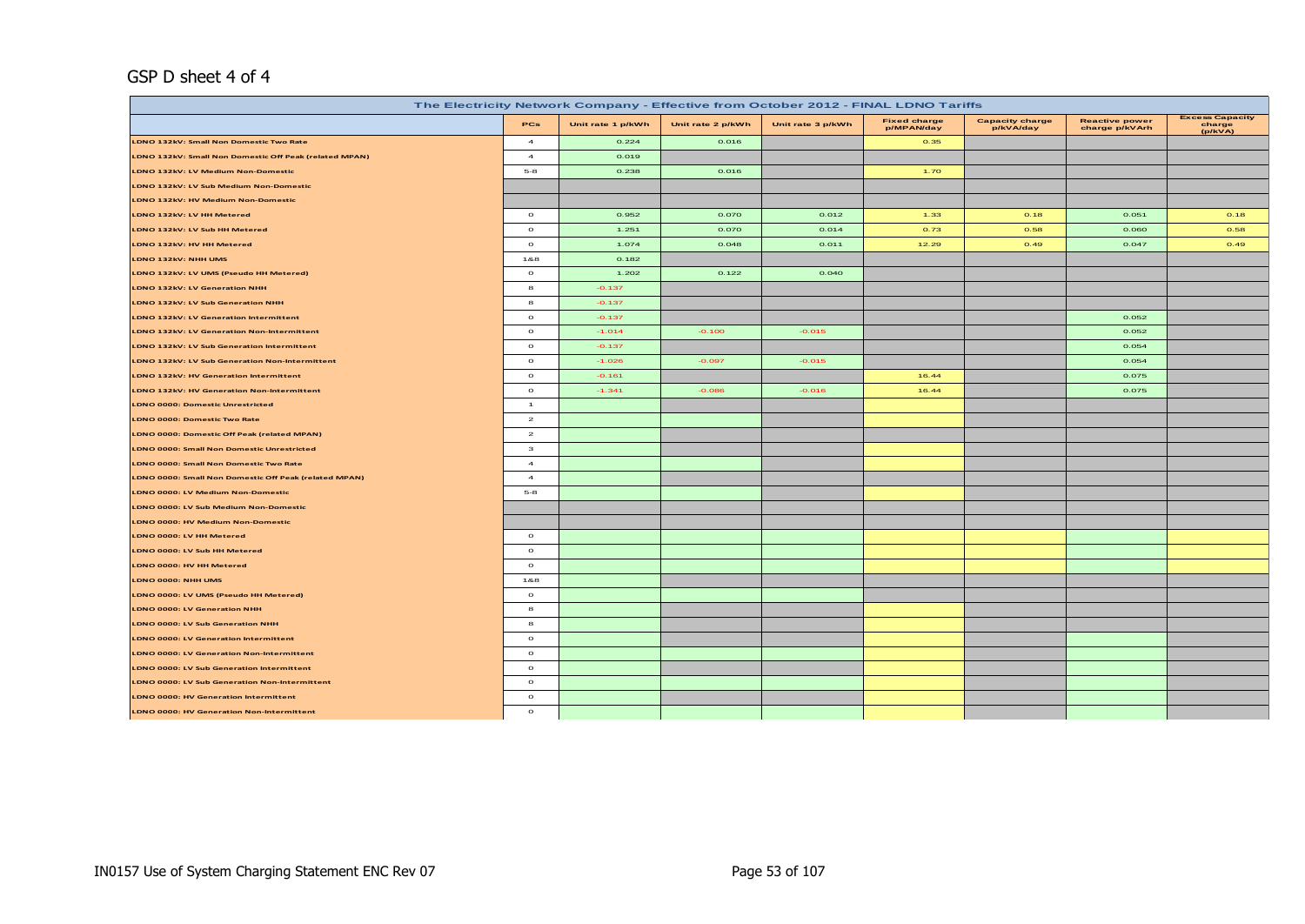## GSP E sheet 1 of 4

| The Electricity Network Company - Effective from October 2012 - FINAL LDNO Tariffs |                         |                      |                      |                      |                                   |                                        |                                    |                                            |  |  |
|------------------------------------------------------------------------------------|-------------------------|----------------------|----------------------|----------------------|-----------------------------------|----------------------------------------|------------------------------------|--------------------------------------------|--|--|
|                                                                                    | PCs                     | Unit rate 1<br>p/kWh | Unit rate 2<br>p/kWh | Unit rate 3<br>p/kWh | <b>Fixed charge</b><br>p/MPAN/day | <b>Capacity</b><br>charge<br>p/kVA/day | <b>Reactive</b><br>power<br>charge | <b>Excess</b><br><b>Capacity</b><br>charge |  |  |
| <b>LDNO LV: Domestic Unrestricted</b>                                              | $\mathbf{1}$            | 1.327                |                      |                      | 3.29                              |                                        |                                    |                                            |  |  |
| <b>LDNO LV: Domestic Two Rate</b>                                                  | $\mathbf{z}$            | 1.624                | 0.066                |                      | 3.29                              |                                        |                                    |                                            |  |  |
| <b>LDNO LV: Domestic Off Peak (related MPAN)</b>                                   | $\mathbf{z}$            | 0.131                |                      |                      |                                   |                                        |                                    |                                            |  |  |
| <b>LDNO LV: Small Non Domestic Unrestricted</b>                                    | з                       | 1.195                |                      |                      | 4.25                              |                                        |                                    |                                            |  |  |
| <b>LDNO LV: Small Non Domestic Two Rate</b>                                        | $\overline{\mathbf{4}}$ | 1.387                | 0.058                |                      | 4.25                              |                                        |                                    |                                            |  |  |
| <b>LDNO LV: Small Non Domestic Off Peak (related</b><br><b>MPAN)</b>               | $\overline{4}$          | 0.216                |                      |                      |                                   |                                        |                                    |                                            |  |  |
| <b>LDNO LV: LV Medium Non-Domestic</b>                                             | $5 - 8$                 | 1.232                | 0.050                |                      | 24.79                             |                                        |                                    |                                            |  |  |
| <b>LDNO LV: LV HH Metered</b>                                                      | $\circ$                 | 5.326                | 0.417                | 0.033                | 7.00                              | 2.18                                   | 0.206                              | 2.18                                       |  |  |
| <b>LDNO LV: NHH UMS</b>                                                            | 18.8                    | 1.728                |                      |                      |                                   |                                        |                                    |                                            |  |  |
| <b>LDNO LV: LV UMS (Pseudo HH Metered)</b>                                         | $\circ$                 | 16.867               | 1.852                | 0.567                |                                   |                                        |                                    |                                            |  |  |
| <b>LDNO LV: LV Generation NHH</b>                                                  | 8                       | $-0.692$             |                      |                      |                                   |                                        |                                    |                                            |  |  |
| <b>LDNO LV: LV Generation Intermittent</b>                                         | $\circ$                 | $-0.692$             |                      |                      |                                   |                                        | 0.275                              |                                            |  |  |
| <b>LDNO LV: LV Generation Non-Intermittent</b>                                     | $\circ$                 | $-5.339$             | $-0.584$             | $-0.057$             |                                   |                                        | 0.275                              |                                            |  |  |
| <b>LDNO HV: Domestic Unrestricted</b>                                              | $\overline{1}$          | 0.936                |                      |                      | 2.32                              |                                        |                                    |                                            |  |  |
| <b>LDNO HV: Domestic Two Rate</b>                                                  | $\mathbf{z}$            | 1.145                | 0.046                |                      | 2.32                              |                                        |                                    |                                            |  |  |
| <b>LDNO HV: Domestic Off Peak (related MPAN)</b>                                   | $\mathbf{z}$            | 0.093                |                      |                      |                                   |                                        |                                    |                                            |  |  |
| <b>LDNO HV: Small Non Domestic Unrestricted</b>                                    | з                       | 0.843                |                      |                      | 3.00                              |                                        |                                    |                                            |  |  |
| <b>LDNO HV: Small Non Domestic Two Rate</b>                                        | $\overline{4}$          | 0.979                | 0.041                |                      | 3.00                              |                                        |                                    |                                            |  |  |
| <b>LDNO HV: Small Non Domestic Off Peak (related</b><br><b>MPAN)</b>               | $\overline{\mathbf{4}}$ | 0.153                |                      |                      |                                   |                                        |                                    |                                            |  |  |
| <b>LDNO HV: LV Medium Non-Domestic</b>                                             | $5 - 8$                 | 0.869                | 0.036                |                      | 17.49                             |                                        |                                    |                                            |  |  |
| <b>LDNO HV: LV HH Metered</b>                                                      | $\circ$                 | 3.758                | 0.295                | 0.023                | 4.94                              | 1.54                                   | 0.145                              | 1.54                                       |  |  |
| <b>LDNO HV: LV Sub HH Metered</b>                                                  | $\circ$                 | 5.179                | 0.362                | 0.021                | 7.38                              | 3.03                                   | 0.170                              | 3.03                                       |  |  |
| <b>LDNO HV: HV HH Metered</b>                                                      | $\circ$                 | 3.675                | 0.215                | 0.010                | 84.39                             | 4.06                                   | 0.118                              | 4.06                                       |  |  |
| <b>LDNO HV: NHH UMS</b>                                                            | 18.8                    | 1.219                |                      |                      |                                   |                                        |                                    |                                            |  |  |
| <b>LDNO HV: LV UMS (Pseudo HH Metered)</b>                                         | $\circ$                 | 11.900               | 1.306                | 0.400                |                                   |                                        |                                    |                                            |  |  |
| <b>LDNO HV: LV Generation NHH</b>                                                  | 8                       | $-0.692$             |                      |                      |                                   |                                        |                                    |                                            |  |  |
| <b>LDNO HV: LV Sub Generation NHH</b>                                              | 8                       | $-0.583$             |                      |                      |                                   |                                        |                                    |                                            |  |  |
| <b>LDNO HV: LV Generation Intermittent</b>                                         | $\circ$                 | $-0.692$             |                      |                      |                                   |                                        | 0.275                              |                                            |  |  |
| <b>LDNO HV: LV Generation Non-Intermittent</b>                                     | $\circ$                 | $-5.339$             | $-0.584$             | $-0.057$             |                                   |                                        | 0.275                              |                                            |  |  |
| <b>LDNO HV: LV Sub Generation Intermittent</b>                                     | $\circ$                 | $-0.583$             |                      |                      |                                   |                                        | 0.248                              |                                            |  |  |
| <b>LDNO HV: LV Sub Generation Non-Intermittent</b>                                 | $\circ$                 | $-4.540$             | $-0.489$             | $-0.044$             |                                   |                                        | 0.248                              |                                            |  |  |
| <b>LDNO HV: HV Generation Intermittent</b>                                         | $\circ$                 | $-0.379$             |                      |                      |                                   |                                        | 0.203                              |                                            |  |  |
| <b>LDNO HV: HV Generation Non-Intermittent</b>                                     | $\circ$                 | $-3.046$             | $-0.309$             | $-0.020$             |                                   |                                        | 0.203                              |                                            |  |  |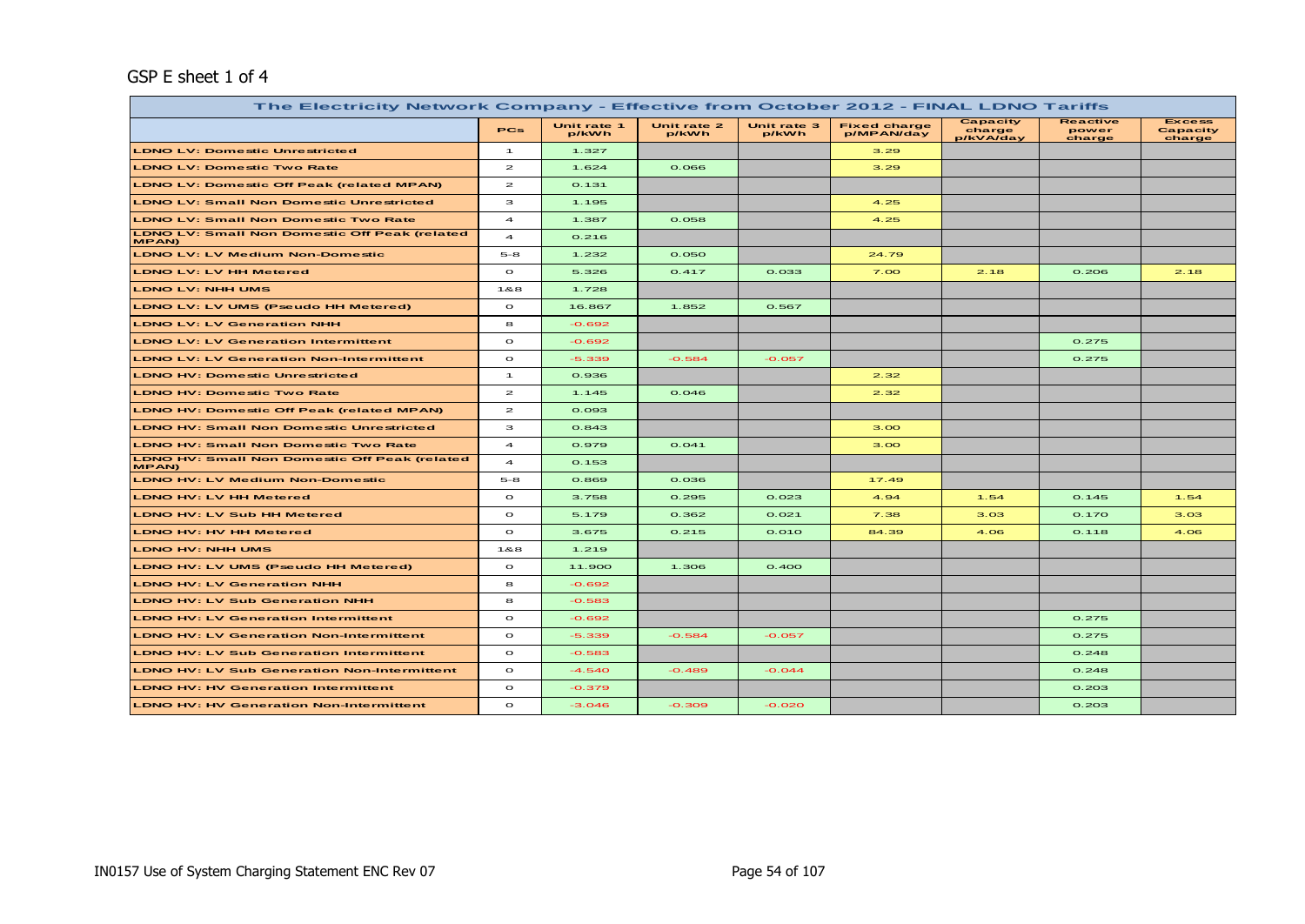### GSP E sheet 2 of 4

| The Electricity Network Company - Effective from October 2012 - FINAL LDNO Tariffs |                         |                      |                      |                      |                                   |                                 |                                    |                                     |  |  |
|------------------------------------------------------------------------------------|-------------------------|----------------------|----------------------|----------------------|-----------------------------------|---------------------------------|------------------------------------|-------------------------------------|--|--|
|                                                                                    | PCs                     | Unit rate 1<br>p/kWh | Unit rate 2<br>p/kWh | Unit rate 3<br>p/kWh | <b>Fixed charge</b><br>p/MPAN/day | Capacity<br>charge<br>p/kVA/day | <b>Reactive</b><br>power<br>charge | <b>Excess</b><br>Capacity<br>charge |  |  |
| <b>LDNO HVplus: Domestic Unrestricted</b>                                          | $\mathbf{1}$            | 0.808                |                      |                      | 2.00                              |                                 | O.OOO                              |                                     |  |  |
| <b>LDNO HVplus: Domestic Two Rate</b>                                              | $\mathbf{z}$            | 0.989                | O.040                |                      | 2.00                              |                                 |                                    |                                     |  |  |
| <b>LDNO HVplus: Domestic Off Peak (related MPAN)</b>                               | $\mathbf{z}$            | O.08O                |                      |                      |                                   |                                 |                                    |                                     |  |  |
| <b>LDNO HVplus: Small Non Domestic Unrestricted</b>                                | 3                       | 0.728                |                      |                      | 2.59                              |                                 |                                    |                                     |  |  |
| <b>LDNO HVplus: Small Non Domestic Two Rate</b>                                    | $\overline{\mathbf{4}}$ | 0.845                | 0.035                |                      | 2.59                              |                                 |                                    |                                     |  |  |
| <b>LDNO HVplus: Small Non Domestic Off Peak (related</b><br>MPAN)                  | $\overline{4}$          | 0.132                |                      |                      |                                   |                                 |                                    |                                     |  |  |
| <b>LDNO HVplus: LV Medium Non-Domestic</b>                                         | $5 - 8$                 | 0.751                | 0.031                |                      | 15.10                             |                                 |                                    |                                     |  |  |
| <b>LDNO HVplus: LV Sub Medium Non-Domestic</b>                                     |                         |                      |                      |                      |                                   |                                 |                                    |                                     |  |  |
| <b>LDNO HVplus: HV Medium Non-Domestic</b>                                         |                         |                      |                      |                      |                                   |                                 |                                    |                                     |  |  |
| <b>LDNO HVplus: LV HH Metered</b>                                                  | $\circ$                 | 3.245                | 0.254                | O.02O                | 4.27                              | 1.33                            | 0.125                              | 1.33                                |  |  |
| <b>LDNO HVplus: LV Sub HH Metered</b>                                              | $\circ$                 | 4.472                | 0.313                | O.O18                | 6.37                              | 2.62                            | 0.147                              | 2.62                                |  |  |
| <b>LDNO HVplus: HV HH Metered</b>                                                  | $\circ$                 | 3.173                | 0.186                | 0.009                | 72.87                             | 3.50                            | 0.102                              | 3.50                                |  |  |
| <b>LDNO HVplus: NHH UMS</b>                                                        | 1&8                     | 1.053                |                      |                      |                                   |                                 |                                    |                                     |  |  |
| <b>LDNO HVplus: LV UMS (Pseudo HH Metered)</b>                                     | $\circ$                 | 10.276               | 1.128                | 0.345                |                                   |                                 |                                    |                                     |  |  |
| <b>LDNO HVplus: LV Generation NHH</b>                                              | 8                       | $-0.435$             |                      |                      |                                   |                                 |                                    |                                     |  |  |
| <b>LDNO HVplus: LV Sub Generation NHH</b>                                          | 8                       | $-0.417$             |                      |                      |                                   |                                 |                                    |                                     |  |  |
| <b>LDNO HVplus: LV Generation Intermittent</b>                                     | $\circ$                 | $-0.435$             |                      |                      |                                   |                                 | 0.173                              |                                     |  |  |
| <b>LDNO HVplus: LV Generation Non-Intermittent</b>                                 | $\circ$                 | $-3.358$             | $-0.367$             | $-0.036$             |                                   |                                 | 0.173                              |                                     |  |  |
| <b>LDNO HVplus: LV Sub Generation Intermittent</b>                                 | $\circ$                 | $-0.417$             |                      |                      |                                   |                                 | 0.177                              |                                     |  |  |
| <b>LDNO HVplus: LV Sub Generation Non-Intermittent</b>                             | $\circ$                 | $-3.246$             | $-0.350$             | $-0.031$             |                                   |                                 | 0.177                              |                                     |  |  |
| <b>LDNO HVplus: HV Generation Intermittent</b>                                     | $\circ$                 | $-0.379$             |                      |                      | 17.50                             |                                 | 0.203                              |                                     |  |  |
| <b>LDNO HVplus: HV Generation Non-Intermittent</b>                                 | $\circ$                 | $-3.046$             | $-0.309$             | $-0.020$             | 17.50                             |                                 | 0.203                              |                                     |  |  |
| <b>LDNO EHV: Domestic Unrestricted</b>                                             | $\mathbf{1}$            | 0.654                |                      |                      | 1.62                              |                                 |                                    |                                     |  |  |
| <b>LDNO EHV: Domestic Two Rate</b>                                                 | $\mathbf{z}$            | O.8OO                | 0.032                |                      | 1.62                              |                                 |                                    |                                     |  |  |
| LDNO EHV: Domestic Off Peak (related MPAN)                                         | $\mathbf{z}$            | 0.065                |                      |                      |                                   |                                 |                                    |                                     |  |  |
| <b>LDNO EHV: Small Non Domestic Unrestricted</b>                                   | з                       | 0.589                |                      |                      | 2.09                              |                                 |                                    |                                     |  |  |
| <b>LDNO EHV: Small Non Domestic Two Rate</b>                                       | $\overline{\mathbf{4}}$ | 0.683                | 0.029                |                      | 2.09                              |                                 |                                    |                                     |  |  |
| <b>LDNO EHV: Small Non Domestic Off Peak (related</b><br>MPAN)                     | $\overline{a}$          | 0.107                |                      |                      |                                   |                                 |                                    |                                     |  |  |
| <b>LDNO EHV: LV Medium Non-Domestic</b>                                            | $5 - 8$                 | 0.607                | 0.025                |                      | 12.21                             |                                 |                                    |                                     |  |  |
| <b>LDNO EHV: LV Sub Medium Non-Domestic</b>                                        |                         |                      |                      |                      |                                   |                                 |                                    |                                     |  |  |
| <b>LDNO EHV: HV Medium Non-Domestic</b>                                            |                         |                      |                      |                      |                                   |                                 |                                    |                                     |  |  |
| LDNO EHV: LV HH Metered                                                            | $\circ$                 | 2.624                | 0.206                | 0.016                | 3.45                              | 1.08                            | 0.101                              | 1.08                                |  |  |
| LDNO EHV: LV Sub HH Metered                                                        | $\circ$                 | 3.616                | 0.253                | 0.015                | 5.15                              | 2.12                            | 0.119                              | 2.12                                |  |  |
| LDNO EHV: HV HH Metered                                                            | $\circ$                 | 2.566                | 0.150                | 0.007                | 58.92                             | 2.83                            | 0.083                              | 2.83                                |  |  |
| LDNO EHV: NHH UMS                                                                  | 1&8                     | 0.851                |                      |                      |                                   |                                 |                                    |                                     |  |  |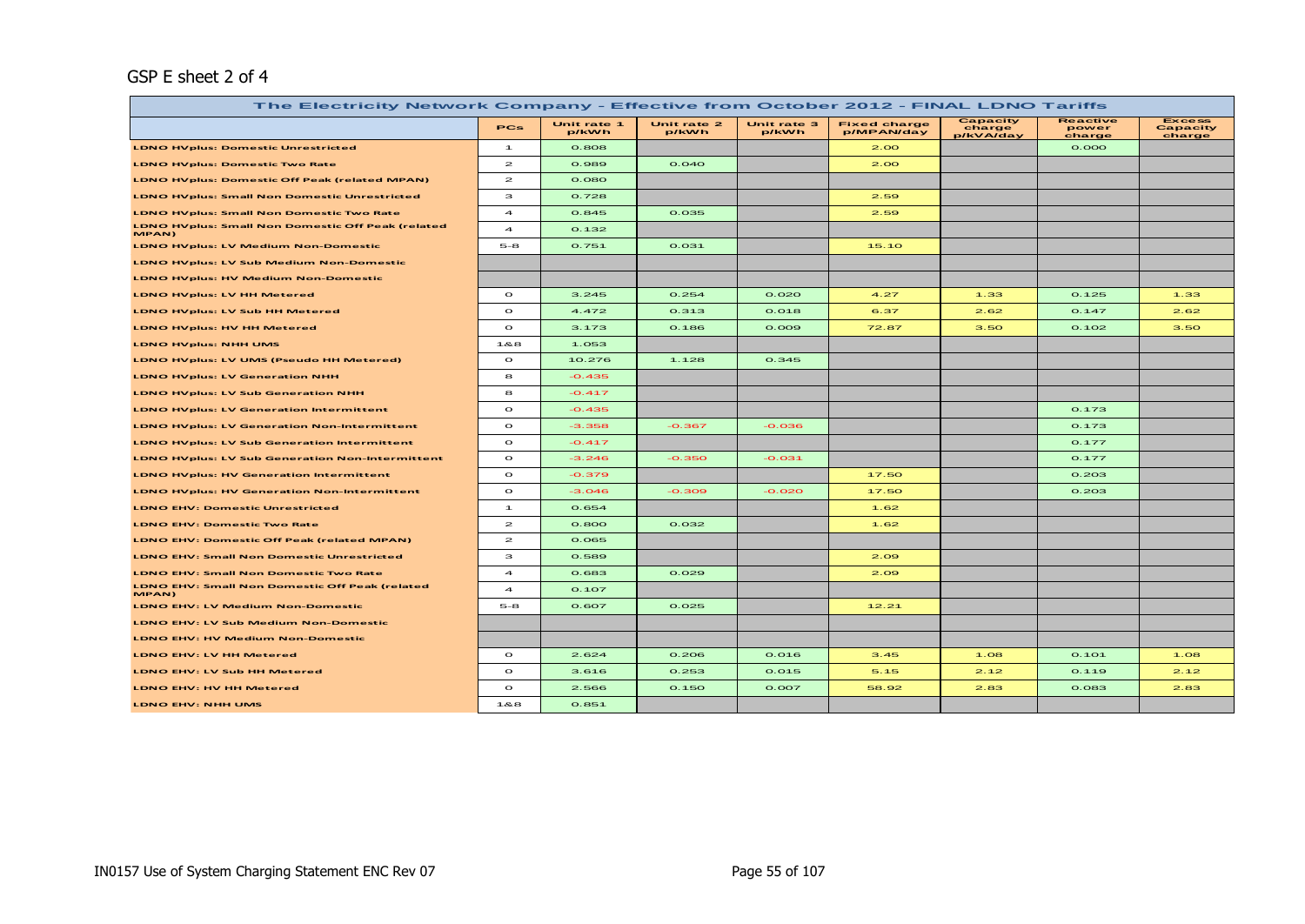## GSP E sheet 3 of 4

| The Electricity Network Company - Effective from October 2012 - FINAL LDNO Tariffs |                         |                      |                      |                      |                                   |                                 |                                    |                                     |  |  |
|------------------------------------------------------------------------------------|-------------------------|----------------------|----------------------|----------------------|-----------------------------------|---------------------------------|------------------------------------|-------------------------------------|--|--|
|                                                                                    | PCs                     | Unit rate 1<br>p/kWh | Unit rate 2<br>p/kWh | Unit rate 3<br>p/kWh | <b>Fixed charge</b><br>p/MPAN/day | Capacity<br>charge<br>p/kVA/day | <b>Reactive</b><br>power<br>charge | <b>Excess</b><br>Capacity<br>charge |  |  |
| LDNO EHV: LV UMS (Pseudo HH Metered)                                               | $\circ$                 | 8.308                | 0.912                | 0.279                |                                   |                                 |                                    |                                     |  |  |
| <b>LDNO EHV: LV Generation NHH</b>                                                 | 8                       | $-0.352$             |                      |                      |                                   |                                 |                                    |                                     |  |  |
| <b>LDNO EHV: LV Sub Generation NHH</b>                                             | 8                       | $-0.337$             |                      |                      |                                   |                                 |                                    |                                     |  |  |
| <b>LDNO EHV: LV Generation Intermittent</b>                                        | $\circ$                 | $-0.352$             |                      |                      |                                   |                                 | O.14O                              |                                     |  |  |
| <b>LDNO EHV: LV Generation Non-Intermittent</b>                                    | $\circ$                 | $-2.715$             | $-0.297$             | $-0.029$             |                                   |                                 | O.14O                              |                                     |  |  |
| <b>LDNO EHV: LV Sub Generation Intermittent</b>                                    | $\circ$                 | $-0.337$             |                      |                      |                                   |                                 | 0.143                              |                                     |  |  |
| <b>LDNO EHV: LV Sub Generation Non-Intermittent</b>                                | $\circ$                 | $-2.625$             | $-0.283$             | $-0.025$             |                                   |                                 | 0.143                              |                                     |  |  |
| <b>LDNO EHV: HV Generation Intermittent</b>                                        | $\circ$                 | $-0.306$             |                      |                      | 14.15                             |                                 | 0.164                              |                                     |  |  |
| <b>LDNO EHV: HV Generation Non-Intermittent</b>                                    | $\circ$                 | $-2.463$             | $-0.250$             | $-0.016$             | 14.15                             |                                 | 0.164                              |                                     |  |  |
| LDNO 132kV/EHV: Domestic Unrestricted                                              | $\mathbf{1}$            | 0.626                |                      |                      | 1.55                              |                                 |                                    |                                     |  |  |
| LDNO 132kV/EHV: Domestic Two Rate                                                  | $\mathbf{z}$            | 0.766                | 0.031                |                      | 1.55                              |                                 |                                    |                                     |  |  |
| LDNO 132kV/EHV: Domestic Off Peak (related MPAN)                                   | $\mathbf{z}$            | 0.062                |                      |                      |                                   |                                 |                                    |                                     |  |  |
| LDNO 132kV/EHV: Small Non Domestic Unrestricted                                    | з                       | 0.564                |                      |                      | 2.01                              |                                 |                                    |                                     |  |  |
| LDNO 132kV/EHV: Small Non Domestic Two Rate                                        | $\overline{a}$          | 0.655                | 0.027                |                      | 2.01                              |                                 |                                    |                                     |  |  |
| LDNO 132kV/EHV: Small Non Domestic Off Peak (related<br>MPAN)                      | $\overline{\mathbf{4}}$ | 0.102                |                      |                      |                                   |                                 |                                    |                                     |  |  |
| LDNO 132kV/EHV: LV Medium Non-Domestic                                             | $5 - 8$                 | 0.582                | 0.024                |                      | 11.70                             |                                 |                                    |                                     |  |  |
| LDNO 132kV/EHV: LV Sub Medium Non-Domestic                                         |                         |                      |                      |                      |                                   |                                 |                                    |                                     |  |  |
| LDNO 132kV/EHV: HV Medium Non-Domestic                                             |                         |                      |                      |                      |                                   |                                 |                                    |                                     |  |  |
| LDNO 132kV/EHV: LV HH Metered                                                      | $\circ$                 | 2.513                | 0.197                | O.O16                | 3.30                              | 1.03                            | 0.097                              | 1.03                                |  |  |
| LDNO 132kV/EHV: LV Sub HH Metered                                                  | $\circ$                 | 3.464                | 0.242                | 0.014                | 4.94                              | 2.03                            | 0.114                              | 2.03                                |  |  |
| LDNO 132kV/EHV: HV HH Metered                                                      | $\circ$                 | 2.458                | 0.144                | 0.007                | 56.44                             | 2.71                            | 0.079                              | 2.71                                |  |  |
| LDNO 132kV/EHV: NHH UMS                                                            | 18.8                    | 0.815                |                      |                      |                                   |                                 |                                    |                                     |  |  |
| LDNO 132kV/EHV: LV UMS (Pseudo HH Metered)                                         | $\circ$                 | 7.960                | 0.874                | 0.267                |                                   |                                 |                                    |                                     |  |  |
| LDNO 132kV/EHV: LV Generation NHH                                                  | 8                       | $-0.337$             |                      |                      |                                   |                                 |                                    |                                     |  |  |
| LDNO 132kV/EHV: LV Sub Generation NHH                                              | 8                       | $-0.323$             |                      |                      |                                   |                                 |                                    |                                     |  |  |
| LDNO 132kV/EHV: LV Generation Intermittent                                         | $\circ$                 | $-0.337$             |                      |                      |                                   |                                 | 0.134                              |                                     |  |  |
| LDNO 132kV/EHV: LV Generation Non-Intermittent                                     | $\circ$                 | $-2.601$             | $-0.285$             | $-0.028$             |                                   |                                 | 0.134                              |                                     |  |  |
| LDNO 132kV/EHV: LV Sub Generation Intermittent                                     | $\circ$                 | $-0.323$             |                      |                      |                                   |                                 | 0.137                              |                                     |  |  |
| LDNO 132kV/EHV: LV Sub Generation Non-Intermittent                                 | $\circ$                 | $-2.514$             | $-0.271$             | $-0.024$             |                                   |                                 | 0.137                              |                                     |  |  |
| LDNO 132kV/EHV: HV Generation Intermittent                                         | $\circ$                 | $-0.294$             |                      |                      | 13.56                             |                                 | 0.157                              |                                     |  |  |
| LDNO 132kV/EHV: HV Generation Non-Intermittent                                     | $\circ$                 | $-2.359$             | $-0.239$             | $-0.015$             | 13.56                             |                                 | 0.157                              |                                     |  |  |
| <b>LDNO 132kV: Domestic Unrestricted</b>                                           | $\mathbf{1}$            | 0.414                |                      |                      | 1.03                              |                                 |                                    |                                     |  |  |
| LDNO 132kV: Domestic Two Rate                                                      | $\mathbf{z}$            | 0.507                | 0.021                |                      | 1.03                              |                                 |                                    |                                     |  |  |
| LDNO 132kV: Domestic Off Peak (related MPAN)                                       | $\mathbf{z}$            | O.041                |                      |                      |                                   |                                 |                                    |                                     |  |  |
| <b>LDNO 132kV: Small Non Domestic Unrestricted</b>                                 | з                       | 0.373                |                      |                      | 1.33                              |                                 |                                    |                                     |  |  |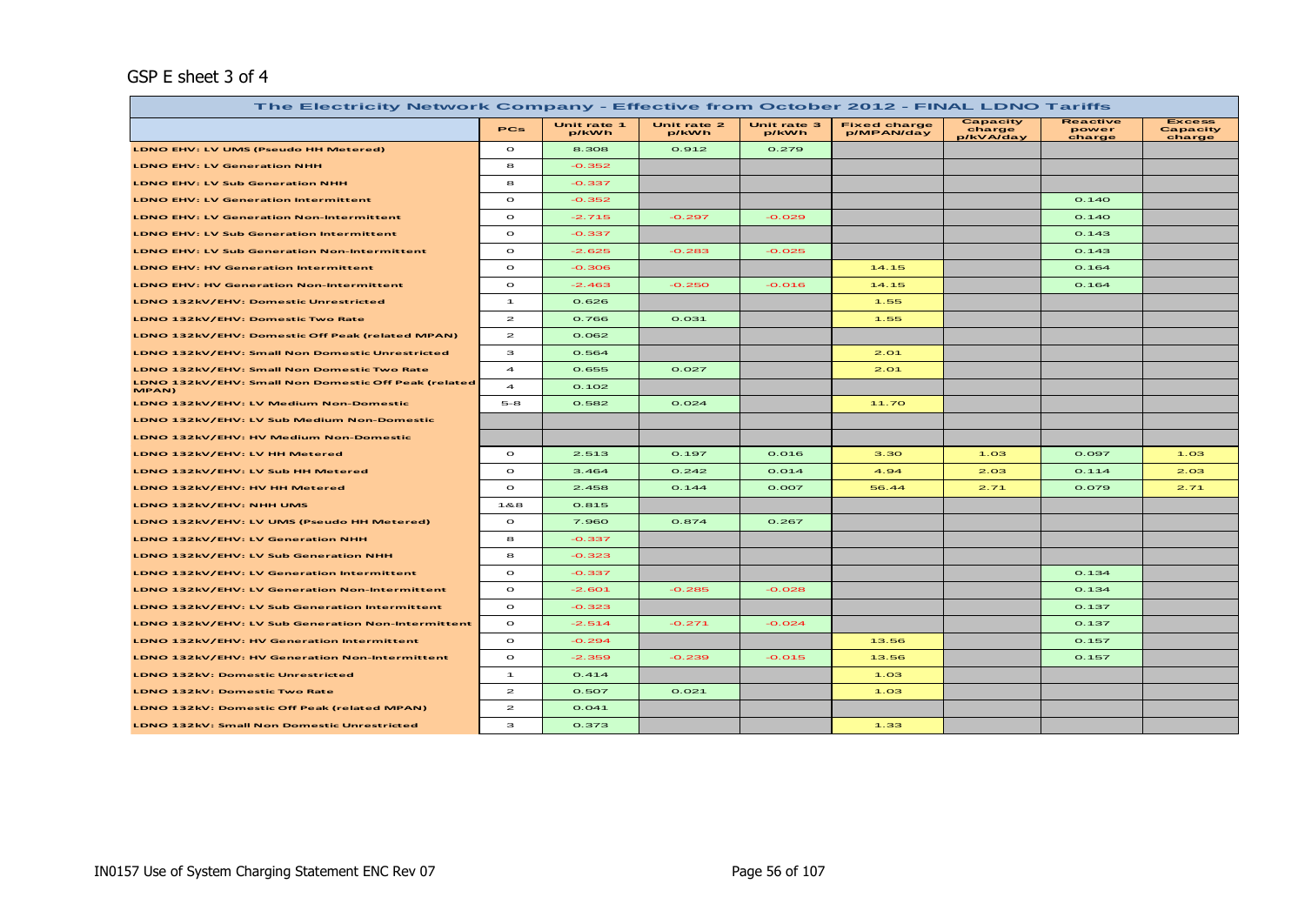## GSP E sheet 4 of 4

| The Electricity Network Company - Effective from October 2012 - FINAL LDNO Tariffs |                         |                      |                      |                      |                                   |                                 |                             |                                     |  |  |
|------------------------------------------------------------------------------------|-------------------------|----------------------|----------------------|----------------------|-----------------------------------|---------------------------------|-----------------------------|-------------------------------------|--|--|
|                                                                                    | PCs                     | Unit rate 1<br>p/kWh | Unit rate 2<br>p/kWh | Unit rate 3<br>p/kWh | <b>Fixed charge</b><br>p/MPAN/day | Capacity<br>charge<br>p/kVA/day | Reactive<br>power<br>charge | <b>Excess</b><br>Capacity<br>charge |  |  |
| <b>LDNO 132kV: Small Non Domestic Two Rate</b>                                     | $\overline{\mathbf{A}}$ | 0.433                | O.O18                |                      | 1.33                              |                                 |                             |                                     |  |  |
| LDNO 132kV: Small Non Domestic Off Peak (related<br><b>MPAN)</b>                   | $\blacktriangleleft$    | 0.068                |                      |                      |                                   |                                 |                             |                                     |  |  |
| LDNO 132kV: LV Medium Non-Domestic                                                 | $5 - 8$                 | 0.385                | 0.016                |                      | 7.74                              |                                 |                             |                                     |  |  |
| LDNO 132kV: LV Sub Medium Non-Domestic                                             |                         |                      |                      |                      |                                   |                                 |                             |                                     |  |  |
| LDNO 132kV: HV Medium Non-Domestic                                                 |                         |                      |                      |                      |                                   |                                 |                             |                                     |  |  |
| LDNO 132kV: LV HH Metered                                                          | $\circ$                 | 1.663                | 0.130                | 0.010                | 2.19                              | O.68                            | 0.064                       | 0.68                                |  |  |
| LDNO 132kV: LV Sub HH Metered                                                      | $\Omega$                | 2.292                | O.16O                | 0.009                | 3.27                              | 1.34                            | 0.075                       | 1.34                                |  |  |
| LDNO 132kV: HV HH Metered                                                          | $\Omega$                | 1.626                | 0.095                | O.004                | 37.35                             | 1.80                            | 0.052                       | 1.80                                |  |  |
| LDNO 132kV: NHH UMS                                                                | 188                     | 0.540                |                      |                      |                                   |                                 |                             |                                     |  |  |
| LDNO 132kV: LV UMS (Pseudo HH Metered)                                             | $\Omega$                | 5.267                | 0.578                | 0.177                |                                   |                                 |                             |                                     |  |  |
| <b>LDNO 132kV: LV Generation NHH</b>                                               | 8                       | $-0.223$             |                      |                      |                                   |                                 |                             |                                     |  |  |
| LDNO 132kV: LV Sub Generation NHH                                                  | 8                       | $-0.214$             |                      |                      |                                   |                                 |                             |                                     |  |  |
| LDNO 132kV: LV Generation Intermittent                                             | $\circ$                 | $-0.223$             |                      |                      |                                   |                                 | 0.089                       |                                     |  |  |
| <b>LDNO 132kV: LV Generation Non-Intermittent</b>                                  | $\circ$                 | $-1.721$             | $-0.188$             | $-0.018$             |                                   |                                 | 0.089                       |                                     |  |  |
| LDNO 132kV: LV Sub Generation Intermittent                                         | $\circ$                 | $-0.214$             |                      |                      |                                   |                                 | 0.091                       |                                     |  |  |
| LDNO 132kV: LV Sub Generation Non-Intermittent                                     | $\circ$                 | $-1.664$             | $-0.179$             | $-0.016$             |                                   |                                 | 0.091                       |                                     |  |  |
| LDNO 132kV: HV Generation Intermittent                                             | $\circ$                 | $-0.194$             |                      |                      | 8.97                              |                                 | 0.104                       |                                     |  |  |
| LDNO 132kV: HV Generation Non-Intermittent                                         | $\circ$                 | $-1.561$             | $-0.158$             | $-0.010$             | 8.97                              |                                 | 0.104                       |                                     |  |  |
| <b>LDNO 0000: Domestic Unrestricted</b>                                            | $\mathbf{1}$            | 0.087                |                      |                      | O.22                              |                                 |                             |                                     |  |  |
| <b>LDNO 0000: Domestic Two Rate</b>                                                | $\mathbf{z}$            | 0.106                | O.004                |                      | O.22                              |                                 |                             |                                     |  |  |
| LDNO 0000: Domestic Off Peak (related MPAN)                                        | $\mathbf{z}$            | 0.009                |                      |                      |                                   |                                 |                             |                                     |  |  |
| <b>LDNO 0000: Small Non Domestic Unrestricted</b>                                  | з                       | 0.078                |                      |                      | O.28                              |                                 |                             |                                     |  |  |
| <b>LDNO 0000: Small Non Domestic Two Rate</b>                                      | $\overline{\mathbf{4}}$ | O.091                | O.004                |                      | O.28                              |                                 |                             |                                     |  |  |
| LDNO 0000: Small Non Domestic Off Peak (related<br>MPAN)                           | $\overline{\mathbf{4}}$ | 0.014                |                      |                      |                                   |                                 |                             |                                     |  |  |
| LDNO 0000: LV Medium Non-Domestic                                                  | $5 - 8$                 | 0.081                | 0.003                |                      | 1.62                              |                                 |                             |                                     |  |  |
| LDNO 0000: LV Sub Medium Non-Domestic                                              |                         |                      |                      |                      |                                   |                                 |                             |                                     |  |  |
| LDNO 0000: HV Medium Non-Domestic                                                  |                         |                      |                      |                      |                                   |                                 |                             |                                     |  |  |
| LDNO 0000: LV HH Metered                                                           | $\circ$                 | 0.349                | 0.027                | 0.002                | O.46                              | O.14                            | 0.013                       | O.14                                |  |  |
| LDNO 0000: LV Sub HH Metered                                                       | $\circ$                 | 0.480                | 0.034                | 0.002                | O.68                              | O.28                            | 0.016                       | O.28                                |  |  |
| LDNO 0000: HV HH Metered                                                           | $\circ$                 | 0.341                | O.02O                | O.OO1                | 7.83                              | 0.38                            | 0.011                       | 0.38                                |  |  |
| LDNO 0000: NHH UMS                                                                 | 188                     | 0.113                |                      |                      |                                   |                                 |                             |                                     |  |  |
| LDNO 0000: LV UMS (Pseudo HH Metered)                                              | $\circ$                 | 1.104                | 0.121                | 0.037                |                                   |                                 |                             |                                     |  |  |
| <b>LDNO 0000: LV Generation NHH</b>                                                | 8                       | $-0.047$             |                      |                      |                                   |                                 |                             |                                     |  |  |
| <b>LDNO 0000: LV Sub Generation NHH</b>                                            | 8                       | $-0.045$             |                      |                      |                                   |                                 |                             |                                     |  |  |
| <b>LDNO 0000: LV Generation Intermittent</b>                                       | $\circ$                 | $-0.047$             |                      |                      |                                   |                                 | 0.019                       |                                     |  |  |
| <b>LDNO 0000: LV Generation Non-Intermittent</b>                                   | $\circ$                 | $-0.361$             | $-0.039$             | $-0.004$             |                                   |                                 | 0.019                       |                                     |  |  |
| LDNO 0000: LV Sub Generation Intermittent                                          | $\circ$                 | $-0.045$             |                      |                      |                                   |                                 | 0.019                       |                                     |  |  |
| LDNO 0000: LV Sub Generation Non-Intermittent                                      | $\circ$                 | $-0.349$             | $-0.038$             | $-0.003$             |                                   |                                 | 0.019                       |                                     |  |  |
| LDNO 0000: HV Generation Intermittent                                              | $\circ$                 | $-0.041$             |                      |                      | 1.88                              |                                 | 0.022                       |                                     |  |  |
| <b>LDNO 0000: HV Generation Non-Intermittent</b>                                   | $\circ$                 | $-0.327$             | $-0.033$             | $-0.002$             | 1.88                              |                                 | 0.022                       |                                     |  |  |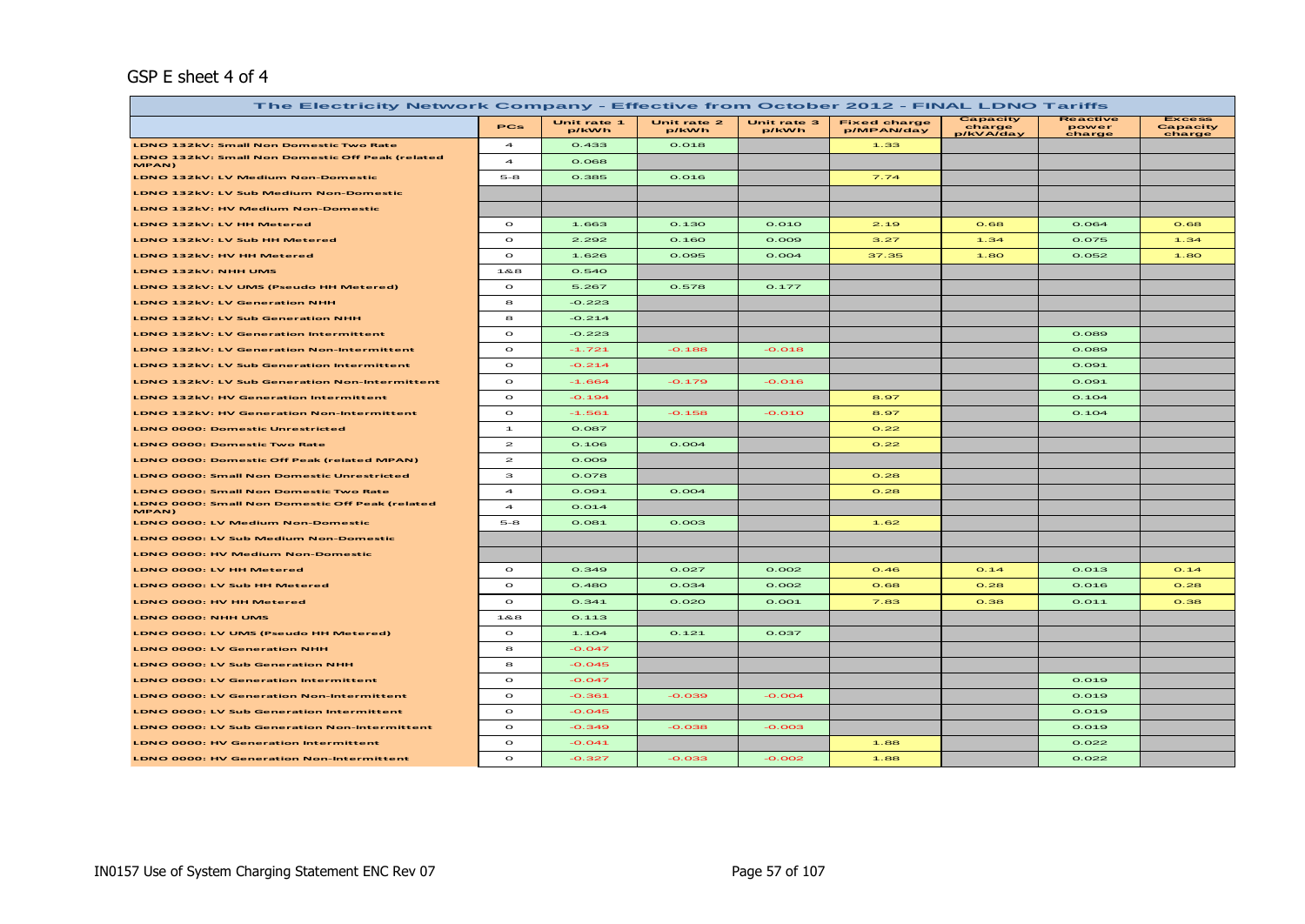## GSP F sheet 1 of 4

| The Electricity Network Company - Effective from October 2012 - FINAL LDNO Tariffs |                |                   |                   |                   |                                   |                                     |                                         |                                             |  |  |  |
|------------------------------------------------------------------------------------|----------------|-------------------|-------------------|-------------------|-----------------------------------|-------------------------------------|-----------------------------------------|---------------------------------------------|--|--|--|
|                                                                                    | PCs            | Unit rate 1 p/kWh | Unit rate 2 p/kWh | Unit rate 3 p/kWh | <b>Fixed charge</b><br>p/MPAN/day | <b>Capacity charge</b><br>p/kVA/day | <b>Reactive power</b><br>charge p/kVArh | <b>Excess Capacity</b><br>charge<br>(p/kVA) |  |  |  |
| <b>LDNO LV: Domestic Unrestricted</b>                                              | $\mathbf{1}$   | 1.445             |                   |                   | 2.71                              |                                     |                                         |                                             |  |  |  |
| <b>LDNO LV: Domestic Two Rate</b>                                                  | $\overline{2}$ | 1.722             | 0.109             |                   | 2.71                              |                                     |                                         |                                             |  |  |  |
| <b>LDNO LV: Domestic Off Peak (related MPAN)</b>                                   | $\overline{a}$ | 0.215             |                   |                   |                                   |                                     |                                         |                                             |  |  |  |
| <b>LDNO LV: Small Non Domestic Unrestricted</b>                                    | 3              | 1.392             |                   |                   | 2.49                              |                                     |                                         |                                             |  |  |  |
| <b>LDNO LV: Small Non Domestic Two Rate</b>                                        | $\overline{4}$ | 1.723             | 0.190             |                   | 2.49                              |                                     |                                         |                                             |  |  |  |
| <b>LDNO LV: Small Non Domestic Off Peak (related MPAN)</b>                         | $\overline{4}$ | 0.246             |                   |                   |                                   |                                     |                                         |                                             |  |  |  |
| <b>LDNO LV: LV Medium Non-Domestic</b>                                             | $5 - 8$        | 1.300             | 0.102             |                   | 14.31                             |                                     |                                         |                                             |  |  |  |
| <b>LDNO LV: LV HH Metered</b>                                                      | $\circ$        | 5.046             | 0.688             | 0.070             | 7.52                              | 0.87                                | 0.184                                   | 0.87                                        |  |  |  |
| <b>LDNO LV: NHH UMS</b>                                                            | 1&8            | 1.360             |                   |                   |                                   |                                     |                                         |                                             |  |  |  |
| LDNO LV: LV UMS (Pseudo HH Metered)                                                | $\circ$        | 12.003            | 1.790             | 0.195             |                                   |                                     |                                         |                                             |  |  |  |
| <b>LDNO LV: LV Generation NHH</b>                                                  | 8              | $-0.617$          |                   |                   |                                   |                                     |                                         |                                             |  |  |  |
| <b>LDNO LV: LV Generation Intermittent</b>                                         | $\circ$        | $-0.617$          |                   |                   |                                   |                                     | 0.131                                   |                                             |  |  |  |
| <b>LDNO LV: LV Generation Non-Intermittent</b>                                     | $\circ$        | $-2.655$          | $-0.893$          | $-0.107$          |                                   |                                     | 0.131                                   |                                             |  |  |  |
| <b>LDNO HV: Domestic Unrestricted</b>                                              | $\overline{1}$ | 0.816             |                   |                   | 1.53                              |                                     |                                         |                                             |  |  |  |
| <b>LDNO HV: Domestic Two Rate</b>                                                  | $\overline{a}$ | 0.973             | 0.061             |                   | 1.53                              |                                     |                                         |                                             |  |  |  |
| <b>LDNO HV: Domestic Off Peak (related MPAN)</b>                                   | $\overline{a}$ | 0.121             |                   |                   |                                   |                                     |                                         |                                             |  |  |  |
| <b>LDNO HV: Small Non Domestic Unrestricted</b>                                    | 3              | 0.787             |                   |                   | 1.41                              |                                     |                                         |                                             |  |  |  |
| <b>LDNO HV: Small Non Domestic Two Rate</b>                                        | $\overline{4}$ | 0.974             | 0.107             |                   | 1.41                              |                                     |                                         |                                             |  |  |  |
| LDNO HV: Small Non Domestic Off Peak (related MPAN)                                | $\overline{4}$ | 0.139             |                   |                   |                                   |                                     |                                         |                                             |  |  |  |
| <b>LDNO HV: LV Medium Non-Domestic</b>                                             | $5 - 8$        | 0.735             | 0.058             |                   | 8.09                              |                                     |                                         |                                             |  |  |  |
| <b>LDNO HV: LV HH Metered</b>                                                      | $\circ$        | 2.852             | 0.389             | 0.039             | 4.25                              | 0.49                                | 0.104                                   | 0.49                                        |  |  |  |
| <b>LDNO HV: LV Sub HH Metered</b>                                                  | $\circ$        | 4.192             | 0.499             | 0.044             | 22.97                             | 1.17                                | 0.138                                   | 1.17                                        |  |  |  |
| <b>LDNO HV: HV HH Metered</b>                                                      | $\circ$        | 4.121             | 0.431             | 0.032             | 70.65                             | 1.27                                | 0.125                                   | 1.27                                        |  |  |  |
| <b>LDNO HV: NHH UMS</b>                                                            | 1&8            | 0.769             |                   |                   |                                   |                                     |                                         |                                             |  |  |  |
| LDNO HV: LV UMS (Pseudo HH Metered)                                                | $\circ$        | 6.784             | 1.012             | 0.110             |                                   |                                     |                                         |                                             |  |  |  |
| <b>LDNO HV: LV Generation NHH</b>                                                  | 8              | $-0.617$          |                   |                   |                                   |                                     |                                         |                                             |  |  |  |
| <b>LDNO HV: LV Sub Generation NHH</b>                                              | 8              | $-0.540$          |                   |                   |                                   |                                     |                                         |                                             |  |  |  |
| <b>LDNO HV: LV Generation Intermittent</b>                                         | $\circ$        | $-0.617$          |                   |                   |                                   |                                     | 0.131                                   |                                             |  |  |  |
| <b>LDNO HV: LV Generation Non-Intermittent</b>                                     | $\circ$        | $-2.655$          | $-0.893$          | $-0.107$          |                                   |                                     | 0.131                                   |                                             |  |  |  |
| <b>LDNO HV: LV Sub Generation Intermittent</b>                                     | $\circ$        | $-0.540$          |                   |                   |                                   |                                     | 0.124                                   |                                             |  |  |  |
| <b>LDNO HV: LV Sub Generation Non-Intermittent</b>                                 | $\circ$        | $-2.320$          | $-0.785$          | $-0.092$          |                                   |                                     | 0.124                                   |                                             |  |  |  |
| <b>LDNO HV: HV Generation Intermittent</b>                                         | $\circ$        | $-0.355$          |                   |                   |                                   |                                     | 0.092                                   |                                             |  |  |  |
| <b>LDNO HV: HV Generation Non-Intermittent</b>                                     | $\circ$        | $-1.509$          | $-0.533$          | $-0.055$          |                                   |                                     | 0.092                                   |                                             |  |  |  |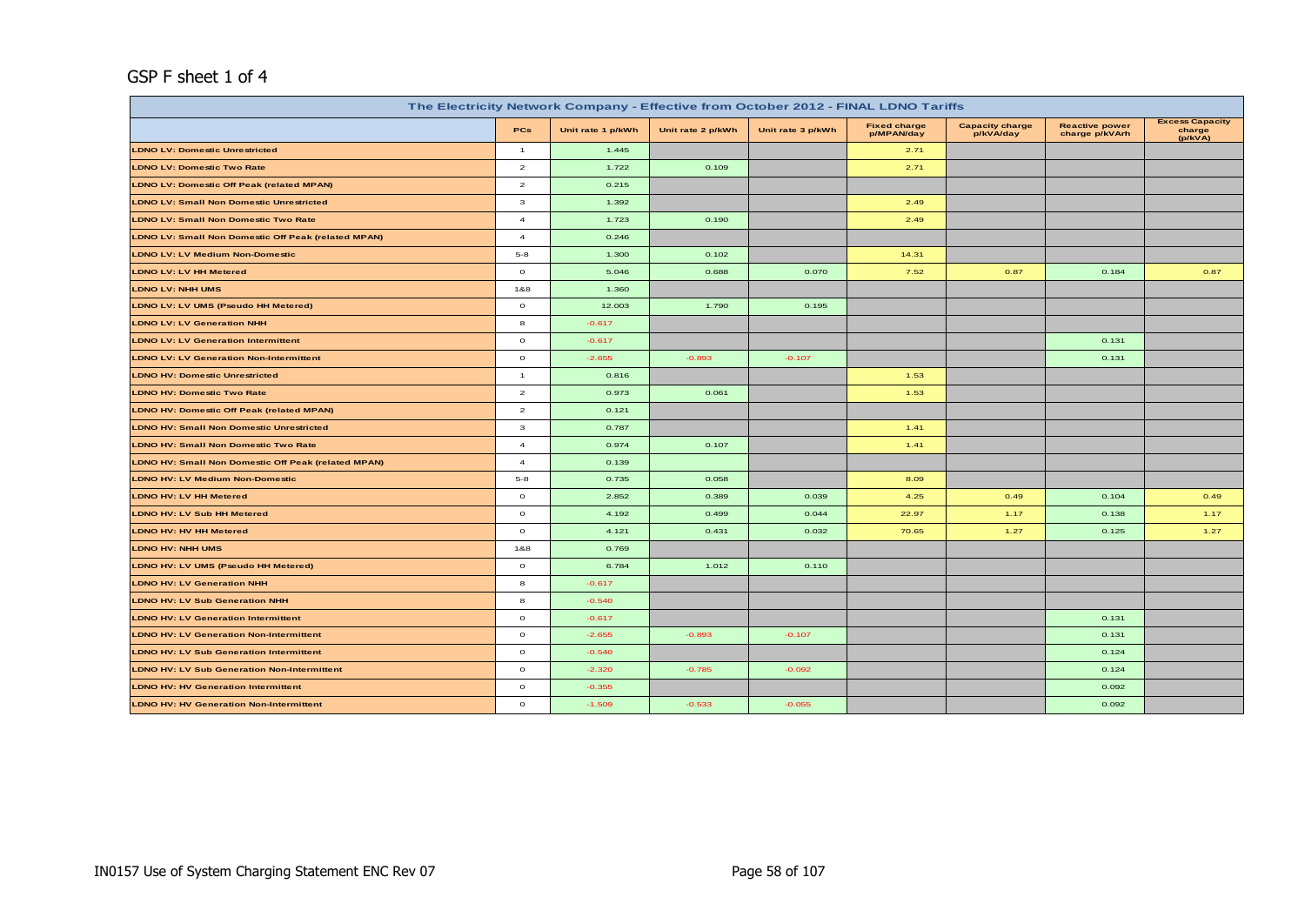## GSP F sheet 2 of 4

| The Electricity Network Company - Effective from October 2012 - FINAL LDNO Tariffs |                |                   |                   |                   |                                   |                                     |                                         |                                             |  |  |
|------------------------------------------------------------------------------------|----------------|-------------------|-------------------|-------------------|-----------------------------------|-------------------------------------|-----------------------------------------|---------------------------------------------|--|--|
|                                                                                    | PCs            | Unit rate 1 p/kWh | Unit rate 2 p/kWh | Unit rate 3 p/kWh | <b>Fixed charge</b><br>p/MPAN/day | <b>Capacity charge</b><br>p/kVA/day | <b>Reactive power</b><br>charge p/kVArh | <b>Excess Capacity</b><br>charge<br>(p/kVA) |  |  |
| <b>LDNO HVplus: Domestic Unrestricted</b>                                          | $\overline{1}$ | 0.651             |                   |                   | 1.22                              |                                     |                                         |                                             |  |  |
| <b>LDNO HVplus: Domestic Two Rate</b>                                              | $\overline{a}$ | 0.776             | 0.049             |                   | 1.22                              |                                     |                                         |                                             |  |  |
| <b>LDNO HVplus: Domestic Off Peak (related MPAN)</b>                               | $\overline{a}$ | 0.097             |                   |                   |                                   |                                     |                                         |                                             |  |  |
| <b>LDNO HVplus: Small Non Domestic Unrestricted</b>                                | 3              | 0.628             |                   |                   | 1.12                              |                                     |                                         |                                             |  |  |
| <b>LDNO HVplus: Small Non Domestic Two Rate</b>                                    | $\overline{4}$ | 0.777             | 0.086             |                   | 1.12                              |                                     |                                         |                                             |  |  |
| LDNO HVplus: Small Non Domestic Off Peak (related MPAN)                            | $\overline{4}$ | 0.111             |                   |                   |                                   |                                     |                                         |                                             |  |  |
| <b>LDNO HVplus: LV Medium Non-Domestic</b>                                         | $5 - 8$        | 0.586             | 0.046             |                   | 6.45                              |                                     |                                         |                                             |  |  |
| <b>LDNO HVplus: LV Sub Medium Non-Domestic</b>                                     |                |                   |                   |                   |                                   |                                     |                                         |                                             |  |  |
| <b>LDNO HVplus: HV Medium Non-Domestic</b>                                         |                |                   |                   |                   |                                   |                                     |                                         |                                             |  |  |
| LDNO HVplus: LV HH Metered                                                         | $\circ$        | 2.275             | 0.310             | 0.031             | 3.39                              | 0.39                                | 0.083                                   | 0.39                                        |  |  |
| LDNO HVplus: LV Sub HH Metered                                                     | $\circ$        | 3.344             | 0.398             | 0.035             | 18.33                             | 0.94                                | 0.110                                   | 0.94                                        |  |  |
| LDNO HVplus: HV HH Metered                                                         | $\circ$        | 3.287             | 0.344             | 0.026             | 56.36                             | 1.01                                | 0.099                                   | 1.01                                        |  |  |
| <b>LDNO HVplus: NHH UMS</b>                                                        | 1&8            | 0.613             |                   |                   |                                   |                                     |                                         |                                             |  |  |
| LDNO HVplus: LV UMS (Pseudo HH Metered)                                            | $\circ$        | 5.412             | 0.807             | 0.088             |                                   |                                     |                                         |                                             |  |  |
| <b>LDNO HVplus: LV Generation NHH</b>                                              | 8              | $-0.293$          |                   |                   |                                   |                                     |                                         |                                             |  |  |
| <b>LDNO HVplus: LV Sub Generation NHH</b>                                          | 8              | $-0.310$          |                   |                   |                                   |                                     |                                         |                                             |  |  |
| <b>LDNO HVplus: LV Generation Intermittent</b>                                     | $\circ$        | $-0.293$          |                   |                   |                                   |                                     | 0.062                                   |                                             |  |  |
| <b>LDNO HVplus: LV Generation Non-Intermittent</b>                                 | $\circ$        | $-1.262$          | $-0.424$          | $-0.051$          |                                   |                                     | 0.062                                   |                                             |  |  |
| <b>LDNO HVplus: LV Sub Generation Intermittent</b>                                 | $\circ$        | $-0.310$          |                   |                   |                                   |                                     | 0.071                                   |                                             |  |  |
| <b>LDNO HVplus: LV Sub Generation Non-Intermittent</b>                             | $\circ$        | $-1.333$          | $-0.451$          | $-0.053$          |                                   |                                     | 0.071                                   |                                             |  |  |
| <b>LDNO HVplus: HV Generation Intermittent</b>                                     | $\circ$        | $-0.355$          |                   |                   | 103.68                            |                                     | 0.092                                   |                                             |  |  |
| <b>LDNO HVplus: HV Generation Non-Intermittent</b>                                 | $\circ$        | $-1.509$          | $-0.533$          | $-0.055$          | 103.68                            |                                     | 0.092                                   |                                             |  |  |
| <b>LDNO EHV: Domestic Unrestricted</b>                                             | $\mathbf{1}$   | 0.456             |                   |                   | 0.86                              |                                     |                                         |                                             |  |  |
| <b>LDNO EHV: Domestic Two Rate</b>                                                 | $\overline{2}$ | 0.544             | 0.034             |                   | 0.86                              |                                     |                                         |                                             |  |  |
| LDNO EHV: Domestic Off Peak (related MPAN)                                         | $\overline{a}$ | 0.068             |                   |                   |                                   |                                     |                                         |                                             |  |  |
| <b>LDNO EHV: Small Non Domestic Unrestricted</b>                                   | 3              | 0.439             |                   |                   | 0.79                              |                                     |                                         |                                             |  |  |
| LDNO EHV: Small Non Domestic Two Rate                                              | $\overline{4}$ | 0.544             | 0.060             |                   | 0.79                              |                                     |                                         |                                             |  |  |
| LDNO EHV: Small Non Domestic Off Peak (related MPAN)                               | $\overline{4}$ | 0.078             |                   |                   |                                   |                                     |                                         |                                             |  |  |
| LDNO EHV: LV Medium Non-Domestic                                                   | $5 - 8$        | 0.410             | 0.032             |                   | 4.52                              |                                     |                                         |                                             |  |  |
| LDNO EHV: LV Sub Medium Non-Domestic                                               |                |                   |                   |                   |                                   |                                     |                                         |                                             |  |  |
| LDNO EHV: HV Medium Non-Domestic                                                   |                |                   |                   |                   |                                   |                                     |                                         |                                             |  |  |
| LDNO EHV: LV HH Metered                                                            | $\circ$        | 1.593             | 0.217             | 0.022             | 2.37                              | 0.28                                | 0.058                                   | 0.28                                        |  |  |
| LDNO EHV: LV Sub HH Metered                                                        | $\circ$        | 2.342             | 0.279             | 0.025             | 12.83                             | 0.66                                | 0.077                                   | 0.66                                        |  |  |
| LDNO EHV: HV HH Metered                                                            | $\circ$        | 2.302             | 0.241             | 0.018             | 39.47                             | 0.71                                | 0.070                                   | 0.71                                        |  |  |
| LDNO EHV: NHH UMS                                                                  | 1&8            | 0.429             |                   |                   |                                   |                                     |                                         |                                             |  |  |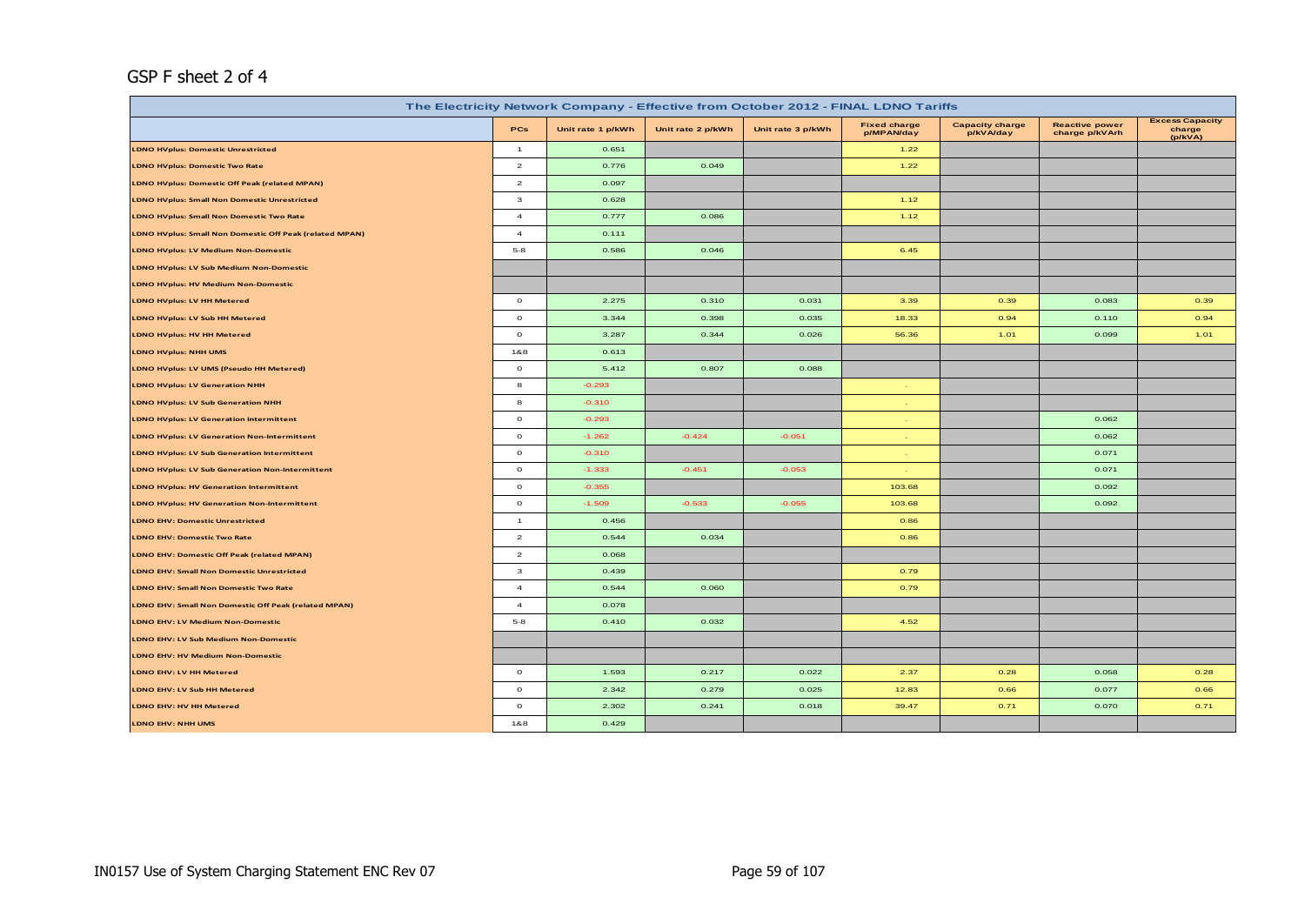## GSP F sheet 3 of 4

| The Electricity Network Company - Effective from October 2012 - FINAL LDNO Tariffs |                |                   |                   |                   |                                   |                                     |                                         |                                             |  |  |
|------------------------------------------------------------------------------------|----------------|-------------------|-------------------|-------------------|-----------------------------------|-------------------------------------|-----------------------------------------|---------------------------------------------|--|--|
|                                                                                    | PCs            | Unit rate 1 p/kWh | Unit rate 2 p/kWh | Unit rate 3 p/kWh | <b>Fixed charge</b><br>p/MPAN/day | <b>Capacity charge</b><br>p/kVA/day | <b>Reactive power</b><br>charge p/kVArh | <b>Excess Capacity</b><br>charge<br>(p/kVA) |  |  |
| LDNO EHV: LV UMS (Pseudo HH Metered)                                               | $\circ$        | 3.790             | 0.565             | 0.062             |                                   |                                     |                                         |                                             |  |  |
| <b>LDNO EHV: LV Generation NHH</b>                                                 | 8              | $-0.205$          |                   |                   |                                   |                                     |                                         |                                             |  |  |
| LDNO EHV: LV Sub Generation NHH                                                    | 8              | $-0.217$          |                   |                   |                                   |                                     |                                         |                                             |  |  |
| <b>LDNO EHV: LV Generation Intermittent</b>                                        | $\circ$        | $-0.205$          |                   |                   |                                   |                                     | 0.044                                   |                                             |  |  |
| <b>LDNO EHV: LV Generation Non-Intermittent</b>                                    | $\circ$        | $-0.883$          | $-0.297$          | $-0.036$          |                                   |                                     | 0.044                                   |                                             |  |  |
| <b>LDNO EHV: LV Sub Generation Intermittent</b>                                    | $\circ$        | $-0.217$          |                   |                   |                                   |                                     | 0.050                                   |                                             |  |  |
| <b>LDNO EHV: LV Sub Generation Non-Intermittent</b>                                | $\circ$        | $-0.934$          | $-0.316$          | $-0.037$          |                                   |                                     | 0.050                                   |                                             |  |  |
| <b>LDNO EHV: HV Generation Intermittent</b>                                        | $\circ$        | $-0.249$          |                   |                   | 72.60                             |                                     | 0.064                                   |                                             |  |  |
| <b>LDNO EHV: HV Generation Non-Intermittent</b>                                    | $\circ$        | $-1.057$          | $-0.373$          | $-0.039$          | 72.60                             |                                     | 0.064                                   |                                             |  |  |
| LDNO 132kV/EHV: Domestic Unrestricted                                              | $\mathbf{1}$   | 0.306             |                   |                   | 0.57                              |                                     |                                         |                                             |  |  |
| LDNO 132kV/EHV: Domestic Two Rate                                                  | $\overline{2}$ | 0.365             | 0.023             |                   | 0.57                              |                                     |                                         |                                             |  |  |
| LDNO 132kV/EHV: Domestic Off Peak (related MPAN)                                   | $\overline{2}$ | 0.046             |                   |                   |                                   |                                     |                                         |                                             |  |  |
| LDNO 132kV/EHV: Small Non Domestic Unrestricted                                    | 3              | 0.295             |                   |                   | 0.53                              |                                     |                                         |                                             |  |  |
| LDNO 132kV/EHV: Small Non Domestic Two Rate                                        | $\overline{4}$ | 0.365             | 0.040             |                   | 0.53                              |                                     |                                         |                                             |  |  |
| LDNO 132kV/EHV: Small Non Domestic Off Peak (related MPAN)                         | $\overline{4}$ | 0.052             |                   |                   |                                   |                                     |                                         |                                             |  |  |
| LDNO 132kV/EHV: LV Medium Non-Domestic                                             | $5 - 8$        | 0.276             | 0.022             |                   | 3.03                              |                                     |                                         |                                             |  |  |
| LDNO 132kV/EHV: LV Sub Medium Non-Domestic                                         |                |                   |                   |                   |                                   |                                     |                                         |                                             |  |  |
| LDNO 132kV/EHV: HV Medium Non-Domestic                                             |                |                   |                   |                   |                                   |                                     |                                         |                                             |  |  |
| LDNO 132kV/EHV: LV HH Metered                                                      | $\circ$        | 1.069             | 0.146             | 0.015             | 1.59                              | 0.18                                | 0.039                                   | 0.18                                        |  |  |
| LDNO 132kV/EHV: LV Sub HH Metered                                                  | $\circ$        | 1.572             | 0.187             | 0.017             | 8.62                              | 0.44                                | 0.052                                   | 0.44                                        |  |  |
| LDNO 132kV/EHV: HV HH Metered                                                      | $\circ$        | 1.545             | 0.162             | 0.012             | 26.50                             | 0.48                                | 0.047                                   | 0.48                                        |  |  |
| LDNO 132kV/EHV: NHH UMS                                                            | 1&8            | 0.288             |                   |                   |                                   |                                     |                                         |                                             |  |  |
| LDNO 132kV/EHV: LV UMS (Pseudo HH Metered)                                         | $\mathbf{o}$   | 2.544             | 0.379             | 0.041             |                                   |                                     |                                         |                                             |  |  |
| LDNO 132kV/EHV: LV Generation NHH                                                  | 8              | $-0.138$          |                   |                   |                                   |                                     |                                         |                                             |  |  |
| LDNO 132kV/EHV: LV Sub Generation NHH                                              | 8              | $-0.146$          |                   |                   |                                   |                                     |                                         |                                             |  |  |
| LDNO 132kV/EHV: LV Generation Intermittent                                         | $\circ$        | $-0.138$          |                   |                   |                                   |                                     | 0.029                                   |                                             |  |  |
| LDNO 132kV/EHV: LV Generation Non-Intermittent                                     | $\circ$        | $-0.593$          | $-0.199$          | $-0.024$          |                                   |                                     | 0.029                                   |                                             |  |  |
| LDNO 132kV/EHV: LV Sub Generation Intermittent                                     | $\circ$        | $-0.146$          |                   |                   |                                   |                                     | 0.033                                   |                                             |  |  |
| LDNO 132kV/EHV: LV Sub Generation Non-Intermittent                                 | $\circ$        | $-0.627$          | $-0.212$          | $-0.025$          |                                   |                                     | 0.033                                   |                                             |  |  |
| LDNO 132kV/EHV: HV Generation Intermittent                                         | $\circ$        | $-0.167$          |                   |                   | 48.74                             |                                     | 0.043                                   |                                             |  |  |
| LDNO 132kV/EHV: HV Generation Non-Intermittent                                     | $\circ$        | $-0.709$          | $-0.251$          | $-0.026$          | 48.74                             |                                     | 0.043                                   |                                             |  |  |
| LDNO 132kV: Domestic Unrestricted                                                  | $\mathbf{1}$   | 0.161             |                   |                   | 0.30                              |                                     |                                         |                                             |  |  |
| LDNO 132kV: Domestic Two Rate                                                      | $\overline{a}$ | 0.192             | 0.012             |                   | 0.30                              |                                     |                                         |                                             |  |  |
| LDNO 132kV: Domestic Off Peak (related MPAN)                                       | $\overline{a}$ | 0.024             |                   |                   |                                   |                                     |                                         |                                             |  |  |
| LDNO 132kV: Small Non Domestic Unrestricted                                        | 3              | 0.155             |                   |                   | 0.28                              |                                     |                                         |                                             |  |  |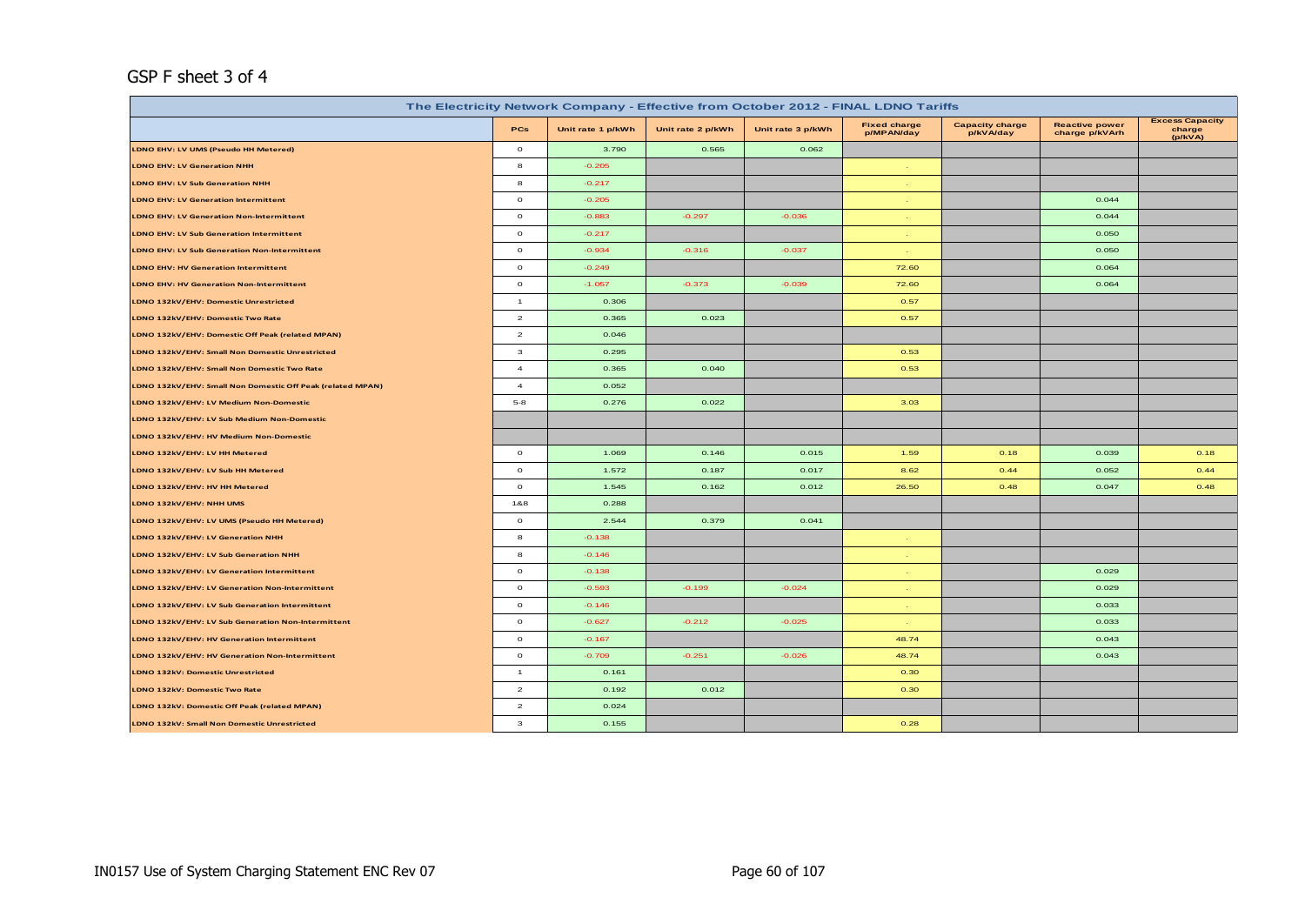## GSP F sheet 4 of 4

| The Electricity Network Company - Effective from October 2012 - FINAL LDNO Tariffs |                |                   |                   |                   |                                   |                                     |                                         |                                             |  |  |
|------------------------------------------------------------------------------------|----------------|-------------------|-------------------|-------------------|-----------------------------------|-------------------------------------|-----------------------------------------|---------------------------------------------|--|--|
|                                                                                    | PCs            | Unit rate 1 p/kWh | Unit rate 2 p/kWh | Unit rate 3 p/kWh | <b>Fixed charge</b><br>p/MPAN/day | <b>Capacity charge</b><br>p/kVA/day | <b>Reactive power</b><br>charge p/kVArh | <b>Excess Capacity</b><br>charge<br>(p/kVA) |  |  |
| LDNO 132kV: Small Non Domestic Two Rate                                            | $\overline{a}$ | 0.192             | 0.021             |                   | 0.28                              |                                     |                                         |                                             |  |  |
| LDNO 132kV: Small Non Domestic Off Peak (related MPAN)                             | $\overline{a}$ | 0.027             |                   |                   |                                   |                                     |                                         |                                             |  |  |
| LDNO 132kV: LV Medium Non-Domestic                                                 | $5-8$          | 0.145             | 0.011             |                   | 1.60                              |                                     |                                         |                                             |  |  |
| LDNO 132kV: LV Sub Medium Non-Domestic                                             |                |                   |                   |                   |                                   |                                     |                                         |                                             |  |  |
| LDNO 132kV: HV Medium Non-Domestic                                                 |                |                   |                   |                   |                                   |                                     |                                         |                                             |  |  |
| LDNO 132kV: LV HH Metered                                                          | $\circ$        | 0.563             | 0.077             | 0.008             | 0.84                              | 0.10                                | 0.020                                   | 0.10                                        |  |  |
| LDNO 132kV: LV Sub HH Metered                                                      | $\circ$        | 0.827             | 0.098             | 0.009             | 4.53                              | 0.23                                | 0.027                                   | 0.23                                        |  |  |
| LDNO 132kV: HV HH Metered                                                          | $\circ$        | 0.813             | 0.085             | 0.006             | 13.94                             | 0.25                                | 0.025                                   | 0.25                                        |  |  |
| LDNO 132kV: NHH UMS                                                                | 1&8            | 0.152             |                   |                   |                                   |                                     |                                         |                                             |  |  |
| LDNO 132kV: LV UMS (Pseudo HH Metered)                                             | $\circ$        | 1.338             | 0.200             | 0.022             |                                   |                                     |                                         |                                             |  |  |
| LDNO 132kV: LV Generation NHH                                                      | $\bf{8}$       | $-0.073$          |                   |                   |                                   |                                     |                                         |                                             |  |  |
| LDNO 132kV: LV Sub Generation NHH                                                  | $\bf{s}$       | $-0.077$          |                   |                   |                                   |                                     |                                         |                                             |  |  |
| <b>LDNO 132kV: LV Generation Intermittent</b>                                      | $\circ$        | $-0.073$          |                   |                   |                                   |                                     | 0.015                                   |                                             |  |  |
| <b>LDNO 132kV: LV Generation Non-Intermittent</b>                                  | $\circ$        | $-0.312$          | $-0.105$          | $-0.013$          |                                   |                                     | 0.015                                   |                                             |  |  |
| LDNO 132kV: LV Sub Generation Intermittent                                         | $\circ$        | $-0.077$          |                   |                   |                                   |                                     | 0.018                                   |                                             |  |  |
| <b>LDNO 132kV: LV Sub Generation Non-Intermittent</b>                              | $\circ$        | $-0.330$          | $-0.112$          | $-0.013$          |                                   |                                     | 0.018                                   |                                             |  |  |
| <b>LDNO 132kV: HV Generation Intermittent</b>                                      | $\circ$        | $-0.088$          |                   |                   | 25.64                             |                                     | 0.023                                   |                                             |  |  |
| LDNO 132kV: HV Generation Non-Intermittent                                         | $\circ$        | $-0.373$          | $-0.132$          | $-0.014$          | 25.64                             |                                     | 0.023                                   |                                             |  |  |
| <b>LDNO 0000: Domestic Unrestricted</b>                                            | $\overline{1}$ | 0.059             |                   |                   | 0.11                              |                                     |                                         |                                             |  |  |
| <b>LDNO 0000: Domestic Two Rate</b>                                                | $\overline{a}$ | 0.070             | 0.004             |                   | 0.11                              |                                     |                                         |                                             |  |  |
| LDNO 0000: Domestic Off Peak (related MPAN)                                        | $\overline{a}$ | 0.009             |                   |                   |                                   |                                     |                                         |                                             |  |  |
| <b>LDNO 0000: Small Non Domestic Unrestricted</b>                                  | $\mathbf{3}$   | 0.056             |                   |                   | 0.10                              |                                     |                                         |                                             |  |  |
| LDNO 0000: Small Non Domestic Two Rate                                             | $\overline{4}$ | 0.070             | 0.008             |                   | 0.10                              |                                     |                                         |                                             |  |  |
| LDNO 0000: Small Non Domestic Off Peak (related MPAN)                              | $\overline{4}$ | 0.010             |                   |                   |                                   |                                     |                                         |                                             |  |  |
| LDNO 0000: LV Medium Non-Domestic                                                  | $5-8$          | 0.053             | 0.004             |                   | 0.58                              |                                     |                                         |                                             |  |  |
| LDNO 0000: LV Sub Medium Non-Domestic                                              |                |                   |                   |                   |                                   |                                     |                                         |                                             |  |  |
| LDNO 0000: HV Medium Non-Domestic                                                  |                |                   |                   |                   |                                   |                                     |                                         |                                             |  |  |
| LDNO 0000: LV HH Metered                                                           | $\circ$        | 0.204             | 0.028             | 0.003             | 0.30                              | 0.04                                | 0.007                                   | 0.04                                        |  |  |
| LDNO 0000: LV Sub HH Metered                                                       | $\circ$        | 0.301             | 0.036             | 0.003             | 1.65                              | 0.08                                | 0.010                                   | 0.08                                        |  |  |
| LDNO 0000: HV HH Metered                                                           | $\circ$        | 0.295             | 0.031             | 0.002             | 5.07                              | 0.09                                | 0.009                                   | 0.09                                        |  |  |
| LDNO 0000: NHH UMS                                                                 | 1&8            | 0.055             |                   |                   |                                   |                                     |                                         |                                             |  |  |
| LDNO 0000: LV UMS (Pseudo HH Metered)                                              | $\circ$        | 0.486             | 0.073             | 0.008             |                                   |                                     |                                         |                                             |  |  |
| LDNO 0000: LV Generation NHH                                                       | $\mathbf{a}$   | $-0.026$          |                   |                   |                                   |                                     |                                         |                                             |  |  |
| LDNO 0000: LV Sub Generation NHH                                                   | $\bf{a}$       | $-0.028$          |                   |                   |                                   |                                     |                                         |                                             |  |  |
| LDNO 0000: LV Generation Intermittent                                              | $\circ$        | $-0.026$          |                   |                   |                                   |                                     | 0.006                                   |                                             |  |  |
| <b>LDNO 0000: LV Generation Non-Intermittent</b>                                   | $\circ$        | $-0.113$          | $-0.038$          | $-0.005$          |                                   |                                     | 0.006                                   |                                             |  |  |
| LDNO 0000: LV Sub Generation Intermittent                                          | $\Omega$       | $-0.028$          |                   |                   |                                   |                                     | 0.006                                   |                                             |  |  |
| LDNO 0000: LV Sub Generation Non-Intermittent                                      | $\circ$        | $-0.120$          | $-0.041$          | $-0.005$          |                                   |                                     | 0.006                                   |                                             |  |  |
| LDNO 0000: HV Generation Intermittent                                              | $\circ$        | $-0.032$          |                   |                   | 9.32                              |                                     | 0.008                                   |                                             |  |  |
| LDNO 0000: HV Generation Non-Intermittent                                          | $\circ$        | $-0.136$          | $-0.048$          | $-0.005$          | 9.32                              |                                     | 0.008                                   |                                             |  |  |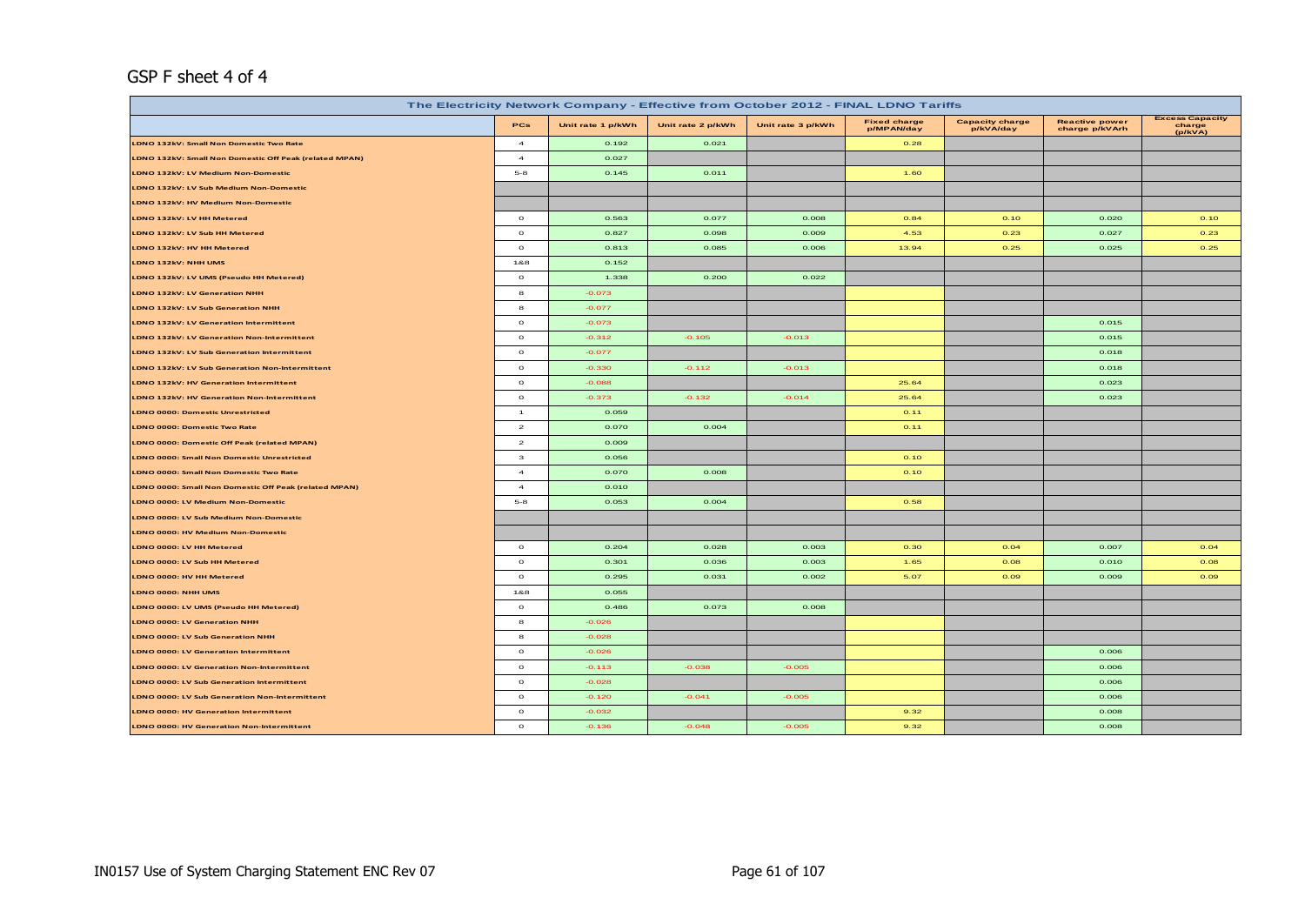## GSP G sheet 1 of 4

| The Electricity Network Company - Effective from October 2012 - FINAL LDNO Tariffs |                |                   |                   |                   |                                   |                                     |                                         |                                             |  |  |  |  |  |
|------------------------------------------------------------------------------------|----------------|-------------------|-------------------|-------------------|-----------------------------------|-------------------------------------|-----------------------------------------|---------------------------------------------|--|--|--|--|--|
|                                                                                    | PCs            | Unit rate 1 p/kWh | Unit rate 2 p/kWh | Unit rate 3 p/kWh | <b>Fixed charge</b><br>p/MPAN/day | <b>Capacity charge</b><br>p/kVA/day | <b>Reactive power</b><br>charge p/kVArh | <b>Excess Capacity</b><br>charge<br>(p/kVA) |  |  |  |  |  |
| <b>LDNO LV: Domestic Unrestricted</b>                                              | $\overline{1}$ | 1.715             |                   |                   | 2.24                              |                                     |                                         |                                             |  |  |  |  |  |
| <b>LDNO LV: Domestic Two Rate</b>                                                  | $\overline{a}$ | 1.941             | 0.174             |                   | 2.24                              |                                     |                                         |                                             |  |  |  |  |  |
| <b>LDNO LV: Domestic Off Peak (related MPAN)</b>                                   | $\overline{a}$ | 0.169             |                   |                   |                                   |                                     |                                         |                                             |  |  |  |  |  |
| <b>LDNO LV: Small Non Domestic Unrestricted</b>                                    | 3              | 1.388             |                   |                   | 2.24                              |                                     |                                         |                                             |  |  |  |  |  |
| <b>LDNO LV: Small Non Domestic Two Rate</b>                                        | $\overline{4}$ | 1.540             | 0.142             |                   | 2.24                              |                                     |                                         |                                             |  |  |  |  |  |
| <b>LDNO LV: Small Non Domestic Off Peak (related MPAN)</b>                         | $\overline{4}$ | 0.151             |                   |                   |                                   |                                     |                                         |                                             |  |  |  |  |  |
| <b>LDNO LV: LV Medium Non-Domestic</b>                                             | $5 - 8$        | 1.331             | 0.115             |                   | 16.90                             |                                     |                                         |                                             |  |  |  |  |  |
| <b>LDNO LV: LV HH Metered</b>                                                      | $\circ$        | 6.020             | 0.420             | 0.064             | 7.76                              | 2.28                                | 0.163                                   | 2.28                                        |  |  |  |  |  |
| <b>LDNO LV: NHH UMS</b>                                                            | 1&8            | 2.065             |                   |                   |                                   |                                     |                                         |                                             |  |  |  |  |  |
| LDNO LV: LV UMS (Pseudo HH Metered)                                                | $\mathbf{o}$   | 18.561            | 2.410             | 1.268             |                                   |                                     |                                         |                                             |  |  |  |  |  |
| <b>LDNO LV: LV Generation NHH</b>                                                  | 8              | $-0.903$          |                   |                   |                                   |                                     |                                         |                                             |  |  |  |  |  |
| <b>LDNO LV: LV Generation Intermittent</b>                                         | $\circ$        | $-0.903$          |                   |                   |                                   |                                     | 0.231                                   |                                             |  |  |  |  |  |
| <b>LDNO LV: LV Generation Non-Intermittent</b>                                     | $\circ$        | $-9.263$          | $-0.881$          | $-0.132$          |                                   |                                     | 0.231                                   |                                             |  |  |  |  |  |
| <b>LDNO HV: Domestic Unrestricted</b>                                              | $\overline{1}$ | 1.120             |                   |                   | 1.46                              |                                     |                                         |                                             |  |  |  |  |  |
| <b>LDNO HV: Domestic Two Rate</b>                                                  | $\overline{a}$ | 1.268             | 0.114             |                   | 1.46                              |                                     |                                         |                                             |  |  |  |  |  |
| <b>LDNO HV: Domestic Off Peak (related MPAN)</b>                                   | $\overline{a}$ | 0.111             |                   |                   |                                   |                                     |                                         |                                             |  |  |  |  |  |
| <b>LDNO HV: Small Non Domestic Unrestricted</b>                                    | 3              | 0.907             |                   |                   | 1.46                              |                                     |                                         |                                             |  |  |  |  |  |
| <b>LDNO HV: Small Non Domestic Two Rate</b>                                        | $\overline{4}$ | 1.006             | 0.093             |                   | 1.46                              |                                     |                                         |                                             |  |  |  |  |  |
| LDNO HV: Small Non Domestic Off Peak (related MPAN)                                | $\overline{4}$ | 0.099             |                   |                   |                                   |                                     |                                         |                                             |  |  |  |  |  |
| <b>LDNO HV: LV Medium Non-Domestic</b>                                             | $5 - 8$        | 0.870             | 0.075             |                   | 11.04                             |                                     |                                         |                                             |  |  |  |  |  |
| <b>LDNO HV: LV HH Metered</b>                                                      | $\circ$        | 3.933             | 0.274             | 0.042             | 5.07                              | 1.49                                | 0.107                                   | 1.49                                        |  |  |  |  |  |
| <b>LDNO HV: LV Sub HH Metered</b>                                                  | $\circ$        | 6.523             | 0.412             | 0.063             | 22.67                             | 2.21                                | 0.165                                   | 2.21                                        |  |  |  |  |  |
| <b>LDNO HV: HV HH Metered</b>                                                      | $\circ$        | 5.849             | 0.297             | 0.047             | 77.76                             | 2.47                                | 0.133                                   | 2.47                                        |  |  |  |  |  |
| <b>LDNO HV: NHH UMS</b>                                                            | 1&8            | 1.349             |                   |                   |                                   |                                     |                                         |                                             |  |  |  |  |  |
| LDNO HV: LV UMS (Pseudo HH Metered)                                                | $\circ$        | 12.127            | 1.574             | 0.828             |                                   |                                     |                                         |                                             |  |  |  |  |  |
| <b>LDNO HV: LV Generation NHH</b>                                                  | 8              | $-0.903$          |                   |                   |                                   |                                     |                                         |                                             |  |  |  |  |  |
| <b>LDNO HV: LV Sub Generation NHH</b>                                              | 8              | $-0.698$          |                   |                   |                                   |                                     |                                         |                                             |  |  |  |  |  |
| <b>LDNO HV: LV Generation Intermittent</b>                                         | $\circ$        | $-0.903$          |                   |                   |                                   |                                     | 0.231                                   |                                             |  |  |  |  |  |
| <b>LDNO HV: LV Generation Non-Intermittent</b>                                     | $\circ$        | $-9.263$          | $-0.881$          | $-0.132$          |                                   |                                     | 0.231                                   |                                             |  |  |  |  |  |
| <b>LDNO HV: LV Sub Generation Intermittent</b>                                     | $\circ$        | $-0.698$          |                   |                   |                                   |                                     | 0.185                                   |                                             |  |  |  |  |  |
| <b>LDNO HV: LV Sub Generation Non-Intermittent</b>                                 | $\circ$        | $-7.246$          | $-0.666$          | $-0.100$          |                                   |                                     | 0.185                                   |                                             |  |  |  |  |  |
| <b>LDNO HV: HV Generation Intermittent</b>                                         | $\circ$        | $-0.440$          |                   |                   |                                   |                                     | 0.125                                   |                                             |  |  |  |  |  |
| <b>LDNO HV: HV Generation Non-Intermittent</b>                                     | $\circ$        | $-4.750$          | $-0.392$          | $-0.060$          |                                   |                                     | 0.125                                   |                                             |  |  |  |  |  |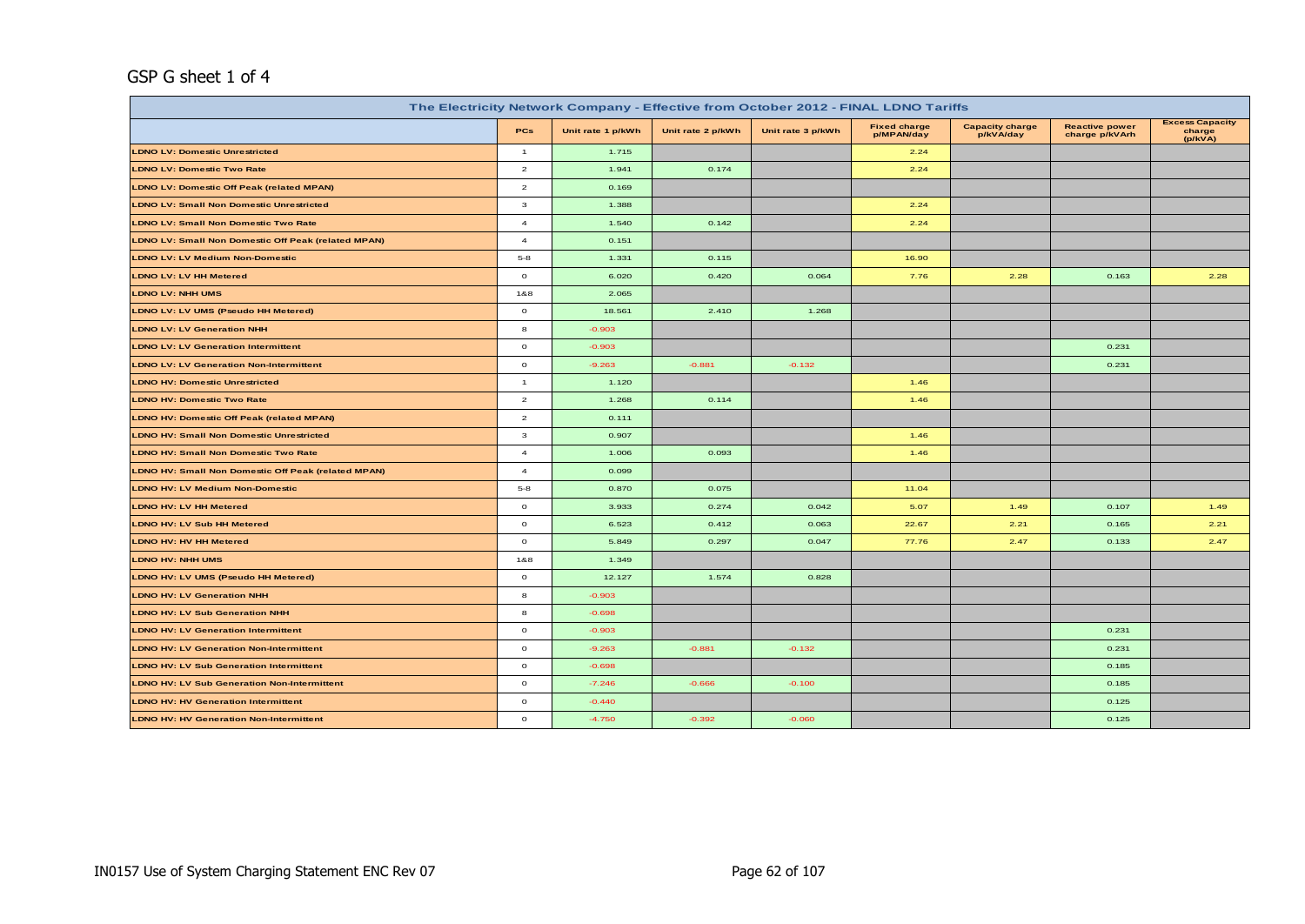## GSP G sheet 2 of 4

| The Electricity Network Company - Effective from October 2012 - FINAL LDNO Tariffs |                |                   |                   |                   |                                   |                                     |                                         |                                             |  |  |  |  |  |
|------------------------------------------------------------------------------------|----------------|-------------------|-------------------|-------------------|-----------------------------------|-------------------------------------|-----------------------------------------|---------------------------------------------|--|--|--|--|--|
|                                                                                    | PCs            | Unit rate 1 p/kWh | Unit rate 2 p/kWh | Unit rate 3 p/kWh | <b>Fixed charge</b><br>p/MPAN/day | <b>Capacity charge</b><br>p/kVA/day | <b>Reactive power</b><br>charge p/kVArh | <b>Excess Capacity</b><br>charge<br>(p/kVA) |  |  |  |  |  |
| <b>LDNO HVplus: Domestic Unrestricted</b>                                          | $\mathbf{1}$   | 0.949             |                   |                   | 1.24                              |                                     |                                         |                                             |  |  |  |  |  |
| <b>LDNO HVplus: Domestic Two Rate</b>                                              | $\overline{a}$ | 1.074             | 0.096             |                   | 1.24                              |                                     |                                         |                                             |  |  |  |  |  |
| LDNO HVplus: Domestic Off Peak (related MPAN)                                      | $\overline{a}$ | 0.094             |                   |                   |                                   |                                     |                                         |                                             |  |  |  |  |  |
| <b>LDNO HVplus: Small Non Domestic Unrestricted</b>                                | $\mathbf{3}$   | 0.768             |                   |                   | 1.24                              |                                     |                                         |                                             |  |  |  |  |  |
| <b>LDNO HVplus: Small Non Domestic Two Rate</b>                                    | $\overline{a}$ | 0.852             | 0.079             |                   | 1.24                              |                                     |                                         |                                             |  |  |  |  |  |
| LDNO HVplus: Small Non Domestic Off Peak (related MPAN)                            | $\overline{4}$ | 0.084             |                   |                   |                                   |                                     |                                         |                                             |  |  |  |  |  |
| <b>LDNO HVplus: LV Medium Non-Domestic</b>                                         | $5 - 8$        | 0.737             | 0.063             |                   | 9.35                              |                                     |                                         |                                             |  |  |  |  |  |
| LDNO HVplus: LV Sub Medium Non-Domestic                                            |                |                   |                   |                   |                                   |                                     |                                         |                                             |  |  |  |  |  |
| <b>LDNO HVplus: HV Medium Non-Domestic</b>                                         |                |                   |                   |                   |                                   |                                     |                                         |                                             |  |  |  |  |  |
| LDNO HVplus: LV HH Metered                                                         | $\circ$        | 3.331             | 0.232             | 0.035             | 4.30                              | 1.26                                | 0.090                                   | 1.26                                        |  |  |  |  |  |
| LDNO HVplus: LV Sub HH Metered                                                     | $\circ$        | 5.528             | 0.349             | 0.054             | 19.21                             | 1.88                                | 0.140                                   | 1.88                                        |  |  |  |  |  |
| LDNO HVplus: HV HH Metered                                                         | $\circ$        | 4.959             | 0.252             | 0.040             | 65.92                             | 2.09                                | 0.113                                   | 2.09                                        |  |  |  |  |  |
| <b>LDNO HVplus: NHH UMS</b>                                                        | 188            | 1.143             |                   |                   |                                   |                                     |                                         |                                             |  |  |  |  |  |
| LDNO HVplus: LV UMS (Pseudo HH Metered)                                            | $\circ$        | 10.271            | 1.333             | 0.701             |                                   |                                     |                                         |                                             |  |  |  |  |  |
| <b>LDNO HVplus: LV Generation NHH</b>                                              | 8              | $-0.515$          |                   |                   |                                   |                                     |                                         |                                             |  |  |  |  |  |
| <b>LDNO HVplus: LV Sub Generation NHH</b>                                          | 8              | $-0.465$          |                   |                   |                                   |                                     |                                         |                                             |  |  |  |  |  |
| <b>LDNO HVplus: LV Generation Intermittent</b>                                     | $\circ$        | $-0.515$          |                   |                   |                                   |                                     | 0.132                                   |                                             |  |  |  |  |  |
| <b>LDNO HVplus: LV Generation Non-Intermittent</b>                                 | $\circ$        | $-5.283$          | $-0.502$          | $-0.075$          |                                   |                                     | 0.132                                   |                                             |  |  |  |  |  |
| <b>LDNO HVplus: LV Sub Generation Intermittent</b>                                 | $\circ$        | $-0.465$          |                   |                   |                                   |                                     | 0.123                                   |                                             |  |  |  |  |  |
| LDNO HVplus: LV Sub Generation Non-Intermittent                                    | $\circ$        | $-4.828$          | $-0.444$          | $-0.067$          |                                   |                                     | 0.123                                   |                                             |  |  |  |  |  |
| <b>LDNO HVplus: HV Generation Intermittent</b>                                     | $\circ$        | $-0.440$          |                   |                   | 6.13                              |                                     | 0.125                                   |                                             |  |  |  |  |  |
| <b>LDNO HVplus: HV Generation Non-Intermittent</b>                                 | $\circ$        | $-4.750$          | $-0.392$          | $-0.060$          | 6.13                              |                                     | 0.125                                   |                                             |  |  |  |  |  |
| <b>LDNO EHV: Domestic Unrestricted</b>                                             | $\mathbf{1}$   | 0.753             |                   |                   | 0.98                              |                                     |                                         |                                             |  |  |  |  |  |
| <b>LDNO EHV: Domestic Two Rate</b>                                                 | $\overline{a}$ | 0.852             | 0.076             |                   | 0.98                              |                                     |                                         |                                             |  |  |  |  |  |
| LDNO EHV: Domestic Off Peak (related MPAN)                                         | $\overline{a}$ | 0.074             |                   |                   |                                   |                                     |                                         |                                             |  |  |  |  |  |
| <b>LDNO EHV: Small Non Domestic Unrestricted</b>                                   | 3              | 0.609             |                   |                   | 0.98                              |                                     |                                         |                                             |  |  |  |  |  |
| LDNO EHV: Small Non Domestic Two Rate                                              | $\overline{a}$ | 0.676             | 0.063             |                   | 0.98                              |                                     |                                         |                                             |  |  |  |  |  |
| LDNO EHV: Small Non Domestic Off Peak (related MPAN)                               | $\overline{a}$ | 0.066             |                   |                   |                                   |                                     |                                         |                                             |  |  |  |  |  |
| LDNO EHV: LV Medium Non-Domestic                                                   | $5 - 8$        | 0.584             | 0.050             |                   | 7.42                              |                                     |                                         |                                             |  |  |  |  |  |
| LDNO EHV: LV Sub Medium Non-Domestic                                               |                |                   |                   |                   |                                   |                                     |                                         |                                             |  |  |  |  |  |
| LDNO EHV: HV Medium Non-Domestic                                                   |                |                   |                   |                   |                                   |                                     |                                         |                                             |  |  |  |  |  |
| LDNO EHV: LV HH Metered                                                            | $\circ$        | 2.643             | 0.184             | 0.028             | 3.41                              | 1.00                                | 0.072                                   | 1.00                                        |  |  |  |  |  |
| LDNO EHV: LV Sub HH Metered                                                        | $\circ$        | 4.386             | 0.277             | 0.043             | 15.25                             | 1.49                                | 0.111                                   | 1.49                                        |  |  |  |  |  |
| LDNO EHV: HV HH Metered                                                            | $\circ$        | 3.935             | 0.200             | 0.032             | 52.31                             | 1.66                                | 0.089                                   | 1.66                                        |  |  |  |  |  |
| LDNO EHV: NHH UMS                                                                  | 1&8            | 0.907             |                   |                   |                                   |                                     |                                         |                                             |  |  |  |  |  |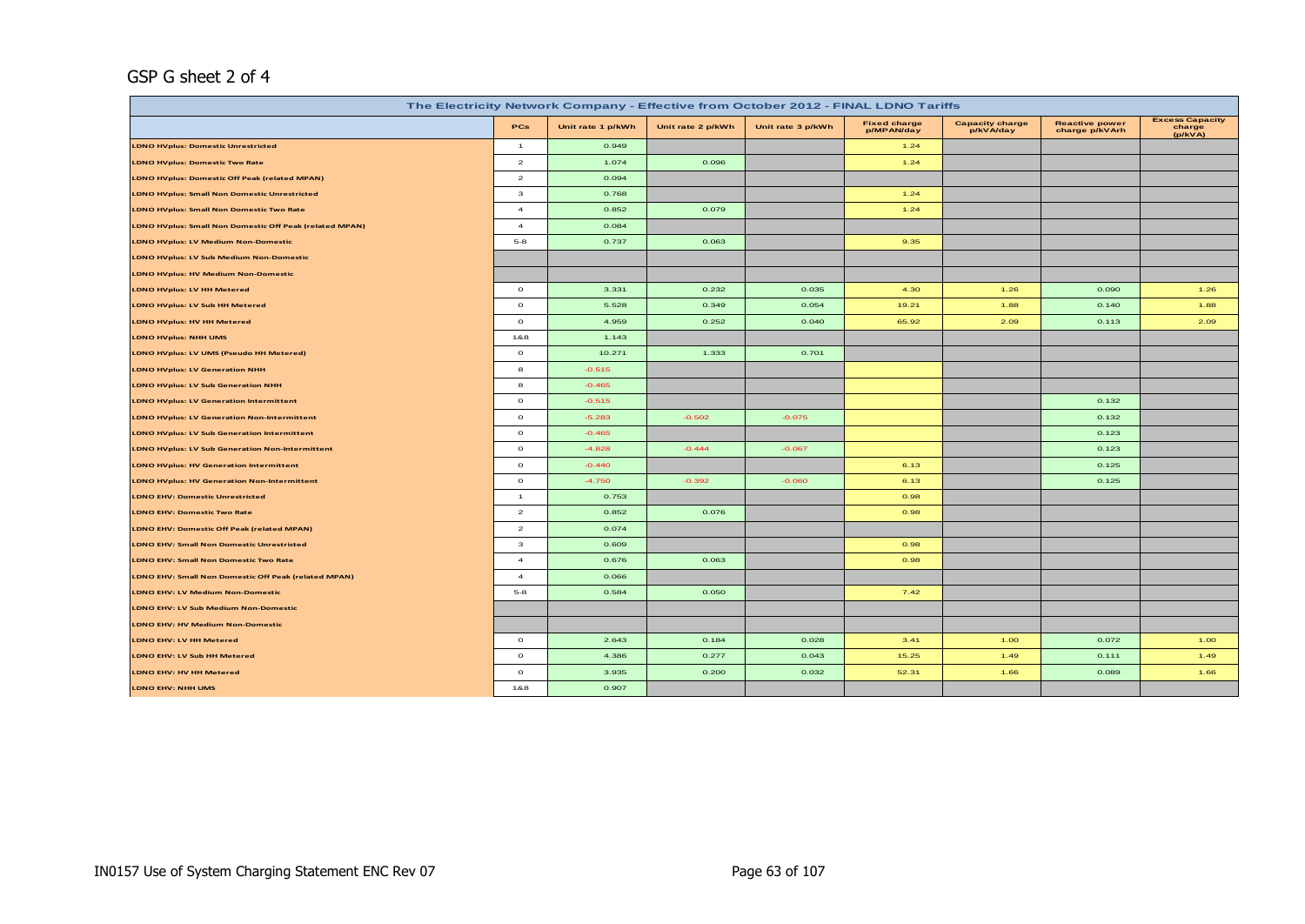## GSP G sheet 3 of 4

| The Electricity Network Company - Effective from October 2012 - FINAL LDNO Tariffs<br><b>Excess Capacity</b> |                |                   |                                                                                                                                                               |          |       |      |       |                   |  |  |  |  |  |
|--------------------------------------------------------------------------------------------------------------|----------------|-------------------|---------------------------------------------------------------------------------------------------------------------------------------------------------------|----------|-------|------|-------|-------------------|--|--|--|--|--|
|                                                                                                              | PCs            | Unit rate 1 p/kWh | <b>Capacity charge</b><br><b>Reactive power</b><br><b>Fixed charge</b><br>Unit rate 2 p/kWh<br>Unit rate 3 p/kWh<br>p/MPAN/day<br>p/kVA/day<br>charge p/kVArh |          |       |      |       |                   |  |  |  |  |  |
| LDNO EHV: LV UMS (Pseudo HH Metered)                                                                         | $\circ$        | 8.149             | 1.058                                                                                                                                                         | 0.557    |       |      |       | charge<br>(p/kVA) |  |  |  |  |  |
| <b>LDNO EHV: LV Generation NHH</b>                                                                           | 8              | $-0.409$          |                                                                                                                                                               |          |       |      |       |                   |  |  |  |  |  |
| <b>LDNO EHV: LV Sub Generation NHH</b>                                                                       | 8              | $-0.369$          |                                                                                                                                                               |          |       |      |       |                   |  |  |  |  |  |
| <b>LDNO EHV: LV Generation Intermittent</b>                                                                  | $\circ$        | $-0.409$          |                                                                                                                                                               |          |       |      | 0.105 |                   |  |  |  |  |  |
| <b>LDNO EHV: LV Generation Non-Intermittent</b>                                                              | $\circ$        | $-4.192$          | $-0.399$                                                                                                                                                      | $-0.060$ |       |      | 0.105 |                   |  |  |  |  |  |
| LDNO EHV: LV Sub Generation Intermittent                                                                     | $\circ$        | $-0.369$          |                                                                                                                                                               |          |       |      | 0.098 |                   |  |  |  |  |  |
| <b>LDNO EHV: LV Sub Generation Non-Intermittent</b>                                                          | $\circ$        | $-3.831$          | $-0.352$                                                                                                                                                      | $-0.053$ |       |      | 0.098 |                   |  |  |  |  |  |
| <b>LDNO EHV: HV Generation Intermittent</b>                                                                  | $\circ$        | $-0.349$          |                                                                                                                                                               |          | 4.86  |      | 0.099 |                   |  |  |  |  |  |
| <b>LDNO EHV: HV Generation Non-Intermittent</b>                                                              | $\circ$        | $-3.769$          | $-0.311$                                                                                                                                                      | $-0.048$ | 4.86  |      | 0.099 |                   |  |  |  |  |  |
| LDNO 132kV/EHV: Domestic Unrestricted                                                                        | $\mathbf{1}$   | 0.629             |                                                                                                                                                               |          | 0.82  |      |       |                   |  |  |  |  |  |
| LDNO 132kV/EHV: Domestic Two Rate                                                                            | $\overline{a}$ | 0.711             | 0.064                                                                                                                                                         |          | 0.82  |      |       |                   |  |  |  |  |  |
| LDNO 132kV/EHV: Domestic Off Peak (related MPAN)                                                             | $\overline{a}$ | 0.062             |                                                                                                                                                               |          |       |      |       |                   |  |  |  |  |  |
| LDNO 132kV/EHV: Small Non Domestic Unrestricted                                                              | $\mathbf{3}$   | 0.509             |                                                                                                                                                               |          | 0.82  |      |       |                   |  |  |  |  |  |
| LDNO 132kV/EHV: Small Non Domestic Two Rate                                                                  | $\overline{a}$ | 0.565             | 0.052                                                                                                                                                         |          | 0.82  |      |       |                   |  |  |  |  |  |
| LDNO 132kV/EHV: Small Non Domestic Off Peak (related MPAN)                                                   | $\overline{a}$ | 0.055             |                                                                                                                                                               |          |       |      |       |                   |  |  |  |  |  |
| LDNO 132kV/EHV: LV Medium Non-Domestic                                                                       | $5 - 8$        | 0.488             | 0.042                                                                                                                                                         |          | 6.19  |      |       |                   |  |  |  |  |  |
| LDNO 132kV/EHV: LV Sub Medium Non-Domestic                                                                   |                |                   |                                                                                                                                                               |          |       |      |       |                   |  |  |  |  |  |
| LDNO 132kV/EHV: HV Medium Non-Domestic                                                                       |                |                   |                                                                                                                                                               |          |       |      |       |                   |  |  |  |  |  |
| LDNO 132kV/EHV: LV HH Metered                                                                                | $\circ$        | 2.207             | 0.154                                                                                                                                                         | 0.024    | 2.85  | 0.84 | 0.060 | 0.84              |  |  |  |  |  |
| LDNO 132kV/EHV: LV Sub HH Metered                                                                            | $\circ$        | 3.662             | 0.231                                                                                                                                                         | 0.036    | 12.73 | 1.24 | 0.093 | 1.24              |  |  |  |  |  |
| LDNO 132kV/EHV: HV HH Metered                                                                                | $\circ$        | 3.285             | 0.167                                                                                                                                                         | 0.026    | 43.67 | 1.39 | 0.075 | 1.39              |  |  |  |  |  |
| LDNO 132kV/EHV: NHH UMS                                                                                      | 1&8            | 0.757             |                                                                                                                                                               |          |       |      |       |                   |  |  |  |  |  |
| LDNO 132kV/EHV: LV UMS (Pseudo HH Metered)                                                                   | $\circ$        | 6.805             | 0.883                                                                                                                                                         | 0.465    |       |      |       |                   |  |  |  |  |  |
| LDNO 132kV/EHV: LV Generation NHH                                                                            | 8              | $-0.341$          |                                                                                                                                                               |          |       |      |       |                   |  |  |  |  |  |
| LDNO 132kV/EHV: LV Sub Generation NHH                                                                        | 8              | $-0.308$          |                                                                                                                                                               |          |       |      |       |                   |  |  |  |  |  |
| LDNO 132kV/EHV: LV Generation Intermittent                                                                   | $\circ$        | $-0.341$          |                                                                                                                                                               |          |       |      | 0.087 |                   |  |  |  |  |  |
| LDNO 132kV/EHV: LV Generation Non-Intermittent                                                               | $\circ$        | $-3.500$          | $-0.333$                                                                                                                                                      | $-0.050$ |       |      | 0.087 |                   |  |  |  |  |  |
| LDNO 132kV/EHV: LV Sub Generation Intermittent                                                               | $\circ$        | $-0.308$          |                                                                                                                                                               |          |       |      | 0.082 |                   |  |  |  |  |  |
| LDNO 132kV/EHV: LV Sub Generation Non-Intermittent                                                           | $\circ$        | $-3.199$          | $-0.294$                                                                                                                                                      | $-0.044$ |       |      | 0.082 |                   |  |  |  |  |  |
| LDNO 132kV/EHV: HV Generation Intermittent                                                                   | $\circ$        | $-0.292$          |                                                                                                                                                               |          | 4.06  |      | 0.083 |                   |  |  |  |  |  |
| LDNO 132kV/EHV: HV Generation Non-Intermittent                                                               | $\circ$        | $-3.147$          | $-0.260$                                                                                                                                                      | $-0.040$ | 4.06  |      | 0.083 |                   |  |  |  |  |  |
| <b>LDNO 132kV: Domestic Unrestricted</b>                                                                     | $\mathbf{1}$   | 0.477             |                                                                                                                                                               |          | 0.62  |      |       |                   |  |  |  |  |  |
| LDNO 132kV: Domestic Two Rate                                                                                | $\overline{a}$ | 0.540             | 0.048                                                                                                                                                         |          | 0.62  |      |       |                   |  |  |  |  |  |
| LDNO 132kV: Domestic Off Peak (related MPAN)                                                                 | $\overline{a}$ | 0.047             |                                                                                                                                                               |          |       |      |       |                   |  |  |  |  |  |
| LDNO 132kV: Small Non Domestic Unrestricted                                                                  | $\mathbf{3}$   | 0.386             |                                                                                                                                                               |          | 0.62  |      |       |                   |  |  |  |  |  |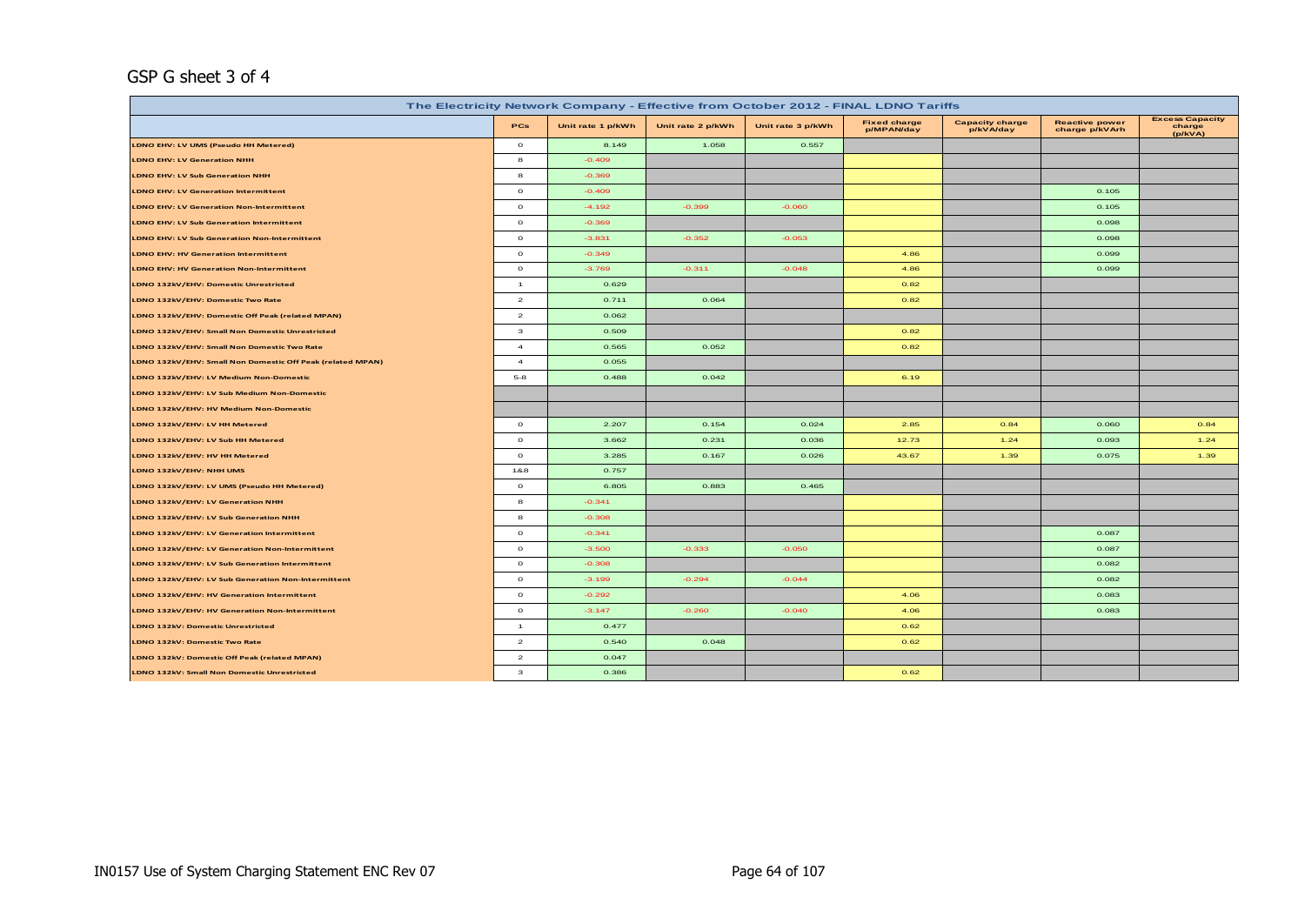## GSP G sheet 4 of 4

| The Electricity Network Company - Effective from October 2012 - FINAL LDNO Tariffs |                         |                   |                   |                   |                                   |                                     |                                         |                                             |  |  |  |  |
|------------------------------------------------------------------------------------|-------------------------|-------------------|-------------------|-------------------|-----------------------------------|-------------------------------------|-----------------------------------------|---------------------------------------------|--|--|--|--|
|                                                                                    | PCs                     | Unit rate 1 p/kWh | Unit rate 2 p/kWh | Unit rate 3 p/kWh | <b>Fixed charge</b><br>p/MPAN/day | <b>Capacity charge</b><br>p/kVA/day | <b>Reactive power</b><br>charge p/kVArh | <b>Excess Capacity</b><br>charge<br>(p/kVA) |  |  |  |  |
| LDNO 132kV: Small Non Domestic Two Rate                                            | $\overline{4}$          | 0.429             | 0.040             |                   | 0.62                              |                                     |                                         |                                             |  |  |  |  |
| LDNO 132kV: Small Non Domestic Off Peak (related MPAN)                             | $\overline{a}$          | 0.042             |                   |                   |                                   |                                     |                                         |                                             |  |  |  |  |
| LDNO 132kV: LV Medium Non-Domestic                                                 | $5 - 8$                 | 0.371             | 0.032             |                   | 4.70                              |                                     |                                         |                                             |  |  |  |  |
| LDNO 132kV: LV Sub Medium Non-Domestic                                             |                         |                   |                   |                   |                                   |                                     |                                         |                                             |  |  |  |  |
| LDNO 132kV: HV Medium Non-Domestic                                                 |                         |                   |                   |                   |                                   |                                     |                                         |                                             |  |  |  |  |
| LDNO 132kV: LV HH Metered                                                          | $\circ$                 | 1.676             | 0.117             | 0.018             | 2.16                              | 0.64                                | 0.045                                   | 0.64                                        |  |  |  |  |
| LDNO 132kV: LV Sub HH Metered                                                      | $\circ$                 | 2.781             | 0.176             | 0.027             | 9.67                              | 0.94                                | 0.070                                   | 0.94                                        |  |  |  |  |
| LDNO 132kV: HV HH Metered                                                          | $\circ$                 | 2.495             | 0.127             | 0.020             | 33.17                             | 1.05                                | 0.057                                   | 1.05                                        |  |  |  |  |
| LDNO 132kV: NHH UMS                                                                | 1&8                     | 0.575             |                   |                   |                                   |                                     |                                         |                                             |  |  |  |  |
| LDNO 132kV: LV UMS (Pseudo HH Metered)                                             | $\circ$                 | 5.168             | 0.671             | 0.353             |                                   |                                     |                                         |                                             |  |  |  |  |
| LDNO 132kV: LV Generation NHH                                                      | 8                       | $-0.259$          |                   |                   |                                   |                                     |                                         |                                             |  |  |  |  |
| LDNO 132kV: LV Sub Generation NHH                                                  | 8                       | $-0.234$          |                   |                   |                                   |                                     |                                         |                                             |  |  |  |  |
| LDNO 132kV: LV Generation Intermittent                                             | $\circ$                 | $-0.259$          |                   |                   |                                   |                                     | 0.066                                   |                                             |  |  |  |  |
| LDNO 132kV: LV Generation Non-Intermittent                                         | $\circ$                 | $-2.658$          | $-0.253$          | $-0.038$          |                                   |                                     | 0.066                                   |                                             |  |  |  |  |
| LDNO 132kV: LV Sub Generation Intermittent                                         | $\circ$                 | $-0.234$          |                   |                   |                                   |                                     | 0.062                                   |                                             |  |  |  |  |
| LDNO 132kV: LV Sub Generation Non-Intermittent                                     | $\circ$                 | $-2.429$          | $-0.223$          | $-0.034$          |                                   |                                     | 0.062                                   |                                             |  |  |  |  |
| <b>LDNO 132kV: HV Generation Intermittent</b>                                      | $\circ$                 | $-0.221$          |                   |                   | 3.08                              |                                     | 0.063                                   |                                             |  |  |  |  |
| LDNO 132kV: HV Generation Non-Intermittent                                         | $\circ$                 | $-2.390$          | $-0.197$          | $-0.030$          | 3.08                              |                                     | 0.063                                   |                                             |  |  |  |  |
| <b>LDNO 0000: Domestic Unrestricted</b>                                            | $\mathbf{1}$            | 0.171             |                   |                   | 0.22                              |                                     |                                         |                                             |  |  |  |  |
| LDNO 0000: Domestic Two Rate                                                       | $\overline{\mathbf{z}}$ | 0.194             | 0.017             |                   | 0.22                              |                                     |                                         |                                             |  |  |  |  |
| LDNO 0000: Domestic Off Peak (related MPAN)                                        | $\overline{a}$          | 0.017             |                   |                   |                                   |                                     |                                         |                                             |  |  |  |  |
| LDNO 0000: Small Non Domestic Unrestricted                                         | $\mathbf{3}$            | 0.139             |                   |                   | 0.22                              |                                     |                                         |                                             |  |  |  |  |
| LDNO 0000: Small Non Domestic Two Rate                                             | $\overline{a}$          | 0.154             | 0.014             |                   | 0.22                              |                                     |                                         |                                             |  |  |  |  |
| LDNO 0000: Small Non Domestic Off Peak (related MPAN)                              | $\overline{a}$          | 0.015             |                   |                   |                                   |                                     |                                         |                                             |  |  |  |  |
| LDNO 0000: LV Medium Non-Domestic                                                  | $5 - 8$                 | 0.133             | 0.011             |                   | 1.69                              |                                     |                                         |                                             |  |  |  |  |
| LDNO 0000: LV Sub Medium Non-Domestic                                              |                         |                   |                   |                   |                                   |                                     |                                         |                                             |  |  |  |  |
| LDNO 0000: HV Medium Non-Domestic                                                  |                         |                   |                   |                   |                                   |                                     |                                         |                                             |  |  |  |  |
| LDNO 0000: LV HH Metered                                                           | $\circ$                 | 0.602             | 0.042             | 0.006             | 0.78                              | 0.23                                | 0.016                                   | 0.23                                        |  |  |  |  |
| LDNO 0000: LV Sub HH Metered                                                       | $\circ$                 | 0.998             | 0.063             | 0.010             | 3.47                              | 0.34                                | 0.025                                   | 0.34                                        |  |  |  |  |
| LDNO 0000: HV HH Metered                                                           | $\circ$                 | 0.895             | 0.045             | 0.007             | 11.90                             | 0.38                                | 0.020                                   | 0.38                                        |  |  |  |  |
| LDNO 0000: NHH UMS                                                                 | 1&8                     | 0.206             |                   |                   |                                   |                                     |                                         |                                             |  |  |  |  |
| LDNO 0000: LV UMS (Pseudo HH Metered)                                              | $\circ$                 | 1.855             | 0.241             | 0.127             |                                   |                                     |                                         |                                             |  |  |  |  |
| LDNO 0000: LV Generation NHH                                                       | $\bf{8}$                | $-0.093$          |                   |                   |                                   |                                     |                                         |                                             |  |  |  |  |
| LDNO 0000: LV Sub Generation NHH                                                   | 8                       | $-0.084$          |                   |                   |                                   |                                     |                                         |                                             |  |  |  |  |
| <b>LDNO 0000: LV Generation Intermittent</b>                                       | $\circ$                 | $-0.093$          |                   |                   |                                   |                                     | 0.024                                   |                                             |  |  |  |  |
| <b>LDNO 0000: LV Generation Non-Intermittent</b>                                   | $\circ$                 | $-0.954$          | $-0.091$          | $-0.014$          |                                   |                                     | 0.024                                   |                                             |  |  |  |  |
| LDNO 0000: LV Sub Generation Intermittent                                          | $\circ$                 | $-0.084$          |                   |                   |                                   |                                     | 0.022                                   |                                             |  |  |  |  |
| LDNO 0000: LV Sub Generation Non-Intermittent                                      | $\circ$                 | $-0.872$          | $-0.080$          | $-0.012$          |                                   |                                     | 0.022                                   |                                             |  |  |  |  |
| LDNO 0000: HV Generation Intermittent                                              | $\circ$                 | $-0.079$          |                   |                   | 1.11                              |                                     | 0.023                                   |                                             |  |  |  |  |
| LDNO 0000: HV Generation Non-Intermittent                                          | $\circ$                 | $-0.858$          | $-0.071$          | $-0.011$          | 1.11                              |                                     | 0.023                                   |                                             |  |  |  |  |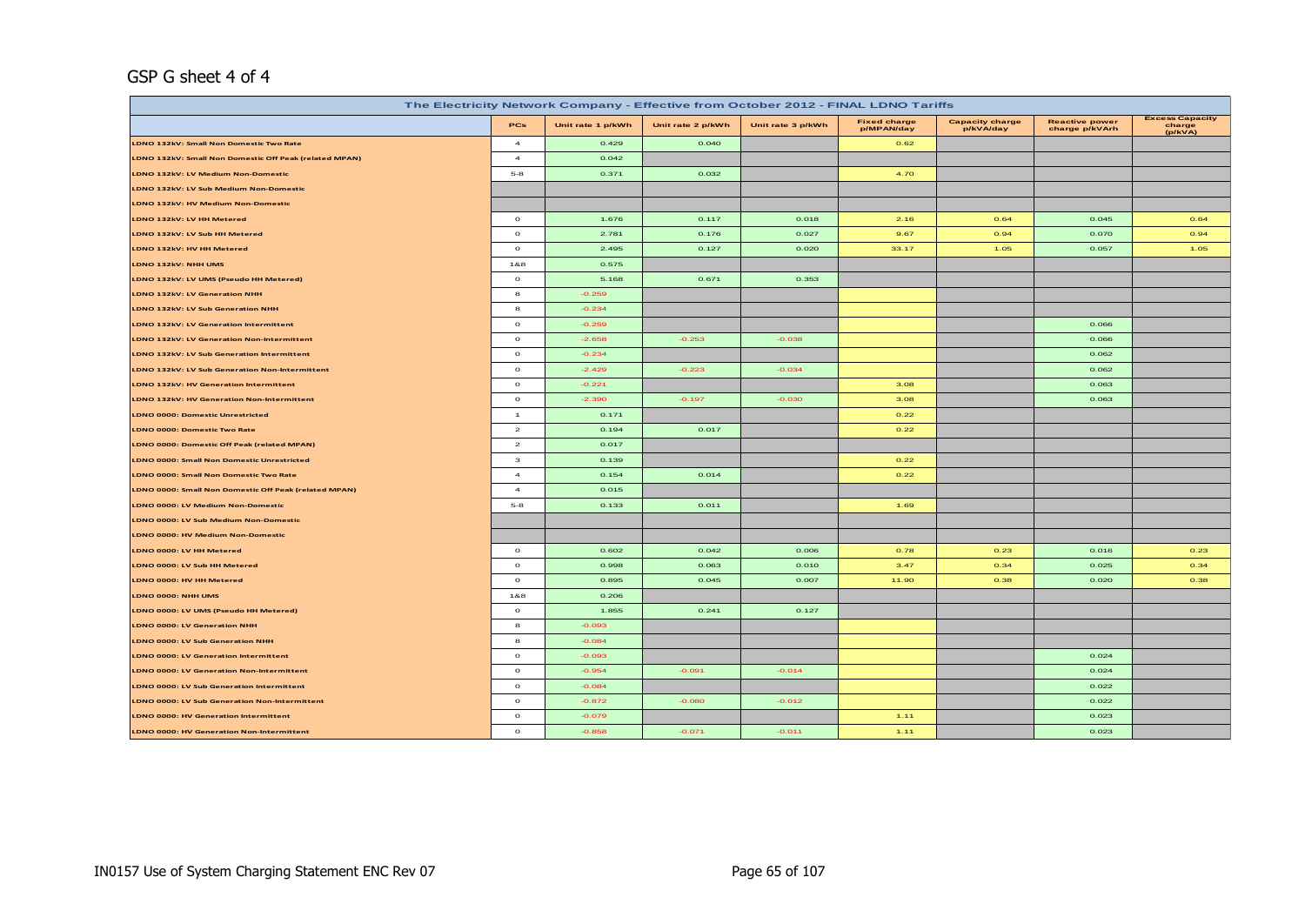## GSP H sheet 1 of 4

| The Electricity Network Company - Effective from October 2012 - FINAL LDNO Tariffs |                         |                      |                      |                      |                                   |                                 |                                            |                                     |  |  |  |
|------------------------------------------------------------------------------------|-------------------------|----------------------|----------------------|----------------------|-----------------------------------|---------------------------------|--------------------------------------------|-------------------------------------|--|--|--|
|                                                                                    | <b>PCs</b>              | Unit rate 1<br>p/kWh | Unit rate 2<br>p/kWh | Unit rate 3<br>p/kWh | <b>Fixed charge</b><br>p/MPAN/day | Capacity<br>charge<br>p/kVA/day | <b>Reactive</b><br>power charge<br>p/kVArh | <b>Excess</b><br>Capacity<br>charge |  |  |  |
| <b>LDNO LV: Domestic Unrestricted</b>                                              | $\mathbf{1}$            | 1.554                |                      |                      | 1.71                              |                                 |                                            |                                     |  |  |  |
| <b>LDNO LV: Domestic Two Rate</b>                                                  | $\overline{2}$          | 1.677                | 0.078                |                      | 1.71                              |                                 |                                            |                                     |  |  |  |
| LDNO LV: Domestic Off Peak (related MPAN)                                          | $\mathbf{z}$            | 0.178                |                      |                      |                                   |                                 |                                            |                                     |  |  |  |
| <b>LDNO LV: Small Non Domestic Unrestricted</b>                                    | з                       | 1.217                |                      |                      | 2.69                              |                                 |                                            |                                     |  |  |  |
| <b>LDNO LV: Small Non Domestic Two Rate</b>                                        | $\overline{4}$          | 1.669                | 0.080                |                      | 2.69                              |                                 |                                            |                                     |  |  |  |
| LDNO LV: Small Non Domestic Off Peak (related MPAN)                                | $\overline{\mathbf{4}}$ | 0.175                |                      |                      |                                   |                                 |                                            |                                     |  |  |  |
| <b>LDNO LV: LV Medium Non-Domestic</b>                                             | $5 - 8$                 | 1.168                | 0.062                |                      | 14.45                             |                                 |                                            |                                     |  |  |  |
| <b>LDNO LV: LV HH Metered</b>                                                      | $\circ$                 | 6.518                | 0.722                | 0.041                | 5.59                              | 1.59                            | 0.207                                      | 1.59                                |  |  |  |
| <b>LDNO LV: NHH UMS</b>                                                            | 1&8                     | 1.660                |                      |                      |                                   |                                 |                                            |                                     |  |  |  |
| LDNO LV: LV UMS (Pseudo HH Metered)                                                | $\circ$                 | 14.481               | 2.208                | 0.353                |                                   |                                 |                                            |                                     |  |  |  |
| <b>LDNO LV: LV Generation NHH</b>                                                  | 8                       | $-0.676$             |                      |                      |                                   |                                 |                                            |                                     |  |  |  |
| <b>LDNO LV: LV Generation Intermittent</b>                                         | $\circ$                 | $-0.676$             |                      |                      |                                   |                                 | 0.186                                      |                                     |  |  |  |
| <b>LDNO LV: LV Generation Non-Intermittent</b>                                     | $\circ$                 | $-4.946$             | $-0.987$             | $-0.068$             |                                   |                                 | 0.186                                      |                                     |  |  |  |
| <b>LDNO HV: Domestic Unrestricted</b>                                              | $\mathbf{1}$            | 0.993                |                      |                      | 1.09                              |                                 |                                            |                                     |  |  |  |
| <b>LDNO HV: Domestic Two Rate</b>                                                  | $\mathbf{z}$            | 1.071                | 0.050                |                      | 1.09                              |                                 |                                            |                                     |  |  |  |
| <b>LDNO HV: Domestic Off Peak (related MPAN)</b>                                   | $\overline{2}$          | 0.113                |                      |                      |                                   |                                 |                                            |                                     |  |  |  |
| LDNO HV: Small Non Domestic Unrestricted                                           | з                       | 0.778                |                      |                      | 1.72                              |                                 |                                            |                                     |  |  |  |
| <b>LDNO HV: Small Non Domestic Two Rate</b>                                        | $\overline{4}$          | 1.066                | 0.051                |                      | 1.72                              |                                 |                                            |                                     |  |  |  |
| LDNO HV: Small Non Domestic Off Peak (related MPAN)                                | $\overline{a}$          | 0.112                |                      |                      |                                   |                                 |                                            |                                     |  |  |  |
| <b>LDNO HV: LV Medium Non-Domestic</b>                                             | $5 - 8$                 | 0.746                | 0.039                |                      | 9.23                              |                                 |                                            |                                     |  |  |  |
| <b>LDNO HV: LV HH Metered</b>                                                      | $\circ$                 | 4.164                | 0.461                | 0.026                | 3.57                              | 1.02                            | 0.132                                      | 1.02                                |  |  |  |
| LDNO HV: LV Sub HH Metered                                                         | $\circ$                 | 5.399                | 0.391                | 0.017                | 2.13                              | 2.94                            | 0.157                                      | 2.94                                |  |  |  |
| <b>LDNO HV: HV HH Metered</b>                                                      | $\circ$                 | 5.043                | 0.316                | 0.012                | 58.75                             | 3.74                            | 0.130                                      | 3.74                                |  |  |  |
| <b>LDNO HV: NHH UMS</b>                                                            | 1&8                     | 1.061                |                      |                      |                                   |                                 |                                            |                                     |  |  |  |
| LDNO HV: LV UMS (Pseudo HH Metered)                                                | $\circ$                 | 9.250                | 1.411                | 0.226                |                                   |                                 |                                            |                                     |  |  |  |
| <b>LDNO HV: LV Generation NHH</b>                                                  | 8                       | $-0.676$             |                      |                      |                                   |                                 |                                            |                                     |  |  |  |
| <b>LDNO HV: LV Sub Generation NHH</b>                                              | 8                       | $-0.590$             |                      |                      |                                   |                                 |                                            |                                     |  |  |  |
| <b>LDNO HV: LV Generation Intermittent</b>                                         | $\circ$                 | $-0.676$             |                      |                      |                                   |                                 | 0.186                                      |                                     |  |  |  |
| <b>LDNO HV: LV Generation Non-Intermittent</b>                                     | $\circ$                 | $-4.946$             | $-0.987$             | $-0.068$             |                                   |                                 | 0.186                                      |                                     |  |  |  |
| <b>LDNO HV: LV Sub Generation Intermittent</b>                                     | $\circ$                 | $-0.59$              |                      |                      |                                   |                                 | 0.173                                      |                                     |  |  |  |
| <b>LDNO HV: LV Sub Generation Non-Intermittent</b>                                 | $\circ$                 | $-4.526$             | $-0.813$             | $-0.056$             |                                   |                                 | 0.173                                      |                                     |  |  |  |
| <b>LDNO HV: HV Generation Intermittent</b>                                         | $\circ$                 | $-0.354$             |                      |                      |                                   |                                 | 0.147                                      |                                     |  |  |  |
| <b>LDNO HV: HV Generation Non-Intermittent</b>                                     | $\circ$                 | $-3.408$             | $-0.330$             | $-0.020$             |                                   |                                 | 0.147                                      |                                     |  |  |  |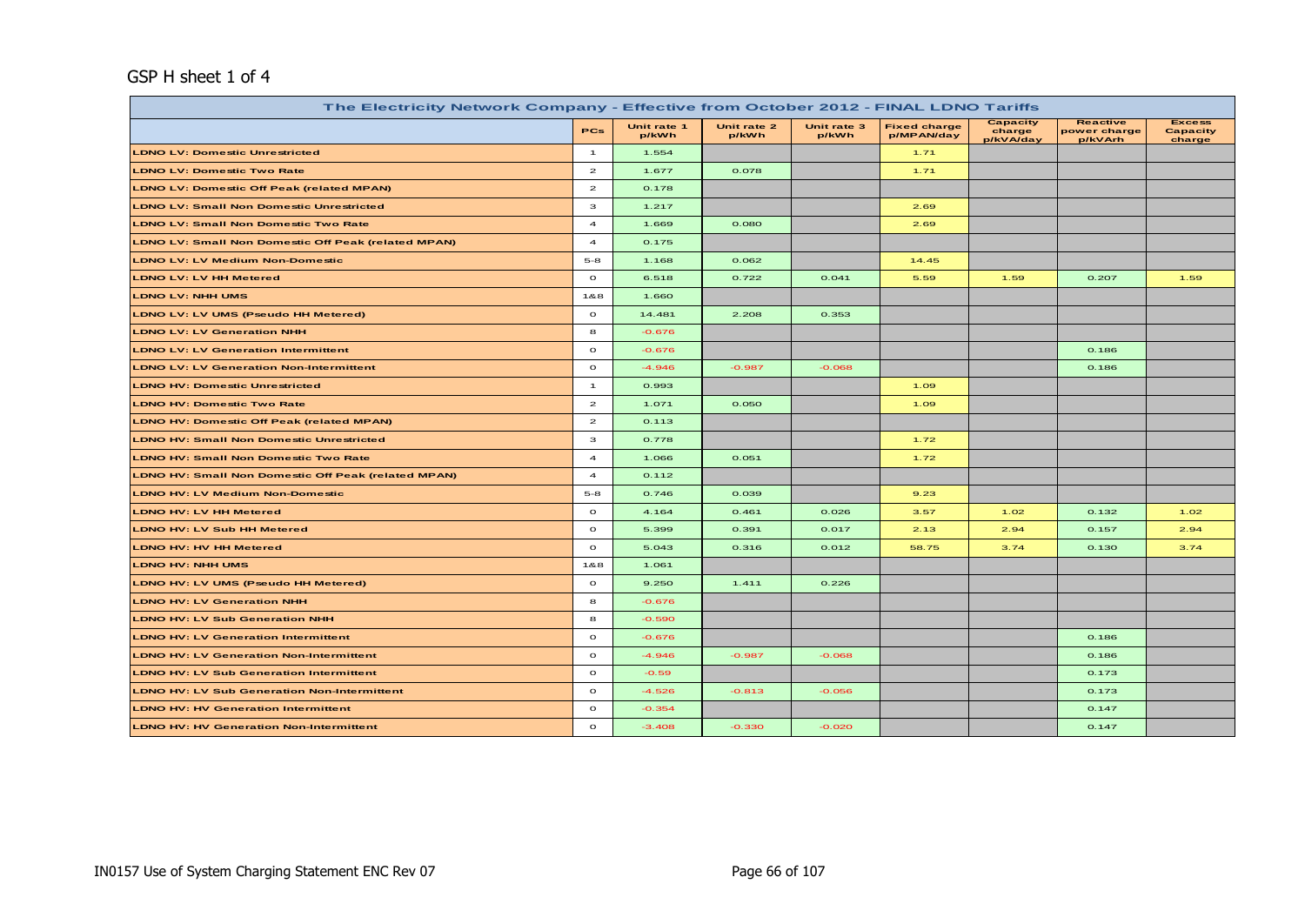## GSP H sheet 2 of 4

| The Electricity Network Company - Effective from October 2012 - FINAL LDNO Tariffs |                |                      |                      |                      |                                   |                                 |                                            |                                            |  |  |  |
|------------------------------------------------------------------------------------|----------------|----------------------|----------------------|----------------------|-----------------------------------|---------------------------------|--------------------------------------------|--------------------------------------------|--|--|--|
|                                                                                    | PCs            | Unit rate 1<br>p/kWh | Unit rate 2<br>p/kWh | Unit rate 3<br>p/kWh | <b>Fixed charge</b><br>p/MPAN/day | Capacity<br>charge<br>p/kVA/day | <b>Reactive</b><br>power charge<br>p/kVArh | <b>Excess</b><br><b>Capacity</b><br>charge |  |  |  |
| <b>LDNO HVplus: Domestic Unrestricted</b>                                          | $\mathbf{1}$   | 0.803                |                      |                      | 0.88                              |                                 |                                            |                                            |  |  |  |
| <b>LDNO HVplus: Domestic Two Rate</b>                                              | $\overline{2}$ | 0.867                | 0.041                |                      | 0.88                              |                                 |                                            |                                            |  |  |  |
| <b>LDNO HVplus: Domestic Off Peak (related MPAN)</b>                               | $\overline{a}$ | 0.092                |                      |                      |                                   |                                 |                                            |                                            |  |  |  |
| <b>LDNO HVplus: Small Non Domestic Unrestricted</b>                                | $\mathbf{3}$   | 0.629                |                      |                      | 1.39                              |                                 |                                            |                                            |  |  |  |
| <b>LDNO HVplus: Small Non Domestic Two Rate</b>                                    | $\overline{a}$ | 0.862                | 0.042                |                      | 1.39                              |                                 |                                            |                                            |  |  |  |
| <b>LDNO HVplus: Small Non Domestic Off Peak (related MPAN)</b>                     | $\overline{a}$ | 0.090                |                      |                      |                                   |                                 |                                            |                                            |  |  |  |
| <b>LDNO HVplus: LV Medium Non-Domestic</b>                                         | $5 - 8$        | 0.604                | 0.032                |                      | 7.47                              |                                 |                                            |                                            |  |  |  |
| <b>LDNO HVplus: LV Sub Medium Non-Domestic</b>                                     |                |                      |                      |                      |                                   |                                 |                                            |                                            |  |  |  |
| <b>LDNO HVplus: HV Medium Non-Domestic</b>                                         |                |                      |                      |                      |                                   |                                 |                                            |                                            |  |  |  |
| <b>LDNO HVplus: LV HH Metered</b>                                                  | $\circ$        | 3.368                | 0.373                | 0.021                | 2.89                              | 0.82                            | 0.107                                      | 0.82                                       |  |  |  |
| LDNO HVplus: LV Sub HH Metered                                                     | $\circ$        | 4.374                | 0.317                | 0.014                | 1.72                              | 2.38                            | 0.127                                      | 2.38                                       |  |  |  |
| <b>LDNO HVplus: HV HH Metered</b>                                                  | $\circ$        | 4.080                | 0.256                | 0.010                | 47.53                             | 3.02                            | 0.105                                      | 3.02                                       |  |  |  |
| LDNO HVplus: NHH UMS                                                               | 1&8            | 0.858                |                      |                      |                                   |                                 |                                            |                                            |  |  |  |
| LDNO HVplus: LV UMS (Pseudo HH Metered)                                            | $\circ$        | 7.482                | 1.141                | 0.182                |                                   |                                 |                                            |                                            |  |  |  |
| <b>LDNO HVplus: LV Generation NHH</b>                                              | 8              | $-0.354$             |                      |                      |                                   |                                 |                                            |                                            |  |  |  |
| LDNO HVplus: LV Sub Generation NHH                                                 | 8              | $-0.350$             |                      |                      |                                   |                                 |                                            |                                            |  |  |  |
| <b>LDNO HVplus: LV Generation Intermittent</b>                                     | $\circ$        | $-0.354$             |                      |                      |                                   |                                 | 0.097                                      |                                            |  |  |  |
| <b>LDNO HVplus: LV Generation Non-Intermittent</b>                                 | $\circ$        | $-2.589$             | $-0.517$             | $-0.036$             |                                   |                                 | 0.097                                      |                                            |  |  |  |
| <b>LDNO HVplus: LV Sub Generation Intermittent</b>                                 | $\circ$        | $-0.350$             |                      |                      |                                   |                                 | 0.103                                      |                                            |  |  |  |
| <b>LDNO HVplus: LV Sub Generation Non-Intermittent</b>                             | $\circ$        | $-2.688$             | $-0.483$             | $-0.033$             |                                   |                                 | 0.103                                      |                                            |  |  |  |
| <b>LDNO HVplus: HV Generation Intermittent</b>                                     | $\circ$        | $-0.354$             |                      |                      | 99.13                             |                                 | 0.147                                      |                                            |  |  |  |
| <b>LDNO HVplus: HV Generation Non-Intermittent</b>                                 | $\circ$        | $-3.408$             | $-0.330$             | $-0.020$             | 99.13                             |                                 | 0.147                                      |                                            |  |  |  |
| <b>LDNO EHV: Domestic Unrestricted</b>                                             | $\mathbf{1}$   | 0.558                |                      |                      | 0.61                              |                                 |                                            |                                            |  |  |  |
| <b>LDNO EHV: Domestic Two Rate</b>                                                 | $\mathbf{z}$   | 0.602                | 0.028                |                      | 0.61                              |                                 |                                            |                                            |  |  |  |
| LDNO EHV: Domestic Off Peak (related MPAN)                                         | $\mathbf{z}$   | 0.064                |                      |                      |                                   |                                 |                                            |                                            |  |  |  |
| <b>LDNO EHV: Small Non Domestic Unrestricted</b>                                   | з              | 0.437                |                      |                      | 0.97                              |                                 |                                            |                                            |  |  |  |
| <b>LDNO EHV: Small Non Domestic Two Rate</b>                                       | $\overline{4}$ | 0.599                | 0.029                |                      | 0.97                              |                                 |                                            |                                            |  |  |  |
| <b>LDNO EHV: Small Non Domestic Off Peak (related MPAN)</b>                        | $\overline{a}$ | 0.063                |                      |                      |                                   |                                 |                                            |                                            |  |  |  |
| <b>LDNO EHV: LV Medium Non-Domestic</b>                                            | $5 - 8$        | 0.420                | 0.022                |                      | 5.19                              |                                 |                                            |                                            |  |  |  |
| <b>LDNO EHV: LV Sub Medium Non-Domestic</b>                                        |                |                      |                      |                      |                                   |                                 |                                            |                                            |  |  |  |
| <b>LDNO EHV: HV Medium Non-Domestic</b>                                            |                |                      |                      |                      |                                   |                                 |                                            |                                            |  |  |  |
| LDNO EHV: LV HH Metered                                                            | $\circ$        | 2.340                | 0.259                | 0.015                | 2.01                              | 0.57                            | 0.074                                      | 0.57                                       |  |  |  |
| LDNO EHV: LV Sub HH Metered                                                        | $\circ$        | 3.039                | 0.220                | 0.010                | 1.20                              | 1.65                            | 0.088                                      | 1.65                                       |  |  |  |
| LDNO EHV: HV HH Metered                                                            | $\circ$        | 2.835                | 0.178                | 0.007                | 33.03                             | 2.10                            | 0.073                                      | 2.10                                       |  |  |  |
| LDNO EHV: NHH UMS                                                                  | 1&8            | 0.596                |                      |                      |                                   |                                 |                                            |                                            |  |  |  |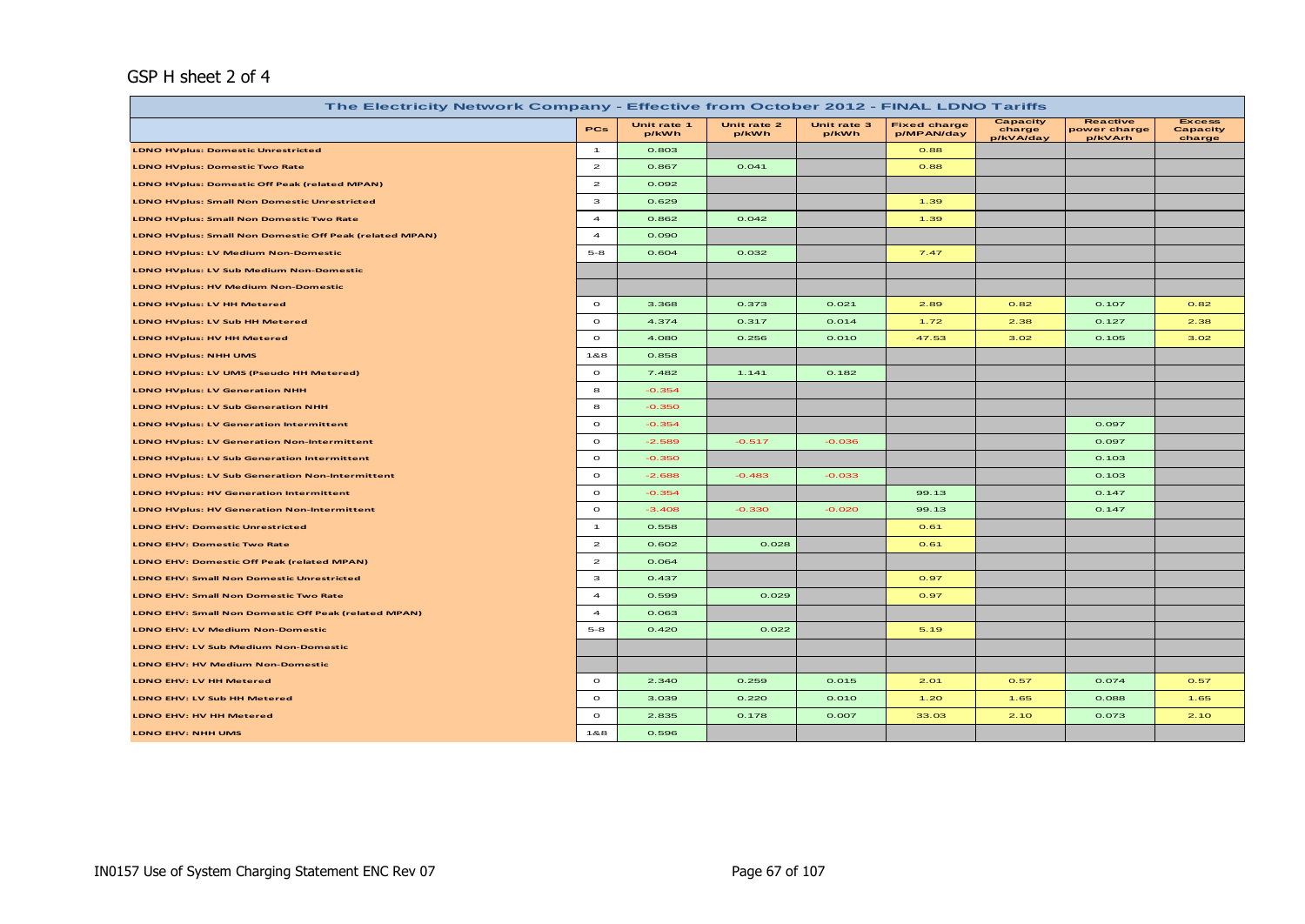## GSP H sheet 3 of 4

| The Electricity Network Company - Effective from October 2012 - FINAL LDNO Tariffs |                |                      |                      |                      |                                   |                                        |                                            |                                     |  |  |  |  |
|------------------------------------------------------------------------------------|----------------|----------------------|----------------------|----------------------|-----------------------------------|----------------------------------------|--------------------------------------------|-------------------------------------|--|--|--|--|
|                                                                                    | <b>PCs</b>     | Unit rate 1<br>p/kWh | Unit rate 2<br>p/kWh | Unit rate 3<br>p/kWh | <b>Fixed charge</b><br>p/MPAN/day | <b>Capacity</b><br>charge<br>p/kVA/day | <b>Reactive</b><br>power charge<br>p/kVArh | <b>Excess</b><br>Capacity<br>charge |  |  |  |  |
| LDNO EHV: LV UMS (Pseudo HH Metered)                                               | $\circ$        | 5.199                | 0.793                | 0.127                |                                   |                                        |                                            |                                     |  |  |  |  |
| <b>LDNO EHV: LV Generation NHH</b>                                                 | 8              | $-0.246$             |                      |                      |                                   |                                        |                                            |                                     |  |  |  |  |
| <b>LDNO EHV: LV Sub Generation NHH</b>                                             | 8              | $-0.243$             |                      |                      |                                   |                                        |                                            |                                     |  |  |  |  |
| <b>LDNO EHV: LV Generation Intermittent</b>                                        | $\circ$        | $-0.246$             |                      |                      |                                   |                                        | 0.068                                      |                                     |  |  |  |  |
| LDNO EHV: LV Generation Non-Intermittent                                           | $\circ$        | $-1.799$             | $-0.359$             | $-0.025$             |                                   |                                        | 0.068                                      |                                     |  |  |  |  |
| <b>LDNO EHV: LV Sub Generation Intermittent</b>                                    | $\circ$        | $-0.243$             |                      |                      |                                   |                                        | 0.071                                      |                                     |  |  |  |  |
| <b>LDNO EHV: LV Sub Generation Non-Intermittent</b>                                | $\circ$        | $-1.868$             | $-0.335$             | $-0.023$             |                                   |                                        | 0.071                                      |                                     |  |  |  |  |
| <b>LDNO EHV: HV Generation Intermittent</b>                                        | $\circ$        | $-0.246$             |                      |                      | 68.88                             |                                        | 0.102                                      |                                     |  |  |  |  |
| <b>LDNO EHV: HV Generation Non-Intermittent</b>                                    | $\circ$        | $-2.368$             | $-0.229$             | $-0.014$             | 68.88                             |                                        | 0.102                                      |                                     |  |  |  |  |
| LDNO 132kV/EHV: Domestic Unrestricted                                              | $\mathbf{1}$   | 0.380                |                      |                      | 0.42                              |                                        |                                            |                                     |  |  |  |  |
| LDNO 132kV/EHV: Domestic Two Rate                                                  | $\overline{a}$ | 0.410                | 0.019                |                      | 0.42                              |                                        |                                            |                                     |  |  |  |  |
| LDNO 132kV/EHV: Domestic Off Peak (related MPAN)                                   | $\mathbf{z}$   | 0.043                |                      |                      |                                   |                                        |                                            |                                     |  |  |  |  |
| LDNO 132kV/EHV: Small Non Domestic Unrestricted                                    | з              | 0.298                |                      |                      | 0.66                              |                                        |                                            |                                     |  |  |  |  |
| LDNO 132kV/EHV: Small Non Domestic Two Rate                                        | $\overline{a}$ | 0.408                | 0.020                |                      | 0.66                              |                                        |                                            |                                     |  |  |  |  |
| LDNO 132kV/EHV: Small Non Domestic Off Peak (related MPAN)                         | $\overline{4}$ | 0.043                |                      |                      |                                   |                                        |                                            |                                     |  |  |  |  |
| LDNO 132kV/EHV: LV Medium Non-Domestic                                             | $5 - 8$        | 0.286                | 0.015                |                      | 3.53                              |                                        |                                            |                                     |  |  |  |  |
| LDNO 132kV/EHV: LV Sub Medium Non-Domestic                                         |                |                      |                      |                      |                                   |                                        |                                            |                                     |  |  |  |  |
| LDNO 132kV/EHV: HV Medium Non-Domestic                                             |                |                      |                      |                      |                                   |                                        |                                            |                                     |  |  |  |  |
| LDNO 132kV/EHV: LV HH Metered                                                      | $\circ$        | 1.594                | 0.177                | 0.010                | 1.37                              | 0.39                                   | 0.051                                      | 0.39                                |  |  |  |  |
| LDNO 132kV/EHV: LV Sub HH Metered                                                  | $\circ$        | 2.070                | 0.150                | 0.007                | 0.81                              | 1.13                                   | 0.060                                      | 1.13                                |  |  |  |  |
| LDNO 132kV/EHV: HV HH Metered                                                      | $\circ$        | 1.931                | 0.121                | 0.005                | 22.50                             | 1.43                                   | 0.050                                      | 1.43                                |  |  |  |  |
| LDNO 132kV/EHV: NHH UMS                                                            | 1&8            | 0.406                |                      |                      |                                   |                                        |                                            |                                     |  |  |  |  |
| LDNO 132kV/EHV: LV UMS (Pseudo HH Metered)                                         | $\circ$        | 3.541                | 0.540                | 0.086                |                                   |                                        |                                            |                                     |  |  |  |  |
| LDNO 132kV/EHV: LV Generation NHH                                                  | 8              | $-0.167$             |                      |                      |                                   |                                        |                                            |                                     |  |  |  |  |
| LDNO 132kV/EHV: LV Sub Generation NHH                                              | 8              | $-0.166$             |                      |                      |                                   |                                        |                                            |                                     |  |  |  |  |
| LDNO 132kV/EHV: LV Generation Intermittent                                         | $\circ$        | $-0.167$             |                      |                      |                                   |                                        | 0.046                                      |                                     |  |  |  |  |
| LDNO 132kV/EHV: LV Generation Non-Intermittent                                     | $\circ$        | $-1.225$             | $-0.244$             | $-0.017$             |                                   |                                        | 0.046                                      |                                     |  |  |  |  |
| LDNO 132kV/EHV: LV Sub Generation Intermittent                                     | $\circ$        | $-0.166$             |                      |                      |                                   |                                        | 0.049                                      |                                     |  |  |  |  |
| LDNO 132kV/EHV: LV Sub Generation Non-Intermittent                                 | $\circ$        | $-1.272$             | $-0.229$             | $-0.016$             |                                   |                                        | 0.049                                      |                                     |  |  |  |  |
| LDNO 132kV/EHV: HV Generation Intermittent                                         | $\circ$        | $-0.168$             |                      |                      | 46.92                             |                                        | 0.070                                      |                                     |  |  |  |  |
| LDNO 132kV/EHV: HV Generation Non-Intermittent                                     | $\circ$        | $-1.613$             | $-0.156$             | $-0.009$             | 46.92                             |                                        | 0.070                                      |                                     |  |  |  |  |
| <b>LDNO 132kV: Domestic Unrestricted</b>                                           | $\mathbf{1}$   | 0.269                |                      |                      | 0.30                              |                                        |                                            |                                     |  |  |  |  |
| LDNO 132kV: Domestic Two Rate                                                      | $\overline{2}$ | 0.290                | 0.014                |                      | 0.30                              |                                        |                                            |                                     |  |  |  |  |
| LDNO 132kV: Domestic Off Peak (related MPAN)                                       | $\overline{a}$ | 0.031                |                      |                      |                                   |                                        |                                            |                                     |  |  |  |  |
| LDNO 132kV: Small Non Domestic Unrestricted                                        | з              | 0.211                |                      |                      | 0.47                              |                                        |                                            |                                     |  |  |  |  |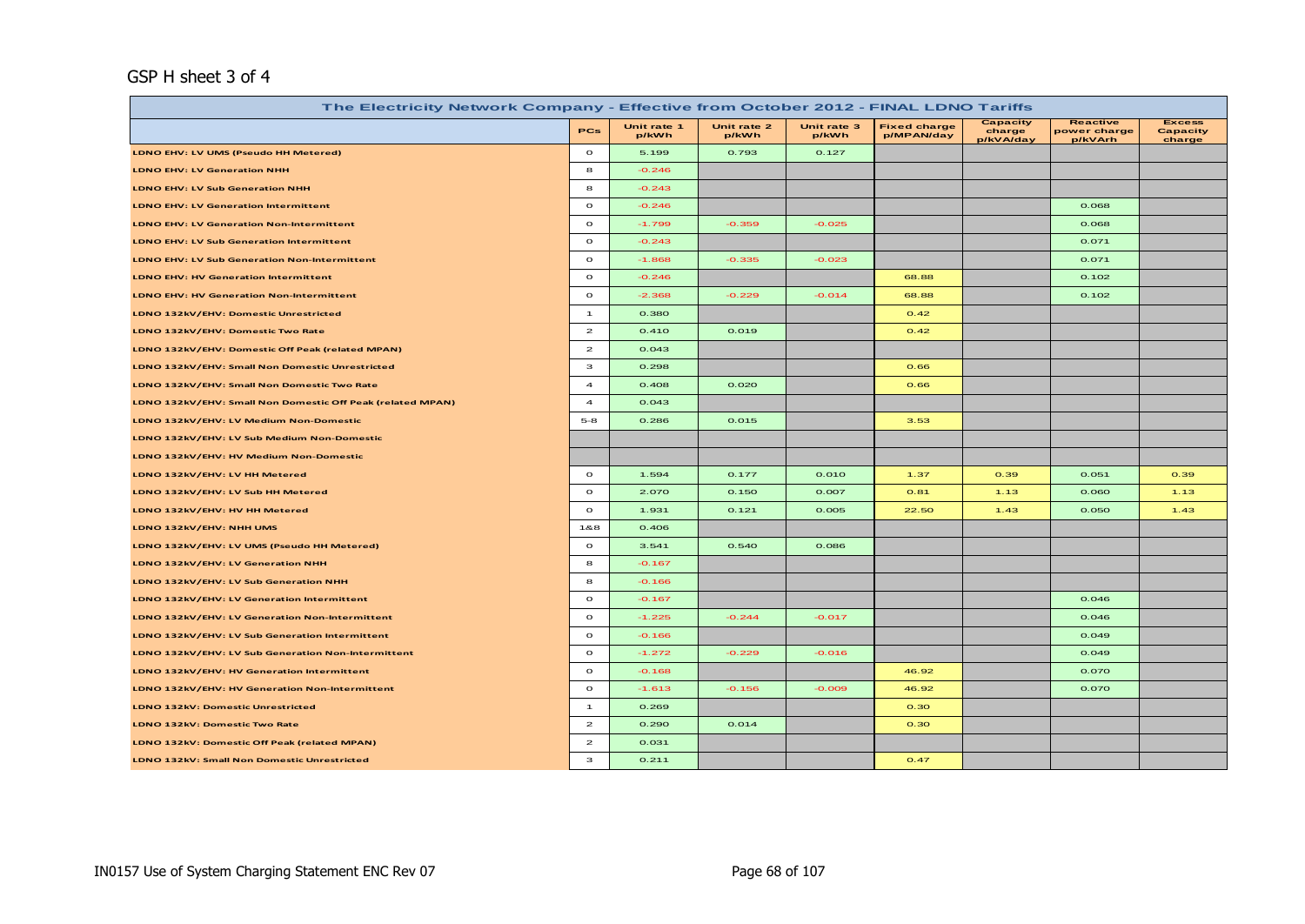#### GSP H sheet 4 of 4

| The Electricity Network Company - Effective from October 2012 - FINAL LDNO Tariffs |                         |                      |                      |                      |                                   |                                 |                                     |                                     |  |  |  |  |
|------------------------------------------------------------------------------------|-------------------------|----------------------|----------------------|----------------------|-----------------------------------|---------------------------------|-------------------------------------|-------------------------------------|--|--|--|--|
|                                                                                    | PCs                     | Unit rate 1<br>p/kWh | Unit rate 2<br>p/kWh | Unit rate 3<br>p/kWh | <b>Fixed charge</b><br>p/MPAN/day | Capacity<br>charge<br>p/kVA/day | Reactive<br>power charge<br>p/kVArh | <b>Excess</b><br>Capacity<br>charge |  |  |  |  |
| LDNO 132kV: Small Non Domestic Two Rate                                            | $\overline{\mathbf{4}}$ | 0.289                | 0.014                |                      | O.47                              |                                 |                                     |                                     |  |  |  |  |
| LDNO 132kV: Small Non Domestic Off Peak (related MPAN)                             | $\overline{\mathbf{4}}$ | 0.030                |                      |                      |                                   |                                 |                                     |                                     |  |  |  |  |
| LDNO 132kV: LV Medium Non-Domestic                                                 | $5 - 8$                 | 0.202                | O.011                |                      | 2.50                              |                                 |                                     |                                     |  |  |  |  |
| LDNO 132kV: LV Sub Medium Non-Domestic                                             |                         |                      |                      |                      |                                   |                                 |                                     |                                     |  |  |  |  |
| LDNO 132kV: HV Medium Non-Domestic                                                 |                         |                      |                      |                      |                                   |                                 |                                     |                                     |  |  |  |  |
| LDNO 132kV: LV HH Metered                                                          | $\circ$                 | 1.127                | 0.125                | 0.007                | 0.97                              | O.28                            | 0.036                               | O.28                                |  |  |  |  |
| LDNO 132kV: LV Sub HH Metered                                                      | $\circ$                 | 1.464                | 0.106                | 0.005                | 0.58                              | O.8O                            | 0.043                               | O.8O                                |  |  |  |  |
| LDNO 132kV: HV HH Metered                                                          | $\circ$                 | 1.366                | 0.086                | 0.003                | 15.91                             | 1.01                            | 0.035                               | 1.01                                |  |  |  |  |
| LDNO 132kV: NHH UMS                                                                | 188                     | 0.287                |                      |                      |                                   |                                 |                                     |                                     |  |  |  |  |
| LDNO 132kV: LV UMS (Pseudo HH Metered)                                             | $\circ$                 | 2.504                | 0.382                | 0.061                |                                   |                                 |                                     |                                     |  |  |  |  |
| <b>LDNO 132kV: LV Generation NHH</b>                                               | 8                       | $-0.118$             |                      |                      |                                   |                                 |                                     |                                     |  |  |  |  |
| LDNO 132kV: LV Sub Generation NHH                                                  | 8                       | $-0.117$             |                      |                      |                                   |                                 |                                     |                                     |  |  |  |  |
| <b>LDNO 132kV: LV Generation Intermittent</b>                                      | $\bullet$               | $-0.118$             |                      |                      |                                   |                                 | 0.033                               |                                     |  |  |  |  |
| <b>LDNO 132kV: LV Generation Non-Intermittent</b>                                  | $\bullet$               | $-0.866$             | $-0.173$             | $-0.012$             |                                   |                                 | 0.033                               |                                     |  |  |  |  |
| LDNO 132kV: LV Sub Generation Intermittent                                         | $\circ$                 | $-0.117$             |                      |                      |                                   |                                 | 0.034                               |                                     |  |  |  |  |
| <b>LDNO 132kV: LV Sub Generation Non-Intermittent</b>                              | $\circ$                 | $-0.900$             | $-0.162$             | $-0.011$             |                                   |                                 | 0.034                               |                                     |  |  |  |  |
| LDNO 132kV: HV Generation Intermittent                                             | $\circ$                 | $-0.118$             |                      |                      | 33.18                             |                                 | 0.049                               |                                     |  |  |  |  |
| LDNO 132kV: HV Generation Non-Intermittent                                         | $\circ$                 | $-1.141$             | $-0.110$             | $-0.007$             | 33.18                             |                                 | 0.049                               |                                     |  |  |  |  |
| <b>LDNO 0000: Domestic Unrestricted</b>                                            | $\mathbf{1}$            | 0.093                |                      |                      | O.1O                              |                                 |                                     |                                     |  |  |  |  |
| <b>LDNO 0000: Domestic Two Rate</b>                                                | $\mathbf{z}$            | 0.101                | 0.005                |                      | O.1O                              |                                 |                                     |                                     |  |  |  |  |
| LDNO 0000: Domestic Off Peak (related MPAN)                                        | $\mathbf{z}$            | 0.011                |                      |                      |                                   |                                 |                                     |                                     |  |  |  |  |
| <b>LDNO 0000: Small Non Domestic Unrestricted</b>                                  | з                       | 0.073                |                      |                      | O.16                              |                                 |                                     |                                     |  |  |  |  |
| <b>LDNO 0000: Small Non Domestic Two Rate</b>                                      | $\overline{\mathbf{4}}$ | 0.100                | 0.005                |                      | O.16                              |                                 |                                     |                                     |  |  |  |  |
| LDNO 0000: Small Non Domestic Off Peak (related MPAN)                              | $\overline{4}$          | 0.011                |                      |                      |                                   |                                 |                                     |                                     |  |  |  |  |
| <b>LDNO 0000: LV Medium Non-Domestic</b>                                           | $5 - 8$                 | 0.070                | 0.004                |                      | 0.87                              |                                 |                                     |                                     |  |  |  |  |
| LDNO 0000: LV Sub Medium Non-Domestic                                              |                         |                      |                      |                      |                                   |                                 |                                     |                                     |  |  |  |  |
| <b>LDNO 0000: HV Medium Non-Domestic</b>                                           |                         |                      |                      |                      |                                   |                                 |                                     |                                     |  |  |  |  |
| LDNO 0000: LV HH Metered                                                           | $\Omega$                | 0.392                | 0.043                | 0.002                | O.34                              | O.1O                            | 0.012                               | O.1O                                |  |  |  |  |
| LDNO 0000: LV Sub HH Metered                                                       | $\Omega$                | 0.509                | 0.037                | 0.002                | O.2O                              | 0.28                            | 0.015                               | 0.28                                |  |  |  |  |
| LDNO 0000: HV HH Metered                                                           | $\circ$                 | 0.475                | 0.030                | 0.001                | 5.53                              | 0.35                            | 0.012                               | 0.35                                |  |  |  |  |
| LDNO 0000: NHH UMS                                                                 | 1&8                     | 0.100                |                      |                      |                                   |                                 |                                     |                                     |  |  |  |  |
| LDNO 0000: LV UMS (Pseudo HH Metered)                                              | $\Omega$                | 0.870                | 0.133                | 0.021                |                                   |                                 |                                     |                                     |  |  |  |  |
| LDNO 0000: LV Generation NHH                                                       | 8                       | $-0.041$             |                      |                      |                                   |                                 |                                     |                                     |  |  |  |  |
| <b>LDNO 0000: LV Sub Generation NHH</b>                                            | 8                       | $-0.041$             |                      |                      |                                   |                                 |                                     |                                     |  |  |  |  |
| <b>LDNO 0000: LV Generation Intermittent</b>                                       | $\circ$                 | $-0.041$             |                      |                      |                                   |                                 | 0.011                               |                                     |  |  |  |  |
| <b>LDNO 0000: LV Generation Non-Intermittent</b>                                   | $\Omega$                | $-0.301$             | $-0.06$              | $-0.004$             |                                   |                                 | 0.011                               |                                     |  |  |  |  |
| LDNO 0000: LV Sub Generation Intermittent                                          | $\Omega$                | $-0.041$             |                      |                      |                                   |                                 | 0.012                               |                                     |  |  |  |  |
| LDNO 0000: LV Sub Generation Non-Intermittent                                      | $\circ$                 | $-0.313$             | $-0.056$             | $-0.004$             |                                   |                                 | 0.012                               |                                     |  |  |  |  |
| <b>LDNO 0000: HV Generation Intermittent</b>                                       | $\circ$                 | $-0.041$             |                      |                      | 11.53                             |                                 | 0.017                               |                                     |  |  |  |  |
| <b>LDNO 0000: HV Generation Non-Intermittent</b>                                   | $\circ$                 | $-0.396$             | $-0.038$             | $-0.002$             | 11.53                             |                                 | 0.017                               |                                     |  |  |  |  |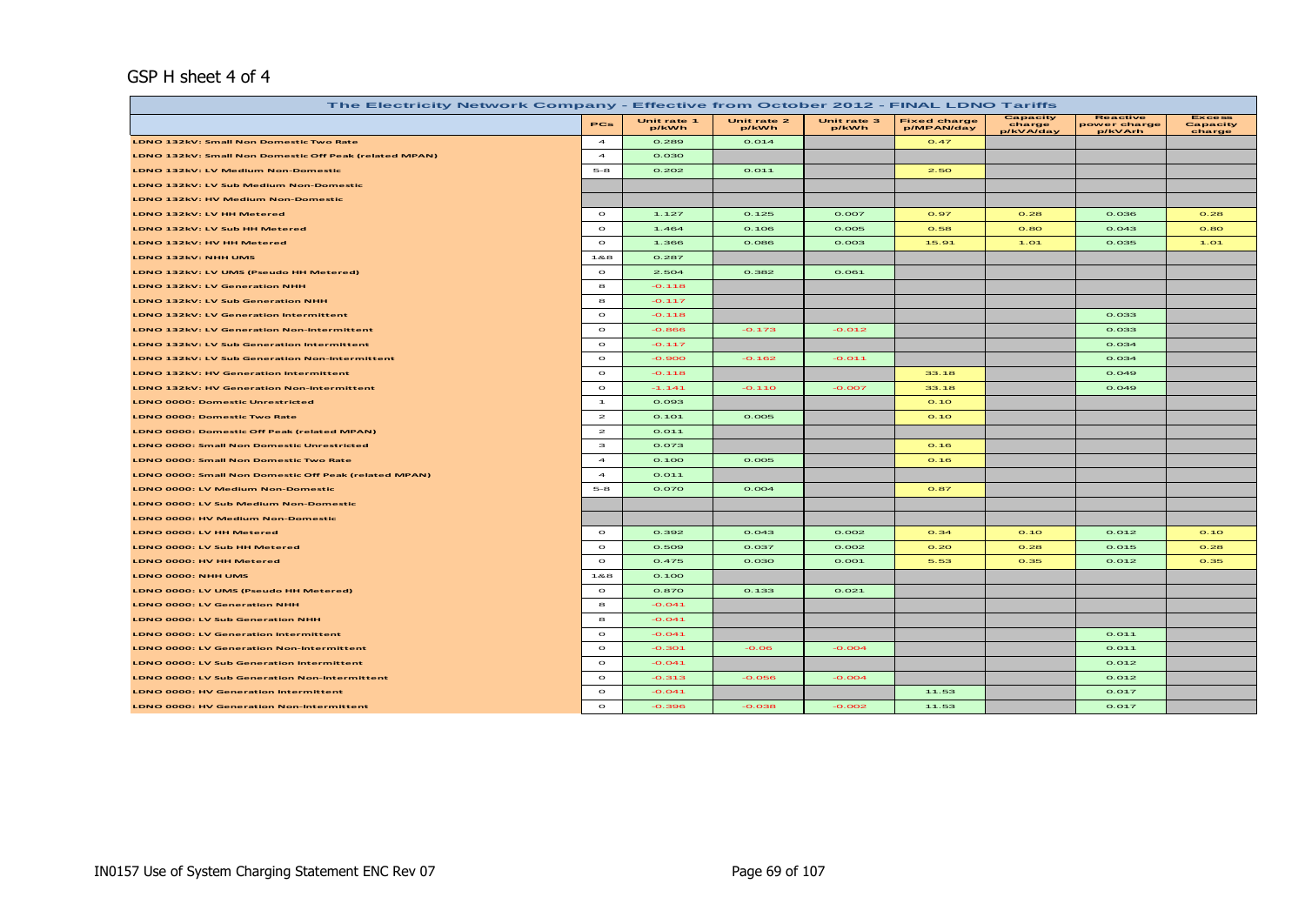## GSP J sheet 1 of 4

| The Electricity Network Company - Effective from October 2012 - FINAL LDNO Tariffs |                         |                      |                      |                      |                                   |                                     |                                         |                                             |  |  |  |  |
|------------------------------------------------------------------------------------|-------------------------|----------------------|----------------------|----------------------|-----------------------------------|-------------------------------------|-----------------------------------------|---------------------------------------------|--|--|--|--|
|                                                                                    | <b>PCs</b>              | Unit rate 1<br>p/kWh | Unit rate 2<br>p/kWh | Unit rate 3<br>p/kWh | <b>Fixed charge</b><br>p/MPAN/day | <b>Capacity charge</b><br>p/kVA/day | <b>Reactive power</b><br>charge p/kVArh | <b>Excess Capacity</b><br>charge<br>(p/kVA) |  |  |  |  |
| <b>LDNO LV: Domestic Unrestricted</b>                                              | $\mathbf{1}$            | 1.387                |                      |                      | 2.85                              |                                     |                                         |                                             |  |  |  |  |
| <b>LDNO LV: Domestic Two Rate</b>                                                  | $\mathbf{z}$            | 1.759                | 0.091                |                      | 2.85                              |                                     |                                         |                                             |  |  |  |  |
| <b>LDNO LV: Domestic Off Peak (related MPAN)</b>                                   | $\mathbf{z}$            | 0.255                |                      |                      |                                   |                                     |                                         |                                             |  |  |  |  |
| <b>LDNO LV: Small Non Domestic Unrestricted</b>                                    | 3                       | 1.068                |                      |                      | 3.06                              |                                     |                                         |                                             |  |  |  |  |
| <b>LDNO LV: Small Non Domestic Two Rate</b>                                        | $\overline{\mathbf{4}}$ | 1.112                | 0.064                |                      | 3.06                              |                                     |                                         |                                             |  |  |  |  |
| <b>LDNO LV: Small Non Domestic Off Peak (related MPAN)</b>                         | $\overline{a}$          | 0.194                |                      |                      |                                   |                                     |                                         |                                             |  |  |  |  |
| <b>LDNO LV: LV Medium Non-Domestic</b>                                             | $5 - 8$                 | 1.061                | 0.057                |                      | 21.52                             |                                     |                                         |                                             |  |  |  |  |
| <b>LDNO LV: LV HH Metered</b>                                                      | $\circ$                 | 6.264                | 0.209                | 0.039                | 8.94                              | 1.68                                | 0.195                                   | 1.68                                        |  |  |  |  |
| <b>LDNO LV: NHH UMS</b>                                                            | 1&8                     | 1.437                |                      |                      |                                   |                                     |                                         |                                             |  |  |  |  |
| LDNO LV: LV UMS (Pseudo HH Metered)                                                | $\mathbf{o}$            | 13.135               | 0.830                | 0.419                |                                   |                                     |                                         |                                             |  |  |  |  |
| <b>LDNO LV: LV Generation NHH</b>                                                  | 8                       | $-0.696$             |                      |                      |                                   |                                     |                                         |                                             |  |  |  |  |
| <b>LDNO LV: LV Generation Intermittent</b>                                         | $\circ$                 | $-0.696$             |                      |                      |                                   |                                     | 0.204                                   |                                             |  |  |  |  |
| <b>LDNO LV: LV Generation Non-Intermittent</b>                                     | $\circ$                 | $-6.270$             | $-0.282$             | $-0.056$             |                                   |                                     | 0.204                                   |                                             |  |  |  |  |
| <b>LDNO HV: Domestic Unrestricted</b>                                              | $\mathbf{1}$            | 0.930                |                      |                      | 1.91                              |                                     |                                         |                                             |  |  |  |  |
| <b>LDNO HV: Domestic Two Rate</b>                                                  | $\mathbf{z}$            | 1.178                | 0.061                |                      | 1.91                              |                                     |                                         |                                             |  |  |  |  |
| <b>LDNO HV: Domestic Off Peak (related MPAN)</b>                                   | $\mathbf{2}$            | 0.171                |                      |                      |                                   |                                     |                                         |                                             |  |  |  |  |
| <b>LDNO HV: Small Non Domestic Unrestricted</b>                                    | 3                       | 0.716                |                      |                      | 2.05                              |                                     |                                         |                                             |  |  |  |  |
| <b>LDNO HV: Small Non Domestic Two Rate</b>                                        | $\overline{\mathbf{4}}$ | 0.745                | 0.043                |                      | 2.05                              |                                     |                                         |                                             |  |  |  |  |
| <b>LDNO HV: Small Non Domestic Off Peak (related MPAN)</b>                         | $\overline{\mathbf{4}}$ | 0.130                |                      |                      |                                   |                                     |                                         |                                             |  |  |  |  |
| <b>LDNO HV: LV Medium Non-Domestic</b>                                             | $5 - 8$                 | 0.711                | 0.038                |                      | 14.42                             |                                     |                                         |                                             |  |  |  |  |
| LDNO HV: LV HH Metered                                                             | $\circ$                 | 4.197                | 0.140                | 0.026                | 5.99                              | 1.13                                | 0.131                                   | 1.13                                        |  |  |  |  |
| <b>LDNO HV: LV Sub HH Metered</b>                                                  | $\circ$                 | 6.075                | 0.162                | 0.028                | 5.99                              | 2.51                                | 0.166                                   | 2.51                                        |  |  |  |  |
| LDNO HV: HV HH Metered                                                             | $\mathbf{o}$            | 4.943                | 0.116                | 0.019                | 52.14                             | 2.37                                | 0.142                                   | 2.37                                        |  |  |  |  |
| <b>LDNO HV: NHH UMS</b>                                                            | 1&8                     | 0.963                |                      |                      |                                   |                                     |                                         |                                             |  |  |  |  |
| LDNO HV: LV UMS (Pseudo HH Metered)                                                | $\circ$                 | 8.802                | 0.556                | 0.281                |                                   |                                     |                                         |                                             |  |  |  |  |
| <b>LDNO HV: LV Generation NHH</b>                                                  | 8                       | $-0.696$             |                      |                      |                                   |                                     |                                         |                                             |  |  |  |  |
| <b>LDNO HV: LV Sub Generation NHH</b>                                              | 8                       | $-0.632$             |                      |                      |                                   |                                     |                                         |                                             |  |  |  |  |
| <b>LDNO HV: LV Generation Intermittent</b>                                         | $\mathbf{o}$            | $-0.696$             |                      |                      |                                   |                                     | 0.204                                   |                                             |  |  |  |  |
| <b>LDNO HV: LV Generation Non-Intermittent</b>                                     | $\circ$                 | $-6.270$             | $-0.282$             | $-0.056$             |                                   |                                     | 0.204                                   |                                             |  |  |  |  |
| <b>LDNO HV: LV Sub Generation Intermittent</b>                                     | $\circ$                 | $-0.632$             |                      |                      |                                   |                                     | 0.189                                   |                                             |  |  |  |  |
| <b>LDNO HV: LV Sub Generation Non-Intermittent</b>                                 | $\circ$                 | $-5.774$             | $-0.241$             | $-0.047$             |                                   |                                     | 0.189                                   |                                             |  |  |  |  |
| <b>LDNO HV: HV Generation Intermittent</b>                                         | $\circ$                 | $-0.473$             |                      |                      |                                   |                                     | 0.161                                   |                                             |  |  |  |  |
| <b>LDNO HV: HV Generation Non-Intermittent</b>                                     | $\mathbf{o}$            | $-4.560$             | $-0.139$             | $-0.025$             |                                   |                                     | 0.161                                   |                                             |  |  |  |  |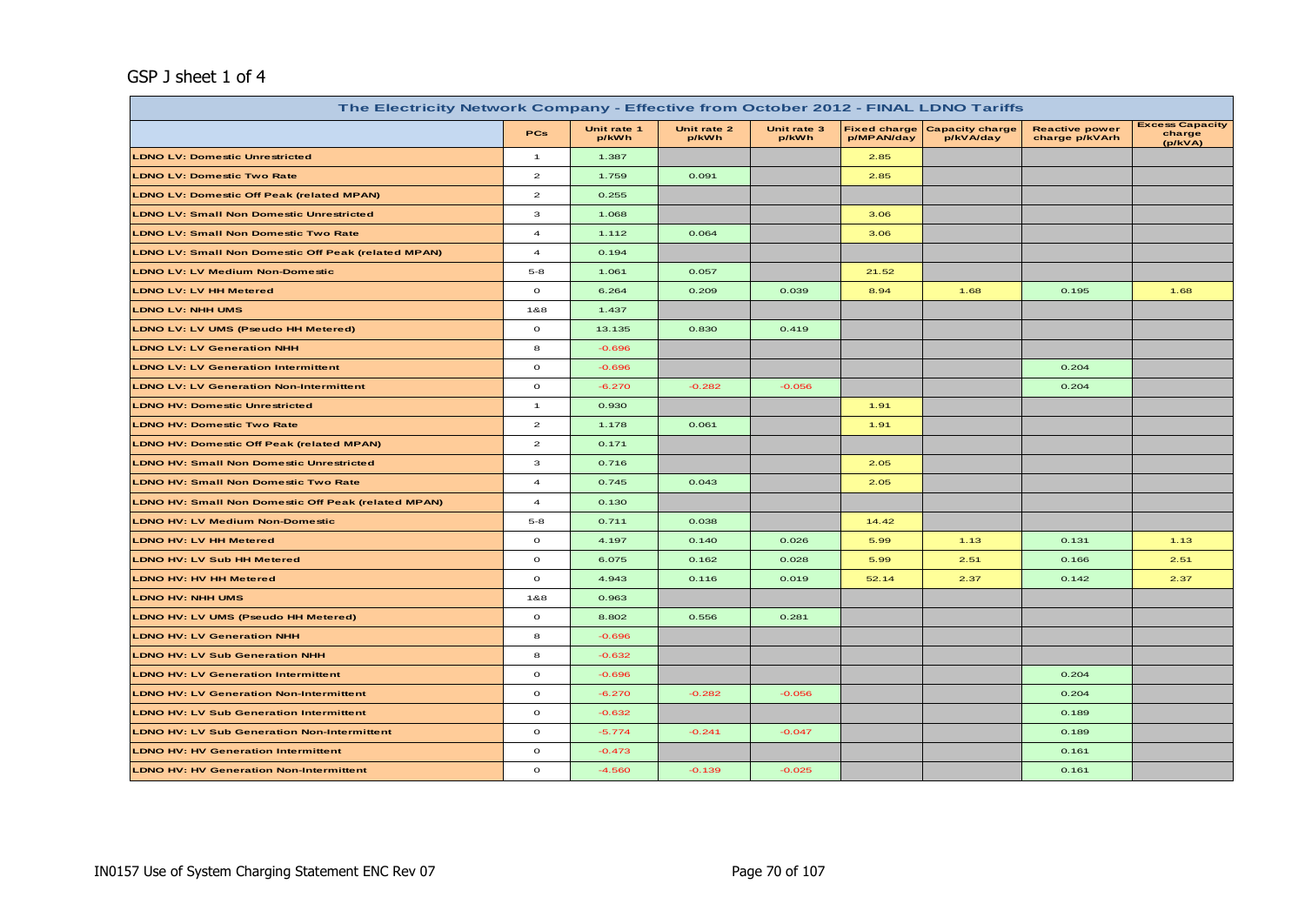## GSP J sheet 2 of 4

| The Electricity Network Company - Effective from October 2012 - FINAL LDNO Tariffs |                         |                      |                      |                      |                                   |                                     |                                         |                                             |  |  |  |
|------------------------------------------------------------------------------------|-------------------------|----------------------|----------------------|----------------------|-----------------------------------|-------------------------------------|-----------------------------------------|---------------------------------------------|--|--|--|
|                                                                                    | PCs                     | Unit rate 1<br>p/kWh | Unit rate 2<br>p/kWh | Unit rate 3<br>p/kWh | <b>Fixed charge</b><br>p/MPAN/day | <b>Capacity charge</b><br>p/kVA/day | <b>Reactive power</b><br>charge p/kVArh | <b>Excess Capacity</b><br>charge<br>(p/kVA) |  |  |  |
| <b>LDNO HVplus: Domestic Unrestricted</b>                                          | $\mathbf{1}$            | 0.762                |                      |                      | 1.57                              |                                     |                                         |                                             |  |  |  |
| <b>LDNO HVplus: Domestic Two Rate</b>                                              | $\overline{2}$          | 0.966                | 0.050                |                      | 1.57                              |                                     |                                         |                                             |  |  |  |
| <b>LDNO HVplus: Domestic Off Peak (related MPAN)</b>                               | $\overline{a}$          | 0.140                |                      |                      |                                   |                                     |                                         |                                             |  |  |  |
| <b>LDNO HVplus: Small Non Domestic Unrestricted</b>                                | $\mathbf{3}$            | 0.586                |                      |                      | 1.68                              |                                     |                                         |                                             |  |  |  |
| <b>LDNO HVplus: Small Non Domestic Two Rate</b>                                    | $\overline{\mathbf{4}}$ | 0.610                | 0.035                |                      | 1.68                              |                                     |                                         |                                             |  |  |  |
| <b>LDNO HVplus: Small Non Domestic Off Peak (related MPAN)</b>                     | $\overline{\mathbf{4}}$ | 0.107                |                      |                      |                                   |                                     |                                         |                                             |  |  |  |
| <b>LDNO HVplus: LV Medium Non-Domestic</b>                                         | $5 - 8$                 | 0.583                | 0.031                |                      | 11.83                             |                                     |                                         |                                             |  |  |  |
| <b>LDNO HVplus: LV Sub Medium Non-Domestic</b>                                     |                         |                      |                      |                      |                                   |                                     |                                         |                                             |  |  |  |
| <b>LDNO HVplus: HV Medium Non-Domestic</b>                                         |                         |                      |                      |                      |                                   |                                     |                                         |                                             |  |  |  |
| <b>LDNO HVplus: LV HH Metered</b>                                                  | $\circ$                 | 3.439                | 0.115                | 0.021                | 4.91                              | 0.93                                | 0.107                                   | 0.93                                        |  |  |  |
| <b>LDNO HVplus: LV Sub HH Metered</b>                                              | $\circ$                 | 4.977                | 0.133                | 0.023                | 4.91                              | 2.06                                | 0.137                                   | 2.06                                        |  |  |  |
| <b>LDNO HVplus: HV HH Metered</b>                                                  | $\circ$                 | 4.049                | 0.094                | 0.016                | 42.77                             | 1.94                                | 0.116                                   | 1.94                                        |  |  |  |
| <b>LDNO HVplus: NHH UMS</b>                                                        | 1&8                     | 0.789                |                      |                      |                                   |                                     |                                         |                                             |  |  |  |
| <b>LDNO HVplus: LV UMS (Pseudo HH Metered)</b>                                     | $\circ$                 | 7.213                | 0.456                | 0.230                |                                   |                                     |                                         |                                             |  |  |  |
| <b>LDNO HVplus: LV Generation NHH</b>                                              | 8                       | $-0.394$             |                      |                      |                                   |                                     |                                         |                                             |  |  |  |
| <b>LDNO HVplus: LV Sub Generation NHH</b>                                          | 8                       | $-0.398$             |                      |                      |                                   |                                     |                                         |                                             |  |  |  |
| <b>LDNO HVplus: LV Generation Intermittent</b>                                     | $\mathbf{o}$            | $-0.394$             |                      |                      |                                   |                                     | 0.116                                   |                                             |  |  |  |
| <b>LDNO HVplus: LV Generation Non-Intermittent</b>                                 | $\circ$                 | $-3.552$             | $-0.160$             | $-0.032$             |                                   |                                     | 0.116                                   |                                             |  |  |  |
| <b>LDNO HVplus: LV Sub Generation Intermittent</b>                                 | $\circ$                 | $-0.398$             |                      |                      |                                   |                                     | 0.119                                   |                                             |  |  |  |
| <b>LDNO HVplus: LV Sub Generation Non-Intermittent</b>                             | $\circ$                 | $-3.634$             | $-0.152$             | $-0.030$             |                                   |                                     | 0.119                                   |                                             |  |  |  |
| <b>LDNO HVplus: HV Generation Intermittent</b>                                     | $\mathbf{o}$            | $-0.473$             |                      |                      | 32.44                             |                                     | 0.161                                   |                                             |  |  |  |
| <b>LDNO HVplus: HV Generation Non-Intermittent</b>                                 | $\circ$                 | $-4.560$             | $-0.139$             | $-0.025$             | 32.44                             |                                     | 0.161                                   |                                             |  |  |  |
| <b>LDNO EHV: Domestic Unrestricted</b>                                             | $\overline{1}$          | 0.619                |                      |                      | 1.27                              |                                     |                                         |                                             |  |  |  |
| <b>LDNO EHV: Domestic Two Rate</b>                                                 | $\overline{a}$          | 0.785                | 0.041                |                      | 1.27                              |                                     |                                         |                                             |  |  |  |
| LDNO EHV: Domestic Off Peak (related MPAN)                                         | $\overline{a}$          | 0.114                |                      |                      |                                   |                                     |                                         |                                             |  |  |  |
| <b>LDNO EHV: Small Non Domestic Unrestricted</b>                                   | $\mathbf{3}$            | 0.477                |                      |                      | 1.37                              |                                     |                                         |                                             |  |  |  |
| <b>LDNO EHV: Small Non Domestic Two Rate</b>                                       | $\overline{\mathbf{4}}$ | 0.496                | 0.029                |                      | 1.37                              |                                     |                                         |                                             |  |  |  |
| LDNO EHV: Small Non Domestic Off Peak (related MPAN)                               | $\overline{\mathbf{4}}$ | 0.087                |                      |                      |                                   |                                     |                                         |                                             |  |  |  |
| <b>LDNO EHV: LV Medium Non-Domestic</b>                                            | $5 - 8$                 | 0.474                | 0.025                |                      | 9.62                              |                                     |                                         |                                             |  |  |  |
| LDNO EHV: LV Sub Medium Non-Domestic                                               |                         |                      |                      |                      |                                   |                                     |                                         |                                             |  |  |  |
| LDNO EHV: HV Medium Non-Domestic                                                   |                         |                      |                      |                      |                                   |                                     |                                         |                                             |  |  |  |
| LDNO EHV: LV HH Metered                                                            | $\circ$                 | 2.796                | 0.093                | 0.017                | 4.00                              | 0.75                                | 0.087                                   | 0.75                                        |  |  |  |
| LDNO EHV: LV Sub HH Metered                                                        | $\circ$                 | 4.047                | 0.108                | 0.019                | 3.99                              | 1.68                                | 0.111                                   | 1.68                                        |  |  |  |
| <b>LDNO EHV: HV HH Metered</b>                                                     | $\circ$                 | 3.292                | 0.077                | 0.013                | 34.78                             | 1.58                                | 0.094                                   | 1.58                                        |  |  |  |
| LDNO EHV: NHH UMS                                                                  | 1&8                     | 0.642                |                      |                      |                                   |                                     |                                         |                                             |  |  |  |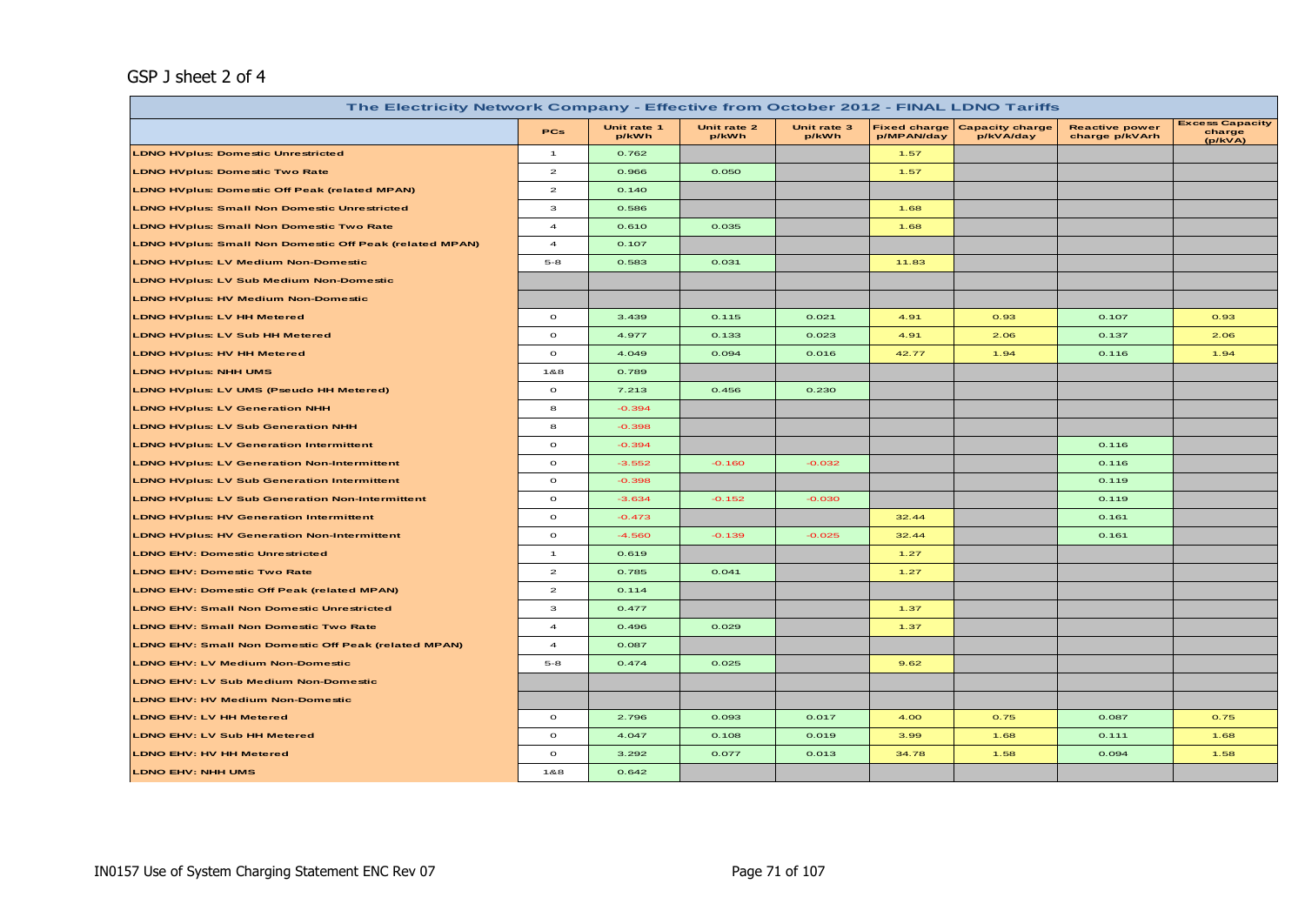## GSP J sheet 3 of 4

| The Electricity Network Company - Effective from October 2012 - FINAL LDNO Tariffs |                |                      |                      |                      |                                   |                                     |                                         |                                             |  |  |  |
|------------------------------------------------------------------------------------|----------------|----------------------|----------------------|----------------------|-----------------------------------|-------------------------------------|-----------------------------------------|---------------------------------------------|--|--|--|
|                                                                                    | PCs            | Unit rate 1<br>p/kWh | Unit rate 2<br>p/kWh | Unit rate 3<br>p/kWh | <b>Fixed charge</b><br>p/MPAN/day | <b>Capacity charge</b><br>p/kVA/day | <b>Reactive power</b><br>charge p/kVArh | <b>Excess Capacity</b><br>charge<br>(p/kVA) |  |  |  |
| LDNO EHV: LV UMS (Pseudo HH Metered)                                               | $\circ$        | 5.865                | 0.371                | 0.187                |                                   |                                     |                                         |                                             |  |  |  |
| <b>LDNO EHV: LV Generation NHH</b>                                                 | 8              | $-0.321$             |                      |                      |                                   |                                     |                                         |                                             |  |  |  |
| <b>LDNO EHV: LV Sub Generation NHH</b>                                             | 8              | $-0.323$             |                      |                      |                                   |                                     |                                         |                                             |  |  |  |
| <b>LDNO EHV: LV Generation Intermittent</b>                                        | $\circ$        | $-0.321$             |                      |                      |                                   |                                     | 0.094                                   |                                             |  |  |  |
| <b>LDNO EHV: LV Generation Non-Intermittent</b>                                    | $\mathbf{o}$   | $-2.888$             | $-0.130$             | $-0.026$             |                                   |                                     | 0.094                                   |                                             |  |  |  |
| <b>LDNO EHV: LV Sub Generation Intermittent</b>                                    | $\circ$        | $-0.323$             |                      |                      |                                   |                                     | 0.097                                   |                                             |  |  |  |
| <b>LDNO EHV: LV Sub Generation Non-Intermittent</b>                                | $\circ$        | $-2.955$             | $-0.123$             | $-0.024$             |                                   |                                     | 0.097                                   |                                             |  |  |  |
| <b>LDNO EHV: HV Generation Intermittent</b>                                        | $\circ$        | $-0.385$             |                      |                      | 26.38                             |                                     | 0.131                                   |                                             |  |  |  |
| <b>LDNO EHV: HV Generation Non-Intermittent</b>                                    | $\circ$        | $-3.708$             | $-0.113$             | $-0.020$             | 26.38                             |                                     | 0.131                                   |                                             |  |  |  |
| LDNO 132kV/EHV: Domestic Unrestricted                                              | $\mathbf{1}$   | 0.516                |                      |                      | 1.06                              |                                     |                                         |                                             |  |  |  |
| LDNO 132kV/EHV: Domestic Two Rate                                                  | $\overline{a}$ | 0.653                | 0.034                |                      | 1.06                              |                                     |                                         |                                             |  |  |  |
| LDNO 132kV/EHV: Domestic Off Peak (related MPAN)                                   | $\mathbf{z}$   | 0.095                |                      |                      |                                   |                                     |                                         |                                             |  |  |  |
| LDNO 132kV/EHV: Small Non Domestic Unrestricted                                    | з              | 0.397                |                      |                      | 1.14                              |                                     |                                         |                                             |  |  |  |
| LDNO 132kV/EHV: Small Non Domestic Two Rate                                        | $\overline{a}$ | 0.413                | 0.024                |                      | 1.14                              |                                     |                                         |                                             |  |  |  |
| LDNO 132kV/EHV: Small Non Domestic Off Peak (related MPAN)                         | $\overline{a}$ | 0.072                |                      |                      |                                   |                                     |                                         |                                             |  |  |  |
| LDNO 132kV/EHV: LV Medium Non-Domestic                                             | $5-8$          | 0.394                | 0.021                |                      | 8.01                              |                                     |                                         |                                             |  |  |  |
| LDNO 132kV/EHV: LV Sub Medium Non-Domestic                                         |                |                      |                      |                      |                                   |                                     |                                         |                                             |  |  |  |
| LDNO 132kV/EHV: HV Medium Non-Domestic                                             |                |                      |                      |                      |                                   |                                     |                                         |                                             |  |  |  |
| LDNO 132kV/EHV: LV HH Metered                                                      | $\circ$        | 2.327                | 0.078                | 0.014                | 3.33                              | 0.63                                | 0.073                                   | 0.63                                        |  |  |  |
| LDNO 132kV/EHV: LV Sub HH Metered                                                  | $\circ$        | 3.369                | 0.090                | 0.016                | 3.32                              | 1.40                                | 0.092                                   | 1.40                                        |  |  |  |
| LDNO 132kV/EHV: HV HH Metered                                                      | $\circ$        | 2.740                | 0.064                | 0.011                | 28.95                             | 1.32                                | 0.078                                   | 1.32                                        |  |  |  |
| LDNO 132kV/EHV: NHH UMS                                                            | 1&8            | 0.534                |                      |                      |                                   |                                     |                                         |                                             |  |  |  |
| LDNO 132kV/EHV: LV UMS (Pseudo HH Metered)                                         | $\circ$        | 4.882                | 0.309                | 0.156                |                                   |                                     |                                         |                                             |  |  |  |
| LDNO 132kV/EHV: LV Generation NHH                                                  | 8              | $-0.267$             |                      |                      |                                   |                                     |                                         |                                             |  |  |  |
| LDNO 132kV/EHV: LV Sub Generation NHH                                              | 8              | $-0.269$             |                      |                      |                                   |                                     |                                         |                                             |  |  |  |
| LDNO 132kV/EHV: LV Generation Intermittent                                         | $\circ$        | $-0.267$             |                      |                      |                                   |                                     | 0.078                                   |                                             |  |  |  |
| LDNO 132kV/EHV: LV Generation Non-Intermittent                                     | $\circ$        | $-2.404$             | $-0.108$             | $-0.021$             |                                   |                                     | 0.078                                   |                                             |  |  |  |
| LDNO 132kV/EHV: LV Sub Generation Intermittent                                     | $\circ$        | $-0.269$             |                      |                      |                                   |                                     | 0.081                                   |                                             |  |  |  |
| LDNO 132kV/EHV: LV Sub Generation Non-Intermittent                                 | $\circ$        | $-2.460$             | $-0.103$             | $-0.020$             |                                   |                                     | 0.081                                   |                                             |  |  |  |
| LDNO 132kV/EHV: HV Generation Intermittent                                         | $\mathbf{o}$   | $-0.320$             |                      |                      | 21.96                             |                                     | 0.109                                   |                                             |  |  |  |
| LDNO 132kV/EHV: HV Generation Non-Intermittent                                     | $\mathbf{o}$   | $-3.086$             | $-0.094$             | $-0.017$             | 21.96                             |                                     | 0.109                                   |                                             |  |  |  |
| LDNO 132kV: Domestic Unrestricted                                                  | $\mathbf{1}$   | 0.370                |                      |                      | 0.76                              |                                     |                                         |                                             |  |  |  |
| LDNO 132kV: Domestic Two Rate                                                      | $\overline{a}$ | 0.468                | 0.024                |                      | 0.76                              |                                     |                                         |                                             |  |  |  |
| <b>LDNO 132kV: Domestic Off Peak (related MPAN)</b>                                | $\mathbf{z}$   | 0.068                |                      |                      |                                   |                                     |                                         |                                             |  |  |  |
| LDNO 132kV: Small Non Domestic Unrestricted                                        | з              | 0.284                |                      |                      | 0.82                              |                                     |                                         |                                             |  |  |  |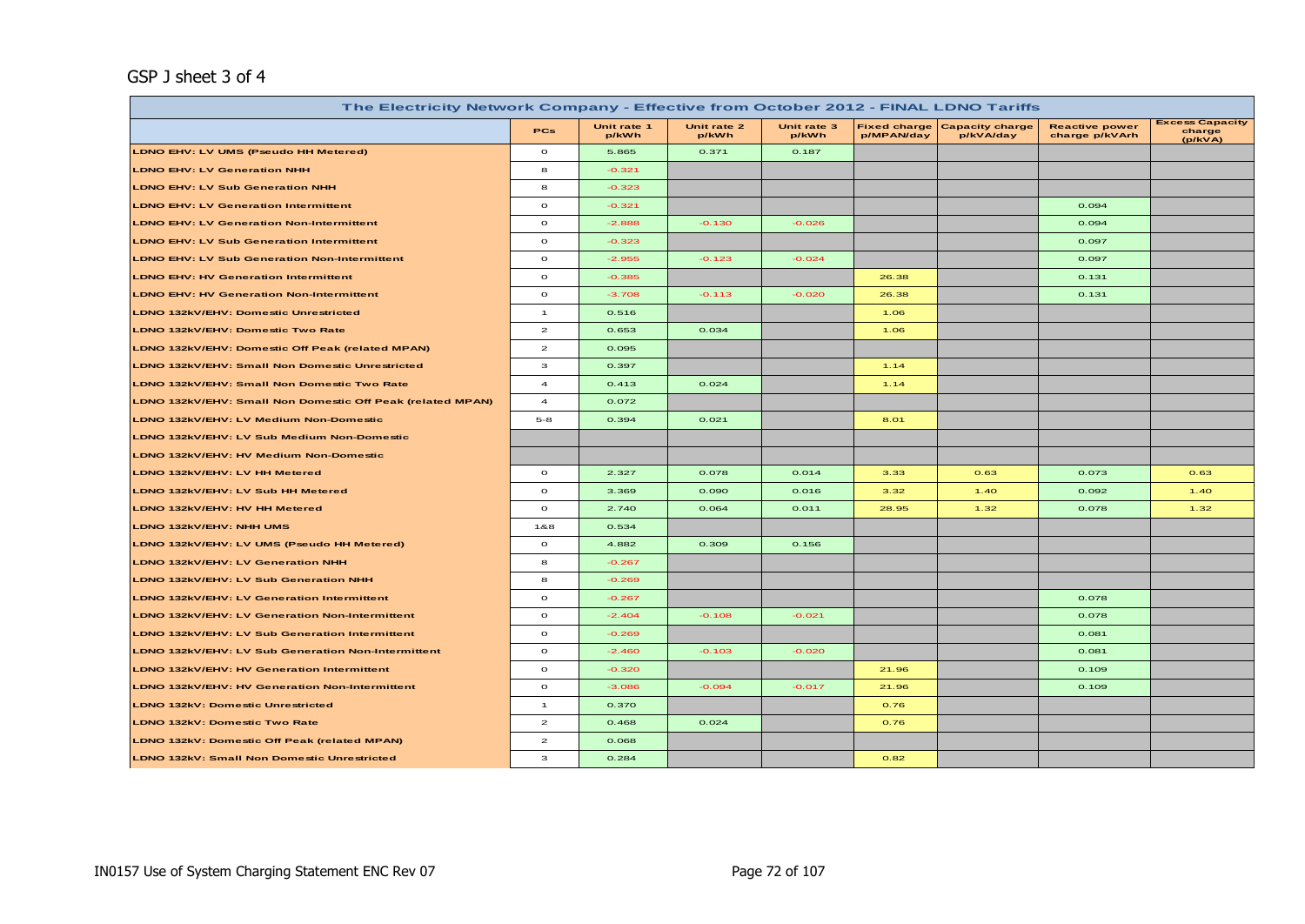#### GSP J sheet 4 of 4

| The Electricity Network Company - Effective from October 2012 - FINAL LDNO Tariffs |                         |                      |                      |                      |                                   |                                     |                                         |                                             |  |  |
|------------------------------------------------------------------------------------|-------------------------|----------------------|----------------------|----------------------|-----------------------------------|-------------------------------------|-----------------------------------------|---------------------------------------------|--|--|
|                                                                                    | PCs                     | Unit rate 1<br>p/kWh | Unit rate 2<br>p/kWh | Unit rate 3<br>p/kWh | <b>Fixed charge</b><br>p/MPAN/day | <b>Capacity charge</b><br>p/kVA/day | <b>Reactive power</b><br>charge p/kVArh | <b>Excess Capacity</b><br>charge<br>(p/kVA) |  |  |
| LDNO 132kV: Small Non Domestic Two Rate                                            | $\overline{a}$          | 0.296                | 0.017                |                      | 0.82                              |                                     |                                         |                                             |  |  |
| LDNO 132kV: Small Non Domestic Off Peak (related MPAN)                             | $\overline{4}$          | 0.052                |                      |                      |                                   |                                     |                                         |                                             |  |  |
| LDNO 132kV: LV Medium Non-Domestic                                                 | $5-8$                   | 0.283                | 0.015                |                      | 5.74                              |                                     |                                         |                                             |  |  |
| LDNO 132kV: LV Sub Medium Non-Domestic                                             |                         |                      |                      |                      |                                   |                                     |                                         |                                             |  |  |
| LDNO 132kV: HV Medium Non-Domestic                                                 |                         |                      |                      |                      |                                   |                                     |                                         |                                             |  |  |
| LDNO 132kV: LV HH Metered                                                          | $\circ$                 | 1.668                | 0.056                | 0.010                | 2.38                              | 0.45                                | 0.052                                   | 0.45                                        |  |  |
| LDNO 132kV: LV Sub HH Metered                                                      | $\circ$                 | 2.415                | 0.064                | 0.011                | 2.38                              | 1.00                                | 0.066                                   | 1.00                                        |  |  |
| LDNO 132kV: HV HH Metered                                                          | $\circ$                 | 1.964                | 0.046                | 0.008                | 20.75                             | 0.94                                | 0.056                                   | 0.94                                        |  |  |
| <b>LDNO 132kV: NHH UMS</b>                                                         | 1&8                     | 0.383                |                      |                      |                                   |                                     |                                         |                                             |  |  |
| LDNO 132kV: LV UMS (Pseudo HH Metered)                                             | $\circ$                 | 3.500                | 0.221                | 0.112                |                                   |                                     |                                         |                                             |  |  |
| <b>LDNO 132kV: LV Generation NHH</b>                                               | 8                       | $-0.191$             |                      |                      |                                   |                                     |                                         |                                             |  |  |
| LDNO 132kV: LV Sub Generation NHH                                                  | 8                       | $-0.193$             |                      |                      |                                   |                                     |                                         |                                             |  |  |
| LDNO 132kV: LV Generation Intermittent                                             | $\mathbf{o}$            | $-0.191$             |                      |                      |                                   |                                     | 0.056                                   |                                             |  |  |
| <b>LDNO 132kV: LV Generation Non-Intermittent</b>                                  | $\circ$                 | $-1.723$             | $-0.078$             | $-0.015$             |                                   |                                     | 0.056                                   |                                             |  |  |
| <b>LDNO 132kV: LV Sub Generation Intermittent</b>                                  | $\circ$                 | $-0.193$             |                      |                      |                                   |                                     | 0.058                                   |                                             |  |  |
| LDNO 132kV: LV Sub Generation Non-Intermittent                                     | $\circ$                 | $-1.763$             | $-0.074$             | $-0.014$             |                                   |                                     | 0.058                                   |                                             |  |  |
| <b>LDNO 132kV: HV Generation Intermittent</b>                                      | $\circ$                 | $-0.229$             |                      |                      | 15.74                             |                                     | 0.078                                   |                                             |  |  |
| LDNO 132kV: HV Generation Non-Intermittent                                         | $\mathbf{o}$            | $-2.213$             | $-0.067$             | $-0.012$             | 15.74                             |                                     | 0.078                                   |                                             |  |  |
| <b>LDNO 0000: Domestic Unrestricted</b>                                            | $\mathbf{1}$            | 0.132                |                      |                      | 0.27                              |                                     |                                         |                                             |  |  |
| <b>LDNO 0000: Domestic Two Rate</b>                                                | $\mathbf{z}$            | 0.167                | 0.009                |                      | 0.27                              |                                     |                                         |                                             |  |  |
| LDNO 0000: Domestic Off Peak (related MPAN)                                        | $\mathbf{z}$            | 0.024                |                      |                      |                                   |                                     |                                         |                                             |  |  |
| <b>LDNO 0000: Small Non Domestic Unrestricted</b>                                  | з                       | 0.101                |                      |                      | 0.29                              |                                     |                                         |                                             |  |  |
| LDNO 0000: Small Non Domestic Two Rate                                             | $\overline{\mathbf{4}}$ | 0.106                | 0.006                |                      | 0.29                              |                                     |                                         |                                             |  |  |
| LDNO 0000: Small Non Domestic Off Peak (related MPAN)                              | $\overline{\mathbf{4}}$ | 0.018                |                      |                      |                                   |                                     |                                         |                                             |  |  |
| LDNO 0000: LV Medium Non-Domestic                                                  | $5 - 8$                 | 0.101                | 0.005                |                      | 2.05                              |                                     |                                         |                                             |  |  |
| LDNO 0000: LV Sub Medium Non-Domestic                                              |                         |                      |                      |                      |                                   |                                     |                                         |                                             |  |  |
| LDNO 0000: HV Medium Non-Domestic                                                  |                         |                      |                      |                      |                                   |                                     |                                         |                                             |  |  |
| LDNO 0000: LV HH Metered                                                           | $\circ$                 | 0.595                | 0.020                | 0.004                | 0.85                              | O.16                                | 0.019                                   | 0.16                                        |  |  |
| LDNO 0000: LV Sub HH Metered                                                       | $\mathbf{o}$            | 0.861                | 0.023                | 0.004                | 0.85                              | 0.36                                | 0.024                                   | 0.36                                        |  |  |
| LDNO 0000: HV HH Metered                                                           | $\circ$                 | 0.700                | 0.016                | 0.003                | 7.40                              | 0.34                                | 0.020                                   | 0.34                                        |  |  |
| LDNO 0000: NHH UMS                                                                 | 1&8                     | 0.137                |                      |                      |                                   |                                     |                                         |                                             |  |  |
| LDNO 0000: LV UMS (Pseudo HH Metered)                                              | $\mathbf{o}$            | 1.248                | 0.079                | 0.040                |                                   |                                     |                                         |                                             |  |  |
| <b>LDNO 0000: LV Generation NHH</b>                                                | 8                       | $-0.068$             |                      |                      |                                   |                                     |                                         |                                             |  |  |
| LDNO 0000: LV Sub Generation NHH                                                   | 8                       | $-0.069$             |                      |                      |                                   |                                     |                                         |                                             |  |  |
| <b>LDNO 0000: LV Generation Intermittent</b>                                       | $\circ$                 | $-0.068$             |                      |                      |                                   |                                     | 0.020                                   |                                             |  |  |
| <b>LDNO 0000: LV Generation Non-Intermittent</b>                                   | $\circ$                 | $-0.614$             | $-0.028$             | $-0.005$             |                                   |                                     | 0.020                                   |                                             |  |  |
| <b>LDNO 0000: LV Sub Generation Intermittent</b>                                   | $\circ$                 | $-0.069$             |                      |                      |                                   |                                     | 0.021                                   |                                             |  |  |
| <b>LDNO 0000: LV Sub Generation Non-Intermittent</b>                               | $\circ$                 | $-0.629$             | $-0.026$             | $-0.005$             |                                   |                                     | 0.021                                   |                                             |  |  |
| <b>LDNO 0000: HV Generation Intermittent</b>                                       | $\circ$                 | $-0.082$             |                      |                      | 5.61                              |                                     | 0.028                                   |                                             |  |  |
| <b>LDNO 0000: HV Generation Non-Intermittent</b>                                   | $\circ$                 | $-0.789$             | $-0.024$             | $-0.004$             | 5.61                              |                                     | 0.028                                   |                                             |  |  |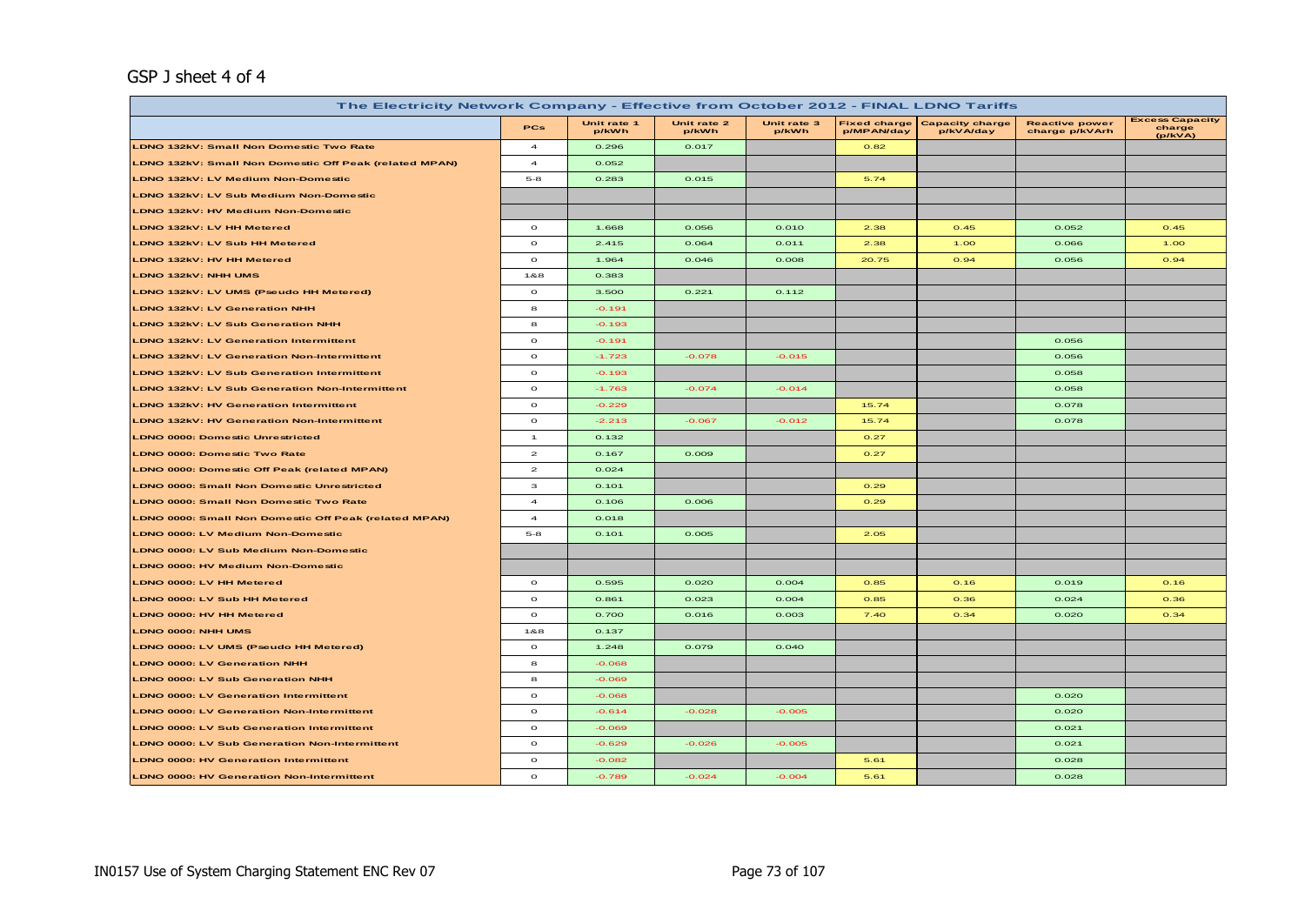#### GSP K sheet 1 of 4

| The Electricity Network Company - Effective from October 2012 - FINAL LDNO Tariffs |                         |                      |                      |                      |                                   |                                        |                                    |                                            |  |  |  |
|------------------------------------------------------------------------------------|-------------------------|----------------------|----------------------|----------------------|-----------------------------------|----------------------------------------|------------------------------------|--------------------------------------------|--|--|--|
|                                                                                    | <b>PCs</b>              | Unit rate 1<br>p/kWh | Unit rate 2<br>p/kWh | Unit rate 3<br>p/kWh | <b>Fixed charge</b><br>p/MPAN/day | <b>Capacity</b><br>charge<br>p/kVA/day | <b>Reactive</b><br>power<br>charge | <b>Excess</b><br><b>Capacity</b><br>charge |  |  |  |
| <b>LDNO LV: Domestic Unrestricted</b>                                              | $\mathbf{1}$            | 1.911                |                      |                      | 2.57                              |                                        |                                    |                                            |  |  |  |
| <b>LDNO LV: Domestic Two Rate</b>                                                  | $\mathbf{z}$            | 2.146                | 0.157                |                      | 2.57                              |                                        |                                    |                                            |  |  |  |
| <b>LDNO LV: Domestic Off Peak (related MPAN)</b>                                   | $\mathbf{z}$            | 0.160                |                      |                      |                                   |                                        |                                    |                                            |  |  |  |
| <b>LDNO LV: Small Non Domestic Unrestricted</b>                                    | з                       | 1.536                |                      |                      | 4.26                              |                                        |                                    |                                            |  |  |  |
| <b>LDNO LV: Small Non Domestic Two Rate</b>                                        | $\overline{a}$          | 1.959                | 0.182                |                      | 4.26                              |                                        |                                    |                                            |  |  |  |
| <b>LDNO LV: Small Non Domestic Off Peak (related</b><br><b>MPAN)</b>               | $\overline{\mathbf{4}}$ | 0.172                |                      |                      |                                   |                                        |                                    |                                            |  |  |  |
| <b>LDNO LV: LV Medium Non-Domestic</b>                                             | $5 - 8$                 | 1.796                | 0.127                |                      | 30.83                             |                                        |                                    |                                            |  |  |  |
| <b>LDNO LV: LV HH Metered</b>                                                      | $\circ$                 | 9.518                | 0.671                | 0.099                | 6.49                              | 1.69                                   | 0.306                              | 1.69                                       |  |  |  |
| LDNO LV: NHH UMS                                                                   | 1&8                     | 2.457                |                      |                      |                                   |                                        |                                    |                                            |  |  |  |
| LDNO LV: LV UMS (Pseudo HH Metered)                                                | $\circ$                 | 21.319               | 2.010                | 0.709                |                                   |                                        |                                    |                                            |  |  |  |
| <b>LDNO LV: LV Generation NHH</b>                                                  | 8                       | $-0.700$             |                      |                      |                                   |                                        |                                    |                                            |  |  |  |
| <b>LDNO LV: LV Generation Intermittent</b>                                         | $\circ$                 | $-0.700$             |                      |                      |                                   |                                        | 0.231                              |                                            |  |  |  |
| <b>LDNO LV: LV Generation Non-Intermittent</b>                                     | $\circ$                 | $-5.570$             | $-0.550$             | $-0.103$             |                                   |                                        | 0.231                              |                                            |  |  |  |
| <b>LDNO HV: Domestic Unrestricted</b>                                              | $\mathbf{1}$            | 1.006                |                      |                      | 1.35                              |                                        |                                    |                                            |  |  |  |
| <b>LDNO HV: Domestic Two Rate</b>                                                  | $\mathbf{z}$            | 1.130                | 0.082                |                      | 1.35                              |                                        |                                    |                                            |  |  |  |
| <b>LDNO HV: Domestic Off Peak (related MPAN)</b>                                   | $\mathbf{z}$            | 0.084                |                      |                      |                                   |                                        |                                    |                                            |  |  |  |
| <b>LDNO HV: Small Non Domestic Unrestricted</b>                                    | з                       | 0.808                |                      |                      | 2.24                              |                                        |                                    |                                            |  |  |  |
| <b>LDNO HV: Small Non Domestic Two Rate</b>                                        | 4                       | 1.031                | 0.096                |                      | 2.24                              |                                        |                                    |                                            |  |  |  |
| <b>LDNO HV: Small Non Domestic Off Peak (related</b><br><b>MPAN)</b>               | $\overline{a}$          | 0.091                |                      |                      |                                   |                                        |                                    |                                            |  |  |  |
| <b>LDNO HV: LV Medium Non-Domestic</b>                                             | $5 - 8$                 | 0.946                | 0.067                |                      | 16.23                             |                                        |                                    |                                            |  |  |  |
| <b>LDNO HV: LV HH Metered</b>                                                      | $\circ$                 | 5.010                | 0.353                | 0.052                | 3.42                              | 0.89                                   | 0.161                              | 0.89                                       |  |  |  |
| <b>LDNO HV: LV Sub HH Metered</b>                                                  | $\circ$                 | 7.454                | 0.505                | 0.076                | 3.68                              | 1.59                                   | 0.209                              | 1.59                                       |  |  |  |
| <b>LDNO HV: HV HH Metered</b>                                                      | $\circ$                 | 6.535                | 0.425                | 0.063                | 48.72                             | 1.90                                   | 0.192                              | 1.90                                       |  |  |  |
| LDNO HV: NHH UMS                                                                   | 1&8                     | 1.293                |                      |                      |                                   |                                        |                                    |                                            |  |  |  |
| <b>LDNO HV: LV UMS (Pseudo HH Metered)</b>                                         | $\circ$                 | 11.223               | 1.058                | 0.373                |                                   |                                        |                                    |                                            |  |  |  |
| <b>LDNO HV: LV Generation NHH</b>                                                  | 8                       | $-0.700$             |                      |                      |                                   |                                        |                                    |                                            |  |  |  |
| <b>LDNO HV: LV Sub Generation NHH</b>                                              | 8                       | $-0.643$             |                      |                      |                                   |                                        |                                    |                                            |  |  |  |
| <b>LDNO HV: LV Generation Intermittent</b>                                         | $\circ$                 | $-0.700$             |                      |                      |                                   |                                        | 0.231                              |                                            |  |  |  |
| <b>LDNO HV: LV Generation Non-Intermittent</b>                                     | $\mathbf{o}$            | $-5.570$             | $-0.550$             | $-0.103$             |                                   |                                        | 0.231                              |                                            |  |  |  |
| <b>LDNO HV: LV Sub Generation Intermittent</b>                                     | $\circ$                 | $-0.643$             |                      |                      |                                   |                                        | 0.202                              |                                            |  |  |  |
| <b>LDNO HV: LV Sub Generation Non-Intermittent</b>                                 | $\circ$                 | $-5.099$             | $-0.505$             | $-0.097$             |                                   |                                        | 0.202                              |                                            |  |  |  |
| <b>LDNO HV: HV Generation Intermittent</b>                                         | $\circ$                 | $-0.425$             |                      |                      |                                   |                                        | 0.162                              |                                            |  |  |  |
| <b>LDNO HV: HV Generation Non-Intermittent</b>                                     | $\circ$                 | $-3.304$             | $-0.334$             | $-0.073$             |                                   |                                        | 0.162                              |                                            |  |  |  |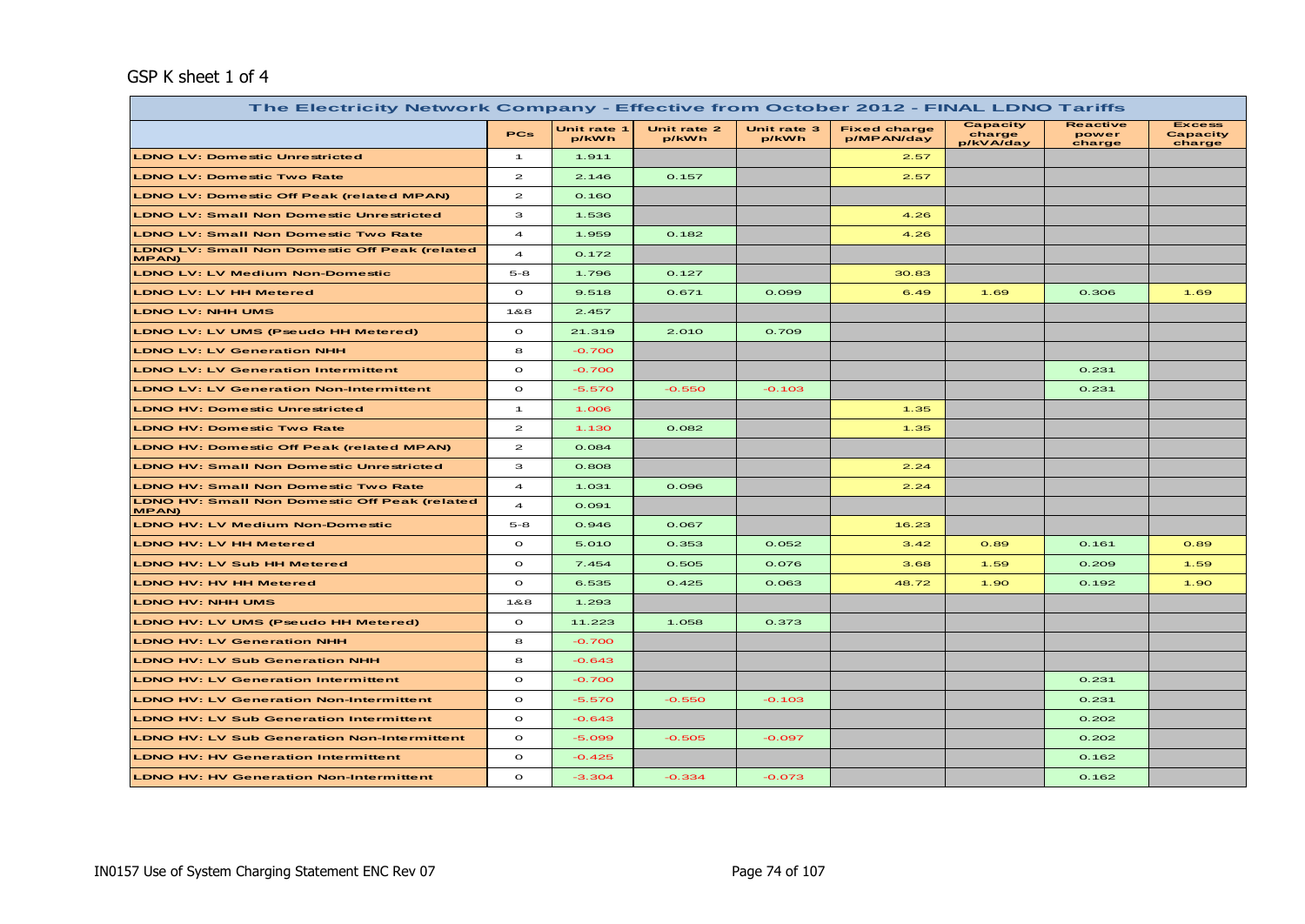#### GSP K sheet 2 of 4

| The Electricity Network Company - Effective from October 2012 - FINAL LDNO Tariffs |                         |                      |                      |                      |                                   |                                 |                                    |                                     |  |  |
|------------------------------------------------------------------------------------|-------------------------|----------------------|----------------------|----------------------|-----------------------------------|---------------------------------|------------------------------------|-------------------------------------|--|--|
|                                                                                    | <b>PCs</b>              | Unit rate 1<br>p/kWh | Unit rate 2<br>p/kWh | Unit rate 3<br>p/kWh | <b>Fixed charge</b><br>p/MPAN/day | Capacity<br>charge<br>p/kVA/day | <b>Reactive</b><br>power<br>charge | <b>Excess</b><br>Capacity<br>charge |  |  |
| <b>LDNO HVplus: Domestic Unrestricted</b>                                          | $\mathbf{1}$            | 0.718                |                      |                      | 0.96                              |                                 |                                    |                                     |  |  |
| <b>LDNO HVplus: Domestic Two Rate</b>                                              | $\mathbf{z}$            | 0.806                | 0.059                |                      | 0.96                              |                                 |                                    |                                     |  |  |
| <b>LDNO HVplus: Domestic Off Peak (related MPAN)</b>                               | $\mathbf{z}$            | 0.060                |                      |                      |                                   |                                 |                                    |                                     |  |  |
| <b>LDNO HVplus: Small Non Domestic Unrestricted</b>                                | з                       | 0.577                |                      |                      | 1.60                              |                                 |                                    |                                     |  |  |
| <b>LDNO HVplus: Small Non Domestic Two Rate</b>                                    | $\overline{\mathbf{4}}$ | 0.736                | 0.068                |                      | 1.60                              |                                 |                                    |                                     |  |  |
| <b>LDNO HVplus: Small Non Domestic Off Peak (related</b><br>MPAN)                  | $\overline{\mathbf{4}}$ | 0.065                |                      |                      |                                   |                                 |                                    |                                     |  |  |
| <b>LDNO HVplus: LV Medium Non-Domestic</b>                                         | $5 - 8$                 | 0.675                | 0.048                |                      | 11.58                             |                                 |                                    |                                     |  |  |
| <b>LDNO HVplus: LV Sub Medium Non-Domestic</b>                                     |                         |                      |                      |                      |                                   |                                 |                                    |                                     |  |  |
| <b>LDNO HVplus: HV Medium Non-Domestic</b>                                         |                         |                      |                      |                      |                                   |                                 |                                    |                                     |  |  |
| LDNO HVplus: LV HH Metered                                                         | $\circ$                 | 3.576                | 0.252                | 0.037                | 2.44                              | O.64                            | 0.115                              | O.64                                |  |  |
| <b>LDNO HVplus: LV Sub HH Metered</b>                                              | $\circ$                 | 5.320                | 0.361                | 0.054                | 2.63                              | 1.13                            | 0.149                              | 1.13                                |  |  |
| <b>LDNO HVplus: HV HH Metered</b>                                                  | $\circ$                 | 4.664                | 0.304                | 0.045                | 34.78                             | 1.35                            | 0.137                              | 1.35                                |  |  |
| <b>LDNO HVplus: NHH UMS</b>                                                        | 1&8                     | 0.923                |                      |                      |                                   |                                 |                                    |                                     |  |  |
| LDNO HVplus: LV UMS (Pseudo HH Metered)                                            | $\mathbf{o}$            | 8.010                | 0.755                | 0.266                |                                   |                                 |                                    |                                     |  |  |
| <b>LDNO HVplus: LV Generation NHH</b>                                              | 8                       | $-0.270$             |                      |                      |                                   |                                 |                                    |                                     |  |  |
| <b>LDNO HVplus: LV Sub Generation NHH</b>                                          | 8                       | $-0.295$             |                      |                      |                                   |                                 |                                    |                                     |  |  |
| <b>LDNO HVplus: LV Generation Intermittent</b>                                     | $\mathbf{o}$            | $-0.270$             |                      |                      |                                   |                                 | 0.089                              |                                     |  |  |
| <b>LDNO HVplus: LV Generation Non-Intermittent</b>                                 | $\circ$                 | $-2.151$             | $-0.212$             | $-0.040$             |                                   |                                 | 0.089                              |                                     |  |  |
| <b>LDNO HVplus: LV Sub Generation Intermittent</b>                                 | $\mathbf{o}$            | $-0.295$             |                      |                      |                                   |                                 | 0.093                              |                                     |  |  |
| <b>LDNO HVplus: LV Sub Generation Non-Intermittent</b>                             | $\circ$                 | $-2.339$             | $-0.232$             | $-0.044$             |                                   |                                 | 0.093                              |                                     |  |  |
| <b>LDNO HVplus: HV Generation Intermittent</b>                                     | $\mathbf{o}$            | $-0.425$             |                      |                      | 32.59                             |                                 | 0.162                              |                                     |  |  |
| <b>LDNO HVplus: HV Generation Non-Intermittent</b>                                 | $\circ$                 | $-3.304$             | $-0.334$             | $-0.073$             | 32.59                             |                                 | 0.162                              |                                     |  |  |
| <b>LDNO EHV: Domestic Unrestricted</b>                                             | $\mathbf{1}$            | 0.576                |                      |                      | 0.77                              |                                 |                                    |                                     |  |  |
| <b>LDNO EHV: Domestic Two Rate</b>                                                 | $\mathbf{z}$            | 0.647                | 0.047                |                      | 0.77                              |                                 |                                    |                                     |  |  |
| <b>LDNO EHV: Domestic Off Peak (related MPAN)</b>                                  | $\mathbf{z}$            | 0.048                |                      |                      |                                   |                                 |                                    |                                     |  |  |
| <b>LDNO EHV: Small Non Domestic Unrestricted</b>                                   | з                       | 0.463                |                      |                      | 1.28                              |                                 |                                    |                                     |  |  |
| <b>LDNO EHV: Small Non Domestic Two Rate</b>                                       | $\overline{\mathbf{4}}$ | 0.591                | 0.055                |                      | 1.28                              |                                 |                                    |                                     |  |  |
| <b>LDNO EHV: Small Non Domestic Off Peak (related</b><br><b>MPAN)</b>              | $\overline{\mathbf{4}}$ | 0.052                |                      |                      |                                   |                                 |                                    |                                     |  |  |
| <b>LDNO EHV: LV Medium Non-Domestic</b>                                            | $5 - 8$                 | 0.542                | 0.038                |                      | 9.30                              |                                 |                                    |                                     |  |  |
| LDNO EHV: LV Sub Medium Non-Domestic                                               |                         |                      |                      |                      |                                   |                                 |                                    |                                     |  |  |
| LDNO EHV: HV Medium Non-Domestic                                                   |                         |                      |                      |                      |                                   |                                 |                                    |                                     |  |  |
| LDNO EHV: LV HH Metered                                                            | $\circ$                 | 2.870                | 0.202                | 0.030                | 1.96                              | 0.51                            | 0.092                              | 0.51                                |  |  |
| LDNO EHV: LV Sub HH Metered                                                        | $\circ$                 | 4.270                | 0.289                | 0.044                | 2.11                              | O.91                            | 0.120                              | O.91                                |  |  |
| LDNO EHV: HV HH Metered                                                            | $\circ$                 | 3.743                | 0.244                | 0.036                | 27.91                             | 1.09                            | 0.110                              | 1.09                                |  |  |
| LDNO EHV: NHH UMS                                                                  | 1&8                     | 0.741                |                      |                      |                                   |                                 |                                    |                                     |  |  |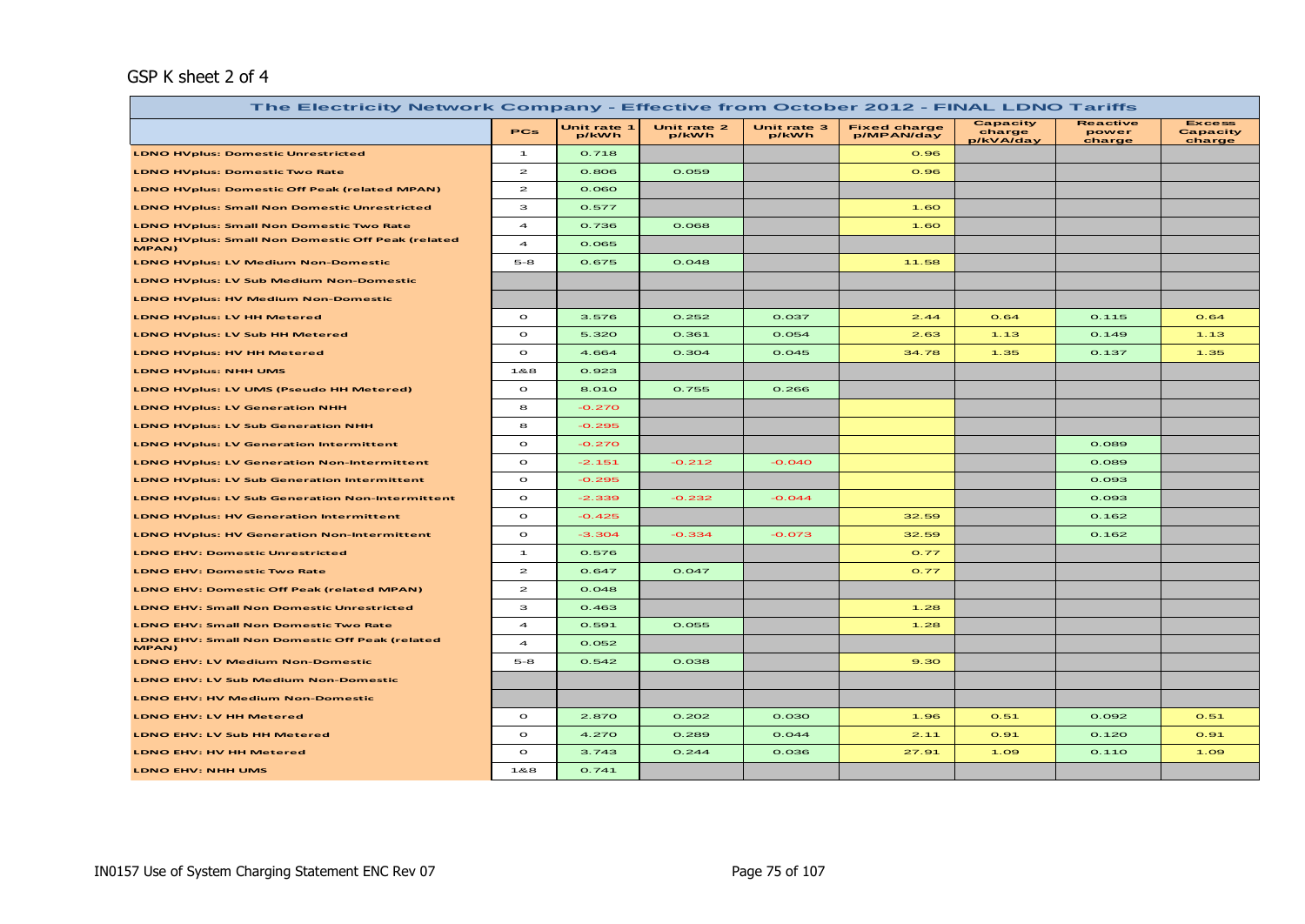#### GSP K sheet 3 of 4

| The Electricity Network Company - Effective from October 2012 - FINAL LDNO Tariffs |                |                      |                      |                      |                                   |                                 |                                    |                                     |  |  |
|------------------------------------------------------------------------------------|----------------|----------------------|----------------------|----------------------|-----------------------------------|---------------------------------|------------------------------------|-------------------------------------|--|--|
|                                                                                    | <b>PCs</b>     | Unit rate 1<br>p/kWh | Unit rate 2<br>p/kWh | Unit rate 3<br>p/kWh | <b>Fixed charge</b><br>p/MPAN/day | Capacity<br>charge<br>p/kVA/day | <b>Reactive</b><br>power<br>charge | <b>Excess</b><br>Capacity<br>charge |  |  |
| LDNO EHV: LV UMS (Pseudo HH Metered)                                               | $\circ$        | 6.429                | 0.606                | 0.214                |                                   |                                 |                                    |                                     |  |  |
| <b>LDNO EHV: LV Generation NHH</b>                                                 | 8              | $-0.217$             |                      |                      |                                   |                                 |                                    |                                     |  |  |
| <b>LDNO EHV: LV Sub Generation NHH</b>                                             | 8              | $-0.237$             |                      |                      |                                   |                                 |                                    |                                     |  |  |
| <b>LDNO EHV: LV Generation Intermittent</b>                                        | $\circ$        | $-0.217$             |                      |                      |                                   |                                 | 0.072                              |                                     |  |  |
| <b>LDNO EHV: LV Generation Non-Intermittent</b>                                    | $\mathbf{o}$   | $-1.726$             | $-0.170$             | $-0.032$             |                                   |                                 | 0.072                              |                                     |  |  |
| <b>LDNO EHV: LV Sub Generation Intermittent</b>                                    | $\circ$        | $-0.237$             |                      |                      |                                   |                                 | 0.074                              |                                     |  |  |
| <b>LDNO EHV: LV Sub Generation Non-Intermittent</b>                                | $\circ$        | $-1.877$             | $-0.186$             | $-0.036$             |                                   |                                 | 0.074                              |                                     |  |  |
| LDNO EHV: HV Generation Intermittent                                               | $\mathbf{o}$   | $-0.341$             |                      |                      | 26.15                             |                                 | 0.130                              |                                     |  |  |
| <b>LDNO EHV: HV Generation Non-Intermittent</b>                                    | $\mathbf{o}$   | $-2.652$             | $-0.268$             | $-0.059$             | 26.15                             |                                 | 0.130                              |                                     |  |  |
| LDNO 132kV/EHV: Domestic Unrestricted                                              | $\mathbf{1}$   | 0.480                |                      |                      | O.64                              |                                 |                                    |                                     |  |  |
| LDNO 132kV/EHV: Domestic Two Rate                                                  | $\mathbf{z}$   | 0.539                | 0.039                |                      | O.64                              |                                 |                                    |                                     |  |  |
| LDNO 132kV/EHV: Domestic Off Peak (related MPAN)                                   | $\mathbf{z}$   | 0.040                |                      |                      |                                   |                                 |                                    |                                     |  |  |
| LDNO 132kV/EHV: Small Non Domestic Unrestricted                                    | з              | 0.386                |                      |                      | 1.07                              |                                 |                                    |                                     |  |  |
| LDNO 132kV/EHV: Small Non Domestic Two Rate                                        | $\overline{a}$ | 0.492                | 0.046                |                      | 1.07                              |                                 |                                    |                                     |  |  |
| LDNO 132kV/EHV: Small Non Domestic Off Peak (related<br>MPAN)                      | $\overline{a}$ | 0.043                |                      |                      |                                   |                                 |                                    |                                     |  |  |
| LDNO 132kV/EHV: LV Medium Non-Domestic                                             | $5 - 8$        | 0.451                | 0.032                |                      | 7.75                              |                                 |                                    |                                     |  |  |
| LDNO 132kV/EHV: LV Sub Medium Non-Domestic                                         |                |                      |                      |                      |                                   |                                 |                                    |                                     |  |  |
| LDNO 132kV/EHV: HV Medium Non-Domestic                                             |                |                      |                      |                      |                                   |                                 |                                    |                                     |  |  |
| LDNO 132kV/EHV: LV HH Metered                                                      | $\circ$        | 2.391                | 0.168                | 0.025                | 1.63                              | O.42                            | 0.077                              | O.42                                |  |  |
| LDNO 132kV/EHV: LV Sub HH Metered                                                  | $\circ$        | 3.558                | 0.241                | 0.036                | 1.76                              | 0.76                            | 0.100                              | 0.76                                |  |  |
| LDNO 132kV/EHV: HV HH Metered                                                      | $\circ$        | 3.119                | 0.203                | 0.030                | 23.25                             | O.9O                            | 0.092                              | 0.90                                |  |  |
| LDNO 132kV/EHV: NHH UMS                                                            | 1&8            | 0.617                |                      |                      |                                   |                                 |                                    |                                     |  |  |
| LDNO 132kV/EHV: LV UMS (Pseudo HH Metered)                                         | $\circ$        | 5.357                | 0.505                | 0.178                |                                   |                                 |                                    |                                     |  |  |
| LDNO 132kV/EHV: LV Generation NHH                                                  | 8              | $-0.181$             |                      |                      |                                   |                                 |                                    |                                     |  |  |
| LDNO 132kV/EHV: LV Sub Generation NHH                                              | 8              | $-0.197$             |                      |                      |                                   |                                 |                                    |                                     |  |  |
| LDNO 132kV/EHV: LV Generation Intermittent                                         | $\circ$        | $-0.181$             |                      |                      |                                   |                                 | 0.060                              |                                     |  |  |
| LDNO 132kV/EHV: LV Generation Non-Intermittent                                     | $\circ$        | $-1.438$             | $-0.142$             | $-0.027$             |                                   |                                 | 0.060                              |                                     |  |  |
| LDNO 132kV/EHV: LV Sub Generation Intermittent                                     | $\circ$        | $-0.197$             |                      |                      |                                   |                                 | 0.062                              |                                     |  |  |
| LDNO 132kV/EHV: LV Sub Generation Non-Intermittent                                 | $\circ$        | $-1.564$             | $-0.155$             | $-0.030$             |                                   |                                 | 0.062                              |                                     |  |  |
| LDNO 132kV/EHV: HV Generation Intermittent                                         | $\circ$        | $-0.284$             |                      |                      | 21.79                             |                                 | 0.108                              |                                     |  |  |
| LDNO 132kV/EHV: HV Generation Non-Intermittent                                     | $\circ$        | $-2.209$             | $-0.223$             | $-0.049$             | 21.79                             |                                 | 0.108                              |                                     |  |  |
| LDNO 132kV: Domestic Unrestricted                                                  | $\mathbf{1}$   | 0.279                |                      |                      | 0.37                              |                                 |                                    |                                     |  |  |
| LDNO 132kV: Domestic Two Rate                                                      | $\mathbf{z}$   | 0.313                | 0.023                |                      | 0.37                              |                                 |                                    |                                     |  |  |
| LDNO 132kV: Domestic Off Peak (related MPAN)                                       | $\mathbf{z}$   | 0.023                |                      |                      |                                   |                                 |                                    |                                     |  |  |
| <b>LDNO 132kV: Small Non Domestic Unrestricted</b>                                 | з              | 0.224                |                      |                      | 0.62                              |                                 |                                    |                                     |  |  |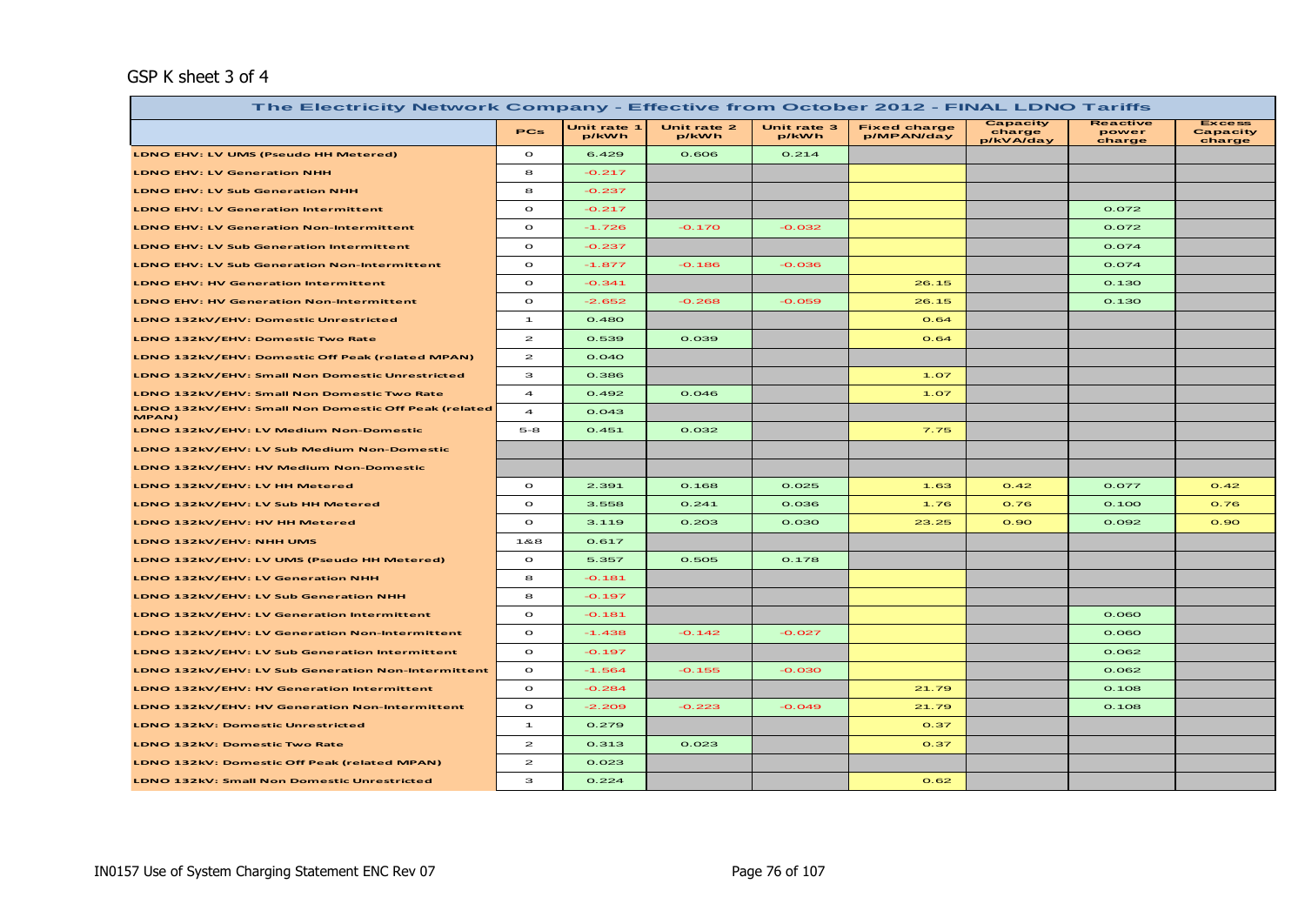#### GSP K sheet 4 of 4

| The Electricity Network Company - Effective from October 2012 - FINAL LDNO Tariffs |                         |                      |                      |                      |                                   |                                 |                                    |                                     |  |  |  |
|------------------------------------------------------------------------------------|-------------------------|----------------------|----------------------|----------------------|-----------------------------------|---------------------------------|------------------------------------|-------------------------------------|--|--|--|
|                                                                                    | PCs                     | Unit rate 1<br>p/kWh | Unit rate 2<br>p/kWh | Unit rate 3<br>p/kWh | <b>Fixed charge</b><br>p/MPAN/day | Capacity<br>charge<br>p/kVA/day | <b>Reactive</b><br>power<br>charge | <b>Excess</b><br>Capacity<br>charge |  |  |  |
| LDNO 132kV: Small Non Domestic Two Rate                                            | $\overline{a}$          | 0.286                | 0.027                |                      | 0.62                              |                                 |                                    |                                     |  |  |  |
| LDNO 132kV: Small Non Domestic Off Peak (related<br>MPAN)                          | $\overline{\mathbf{A}}$ | 0.025                |                      |                      |                                   |                                 |                                    |                                     |  |  |  |
| LDNO 132kV: LV Medium Non-Domestic                                                 | $5-8$                   | 0.262                | 0.019                |                      | 4.50                              |                                 |                                    |                                     |  |  |  |
| LDNO 132kV: LV Sub Medium Non-Domestic                                             |                         |                      |                      |                      |                                   |                                 |                                    |                                     |  |  |  |
| LDNO 132kV: HV Medium Non-Domestic                                                 |                         |                      |                      |                      |                                   |                                 |                                    |                                     |  |  |  |
| LDNO 132kV: LV HH Metered                                                          | $\circ$                 | 1.390                | 0.098                | 0.015                | 0.95                              | O.25                            | 0.045                              | O.25                                |  |  |  |
| LDNO 132kV: LV Sub HH Metered                                                      | $\circ$                 | 2.068                | O.14O                | O.021                | 1.02                              | O.44                            | 0.058                              | O.44                                |  |  |  |
| LDNO 132kV: HV HH Metered                                                          | $\circ$                 | 1.813                | 0.118                | 0.017                | 13.52                             | 0.53                            | 0.053                              | O.53                                |  |  |  |
| LDNO 132kV: NHH UMS                                                                | 188                     | 0.359                |                      |                      |                                   |                                 |                                    |                                     |  |  |  |
| LDNO 132kV: LV UMS (Pseudo HH Metered)                                             | $\circ$                 | 3.114                | 0.294                | 0.104                |                                   |                                 |                                    |                                     |  |  |  |
| LDNO 132kV: LV Generation NHH                                                      | 8                       | $-0.105$             |                      |                      |                                   |                                 |                                    |                                     |  |  |  |
| LDNO 132kV: LV Sub Generation NHH                                                  | 8                       | $-0.115$             |                      |                      |                                   |                                 |                                    |                                     |  |  |  |
| <b>LDNO 132kV: LV Generation Intermittent</b>                                      | $\Omega$                | $-0.105$             |                      |                      |                                   |                                 | 0.035                              |                                     |  |  |  |
| LDNO 132kV: LV Generation Non-Intermittent                                         | $\circ$                 | $-0.836$             | $-0.083$             | $-0.015$             |                                   |                                 | 0.035                              |                                     |  |  |  |
| LDNO 132kV: LV Sub Generation Intermittent                                         | $\circ$                 | $-0.115$             |                      |                      |                                   |                                 | 0.036                              |                                     |  |  |  |
| LDNO 132kV: LV Sub Generation Non-Intermittent                                     | $\circ$                 | $-0.909$             | $-0.090$             | $-0.017$             |                                   |                                 | 0.036                              |                                     |  |  |  |
| LDNO 132kV: HV Generation Intermittent                                             | $\circ$                 | $-0.165$             |                      |                      | 12.67                             |                                 | 0.063                              |                                     |  |  |  |
| LDNO 132kV: HV Generation Non-Intermittent                                         | $\circ$                 | $-1.284$             | $-0.130$             | $-0.028$             | 12.67                             |                                 | 0.063                              |                                     |  |  |  |
| <b>LDNO 0000: Domestic Unrestricted</b>                                            | $\mathbf{1}$            | O.08O                |                      |                      | O.11                              |                                 |                                    |                                     |  |  |  |
| <b>LDNO 0000: Domestic Two Rate</b>                                                | $\mathbf{z}$            | O.090                | 0.007                |                      | 0.11                              |                                 |                                    |                                     |  |  |  |
| LDNO 0000: Domestic Off Peak (related MPAN)                                        | $\mathbf{z}$            | 0.007                |                      |                      |                                   |                                 |                                    |                                     |  |  |  |
| <b>LDNO 0000: Small Non Domestic Unrestricted</b>                                  | з                       | 0.064                |                      |                      | O.18                              |                                 |                                    |                                     |  |  |  |
| LDNO 0000: Small Non Domestic Two Rate                                             | $\overline{a}$          | 0.082                | O.OOB                |                      | O.18                              |                                 |                                    |                                     |  |  |  |
| LDNO 0000: Small Non Domestic Off Peak (related<br>MPAN)                           | $\overline{\mathbf{4}}$ | 0.007                |                      |                      |                                   |                                 |                                    |                                     |  |  |  |
| LDNO 0000: LV Medium Non-Domestic                                                  | $5 - 8$                 | 0.075                | 0.005                |                      | 1.29                              |                                 |                                    |                                     |  |  |  |
| LDNO 0000: LV Sub Medium Non-Domestic                                              |                         |                      |                      |                      |                                   |                                 |                                    |                                     |  |  |  |
| LDNO 0000: HV Medium Non-Domestic                                                  |                         |                      |                      |                      |                                   |                                 |                                    |                                     |  |  |  |
| LDNO 0000: LV HH Metered                                                           | $\circ$                 | 0.397                | 0.028                | 0.004                | O.27                              | O.07                            | 0.013                              | O.07                                |  |  |  |
| LDNO 0000: LV Sub HH Metered                                                       | $\circ$                 | 0.591                | O.040                | O.006                | O.29                              | O.13                            | 0.017                              | O.13                                |  |  |  |
| LDNO 0000: HV HH Metered                                                           | $\circ$                 | 0.518                | 0.034                | 0.005                | 3.86                              | 0.15                            | 0.015                              | 0.15                                |  |  |  |
| LDNO 0000: NHH UMS                                                                 | 188                     | 0.103                |                      |                      |                                   |                                 |                                    |                                     |  |  |  |
| LDNO 0000: LV UMS (Pseudo HH Metered)                                              | $\circ$                 | O.89O                | 0.084                | 0.030                |                                   |                                 |                                    |                                     |  |  |  |
| LDNO 0000: LV Generation NHH                                                       | 8                       | $-0.030$             |                      |                      |                                   |                                 |                                    |                                     |  |  |  |
| <b>LDNO 0000: LV Sub Generation NHH</b>                                            | 8                       | $-0.033$             |                      |                      |                                   |                                 |                                    |                                     |  |  |  |
| <b>LDNO 0000: LV Generation Intermittent</b>                                       | $\circ$                 | $-0.030$             |                      |                      |                                   |                                 | 0.010                              |                                     |  |  |  |
| <b>LDNO 0000: LV Generation Non-Intermittent</b>                                   | $\circ$                 | $-0.239$             | $-0.024$             | $-0.004$             |                                   |                                 | O.O1O                              |                                     |  |  |  |
| LDNO 0000: LV Sub Generation Intermittent                                          | $\circ$                 | $-0.033$             |                      |                      |                                   |                                 | 0.010                              |                                     |  |  |  |
| LDNO 0000: LV Sub Generation Non-Intermittent                                      | $\circ$                 | $-0.260$             | $-0.026$             | $-0.005$             |                                   |                                 | 0.010                              |                                     |  |  |  |
| LDNO 0000: HV Generation Intermittent                                              | $\mathbf{o}$            | $-0.047$             |                      |                      | 3.62                              |                                 | 0.018                              |                                     |  |  |  |
| <b>LDNO 0000: HV Generation Non-Intermittent</b>                                   | $\mathbf{o}$            | $-0.367$             | $-0.037$             | $-0.008$             | 3.62                              |                                 | 0.018                              |                                     |  |  |  |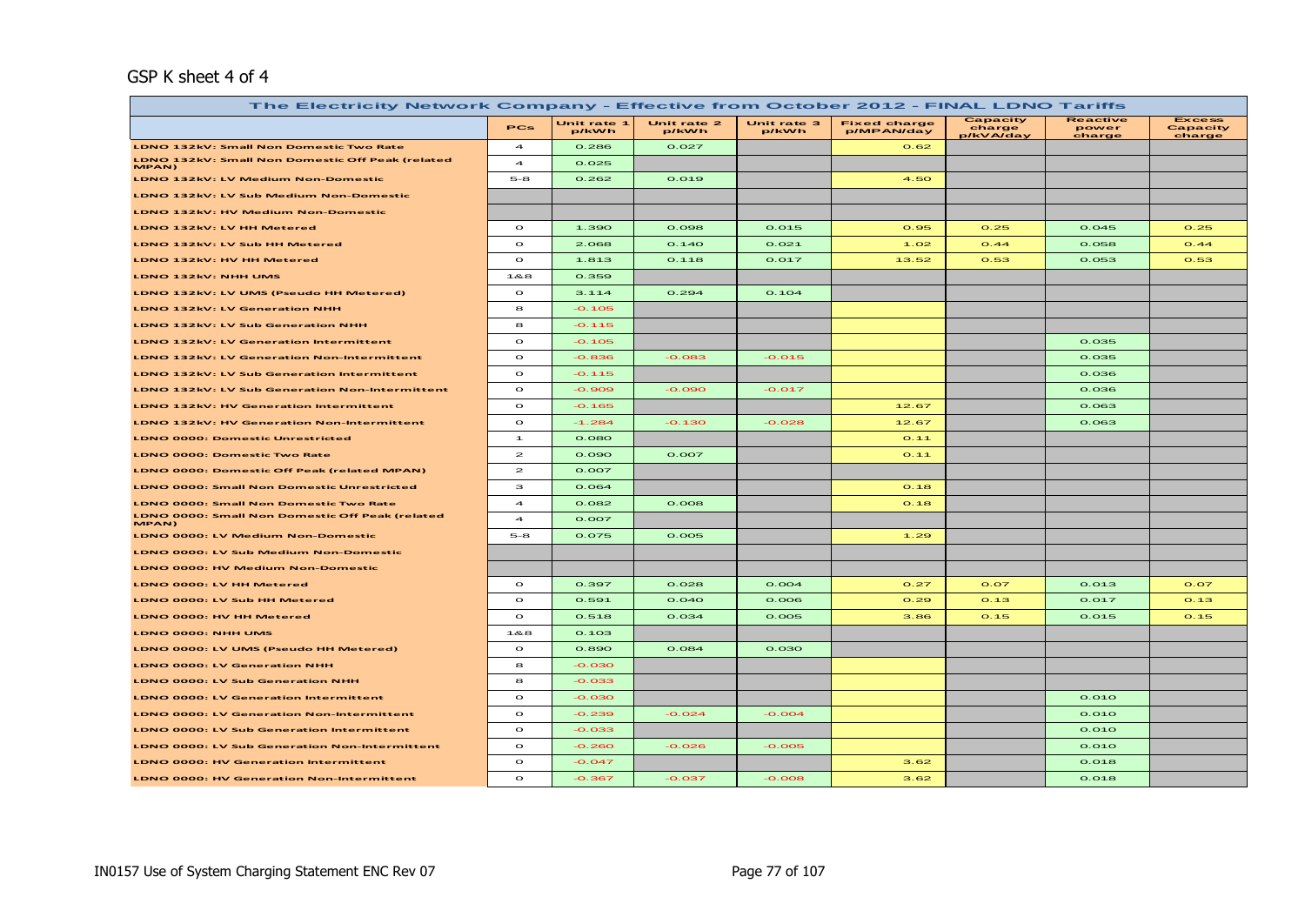#### GSP L sheet 1 of 4

| The Electricity Network Company - Effective from October 2012 - FINAL LDNO Tariffs |                         |                      |                      |                      |                                   |                                 |                                    |                                            |  |  |  |
|------------------------------------------------------------------------------------|-------------------------|----------------------|----------------------|----------------------|-----------------------------------|---------------------------------|------------------------------------|--------------------------------------------|--|--|--|
|                                                                                    | <b>PCs</b>              | Unit rate 1<br>p/kWh | Unit rate 2<br>p/kWh | Unit rate 3<br>p/kWh | <b>Fixed charge</b><br>p/MPAN/day | Capacity<br>charge<br>p/kVA/day | <b>Reactive</b><br>power<br>charge | <b>Excess</b><br><b>Capacity</b><br>charge |  |  |  |
| <b>LDNO LV: Domestic Unrestricted</b>                                              | $\mathbf{1}$            | 1.768                |                      |                      | 2.61                              |                                 |                                    |                                            |  |  |  |
| <b>LDNO LV: Domestic Two Rate</b>                                                  | $\mathbf{z}$            | 2.194                | 0.159                |                      | 2.61                              |                                 |                                    |                                            |  |  |  |
| <b>LDNO LV: Domestic Off Peak (related MPAN)</b>                                   | $\mathbf{z}$            | 0.146                |                      |                      |                                   |                                 |                                    |                                            |  |  |  |
| <b>LDNO LV: Small Non Domestic Unrestricted</b>                                    | з                       | 1.613                |                      |                      | 4.02                              |                                 |                                    |                                            |  |  |  |
| <b>LDNO LV: Small Non Domestic Two Rate</b>                                        | $\overline{a}$          | 1.673                | 0.158                |                      | 4.02                              |                                 |                                    |                                            |  |  |  |
| <b>LDNO LV: Small Non Domestic Off Peak (related</b><br><b>MPAN)</b>               | $\overline{\mathbf{4}}$ | 0.150                |                      |                      |                                   |                                 |                                    |                                            |  |  |  |
| <b>LDNO LV: LV Medium Non-Domestic</b>                                             | $5 - 8$                 | 1.459                | 0.152                |                      | 21.84                             |                                 |                                    |                                            |  |  |  |
| <b>LDNO LV: LV HH Metered</b>                                                      | $\circ$                 | 13.307               | 0.161                | 0.103                | 5.41                              | 1.56                            | 0.211                              | 1.56                                       |  |  |  |
| <b>LDNO LV: NHH UMS</b>                                                            | 1&8                     | 2.063                |                      |                      |                                   |                                 |                                    |                                            |  |  |  |
| <b>LDNO LV: LV UMS (Pseudo HH Metered)</b>                                         | $\circ$                 | 29.672               | 0.928                | 0.709                |                                   |                                 |                                    |                                            |  |  |  |
| <b>LDNO LV: LV Generation NHH</b>                                                  | 8                       | $-0.625$             |                      |                      |                                   |                                 |                                    |                                            |  |  |  |
| <b>LDNO LV: LV Generation Intermittent</b>                                         | $\circ$                 | $-0.625$             |                      |                      |                                   |                                 | 0.141                              |                                            |  |  |  |
| <b>LDNO LV: LV Generation Non-Intermittent</b>                                     | $\circ$                 | $-7.363$             | $-0.260$             | $-0.156$             |                                   |                                 | 0.141                              |                                            |  |  |  |
| <b>LDNO HV: Domestic Unrestricted</b>                                              | $\mathbf{1}$            | 1.029                |                      |                      | 1.52                              |                                 |                                    |                                            |  |  |  |
| <b>LDNO HV: Domestic Two Rate</b>                                                  | $\mathbf{z}$            | 1.277                | 0.092                |                      | 1.52                              |                                 |                                    |                                            |  |  |  |
| <b>LDNO HV: Domestic Off Peak (related MPAN)</b>                                   | $\mathbf{z}$            | 0.085                |                      |                      |                                   |                                 |                                    |                                            |  |  |  |
| <b>LDNO HV: Small Non Domestic Unrestricted</b>                                    | з                       | 0.939                |                      |                      | 2.34                              |                                 |                                    |                                            |  |  |  |
| <b>LDNO HV: Small Non Domestic Two Rate</b>                                        | $\overline{\mathbf{4}}$ | 0.974                | 0.092                |                      | 2.34                              |                                 |                                    |                                            |  |  |  |
| <b>LDNO HV: Small Non Domestic Off Peak (related</b><br><b>MPAN)</b>               | $\overline{\mathbf{4}}$ | 0.087                |                      |                      |                                   |                                 |                                    |                                            |  |  |  |
| <b>LDNO HV: LV Medium Non-Domestic</b>                                             | $5 - 8$                 | 0.850                | 0.088                |                      | 12.72                             |                                 |                                    |                                            |  |  |  |
| <b>LDNO HV: LV HH Metered</b>                                                      | $\circ$                 | 7.747                | 0.094                | 0.060                | 3.15                              | O.91                            | 0.123                              | O.91                                       |  |  |  |
| <b>LDNO HV: LV Sub HH Metered</b>                                                  | $\circ$                 | 11.216               | 0.089                | 0.068                | 3.65                              | 1.64                            | 0.161                              | 1.64                                       |  |  |  |
| <b>LDNO HV: HV HH Metered</b>                                                      | $\circ$                 | 10.864               | 0.044                | 0.048                | 47.96                             | 1.47                            | 0.147                              | 1.47                                       |  |  |  |
| <b>LDNO HV: NHH UMS</b>                                                            | 18.8                    | 1.201                |                      |                      |                                   |                                 |                                    |                                            |  |  |  |
| LDNO HV: LV UMS (Pseudo HH Metered)                                                | $\circ$                 | 17.275               | 0.540                | 0.413                |                                   |                                 |                                    |                                            |  |  |  |
| <b>LDNO HV: LV Generation NHH</b>                                                  | 8                       | $-0.625$             |                      |                      |                                   |                                 |                                    |                                            |  |  |  |
| <b>LDNO HV: LV Sub Generation NHH</b>                                              | 8                       | $-0.577$             |                      |                      |                                   |                                 |                                    |                                            |  |  |  |
| <b>LDNO HV: LV Generation Intermittent</b>                                         | $\circ$                 | $-0.625$             |                      |                      |                                   |                                 | 0.141                              |                                            |  |  |  |
| <b>LDNO HV: LV Generation Non-Intermittent</b>                                     | $\circ$                 | $-7.363$             | $-0.260$             | $-0.156$             |                                   |                                 | 0.141                              |                                            |  |  |  |
| <b>LDNO HV: LV Sub Generation Intermittent</b>                                     | $\circ$                 | $-0.577$             |                      |                      |                                   |                                 | 0.121                              |                                            |  |  |  |
| <b>LDNO HV: LV Sub Generation Non-Intermittent</b>                                 | $\circ$                 | $-6.902$             | $-0.228$             | $-0.142$             |                                   |                                 | 0.121                              |                                            |  |  |  |
| <b>LDNO HV: HV Generation Intermittent</b>                                         | $\circ$                 | $-0.354$             |                      |                      |                                   |                                 | 0.088                              |                                            |  |  |  |
| <b>LDNO HV: HV Generation Non-Intermittent</b>                                     | $\circ$                 | $-4.708$             | $-0.083$             | $-0.076$             |                                   |                                 | 0.088                              |                                            |  |  |  |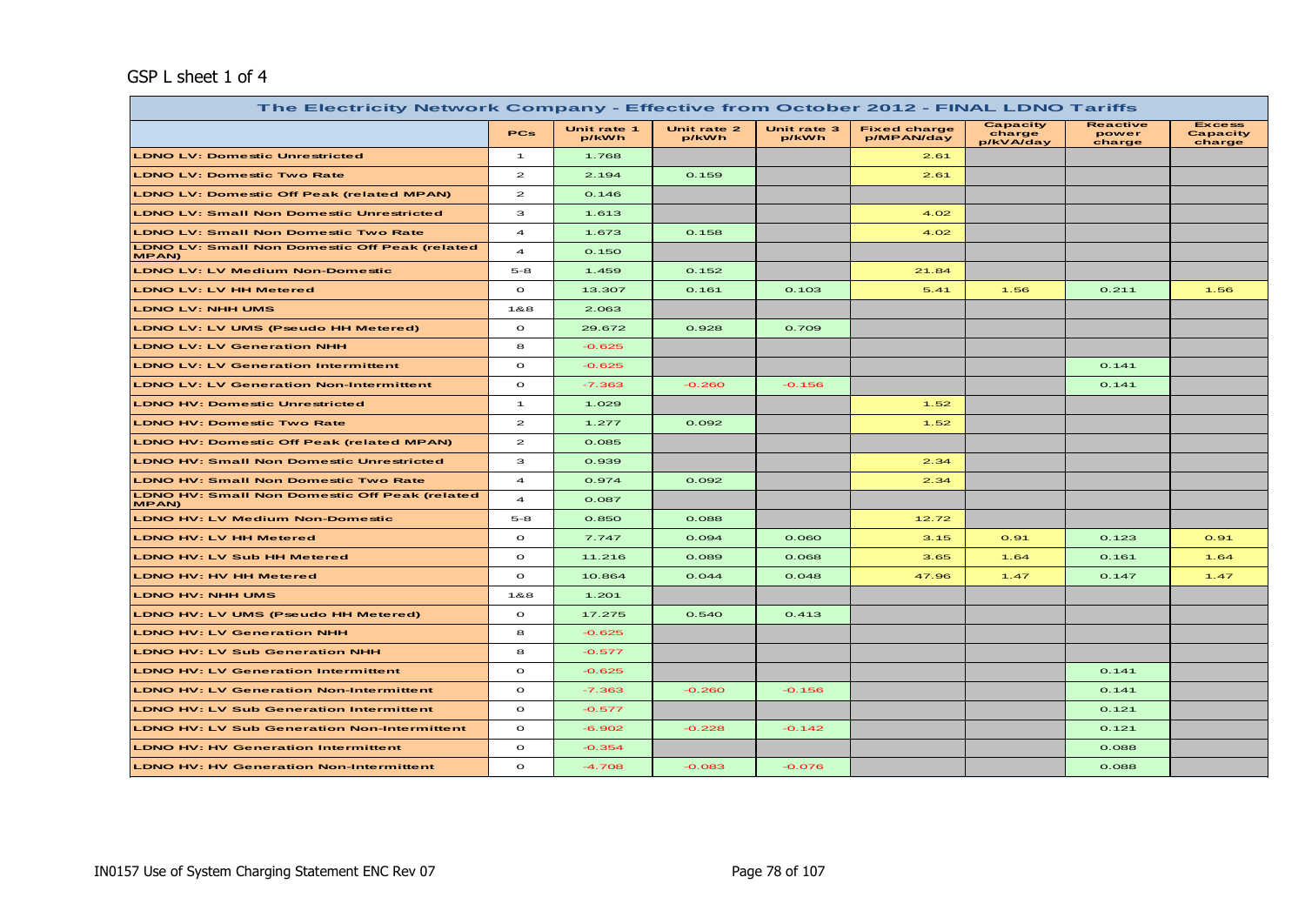#### GSP L sheet 2 of 4

| The Electricity Network Company - Effective from October 2012 - FINAL LDNO Tariffs |                         |                      |                      |                      |                                   |                                 |                                    |                                     |  |  |
|------------------------------------------------------------------------------------|-------------------------|----------------------|----------------------|----------------------|-----------------------------------|---------------------------------|------------------------------------|-------------------------------------|--|--|
|                                                                                    | <b>PCs</b>              | Unit rate 1<br>p/kWh | Unit rate 2<br>p/kWh | Unit rate 3<br>p/kWh | <b>Fixed charge</b><br>p/MPAN/day | Capacity<br>charge<br>p/kVA/day | <b>Reactive</b><br>power<br>charge | <b>Excess</b><br>Capacity<br>charge |  |  |
| <b>LDNO HVplus: Domestic Unrestricted</b>                                          | $\mathbf{1}$            | 0.806                |                      |                      | 1.19                              |                                 |                                    |                                     |  |  |
| <b>LDNO HVplus: Domestic Two Rate</b>                                              | $\mathbf{z}$            | 1.000                | 0.072                |                      | 1.19                              |                                 |                                    |                                     |  |  |
| <b>LDNO HVplus: Domestic Off Peak (related MPAN)</b>                               | $\mathbf{z}$            | 0.066                |                      |                      |                                   |                                 |                                    |                                     |  |  |
| <b>LDNO HVplus: Small Non Domestic Unrestricted</b>                                | з                       | 0.735                |                      |                      | 1.83                              |                                 |                                    |                                     |  |  |
| <b>LDNO HVplus: Small Non Domestic Two Rate</b>                                    | $\overline{\mathbf{4}}$ | 0.763                | 0.072                |                      | 1.83                              |                                 |                                    |                                     |  |  |
| LDNO HVplus: Small Non Domestic Off Peak (related<br>MPAN)                         | $\overline{\mathbf{4}}$ | 0.068                |                      |                      |                                   |                                 |                                    |                                     |  |  |
| <b>LDNO HVplus: LV Medium Non-Domestic</b>                                         | $5 - 8$                 | 0.665                | 0.069                |                      | 9.96                              |                                 |                                    |                                     |  |  |
| LDNO HVplus: LV Sub Medium Non-Domestic                                            |                         |                      |                      |                      |                                   |                                 |                                    |                                     |  |  |
| <b>LDNO HVplus: HV Medium Non-Domestic</b>                                         |                         |                      |                      |                      |                                   |                                 |                                    |                                     |  |  |
| LDNO HVplus: LV HH Metered                                                         | $\circ$                 | 6.068                | 0.073                | 0.047                | 2.47                              | 0.71                            | 0.096                              | O.71                                |  |  |
| LDNO HVplus: LV Sub HH Metered                                                     | $\circ$                 | 8.785                | 0.070                | 0.054                | 2.86                              | 1.28                            | 0.126                              | 1.28                                |  |  |
| <b>LDNO HVplus: HV HH Metered</b>                                                  | $\circ$                 | 8.509                | 0.035                | 0.038                | 37.56                             | 1.15                            | 0.115                              | 1.15                                |  |  |
| <b>LDNO HVplus: NHH UMS</b>                                                        | 1&8                     | 0.941                |                      |                      |                                   |                                 |                                    |                                     |  |  |
| LDNO HVplus: LV UMS (Pseudo HH Metered)                                            | $\circ$                 | 13.530               | 0.423                | 0.323                |                                   |                                 |                                    |                                     |  |  |
| <b>LDNO HVplus: LV Generation NHH</b>                                              | 8                       | $-0.294$             |                      |                      |                                   |                                 |                                    |                                     |  |  |
| <b>LDNO HVplus: LV Sub Generation NHH</b>                                          | 8                       | $-0.319$             |                      |                      |                                   |                                 |                                    |                                     |  |  |
| <b>LDNO HVplus: LV Generation Intermittent</b>                                     | $\circ$                 | $-0.294$             |                      |                      |                                   |                                 | 0.066                              |                                     |  |  |
| <b>LDNO HVplus: LV Generation Non-Intermittent</b>                                 | $\circ$                 | $-3.460$             | $-0.122$             | $-0.073$             |                                   |                                 | 0.066                              |                                     |  |  |
| <b>LDNO HVplus: LV Sub Generation Intermittent</b>                                 | $\circ$                 | $-0.319$             |                      |                      |                                   |                                 | 0.067                              |                                     |  |  |
| <b>LDNO HVplus: LV Sub Generation Non-Intermittent</b>                             | $\circ$                 | $-3.814$             | $-0.126$             | $-0.078$             |                                   |                                 | 0.067                              |                                     |  |  |
| <b>LDNO HVplus: HV Generation Intermittent</b>                                     | $\circ$                 | $-0.354$             |                      |                      | 29.21                             |                                 | 0.088                              |                                     |  |  |
| <b>LDNO HVplus: HV Generation Non-Intermittent</b>                                 | $\circ$                 | $-4.708$             | $-0.083$             | $-0.076$             | 29.21                             |                                 | 0.088                              |                                     |  |  |
| <b>LDNO EHV: Domestic Unrestricted</b>                                             | $\mathbf{1}$            | 0.627                |                      |                      | 0.93                              |                                 |                                    |                                     |  |  |
| <b>LDNO EHV: Domestic Two Rate</b>                                                 | $\mathbf{z}$            | 0.778                | 0.056                |                      | 0.93                              |                                 |                                    |                                     |  |  |
| LDNO EHV: Domestic Off Peak (related MPAN)                                         | $\mathbf{z}$            | 0.052                |                      |                      |                                   |                                 |                                    |                                     |  |  |
| <b>LDNO EHV: Small Non Domestic Unrestricted</b>                                   | з                       | 0.572                |                      |                      | 1.43                              |                                 |                                    |                                     |  |  |
| <b>LDNO EHV: Small Non Domestic Two Rate</b>                                       | $\overline{\mathbf{4}}$ | 0.594                | 0.056                |                      | 1.43                              |                                 |                                    |                                     |  |  |
| <b>LDNO EHV: Small Non Domestic Off Peak (related</b><br>MPAN)                     | $\overline{\mathbf{4}}$ | 0.053                |                      |                      |                                   |                                 |                                    |                                     |  |  |
| <b>LDNO EHV: LV Medium Non-Domestic</b>                                            | $5 - 8$                 | 0.518                | 0.054                |                      | 7.75                              |                                 |                                    |                                     |  |  |
| LDNO EHV: LV Sub Medium Non-Domestic                                               |                         |                      |                      |                      |                                   |                                 |                                    |                                     |  |  |
| LDNO EHV: HV Medium Non-Domestic                                                   |                         |                      |                      |                      |                                   |                                 |                                    |                                     |  |  |
| <b>LDNO EHV: LV HH Metered</b>                                                     | $\circ$                 | 4.721                | 0.057                | 0.037                | 1.92                              | 0.55                            | 0.075                              | 0.55                                |  |  |
| LDNO EHV: LV Sub HH Metered                                                        | $\circ$                 | 6.835                | 0.054                | 0.042                | 2.23                              | 1.00                            | 0.098                              | 1.00                                |  |  |
| LDNO EHV: HV HH Metered                                                            | $\circ$                 | 6.620                | 0.027                | 0.029                | 29.22                             | 0.89                            | 0.089                              | 0.89                                |  |  |
| LDNO EHV: NHH UMS                                                                  | 1&8                     | 0.732                |                      |                      |                                   |                                 |                                    |                                     |  |  |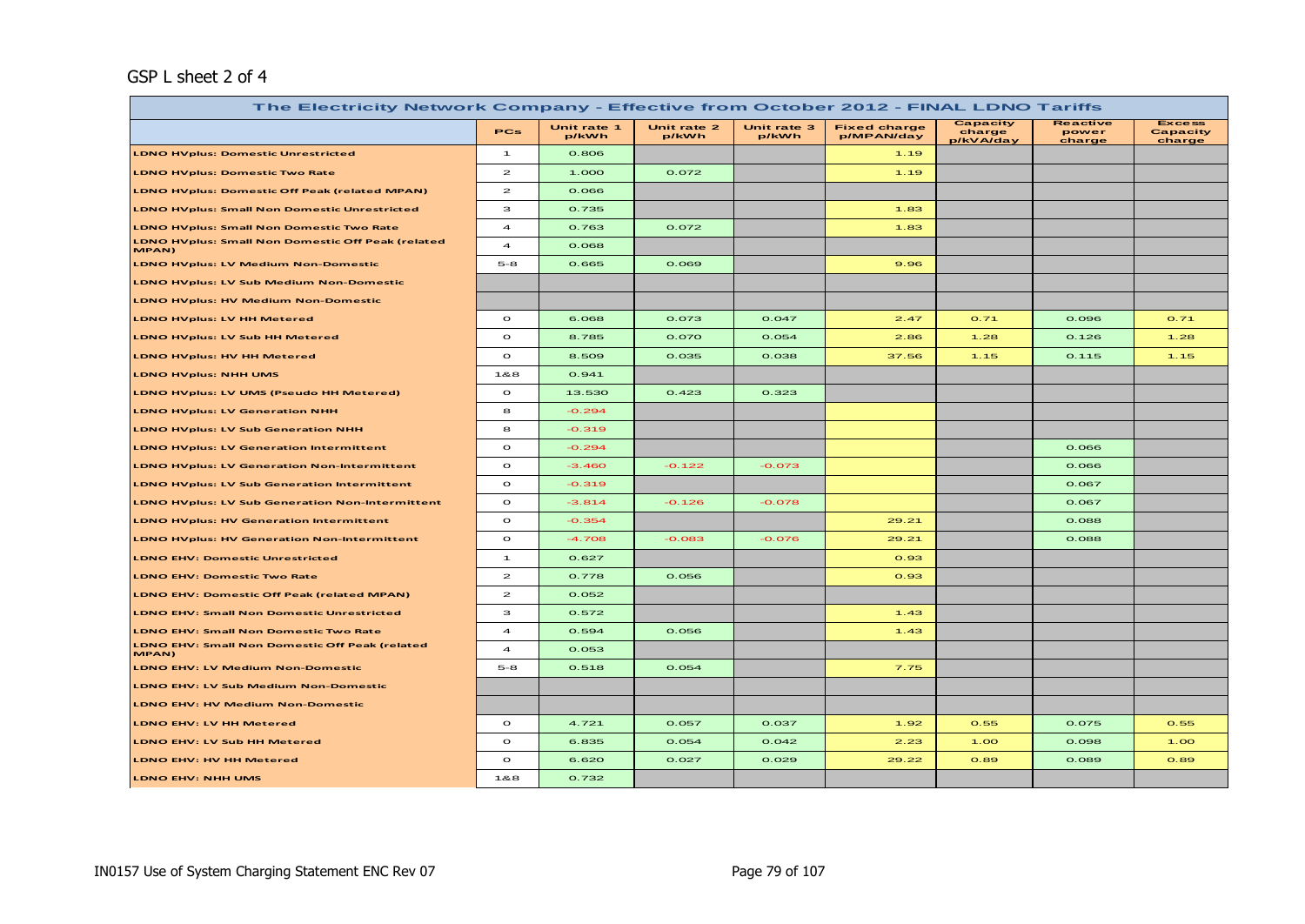#### GSP L sheet 3 of 4

| The Electricity Network Company - Effective from October 2012 - FINAL LDNO Tariffs |                         |                      |                      |                      |                                   |                                 |                                    |                                     |  |  |  |
|------------------------------------------------------------------------------------|-------------------------|----------------------|----------------------|----------------------|-----------------------------------|---------------------------------|------------------------------------|-------------------------------------|--|--|--|
|                                                                                    | PCs                     | Unit rate 1<br>p/kWh | Unit rate 2<br>p/kWh | Unit rate 3<br>p/kWh | <b>Fixed charge</b><br>p/MPAN/day | Capacity<br>charge<br>p/kVA/day | <b>Reactive</b><br>power<br>charge | <b>Excess</b><br>Capacity<br>charge |  |  |  |
| LDNO EHV: LV UMS (Pseudo HH Metered)                                               | $\circ$                 | 10.527               | 0.329                | 0.251                |                                   |                                 |                                    |                                     |  |  |  |
| <b>LDNO EHV: LV Generation NHH</b>                                                 | 8                       | $-0.229$             |                      |                      |                                   |                                 |                                    |                                     |  |  |  |
| LDNO EHV: LV Sub Generation NHH                                                    | 8                       | $-0.248$             |                      |                      |                                   |                                 |                                    |                                     |  |  |  |
| <b>LDNO EHV: LV Generation Intermittent</b>                                        | $\circ$                 | $-0.229$             |                      |                      |                                   |                                 | 0.052                              |                                     |  |  |  |
| <b>LDNO EHV: LV Generation Non-Intermittent</b>                                    | $\circ$                 | $-2.692$             | $-0.095$             | $-0.057$             |                                   |                                 | 0.052                              |                                     |  |  |  |
| LDNO EHV: LV Sub Generation Intermittent                                           | $\circ$                 | $-0.248$             |                      |                      |                                   |                                 | 0.052                              |                                     |  |  |  |
| LDNO EHV: LV Sub Generation Non-Intermittent                                       | $\circ$                 | $-2.967$             | $-0.098$             | $-0.061$             |                                   |                                 | 0.052                              |                                     |  |  |  |
| <b>LDNO EHV: HV Generation Intermittent</b>                                        | $\circ$                 | $-0.275$             |                      |                      | 22.73                             |                                 | 0.068                              |                                     |  |  |  |
| <b>LDNO EHV: HV Generation Non-Intermittent</b>                                    | $\circ$                 | $-3.663$             | $-0.065$             | $-0.059$             | 22.73                             |                                 | 0.068                              |                                     |  |  |  |
| LDNO 132kV/EHV: Domestic Unrestricted                                              | $\mathbf{1}$            | 0.479                |                      |                      | 0.71                              |                                 |                                    |                                     |  |  |  |
| LDNO 132kV/EHV: Domestic Two Rate                                                  | $\mathbf{z}$            | 0.594                | 0.043                |                      | 0.71                              |                                 |                                    |                                     |  |  |  |
| LDNO 132kV/EHV: Domestic Off Peak (related MPAN)                                   | $\mathbf{z}$            | 0.039                |                      |                      |                                   |                                 |                                    |                                     |  |  |  |
| LDNO 132kV/EHV: Small Non Domestic Unrestricted                                    | з                       | 0.437                |                      |                      | 1.09                              |                                 |                                    |                                     |  |  |  |
| LDNO 132kV/EHV: Small Non Domestic Two Rate                                        | $\overline{\mathbf{A}}$ | 0.453                | 0.043                |                      | 1.09                              |                                 |                                    |                                     |  |  |  |
| LDNO 132kV/EHV: Small Non Domestic Off Peak (related<br>MPAN)                      | $\overline{a}$          | 0.041                |                      |                      |                                   |                                 |                                    |                                     |  |  |  |
| LDNO 132kV/EHV: LV Medium Non-Domestic                                             | $5 - 8$                 | 0.395                | 0.041                |                      | 5.92                              |                                 |                                    |                                     |  |  |  |
| LDNO 132kV/EHV: LV Sub Medium Non-Domestic                                         |                         |                      |                      |                      |                                   |                                 |                                    |                                     |  |  |  |
| LDNO 132kV/EHV: HV Medium Non-Domestic                                             |                         |                      |                      |                      |                                   |                                 |                                    |                                     |  |  |  |
| LDNO 132kV/EHV: LV HH Metered                                                      | $\circ$                 | 3.606                | 0.044                | 0.028                | 1.47                              | O.42                            | 0.057                              | 0.42                                |  |  |  |
| LDNO 132kV/EHV: LV Sub HH Metered                                                  | $\circ$                 | 5.220                | 0.042                | 0.032                | 1.70                              | 0.76                            | 0.075                              | 0.76                                |  |  |  |
| LDNO 132kV/EHV: HV HH Metered                                                      | $\circ$                 | 5.056                | 0.021                | 0.022                | 22.32                             | 0.68                            | 0.068                              | 0.68                                |  |  |  |
| LDNO 132kV/EHV: NHH UMS                                                            | 1&8                     | 0.559                |                      |                      |                                   |                                 |                                    |                                     |  |  |  |
| LDNO 132kV/EHV: LV UMS (Pseudo HH Metered)                                         | $\circ$                 | 8.040                | 0.252                | 0.192                |                                   |                                 |                                    |                                     |  |  |  |
| LDNO 132kV/EHV: LV Generation NHH                                                  | 8                       | $-0.175$             |                      |                      |                                   |                                 |                                    |                                     |  |  |  |
| LDNO 132kV/EHV: LV Sub Generation NHH                                              | 8                       | $-0.189$             |                      |                      |                                   |                                 |                                    |                                     |  |  |  |
| LDNO 132kV/EHV: LV Generation Intermittent                                         | $\circ$                 | $-0.175$             |                      |                      |                                   |                                 | 0.039                              |                                     |  |  |  |
| LDNO 132kV/EHV: LV Generation Non-Intermittent                                     | $\circ$                 | $-2.056$             | $-0.073$             | $-0.044$             |                                   |                                 | 0.039                              |                                     |  |  |  |
| LDNO 132kV/EHV: LV Sub Generation Intermittent                                     | $\circ$                 | $-0.189$             |                      |                      |                                   |                                 | 0.040                              |                                     |  |  |  |
| LDNO 132kV/EHV: LV Sub Generation Non-Intermittent                                 | $\circ$                 | $-2.266$             | $-0.075$             | $-0.047$             |                                   |                                 | 0.040                              |                                     |  |  |  |
| LDNO 132kV/EHV: HV Generation Intermittent                                         | $\circ$                 | $-0.210$             |                      |                      | 17.36                             |                                 | 0.052                              |                                     |  |  |  |
| LDNO 132kV/EHV: HV Generation Non-Intermittent                                     | $\circ$                 | $-2.798$             | $-0.049$             | $-0.045$             | 17.36                             |                                 | 0.052                              |                                     |  |  |  |
| LDNO 132kV: Domestic Unrestricted                                                  | $\mathbf{1}$            | 0.333                |                      |                      | O.49                              |                                 |                                    |                                     |  |  |  |
| LDNO 132kV: Domestic Two Rate                                                      | $\mathbf{z}$            | 0.414                | 0.030                |                      | O.49                              |                                 |                                    |                                     |  |  |  |
| LDNO 132kV: Domestic Off Peak (related MPAN)                                       | $\mathbf{z}$            | 0.027                |                      |                      |                                   |                                 |                                    |                                     |  |  |  |
| LDNO 132kV: Small Non Domestic Unrestricted                                        | з                       | 0.304                |                      |                      | 0.76                              |                                 |                                    |                                     |  |  |  |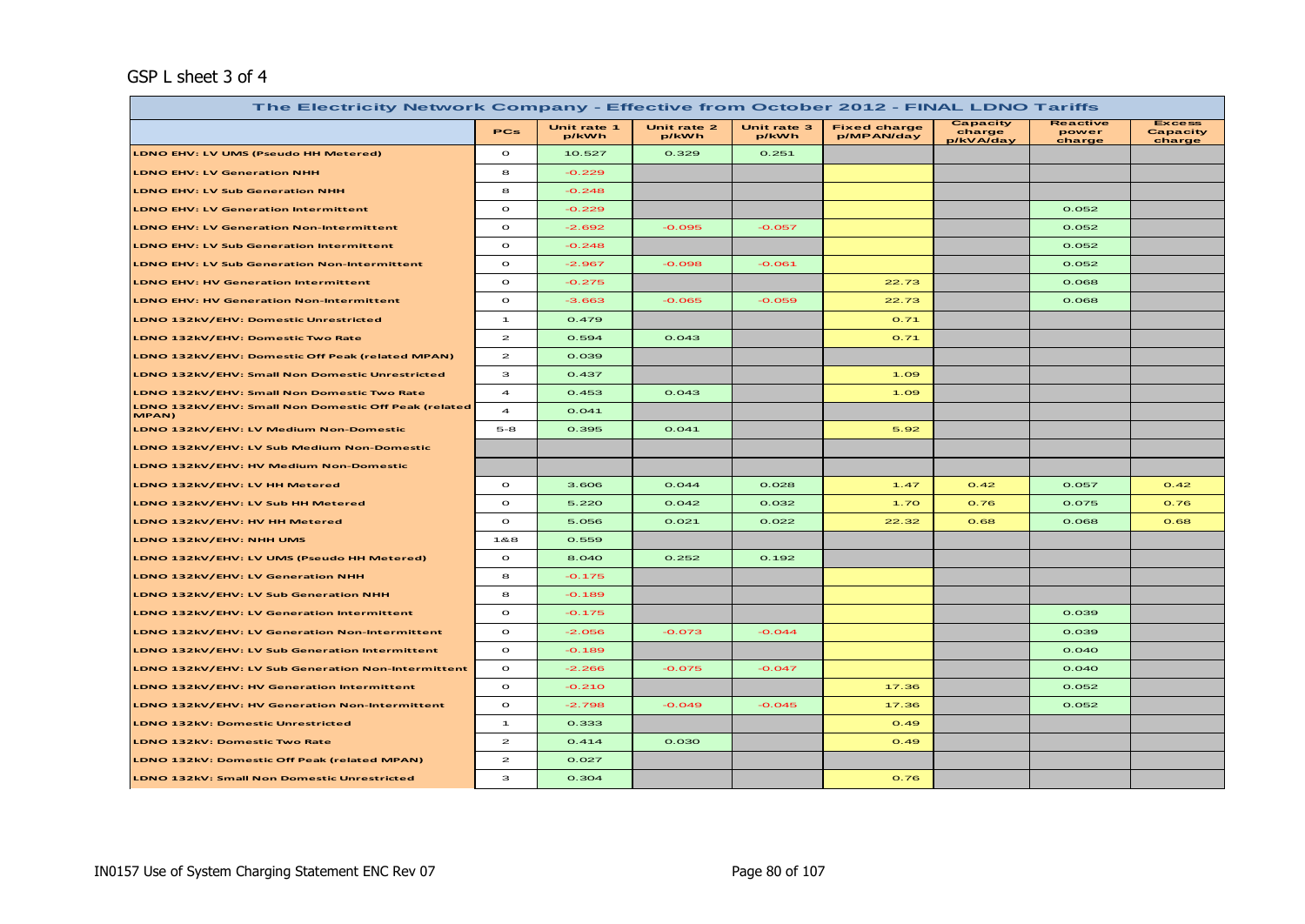#### GSP L sheet 4 of 4

| The Electricity Network Company - Effective from October 2012 - FINAL LDNO Tariffs |                         |                      |                      |                      |                                   |                                        |                                    |                                     |  |  |
|------------------------------------------------------------------------------------|-------------------------|----------------------|----------------------|----------------------|-----------------------------------|----------------------------------------|------------------------------------|-------------------------------------|--|--|
|                                                                                    | PCs                     | Unit rate 1<br>p/kWh | Unit rate 2<br>p/kWh | Unit rate 3<br>p/kWh | <b>Fixed charge</b><br>p/MPAN/day | <b>Capacity</b><br>charge<br>p/kVA/day | <b>Reactive</b><br>power<br>charge | <b>Excess</b><br>Capacity<br>charge |  |  |
| <b>LDNO 132kV: Small Non Domestic Two Rate</b>                                     | $\overline{a}$          | 0.315                | 0.030                |                      | 0.76                              |                                        |                                    |                                     |  |  |
| LDNO 132kV: Small Non Domestic Off Peak (related<br>MPAN)                          | $\overline{\mathbf{A}}$ | 0.028                |                      |                      |                                   |                                        |                                    |                                     |  |  |
| LDNO 132kV: LV Medium Non-Domestic                                                 | $5 - 8$                 | 0.275                | 0.029                |                      | 4.12                              |                                        |                                    |                                     |  |  |
| LDNO 132kV: LV Sub Medium Non-Domestic                                             |                         |                      |                      |                      |                                   |                                        |                                    |                                     |  |  |
| LDNO 132kV: HV Medium Non-Domestic                                                 |                         |                      |                      |                      |                                   |                                        |                                    |                                     |  |  |
| LDNO 132kV: LV HH Metered                                                          | $\circ$                 | 2.509                | 0.030                | 0.019                | 1.02                              | O.29                                   | O.04O                              | O.29                                |  |  |
| LDNO 132kV: LV Sub HH Metered                                                      | $\circ$                 | 3.632                | 0.029                | 0.022                | 1.18                              | 0.53                                   | 0.052                              | 0.53                                |  |  |
| LDNO 132kV: HV HH Metered                                                          | $\circ$                 | 3.518                | 0.014                | 0.016                | 15.53                             | O.48                                   | 0.048                              | O.48                                |  |  |
| LDNO 132kV: NHH UMS                                                                | 188                     | 0.389                |                      |                      |                                   |                                        |                                    |                                     |  |  |
| LDNO 132kV: LV UMS (Pseudo HH Metered)                                             | $\circ$                 | 5.594                | 0.175                | 0.134                |                                   |                                        |                                    |                                     |  |  |
| <b>LDNO 132kV: LV Generation NHH</b>                                               | 8                       | $-0.121$             |                      |                      |                                   |                                        |                                    |                                     |  |  |
| LDNO 132kV: LV Sub Generation NHH                                                  | 8                       | $-0.132$             |                      |                      |                                   |                                        |                                    |                                     |  |  |
| LDNO 132kV: LV Generation Intermittent                                             | $\circ$                 | $-0.121$             |                      |                      |                                   |                                        | 0.027                              |                                     |  |  |
| LDNO 132kV: LV Generation Non-Intermittent                                         | $\circ$                 | $-1.431$             | $-0.051$             | $-0.030$             |                                   |                                        | 0.027                              |                                     |  |  |
| LDNO 132kV: LV Sub Generation Intermittent                                         | $\circ$                 | $-0.132$             |                      |                      |                                   |                                        | 0.028                              |                                     |  |  |
| LDNO 132kV: LV Sub Generation Non-Intermittent                                     | $\circ$                 | $-1.577$             | $-0.052$             | $-0.032$             |                                   |                                        | 0.028                              |                                     |  |  |
| <b>LDNO 132kV: HV Generation Intermittent</b>                                      | $\circ$                 | $-0.146$             |                      |                      | 12.08                             |                                        | 0.036                              |                                     |  |  |
| <b>LDNO 132kV: HV Generation Non-Intermittent</b>                                  | $\circ$                 | $-1.946$             | $-0.034$             | $-0.031$             | 12.08                             |                                        | 0.036                              |                                     |  |  |
| <b>LDNO 0000: Domestic Unrestricted</b>                                            | $\mathbf{1}$            | 0.138                |                      |                      | O.2O                              |                                        |                                    |                                     |  |  |
| <b>LDNO 0000: Domestic Two Rate</b>                                                | $\mathbf{z}$            | 0.171                | 0.012                |                      | O.2O                              |                                        |                                    |                                     |  |  |
| LDNO 0000: Domestic Off Peak (related MPAN)                                        | $\mathbf{z}$            | 0.011                |                      |                      |                                   |                                        |                                    |                                     |  |  |
| <b>LDNO 0000: Small Non Domestic Unrestricted</b>                                  | з                       | 0.126                |                      |                      | O.31                              |                                        |                                    |                                     |  |  |
| LDNO 0000: Small Non Domestic Two Rate                                             | $\overline{4}$          | 0.131                | 0.012                |                      | O.31                              |                                        |                                    |                                     |  |  |
| LDNO 0000: Small Non Domestic Off Peak (related<br>MPAN)                           | $\overline{\mathbf{A}}$ | 0.012                |                      |                      |                                   |                                        |                                    |                                     |  |  |
| <b>LDNO 0000: LV Medium Non-Domestic</b>                                           | $5 - 8$                 | 0.114                | 0.012                |                      | 1.71                              |                                        |                                    |                                     |  |  |
| LDNO 0000: LV Sub Medium Non-Domestic                                              |                         |                      |                      |                      |                                   |                                        |                                    |                                     |  |  |
| LDNO 0000: HV Medium Non-Domestic                                                  |                         |                      |                      |                      |                                   |                                        |                                    |                                     |  |  |
| LDNO 0000: LV HH Metered                                                           | $\circ$                 | 1.040                | 0.013                | 0.008                | O.42                              | O.12                                   | 0.017                              | O.12                                |  |  |
| LDNO 0000: LV Sub HH Metered                                                       | $\circ$                 | 1.506                | 0.012                | 0.009                | O.49                              | O.22                                   | 0.022                              | O.22                                |  |  |
| LDNO 0000: HV HH Metered                                                           | $\circ$                 | 1.458                | 0.006                | 0.006                | 6.44                              | O.2O                                   | 0.020                              | O.2O                                |  |  |
| LDNO 0000: NHH UMS                                                                 | 188                     | 0.161                |                      |                      |                                   |                                        |                                    |                                     |  |  |
| LDNO 0000: LV UMS (Pseudo HH Metered)                                              | $\circ$                 | 2.319                | 0.073                | 0.055                |                                   |                                        |                                    |                                     |  |  |
| LDNO 0000: LV Generation NHH                                                       | 8                       | $-0.050$             |                      |                      |                                   |                                        |                                    |                                     |  |  |
| LDNO 0000: LV Sub Generation NHH                                                   | 8                       | $-0.055$             |                      |                      |                                   |                                        |                                    |                                     |  |  |
| <b>LDNO 0000: LV Generation Intermittent</b>                                       | $\circ$                 | $-0.050$             |                      |                      |                                   |                                        | 0.011                              |                                     |  |  |
| LDNO 0000: LV Generation Non-Intermittent                                          | $\circ$                 | $-0.593$             | $-0.021$             | $-0.013$             |                                   |                                        | 0.011                              |                                     |  |  |
| <b>LDNO 0000: LV Sub Generation Intermittent</b>                                   | $\mathbf{o}$            | $-0.055$             |                      |                      |                                   |                                        | 0.011                              |                                     |  |  |
| <b>LDNO 0000: LV Sub Generation Non-Intermittent</b>                               | $\circ$                 | $-0.654$             | $-0.022$             | $-0.013$             |                                   |                                        | 0.011                              |                                     |  |  |
| <b>LDNO 0000: HV Generation Intermittent</b>                                       | $\circ$                 | $-0.061$             |                      |                      | 5.01                              |                                        | 0.015                              |                                     |  |  |
| <b>LDNO 0000: HV Generation Non-Intermittent</b>                                   | $\circ$                 | $-0.807$             | $-0.014$             | $-0.013$             | 5.01                              |                                        | 0.015                              |                                     |  |  |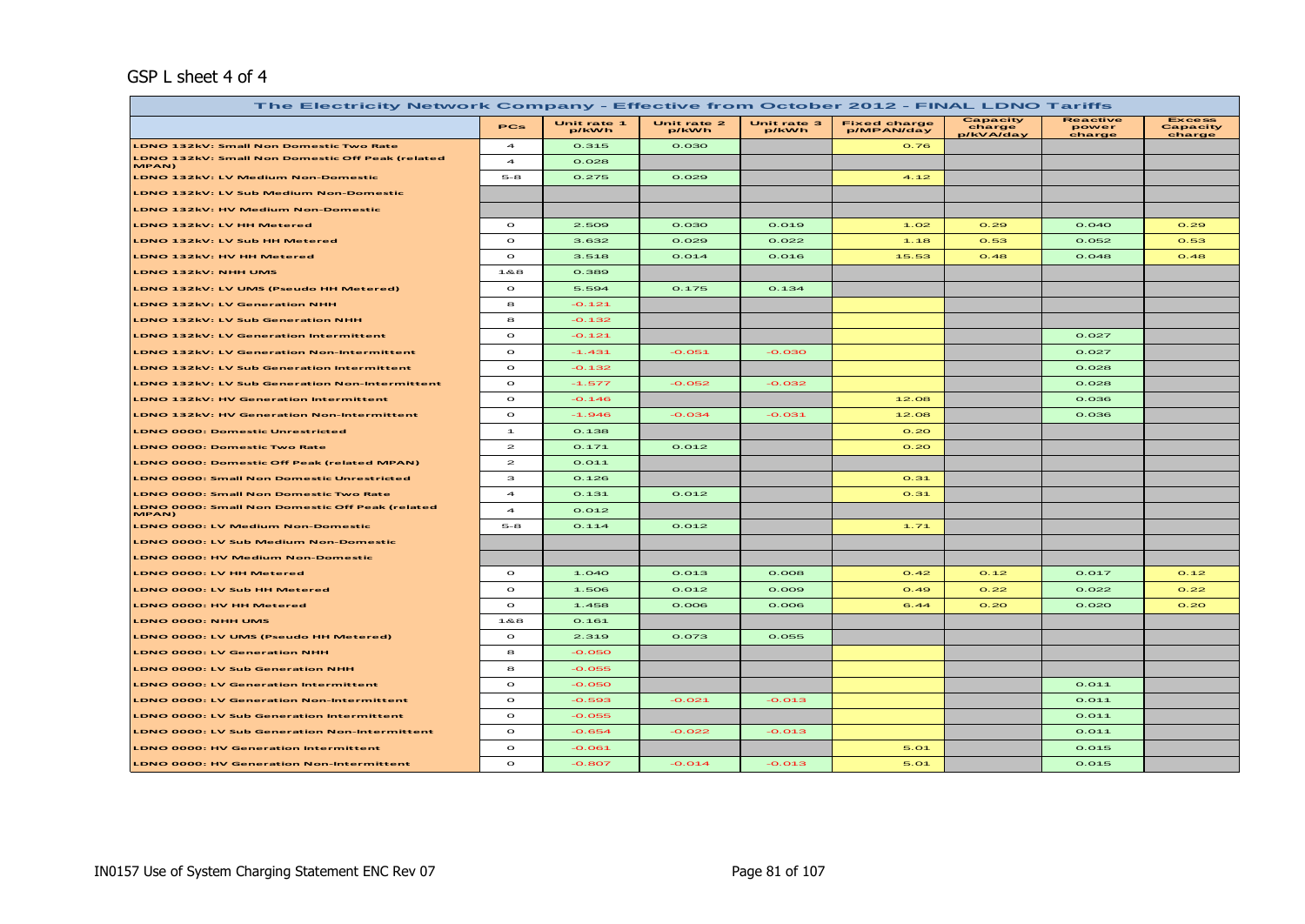#### GSP M sheet 1 of 4

| The Electricity Network Company - Effective from October 2012 - FINAL LDNO Tariffs |                |                   |                   |                   |                                   |                                     |                                         |                                             |  |  |
|------------------------------------------------------------------------------------|----------------|-------------------|-------------------|-------------------|-----------------------------------|-------------------------------------|-----------------------------------------|---------------------------------------------|--|--|
|                                                                                    | <b>PCs</b>     | Unit rate 1 p/kWh | Unit rate 2 p/kWh | Unit rate 3 p/kWh | <b>Fixed charge</b><br>p/MPAN/day | <b>Capacity charge</b><br>p/kVA/day | <b>Reactive power</b><br>charge p/kVArh | <b>Excess Capacity</b><br>charge<br>(p/kVA) |  |  |
| <b>LDNO LV: Domestic Unrestricted</b>                                              | $\mathbf{1}$   | 1.176             |                   |                   | 2.77                              |                                     |                                         |                                             |  |  |
| <b>LDNO LV: Domestic Two Rate</b>                                                  | $\overline{2}$ | 1.485             | 0.052             |                   | 2.77                              |                                     |                                         |                                             |  |  |
| <b>LDNO LV: Domestic Off Peak (related MPAN)</b>                                   | $\overline{2}$ | 0.268             |                   |                   |                                   |                                     |                                         |                                             |  |  |
| <b>LDNO LV: Small Non Domestic Unrestricted</b>                                    | $\mathbf{3}$   | 1.207             |                   |                   | 2.55                              |                                     |                                         |                                             |  |  |
| <b>LDNO LV: Small Non Domestic Two Rate</b>                                        | $\overline{4}$ | 1.519             | 0.172             |                   | 2.55                              |                                     |                                         |                                             |  |  |
| <b>LDNO LV: Small Non Domestic Off Peak (related MPAN)</b>                         | $\overline{4}$ | 0.316             |                   |                   |                                   |                                     |                                         |                                             |  |  |
| <b>LDNO LV: LV Medium Non-Domestic</b>                                             | $5 - 8$        | 1.165             | 0.038             |                   | 17.84                             |                                     |                                         |                                             |  |  |
| <b>LDNO LV: LV HH Metered</b>                                                      | $\circ$        | 4.610             | 0.469             | 0.028             | 7.61                              | 0.82                                | 0.181                                   | 0.82                                        |  |  |
| <b>LDNO LV: NHH UMS</b>                                                            | 1&8            | 1.189             |                   |                   |                                   |                                     |                                         |                                             |  |  |
| LDNO LV: LV UMS (Pseudo HH Metered)                                                | $\circ$        | 12.205            | 1.323             | 0.085             |                                   |                                     |                                         |                                             |  |  |
| <b>LDNO LV: LV Generation NHH</b>                                                  | 8              | $-0.554$          |                   |                   |                                   |                                     |                                         |                                             |  |  |
| <b>LDNO LV: LV Generation Intermittent</b>                                         | $\circ$        | $-0.554$          |                   |                   |                                   |                                     | 0.141                                   |                                             |  |  |
| <b>LDNO LV: LV Generation Non-Intermittent</b>                                     | $\circ$        | $-3.511$          | $-0.533$          | $-0.039$          |                                   |                                     | 0.141                                   |                                             |  |  |
| <b>LDNO HV: Domestic Unrestricted</b>                                              | $\mathbf{1}$   | 0.701             |                   |                   | 1.65                              |                                     |                                         |                                             |  |  |
| <b>LDNO HV: Domestic Two Rate</b>                                                  | $\overline{2}$ | 0.886             | 0.031             |                   | 1.65                              |                                     |                                         |                                             |  |  |
| <b>LDNO HV: Domestic Off Peak (related MPAN)</b>                                   | $\overline{2}$ | 0.160             |                   |                   |                                   |                                     |                                         |                                             |  |  |
| <b>LDNO HV: Small Non Domestic Unrestricted</b>                                    | $\mathbf{3}$   | 0.720             |                   |                   | 1.52                              |                                     |                                         |                                             |  |  |
| <b>LDNO HV: Small Non Domestic Two Rate</b>                                        | $\overline{4}$ | 0.906             | 0.103             |                   | 1.52                              |                                     |                                         |                                             |  |  |
| LDNO HV: Small Non Domestic Off Peak (related MPAN)                                | $\overline{4}$ | 0.188             |                   |                   |                                   |                                     |                                         |                                             |  |  |
| LDNO HV: LV Medium Non-Domestic                                                    | $5 - 8$        | 0.695             | 0.023             |                   | 10.65                             |                                     |                                         |                                             |  |  |
| <b>LDNO HV: LV HH Metered</b>                                                      | $\circ$        | 2.750             | 0.280             | 0.017             | 4.54                              | 0.49                                | 0.108                                   | 0.49                                        |  |  |
| LDNO HV: LV Sub HH Metered                                                         | $\circ$        | 3.691             | 0.346             | 0.019             | 24.35                             | 1.05                                | 0.133                                   | 1.05                                        |  |  |
| LDNO HV: HV HH Metered                                                             | $\circ$        | 3.725             | 0.320             | 0.016             | 76.14                             | 1.21                                | 0.127                                   | 1.21                                        |  |  |
| LDNO HV: NHH UMS                                                                   | 1&8            | 0.709             |                   |                   |                                   |                                     |                                         |                                             |  |  |
| LDNO HV: LV UMS (Pseudo HH Metered)                                                | $\circ$        | 7.281             | 0.789             | 0.051             |                                   |                                     |                                         |                                             |  |  |
| <b>LDNO HV: LV Generation NHH</b>                                                  | 8              | $-0.554$          |                   |                   |                                   |                                     |                                         |                                             |  |  |
| <b>LDNO HV: LV Sub Generation NHH</b>                                              | 8              | $-0.490$          |                   |                   |                                   |                                     |                                         |                                             |  |  |
| <b>LDNO HV: LV Generation Intermittent</b>                                         | $\circ$        | $-0.554$          |                   |                   |                                   |                                     | 0.141                                   |                                             |  |  |
| <b>LDNO HV: LV Generation Non-Intermittent</b>                                     | $\circ$        | $-3.511$          | $-0.533$          | $-0.039$          |                                   |                                     | 0.141                                   |                                             |  |  |
| <b>LDNO HV: LV Sub Generation Intermittent</b>                                     | $\circ$        | $-0.490$          |                   |                   |                                   |                                     | 0.135                                   |                                             |  |  |
| <b>LDNO HV: LV Sub Generation Non-Intermittent</b>                                 | $\circ$        | $-3.121$          | $-0.469$          | $-0.034$          |                                   |                                     | 0.135                                   |                                             |  |  |
| <b>LDNO HV: HV Generation Intermittent</b>                                         | $\circ$        | $-0.349$          |                   |                   |                                   |                                     | 0.105                                   |                                             |  |  |
| <b>LDNO HV: HV Generation Non-Intermittent</b>                                     | $\mathbf 0$    | $-2.267$          | $-0.323$          | $-0.021$          |                                   |                                     | 0.105                                   |                                             |  |  |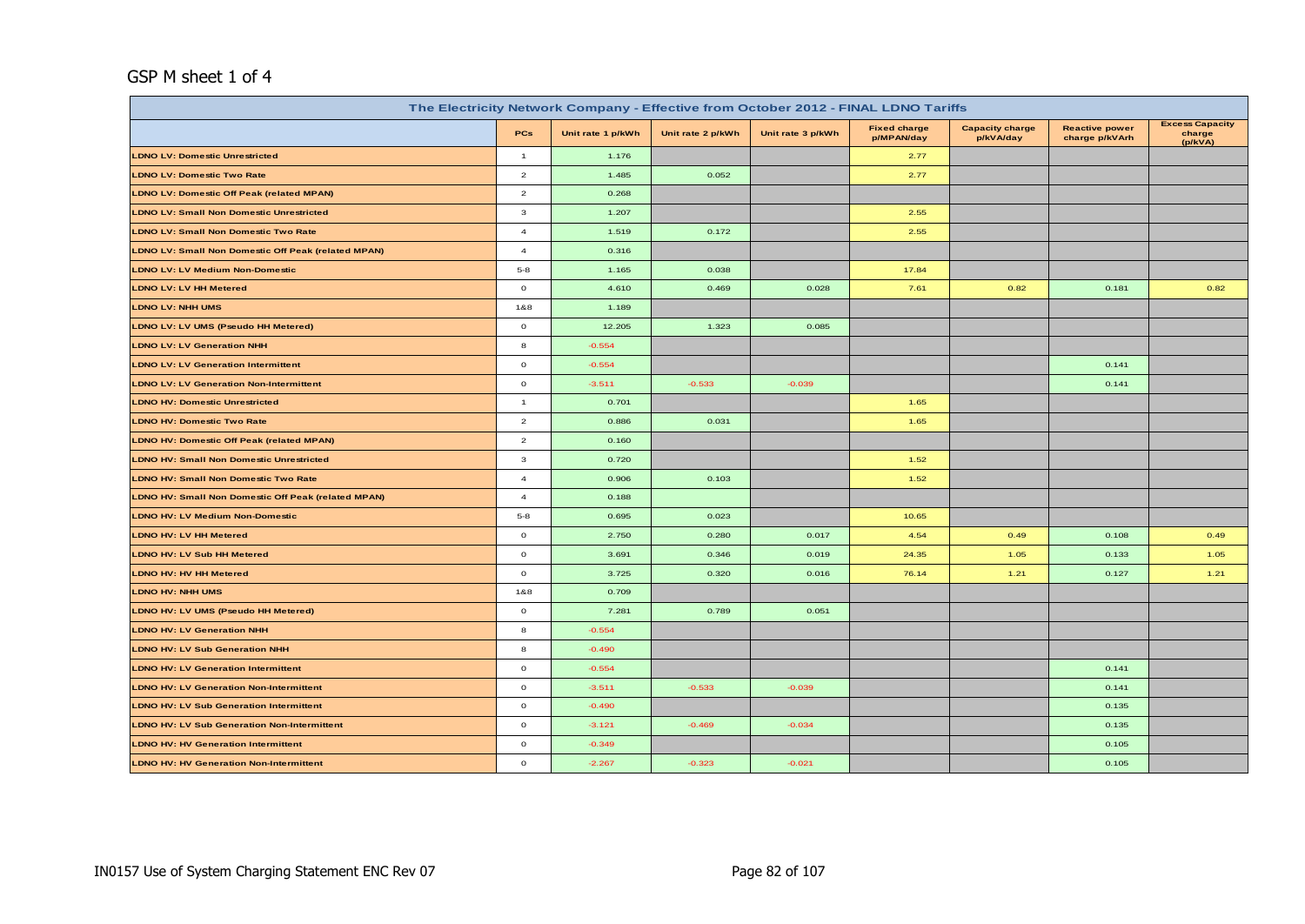#### GSP M sheet 2 of 4

| The Electricity Network Company - Effective from October 2012 - FINAL LDNO Tariffs |                         |                   |                   |                   |                                   |                                     |                                         |                                             |  |  |
|------------------------------------------------------------------------------------|-------------------------|-------------------|-------------------|-------------------|-----------------------------------|-------------------------------------|-----------------------------------------|---------------------------------------------|--|--|
|                                                                                    | PCs                     | Unit rate 1 p/kWh | Unit rate 2 p/kWh | Unit rate 3 p/kWh | <b>Fixed charge</b><br>p/MPAN/day | <b>Capacity charge</b><br>p/kVA/day | <b>Reactive power</b><br>charge p/kVArh | <b>Excess Capacity</b><br>charge<br>(p/kVA) |  |  |
| <b>LDNO HVplus: Domestic Unrestricted</b>                                          | $\overline{1}$          | 0.554             |                   |                   | 1.31                              |                                     |                                         |                                             |  |  |
| <b>LDNO HVplus: Domestic Two Rate</b>                                              | $\overline{2}$          | 0.700             | 0.024             |                   | 1.31                              |                                     |                                         |                                             |  |  |
| LDNO HVplus: Domestic Off Peak (related MPAN)                                      | $\overline{a}$          | 0.127             |                   |                   |                                   |                                     |                                         |                                             |  |  |
| <b>LDNO HVplus: Small Non Domestic Unrestricted</b>                                | $\mathbf{3}$            | 0.569             |                   |                   | 1.20                              |                                     |                                         |                                             |  |  |
| <b>LDNO HVplus: Small Non Domestic Two Rate</b>                                    | $\overline{4}$          | 0.716             | 0.081             |                   | 1.20                              |                                     |                                         |                                             |  |  |
| LDNO HVplus: Small Non Domestic Off Peak (related MPAN)                            | $\overline{\mathbf{4}}$ | 0.149             |                   |                   |                                   |                                     |                                         |                                             |  |  |
| <b>LDNO HVplus: LV Medium Non-Domestic</b>                                         | $5 - 8$                 | 0.549             | 0.018             |                   | 8.41                              |                                     |                                         |                                             |  |  |
| <b>LDNO HVplus: LV Sub Medium Non-Domestic</b>                                     |                         |                   |                   |                   |                                   |                                     |                                         |                                             |  |  |
| <b>LDNO HVplus: HV Medium Non-Domestic</b>                                         |                         |                   |                   |                   |                                   |                                     |                                         |                                             |  |  |
| <b>LDNO HVplus: LV HH Metered</b>                                                  | $\circ$                 | 2.173             | 0.221             | 0.013             | 3.59                              | 0.39                                | 0.086                                   | 0.39                                        |  |  |
| LDNO HVplus: LV Sub HH Metered                                                     | $\circ$                 | 2.917             | 0.274             | 0.015             | 19.24                             | 0.83                                | 0.105                                   | 0.83                                        |  |  |
| LDNO HVplus: HV HH Metered                                                         | $\circ$                 | 2.944             | 0.253             | 0.012             | 60.17                             | 0.96                                | 0.100                                   | 0.96                                        |  |  |
| <b>LDNO HVplus: NHH UMS</b>                                                        | 1&8                     | 0.561             |                   |                   |                                   |                                     |                                         |                                             |  |  |
| LDNO HVplus: LV UMS (Pseudo HH Metered)                                            | $\circ$                 | 5.754             | 0.624             | 0.040             |                                   |                                     |                                         |                                             |  |  |
| <b>LDNO HVplus: LV Generation NHH</b>                                              | 8                       | $-0.268$          |                   |                   |                                   |                                     |                                         |                                             |  |  |
| <b>LDNO HVplus: LV Sub Generation NHH</b>                                          | 8                       | $-0.291$          |                   |                   |                                   |                                     |                                         |                                             |  |  |
| <b>LDNO HVplus: LV Generation Intermittent</b>                                     | $\circ$                 | $-0.268$          |                   |                   |                                   |                                     | 0.068                                   |                                             |  |  |
| <b>LDNO HVplus: LV Generation Non-Intermittent</b>                                 | $\circ$                 | $-1.697$          | $-0.258$          | $-0.019$          | ÷.                                |                                     | 0.068                                   |                                             |  |  |
| <b>LDNO HVplus: LV Sub Generation Intermittent</b>                                 | $\circ$                 | $-0.291$          |                   |                   |                                   |                                     | 0.080                                   |                                             |  |  |
| <b>LDNO HVplus: LV Sub Generation Non-Intermittent</b>                             | $\circ$                 | $-1.854$          | $-0.279$          | $-0.020$          |                                   |                                     | 0.080                                   |                                             |  |  |
| <b>LDNO HVplus: HV Generation Intermittent</b>                                     | $\circ$                 | $-0.349$          |                   |                   | 107.04                            |                                     | 0.105                                   |                                             |  |  |
| <b>LDNO HVplus: HV Generation Non-Intermittent</b>                                 | $\circ$                 | $-2.267$          | $-0.323$          | $-0.021$          | 107.04                            |                                     | 0.105                                   |                                             |  |  |
| <b>LDNO EHV: Domestic Unrestricted</b>                                             | $\mathbf{1}$            | 0.394             |                   |                   | 0.93                              |                                     |                                         |                                             |  |  |
| <b>LDNO EHV: Domestic Two Rate</b>                                                 | $\overline{a}$          | 0.498             | 0.017             |                   | 0.93                              |                                     |                                         |                                             |  |  |
| LDNO EHV: Domestic Off Peak (related MPAN)                                         | $\overline{a}$          | 0.090             |                   |                   |                                   |                                     |                                         |                                             |  |  |
| <b>LDNO EHV: Small Non Domestic Unrestricted</b>                                   | 3                       | 0.405             |                   |                   | 0.86                              |                                     |                                         |                                             |  |  |
| <b>LDNO EHV: Small Non Domestic Two Rate</b>                                       | $\overline{4}$          | 0.510             | 0.058             |                   | 0.86                              |                                     |                                         |                                             |  |  |
| LDNO EHV: Small Non Domestic Off Peak (related MPAN)                               | $\overline{a}$          | 0.106             |                   |                   |                                   |                                     |                                         |                                             |  |  |
| LDNO EHV: LV Medium Non-Domestic                                                   | $5 - 8$                 | 0.391             | 0.013             |                   | 5.99                              |                                     |                                         |                                             |  |  |
| LDNO EHV: LV Sub Medium Non-Domestic                                               |                         |                   |                   |                   |                                   |                                     |                                         |                                             |  |  |
| LDNO EHV: HV Medium Non-Domestic                                                   |                         |                   |                   |                   |                                   |                                     |                                         |                                             |  |  |
| LDNO EHV: LV HH Metered                                                            | $\circ$                 | 1.546             | 0.157             | 0.009             | 2.55                              | 0.28                                | 0.061                                   | 0.28                                        |  |  |
| LDNO EHV: LV Sub HH Metered                                                        | $\circ$                 | 2.075             | 0.195             | 0.011             | 13.69                             | 0.59                                | 0.075                                   | 0.59                                        |  |  |
| LDNO EHV: HV HH Metered                                                            | $\circ$                 | 2.094             | 0.180             | 0.009             | 42.81                             | 0.68                                | 0.071                                   | 0.68                                        |  |  |
| LDNO EHV: NHH UMS                                                                  | 1&8                     | 0.399             |                   |                   |                                   |                                     |                                         |                                             |  |  |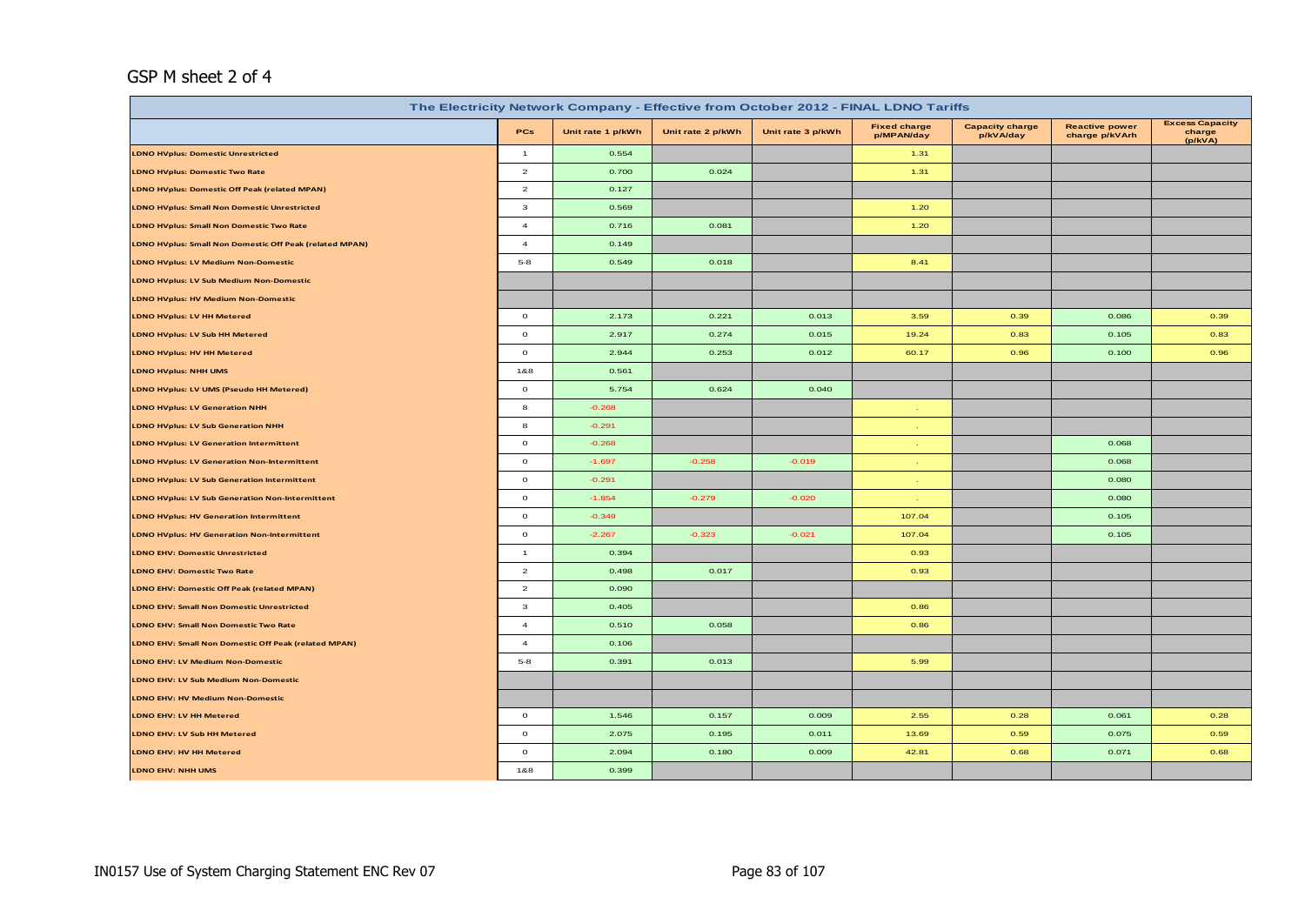#### GSP M sheet 3 of 4

| The Electricity Network Company - Effective from October 2012 - FINAL LDNO Tariffs |                |                   |                   |                   |                                   |                                     |                                         |                                             |  |  |
|------------------------------------------------------------------------------------|----------------|-------------------|-------------------|-------------------|-----------------------------------|-------------------------------------|-----------------------------------------|---------------------------------------------|--|--|
|                                                                                    | PCs            | Unit rate 1 p/kWh | Unit rate 2 p/kWh | Unit rate 3 p/kWh | <b>Fixed charge</b><br>p/MPAN/day | <b>Capacity charge</b><br>p/kVA/day | <b>Reactive power</b><br>charge p/kVArh | <b>Excess Capacity</b><br>charge<br>(p/kVA) |  |  |
| LDNO EHV: LV UMS (Pseudo HH Metered)                                               | $\circ$        | 4.094             | 0.444             | 0.029             |                                   |                                     |                                         |                                             |  |  |
| <b>LDNO EHV: LV Generation NHH</b>                                                 | 8              | $-0.190$          |                   |                   |                                   |                                     |                                         |                                             |  |  |
| <b>LDNO EHV: LV Sub Generation NHH</b>                                             | 8              | $-0.207$          |                   |                   |                                   |                                     |                                         |                                             |  |  |
| <b>LDNO EHV: LV Generation Intermittent</b>                                        | $\circ$        | $-0.190$          |                   |                   |                                   |                                     | 0.048                                   |                                             |  |  |
| <b>LDNO EHV: LV Generation Non-Intermittent</b>                                    | $\circ$        | $-1.207$          | $-0.183$          | $-0.013$          |                                   |                                     | 0.048                                   |                                             |  |  |
| <b>LDNO EHV: LV Sub Generation Intermittent</b>                                    | $\circ$        | $-0.207$          |                   |                   |                                   |                                     | 0.057                                   |                                             |  |  |
| <b>LDNO EHV: LV Sub Generation Non-Intermittent</b>                                | $\circ$        | $-1.319$          | $-0.198$          | $-0.014$          |                                   |                                     | 0.057                                   |                                             |  |  |
| <b>LDNO EHV: HV Generation Intermittent</b>                                        | $\circ$        | $-0.248$          |                   |                   | 76.16                             |                                     | 0.075                                   |                                             |  |  |
| <b>LDNO EHV: HV Generation Non-Intermittent</b>                                    | $\circ$        | $-1.613$          | $-0.230$          | $-0.015$          | 76.16                             |                                     | 0.075                                   |                                             |  |  |
| LDNO 132kV/EHV: Domestic Unrestricted                                              | $\mathbf{1}$   | 0.271             |                   |                   | 0.64                              |                                     |                                         |                                             |  |  |
| LDNO 132kV/EHV: Domestic Two Rate                                                  | $\overline{a}$ | 0.342             | 0.012             |                   | 0.64                              |                                     |                                         |                                             |  |  |
| LDNO 132kV/EHV: Domestic Off Peak (related MPAN)                                   | $\overline{a}$ | 0.062             |                   |                   |                                   |                                     |                                         |                                             |  |  |
| LDNO 132kV/EHV: Small Non Domestic Unrestricted                                    | 3              | 0.278             |                   |                   | 0.59                              |                                     |                                         |                                             |  |  |
| LDNO 132kV/EHV: Small Non Domestic Two Rate                                        | $\overline{4}$ | 0.350             | 0.040             |                   | 0.59                              |                                     |                                         |                                             |  |  |
| LDNO 132kV/EHV: Small Non Domestic Off Peak (related MPAN)                         | $\overline{4}$ | 0.073             |                   |                   |                                   |                                     |                                         |                                             |  |  |
| LDNO 132kV/EHV: LV Medium Non-Domestic                                             | $5 - 8$        | 0.268             | 0.009             |                   | 4.11                              |                                     |                                         |                                             |  |  |
| LDNO 132kV/EHV: LV Sub Medium Non-Domestic                                         |                |                   |                   |                   |                                   |                                     |                                         |                                             |  |  |
| LDNO 132kV/EHV: HV Medium Non-Domestic                                             |                |                   |                   |                   |                                   |                                     |                                         |                                             |  |  |
| LDNO 132kV/EHV: LV HH Metered                                                      | $\circ$        | 1.062             | 0.108             | 0.006             | 1.75                              | 0.19                                | 0.042                                   | 0.19                                        |  |  |
| LDNO 132kV/EHV: LV Sub HH Metered                                                  | $\circ$        | 1.425             | 0.134             | 0.007             | 9.40                              | 0.41                                | 0.051                                   | 0.41                                        |  |  |
| LDNO 132kV/EHV: HV HH Metered                                                      | $\circ$        | 1.438             | 0.124             | 0.006             | 29.39                             | 0.47                                | 0.049                                   | 0.47                                        |  |  |
| LDNO 132kV/EHV: NHH UMS                                                            | 1&8            | 0.274             |                   |                   |                                   |                                     |                                         |                                             |  |  |
| LDNO 132kV/EHV: LV UMS (Pseudo HH Metered)                                         | $\circ$        | 2.811             | 0.305             | 0.020             |                                   |                                     |                                         |                                             |  |  |
| LDNO 132kV/EHV: LV Generation NHH                                                  | 8              | $-0.131$          |                   |                   |                                   |                                     |                                         |                                             |  |  |
| LDNO 132kV/EHV: LV Sub Generation NHH                                              | 8              | $-0.142$          |                   |                   |                                   |                                     |                                         |                                             |  |  |
| LDNO 132kV/EHV: LV Generation Intermittent                                         | $\circ$        | $-0.131$          |                   |                   |                                   |                                     | 0.033                                   |                                             |  |  |
| LDNO 132kV/EHV: LV Generation Non-Intermittent                                     | $\circ$        | $-0.829$          | $-0.126$          | $-0.009$          |                                   |                                     | 0.033                                   |                                             |  |  |
| LDNO 132kV/EHV: LV Sub Generation Intermittent                                     | $\circ$        | $-0.142$          |                   |                   |                                   |                                     | 0.039                                   |                                             |  |  |
| LDNO 132kV/EHV: LV Sub Generation Non-Intermittent                                 | $\circ$        | $-0.906$          | $-0.136$          | $-0.01$           |                                   |                                     | 0.039                                   |                                             |  |  |
| LDNO 132kV/EHV: HV Generation Intermittent                                         | $\circ$        | $-0.170$          |                   |                   | 52.29                             |                                     | 0.051                                   |                                             |  |  |
| LDNO 132kV/EHV: HV Generation Non-Intermittent                                     | $\circ$        | $-1.107$          | $-0.158$          | $-0.01$           | 52.29                             |                                     | 0.051                                   |                                             |  |  |
| <b>LDNO 132kV: Domestic Unrestricted</b>                                           | $\mathbf{1}$   | 0.154             |                   |                   | 0.36                              |                                     |                                         |                                             |  |  |
| LDNO 132kV: Domestic Two Rate                                                      | $\overline{a}$ | 0.194             | 0.007             |                   | 0.36                              |                                     |                                         |                                             |  |  |
| LDNO 132kV: Domestic Off Peak (related MPAN)                                       | $\overline{a}$ | 0.035             |                   |                   |                                   |                                     |                                         |                                             |  |  |
| LDNO 132kV: Small Non Domestic Unrestricted                                        | 3              | 0.158             |                   |                   | 0.33                              |                                     |                                         |                                             |  |  |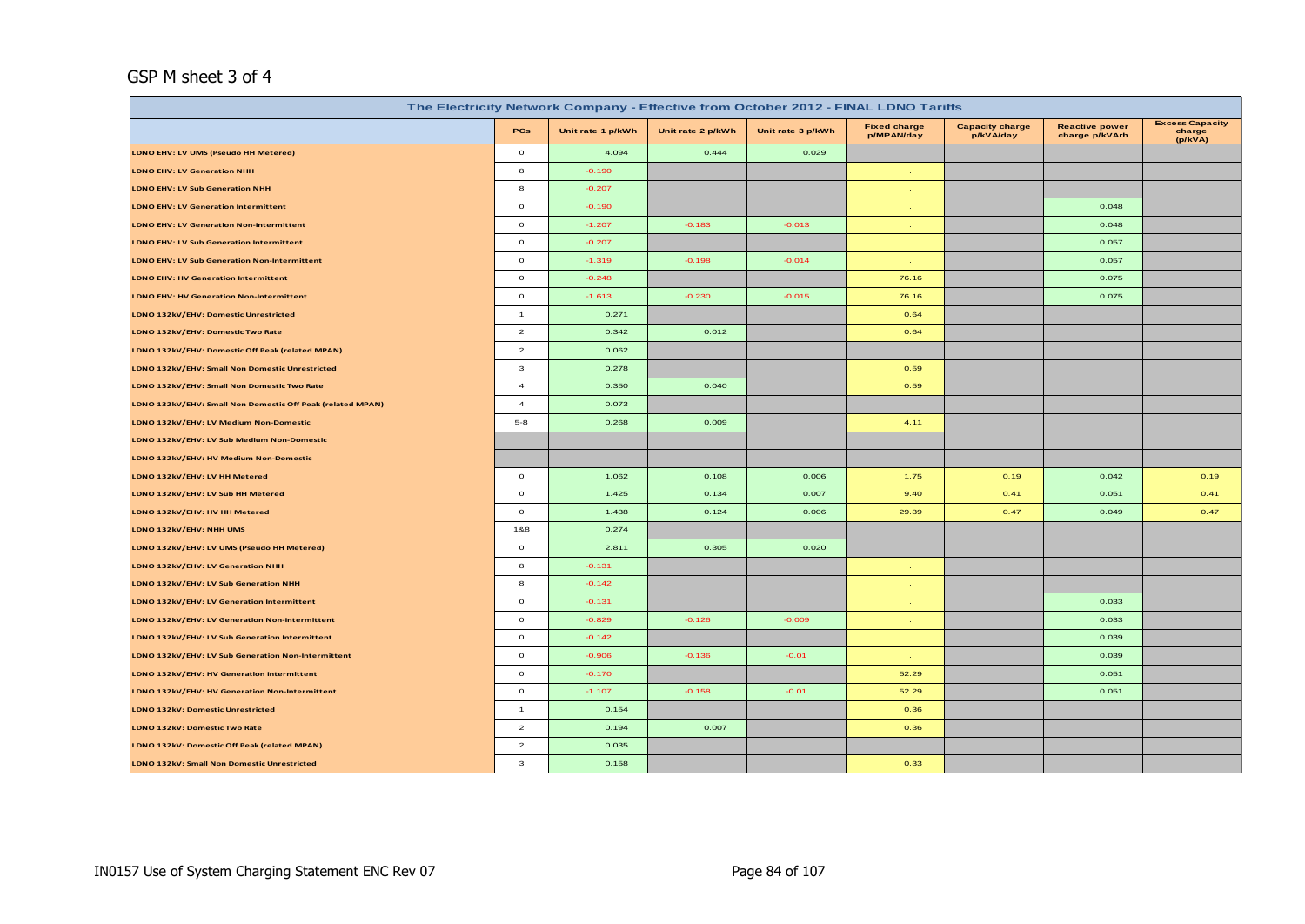#### GSP M sheet 4 of 4

| The Electricity Network Company - Effective from October 2012 - FINAL LDNO Tariffs |                |                   |                   |                   |                                   |                                     |                                         |                                             |  |
|------------------------------------------------------------------------------------|----------------|-------------------|-------------------|-------------------|-----------------------------------|-------------------------------------|-----------------------------------------|---------------------------------------------|--|
|                                                                                    | PCs            | Unit rate 1 p/kWh | Unit rate 2 p/kWh | Unit rate 3 p/kWh | <b>Fixed charge</b><br>p/MPAN/day | <b>Capacity charge</b><br>p/kVA/day | <b>Reactive power</b><br>charge p/kVArh | <b>Excess Capacity</b><br>charge<br>(p/kVA) |  |
| LDNO 132kV: Small Non Domestic Two Rate                                            | $\overline{4}$ | 0.198             | 0.023             |                   | 0.33                              |                                     |                                         |                                             |  |
| LDNO 132kV: Small Non Domestic Off Peak (related MPAN)                             | $\overline{a}$ | 0.041             |                   |                   |                                   |                                     |                                         |                                             |  |
| LDNO 132kV: LV Medium Non-Domestic                                                 | $5-8$          | 0.152             | 0.005             |                   | 2.33                              |                                     |                                         |                                             |  |
| LDNO 132kV: LV Sub Medium Non-Domestic                                             |                |                   |                   |                   |                                   |                                     |                                         |                                             |  |
| LDNO 132kV: HV Medium Non-Domestic                                                 |                |                   |                   |                   |                                   |                                     |                                         |                                             |  |
| LDNO 132kV: LV HH Metered                                                          | $\mathbf{o}$   | 0.602             | 0.061             | 0.004             | 0.99                              | 0.11                                | 0.024                                   | 0.11                                        |  |
| LDNO 132kV: LV Sub HH Metered                                                      | $\circ$        | 0.808             | 0.076             | 0.004             | 5.33                              | 0.23                                | 0.029                                   | 0.23                                        |  |
| LDNO 132kV: HV HH Metered                                                          | $\circ$        | 0.816             | 0.070             | 0.003             | 16.67                             | 0.27                                | 0.028                                   | 0.27                                        |  |
| LDNO 132kV: NHH UMS                                                                | 1&8            | 0.155             |                   |                   |                                   |                                     |                                         |                                             |  |
| LDNO 132kV: LV UMS (Pseudo HH Metered)                                             | $\circ$        | 1.594             | 0.173             | 0.011             |                                   |                                     |                                         |                                             |  |
| LDNO 132kV: LV Generation NHH                                                      | 8              | $-0.074$          |                   |                   |                                   |                                     |                                         |                                             |  |
| LDNO 132kV: LV Sub Generation NHH                                                  | 8              | $-0.081$          |                   |                   |                                   |                                     |                                         |                                             |  |
| LDNO 132kV: LV Generation Intermittent                                             | $\circ$        | $-0.074$          |                   |                   |                                   |                                     | 0.019                                   |                                             |  |
| LDNO 132kV: LV Generation Non-Intermittent                                         | $\mathbf{o}$   | $-0.470$          | $-0.071$          | $-0.005$          |                                   |                                     | 0.019                                   |                                             |  |
| LDNO 132kV: LV Sub Generation Intermittent                                         | $\circ$        | $-0.081$          |                   |                   |                                   |                                     | 0.022                                   |                                             |  |
| LDNO 132kV: LV Sub Generation Non-Intermittent                                     | $\mathbf{o}$   | $-0.514$          | $-0.077$          | $-0.006$          |                                   |                                     | 0.022                                   |                                             |  |
| LDNO 132kV: HV Generation Intermittent                                             | $\circ$        | $-0.097$          |                   |                   | 29.66                             |                                     | 0.029                                   |                                             |  |
| LDNO 132kV: HV Generation Non-Intermittent                                         | $\circ$        | $-0.628$          | $-0.09$           | $-0.006$          | 29.66                             |                                     | 0.029                                   |                                             |  |
| LDNO 0000: Domestic Unrestricted                                                   | $\mathbf{1}$   | 0.076             |                   |                   | 0.18                              |                                     |                                         |                                             |  |
| <b>LDNO 0000: Domestic Two Rate</b>                                                | $\overline{a}$ | 0.096             | 0.003             |                   | 0.18                              |                                     |                                         |                                             |  |
| LDNO 0000: Domestic Off Peak (related MPAN)                                        | $\overline{a}$ | 0.017             |                   |                   |                                   |                                     |                                         |                                             |  |
| LDNO 0000: Small Non Domestic Unrestricted                                         | $\mathbf{3}$   | 0.078             |                   |                   | 0.16                              |                                     |                                         |                                             |  |
| LDNO 0000: Small Non Domestic Two Rate                                             | $\overline{a}$ | 0.098             | 0.011             |                   | 0.16                              |                                     |                                         |                                             |  |
| LDNO 0000: Small Non Domestic Off Peak (related MPAN)                              | $\overline{a}$ | 0.020             |                   |                   |                                   |                                     |                                         |                                             |  |
| LDNO 0000: LV Medium Non-Domestic                                                  | $5 - 8$        | 0.075             | 0.002             |                   | 1.15                              |                                     |                                         |                                             |  |
| LDNO 0000: LV Sub Medium Non-Domestic                                              |                |                   |                   |                   |                                   |                                     |                                         |                                             |  |
| LDNO 0000: HV Medium Non-Domestic                                                  |                |                   |                   |                   |                                   |                                     |                                         |                                             |  |
| LDNO 0000: LV HH Metered                                                           | $\circ$        | 0.297             | 0.030             | 0.002             | 0.49                              | 0.05                                | 0.012                                   | 0.05                                        |  |
| LDNO 0000: LV Sub HH Metered                                                       | $\mathbf{o}$   | 0.399             | 0.037             | 0.002             | 2.63                              | 0.11                                | 0.014                                   | 0.11                                        |  |
| LDNO 0000: HV HH Metered                                                           | $\circ$        | 0.402             | 0.035             | 0.002             | 8.22                              | 0.13                                | 0.014                                   | 0.13                                        |  |
| LDNO 0000: NHH UMS                                                                 | 1&8            | 0.077             |                   |                   |                                   |                                     |                                         |                                             |  |
| LDNO 0000: LV UMS (Pseudo HH Metered)                                              | $\circ$        | 0.786             | 0.085             | 0.005             |                                   |                                     |                                         |                                             |  |
| LDNO 0000: LV Generation NHH                                                       | 8              | $-0.037$          |                   |                   |                                   |                                     |                                         |                                             |  |
| LDNO 0000: LV Sub Generation NHH                                                   | $\bf{a}$       | $-0.040$          |                   |                   |                                   |                                     |                                         |                                             |  |
| LDNO 0000: LV Generation Intermittent                                              | $\circ$        | $-0.037$          |                   |                   |                                   |                                     | 0.009                                   |                                             |  |
| LDNO 0000: LV Generation Non-Intermittent                                          | $\circ$        | $-0.232$          | $-0.035$          | $-0.003$          |                                   |                                     | 0.009                                   |                                             |  |
| LDNO 0000: LV Sub Generation Intermittent                                          | $\circ$        | $-0.040$          |                   |                   |                                   |                                     | 0.011                                   |                                             |  |
| LDNO 0000: LV Sub Generation Non-Intermittent                                      | $\circ$        | $-0.253$          | $-0.038$          | $-0.003$          |                                   |                                     | 0.011                                   |                                             |  |
| LDNO 0000: HV Generation Intermittent                                              | $\circ$        | $-0.048$          |                   |                   | 14.62                             |                                     | 0.014                                   |                                             |  |
| <b>LDNO 0000: HV Generation Non-Intermittent</b>                                   | $\mathbf{o}$   | $-0.310$          | $-0.044$          | $-0.003$          | 14.62                             |                                     | 0.014                                   |                                             |  |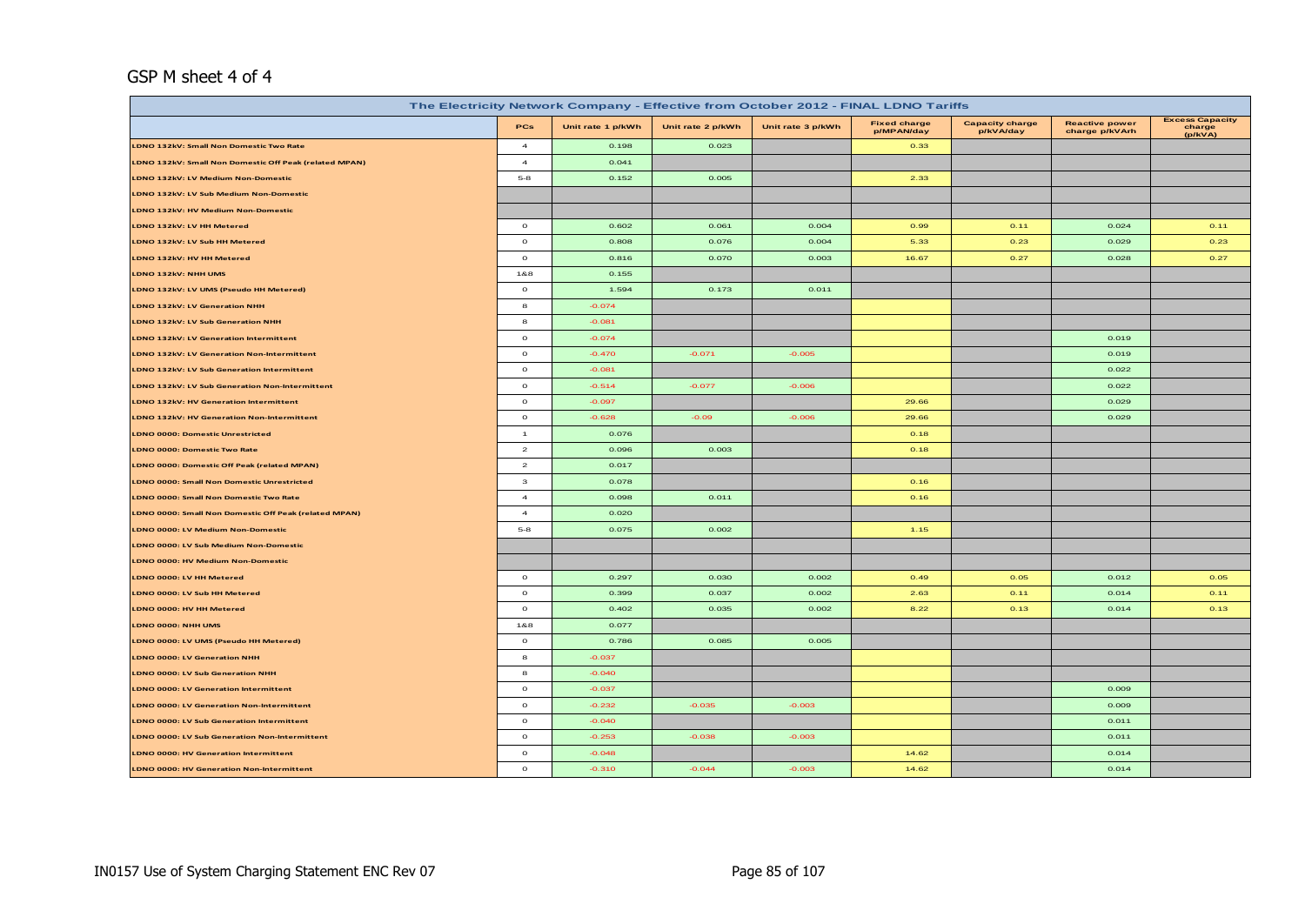### GSP N sheet 1 of 3

|                                                            |                | The Electricity Network Company - Effective from October 2012 - FINAL LDNO Tariffs |                   |                   |                                   |                                     |                                         |                                             |
|------------------------------------------------------------|----------------|------------------------------------------------------------------------------------|-------------------|-------------------|-----------------------------------|-------------------------------------|-----------------------------------------|---------------------------------------------|
|                                                            | PCs            | Unit rate 1 p/kWh                                                                  | Unit rate 2 p/kWh | Unit rate 3 p/kWh | <b>Fixed charge</b><br>p/MPAN/day | <b>Capacity charge</b><br>p/kVA/day | <b>Reactive power</b><br>charge p/kVArh | <b>Excess Capacity</b><br>charge<br>(p/kVA) |
| <b>LDNO LV: Domestic Unrestricted</b>                      | $\overline{1}$ | 1.517                                                                              |                   |                   | 2.80                              |                                     |                                         |                                             |
| <b>LDNO LV: Domestic Two Rate</b>                          | $\overline{a}$ | 1.970                                                                              | 0.227             |                   | 2.80                              |                                     |                                         |                                             |
| <b>LDNO LV: Domestic Off Peak (related MPAN)</b>           | $\overline{a}$ | 0.153                                                                              |                   |                   |                                   |                                     |                                         |                                             |
| <b>LDNO LV: Small Non Domestic Unrestricted</b>            | $\mathbf{3}$   | 1.364                                                                              |                   |                   | 3.56                              |                                     |                                         |                                             |
| <b>LDNO LV: Small Non Domestic Two Rate</b>                | $\overline{4}$ | 1.808                                                                              | 0.261             |                   | 3.56                              |                                     |                                         |                                             |
| <b>LDNO LV: Small Non Domestic Off Peak (related MPAN)</b> | $\overline{4}$ | 0.519                                                                              |                   |                   |                                   |                                     |                                         |                                             |
| <b>LDNO LV: LV Medium Non-Domestic</b>                     | $5-8$          | 1.003                                                                              | 0.145             |                   | 18.36                             |                                     |                                         |                                             |
| <b>LDNO LV: LV HH Metered</b>                              | $\circ$        | 5.610                                                                              | 0.513             | 0.102             | 13.66                             | 1.44                                | 0.162                                   | 1.44                                        |
| <b>LDNO LV: NHH UMS</b>                                    | 1&8            | 1.294                                                                              |                   |                   |                                   |                                     |                                         |                                             |
| LDNO LV: LV UMS (Pseudo HH Metered)                        | $\circ$        | 9.759                                                                              | 1.235             | 0.475             |                                   |                                     |                                         |                                             |
| <b>LDNO LV: LV Generation NHH</b>                          | 8              | $-0.655$                                                                           |                   |                   |                                   |                                     |                                         |                                             |
| <b>LDNO LV: LV Generation Intermittent</b>                 | $\circ$        | $-0.655$                                                                           |                   |                   |                                   |                                     | 0.134                                   |                                             |
| <b>LDNO LV: LV Generation Non-Intermittent</b>             | $\circ$        | $-4.273$                                                                           | $-0.523$          | $-0.136$          |                                   |                                     | 0.134                                   |                                             |
| <b>LDNO HV: Domestic Unrestricted</b>                      | $\mathbf{1}$   | 0.783                                                                              |                   |                   | 1.44                              |                                     |                                         |                                             |
| <b>LDNO HV: Domestic Two Rate</b>                          | $\overline{a}$ | 1.016                                                                              | 0.117             |                   | 1.44                              |                                     |                                         |                                             |
| <b>LDNO HV: Domestic Off Peak (related MPAN)</b>           | $\overline{a}$ | 0.079                                                                              |                   |                   |                                   |                                     |                                         |                                             |
| <b>LDNO HV: Small Non Domestic Unrestricted</b>            | $\mathbf{3}$   | 0.704                                                                              |                   |                   | 1.83                              |                                     |                                         |                                             |
| <b>LDNO HV: Small Non Domestic Two Rate</b>                | $\overline{4}$ | 0.932                                                                              | 0.135             |                   | 1.83                              |                                     |                                         |                                             |
| <b>LDNO HV: Small Non Domestic Off Peak (related MPAN)</b> | $\overline{4}$ | 0.268                                                                              |                   |                   |                                   |                                     |                                         |                                             |
| <b>LDNO HV: LV Medium Non-Domestic</b>                     | $5-8$          | 0.517                                                                              | 0.075             |                   | 9.47                              |                                     |                                         |                                             |
| LDNO HV: LV HH Metered                                     | $\circ$        | 2.893                                                                              | 0.265             | 0.052             | 7.04                              | 0.74                                | 0.084                                   | 0.74                                        |
| <b>LDNO HV: LV Sub HH Metered</b>                          | $\circ$        | 3.083                                                                              | 0.224             | 0.030             | 3.93                              | 2.21                                | 0.102                                   | 2.21                                        |
| <b>LDNO HV: HV HH Metered</b>                              | $\circ$        | 3.386                                                                              | 0.246             | 0.033             | 67.57                             | 2.73                                | 0.085                                   | 2.73                                        |
| <b>LDNO HV: NHH UMS</b>                                    | 1&8            | 0.668                                                                              |                   |                   |                                   |                                     |                                         |                                             |
| LDNO HV: LV UMS (Pseudo HH Metered)                        | $\circ$        | 5.034                                                                              | 0.637             | 0.245             |                                   |                                     |                                         |                                             |
| <b>LDNO HV: LV Generation NHH</b>                          | 8              | $-0.655$                                                                           |                   |                   |                                   |                                     |                                         |                                             |
| <b>LDNO HV: LV Sub Generation NHH</b>                      | 8              | $-0.574$                                                                           |                   |                   |                                   |                                     |                                         |                                             |
| <b>LDNO HV: LV Generation Intermittent</b>                 | $\circ$        | $-0.655$                                                                           |                   |                   |                                   |                                     | 0.134                                   |                                             |
| <b>LDNO HV: LV Generation Non-Intermittent</b>             | $\circ$        | $-4.273$                                                                           | $-0.523$          | $-0.136$          |                                   |                                     | 0.134                                   |                                             |
| <b>LDNO HV: LV Sub Generation Intermittent</b>             | $\circ$        | $-0.574$                                                                           |                   |                   |                                   |                                     | 0.121                                   |                                             |
| <b>LDNO HV: LV Sub Generation Non-Intermittent</b>         | $\circ$        | $-3.855$                                                                           | $-0.444$          | $-0.111$          |                                   |                                     | 0.121                                   |                                             |
| <b>LDNO HV: HV Generation Intermittent</b>                 | $\circ$        | $-0.330$                                                                           |                   |                   |                                   |                                     | 0.098                                   |                                             |
| <b>LDNO HV: HV Generation Non-Intermittent</b>             | $\circ$        | $-2.694$                                                                           | $-0.196$          | $-0.026$          |                                   |                                     | 0.098                                   |                                             |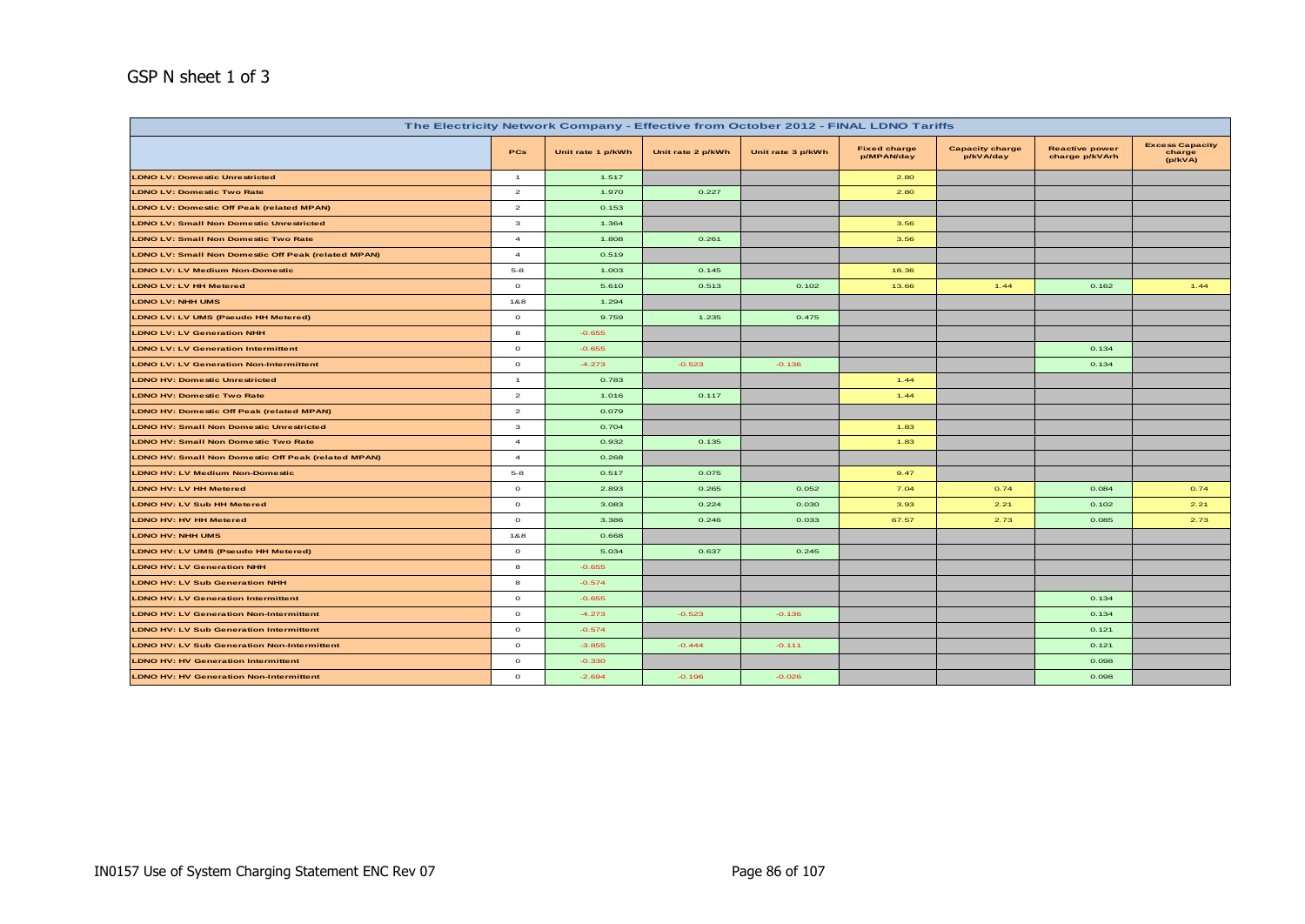#### GSP N sheet 2 of 3

| The Electricity Network Company - Effective from October 2012 - FINAL LDNO Tariffs |                |                   |                   |                   |                                   |                                     |                                         |                                             |  |
|------------------------------------------------------------------------------------|----------------|-------------------|-------------------|-------------------|-----------------------------------|-------------------------------------|-----------------------------------------|---------------------------------------------|--|
|                                                                                    | <b>PCs</b>     | Unit rate 1 p/kWh | Unit rate 2 p/kWh | Unit rate 3 p/kWh | <b>Fixed charge</b><br>p/MPAN/day | <b>Capacity charge</b><br>p/kVA/day | <b>Reactive power</b><br>charge p/kVArh | <b>Excess Capacity</b><br>charge<br>(p/kVA) |  |
| <b>LDNO HVplus: Domestic Unrestricted</b>                                          | $\overline{1}$ | 0.549             |                   |                   | 1.01                              |                                     |                                         |                                             |  |
| <b>LDNO HVplus: Domestic Two Rate</b>                                              | $\overline{a}$ | 0.713             | 0.082             |                   | 1.01                              |                                     |                                         |                                             |  |
| LDNO HVplus: Domestic Off Peak (related MPAN)                                      | $\overline{a}$ | 0.055             |                   |                   |                                   |                                     |                                         |                                             |  |
| LDNO HVplus: Small Non Domestic Unrestricted                                       | 3              | 0.493             |                   |                   | 1.29                              |                                     |                                         |                                             |  |
| <b>LDNO HVplus: Small Non Domestic Two Rate</b>                                    | $\overline{4}$ | 0.654             | 0.095             |                   | 1.29                              |                                     |                                         |                                             |  |
| LDNO HVplus: Small Non Domestic Off Peak (related MPAN)                            | $\overline{4}$ | 0.188             |                   |                   |                                   |                                     |                                         |                                             |  |
| LDNO HVplus: LV Medium Non-Domestic                                                | $5 - 8$        | 0.363             | 0.052             |                   | 6.64                              |                                     |                                         |                                             |  |
| <b>LDNO HVplus: LV Sub Medium Non-Domestic</b>                                     |                |                   |                   |                   |                                   |                                     |                                         |                                             |  |
| <b>LDNO HVplus: HV Medium Non-Domestic</b>                                         |                |                   |                   |                   |                                   |                                     |                                         |                                             |  |
| <b>LDNO HVplus: LV HH Metered</b>                                                  | $\circ$        | 2.029             | 0.186             | 0.037             | 4.94                              | 0.52                                | 0.059                                   | 0.52                                        |  |
| LDNO HVplus: LV Sub HH Metered                                                     | $\circ$        | 2.162             | 0.157             | 0.021             | 2.76                              | 1.55                                | 0.072                                   | 1.55                                        |  |
| LDNO HVplus: HV HH Metered                                                         | $\circ$        | 2.374             | 0.173             | 0.023             | 47.39                             | 1.91                                | 0.060                                   | 1.91                                        |  |
| LDNO HVplus: NHH UMS                                                               | 1&8            | 0.468             |                   |                   |                                   |                                     |                                         |                                             |  |
| LDNO HVplus: LV UMS (Pseudo HH Metered)                                            | $\circ$        | 3.530             | 0.447             | 0.172             |                                   |                                     |                                         |                                             |  |
| <b>LDNO HVplus: LV Generation NHH</b>                                              | 8              | $-0.249$          |                   |                   |                                   |                                     |                                         |                                             |  |
| <b>LDNO HVplus: LV Sub Generation NHH</b>                                          | 8              | $-0.248$          |                   |                   |                                   |                                     |                                         |                                             |  |
| <b>LDNO HVplus: LV Generation Intermittent</b>                                     | $\circ$        | $-0.249$          |                   |                   |                                   |                                     | 0.051                                   |                                             |  |
| <b>LDNO HVplus: LV Generation Non-Intermittent</b>                                 | $\circ$        | $-1.626$          | $-0.199$          | $-0.052$          |                                   |                                     | 0.051                                   |                                             |  |
| <b>LDNO HVplus: LV Sub Generation Intermittent</b>                                 | $\circ$        | $-0.248$          |                   |                   |                                   |                                     | 0.052                                   |                                             |  |
| <b>LDNO HVplus: LV Sub Generation Non-Intermittent</b>                             | $\circ$        | $-1.664$          | $-0.192$          | $-0.048$          |                                   |                                     | 0.052                                   |                                             |  |
| <b>LDNO HVplus: HV Generation Intermittent</b>                                     | $\circ$        | $-0.330$          |                   |                   | 80.15                             |                                     | 0.098                                   |                                             |  |
| <b>LDNO HVplus: HV Generation Non-Intermittent</b>                                 | $\circ$        | $-2.694$          | $-0.196$          | $-0.026$          | 80.15                             |                                     | 0.098                                   |                                             |  |
| <b>LDNO EHV: Domestic Unrestricted</b>                                             | $\overline{1}$ | 0.253             |                   |                   | 0.47                              |                                     |                                         |                                             |  |
| <b>LDNO EHV: Domestic Two Rate</b>                                                 | $\overline{a}$ | 0.328             | 0.038             |                   | 0.47                              |                                     |                                         |                                             |  |
| LDNO EHV: Domestic Off Peak (related MPAN)                                         | $\overline{a}$ | 0.025             |                   |                   |                                   |                                     |                                         |                                             |  |
| <b>LDNO EHV: Small Non Domestic Unrestricted</b>                                   | 3              | 0.227             |                   |                   | 0.59                              |                                     |                                         |                                             |  |
| <b>LDNO EHV: Small Non Domestic Two Rate</b>                                       | $\overline{4}$ | 0.301             | 0.044             |                   | 0.59                              |                                     |                                         |                                             |  |
| LDNO EHV: Small Non Domestic Off Peak (related MPAN)                               | $\overline{4}$ | 0.087             |                   |                   |                                   |                                     |                                         |                                             |  |
| <b>LDNO EHV: LV Medium Non-Domestic</b>                                            | $5 - 8$        | 0.167             | 0.024             |                   | 3.06                              |                                     |                                         |                                             |  |
| LDNO EHV: LV Sub Medium Non-Domestic                                               |                |                   |                   |                   |                                   |                                     |                                         |                                             |  |
| <b>LDNO EHV: HV Medium Non-Domestic</b>                                            |                |                   |                   |                   |                                   |                                     |                                         |                                             |  |
| <b>LDNO EHV: LV HH Metered</b>                                                     | $\circ$        | 0.935             | 0.086             | 0.017             | 2.28                              | 0.24                                | 0.027                                   | 0.24                                        |  |
| LDNO EHV: LV Sub HH Metered                                                        | $\circ$        | 0.996             | 0.072             | 0.010             | 1.27                              | 0.72                                | 0.033                                   | 0.72                                        |  |
| LDNO EHV: HV HH Metered                                                            | $\circ$        | 1.094             | 0.080             | 0.011             | 21.83                             | 0.88                                | 0.027                                   | 0.88                                        |  |
| LDNO EHV: NHH UMS                                                                  | 1&8            | 0.216             |                   |                   |                                   |                                     |                                         |                                             |  |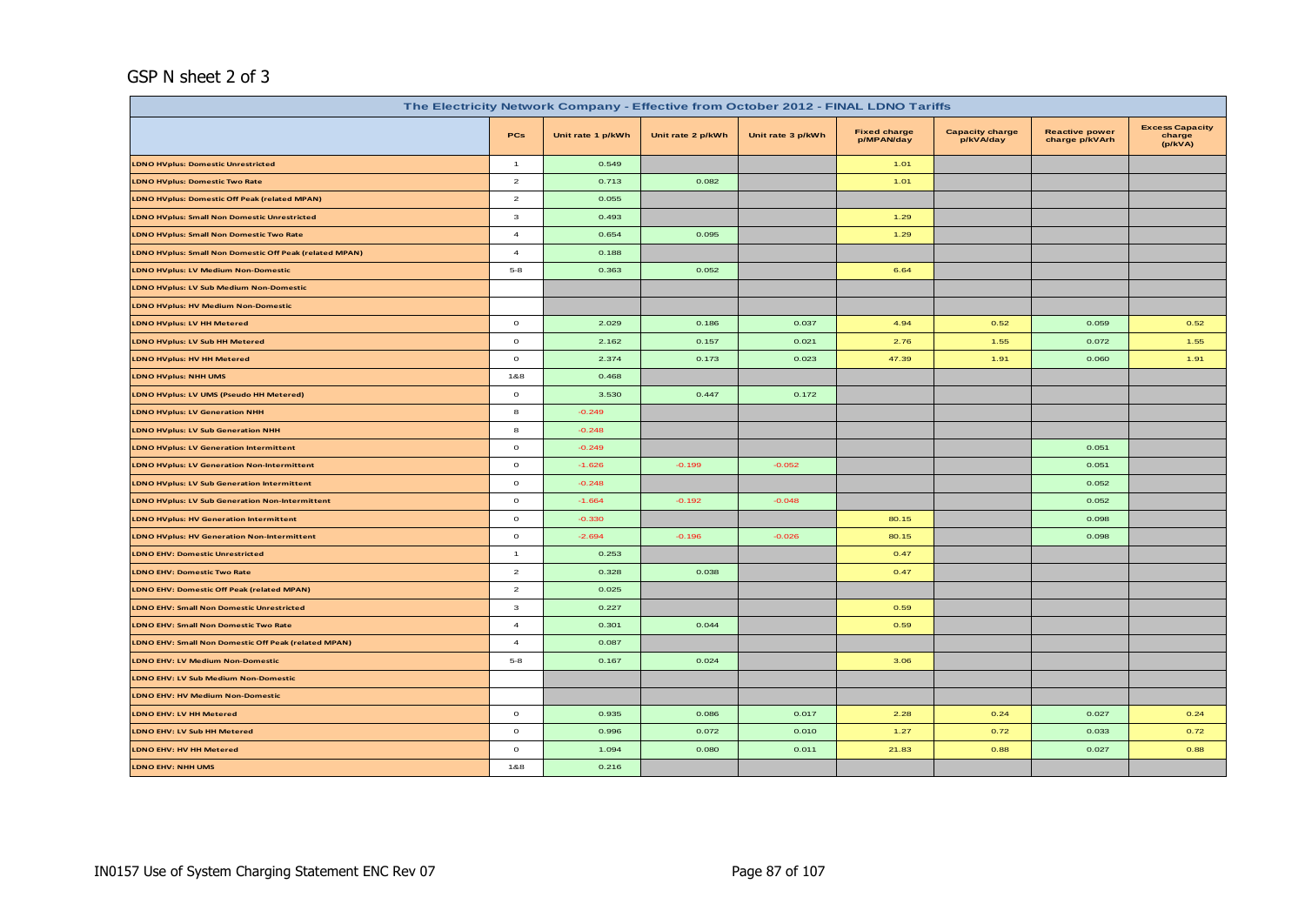#### GSP N sheet 3 of 3

|                                                       |                |                   |                   | The Electricity Network Company - Effective from October 2012 - FINAL LDNO Tariffs |                                   |                                     |                                         |                                             |
|-------------------------------------------------------|----------------|-------------------|-------------------|------------------------------------------------------------------------------------|-----------------------------------|-------------------------------------|-----------------------------------------|---------------------------------------------|
|                                                       | PCs            | Unit rate 1 p/kWh | Unit rate 2 p/kWh | Unit rate 3 p/kWh                                                                  | <b>Fixed charge</b><br>p/MPAN/day | <b>Capacity charge</b><br>p/kVA/day | <b>Reactive power</b><br>charge p/kVArh | <b>Excess Capacity</b><br>charge<br>(p/kVA) |
| LDNO EHV: LV UMS (Pseudo HH Metered)                  | $\circ$        | 1.626             | 0.206             | 0.079                                                                              |                                   |                                     |                                         |                                             |
| <b>LDNO EHV: LV Generation NHH</b>                    | 8              | $-0.115$          |                   |                                                                                    |                                   |                                     |                                         |                                             |
| <b>LDNO EHV: LV Sub Generation NHH</b>                | 8              | $-0.114$          |                   |                                                                                    |                                   |                                     |                                         |                                             |
| <b>LDNO EHV: LV Generation Intermittent</b>           | $\circ$        | $-0.115$          |                   |                                                                                    |                                   |                                     | 0.023                                   |                                             |
| <b>LDNO EHV: LV Generation Non-Intermittent</b>       | $\circ$        | $-0.749$          | $-0.092$          | $-0.024$                                                                           |                                   |                                     | 0.023                                   |                                             |
| <b>LDNO EHV: LV Sub Generation Intermittent</b>       | $\circ$        | $-0.114$          |                   |                                                                                    |                                   |                                     | 0.024                                   |                                             |
| LDNO EHV: LV Sub Generation Non-Intermittent          | $\circ$        | $-0.767$          | $-0.088$          | $-0.022$                                                                           |                                   |                                     | 0.024                                   |                                             |
| LDNO EHV: HV Generation Intermittent                  | $\circ$        | $-0.152$          |                   |                                                                                    | 36.92                             |                                     | 0.045                                   |                                             |
| <b>LDNO EHV: HV Generation Non-Intermittent</b>       | $\circ$        | $-1.241$          | $-0.090$          | $-0.012$                                                                           | 36.92                             |                                     | 0.045                                   |                                             |
| LDNO 0000: Domestic Unrestricted                      | $\mathbf{1}$   |                   |                   |                                                                                    |                                   |                                     |                                         |                                             |
| LDNO 0000: Domestic Two Rate                          | $\overline{a}$ |                   |                   |                                                                                    |                                   |                                     |                                         |                                             |
| LDNO 0000: Domestic Off Peak (related MPAN)           | $\overline{a}$ |                   |                   |                                                                                    |                                   |                                     |                                         |                                             |
| LDNO 0000: Small Non Domestic Unrestricted            | $\mathbf{3}$   |                   |                   |                                                                                    |                                   |                                     |                                         |                                             |
| LDNO 0000: Small Non Domestic Two Rate                | $\overline{4}$ |                   |                   |                                                                                    |                                   |                                     |                                         |                                             |
| LDNO 0000: Small Non Domestic Off Peak (related MPAN) | $\overline{4}$ |                   |                   |                                                                                    |                                   |                                     |                                         |                                             |
| LDNO 0000: LV Medium Non-Domestic                     | $5 - 8$        |                   |                   |                                                                                    |                                   |                                     |                                         |                                             |
| LDNO 0000: LV Sub Medium Non-Domestic                 |                |                   |                   |                                                                                    |                                   |                                     |                                         |                                             |
| LDNO 0000: HV Medium Non-Domestic                     |                |                   |                   |                                                                                    |                                   |                                     |                                         |                                             |
| LDNO 0000: LV HH Metered                              | $\circ$        |                   |                   |                                                                                    |                                   |                                     |                                         |                                             |
| LDNO 0000: LV Sub HH Metered                          | $\circ$        |                   |                   |                                                                                    |                                   |                                     |                                         |                                             |
| LDNO 0000: HV HH Metered                              | $\circ$        |                   |                   |                                                                                    |                                   |                                     |                                         |                                             |
| LDNO 0000: NHH UMS                                    | 1&8            |                   |                   |                                                                                    |                                   |                                     |                                         |                                             |
| LDNO 0000: LV UMS (Pseudo HH Metered)                 | $\circ$        |                   |                   |                                                                                    |                                   |                                     |                                         |                                             |
| LDNO 0000: LV Generation NHH                          | $\bf8$         |                   |                   |                                                                                    |                                   |                                     |                                         |                                             |
| LDNO 0000: LV Sub Generation NHH                      | 8              |                   |                   |                                                                                    |                                   |                                     |                                         |                                             |
| LDNO 0000: LV Generation Intermittent                 | $\circ$        |                   |                   |                                                                                    |                                   |                                     |                                         |                                             |
| LDNO 0000: LV Generation Non-Intermittent             | $\circ$        |                   |                   |                                                                                    |                                   |                                     |                                         |                                             |
| LDNO 0000: LV Sub Generation Intermittent             | $\circ$        |                   |                   |                                                                                    |                                   |                                     |                                         |                                             |
| LDNO 0000: LV Sub Generation Non-Intermittent         | $\circ$        |                   |                   |                                                                                    |                                   |                                     |                                         |                                             |
| LDNO 0000: HV Generation Intermittent                 | $\circ$        |                   |                   |                                                                                    |                                   |                                     |                                         |                                             |
| LDNO 0000: HV Generation Non-Intermittent             | $\circ$        |                   |                   |                                                                                    |                                   |                                     |                                         |                                             |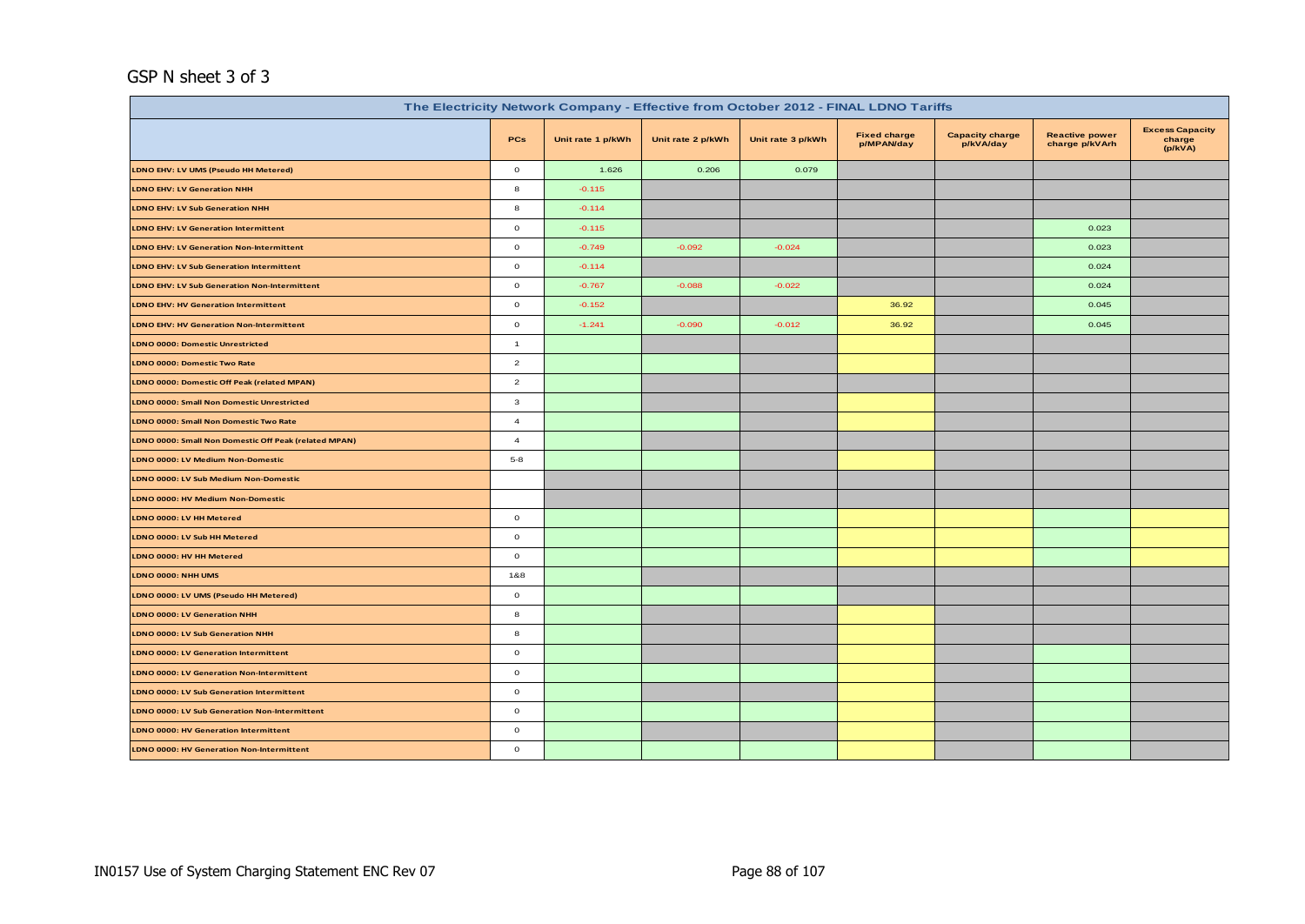#### GSP P sheet 1 of 4

| The Electricity Network Company - Effective from October 2012 - LDNO Tariffs |                                                                                                                                                                                                                                                                                                                                                                                                                         |          |                                                       |          |            |                                           |                                         |                                             |
|------------------------------------------------------------------------------|-------------------------------------------------------------------------------------------------------------------------------------------------------------------------------------------------------------------------------------------------------------------------------------------------------------------------------------------------------------------------------------------------------------------------|----------|-------------------------------------------------------|----------|------------|-------------------------------------------|-----------------------------------------|---------------------------------------------|
|                                                                              | <b>PCs</b>                                                                                                                                                                                                                                                                                                                                                                                                              |          | Unit rate 1 p/kWh Unit rate 2 p/kWh Unit rate 3 p/kWh |          | p/MPAN/day | Fixed charge Capacity charge<br>p/kVA/day | <b>Reactive power</b><br>charge p/kVArh | <b>Excess Capacity</b><br>charge<br>(p/kVA) |
| <b>LDNO LV: Domestic Unrestricted</b>                                        | $\mathbf{1}$                                                                                                                                                                                                                                                                                                                                                                                                            | 2.638    |                                                       |          | 4.63       |                                           |                                         |                                             |
| <b>LDNO LV: Domestic Two Rate</b>                                            | $\mathbf{z}$                                                                                                                                                                                                                                                                                                                                                                                                            | 3.053    | 1.585                                                 |          | 4.63       |                                           |                                         |                                             |
| <b>LDNO LV: Domestic Off Peak (related MPAN)</b>                             | $\mathbf{2}% =\mathbf{2}+\mathbf{2}+\mathbf{3}+\mathbf{4}+\mathbf{5}+\mathbf{5}+\mathbf{5}+\mathbf{6}+\mathbf{6}+\mathbf{6}+\mathbf{5}+\mathbf{5}+\mathbf{6}+\mathbf{6}+\mathbf{6}+\mathbf{5}+\mathbf{6}+\mathbf{6}+\mathbf{6}+\mathbf{6}+\mathbf{6}+\mathbf{6}+\mathbf{6}+\mathbf{6}+\mathbf{6}+\mathbf{6}+\mathbf{6}+\mathbf{6}+\mathbf{6}+\mathbf{6}+\mathbf{6}+\mathbf{6}+\mathbf{6}+\mathbf{6}+\mathbf{6}+\mathbf$ | 1.180    |                                                       |          |            |                                           |                                         |                                             |
| <b>LDNO LV: Small Non Domestic Unrestricted</b>                              | 3                                                                                                                                                                                                                                                                                                                                                                                                                       | 2.202    |                                                       |          | 7.20       |                                           |                                         |                                             |
| <b>LDNO LV: Small Non Domestic Two Rate</b>                                  | $\overline{a}$                                                                                                                                                                                                                                                                                                                                                                                                          | 3.075    | 0.766                                                 |          | 7.20       |                                           |                                         |                                             |
| <b>LDNO LV: Small Non Domestic Off Peak (related MPAN)</b>                   | $\overline{\mathbf{4}}$                                                                                                                                                                                                                                                                                                                                                                                                 | 1.060    |                                                       |          |            |                                           |                                         |                                             |
| <b>LDNO LV: LV Medium Non-Domestic</b>                                       | $5 - 8$                                                                                                                                                                                                                                                                                                                                                                                                                 | 2.525    | 0.828                                                 |          | 44.90      |                                           |                                         |                                             |
| <b>LDNO LV: LV HH Metered</b>                                                | $\circ$                                                                                                                                                                                                                                                                                                                                                                                                                 | 4.733    | 1.382                                                 | 0.396    | 14.33      | 2.58                                      | 0.305                                   | 2.58                                        |
| LDNO LV: NHH UMS                                                             | 1&8                                                                                                                                                                                                                                                                                                                                                                                                                     | 3.212    |                                                       |          |            |                                           |                                         |                                             |
| LDNO LV: LV UMS (Pseudo HH Metered)                                          | $\circ$                                                                                                                                                                                                                                                                                                                                                                                                                 | 12.727   | 4.059                                                 | 1.497    |            |                                           |                                         |                                             |
| <b>LDNO LV: LV Generation NHH</b>                                            | 8                                                                                                                                                                                                                                                                                                                                                                                                                       | $-0.916$ |                                                       |          |            |                                           |                                         |                                             |
| <b>LDNO LV: LV Generation Intermittent</b>                                   | $\circ$                                                                                                                                                                                                                                                                                                                                                                                                                 | $-0.916$ |                                                       |          |            |                                           | 0.195                                   |                                             |
| <b>LDNO LV: LV Generation Non-Intermittent</b>                               | $\circ$                                                                                                                                                                                                                                                                                                                                                                                                                 | $-3.065$ | $-0.845$                                              | $-0.171$ |            |                                           | 0.195                                   |                                             |
| <b>LDNO HV: Domestic Unrestricted</b>                                        | $\mathbf{1}$                                                                                                                                                                                                                                                                                                                                                                                                            | 1.499    |                                                       |          | 2.63       |                                           |                                         |                                             |
| <b>LDNO HV: Domestic Two Rate</b>                                            | $\mathbf{z}$                                                                                                                                                                                                                                                                                                                                                                                                            | 1.735    | 0.901                                                 |          | 2.63       |                                           |                                         |                                             |
| <b>LDNO HV: Domestic Off Peak (related MPAN)</b>                             | $\mathbf{z}$                                                                                                                                                                                                                                                                                                                                                                                                            | 0.671    |                                                       |          |            |                                           |                                         |                                             |
| <b>LDNO HV: Small Non Domestic Unrestricted</b>                              | з                                                                                                                                                                                                                                                                                                                                                                                                                       | 1.251    |                                                       |          | 4.09       |                                           |                                         |                                             |
| <b>LDNO HV: Small Non Domestic Two Rate</b>                                  | $\overline{\mathbf{4}}$                                                                                                                                                                                                                                                                                                                                                                                                 | 1.747    | 0.435                                                 |          | 4.09       |                                           |                                         |                                             |
| <b>LDNO HV: Small Non Domestic Off Peak (related MPAN)</b>                   | $\overline{a}$                                                                                                                                                                                                                                                                                                                                                                                                          | 0.602    |                                                       |          |            |                                           |                                         |                                             |
| <b>LDNO HV: LV Medium Non-Domestic</b>                                       | $5 - 8$                                                                                                                                                                                                                                                                                                                                                                                                                 | 1.434    | 0.471                                                 |          | 25.51      |                                           |                                         |                                             |
| <b>LDNO HV: LV HH Metered</b>                                                | $\circ$                                                                                                                                                                                                                                                                                                                                                                                                                 | 2.689    | 0.785                                                 | 0.225    | 8.14       | 1.47                                      | 0.173                                   | 1.47                                        |
| <b>LDNO HV: LV Sub HH Metered</b>                                            | $\circ$                                                                                                                                                                                                                                                                                                                                                                                                                 | 3.001    | 0.890                                                 | 0.277    | 4.37       | 3.62                                      | 0.187                                   | 3.62                                        |
| LDNO HV: HV HH Metered                                                       | $\circ$                                                                                                                                                                                                                                                                                                                                                                                                                 | 2.309    | 0.697                                                 | 0.233    | 116.01     | 5.76                                      | 0.146                                   | 5.76                                        |
| LDNO HV: NHH UMS                                                             | 1&8                                                                                                                                                                                                                                                                                                                                                                                                                     | 1.825    |                                                       |          |            |                                           |                                         |                                             |
| LDNO HV: LV UMS (Pseudo HH Metered)                                          | $\circ$                                                                                                                                                                                                                                                                                                                                                                                                                 | 7.231    | 2.306                                                 | 0.850    |            |                                           |                                         |                                             |
| <b>LDNO HV: LV Generation NHH</b>                                            | 8                                                                                                                                                                                                                                                                                                                                                                                                                       | $-0.916$ |                                                       |          |            |                                           |                                         |                                             |
| <b>LDNO HV: LV Sub Generation NHH</b>                                        | 8                                                                                                                                                                                                                                                                                                                                                                                                                       | $-0.816$ |                                                       |          |            |                                           |                                         |                                             |
| <b>LDNO HV: LV Generation Intermittent</b>                                   | $\circ$                                                                                                                                                                                                                                                                                                                                                                                                                 | $-0.916$ |                                                       |          |            |                                           | 0.195                                   |                                             |
| <b>LDNO HV: LV Generation Non-Intermittent</b>                               | $\circ$                                                                                                                                                                                                                                                                                                                                                                                                                 | $-3.065$ | $-0.845$                                              | $-0.171$ |            |                                           | 0.195                                   |                                             |
| <b>LDNO HV: LV Sub Generation Intermittent</b>                               | $\mathbf{o}$                                                                                                                                                                                                                                                                                                                                                                                                            | $-0.816$ |                                                       |          |            |                                           | 0.170                                   |                                             |
| <b>LDNO HV: LV Sub Generation Non-Intermittent</b>                           | $\circ$                                                                                                                                                                                                                                                                                                                                                                                                                 | $-2.728$ | $-0.753$                                              | $-0.154$ |            |                                           | 0.170                                   |                                             |
| <b>LDNO HV: HV Generation Intermittent</b>                                   | $\mathbf{o}$                                                                                                                                                                                                                                                                                                                                                                                                            | $-0.422$ |                                                       |          |            |                                           | 0.154                                   |                                             |
| <b>LDNO HV: HV Generation Non-Intermittent</b>                               | $\circ$                                                                                                                                                                                                                                                                                                                                                                                                                 | $-1.393$ | $-0.389$                                              | $-0.086$ |            |                                           | 0.154                                   |                                             |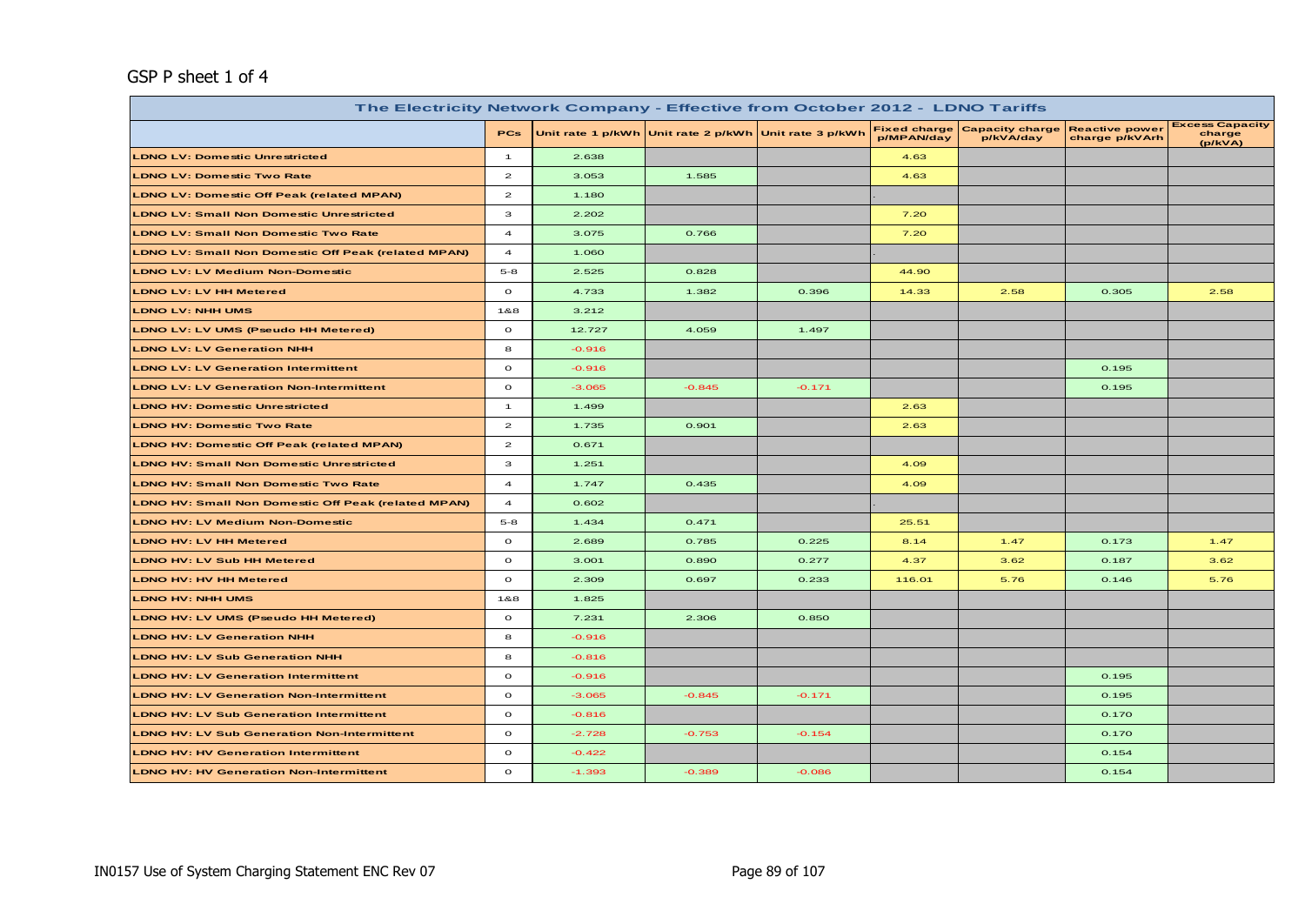#### GSP P sheet 2 of 4

|                                                         | The Electricity Network Company - Effective from October 2012 - LDNO Tariffs |          |                                                       |          |            |                                           |                                         |                                             |  |  |
|---------------------------------------------------------|------------------------------------------------------------------------------|----------|-------------------------------------------------------|----------|------------|-------------------------------------------|-----------------------------------------|---------------------------------------------|--|--|
|                                                         | <b>PCs</b>                                                                   |          | Unit rate 1 p/kWh Unit rate 2 p/kWh Unit rate 3 p/kWh |          | p/MPAN/day | Fixed charge Capacity charge<br>p/kVA/day | <b>Reactive power</b><br>charge p/kVArh | <b>Excess Capacity</b><br>charge<br>(p/kVA) |  |  |
| <b>LDNO HVplus: Domestic Unrestricted</b>               | $\mathbf{1}$                                                                 | 1.115    |                                                       |          | 1.96       |                                           |                                         |                                             |  |  |
| <b>LDNO HVplus: Domestic Two Rate</b>                   | $\overline{a}$                                                               | 1.291    | 0.670                                                 |          | 1.96       |                                           |                                         |                                             |  |  |
| LDNO HVplus: Domestic Off Peak (related MPAN)           | $\overline{a}$                                                               | 0.499    |                                                       |          |            |                                           |                                         |                                             |  |  |
| <b>LDNO HVplus: Small Non Domestic Unrestricted</b>     | $\mathbf{3}$                                                                 | 0.931    |                                                       |          | 3.05       |                                           |                                         |                                             |  |  |
| LDNO HVplus: Small Non Domestic Two Rate                | $\overline{\mathbf{4}}$                                                      | 1.300    | 0.324                                                 |          | 3.05       |                                           |                                         |                                             |  |  |
| LDNO HVplus: Small Non Domestic Off Peak (related MPAN) | $\overline{a}$                                                               | 0.448    |                                                       |          |            |                                           |                                         |                                             |  |  |
| LDNO HVplus: LV Medium Non-Domestic                     | $5 - 8$                                                                      | 1.067    | 0.350                                                 |          | 18.99      |                                           |                                         |                                             |  |  |
| <b>LDNO HVplus: LV Sub Medium Non-Domestic</b>          |                                                                              |          |                                                       |          |            |                                           |                                         |                                             |  |  |
| LDNO HVplus: HV Medium Non-Domestic                     |                                                                              |          |                                                       |          |            |                                           |                                         |                                             |  |  |
| <b>LDNO HVplus: LV HH Metered</b>                       | $\circ$                                                                      | 2.001    | 0.584                                                 | 0.168    | 6.06       | 1.09                                      | 0.129                                   | 1.09                                        |  |  |
| LDNO HVplus: LV Sub HH Metered                          | $\circ$                                                                      | 2.232    | 0.662                                                 | 0.206    | 3.25       | 2.69                                      | 0.139                                   | 2.69                                        |  |  |
| <b>LDNO HVplus: HV HH Metered</b>                       | $\circ$                                                                      | 1.718    | 0.518                                                 | 0.173    | 86.28      | 4.29                                      | 0.108                                   | 4.29                                        |  |  |
| <b>LDNO HVplus: NHH UMS</b>                             | 1&8                                                                          | 1.358    |                                                       |          |            |                                           |                                         |                                             |  |  |
| LDNO HVplus: LV UMS (Pseudo HH Metered)                 | $\circ$                                                                      | 5.381    | 1.716                                                 | 0.633    |            |                                           |                                         |                                             |  |  |
| <b>LDNO HVplus: LV Generation NHH</b>                   | 8                                                                            | $-0.390$ |                                                       |          |            |                                           |                                         |                                             |  |  |
| <b>LDNO HVplus: LV Sub Generation NHH</b>               | 8                                                                            | $-0.379$ |                                                       |          |            |                                           |                                         |                                             |  |  |
| <b>LDNO HVplus: LV Generation Intermittent</b>          | $\circ$                                                                      | $-0.390$ |                                                       |          |            |                                           | 0.083                                   |                                             |  |  |
| <b>LDNO HVplus: LV Generation Non-Intermittent</b>      | $\mathbf{o}$                                                                 | $-1.306$ | $-0.360$                                              | $-0.073$ |            |                                           | 0.083                                   |                                             |  |  |
| <b>LDNO HVplus: LV Sub Generation Intermittent</b>      | $\circ$                                                                      | $-0.379$ |                                                       |          |            |                                           | 0.079                                   |                                             |  |  |
| <b>LDNO HVplus: LV Sub Generation Non-Intermittent</b>  | $\circ$                                                                      | $-1.268$ | $-0.350$                                              | $-0.072$ |            |                                           | 0.079                                   |                                             |  |  |
| <b>LDNO HVplus: HV Generation Intermittent</b>          | $\circ$                                                                      | $-0.422$ |                                                       |          | 229.88     |                                           | 0.154                                   |                                             |  |  |
| <b>LDNO HVplus: HV Generation Non-Intermittent</b>      | $\circ$                                                                      | $-1.393$ | $-0.389$                                              | $-0.086$ | 229.88     |                                           | 0.154                                   |                                             |  |  |
| <b>LDNO EHV: Domestic Unrestricted</b>                  | $\mathbf{1}$                                                                 | 0.630    |                                                       |          | 1.11       |                                           |                                         |                                             |  |  |
| <b>LDNO EHV: Domestic Two Rate</b>                      | $\overline{2}$                                                               | 0.729    | 0.379                                                 |          | 1.11       |                                           |                                         |                                             |  |  |
| LDNO EHV: Domestic Off Peak (related MPAN)              | $\overline{a}$                                                               | 0.282    |                                                       |          |            |                                           |                                         |                                             |  |  |
| <b>LDNO EHV: Small Non Domestic Unrestricted</b>        | з                                                                            | 0.526    |                                                       |          | 1.72       |                                           |                                         |                                             |  |  |
| <b>LDNO EHV: Small Non Domestic Two Rate</b>            | $\overline{a}$                                                               | 0.735    | 0.183                                                 |          | 1.72       |                                           |                                         |                                             |  |  |
| LDNO EHV: Small Non Domestic Off Peak (related MPAN)    | $\overline{4}$                                                               | 0.253    |                                                       |          |            |                                           |                                         |                                             |  |  |
| <b>LDNO EHV: LV Medium Non-Domestic</b>                 | $5 - 8$                                                                      | 0.603    | 0.198                                                 |          | 10.73      |                                           |                                         |                                             |  |  |
| <b>LDNO EHV: LV Sub Medium Non-Domestic</b>             |                                                                              |          |                                                       |          |            |                                           |                                         |                                             |  |  |
| <b>LDNO EHV: HV Medium Non-Domestic</b>                 |                                                                              |          |                                                       |          |            |                                           |                                         |                                             |  |  |
| LDNO EHV: LV HH Metered                                 | $\circ$                                                                      | 1.131    | 0.330                                                 | 0.095    | 3.42       | 0.62                                      | 0.073                                   | 0.62                                        |  |  |
| LDNO EHV: LV Sub HH Metered                             | $\circ$                                                                      | 1.261    | 0.374                                                 | 0.116    | 1.83       | 1.52                                      | 0.079                                   | 1.52                                        |  |  |
| LDNO EHV: HV HH Metered                                 | $\circ$                                                                      | 0.970    | 0.293                                                 | 0.098    | 48.75      | 2.42                                      | 0.061                                   | 2.42                                        |  |  |
| LDNO EHV: NHH UMS                                       | 1&8                                                                          | 0.767    |                                                       |          |            |                                           |                                         |                                             |  |  |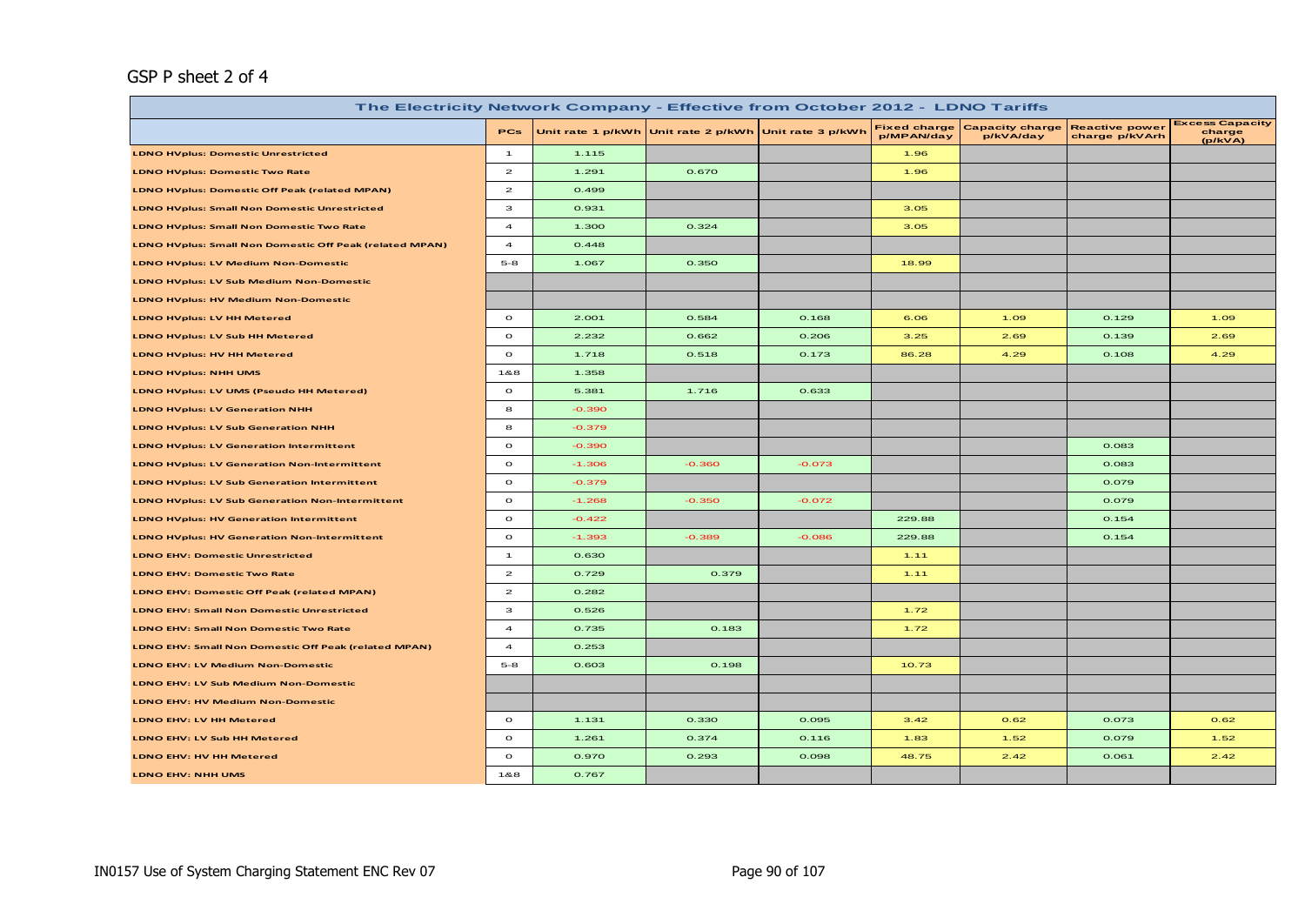### GSP P sheet 3 of 4

|                                                                                                                                                                                            | The Electricity Network Company - Effective from October 2012 - LDNO Tariffs |          |          |          |        |      |       |                                             |  |  |  |
|--------------------------------------------------------------------------------------------------------------------------------------------------------------------------------------------|------------------------------------------------------------------------------|----------|----------|----------|--------|------|-------|---------------------------------------------|--|--|--|
| <b>Reactive power</b><br><b>Fixed charge</b><br><b>Capacity charge</b><br>Unit rate 1 p/kWh Unit rate 2 p/kWh Unit rate 3 p/kWh<br><b>PCs</b><br>p/MPAN/day<br>p/kVA/day<br>charge p/kVArh |                                                                              |          |          |          |        |      |       | <b>Excess Capacity</b><br>charge<br>(p/kVA) |  |  |  |
| LDNO EHV: LV UMS (Pseudo HH Metered)                                                                                                                                                       | $\circ$                                                                      | 3.040    | 0.970    | 0.358    |        |      |       |                                             |  |  |  |
| <b>LDNO EHV: LV Generation NHH</b>                                                                                                                                                         | 8                                                                            | $-0.221$ |          |          |        |      |       |                                             |  |  |  |
| <b>LDNO EHV: LV Sub Generation NHH</b>                                                                                                                                                     | 8                                                                            | $-0.214$ |          |          |        |      |       |                                             |  |  |  |
| <b>LDNO EHV: LV Generation Intermittent</b>                                                                                                                                                | $\circ$                                                                      | $-0.221$ |          |          |        |      | 0.047 |                                             |  |  |  |
| <b>LDNO EHV: LV Generation Non-Intermittent</b>                                                                                                                                            | $\circ$                                                                      | $-0.738$ | $-0.203$ | $-0.041$ |        |      | 0.047 |                                             |  |  |  |
| <b>LDNO EHV: LV Sub Generation Intermittent</b>                                                                                                                                            | $\circ$                                                                      | $-0.214$ |          |          |        |      | 0.045 |                                             |  |  |  |
| <b>LDNO EHV: LV Sub Generation Non-Intermittent</b>                                                                                                                                        | $\circ$                                                                      | $-0.716$ | $-0.198$ | $-0.040$ |        |      | 0.045 |                                             |  |  |  |
| <b>LDNO EHV: HV Generation Intermittent</b>                                                                                                                                                | $\circ$                                                                      | $-0.238$ |          |          | 129.87 |      | 0.087 |                                             |  |  |  |
| <b>LDNO EHV: HV Generation Non-Intermittent</b>                                                                                                                                            | $\circ$                                                                      | $-0.787$ | $-0.220$ | $-0.049$ | 129.87 |      | 0.087 |                                             |  |  |  |
| LDNO 132kV/EHV: Domestic Unrestricted                                                                                                                                                      | $\mathbf{1}$                                                                 | 0.221    |          |          | 0.39   |      |       |                                             |  |  |  |
| LDNO 132kV/EHV: Domestic Two Rate                                                                                                                                                          | $\overline{2}$                                                               | 0.255    | 0.133    |          | 0.39   |      |       |                                             |  |  |  |
| LDNO 132kV/EHV: Domestic Off Peak (related MPAN)                                                                                                                                           | $\mathbf{z}$                                                                 | 0.099    |          |          |        |      |       |                                             |  |  |  |
| LDNO 132kV/EHV: Small Non Domestic Unrestricted                                                                                                                                            | 3                                                                            | 0.184    |          |          | 0.60   |      |       |                                             |  |  |  |
| LDNO 132kV/EHV: Small Non Domestic Two Rate                                                                                                                                                | $\overline{a}$                                                               | 0.257    | 0.064    |          | 0.60   |      |       |                                             |  |  |  |
| LDNO 132kV/EHV: Small Non Domestic Off Peak (related MPAN)                                                                                                                                 | 4                                                                            | 0.089    |          |          |        |      |       |                                             |  |  |  |
| LDNO 132kV/EHV: LV Medium Non-Domestic                                                                                                                                                     | $5 - 8$                                                                      | 0.211    | 0.069    |          | 3.76   |      |       |                                             |  |  |  |
| LDNO 132kV/EHV: LV Sub Medium Non-Domestic                                                                                                                                                 |                                                                              |          |          |          |        |      |       |                                             |  |  |  |
| LDNO 132kV/EHV: HV Medium Non-Domestic                                                                                                                                                     |                                                                              |          |          |          |        |      |       |                                             |  |  |  |
| LDNO 132kV/EHV: LV HH Metered                                                                                                                                                              | $\circ$                                                                      | 0.396    | 0.116    | 0.033    | 1.20   | 0.22 | 0.026 | 0.22                                        |  |  |  |
| LDNO 132kV/EHV: LV Sub HH Metered                                                                                                                                                          | $\circ$                                                                      | 0.442    | 0.131    | 0.041    | 0.64   | 0.53 | 0.027 | 0.53                                        |  |  |  |
| LDNO 132kV/EHV: HV HH Metered                                                                                                                                                              | $\circ$                                                                      | 0.340    | 0.103    | 0.034    | 17.07  | 0.85 | 0.021 | 0.85                                        |  |  |  |
| LDNO 132kV/EHV: NHH UMS                                                                                                                                                                    | 1&8                                                                          | 0.269    |          |          |        |      |       |                                             |  |  |  |
| LDNO 132kV/EHV: LV UMS (Pseudo HH Metered)                                                                                                                                                 | $\circ$                                                                      | 1.065    | 0.340    | 0.125    |        |      |       |                                             |  |  |  |
| LDNO 132kV/EHV: LV Generation NHH                                                                                                                                                          | 8                                                                            | $-0.077$ |          |          |        |      |       |                                             |  |  |  |
| LDNO 132kV/EHV: LV Sub Generation NHH                                                                                                                                                      | 8                                                                            | $-0.075$ |          |          |        |      |       |                                             |  |  |  |
| LDNO 132kV/EHV: LV Generation Intermittent                                                                                                                                                 | $\circ$                                                                      | $-0.077$ |          |          |        |      | 0.016 |                                             |  |  |  |
| LDNO 132kV/EHV: LV Generation Non-Intermittent                                                                                                                                             | $\circ$                                                                      | $-0.258$ | $-0.071$ | $-0.014$ |        |      | 0.016 |                                             |  |  |  |
| LDNO 132kV/EHV: LV Sub Generation Intermittent                                                                                                                                             | $\circ$                                                                      | $-0.075$ |          |          |        |      | 0.016 |                                             |  |  |  |
| LDNO 132kV/EHV: LV Sub Generation Non-Intermittent                                                                                                                                         | $\circ$                                                                      | $-0.251$ | $-0.069$ | $-0.014$ |        |      | 0.016 |                                             |  |  |  |
| LDNO 132kV/EHV: HV Generation Intermittent                                                                                                                                                 | $\circ$                                                                      | $-0.083$ |          |          | 45.47  |      | 0.030 |                                             |  |  |  |
| LDNO 132kV/EHV: HV Generation Non-Intermittent                                                                                                                                             | $\circ$                                                                      | $-0.276$ | $-0.077$ | $-0.017$ | 45.47  |      | 0.030 |                                             |  |  |  |
| <b>LDNO 132kV: Domestic Unrestricted</b>                                                                                                                                                   | $\mathbf{1}$                                                                 | 0.221    |          |          | 0.39   |      |       |                                             |  |  |  |
| LDNO 132kV: Domestic Two Rate                                                                                                                                                              | $\mathbf{z}$                                                                 | 0.255    | 0.133    |          | 0.39   |      |       |                                             |  |  |  |
| LDNO 132kV: Domestic Off Peak (related MPAN)                                                                                                                                               | $\mathbf{z}$                                                                 | 0.099    |          |          |        |      |       |                                             |  |  |  |
| LDNO 132kV: Small Non Domestic Unrestricted                                                                                                                                                | з                                                                            | 0.184    |          |          | 0.60   |      |       |                                             |  |  |  |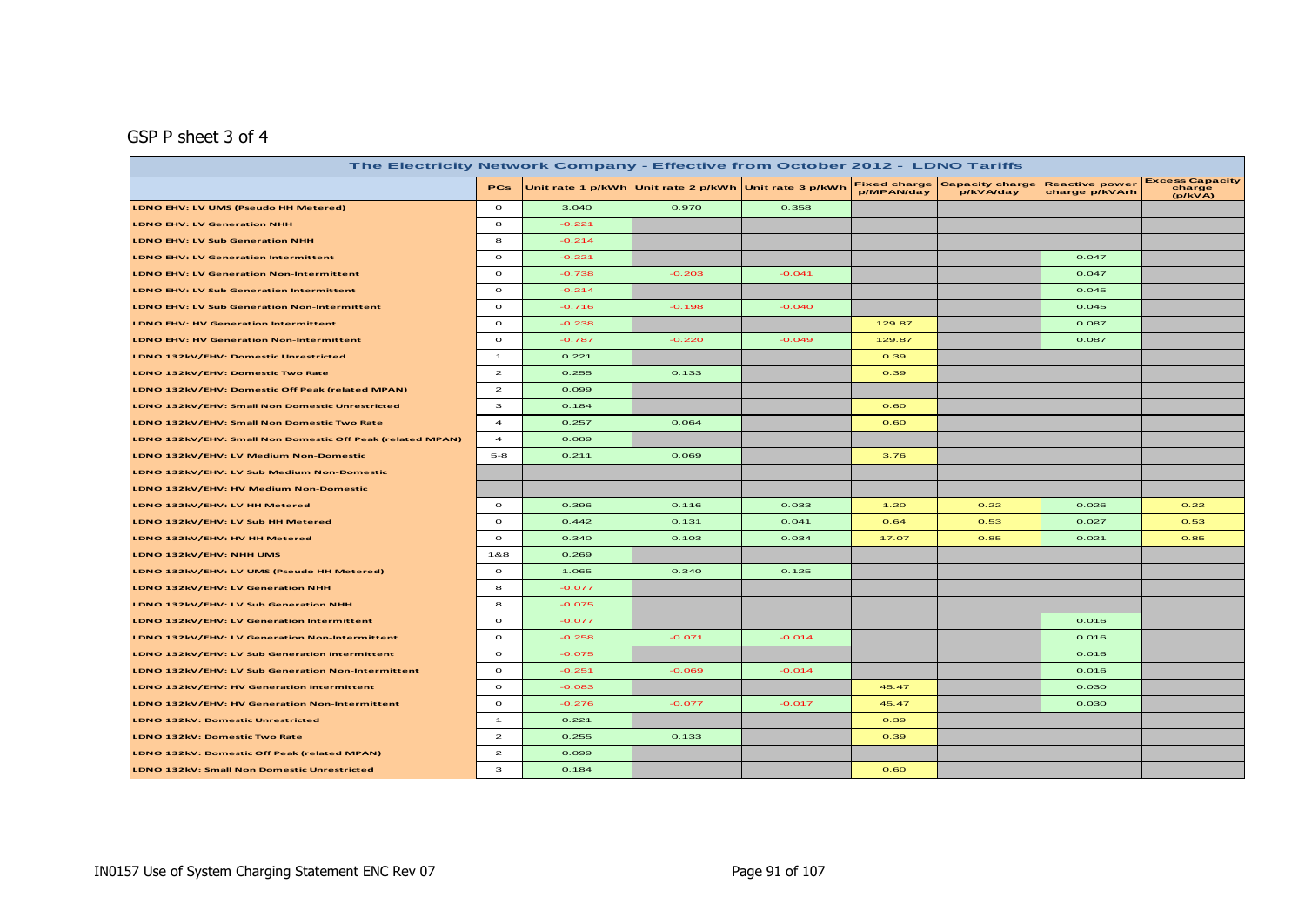#### GSP P sheet 4 of 4

| The Electricity Network Company - Effective from October 2012 - LDNO Tariffs |                |          |                                                       |          |            |                                           |                                         |                                             |
|------------------------------------------------------------------------------|----------------|----------|-------------------------------------------------------|----------|------------|-------------------------------------------|-----------------------------------------|---------------------------------------------|
|                                                                              | <b>PCs</b>     |          | Unit rate 1 p/kWh Unit rate 2 p/kWh Unit rate 3 p/kWh |          | p/MPAN/day | Fixed charge Capacity charge<br>p/kVA/day | <b>Reactive power</b><br>charge p/kVArh | <b>Excess Capacity</b><br>charge<br>(p/kVA) |
| LDNO 132kV: Small Non Domestic Two Rate                                      | $\overline{4}$ | 0.257    | 0.064                                                 |          | 0.60       |                                           |                                         |                                             |
| LDNO 132kV: Small Non Domestic Off Peak (related MPAN)                       | $\overline{4}$ | 0.089    |                                                       |          |            |                                           |                                         |                                             |
| LDNO 132kV: LV Medium Non-Domestic                                           | $5 - 8$        | 0.211    | 0.069                                                 |          | 3.76       |                                           |                                         |                                             |
| LDNO 132kV: LV Sub Medium Non-Domestic                                       |                |          |                                                       |          |            |                                           |                                         |                                             |
| LDNO 132kV: HV Medium Non-Domestic                                           |                |          |                                                       |          |            |                                           |                                         |                                             |
| LDNO 132kV: LV HH Metered                                                    | $\mathbf{o}$   | 0.396    | 0.116                                                 | 0.033    | 1.20       | O.22                                      | 0.026                                   | O.22                                        |
| LDNO 132kV: LV Sub HH Metered                                                | $\circ$        | 0.442    | 0.131                                                 | 0.041    | 0.64       | 0.53                                      | 0.027                                   | 0.53                                        |
| LDNO 132kV: HV HH Metered                                                    | $\circ$        | 0.340    | 0.103                                                 | 0.034    | 17.07      | 0.85                                      | 0.021                                   | 0.85                                        |
| LDNO 132kV: NHH UMS                                                          | 1&8            | 0.269    |                                                       |          |            |                                           |                                         |                                             |
| LDNO 132kV: LV UMS (Pseudo HH Metered)                                       | $\circ$        | 1.065    | 0.340                                                 | 0.125    |            |                                           |                                         |                                             |
| LDNO 132kV: LV Generation NHH                                                | 8              | $-0.077$ |                                                       |          |            |                                           |                                         |                                             |
| LDNO 132kV: LV Sub Generation NHH                                            | 8              | $-0.075$ |                                                       |          |            |                                           |                                         |                                             |
| LDNO 132kV: LV Generation Intermittent                                       | $\circ$        | $-0.077$ |                                                       |          |            |                                           | 0.016                                   |                                             |
| LDNO 132kV: LV Generation Non-Intermittent                                   | $\circ$        | $-0.258$ | $-0.071$                                              | $-0.014$ |            |                                           | 0.016                                   |                                             |
| LDNO 132kV: LV Sub Generation Intermittent                                   | $\mathbf{o}$   | $-0.075$ |                                                       |          |            |                                           | 0.016                                   |                                             |
| LDNO 132kV: LV Sub Generation Non-Intermittent                               | $\circ$        | $-0.251$ | $-0.069$                                              | $-0.014$ |            |                                           | 0.016                                   |                                             |
| LDNO 132kV: HV Generation Intermittent                                       | $\circ$        | $-0.083$ |                                                       |          | 45.47      |                                           | 0.030                                   |                                             |
| LDNO 132kV: HV Generation Non-Intermittent                                   | $\circ$        | $-0.276$ | $-0.077$                                              | $-0.017$ | 45.47      |                                           | 0.030                                   |                                             |
| <b>LDNO 0000: Domestic Unrestricted</b>                                      | $\mathbf{1}$   | 0.221    |                                                       |          | 0.39       |                                           |                                         |                                             |
| <b>LDNO 0000: Domestic Two Rate</b>                                          | $\overline{z}$ | 0.255    | 0.133                                                 |          | 0.39       |                                           |                                         |                                             |
| LDNO 0000: Domestic Off Peak (related MPAN)                                  | $\overline{z}$ | 0.099    |                                                       |          |            |                                           |                                         |                                             |
| LDNO 0000: Small Non Domestic Unrestricted                                   | $\mathbf{3}$   | 0.184    |                                                       |          | 0.60       |                                           |                                         |                                             |
| LDNO 0000: Small Non Domestic Two Rate                                       | $\overline{a}$ | 0.257    | 0.064                                                 |          | 0.60       |                                           |                                         |                                             |
| LDNO 0000: Small Non Domestic Off Peak (related MPAN)                        | $\overline{a}$ | 0.089    |                                                       |          |            |                                           |                                         |                                             |
| LDNO 0000: LV Medium Non-Domestic                                            | $5-8$          | 0.211    | 0.069                                                 |          | 3.76       |                                           |                                         |                                             |
| LDNO 0000: LV Sub Medium Non-Domestic                                        |                |          |                                                       |          |            |                                           |                                         |                                             |
| LDNO 0000: HV Medium Non-Domestic                                            |                |          |                                                       |          |            |                                           |                                         |                                             |
| LDNO 0000: LV HH Metered                                                     | $\circ$        | 0.396    | 0.116                                                 | 0.033    | 1.20       | 0.22                                      | 0.026                                   | 0.22                                        |
| LDNO 0000: LV Sub HH Metered                                                 | $\Omega$       | 0.442    | 0.131                                                 | 0.041    | O.64       | 0.53                                      | 0.027                                   | 0.53                                        |
| LDNO 0000: HV HH Metered                                                     | $\Omega$       | 0.340    | 0.103                                                 | 0.034    | 17.07      | 0.85                                      | 0.021                                   | 0.85                                        |
| LDNO 0000: NHH UMS                                                           | 1&8            | 0.269    |                                                       |          |            |                                           |                                         |                                             |
| LDNO 0000: LV UMS (Pseudo HH Metered)                                        | $\circ$        | 1.065    | 0.340                                                 | 0.125    |            |                                           |                                         |                                             |
| LDNO 0000: LV Generation NHH                                                 | 8              | $-0.077$ |                                                       |          |            |                                           |                                         |                                             |
| LDNO 0000: LV Sub Generation NHH                                             | 8              | $-0.075$ |                                                       |          |            |                                           |                                         |                                             |
| LDNO 0000: LV Generation Intermittent                                        | $\circ$        | $-0.077$ |                                                       |          |            |                                           | 0.016                                   |                                             |
| LDNO 0000: LV Generation Non-Intermittent                                    | $\circ$        | $-0.258$ | $-0.071$                                              | $-0.014$ |            |                                           | 0.016                                   |                                             |
| LDNO 0000: LV Sub Generation Intermittent                                    | $\circ$        | $-0.075$ |                                                       |          |            |                                           | 0.016                                   |                                             |
| LDNO 0000: LV Sub Generation Non-Intermittent                                | $\circ$        | $-0.251$ | $-0.069$                                              | $-0.014$ |            |                                           | 0.016                                   |                                             |
| LDNO 0000: HV Generation Intermittent                                        | $\circ$        | $-0.083$ |                                                       |          | 45.47      |                                           | 0.030                                   |                                             |
| LDNO 0000: HV Generation Non-Intermittent                                    | $\circ$        | $-0.276$ | $-0.077$                                              | $-0.017$ | 45.47      |                                           | 0.030                                   |                                             |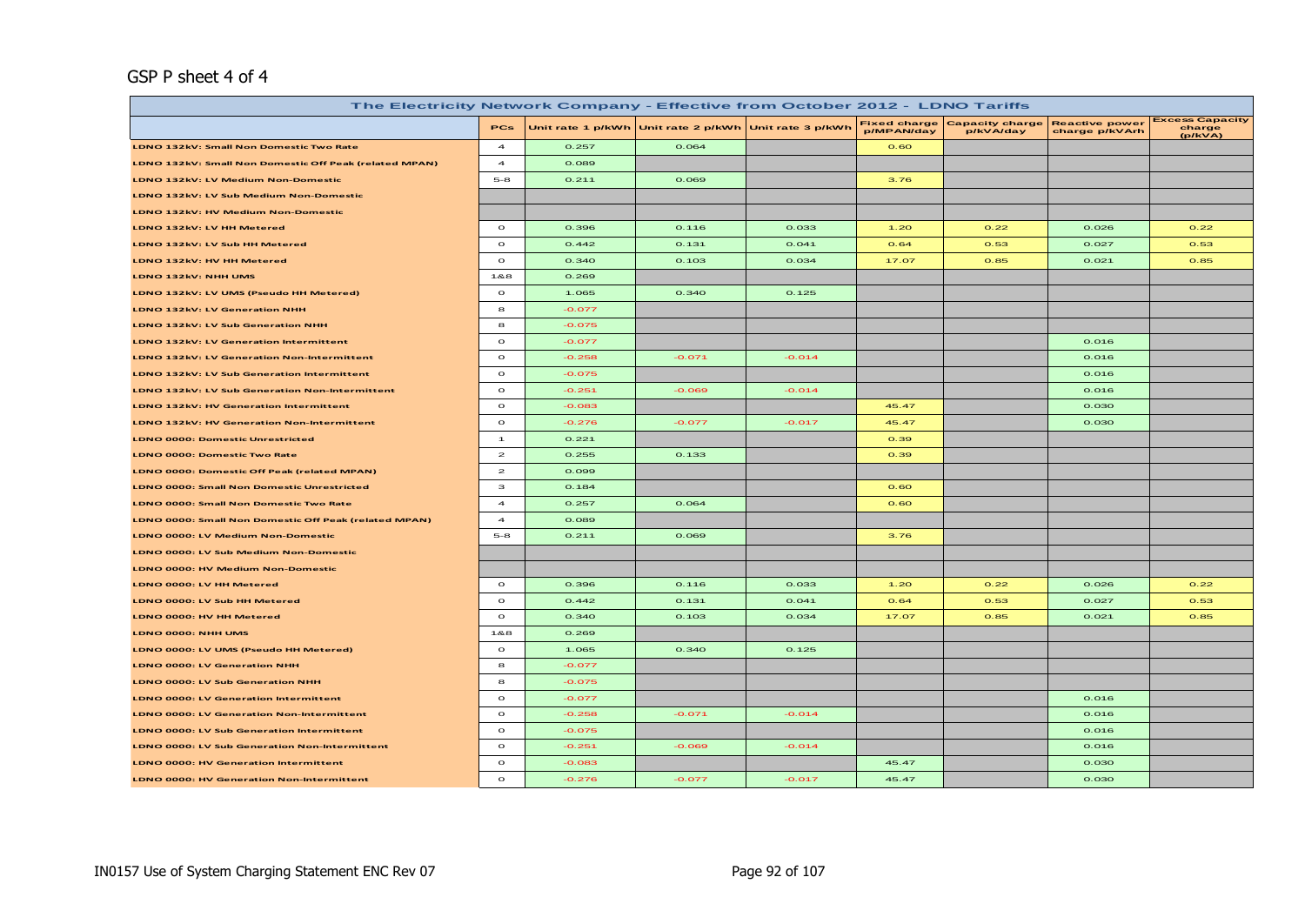#### **Annex 5 – Schedule of Line Loss Factors**

GSP A

|                                                        | The Electricity Network Company - Effective from April 2012 - INDICATIVE LLF Time Periods |                    |                        |                 |                 |
|--------------------------------------------------------|-------------------------------------------------------------------------------------------|--------------------|------------------------|-----------------|-----------------|
|                                                        | <b>Period 1</b>                                                                           | <b>Period 2</b>    | <b>Period 3</b>        | Period 4        | <b>Period 5</b> |
| <b>Time periods</b>                                    | <b>Peak</b>                                                                               | <b>Summer Peak</b> | <b>Winter Shoulder</b> | <b>Night</b>    | <b>Other</b>    |
| <b>Monday to Friday</b><br><b>November to February</b> | 16:00 - 19:59                                                                             |                    | $07:00 - 15:59$        |                 |                 |
| <b>Monday to Friday</b><br>June to August              |                                                                                           | $07:00 - 19:59$    |                        |                 |                 |
| <b>Monday to Friday</b><br><b>March</b>                |                                                                                           |                    | $07:00 - 19:59$        |                 |                 |
| <b>All Year</b>                                        |                                                                                           |                    |                        | $00:00 - 06:59$ | All Other Times |
| <b>Notes</b>                                           | All the above times are in UK Clock time                                                  |                    |                        |                 |                 |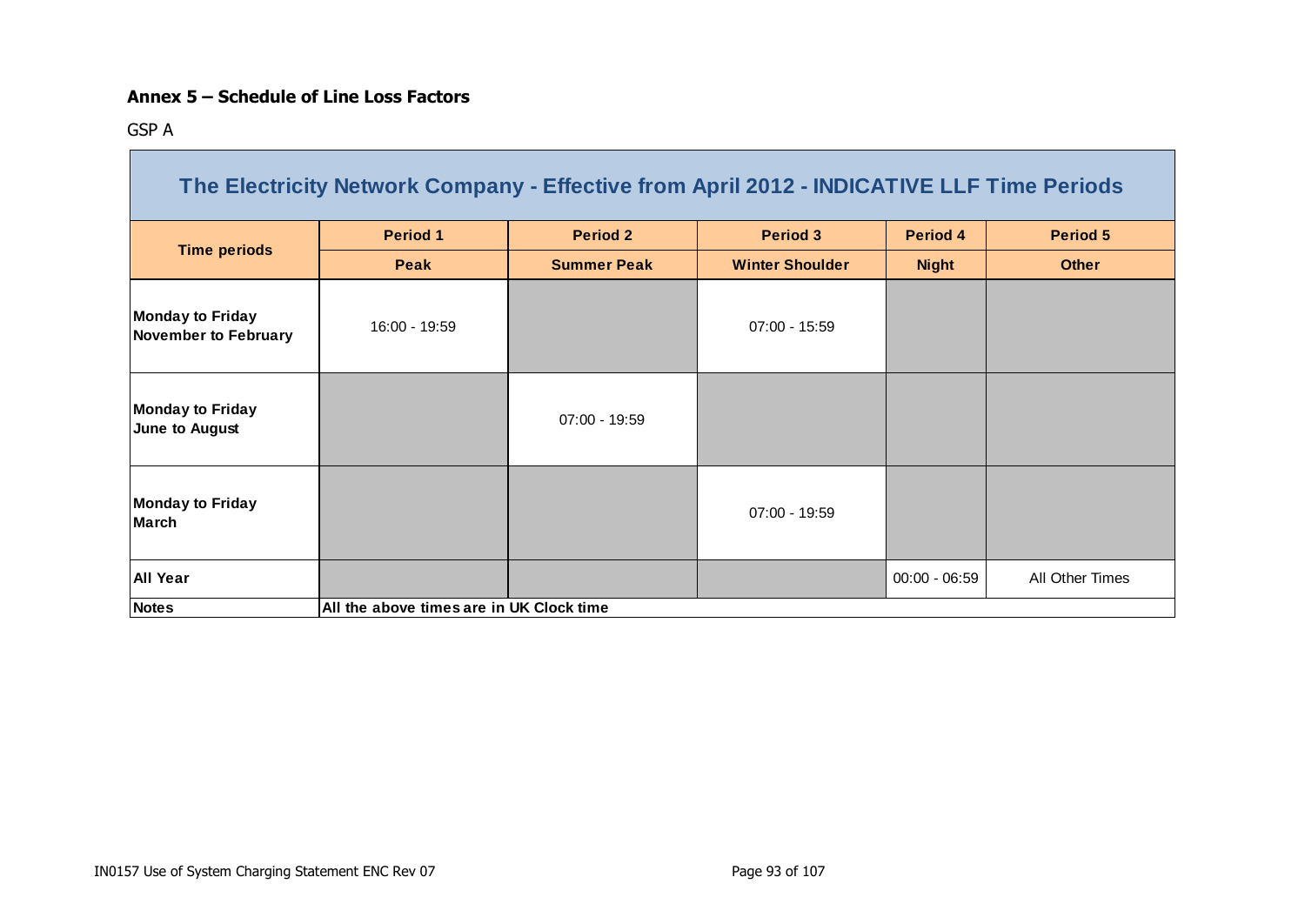| <b>Time periods</b>                           | <b>Period 1</b>                          | <b>Period 2</b> | <b>Period 3</b>                    | Period 4        |
|-----------------------------------------------|------------------------------------------|-----------------|------------------------------------|-----------------|
|                                               | <b>Night</b>                             | Peak            | <b>Semi-Peak</b>                   | <b>Other</b>    |
| <b>Monday to Friday</b><br>Mar to Oct         | $00:30 - 07:30$                          |                 |                                    | $07:30 - 00:30$ |
| <b>Monday to Friday</b><br>Nov to Feb         | $00:30 - 07:30$                          | $16:00 - 19:00$ | $07:30 - 16:00$<br>$19:00 - 20:00$ | $20:00 - 00:30$ |
| <b>Saturday and Sunday</b><br><b>All Year</b> | $00:30 - 07:30$                          |                 |                                    | $07:30 - 00:30$ |
| <b>Notes</b>                                  | All the above times are in UK Clock time |                 |                                    |                 |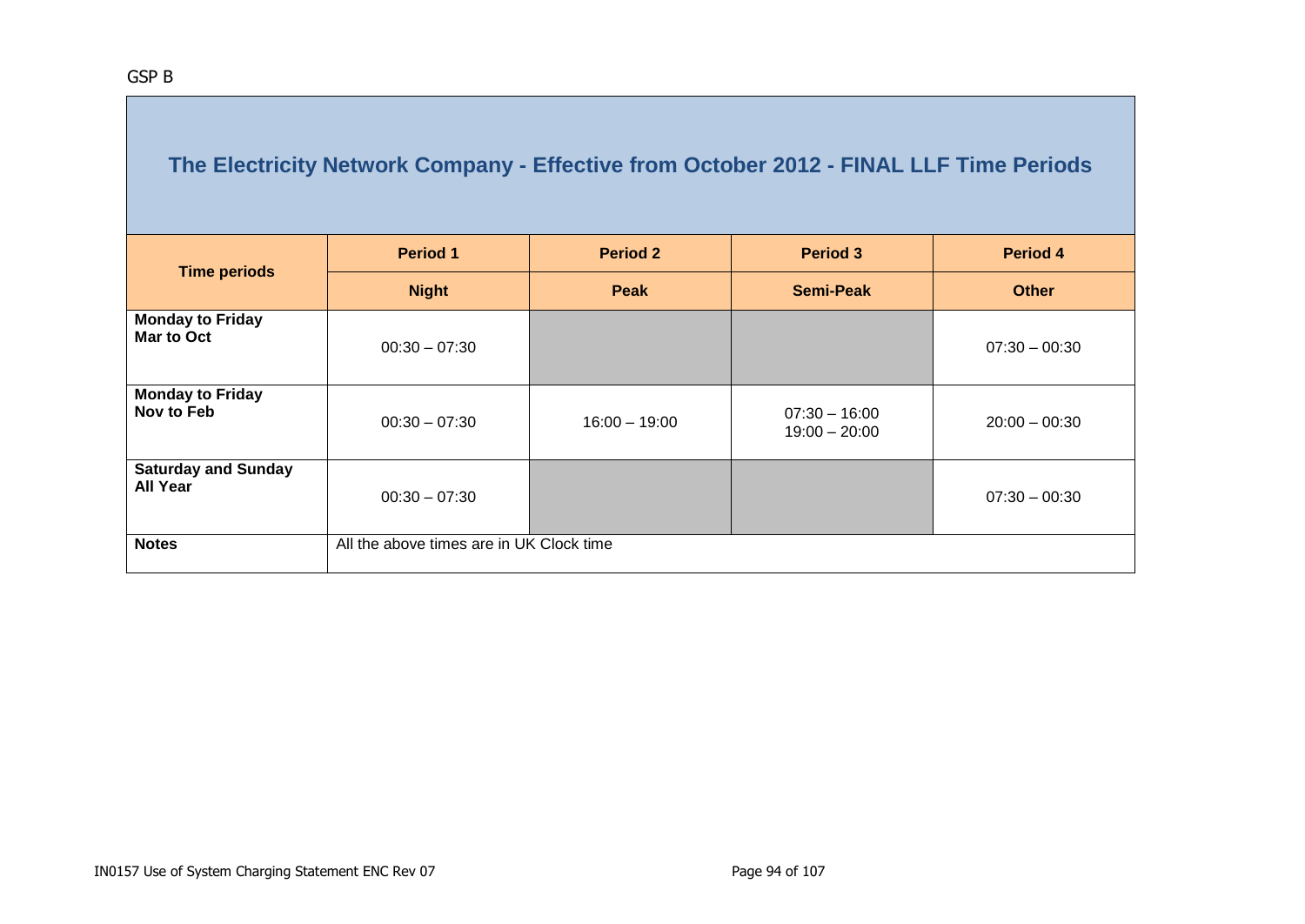| <b>Time periods</b>                                    | <b>Period 1</b> | <b>Period 2</b>                          | <b>Period 3</b>        | Period 4        | <b>Period 5</b> |  |  |  |  |
|--------------------------------------------------------|-----------------|------------------------------------------|------------------------|-----------------|-----------------|--|--|--|--|
|                                                        | <b>Peak</b>     | <b>Summer Peak</b>                       | <b>Winter Shoulder</b> | <b>Night</b>    | <b>Other</b>    |  |  |  |  |
| <b>Monday to Friday</b><br><b>November to February</b> | 16:00 - 19:59   |                                          | $07:00 - 15:59$        |                 |                 |  |  |  |  |
| <b>Monday to Friday</b><br><b>June to August</b>       |                 | $07:00 - 19:59$                          |                        |                 |                 |  |  |  |  |
| <b>Monday to Friday</b><br><b>March</b>                |                 |                                          | $07:00 - 19:59$        |                 |                 |  |  |  |  |
| <b>All Year</b>                                        |                 |                                          |                        | $00:00 - 06:59$ | All Other Times |  |  |  |  |
| <b>Notes</b>                                           |                 | All the above times are in UK Clock time |                        |                 |                 |  |  |  |  |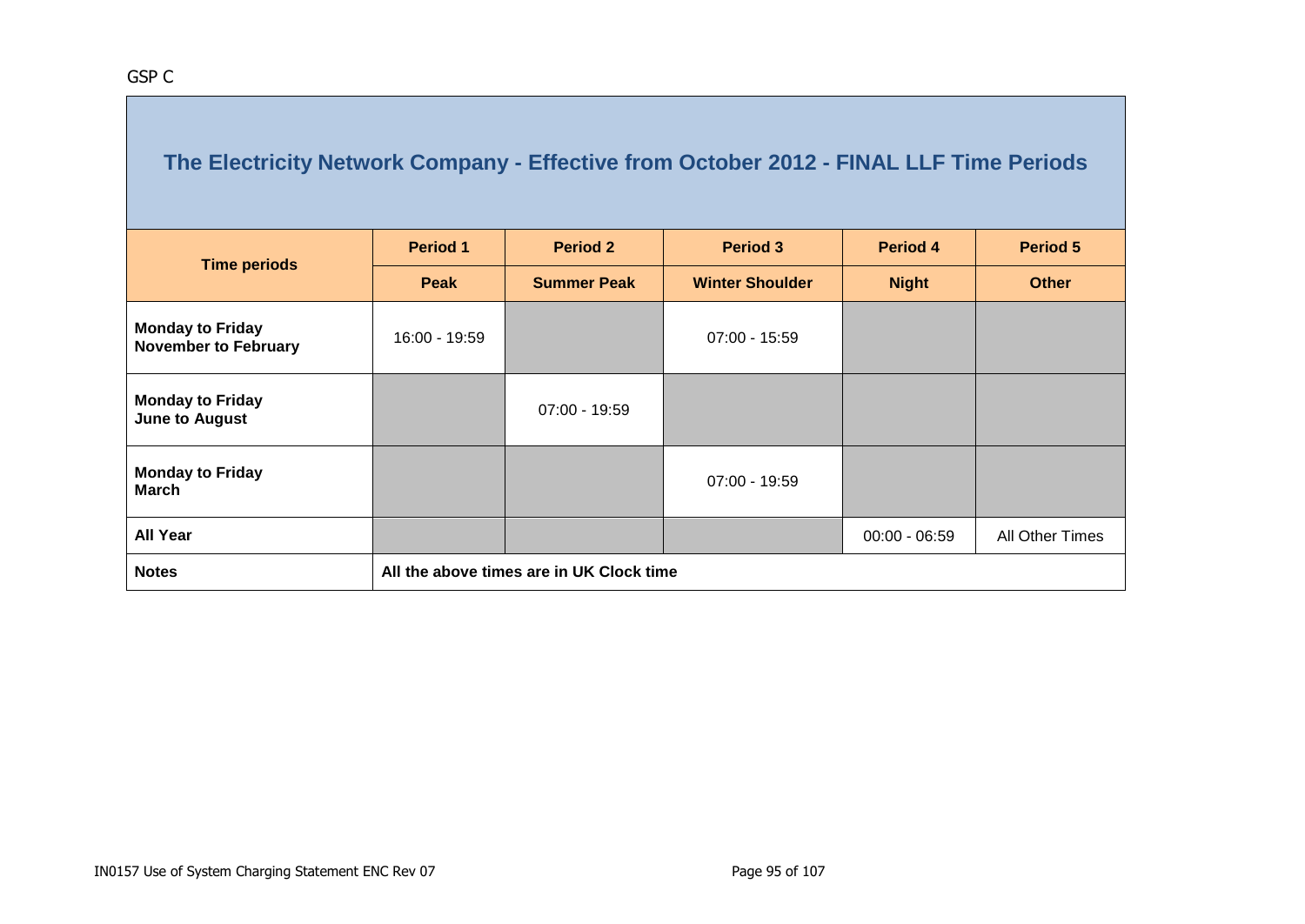**The College** 

|                                               | The Electricity Network Company - Effective from October 2012 - FINAL LLF Time Periods |                 |                                    |                 |
|-----------------------------------------------|----------------------------------------------------------------------------------------|-----------------|------------------------------------|-----------------|
| <b>Time periods</b>                           | <b>Period 1</b>                                                                        | <b>Period 2</b> | <b>Period 3</b>                    | Period 4        |
| <b>Monday to Friday</b><br>Apr - Oct and Mar  | $23:30 - 07:30$                                                                        | $07:30 - 23:30$ |                                    |                 |
| <b>Monday to Friday</b><br>Nov to Feb         | $23:30 - 07:30$                                                                        | $20:00 - 23:30$ | $07:30 - 16:00$<br>$19:00 - 20:00$ | $16:00 - 19:00$ |
| <b>Saturday and Sunday</b><br><b>All Year</b> | $23:30 - 07:30$                                                                        | $07:30 - 23:30$ |                                    |                 |
| <b>Notes</b>                                  | All the above times are in UK Clock time                                               |                 |                                    |                 |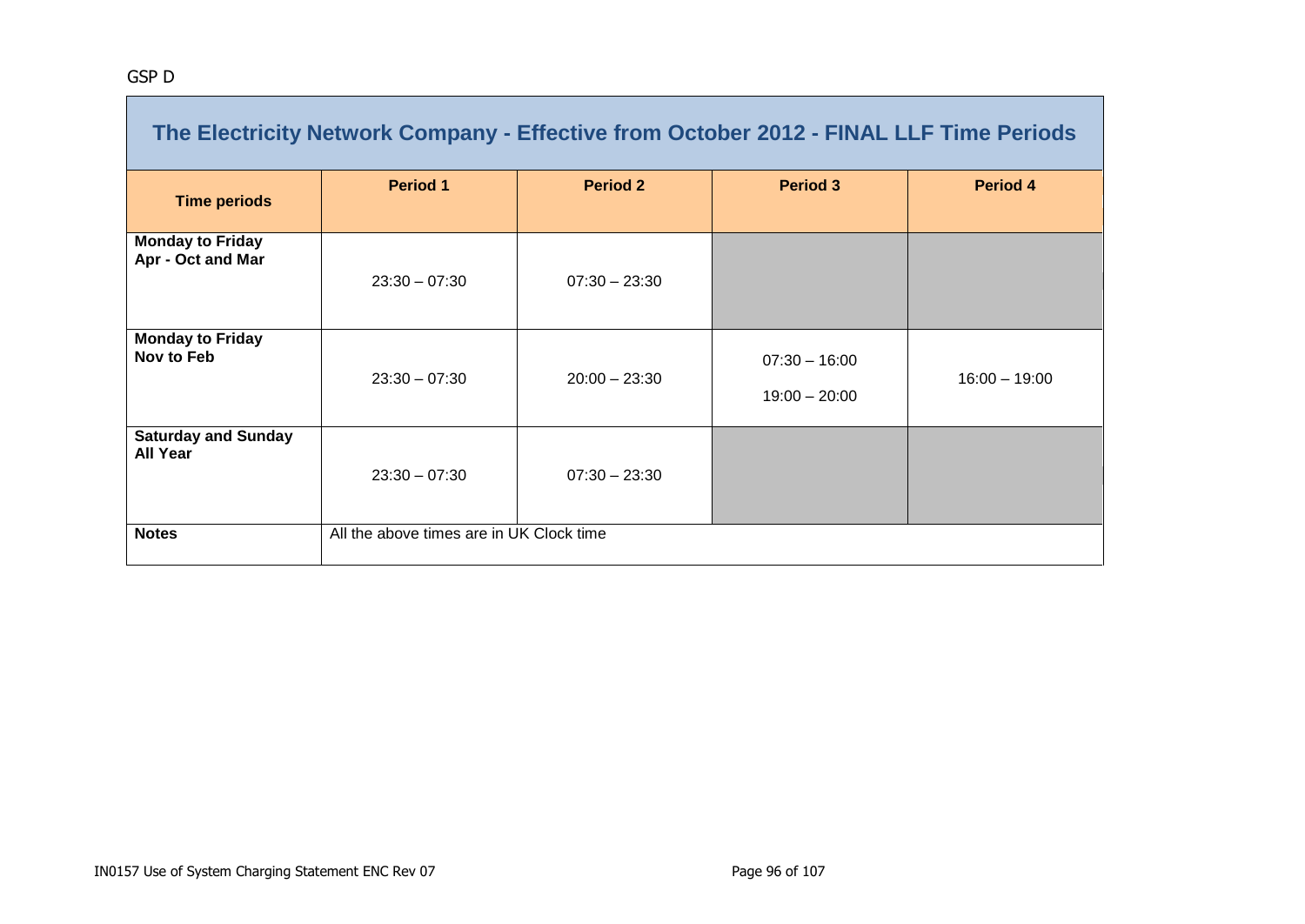| <b>Time periods</b>                           | <b>Period 1</b>                          | <b>Period 2</b> | <b>Period 3</b>                    | Period 4        |
|-----------------------------------------------|------------------------------------------|-----------------|------------------------------------|-----------------|
|                                               | <b>Night</b>                             | Peak            | <b>Semi-Peak</b>                   | <b>Other</b>    |
| <b>Monday to Friday</b><br>Mar to Oct         | $00:30 - 07:30$                          |                 |                                    | $07:30 - 00:30$ |
| <b>Monday to Friday</b><br>Nov to Feb         | $00:30 - 07:30$                          | $16:00 - 19:00$ | $07:30 - 16:00$<br>$19:00 - 20:00$ | $20:00 - 00:30$ |
| <b>Saturday and Sunday</b><br><b>All Year</b> | $00:30 - 07:30$                          |                 |                                    | $07:30 - 00:30$ |
| <b>Notes</b>                                  | All the above times are in UK Clock time |                 |                                    |                 |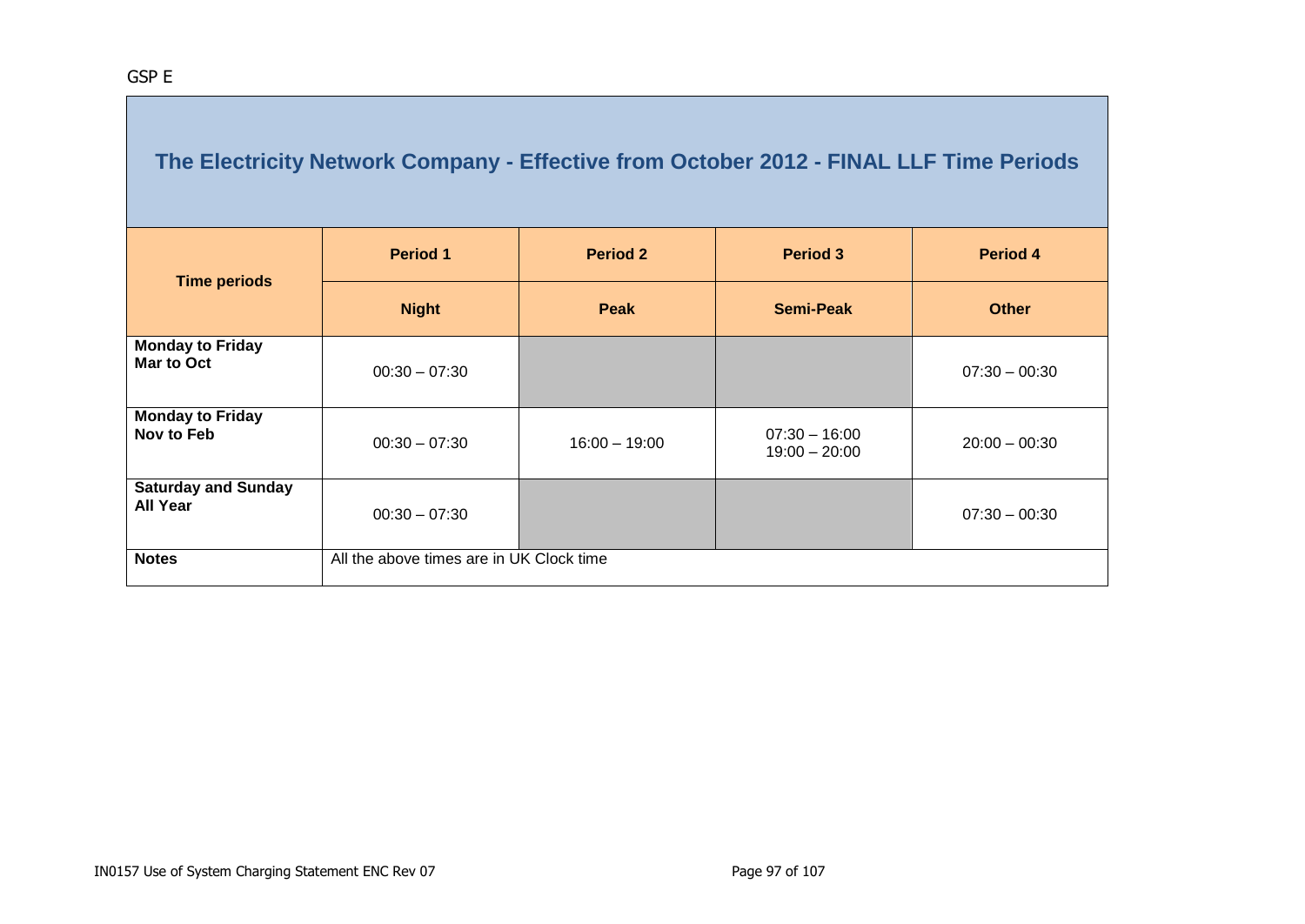|                                      | <b>Period 1</b>                          | <b>Period 2</b>                    | <b>Period 3</b> | Period 4                        |
|--------------------------------------|------------------------------------------|------------------------------------|-----------------|---------------------------------|
| <b>Time periods</b>                  | <b>Winter Peak</b>                       | <b>Other Winter Weekday</b>        | <b>Night</b>    | <b>All other times</b>          |
| Monday - Friday (Apr-<br>Oct)        |                                          |                                    | $00:30 - 07:30$ | $00:00 - 00:3007:30 -$<br>24:00 |
| Monday - Friday (Nov)                |                                          | $07:30 - 20:00$                    | $00:30 - 07:30$ | $00:00 - 00:3020:00 -$<br>24:00 |
| Monday - Friday (Dec -<br>Feb)       | $16:30 - 18:30$                          | $07:30 - 16:30$<br>$18:30 - 20:00$ | $00:30 - 07:30$ | $00:00 - 00:3020:00 -$<br>24:00 |
| Monday - Friday (Mar)                |                                          |                                    | $00:30 - 07:30$ | $00:00 - 00:3007:30 -$<br>24:00 |
| <b>Saturday - Sunday All</b><br>Year |                                          |                                    | $00:30 - 07:30$ | $00:00 - 00:3007:30 -$<br>24:00 |
| <b>Notes</b>                         | All the above times are in UK Clock time |                                    |                 |                                 |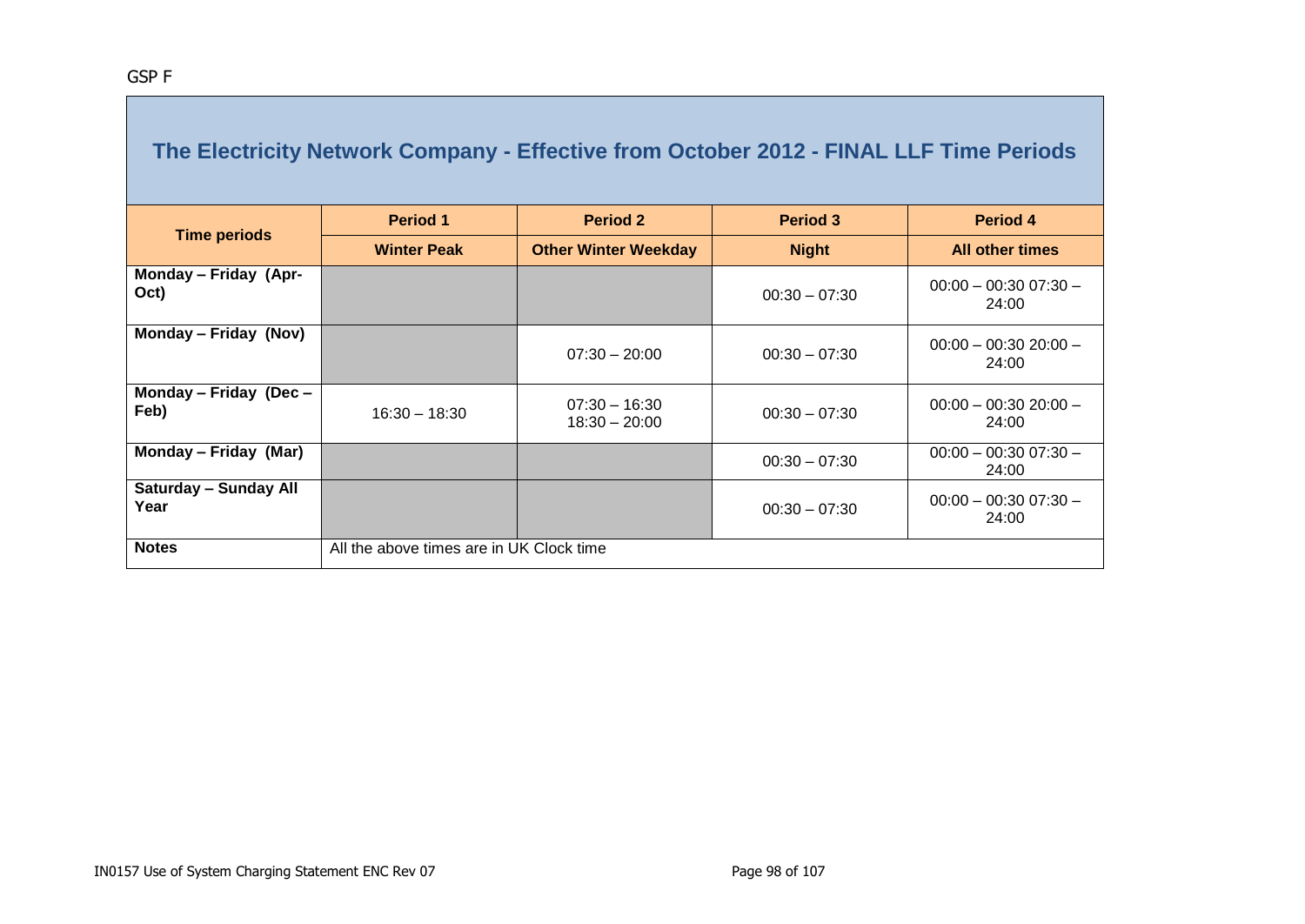|                                               | The Electricity Network Company - Effective from October 2012 - FINAL LLF Time Periods |                 |                                    |                 |
|-----------------------------------------------|----------------------------------------------------------------------------------------|-----------------|------------------------------------|-----------------|
| <b>Time periods</b>                           | <b>Period 1</b>                                                                        | <b>Period 2</b> | <b>Period 3</b>                    | Period 4        |
|                                               | (Peak)                                                                                 | (Day)           | (Day Off Peak)                     | (Day Peak)      |
| <b>Monday to Friday</b><br>Mar to Oct         | $24:00 - 07:00$                                                                        | $07:00 - 24:00$ |                                    |                 |
| <b>Monday to Friday</b><br>Nov to Feb         | $24:00 - 07:00$                                                                        |                 | $07:00 - 16:00$<br>$19:00 - 24:00$ | $16:00 - 19:00$ |
| <b>Saturday and Sunday</b><br><b>All Year</b> | 24:00 - 07:00                                                                          | $07:00 - 24:00$ |                                    |                 |
| <b>Notes</b>                                  | All the above times are in UK Clock time                                               |                 |                                    |                 |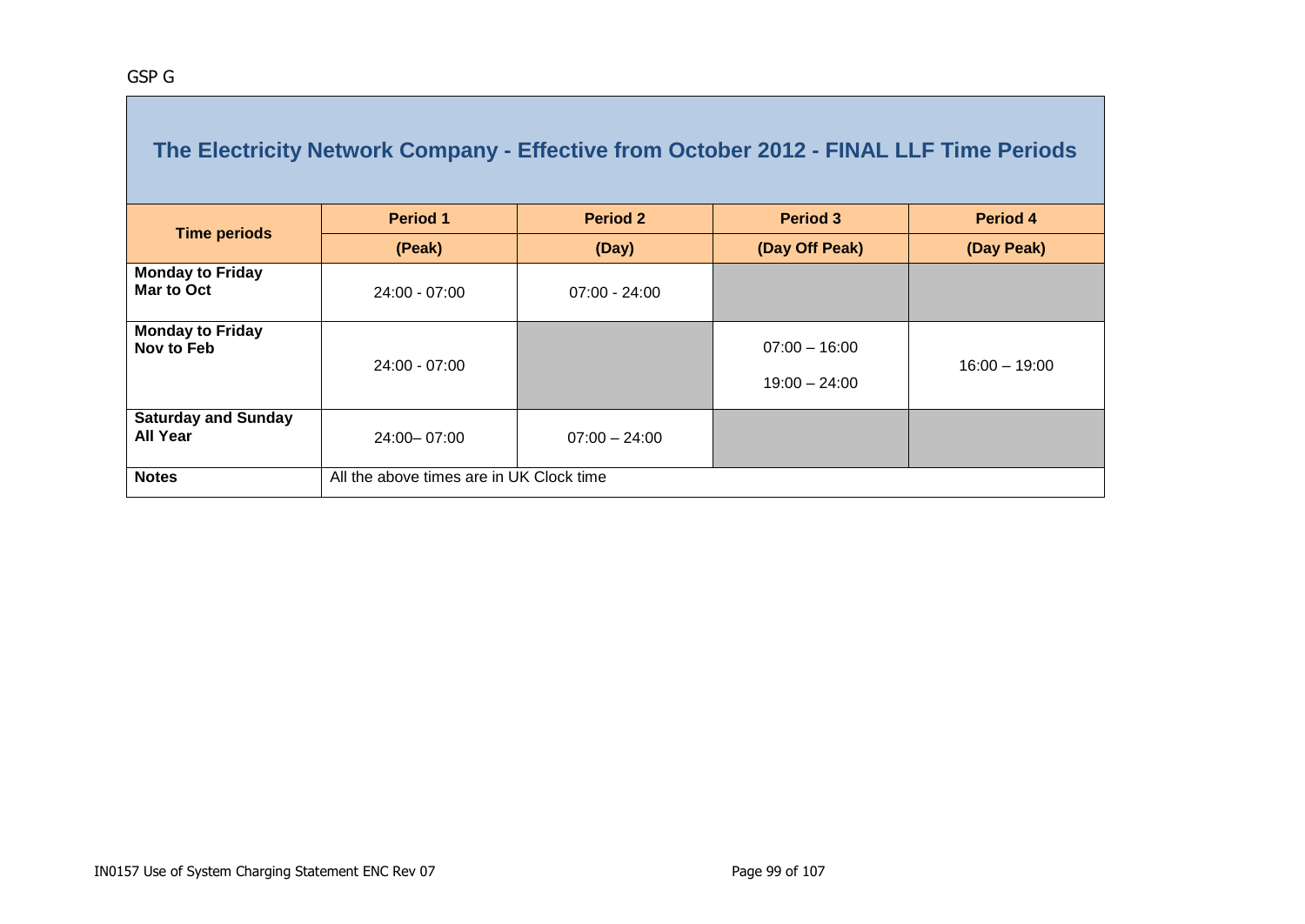| <b>Time periods</b>                           | <b>Period 1</b>                          | <b>Period 3</b><br><b>Period 2</b> |                                   | Period 4     |
|-----------------------------------------------|------------------------------------------|------------------------------------|-----------------------------------|--------------|
|                                               | <b>Winter Weekday Peak</b>               | <b>Winter Weekday</b>              | <b>Other</b>                      | <b>Night</b> |
| <b>Monday to Friday</b><br>Nov to Feb         | $16:00 - 19:00$                          | $07:30 - 16:00$<br>$19:00 - 20:00$ | Any time out with Periods 1, 2, 4 | 00.30-07.30  |
| <b>Saturday and Sunday</b><br><b>All Year</b> |                                          |                                    | Any time out with Periods 1, 2, 4 | 00.30-07.30  |
| <b>Notes</b>                                  | All the above times are in UK Clock time |                                    |                                   |              |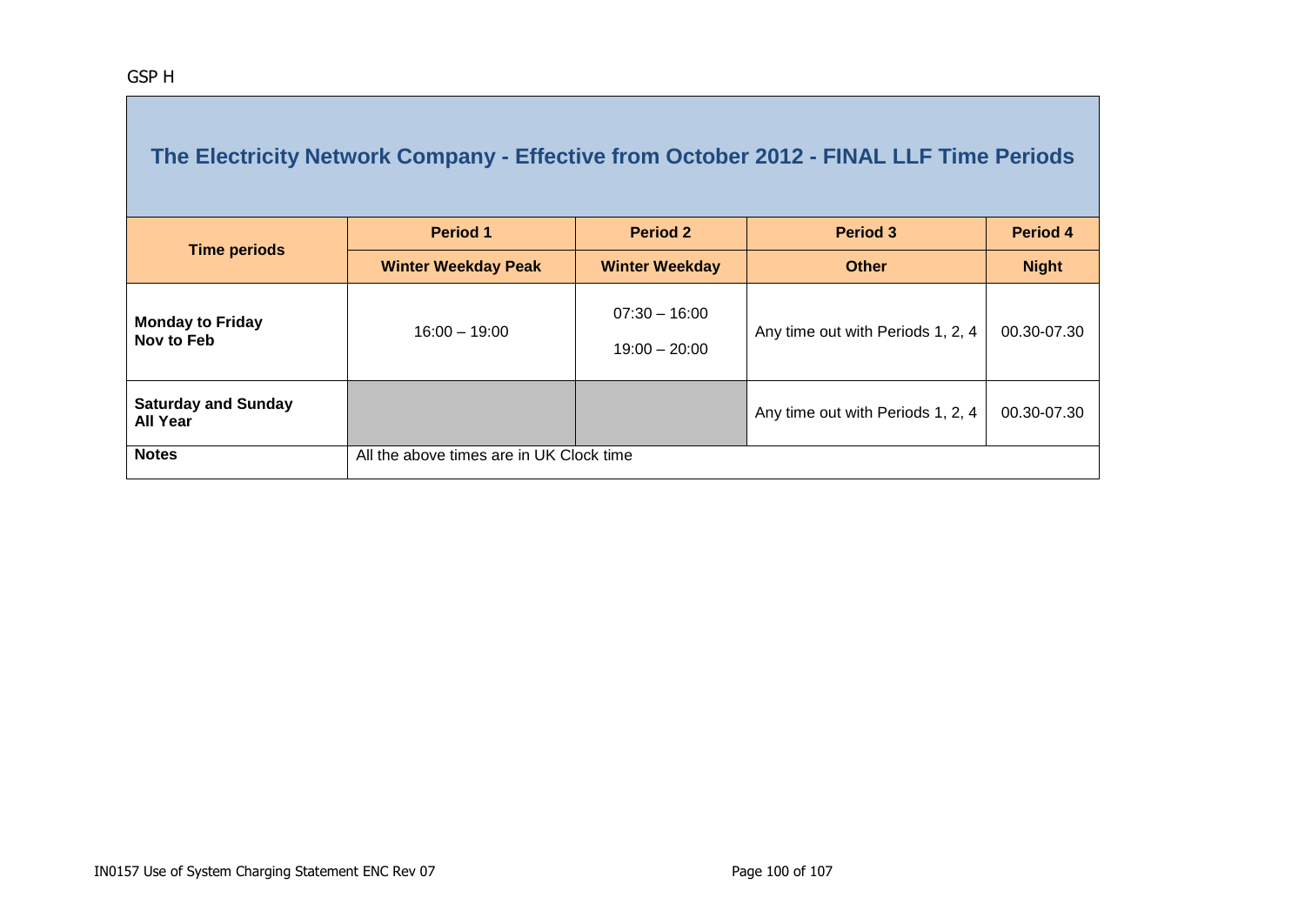#### GSP J

| The Electricity Network Company - Effective from October 2012 - FINAL LLF Time Periods |                 |                                          |                        |                 |                 |  |  |
|----------------------------------------------------------------------------------------|-----------------|------------------------------------------|------------------------|-----------------|-----------------|--|--|
| <b>Time periods</b>                                                                    | <b>Period 1</b> | <b>Period 2</b>                          | <b>Period 3</b>        | Period 4        | Period 5        |  |  |
|                                                                                        | <b>Peak</b>     | <b>Summer Peak</b>                       | <b>Winter Shoulder</b> | <b>Night</b>    | <b>Other</b>    |  |  |
| <b>Monday to Friday</b><br><b>November to February</b>                                 | 16:00 - 19:59   |                                          | $07:00 - 15:59$        |                 |                 |  |  |
| <b>Monday to Friday</b><br><b>June to August</b>                                       |                 | $07:00 - 19:59$                          |                        |                 |                 |  |  |
| <b>Monday to Friday</b><br><b>March</b>                                                |                 |                                          | $07:00 - 19:59$        |                 |                 |  |  |
| <b>All Year</b>                                                                        |                 |                                          |                        | $00:00 - 06:59$ | All Other Times |  |  |
| <b>Notes</b>                                                                           |                 | All the above times are in UK Clock time |                        |                 |                 |  |  |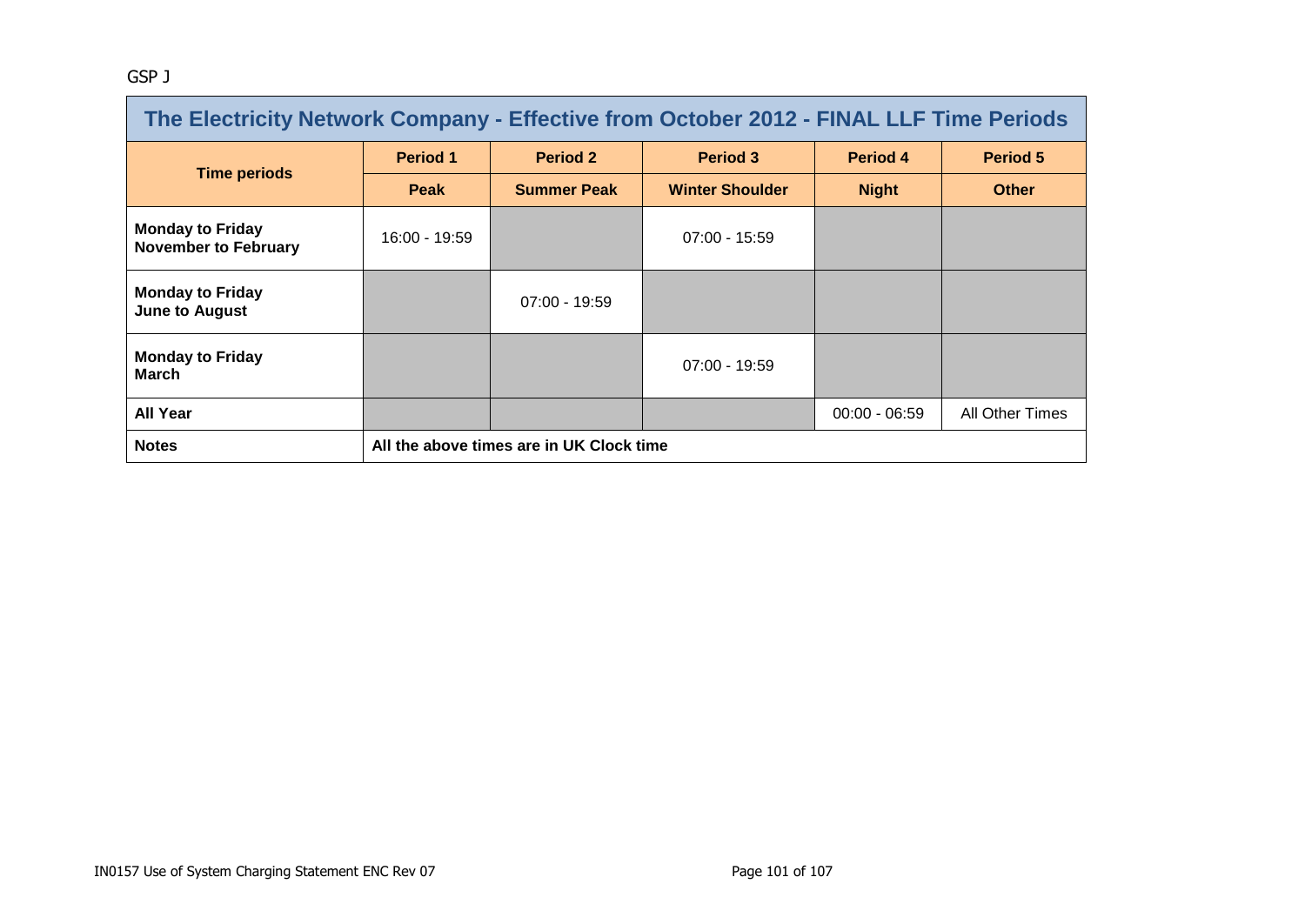### GSP K

| The Electricity Network Company - Effective from October 2012 - FINAL LLF Time<br><b>Periods</b> |                                                       |                 |                 |                                    |  |  |  |
|--------------------------------------------------------------------------------------------------|-------------------------------------------------------|-----------------|-----------------|------------------------------------|--|--|--|
| <b>Time periods</b>                                                                              | <b>Period 1</b>                                       | <b>Period 2</b> | <b>Period 3</b> | Period 4                           |  |  |  |
|                                                                                                  |                                                       |                 |                 |                                    |  |  |  |
| <b>Monday to Friday</b><br>Mar to Oct                                                            |                                                       |                 | $00:30 - 07:30$ | $00:00 - 00:30$<br>$07:30 - 24:00$ |  |  |  |
| <b>Monday to Friday</b><br>Nov to Feb                                                            | $16:00 - 19:00$                                       | $07:30 - 16:00$ | $00:30 - 07:30$ | $00:00 - 00:30$<br>19:00 - 24:00   |  |  |  |
| <b>Saturday and Sunday</b><br><b>All Year</b>                                                    | $00:00 - 00:30$<br>$00:30 - 07:30$<br>$07:30 - 24:00$ |                 |                 |                                    |  |  |  |
| <b>Notes</b>                                                                                     | All the above times are in UK Clock time              |                 |                 |                                    |  |  |  |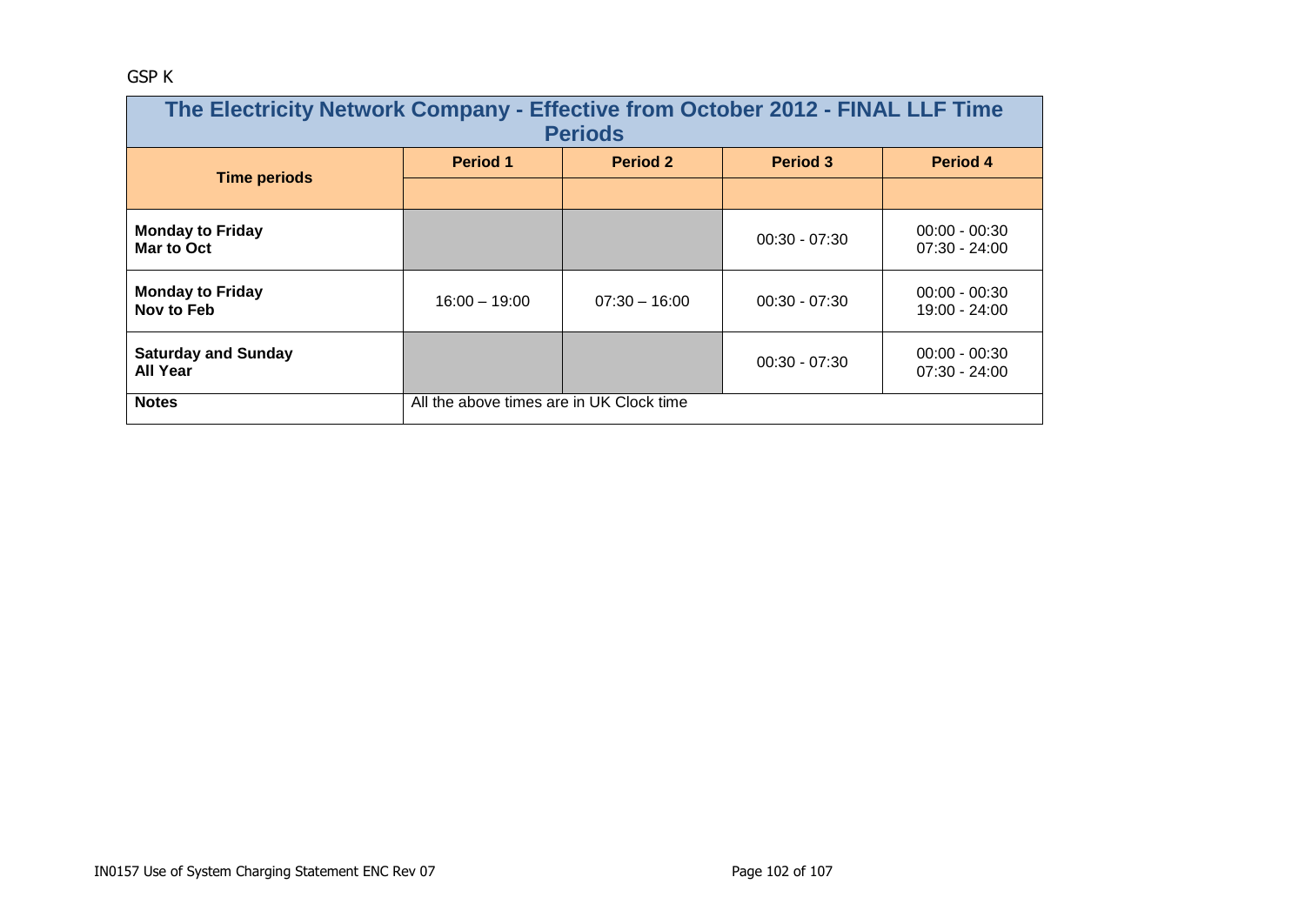### GSP L

| The Electricity Network Company - Effective from October 2012 - FINAL LLF Time<br><b>Periods</b> |                                          |                 |                                    |                 |  |  |  |
|--------------------------------------------------------------------------------------------------|------------------------------------------|-----------------|------------------------------------|-----------------|--|--|--|
| <b>Time periods</b>                                                                              | <b>Period 1</b>                          | <b>Period 2</b> | <b>Period 3</b>                    | Period 4        |  |  |  |
|                                                                                                  |                                          |                 |                                    |                 |  |  |  |
| <b>Monday to Friday</b><br>Mar to Oct                                                            |                                          |                 | $00:00 - 06:30$<br>$23:30 - 24:00$ | $06:30 - 23:30$ |  |  |  |
| <b>Monday to Friday</b><br>Nov to Feb                                                            | 16:00 - 19:00                            | $06:30 - 16:00$ | $00:00 - 06:30$<br>23:30 - 24:00   | 19:00 - 23:30   |  |  |  |
| <b>Saturday and Sunday</b><br><b>All Year</b>                                                    |                                          |                 | $00:00 - 06:30$<br>23:30 - 24:00   | $06:30 - 23:30$ |  |  |  |
| <b>Notes</b>                                                                                     | All the above times are in UK Clock time |                 |                                    |                 |  |  |  |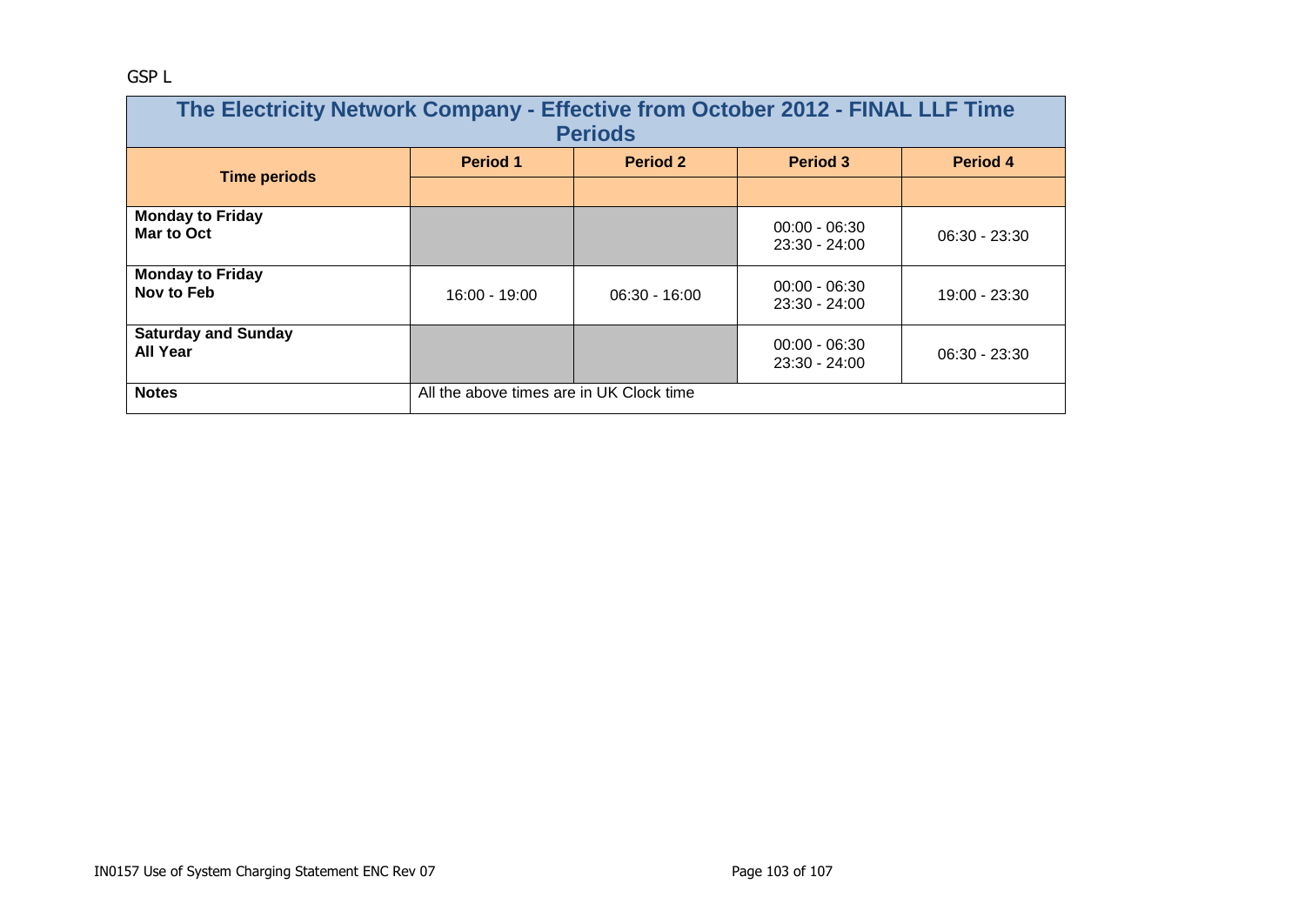| The Electricity Network Company - Effective from October 2012 - FINAL LLF Time Periods |                                          |                                  |                 |                        |  |  |  |
|----------------------------------------------------------------------------------------|------------------------------------------|----------------------------------|-----------------|------------------------|--|--|--|
|                                                                                        | <b>Period 1</b>                          | <b>Period 2</b>                  | <b>Period 3</b> | Period 4               |  |  |  |
| <b>Time periods</b>                                                                    | <b>Winter Peak</b>                       | <b>Other Winter Weekday</b>      | <b>Night</b>    | <b>All other times</b> |  |  |  |
| Monday - Friday (Apr -<br>Oct)                                                         |                                          |                                  | $00:00 - 07:00$ | $07:00 - 24:00$        |  |  |  |
| Monday - Friday (Nov -<br>Feb)                                                         | $16:00 - 19:00$                          | $07:00 - 16:00 19:00 -$<br>20:00 | $00:00 - 07:00$ | $20:00 - 24:00$        |  |  |  |
| Monday – Friday (Mar)                                                                  |                                          |                                  | $00:00 - 07:00$ | $07:00 - 24:00$        |  |  |  |
| <b>Saturday and Sunday</b><br>(All Year)                                               |                                          |                                  | $00:00 - 07:00$ | $07:00 - 24:00$        |  |  |  |
| <b>Notes</b>                                                                           | All the above times are in UK Clock time |                                  |                 |                        |  |  |  |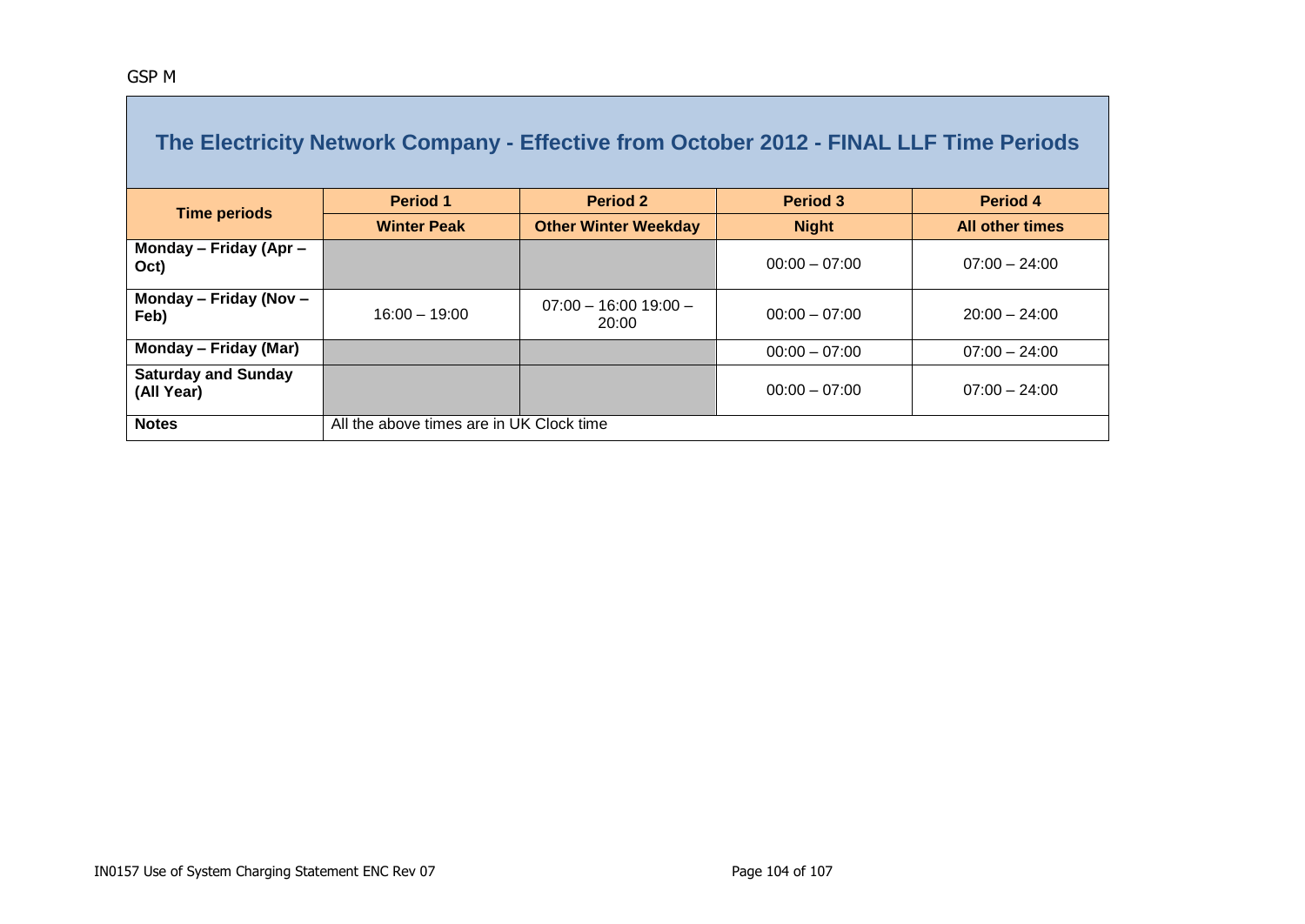#### GSP N

| The Electricity Network Company - Effective from October 2012 - FINAL LLF Time Periods |                                          |                 |                                    |                 |  |  |
|----------------------------------------------------------------------------------------|------------------------------------------|-----------------|------------------------------------|-----------------|--|--|
| <b>Time periods</b>                                                                    | <b>Period 1</b>                          | <b>Period 2</b> | <b>Period 3</b>                    | <b>Period 4</b> |  |  |
| <b>Monday to Friday</b><br><b>April - Oct and Mar</b>                                  | $23:30 - 07:30$                          | $07:30 - 23:30$ |                                    |                 |  |  |
| <b>Monday to Friday</b><br>Nov to Feb                                                  | $23:30 - 07:30$                          | $20:00 - 23:30$ | $07:30 - 16:00$<br>$19:00 - 20:00$ | $16:00 - 19:00$ |  |  |
| <b>Saturday and Sunday</b><br><b>All Year</b>                                          | $23:30 - 07:30$                          | $07:30 - 23:30$ |                                    |                 |  |  |
| <b>Notes</b>                                                                           | All the above times are in UK Clock time |                 |                                    |                 |  |  |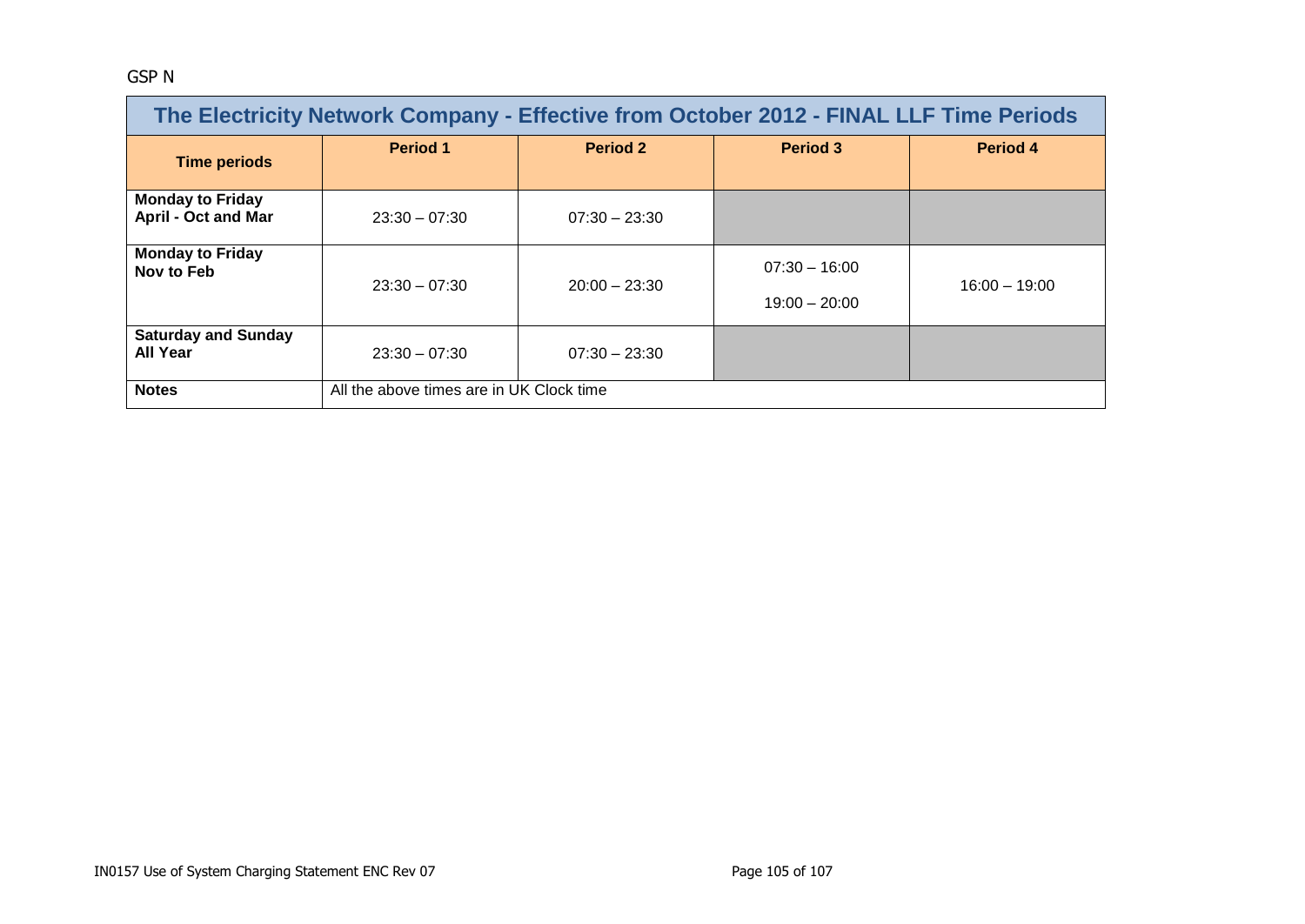#### GSP P

| The Electricity Network Company - Effective from October 2012 - FINAL LLF Time Periods |                                          |                       |                                      |              |  |  |  |
|----------------------------------------------------------------------------------------|------------------------------------------|-----------------------|--------------------------------------|--------------|--|--|--|
| <b>Time periods</b>                                                                    | <b>Period 1</b>                          | <b>Period 2</b>       | <b>Period 3</b>                      | Period 4     |  |  |  |
|                                                                                        | <b>Winter Weekday Peak</b>               | <b>Winter Weekday</b> | <b>Other</b>                         | <b>Night</b> |  |  |  |
| <b>Monday to Friday</b><br>Nov to Feb                                                  | $16:00 - 19:00$                          | $07:30 - 16:00$       | Any time out with Periods            | 00.30-07.30  |  |  |  |
|                                                                                        |                                          | $19:00 - 20:00$       | 1, 2, 4                              |              |  |  |  |
| <b>Saturday and Sunday</b><br><b>All Year</b>                                          |                                          |                       | Any time out with Periods<br>1, 2, 4 | 00.30-07.30  |  |  |  |
| <b>Notes</b>                                                                           | All the above times are in UK Clock time |                       |                                      |              |  |  |  |
|                                                                                        |                                          |                       |                                      |              |  |  |  |